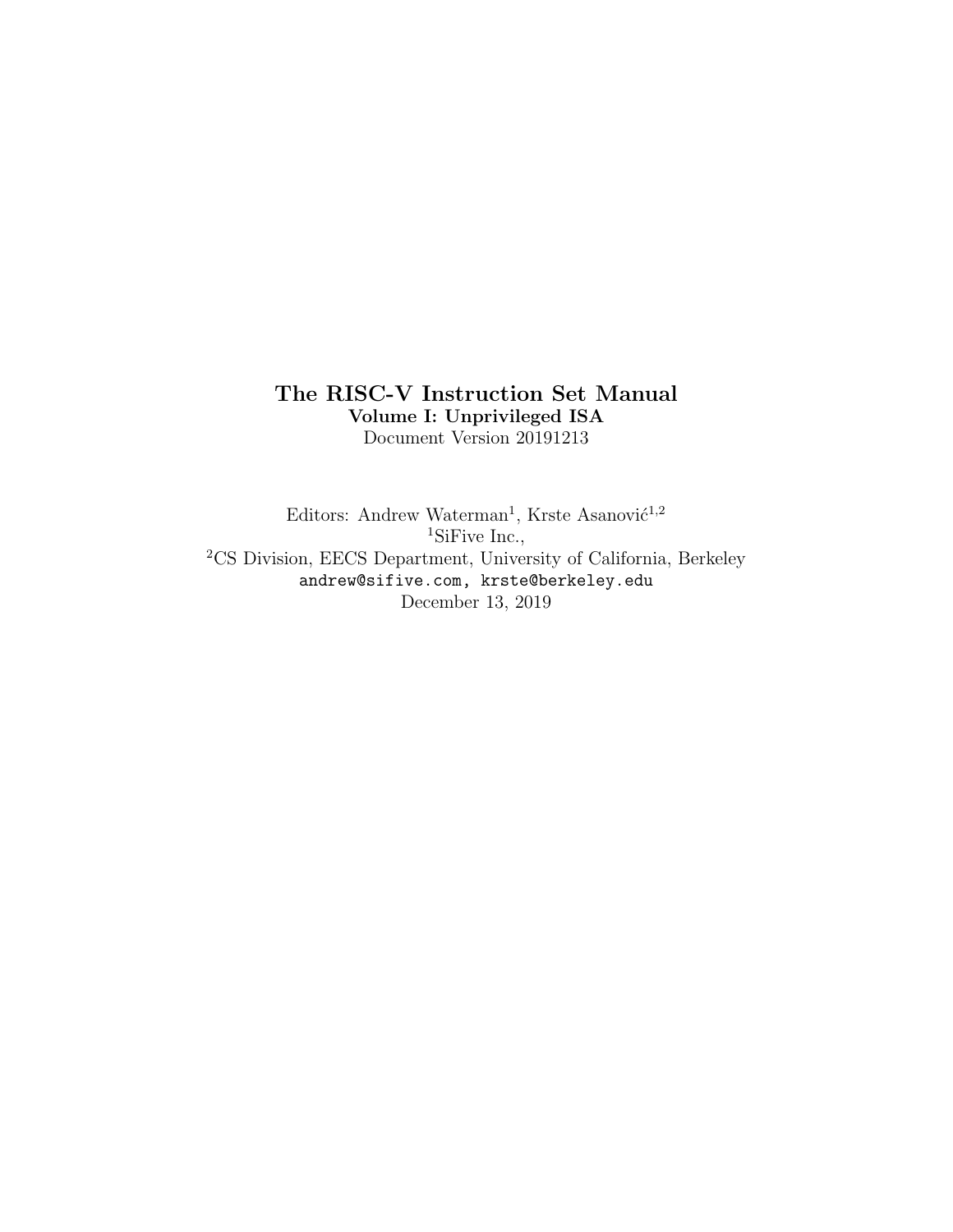Contributors to all versions of the spec in alphabetical order (please contact editors to suggest corrections): Arvind, Krste Asanović, Rimas Avižienis, Jacob Bachmeyer, Christopher F. Batten, Allen J. Baum, Alex Bradbury, Scott Beamer, Preston Briggs, Christopher Celio, Chuanhua Chang, David Chisnall, Paul Clayton, Palmer Dabbelt, Ken Dockser, Roger Espasa, Shaked Flur, Stefan Freudenberger, Marc Gauthier, Andy Glew, Jan Gray, Michael Hamburg, John Hauser, David Horner, Bruce Hoult, Bill Huffman, Alexandre Joannou, Olof Johansson, Ben Keller, David Kruckemyer, Yunsup Lee, Paul Loewenstein, Daniel Lustig, Yatin Manerkar, Luc Maranget, Margaret Martonosi, Joseph Myers, Vijayanand Nagarajan, Rishiyur Nikhil, Jonas Oberhauser, Stefan O'Rear, Albert Ou, John Ousterhout, David Patterson, Christopher Pulte, Jose Renau, Josh Scheid, Colin Schmidt, Peter Sewell, Susmit Sarkar, Michael Taylor, Wesley Terpstra, Matt Thomas, Tommy Thorn, Caroline Trippel, Ray VanDeWalker, Muralidaran Vijayaraghavan, Megan Wachs, Andrew Waterman, Robert Watson, Derek Williams, Andrew Wright, Reinoud Zandijk, and Sizhuo Zhang.

This document is released under a Creative Commons Attribution 4.0 International License.

This document is a derivative of "The RISC-V Instruction Set Manual, Volume I: User-Level ISA Version 2.1" released under the following license:  $\odot$  2010–2017 Andrew Waterman, Yunsup Lee, David Patterson, Krste Asanović. Creative Commons Attribution 4.0 International License.

Please cite as: "The RISC-V Instruction Set Manual, Volume I: User-Level ISA, Document Version 20191213", Editors Andrew Waterman and Krste Asanović, RISC-V Foundation, December 2019.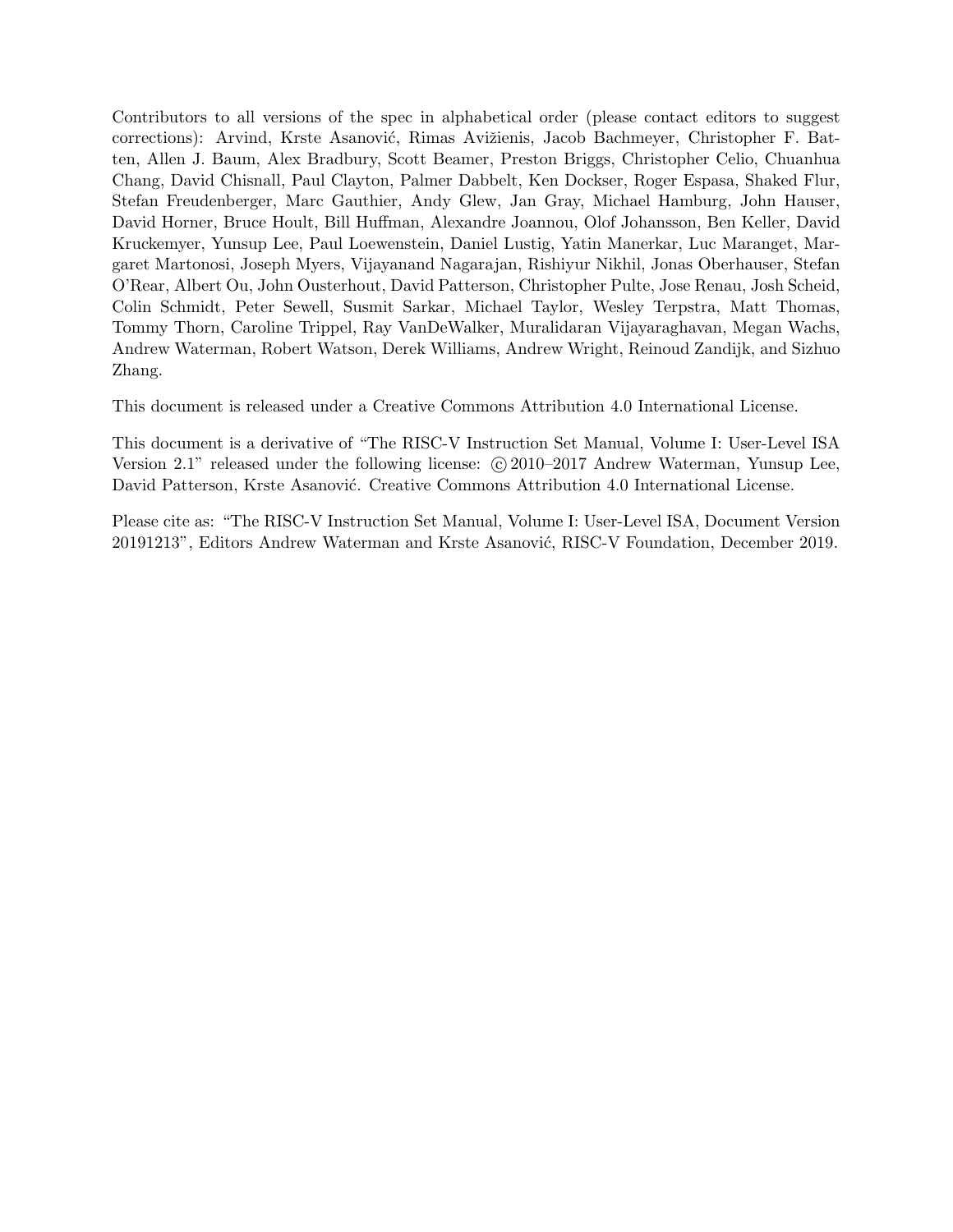# <span id="page-2-0"></span>Preface

This document describes the RISC-V unprivileged architecture.

The ISA modules marked Ratified have been ratified at this time. The modules marked Frozen are not expected to change significantly before being put up for ratification. The modules marked Draft are expected to change before ratification.

The document contains the following versions of the RISC-V ISA modules:

| <b>Base</b>      | Version            | $_{\rm Status}$ |
|------------------|--------------------|-----------------|
| <b>RVWMO</b>     | 2.0                | Ratified        |
| <b>RV32I</b>     | $2.1\,$            | Ratified        |
| <b>RV64I</b>     | 2.1                | Ratified        |
| RV32E            | 1.9                | Draff           |
| RV128I           | 1.7                | Draft           |
| Extension        | Version            | Status          |
| М                | $2.0\,$            | Ratified        |
| $\mathbf A$      | $2.1\,$            | Ratified        |
| ${\bf F}$        | $\bf 2.2$          | Ratified        |
| D                | $2.2\,$            | Ratified        |
| Q                | $\bf 2.2$          | Ratified        |
| $\overline{C}$   | 2.0                | Ratified        |
| Counters         | 2.0                | Draff           |
| L                | 0.0                | Draft           |
| $\boldsymbol{B}$ | 0.0                | Draff           |
| $\boldsymbol{J}$ | 0.0                | Draft           |
| $\overline{T}$   | 0.0                | Draff           |
| $\overline{P}$   | 0.2                | Draft           |
| V                | 0.7                | Draft           |
| Zicsr            | $\boldsymbol{2.0}$ | Ratified        |
| Zifencei         | 2.0                | Ratified        |
| Zam              | 0.1                | Draft           |
| Ztso             | 0.1                | Frozen          |

The changes in this version of the document include:

- The A extension, now version 2.1, was ratified by the board in December 2019.
- Defined big-endian ISA variant.
- Moved N extension for user-mode interrupts into Volume II.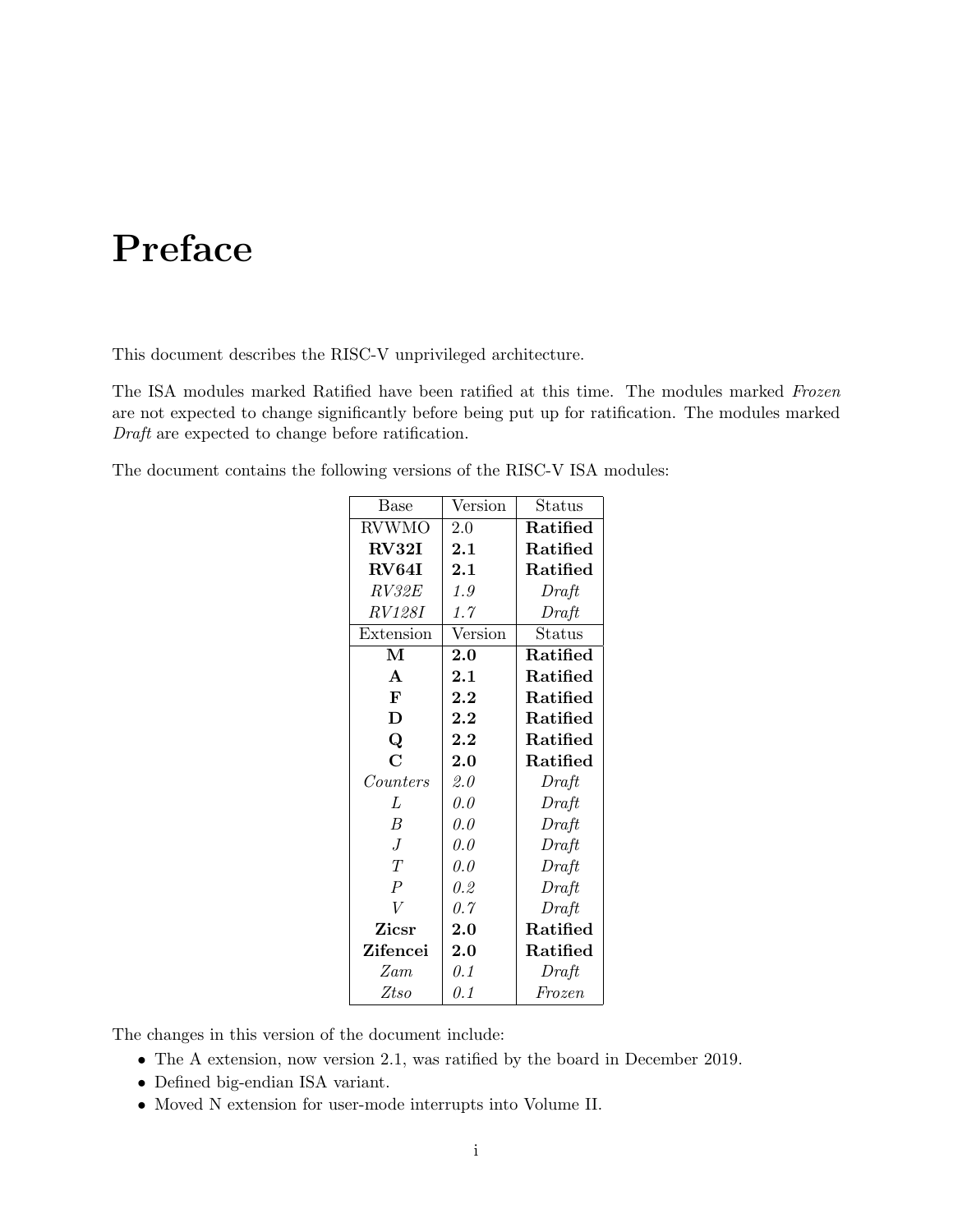#### Preface to Document Version 20190608-Base-Ratified

This document describes the RISC-V unprivileged architecture.

The RVWMO memory model has been ratified at this time. The ISA modules marked Ratified, have been ratified at this time. The modules marked Frozen are not expected to change significantly before being put up for ratification. The modules marked Draft are expected to change before ratification.

The document contains the following versions of the RISC-V ISA modules:

| Base             | Version            | $_{\rm Status}$ |
|------------------|--------------------|-----------------|
| <b>RVWMO</b>     | 2.0                | Ratified        |
| <b>RV32I</b>     | $2.1\,$            | Ratified        |
| RV64I            | 2.1                | Ratified        |
| RV32E            | 1.9                | Draft           |
| RV128I           | 1.7                | Draft           |
| Extension        | Version            | Status          |
| Zifencei         | 2.0                | Ratified        |
| Zicsr            | 2.0                | Ratified        |
| М                | $\boldsymbol{2.0}$ | Ratified        |
| $\overline{A}$   | $2.0\,$            | Frozen          |
| $\mathbf F$      | 2.2                | Ratified        |
| D                | 2.2                | Ratified        |
| Q                | $\bf 2.2$          | Ratified        |
| $\overline{C}$   | 2.0                | Ratified        |
| Ztso             | 0.1                | Frozen          |
| Counters         | 2.0                | Draft           |
| L                | 0.0                | Draff           |
| $\boldsymbol{B}$ | 0.0                | Draft           |
| $\boldsymbol{J}$ | 0.0                | Draft           |
| T                | 0.0                | Draff           |
| $\boldsymbol{P}$ | 0.2                | Draff           |
| $\bar{V}$        | 0.7                | Draft           |
| $\overline{N}$   | 1.1                | Draft           |
| Zam              | 0.1                | Draft           |

The changes in this version of the document include:

- Moved description to Ratified for the ISA modules ratified by the board in early 2019.
- Removed the A extension from ratification.
- Changed document version scheme to avoid confusion with versions of the ISA modules.
- Incremented the version numbers of the base integer ISA to 2.1, reflecting the presence of the ratified RVWMO memory model and exclusion of FENCE.I, counters, and CSR instructions that were in previous base ISA.
- Incremented the version numbers of the F and D extensions to 2.2, reflecting that version 2.1 changed the canonical NaN, and version 2.2 defined the NaN-boxing scheme and changed the definition of the FMIN and FMAX instructions.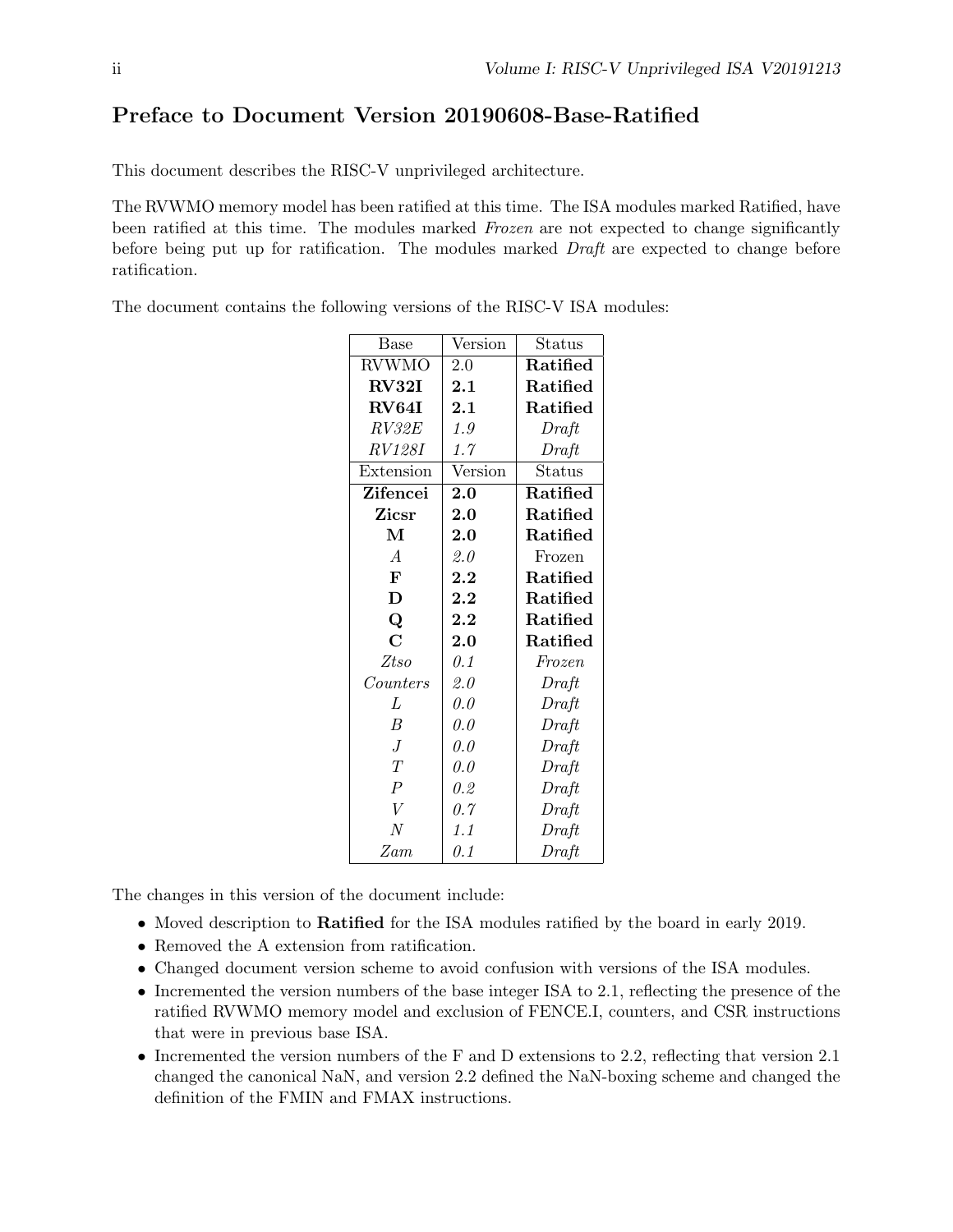- Changed name of document to refer to "unprivileged" instructions as part of move to separate ISA specifications from platform profile mandates.
- Added clearer and more precise definitions of execution environments, harts, traps, and memory accesses.
- Defined instruction-set categories: standard, reserved, custom, non-standard, and nonconforming.
- Removed text implying operation under alternate endianness, as alternate-endianness operation has not yet been defined for RISC-V.
- Changed description of misaligned load and store behavior. The specification now allows visible misaligned address traps in execution environment interfaces, rather than just mandating invisible handling of misaligned loads and stores in user mode. Also, now allows access exceptions to be reported for misaligned accesses (including atomics) that should not be emulated.
- Moved FENCE.I out of the mandatory base and into a separate extension, with Zifencei ISA name. FENCE.I was removed from the Linux user ABI and is problematic in implementations with large incoherent instruction and data caches. However, it remains the only standard instruction-fetch coherence mechanism.
- Removed prohibitions on using RV32E with other extensions.
- Removed platform-specific mandates that certain encodings produce illegal instruction exceptions in RV32E and RV64I chapters.
- Counter/timer instructions are now not considered part of the mandatory base ISA, and so CSR instructions were moved into separate chapter and marked as version 2.0, with the unprivileged counters moved into another separate chapter. The counters are not ready for ratification as there are outstanding issues, including counter inaccuracies.
- A CSR-access ordering model has been added.
- Explicitly defined the 16-bit half-precision floating-point format for floating-point instructions in the 2-bit fmt field.
- Defined the signed-zero behavior of FMIN. fmt and FMAX. fmt, and changed their behavior on signaling-NaN inputs to conform to the minimumNumber and maximumNumber operations in the proposed IEEE 754-201x specification.
- The memory consistency model, RVWMO, has been defined.
- The "Zam" extension, which permits misaligned AMOs and specifies their semantics, has been defined.
- The "Ztso" extension, which enforces a stricter memory consistency model than RVWMO, has been defined.
- Improvements to the description and commentary.
- Defined the term IALIGN as shorthand to describe the instruction-address alignment constraint.
- Removed text of P extension chapter as now superseded by active task group documents.
- Removed text of V extension chapter as now superseded by separate vector extension draft document.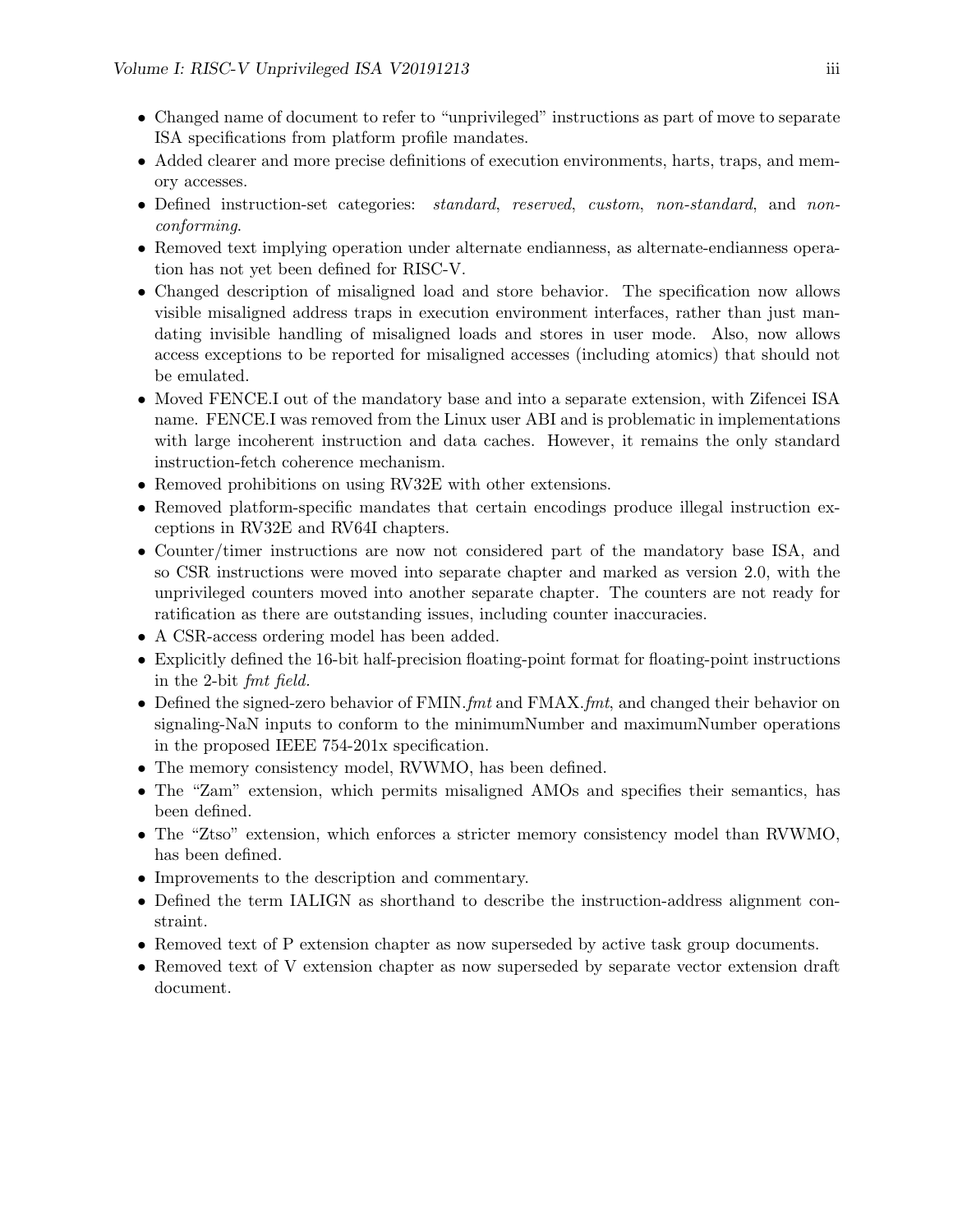#### Preface to Document Version 2.2

This is version 2.2 of the document describing the RISC-V user-level architecture. The document contains the following versions of the RISC-V ISA modules:

| Base                      | Version | Draft Frozen? |
|---------------------------|---------|---------------|
| RV32I                     | $2.0\,$ | Υ             |
| RV32E                     | 1.9     | N             |
| RV64I                     | $2.0\,$ | Y             |
| RV128I                    | 1.7     | $\mathbf N$   |
| Extension                 | Version | Frozen?       |
| М                         | 2.0     | Υ             |
| A                         | $2.0\,$ | Y             |
| $\boldsymbol{\mathrm{F}}$ | $2.0\,$ | Y             |
| D                         | $2.0\,$ | Y             |
| Q                         | $2.0\,$ | Y             |
| $\Gamma$                  | 0.0     | $\mathbf N$   |
| $\overline{C}$            | 2.0     | Y             |
| B                         | 0.0     | N             |
| $\mathbf J$               | 0.0     | $\mathbf N$   |
| T                         | 0.0     | $\mathbf N$   |
| $\mathbf P$               | 0.1     | $\mathbf N$   |
| $\mathbf{V}$              | 0.7     | N             |
| N                         | 1.1     | N             |

To date, no parts of the standard have been officially ratified by the RISC-V Foundation, but the components labeled "frozen" above are not expected to change during the ratification process beyond resolving ambiguities and holes in the specification.

The major changes in this version of the document include:

- The previous version of this document was released under a Creative Commons Attribution 4.0 International License by the original authors, and this and future versions of this document will be released under the same license.
- Rearranged chapters to put all extensions first in canonical order.
- Improvements to the description and commentary.
- Modified implicit hinting suggestion on JALR to support more efficient macro-op fusion of LUI/JALR and AUIPC/JALR pairs.
- Clarification of constraints on load-reserved/store-conditional sequences.
- A new table of control and status register (CSR) mappings.
- Clarified purpose and behavior of high-order bits of fcsr.
- Corrected the description of the FNMADD.*fmt* and FNMSUB.*fmt* instructions, which had suggested the incorrect sign of a zero result.
- Instructions FMV.S.X and FMV.X.S were renamed to FMV.W.X and FMV.X.W respectively to be more consistent with their semantics, which did not change. The old names will continue to be supported in the tools.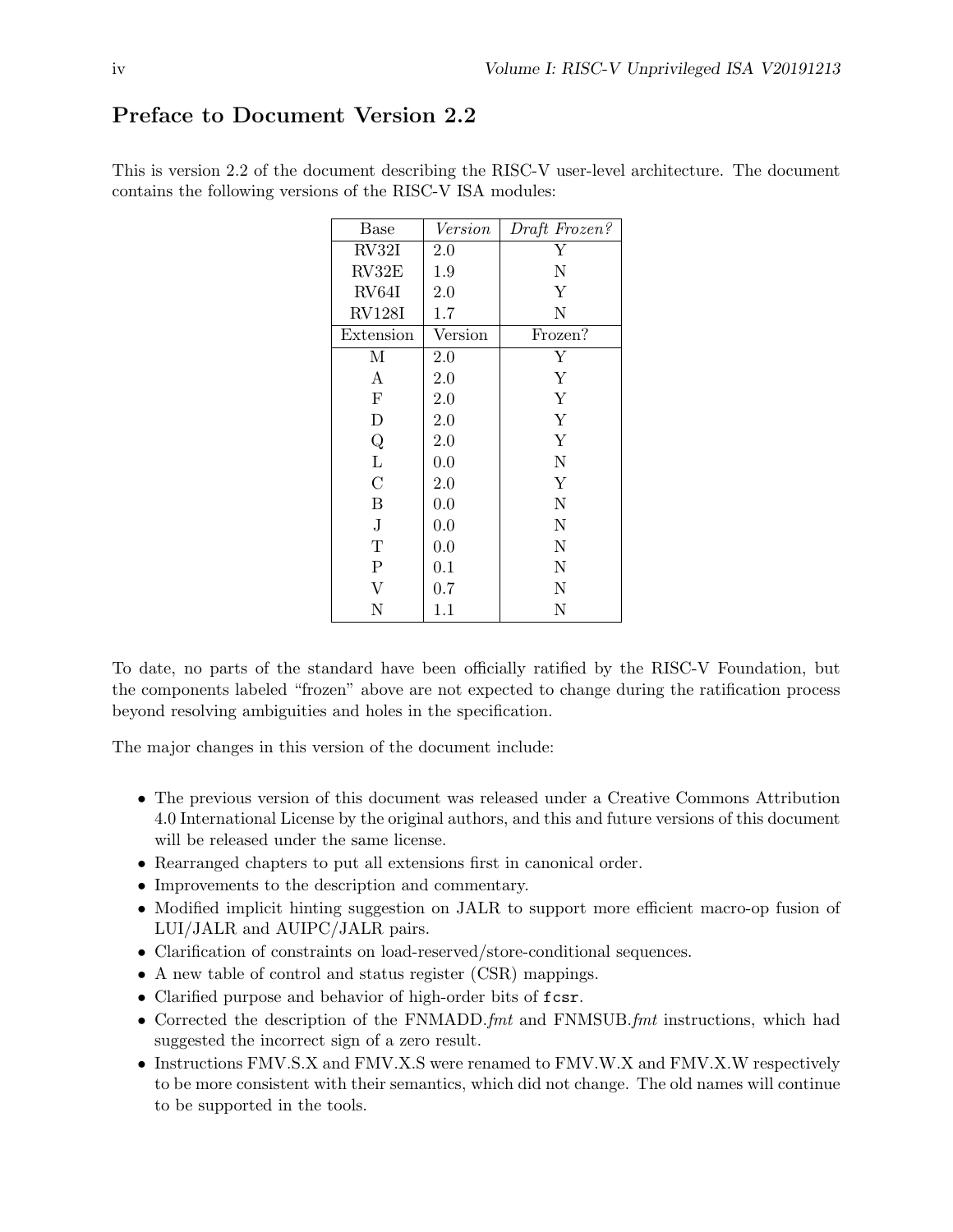- Specified behavior of narrower (<FLEN) floating-point values held in wider f registers using NaN-boxing model.
- Defined the exception behavior of  $FMA(\infty, 0, qNaN)$ .
- Added note indicating that the P extension might be reworked into an integer packed-SIMD proposal for fixed-point operations using the integer registers.
- A draft proposal of the V vector instruction-set extension.
- An early draft proposal of the N user-level traps extension.
- An expanded pseudoinstruction listing.
- Removal of the calling convention chapter, which has been superseded by the RISC-V ELF psABI Specification [\[1\]](#page-236-0).
- The C extension has been frozen and renumbered version 2.0.

#### Preface to Document Version 2.1

This is version 2.1 of the document describing the RISC-V user-level architecture. Note the frozen user-level ISA base and extensions IMAFDQ version 2.0 have not changed from the previous version of this document [\[25\]](#page-237-0), but some specification holes have been fixed and the documentation has been improved. Some changes have been made to the software conventions.

- Numerous additions and improvements to the commentary sections.
- Separate version numbers for each chapter.
- Modification to long instruction encodings  $>64$  bits to avoid moving the rd specifier in very long instruction formats.
- CSR instructions are now described in the base integer format where the counter registers are introduced, as opposed to only being introduced later in the floating-point section (and the companion privileged architecture manual).
- The SCALL and SBREAK instructions have been renamed to ECALL and EBREAK, respectively. Their encoding and functionality are unchanged.
- Clarification of floating-point NaN handling, and a new canonical NaN value.
- Clarification of values returned by floating-point to integer conversions that overflow.
- Clarification of LR/SC allowed successes and required failures, including use of compressed instructions in the sequence.
- A new RV32E base ISA proposal for reduced integer register counts, supports MAC extensions.
- A revised calling convention.
- Relaxed stack alignment for soft-float calling convention, and description of the RV32E calling convention.
- A revised proposal for the C compressed extension, version 1.9.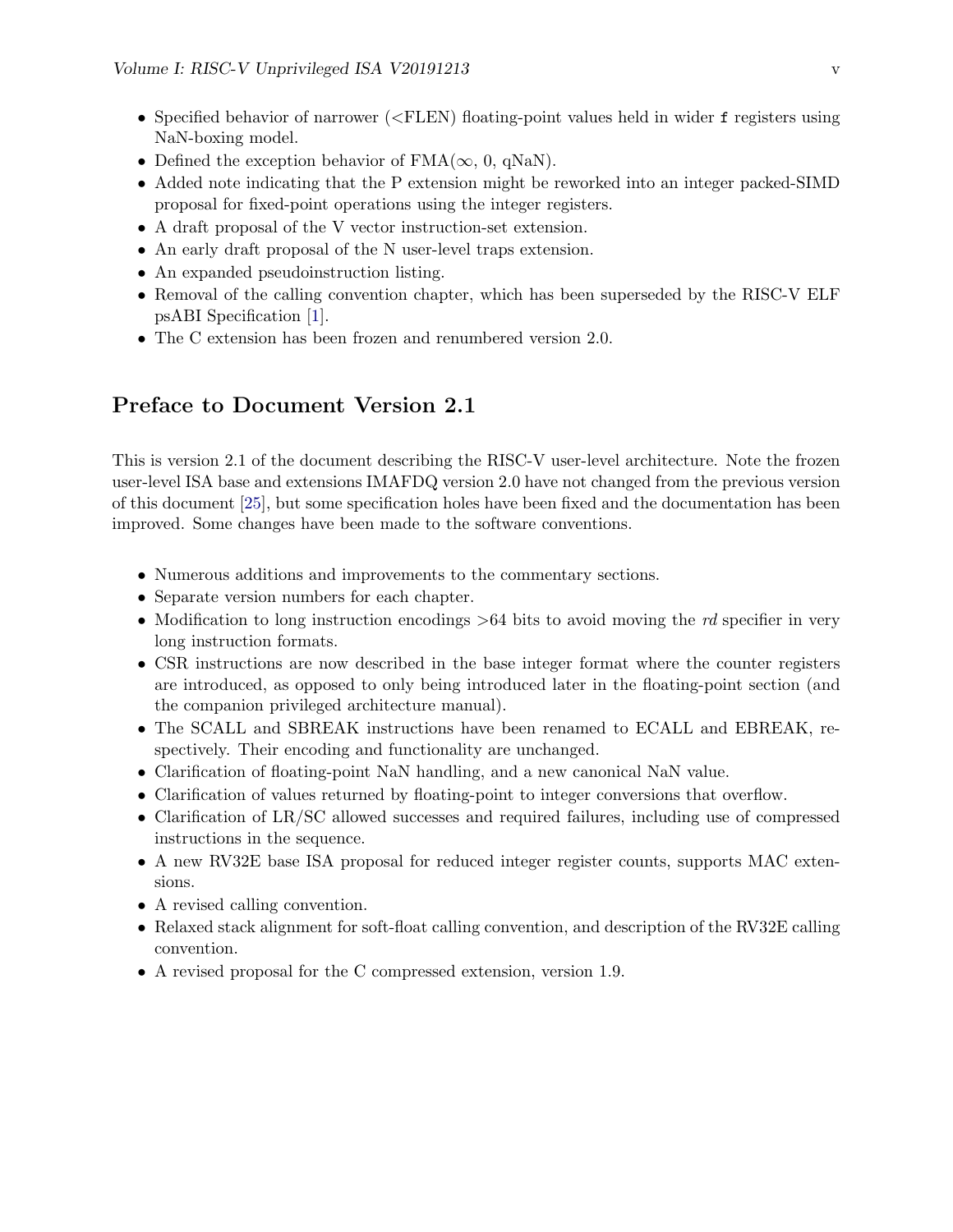#### Preface to Version 2.0

This is the second release of the user ISA specification, and we intend the specification of the base user ISA plus general extensions (i.e., IMAFD) to remain fixed for future development. The following changes have been made since Version 1.0 [\[24\]](#page-237-1) of this ISA specification.

- The ISA has been divided into an integer base with several standard extensions.
- The instruction formats have been rearranged to make immediate encoding more efficient.
- The base ISA has been defined to have a little-endian memory system, with big-endian or bi-endian as non-standard variants.
- Load-Reserved/Store-Conditional (LR/SC) instructions have been added in the atomic instruction extension.
- AMOs and LR/SC can support the release consistency model.
- The FENCE instruction provides finer-grain memory and I/O orderings.
- An AMO for fetch-and-XOR (AMOXOR) has been added, and the encoding for AMOSWAP has been changed to make room.
- The AUIPC instruction, which adds a 20-bit upper immediate to the PC, replaces the RDNPC instruction, which only read the current PC value. This results in significant savings for position-independent code.
- The JAL instruction has now moved to the U-Type format with an explicit destination register, and the J instruction has been dropped being replaced by JAL with  $rd=x0$ . This removes the only instruction with an implicit destination register and removes the J-Type instruction format from the base ISA. There is an accompanying reduction in JAL reach, but a significant reduction in base ISA complexity.
- The static hints on the JALR instruction have been dropped. The hints are redundant with the rd and rs1 register specifiers for code compliant with the standard calling convention.
- The JALR instruction now clears the lowest bit of the calculated target address, to simplify hardware and to allow auxiliary information to be stored in function pointers.
- The MFTX.S and MFTX.D instructions have been renamed to FMV.X.S and FMV.X.D, respectively. Similarly, MXTF.S and MXTF.D instructions have been renamed to FMV.S.X and FMV.D.X, respectively.
- The MFFSR and MTFSR instructions have been renamed to FRCSR and FSCSR, respectively. FRRM, FSRM, FRFLAGS, and FSFLAGS instructions have been added to individually access the rounding mode and exception flags subfields of the fcsr.
- The FMV.X.S and FMV.X.D instructions now source their operands from rs1, instead of rs2. This change simplifies datapath design.
- FCLASS.S and FCLASS.D floating-point classify instructions have been added.
- A simpler NaN generation and propagation scheme has been adopted.
- For RV32I, the system performance counters have been extended to 64-bits wide, with separate read access to the upper and lower 32 bits.
- Canonical NOP and MV encodings have been defined.
- Standard instruction-length encodings have been defined for 48-bit, 64-bit, and  $>64$ -bit instructions.
- Description of a 128-bit address space variant, RV128, has been added.
- Major opcodes in the 32-bit base instruction format have been allocated for user-defined custom extensions.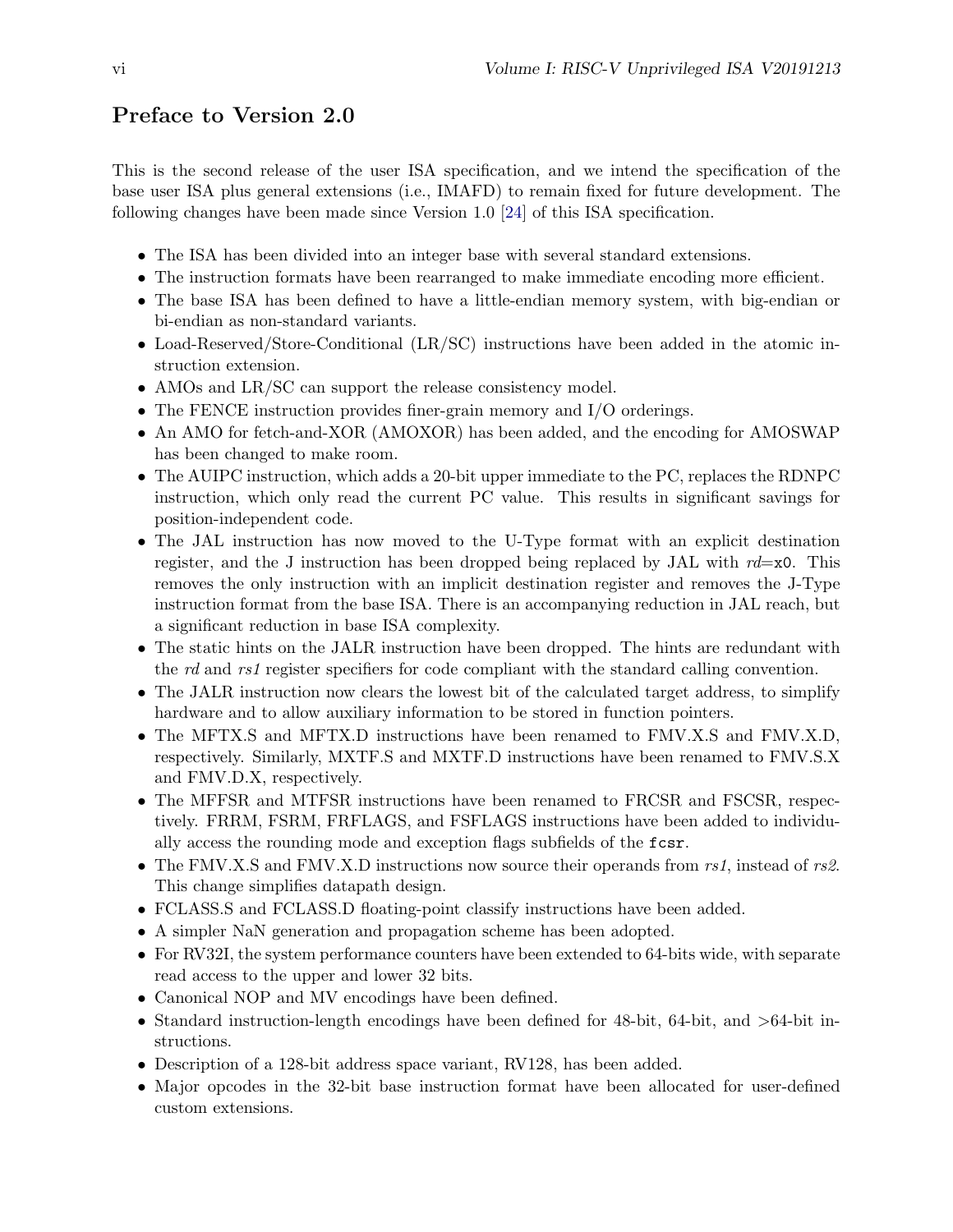$\bullet\,$  A typographical error that suggested that stores source their data from  $rd$  has been corrected to refer to rs2.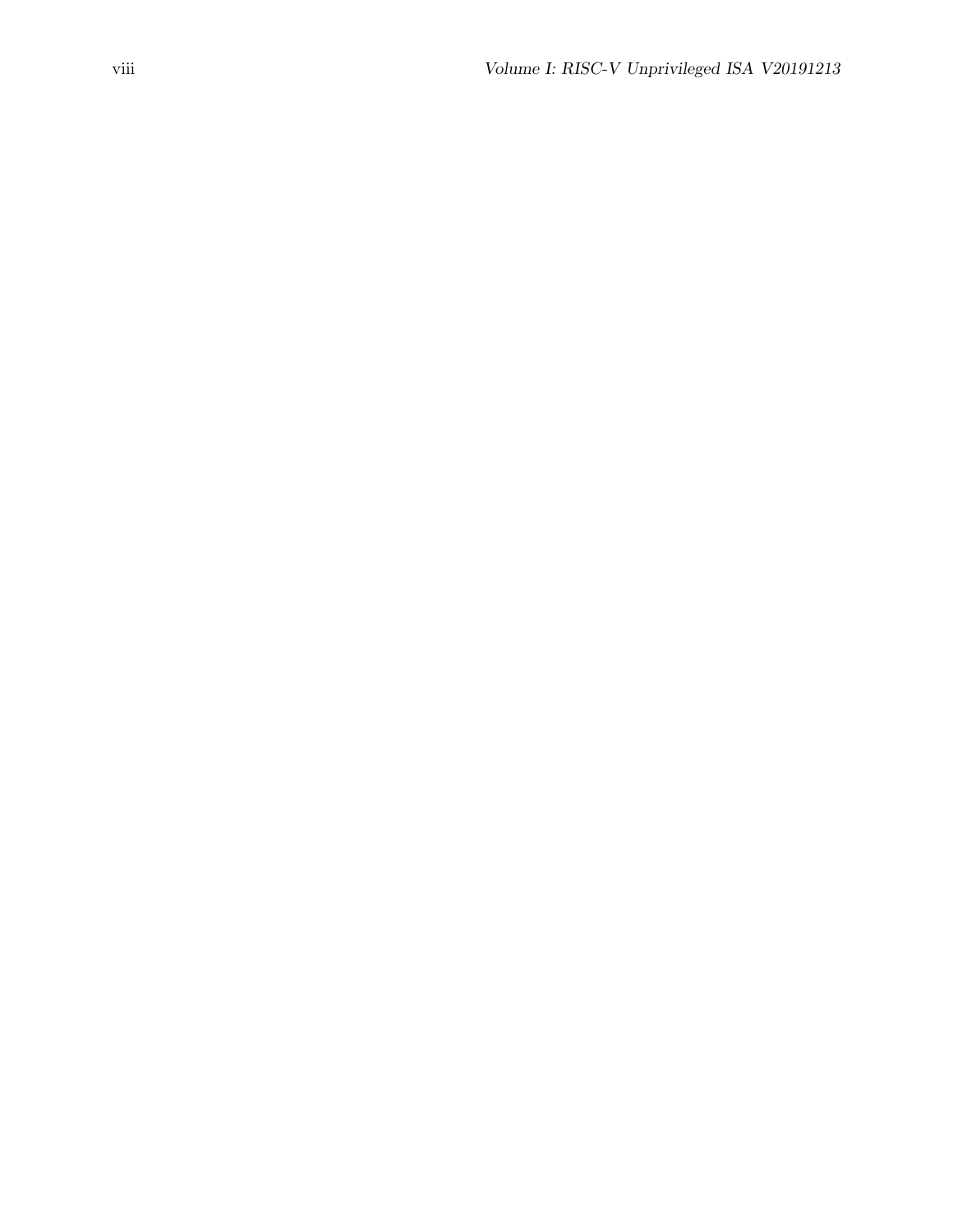# **Contents**

|          | Preface |                                                 | i              |
|----------|---------|-------------------------------------------------|----------------|
| 1        |         | Introduction                                    | $\mathbf{1}$   |
|          | 1.1     |                                                 | $\overline{2}$ |
|          | 1.2     |                                                 | 3              |
|          | 1.3     |                                                 | $\overline{4}$ |
|          | 1.4     |                                                 | 6              |
|          | 1.5     |                                                 | $\overline{7}$ |
|          | 1.6     |                                                 | 10             |
|          | 1.7     | UNSPECIFIED Behaviors and Values                | 11             |
|          |         |                                                 |                |
| $\bf{2}$ |         | RV32I Base Integer Instruction Set, Version 2.1 | 13             |
|          | 2.1     |                                                 | 13             |
|          | 2.2     |                                                 | 15             |
|          | 2.3     |                                                 | 16             |
|          | 2.4     |                                                 | 17             |
|          | 2.5     |                                                 | <b>20</b>      |
|          | 2.6     |                                                 | 24             |
|          | 2.7     |                                                 | 26             |
|          | 2.8     |                                                 | 27             |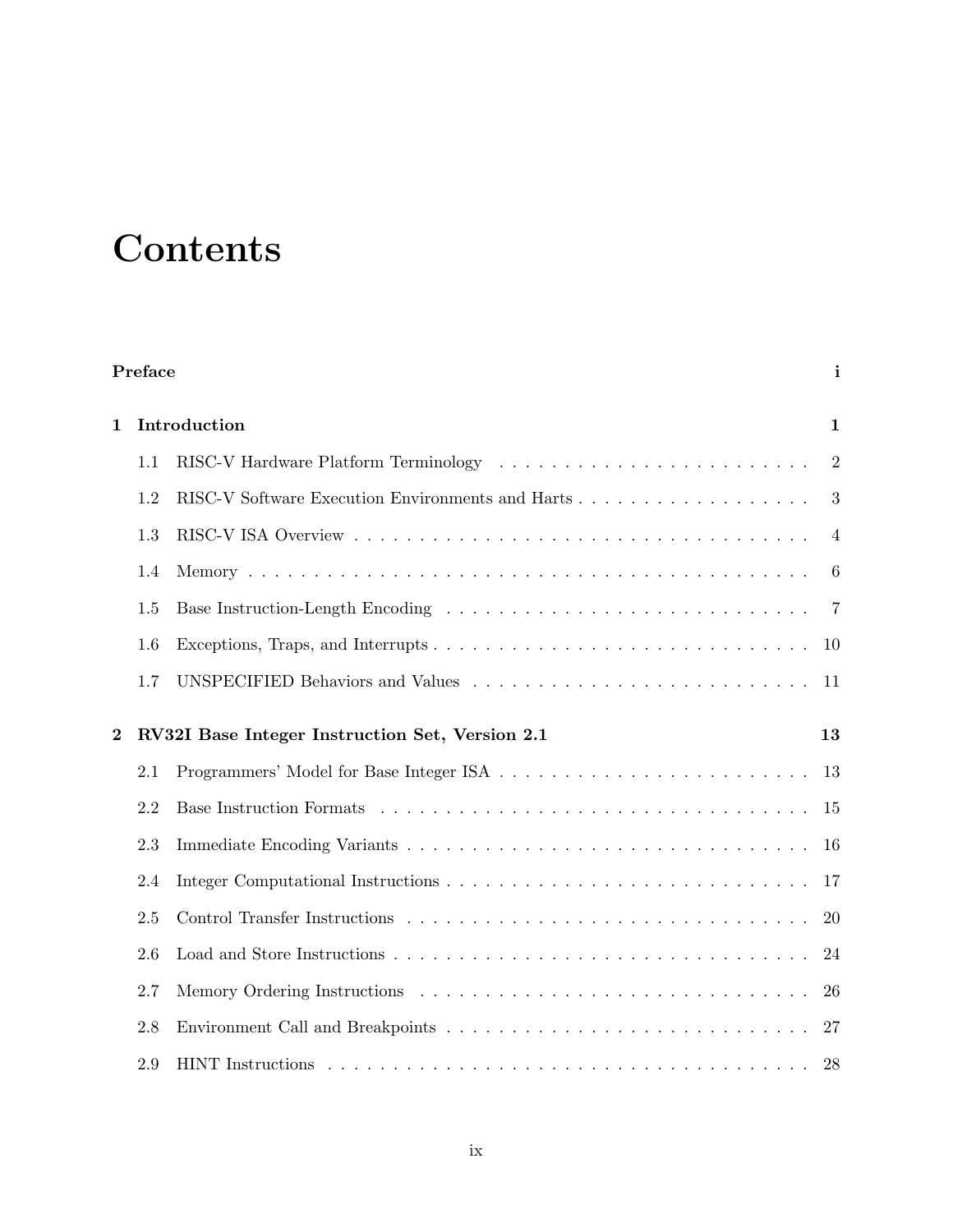| 3 |         | "Zifencei" Instruction-Fetch Fence, Version 2.0                             | 31 |
|---|---------|-----------------------------------------------------------------------------|----|
| 4 |         | RV32E Base Integer Instruction Set, Version 1.9                             | 33 |
|   | 4.1     |                                                                             | 33 |
|   | 4.2     |                                                                             | 34 |
| 5 |         | RV64I Base Integer Instruction Set, Version 2.1                             | 35 |
|   | 5.1     |                                                                             | 35 |
|   | $5.2\,$ |                                                                             | 35 |
|   | 5.3     |                                                                             | 37 |
|   | 5.4     |                                                                             | 38 |
| 6 |         | RV128I Base Integer Instruction Set, Version 1.7                            | 41 |
| 7 |         | "M" Standard Extension for Integer Multiplication and Division, Version 2.0 | 43 |
|   | 7.1     |                                                                             | 43 |
|   | 7.2     |                                                                             | 44 |
| 8 |         | "A" Standard Extension for Atomic Instructions, Version 2.1                 | 47 |
|   | 8.1     |                                                                             | 47 |
|   | 8.2     |                                                                             | 48 |
|   | 8.3     |                                                                             | 51 |
|   | 8.4     |                                                                             | 52 |
| 9 |         | "Zicsr", Control and Status Register (CSR) Instructions, Version 2.0        | 55 |
|   | 9.1     |                                                                             | 55 |
|   |         | 10 Counters                                                                 | 59 |
|   |         |                                                                             | 59 |
|   |         |                                                                             | 61 |
|   |         | 11 "F" Standard Extension for Single-Precision Floating-Point, Version 2.2  | 63 |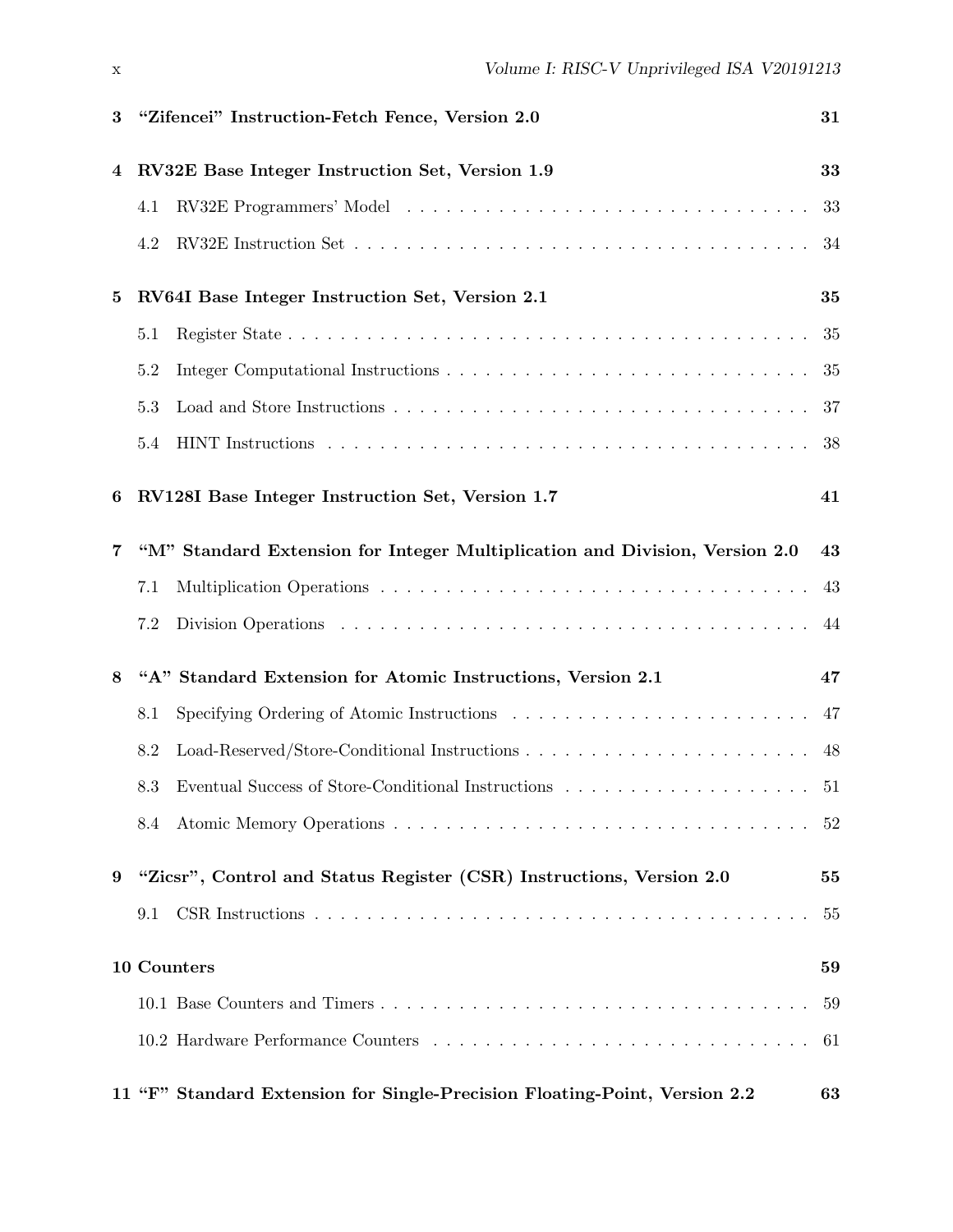|      |                                                                            | 63   |
|------|----------------------------------------------------------------------------|------|
|      |                                                                            | 65   |
|      |                                                                            | 66   |
|      |                                                                            | 67   |
|      |                                                                            | 67   |
|      | 11.6 Single-Precision Floating-Point Computational Instructions            | 67   |
| 11.7 | Single-Precision Floating-Point Conversion and Move Instructions           | 69   |
| 11.8 |                                                                            | 71   |
|      |                                                                            | 71   |
|      | 12 "D" Standard Extension for Double-Precision Floating-Point, Version 2.2 | 73   |
|      |                                                                            | 73   |
|      |                                                                            | 73   |
|      |                                                                            | 74   |
|      | 12.4 Double-Precision Floating-Point Computational Instructions            | -75  |
|      | 12.5 Double-Precision Floating-Point Conversion and Move Instructions      | 75   |
|      | 12.6 Double-Precision Floating-Point Compare Instructions                  | 77   |
|      |                                                                            | 77   |
|      | 13 "Q" Standard Extension for Quad-Precision Floating-Point, Version 2.2   | 79   |
|      | 13.1 Quad-Precision Load and Store Instructions                            | - 79 |
|      | 13.2 Quad-Precision Computational Instructions                             | 80   |
|      |                                                                            | 80   |
|      |                                                                            | 81   |
|      | 13.5 Quad-Precision Floating-Point Classify Instruction                    | 82   |
|      | 14 RVWMO Memory Consistency Model, Version 0.1                             | 83   |
|      |                                                                            | 84   |
|      |                                                                            | 88   |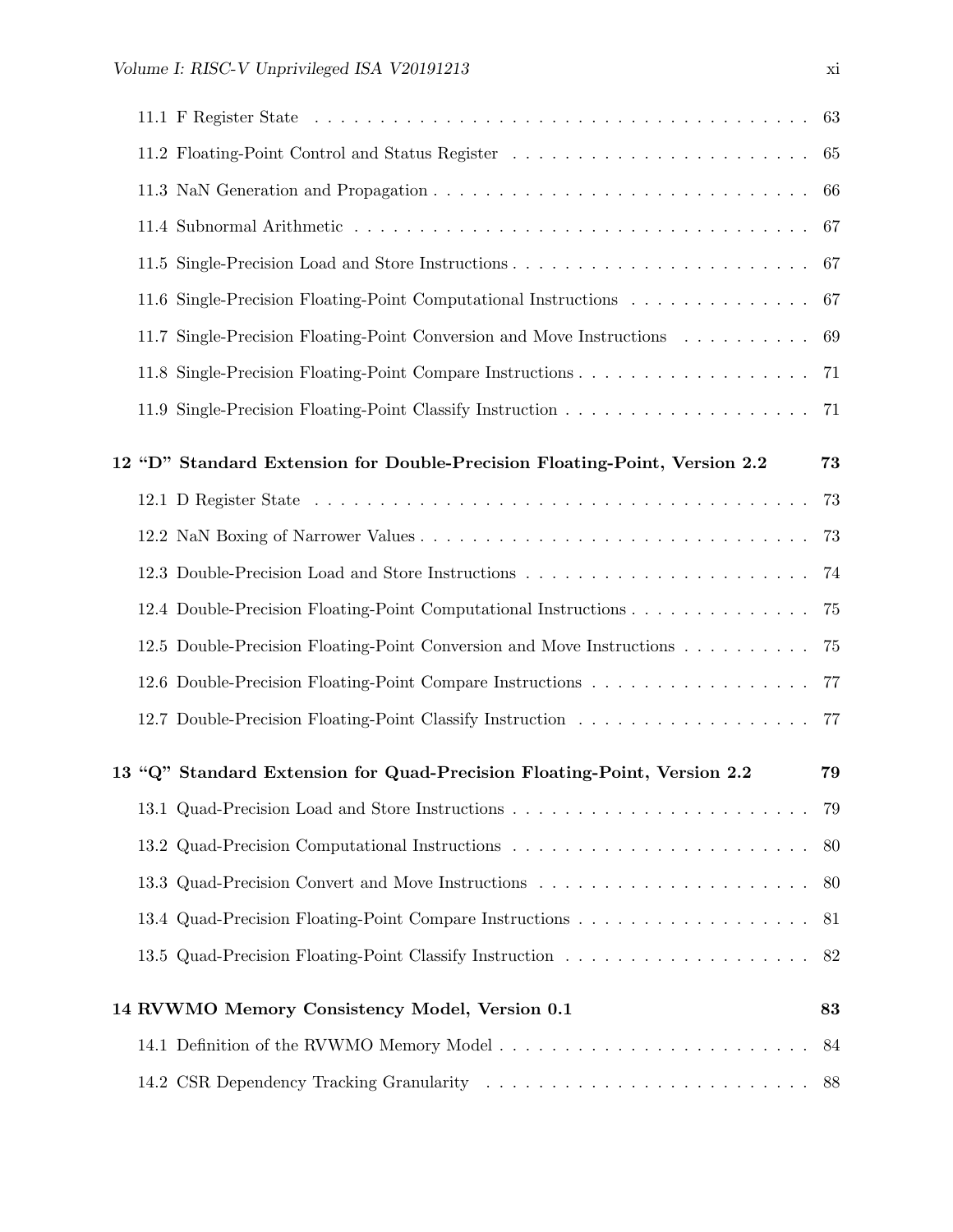|  | 15 "L" Standard Extension for Decimal Floating-Point, Version 0.0           | 95  |
|--|-----------------------------------------------------------------------------|-----|
|  |                                                                             | 95  |
|  | 16 "C" Standard Extension for Compressed Instructions, Version 2.0          | 97  |
|  |                                                                             |     |
|  |                                                                             |     |
|  |                                                                             |     |
|  |                                                                             |     |
|  |                                                                             |     |
|  |                                                                             |     |
|  |                                                                             |     |
|  |                                                                             |     |
|  | 17 "B" Standard Extension for Bit Manipulation, Version 0.0                 | 115 |
|  | 18 "J" Standard Extension for Dynamically Translated Languages, Version 0.0 | 117 |
|  | 19 "T" Standard Extension for Transactional Memory, Version 0.0             | 119 |
|  | 20 "P" Standard Extension for Packed-SIMD Instructions, Version 0.2         | 121 |
|  | 21 "V" Standard Extension for Vector Operations, Version 0.7                | 123 |
|  | 22 "Zam" Standard Extension for Misaligned Atomics, v0.1                    | 125 |
|  | 23 "Ztso" Standard Extension for Total Store Ordering, v0.1                 | 127 |
|  | 24 RV32/64G Instruction Set Listings                                        | 129 |
|  | 25 RISC-V Assembly Programmer's Handbook                                    | 137 |
|  | 26 Extending RISC-V                                                         | 141 |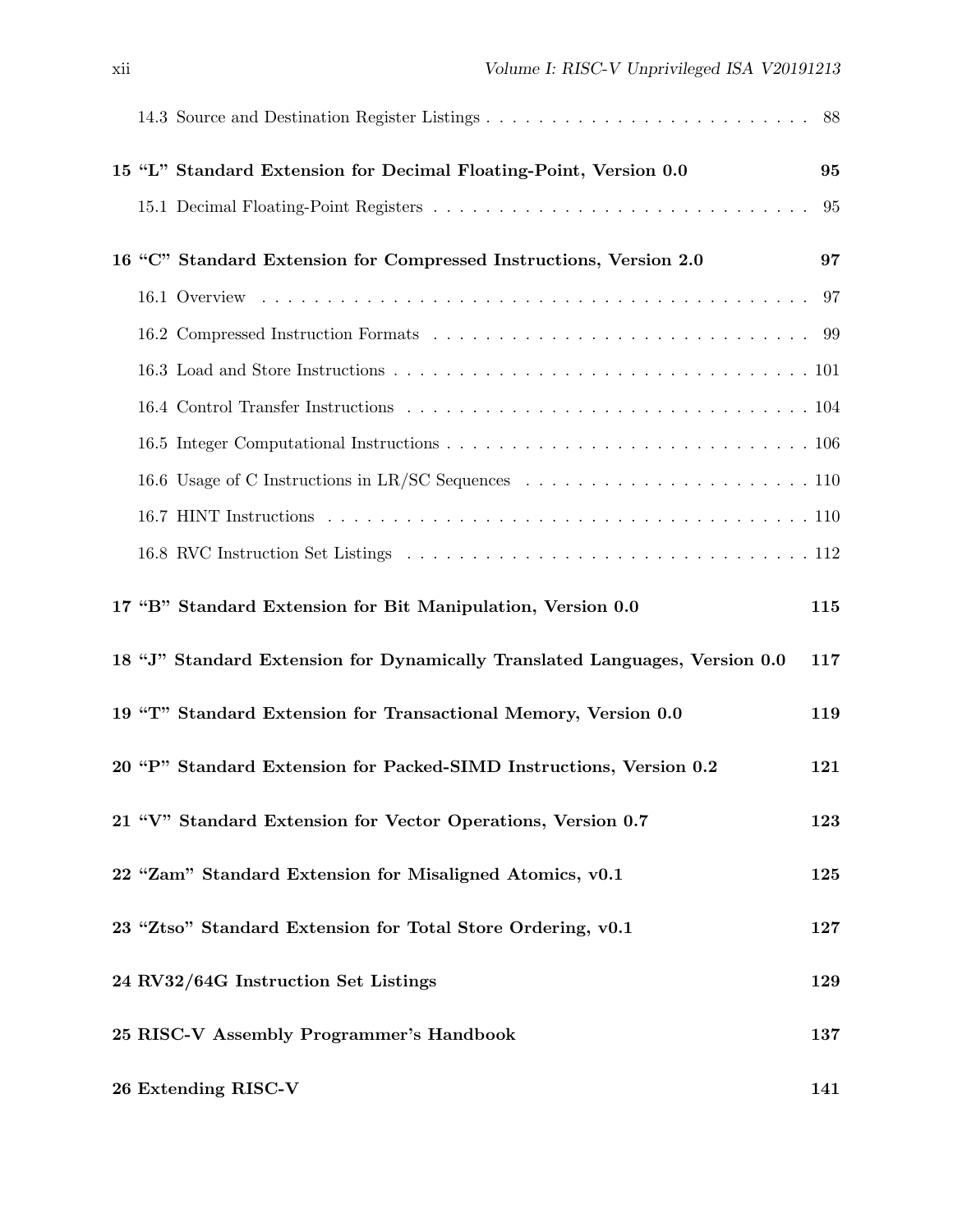|  | 26.3 Extensions within fixed-width 32-bit instruction format 144 |     |
|--|------------------------------------------------------------------|-----|
|  |                                                                  |     |
|  |                                                                  |     |
|  | 27 ISA Extension Naming Conventions                              | 149 |
|  |                                                                  |     |
|  |                                                                  |     |
|  |                                                                  |     |
|  |                                                                  |     |
|  |                                                                  |     |
|  |                                                                  |     |
|  |                                                                  |     |
|  |                                                                  |     |
|  |                                                                  |     |
|  |                                                                  |     |
|  |                                                                  |     |
|  | 28 History and Acknowledgments                                   | 153 |
|  | 28.1 "Why Develop a new ISA?" Rationale from Berkeley Group 153  |     |
|  |                                                                  |     |
|  |                                                                  |     |
|  |                                                                  |     |
|  |                                                                  |     |
|  |                                                                  |     |
|  |                                                                  |     |
|  | A RVWMO Explanatory Material, Version 0.1                        | 161 |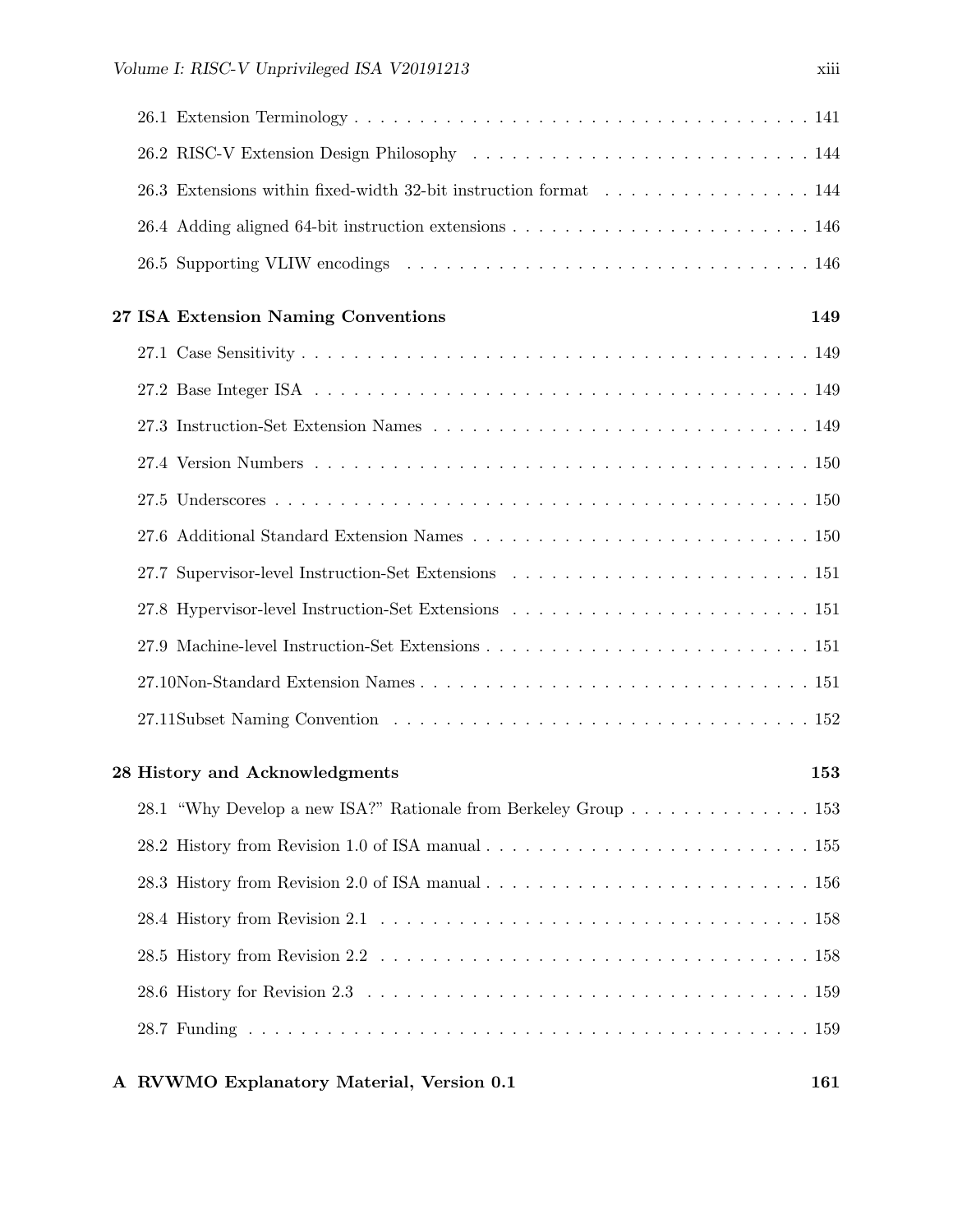|   | A.1 |                                                                                                            |
|---|-----|------------------------------------------------------------------------------------------------------------|
|   | A.2 |                                                                                                            |
|   | A.3 |                                                                                                            |
|   |     | A.3.1 Preserved Program Order and Global Memory Order 163                                                  |
|   |     | A.3.2                                                                                                      |
|   |     | A.3.3                                                                                                      |
|   |     |                                                                                                            |
|   |     | A.3.5                                                                                                      |
|   |     | A.3.6                                                                                                      |
|   |     | A.3.7                                                                                                      |
|   |     | Syntactic Dependencies (Rules 9–11) $\ldots \ldots \ldots \ldots \ldots \ldots \ldots \ldots 173$<br>A.3.8 |
|   |     | A.3.9                                                                                                      |
|   |     |                                                                                                            |
|   |     | A.4.1                                                                                                      |
|   |     |                                                                                                            |
|   | A.5 |                                                                                                            |
|   | A.6 |                                                                                                            |
|   |     | A.6.1                                                                                                      |
|   | A.7 |                                                                                                            |
|   |     |                                                                                                            |
| В |     | Formal Memory Model Specifications, Version 0.1<br>191                                                     |
|   | B.1 |                                                                                                            |
|   | B.2 |                                                                                                            |
|   | B.3 |                                                                                                            |
|   |     | <b>B.3.1</b>                                                                                               |
|   |     | <b>B.3.2</b>                                                                                               |
|   |     | <b>B.3.3</b>                                                                                               |
|   |     |                                                                                                            |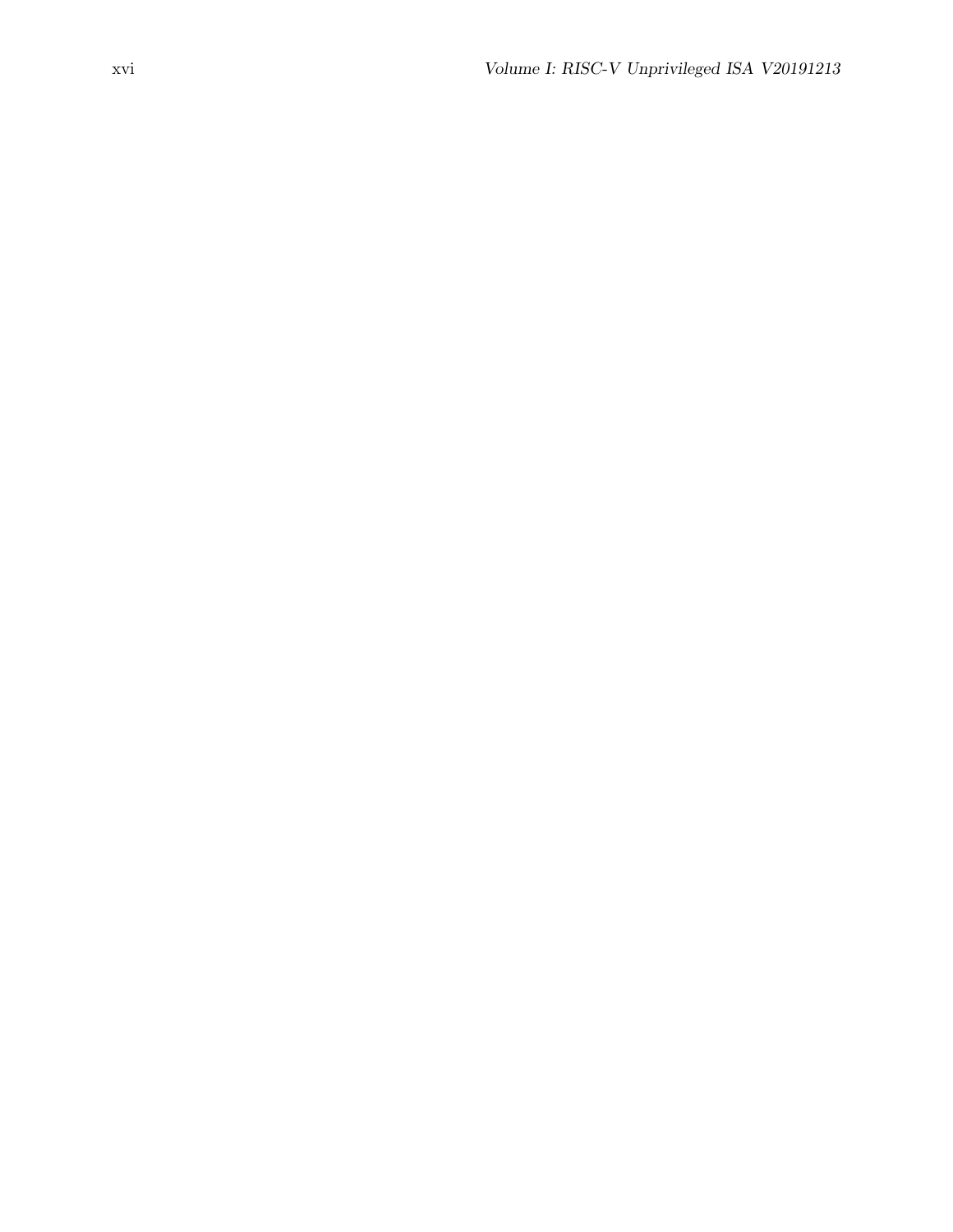### <span id="page-18-0"></span>Chapter 1

## Introduction

RISC-V (pronounced "risk-five") is a new instruction-set architecture (ISA) that was originally designed to support computer architecture research and education, but which we now hope will also become a standard free and open architecture for industry implementations. Our goals in defining RISC-V include:

- A completely open ISA that is freely available to academia and industry.
- A real ISA suitable for direct native hardware implementation, not just simulation or binary translation.
- An ISA that avoids "over-architecting" for a particular microarchitecture style (e.g., microcoded, in-order, decoupled, out-of-order) or implementation technology (e.g., full-custom, ASIC, FPGA), but which allows efficient implementation in any of these.
- An ISA separated into a small base integer ISA, usable by itself as a base for customized accelerators or for educational purposes, and optional standard extensions, to support generalpurpose software development.
- Support for the revised 2008 IEEE-754 floating-point standard [\[7\]](#page-236-1).
- An ISA supporting extensive ISA extensions and specialized variants.
- Both 32-bit and 64-bit address space variants for applications, operating system kernels, and hardware implementations.
- An ISA with support for highly-parallel multicore or manycore implementations, including heterogeneous multiprocessors.
- Optional variable-length instructions to both expand available instruction encoding space and to support an optional *dense instruction encoding* for improved performance, static code size, and energy efficiency.
- A fully virtualizable ISA to ease hypervisor development.
- An ISA that simplifies experiments with new privileged architecture designs.

Commentary on our design decisions is formatted as in this paragraph. This non-normative text can be skipped if the reader is only interested in the specification itself.

The name RISC-V was chosen to represent the fifth major RISC ISA design from UC Berkeley (RISC-I  $[15]$ , RISC-II  $[8]$ , SOAR  $[21]$ , and SPUR  $[11]$  were the first four). We also pun on the use of the Roman numeral " $V$ " to signify "variations" and "vectors", as support for a range of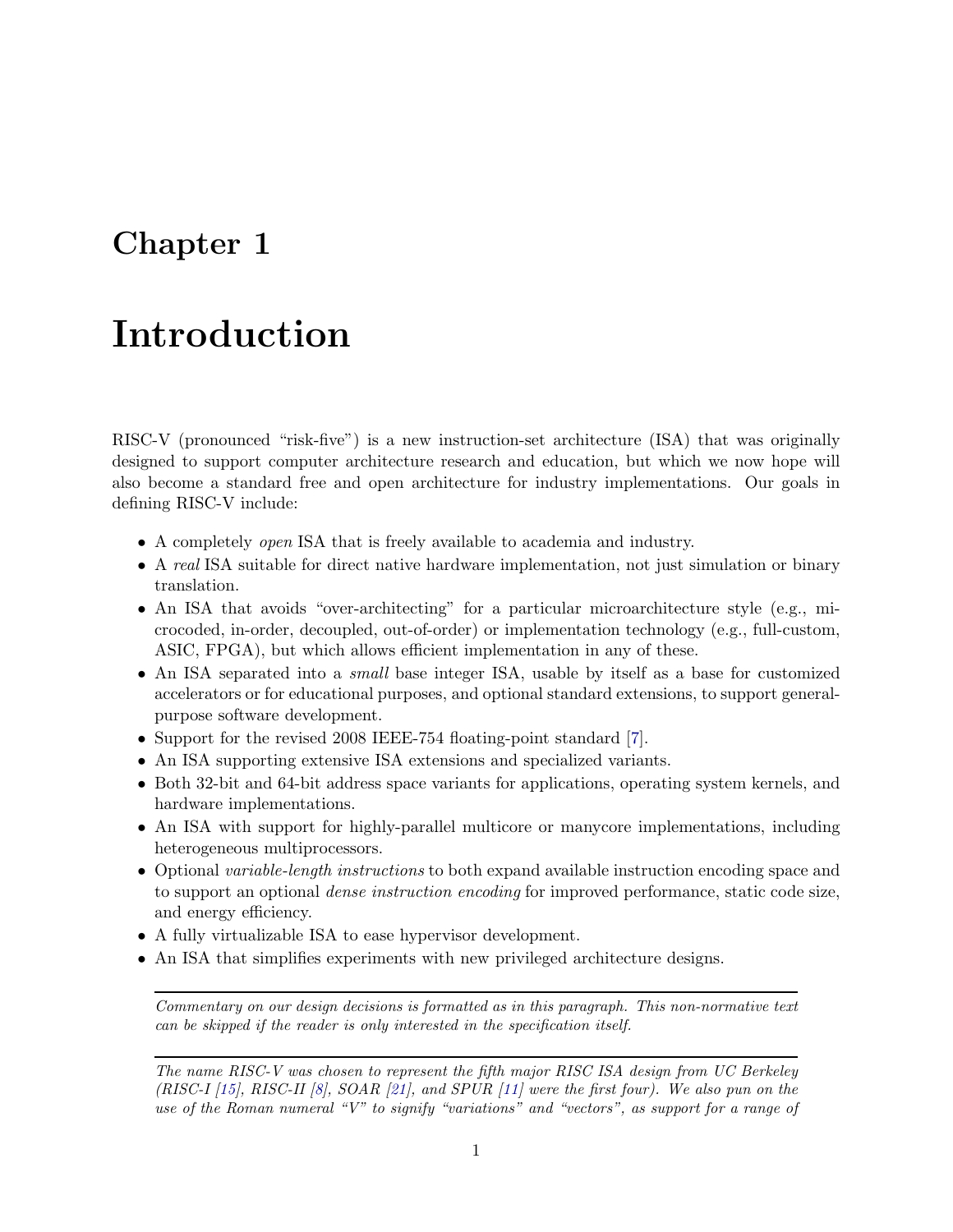architecture research, including various data-parallel accelerators, is an explicit goal of the ISA design.

The RISC-V ISA is defined avoiding implementation details as much as possible (although commentary is included on implementation-driven decisions) and should be read as the software-visible interface to a wide variety of implementations rather than as the design of a particular hardware artifact. The RISC-V manual is structured in two volumes. This volume covers the design of the base unprivileged instructions, including optional unprivileged ISA extensions. Unprivileged instructions are those that are generally usable in all privilege modes in all privileged architectures, though behavior might vary depending on privilege mode and privilege architecture. The second volume provides the design of the first ("classic") privileged architecture. The manuals use IEC 80000-13:2008 conventions, with a byte of 8 bits.

In the unprivileged ISA design, we tried to remove any dependence on particular microarchitectural features, such as cache line size, or on privileged architecture details, such as page translation. This is both for simplicity and to allow maximum flexibility for alternative microarchitectures or alternative privileged architectures.

#### <span id="page-19-0"></span>1.1 RISC-V Hardware Platform Terminology

A RISC-V hardware platform can contain one or more RISC-V-compatible processing cores together with other non-RISC-V-compatible cores, fixed-function accelerators, various physical memory structures, I/O devices, and an interconnect structure to allow the components to communicate.

A component is termed a core if it contains an independent instruction fetch unit. A RISC-Vcompatible core might support multiple RISC-V-compatible hardware threads, or harts, through multithreading.

A RISC-V core might have additional specialized instruction-set extensions or an added coprocessor. We use the term *coprocessor* to refer to a unit that is attached to a RISC-V core and is mostly sequenced by a RISC-V instruction stream, but which contains additional architectural state and instruction-set extensions, and possibly some limited autonomy relative to the primary RISC-V instruction stream.

We use the term *accelerator* to refer to either a non-programmable fixed-function unit or a core that can operate autonomously but is specialized for certain tasks. In RISC-V systems, we expect many programmable accelerators will be RISC-V-based cores with specialized instruction-set extensions and/or customized coprocessors. An important class of RISC-V accelerators are I/O accelerators, which offload I/O processing tasks from the main application cores.

The system-level organization of a RISC-V hardware platform can range from a single-core microcontroller to a many-thousand-node cluster of shared-memory manycore server nodes. Even small systems-on-a-chip might be structured as a hierarchy of multicomputers and/or multiprocessors to modularize development effort or to provide secure isolation between subsystems.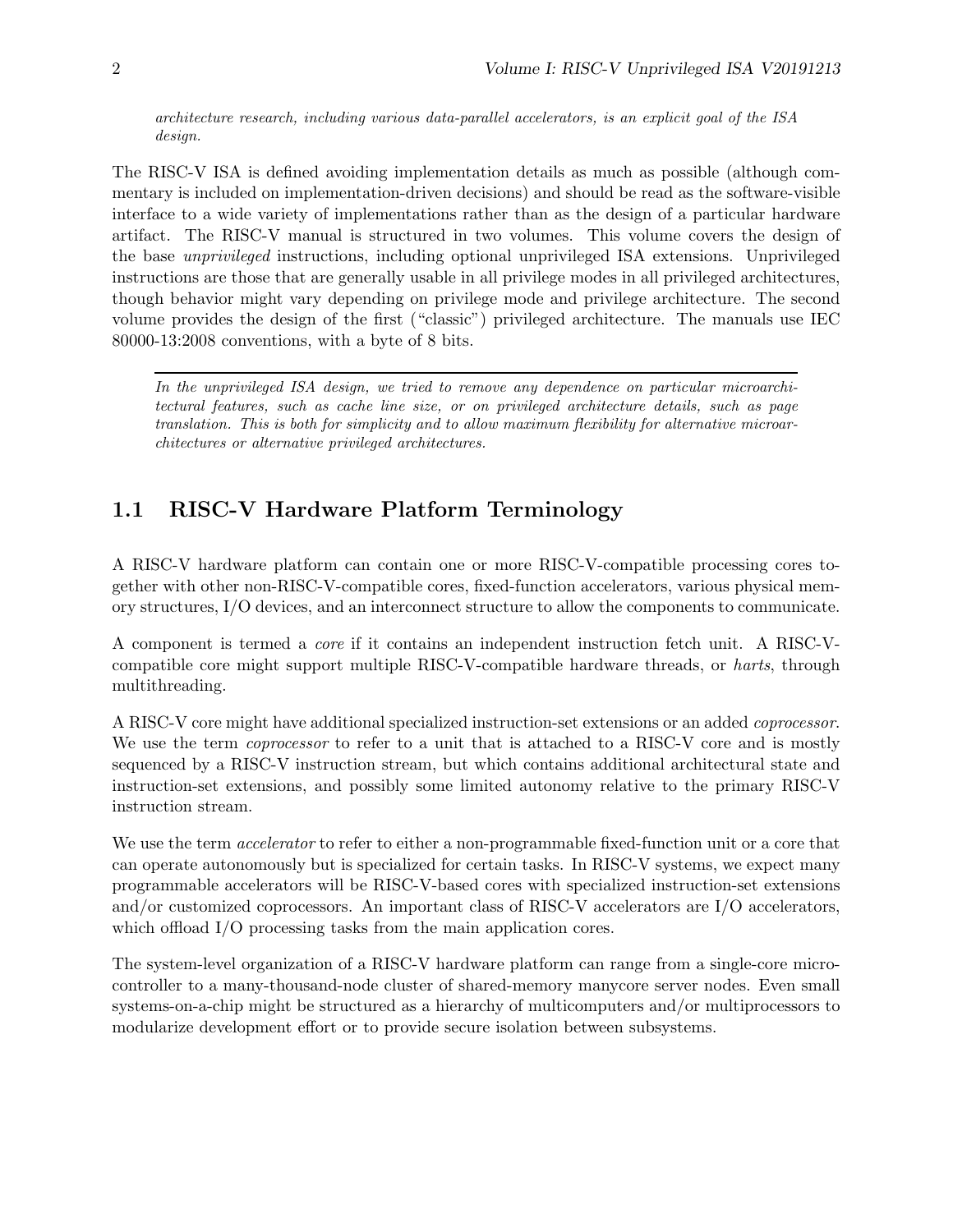#### <span id="page-20-0"></span>1.2 RISC-V Software Execution Environments and Harts

The behavior of a RISC-V program depends on the execution environment in which it runs. A RISC-V execution environment interface (EEI) defines the initial state of the program, the number and type of harts in the environment including the privilege modes supported by the harts, the accessibility and attributes of memory and I/O regions, the behavior of all legal instructions executed on each hart (i.e., the ISA is one component of the EEI), and the handling of any interrupts or exceptions raised during execution including environment calls. Examples of EEIs include the Linux application binary interface (ABI), or the RISC-V supervisor binary interface (SBI). The implementation of a RISC-V execution environment can be pure hardware, pure software, or a combination of hardware and software. For example, opcode traps and software emulation can be used to implement functionality not provided in hardware. Examples of execution environment implementations include:

- "Bare metal" hardware platforms where harts are directly implemented by physical processor threads and instructions have full access to the physical address space. The hardware platform defines an execution environment that begins at power-on reset.
- RISC-V operating systems that provide multiple user-level execution environments by multiplexing user-level harts onto available physical processor threads and by controlling access to memory via virtual memory.
- RISC-V hypervisors that provide multiple supervisor-level execution environments for guest operating systems.
- RISC-V emulators, such as Spike, QEMU or rv8, which emulate RISC-V harts on an underlying x86 system, and which can provide either a user-level or a supervisor-level execution environment.

A bare hardware platform can be considered to define an EEI, where the accessible harts, memory, and other devices populate the environment, and the initial state is that at power-on reset. Generally, most software is designed to use a more abstract interface to the hardware, as more abstract EEIs provide greater portability across different hardware platforms. Often EEIs are layered on top of one another, where one higher-level EEI uses another lower-level EEI.

From the perspective of software running in a given execution environment, a hart is a resource that autonomously fetches and executes RISC-V instructions within that execution environment. In this respect, a hart behaves like a hardware thread resource even if time-multiplexed onto real hardware by the execution environment. Some EEIs support the creation and destruction of additional harts, for example, via environment calls to fork new harts.

The execution environment is responsible for ensuring the eventual forward progress of each of its harts. For a given hart, that responsibility is suspended while the hart is exercising a mechanism that explicitly waits for an event, such as the wait-for-interrupt instruction defined in Volume II of this specification; and that responsibility ends if the hart is terminated. The following events constitute forward progress:

- The retirement of an instruction.
- A trap, as defined in Section [1.6.](#page-27-0)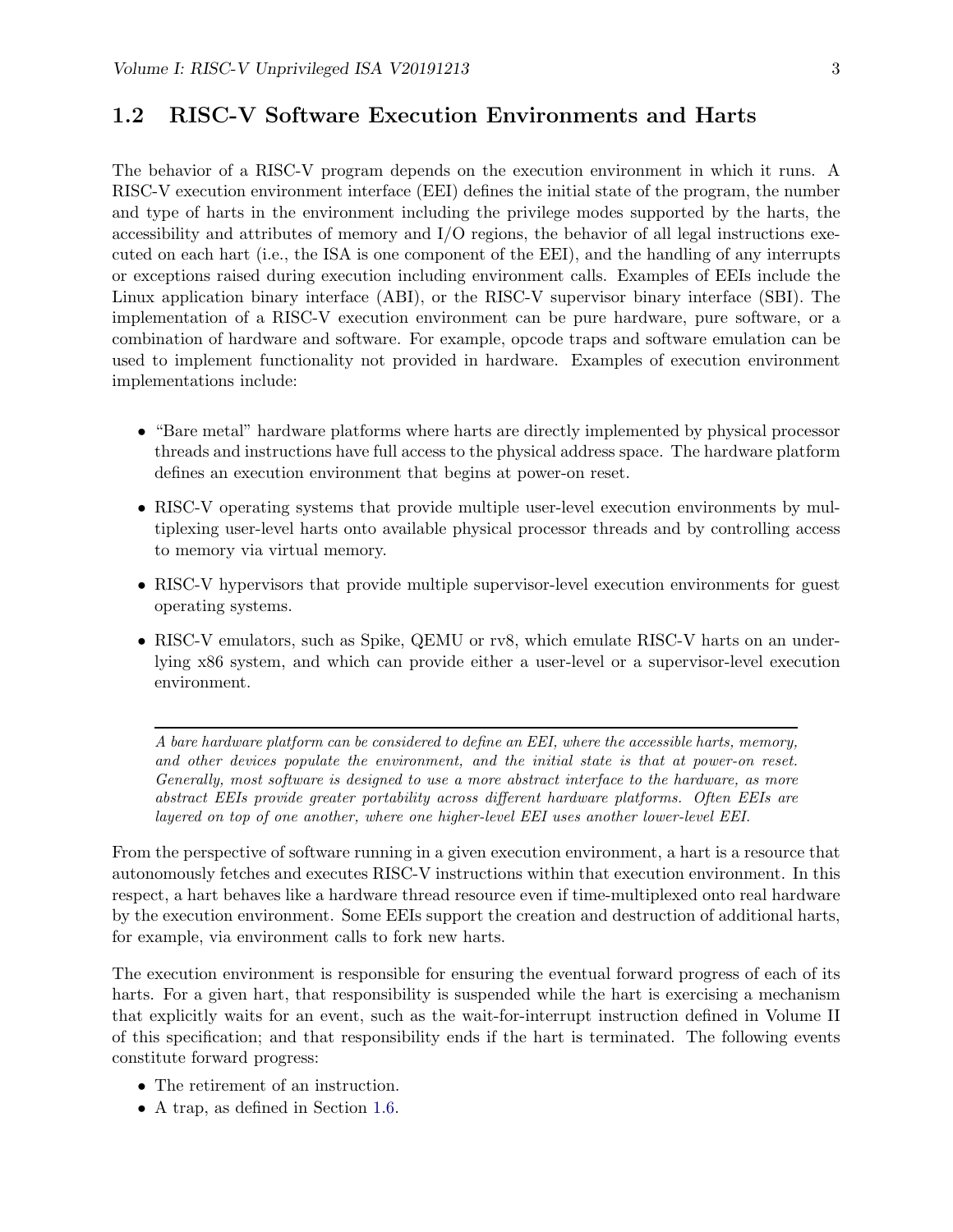• Any other event defined by an extension to constitute forward progress.

The term hart was introduced in the work on Lithe  $(13, 14)$  to provide a term to represent an abstract execution resource as opposed to a software thread programming abstraction.

The important distinction between a hardware thread (hart) and a software thread context is that the software running inside an execution environment is not responsible for causing progress of each of its harts; that is the responsibility of the outer execution environment. So the environment's harts operate like hardware threads from the perspective of the software inside the execution environment.

An execution environment implementation might time-multiplex a set of guest harts onto fewer host harts provided by its own execution environment but must do so in a way that guest harts operate like independent hardware threads. In particular, if there are more quest harts than host harts then the execution environment must be able to preempt the guest harts and must not wait indefinitely for guest software on a guest hart to "yield" control of the guest hart.

#### <span id="page-21-0"></span>1.3 RISC-V ISA Overview

A RISC-V ISA is defined as a base integer ISA, which must be present in any implementation, plus optional extensions to the base ISA. The base integer ISAs are very similar to that of the early RISC processors except with no branch delay slots and with support for optional variable-length instruction encodings. A base is carefully restricted to a minimal set of instructions sufficient to provide a reasonable target for compilers, assemblers, linkers, and operating systems (with additional privileged operations), and so provides a convenient ISA and software toolchain "skeleton" around which more customized processor ISAs can be built.

Although it is convenient to speak of the RISC-V ISA, RISC-V is actually a family of related ISAs, of which there are currently four base ISAs. Each base integer instruction set is characterized by the width of the integer registers and the corresponding size of the address space and by the number of integer registers. There are two primary base integer variants, RV32I and RV64I, described in Chapters [2](#page-30-0) and [5,](#page-52-0) which provide 32-bit or 64-bit address spaces respectively. We use the term XLEN to refer to the width of an integer register in bits (either 32 or 64). Chapter [4](#page-50-0) describes the RV32E subset variant of the RV32I base instruction set, which has been added to support small microcontrollers, and which has half the number of integer registers. Chapter [6](#page-58-0) sketches a future RV128I variant of the base integer instruction set supporting a flat 128-bit address space (XLEN=128). The base integer instruction sets use a two's-complement representation for signed integer values.

Although 64-bit address spaces are a requirement for larger systems, we believe 32-bit address spaces will remain adequate for many embedded and client devices for decades to come and will be desirable to lower memory traffic and energy consumption. In addition, 32-bit address spaces are sufficient for educational purposes. A larger flat 128-bit address space might eventually be required, so we ensured this could be accommodated within the RISC-V ISA framework.

The four base ISAs in RISC-V are treated as distinct base ISAs. A common question is why is there not a single ISA, and in particular, why is RV32I not a strict subset of RV64I? Some earlier ISA designs (SPARC, MIPS) adopted a strict superset policy when increasing address space size to support running existing 32-bit binaries on new 64-bit hardware.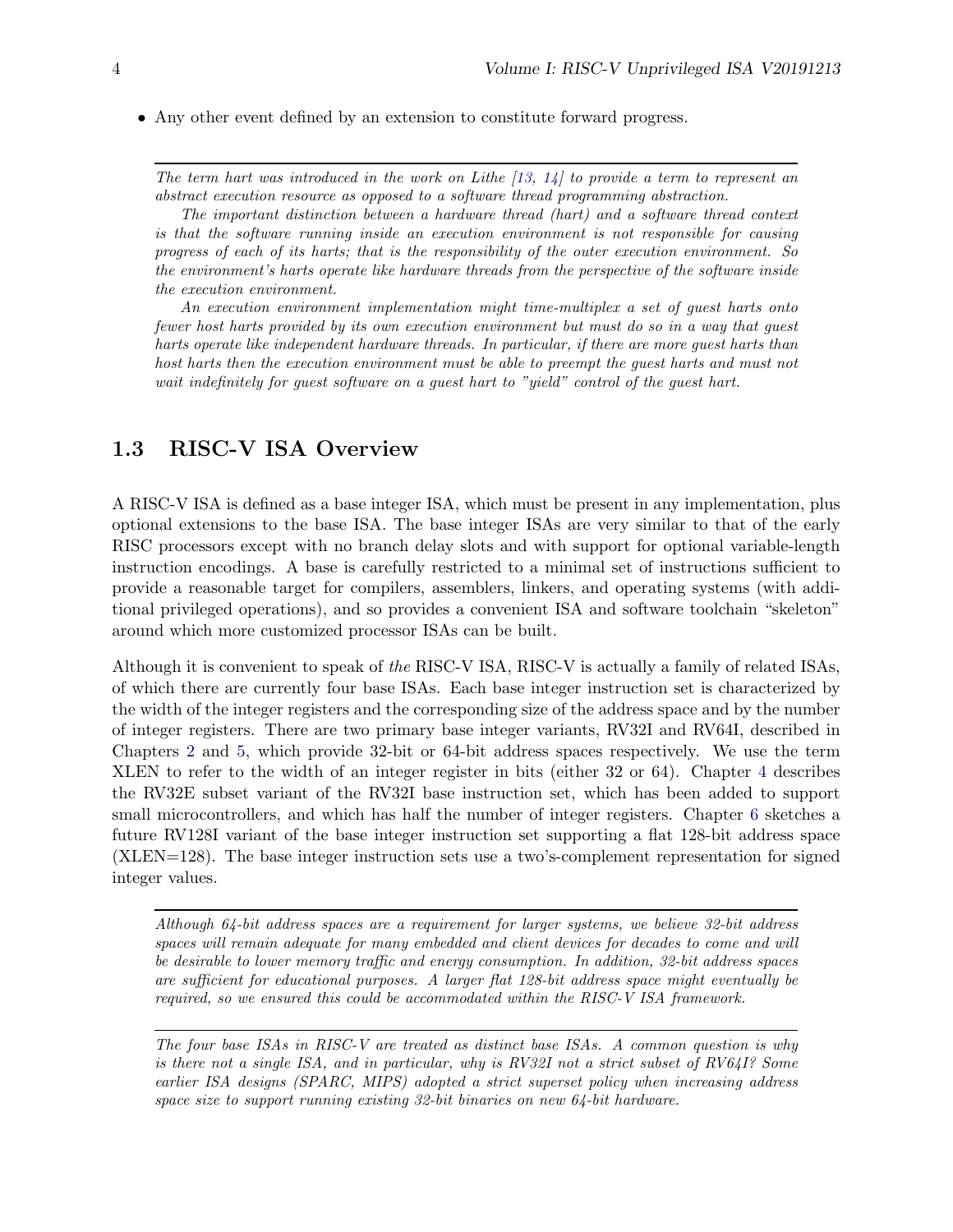The main advantage of explicitly separating base ISAs is that each base ISA can be optimized for its needs without requiring to support all the operations needed for other base ISAs. For example, RV64I can omit instructions and CSRs that are only needed to cope with the narrower registers in RV32I. The RV32I variants can use encoding space otherwise reserved for instructions only required by wider address-space variants.

The main disadvantage of not treating the design as a single ISA is that it complicates the hardware needed to emulate one base ISA on another (e.g.,  $RV32I$  on  $RV64I$ ). However, differences in addressing and illegal instruction traps generally mean some mode switch would be required in hardware in any case even with full superset instruction encodings, and the different RISC-V base ISAs are similar enough that supporting multiple versions is relatively low cost. Although some have proposed that the strict superset design would allow legacy 32-bit libraries to be linked with 64-bit code, this is impractical in practice, even with compatible encodings, due to the differences in software calling conventions and system-call interfaces.

The RISC-V privileged architecture provides fields in misa to control the unprivileged ISA at each level to support emulating different base ISAs on the same hardware. We note that newer SPARC and MIPS ISA revisions have deprecated support for running 32-bit code unchanged on 64-bit systems.

A related question is why there is a different encoding for 32-bit adds in RV32I (ADD) and RV64I (ADDW)? The ADDW opcode could be used for 32-bit adds in RV32I and ADDD for 64-bit adds in RV64I, instead of the existing design which uses the same opcode ADD for 32 bit adds in RV32I and 64-bit adds in RV64I with a different opcode ADDW for 32-bit adds in RV64I. This would also be more consistent with the use of the same LW opcode for 32-bit load in both RV32I and RV64I. The very first versions of RISC-V ISA did have a variant of this alternate design, but the RISC-V design was changed to the current choice in January 2011. Our focus was on supporting 32-bit integers in the 64-bit ISA not on providing compatibility with the 32-bit ISA, and the motivation was to remove the asymmetry that arose from having not all opcodes in RV32I have a \*W suffix (e.g., ADDW, but AND not ANDW). In hindsight, this was perhaps not well-justified and a consequence of designing both ISAs at the same time as opposed to adding one later to sit on top of another, and also from a belief we had to fold platform requirements into the ISA spec which would imply that all the RV32I instructions would have been required in RV64I. It is too late to change the encoding now, but this is also of little practical consequence for the reasons stated above.

It has been noted we could enable the \*W variants as an extension to RV32I systems to provide a common encoding across RV64I and a future RV32 variant.

RISC-V has been designed to support extensive customization and specialization. Each base integer ISA can be extended with one or more optional instruction-set extensions, and we divide each RISC-V instruction-set encoding space (and related encoding spaces such as the CSRs) into three disjoint categories: standard, reserved, and custom. Standard encodings are defined by the Foundation, and shall not conflict with other standard extensions for the same base ISA. Reserved encodings are currently not defined but are saved for future standard extensions. We use the term nonstandard to describe an extension that is not defined by the Foundation. Custom encodings shall never be used for standard extensions and are made available for vendor-specific non-standard extensions. We use the term non-conforming to describe a non-standard extension that uses either a standard or a reserved encoding (i.e., custom extensions are not non-conforming). Instruction-set extensions are generally shared but may provide slightly different functionality depending on the base ISA. Chapter [26](#page-158-0) describes various ways of extending the RISC-V ISA. We have also developed a naming convention for RISC-V base instructions and instruction-set extensions, described in detail in Chapter [27.](#page-166-0)

To support more general software development, a set of standard extensions are defined to provide integer multiply/divide, atomic operations, and single and double-precision floating-point arith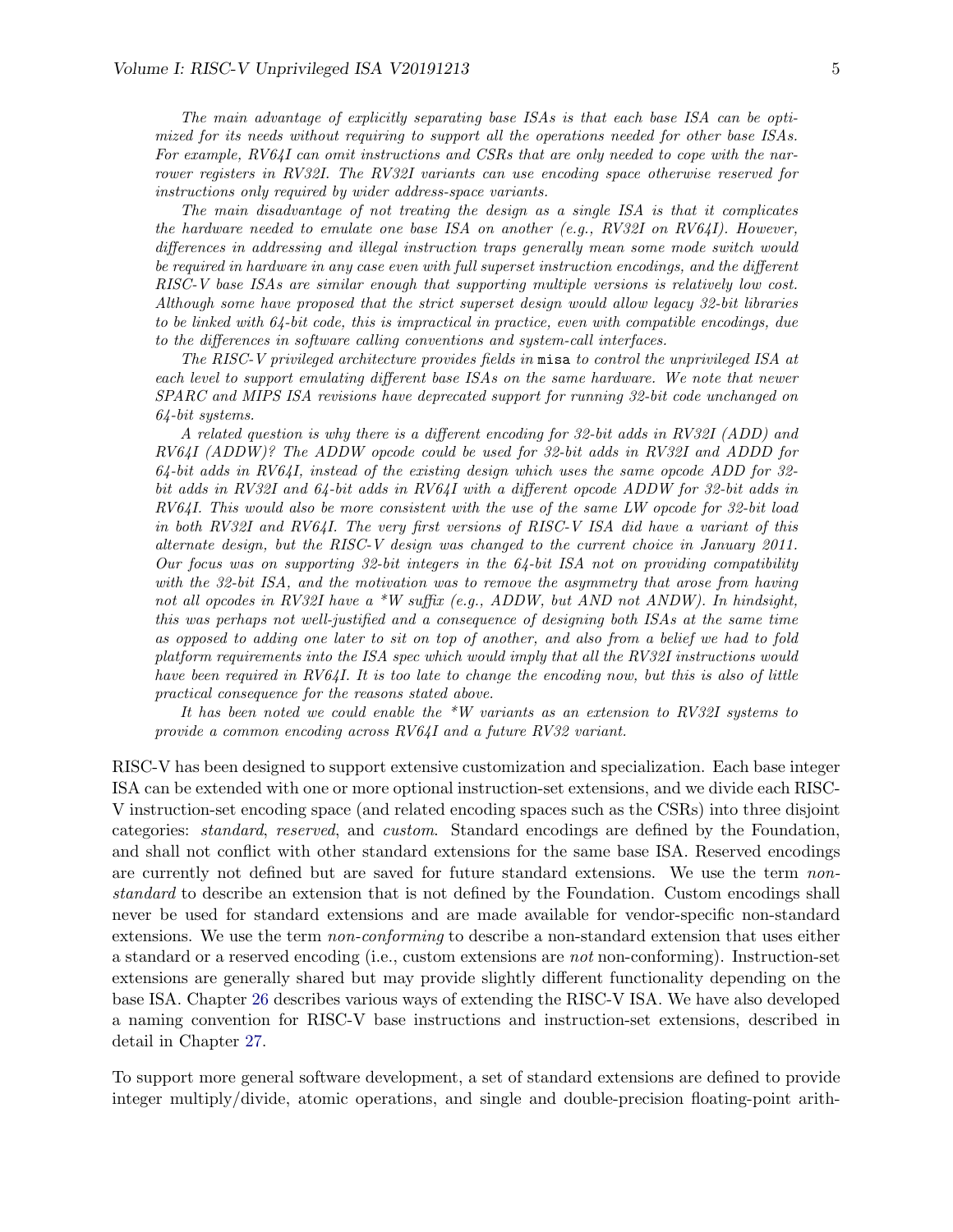metic. The base integer ISA is named "I" (prefixed by RV32 or RV64 depending on integer register width), and contains integer computational instructions, integer loads, integer stores, and controlflow instructions. The standard integer multiplication and division extension is named "M", and adds instructions to multiply and divide values held in the integer registers. The standard atomic instruction extension, denoted by "A", adds instructions that atomically read, modify, and write memory for inter-processor synchronization. The standard single-precision floating-point extension, denoted by "F", adds floating-point registers, single-precision computational instructions, and single-precision loads and stores. The standard double-precision floating-point extension, denoted by "D", expands the floating-point registers, and adds double-precision computational instructions, loads, and stores. The standard "C" compressed instruction extension provides narrower 16-bit forms of common instructions.

Beyond the base integer ISA and the standard GC extensions, we believe it is rare that a new instruction will provide a significant benefit for all applications, although it may be very beneficial for a certain domain. As energy efficiency concerns are forcing greater specialization, we believe it is important to simplify the required portion of an ISA specification. Whereas other architectures usually treat their ISA as a single entity, which changes to a new version as instructions are added over time, RISC-V will endeavor to keep the base and each standard extension constant over time, and instead layer new instructions as further optional extensions. For example, the base integer ISAs will continue as fully supported standalone ISAs, regardless of any subsequent extensions.

#### <span id="page-23-0"></span>1.4 Memory

A RISC-V hart has a single byte-addressable address space of  $2^{XLEN}$  bytes for all memory accesses. A word of memory is defined as 32 bits (4 bytes). Correspondingly, a halfword is 16 bits (2 bytes), a doubleword is 64 bits (8 bytes), and a *quadword* is 128 bits (16 bytes). The memory address space is circular, so that the byte at address  $2^{XLEN}-1$  is adjacent to the byte at address zero. Accordingly, memory address computations done by the hardware ignore overflow and instead wrap around modulo  $2^{XLEN}$ .

The execution environment determines the mapping of hardware resources into a hart's address space. Different address ranges of a hart's address space may (1) be vacant, or (2) contain main memory, or (3) contain one or more  $I/O$  devices. Reads and writes of  $I/O$  devices may have visible side effects, but accesses to main memory cannot. Although it is possible for the execution environment to call everything in a hart's address space an I/O device, it is usually expected that some portion will be specified as main memory.

When a RISC-V platform has multiple harts, the address spaces of any two harts may be entirely the same, or entirely different, or may be partly different but sharing some subset of resources, mapped into the same or different address ranges.

For a purely "bare metal" environment, all harts may see an identical address space, accessed entirely by physical addresses. However, when the execution environment includes an operating system employing address translation, it is common for each hart to be given a virtual address space that is largely or entirely its own.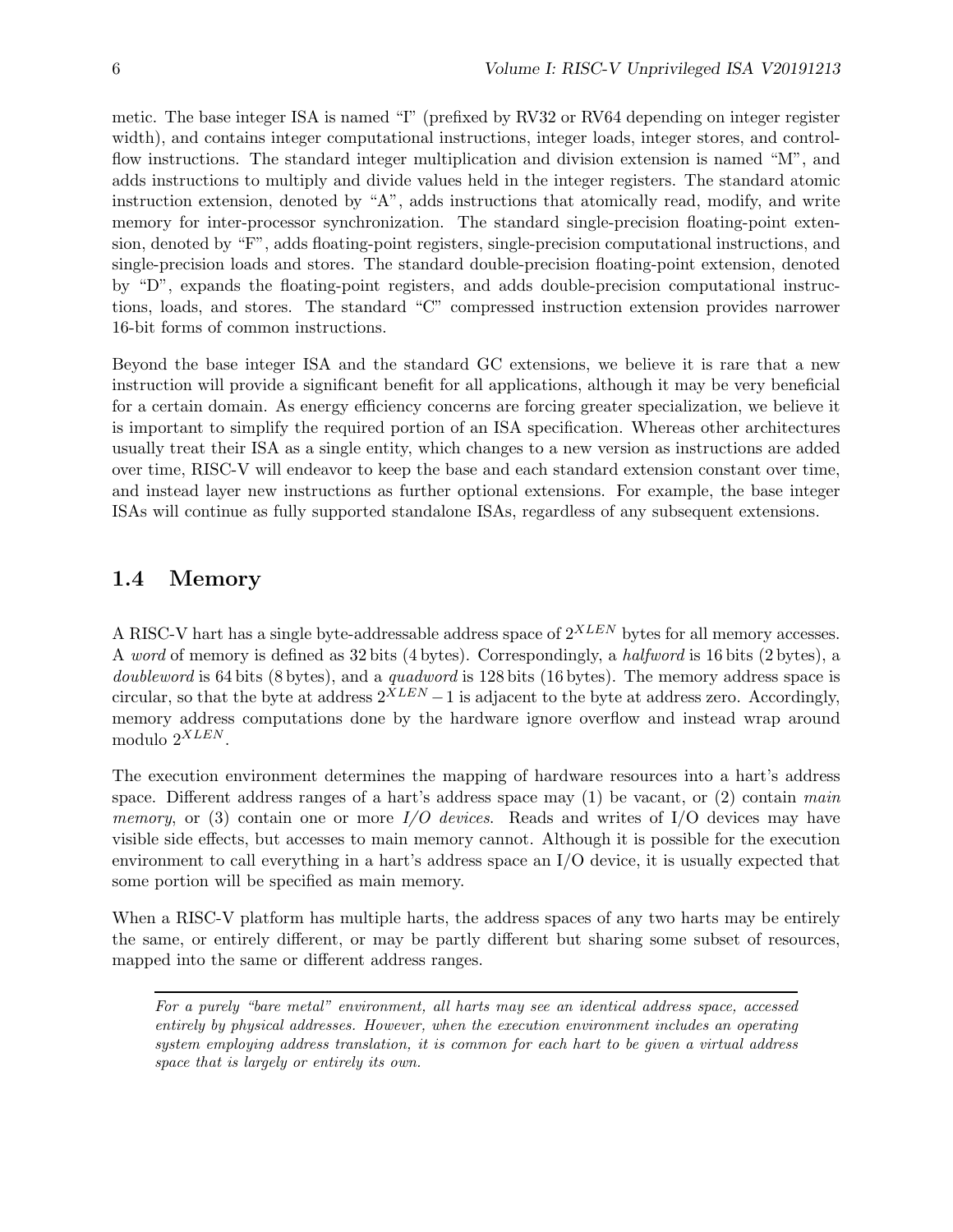Executing each RISC-V machine instruction entails one or more memory accesses, subdivided into implicit and explicit accesses. For each instruction executed, an implicit memory read (instruction fetch) is done to obtain the encoded instruction to execute. Many RISC-V instructions perform no further memory accesses beyond instruction fetch. Specific load and store instructions perform an explicit read or write of memory at an address determined by the instruction. The execution environment may dictate that instruction execution performs other implicit memory accesses (such as to implement address translation) beyond those documented for the unprivileged ISA.

The execution environment determines what portions of the non-vacant address space are accessible for each kind of memory access. For example, the set of locations that can be implicitly read for instruction fetch may or may not have any overlap with the set of locations that can be explicitly read by a load instruction; and the set of locations that can be explicitly written by a store instruction may be only a subset of locations that can be read. Ordinarily, if an instruction attempts to access memory at an inaccessible address, an exception is raised for the instruction. Vacant locations in the address space are never accessible.

Except when specified otherwise, implicit reads that do not raise an exception and that have no side effects may occur arbitrarily early and speculatively, even before the machine could possibly prove that the read will be needed. For instance, a valid implementation could attempt to read all of main memory at the earliest opportunity, cache as many fetchable (executable) bytes as possible for later instruction fetches, and avoid reading main memory for instruction fetches ever again. To ensure that certain implicit reads are ordered only after writes to the same memory locations, software must execute specific fence or cache-control instructions defined for this purpose (such as the FENCE.I instruction defined in Chapter [3\)](#page-48-0).

The memory accesses (implicit or explicit) made by a hart may appear to occur in a different order as perceived by another hart or by any other agent that can access the same memory. This perceived reordering of memory accesses is always constrained, however, by the applicable memory consistency model. The default memory consistency model for RISC-V is the RISC-V Weak Memory Ordering (RVWMO), defined in Chapter [14](#page-100-0) and in appendices. Optionally, an implementation may adopt the stronger model of Total Store Ordering, as defined in Chapter [23.](#page-144-0) The execution environment may also add constraints that further limit the perceived reordering of memory accesses. Since the RVWMO model is the weakest model allowed for any RISC-V implementation, software written for this model is compatible with the actual memory consistency rules of all RISC-V implementations. As with implicit reads, software must execute fence or cache-control instructions to ensure specific ordering of memory accesses beyond the requirements of the assumed memory consistency model and execution environment.

#### <span id="page-24-0"></span>1.5 Base Instruction-Length Encoding

The base RISC-V ISA has fixed-length 32-bit instructions that must be naturally aligned on 32-bit boundaries. However, the standard RISC-V encoding scheme is designed to support ISA extensions with variable-length instructions, where each instruction can be any number of 16-bit instruction parcels in length and parcels are naturally aligned on 16-bit boundaries. The standard compressed ISA extension described in Chapter [16](#page-114-0) reduces code size by providing compressed 16-bit instructions and relaxes the alignment constraints to allow all instructions (16 bit and 32 bit) to be aligned on any 16-bit boundary to improve code density.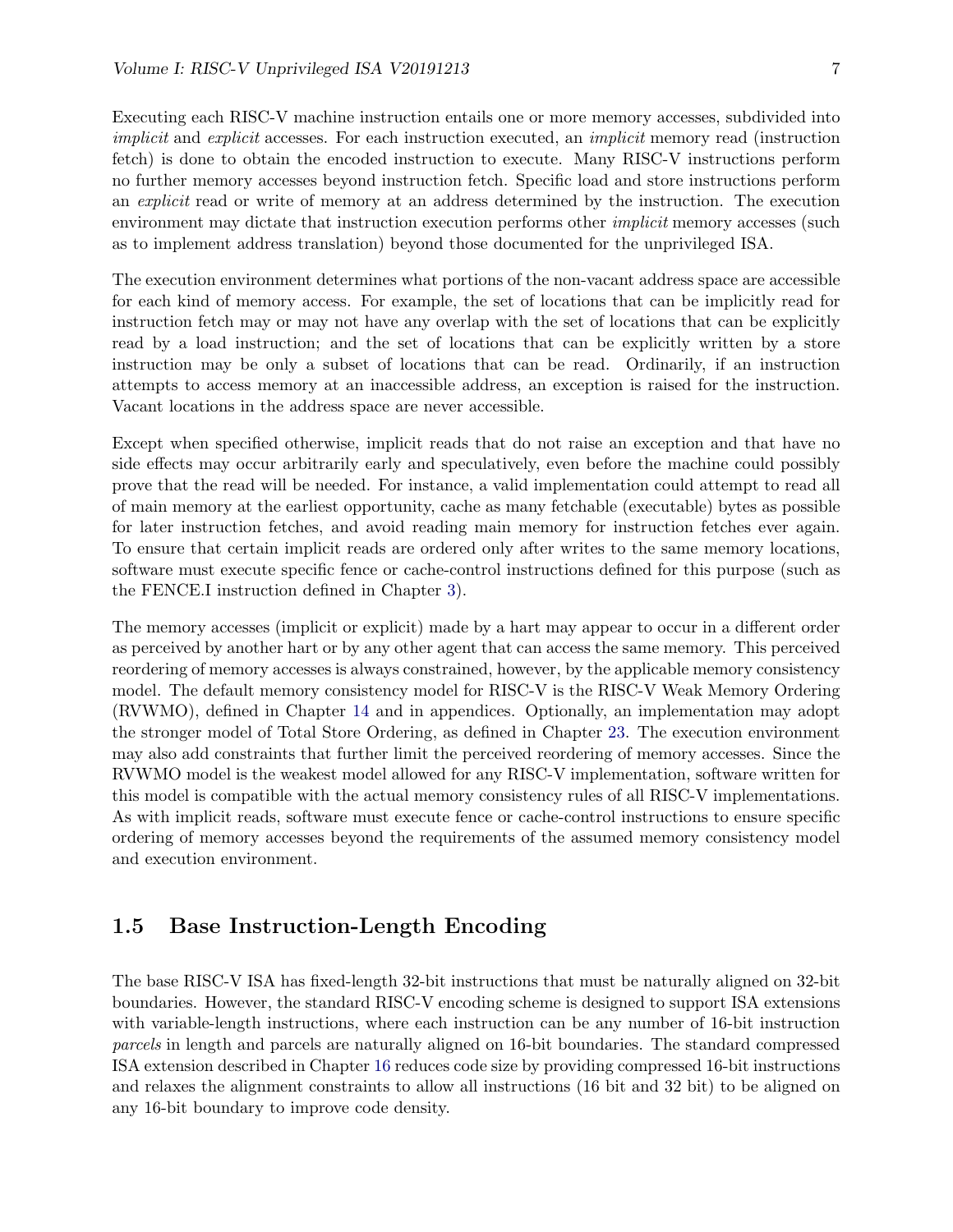We use the term IALIGN (measured in bits) to refer to the instruction-address alignment constraint the implementation enforces. IALIGN is 32 bits in the base ISA, but some ISA extensions, including the compressed ISA extension, relax IALIGN to 16 bits. IALIGN may not take on any value other than 16 or 32.

We use the term ILEN (measured in bits) to refer to the maximum instruction length supported by an implementation, and which is always a multiple of IALIGN. For implementations supporting only a base instruction set, ILEN is 32 bits. Implementations supporting longer instructions have larger values of ILEN.

Figure [1.1](#page-25-0) illustrates the standard RISC-V instruction-length encoding convention. All the 32-bit instructions in the base ISA have their lowest two bits set to 11. The optional compressed 16-bit instruction-set extensions have their lowest two bits equal to 00, 01, or 10.

#### Expanded Instruction-Length Encoding

A portion of the 32-bit instruction-encoding space has been tentatively allocated for instructions longer than 32 bits. The entirety of this space is reserved at this time, and the following proposal for encoding instructions longer than 32 bits is not considered frozen.

Standard instruction-set extensions encoded with more than 32 bits have additional low-order bits set to 1, with the conventions for 48-bit and 64-bit lengths shown in Figure [1.1.](#page-25-0) Instruction lengths between 80 bits and 176 bits are encoded using a 3-bit field in bits [14:12] giving the number of 16-bit words in addition to the first  $5\times16$ -bit words. The encoding with bits [14:12] set to 111 is reserved for future longer instruction encodings.



<span id="page-25-0"></span>Figure 1.1: RISC-V instruction length encoding. Only the 16-bit and 32-bit encodings are considered frozen at this time.

Given the code size and energy savings of a compressed format, we wanted to build in support for a compressed format to the ISA encoding scheme rather than adding this as an afterthought, but to allow simpler implementations we didn't want to make the compressed format mandatory. We also wanted to optionally allow longer instructions to support experimentation and larger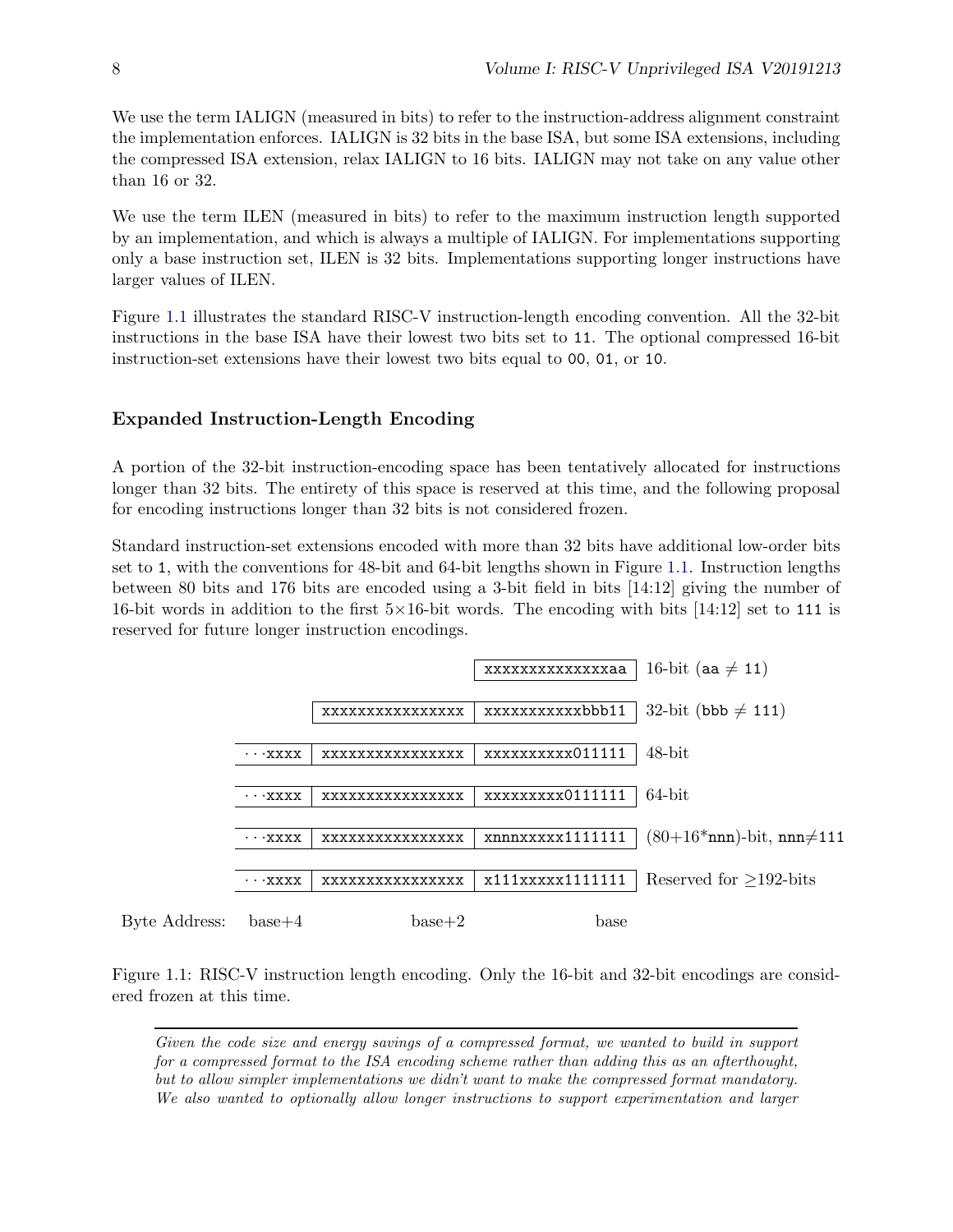instruction-set extensions. Although our encoding convention required a tighter encoding of the core RISC-V ISA, this has several beneficial effects.

An implementation of the standard IMAFD ISA need only hold the most-significant 30 bits in instruction caches (a 6.25% saving). On instruction cache refills, any instructions encountered with either low bit clear should be recoded into illegal 30-bit instructions before storing in the cache to preserve illegal instruction exception behavior.

Perhaps more importantly, by condensing our base ISA into a subset of the 32-bit instruction word, we leave more space available for non-standard and custom extensions. In particular, the base RV32I ISA uses less than 1/8 of the encoding space in the 32-bit instruction word. As described in Chapter [26,](#page-158-0) an implementation that does not require support for the standard compressed instruction extension can map 3 additional non-conforming 30-bit instruction spaces into the 32-bit fixed-width format, while preserving support for standard  $\geq$ 32-bit instruction-set extensions. Further, if the implementation also does not need instructions >32-bits in length, it can recover a further four major opcodes for non-conforming extensions.

Encodings with bits [15:0] all zeros are defined as illegal instructions. These instructions are considered to be of minimal length: 16 bits if any 16-bit instruction-set extension is present, otherwise 32 bits. The encoding with bits [ILEN-1:0] all ones is also illegal; this instruction is considered to be ILEN bits long.

We consider it a feature that any length of instruction containing all zero bits is not legal, as this quickly traps erroneous jumps into zeroed memory regions. Similarly, we also reserve the instruction encoding containing all ones to be an illegal instruction, to catch the other common pattern observed with unprogrammed non-volatile memory devices, disconnected memory buses, or broken memory devices.

Software can rely on a naturally aligned 32-bit word containing zero to act as an illegal instruction on all RISC-V implementations, to be used by software where an illegal instruction is explicitly desired. Defining a corresponding known illegal value for all ones is more difficult due to the variable-length encoding. Software cannot generally use the illegal value of ILEN bits of all 1s, as software might not know ILEN for the eventual target machine (e.g., if software is compiled into a standard binary library used by many different machines). Defining a 32-bit word of all ones as illegal was also considered, as all machines must support a 32-bit instruction size, but this requires the instruction-fetch unit on machines with ILEN>32 report an illegal instruction exception rather than access fault when such an instruction borders a protection boundary, complicating variable-instruction-length fetch and decode.

RISC-V base ISAs have either little-endian or big-endian memory systems, with the privileged architecture further defining bi-endian operation. Instructions are stored in memory as a sequence of 16-bit little-endian parcels, regardless of memory system endianness. Parcels forming one instruction are stored at increasing halfword addresses, with the lowest-addressed parcel holding the lowest-numbered bits in the instruction specification.

We originally chose little-endian byte ordering for the RISC-V memory system because littleendian systems are currently dominant commercially (all x86 systems; iOS, Android, and Windows for ARM). A minor point is that we have also found little-endian memory systems to be more natural for hardware designers. However, certain application areas, such as IP networking, operate on big-endian data structures, and certain legacy code bases have been built assuming big-endian processors, so we have defined big-endian and bi-endian variants of RISC-V.

We have to fix the order in which instruction parcels are stored in memory, independent of memory system endianness, to ensure that the length-encoding bits always appear first in halfword address order. This allows the length of a variable-length instruction to be quickly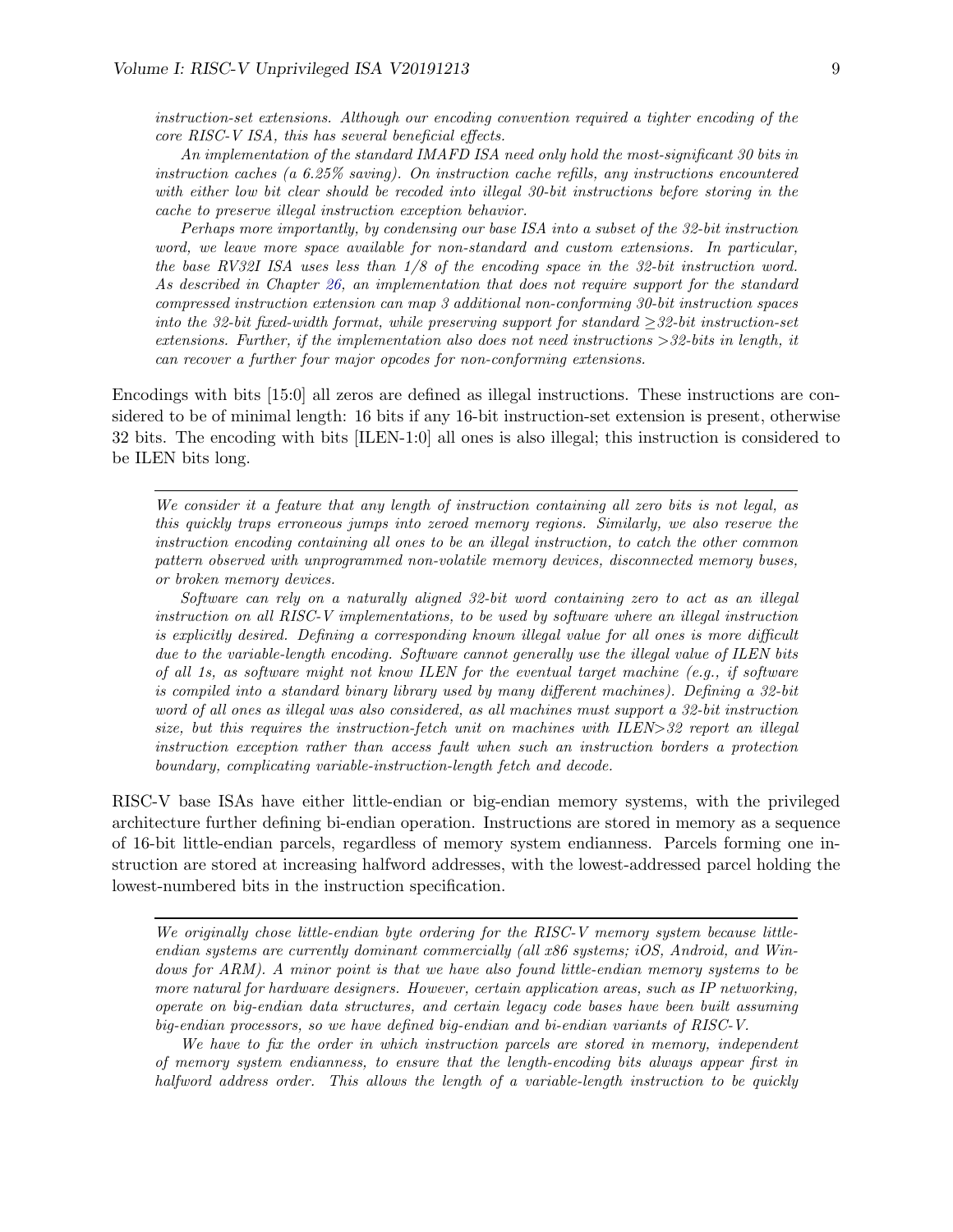determined by an instruction-fetch unit by examining only the first few bits of the first 16-bit instruction parcel.

We further make the instruction parcels themselves little-endian to decouple the instruction encoding from the memory system endianness altogether. This design benefits both software tooling and bi-endian hardware. Otherwise, for instance, a RISC-V assembler or disassembler would always need to know the intended active endianness, despite that in bi-endian systems, the endianness mode might change dynamically during execution. In contrast, by giving instructions a fixed endianness, it is sometimes possible for carefully written software to be endiannessagnostic even in binary form, much like position-independent code.

The choice to have instructions be only little-endian does have consequences, however, for RISC-V software that encodes or decodes machine instructions. Big-endian JIT compilers, for example, must swap the byte order when storing to instruction memory.

Once we had decided to fix on a little-endian instruction encoding, this naturally led to placing the length-encoding bits in the LSB positions of the instruction format to avoid breaking up opcode fields.

#### <span id="page-27-0"></span>1.6 Exceptions, Traps, and Interrupts

We use the term *exception* to refer to an unusual condition occurring at run time associated with an instruction in the current RISC-V hart. We use the term interrupt to refer to an external asynchronous event that may cause a RISC-V hart to experience an unexpected transfer of control. We use the term *trap* to refer to the transfer of control to a trap handler caused by either an exception or an interrupt.

The instruction descriptions in following chapters describe conditions that can raise an exception during execution. The general behavior of most RISC-V EEIs is that a trap to some handler occurs when an exception is signaled on an instruction (except for floating-point exceptions, which, in the standard floating-point extensions, do not cause traps). The manner in which interrupts are generated, routed to, and enabled by a hart depends on the EEI.

Our use of "exception" and "trap" is compatible with that in the IEEE-754 floating-point standard.

How traps are handled and made visible to software running on the hart depends on the enclosing execution environment. From the perspective of software running inside an execution environment, traps encountered by a hart at runtime can have four different effects:

- Contained Trap: The trap is visible to, and handled by, software running inside the execution environment. For example, in an EEI providing both supervisor and user mode on harts, an ECALL by a user-mode hart will generally result in a transfer of control to a supervisormode handler running on the same hart. Similarly, in the same environment, when a hart is interrupted, an interrupt handler will be run in supervisor mode on the hart.
- Requested Trap: The trap is a synchronous exception that is an explicit call to the execution environment requesting an action on behalf of software inside the execution environment. An example is a system call. In this case, execution may or may not resume on the hart after the requested action is taken by the execution environment. For example, a system call could remove the hart or cause an orderly termination of the entire execution environment.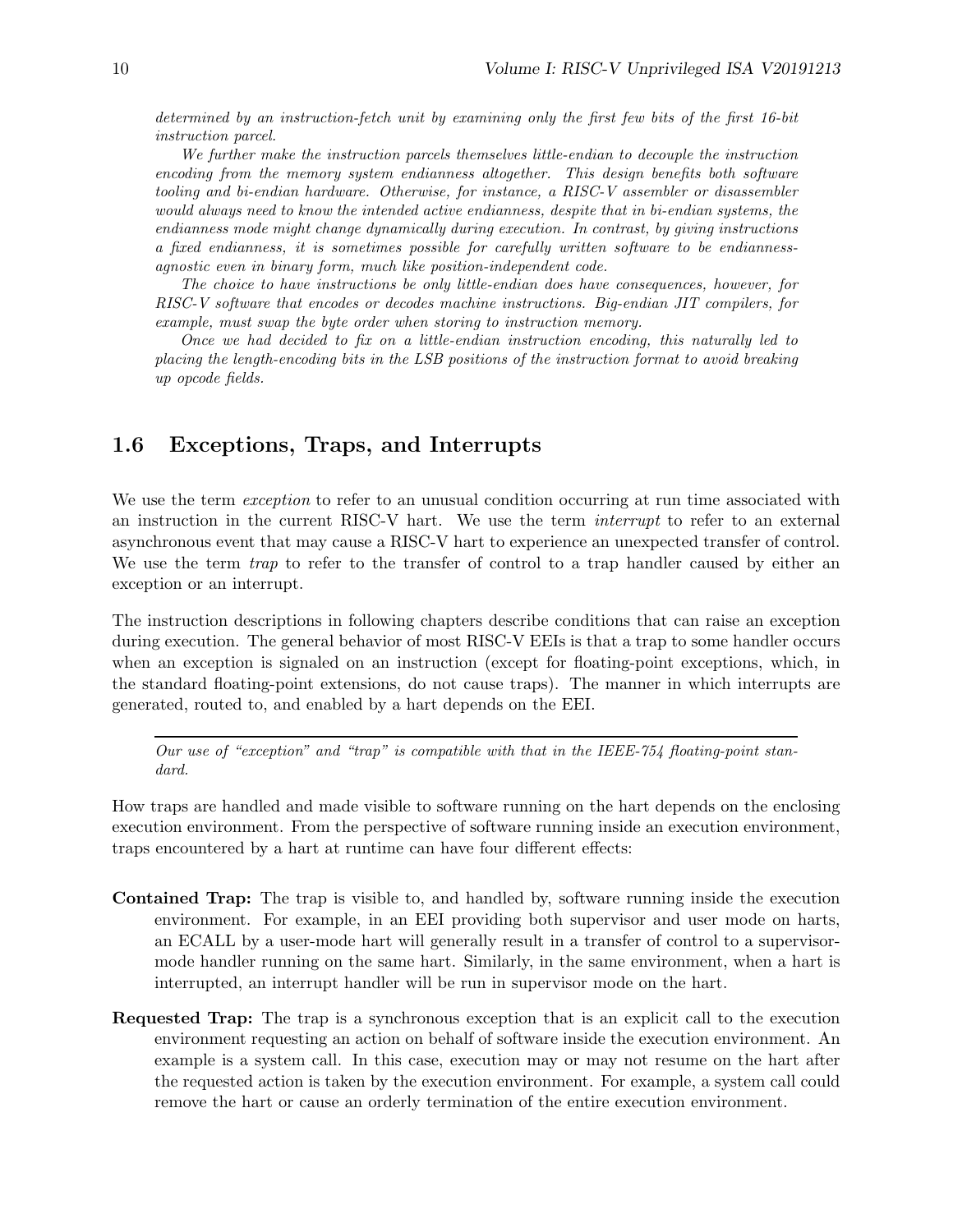- Invisible Trap: The trap is handled transparently by the execution environment and execution resumes normally after the trap is handled. Examples include emulating missing instructions, handling non-resident page faults in a demand-paged virtual-memory system, or handling device interrupts for a different job in a multiprogrammed machine. In these cases, the software running inside the execution environment is not aware of the trap (we ignore timing effects in these definitions).
- Fatal Trap: The trap represents a fatal failure and causes the execution environment to terminate execution. Examples include failing a virtual-memory page-protection check or allowing a watchdog timer to expire. Each EEI should define how execution is terminated and reported to an external environment.

|                         | Contained   Requested   Invisible   Fatal |              |
|-------------------------|-------------------------------------------|--------------|
| Execution terminates?   |                                           |              |
| Software is oblivious?  |                                           | $\tau$ r $2$ |
| Handled by environment? |                                           |              |

The following table shows the characteristics of each kind of trap:

Table 1.1: Characteristics of traps. Notes: 1) termination may be requested; 2) imprecise fatal traps might be observable by software.

The EEI defines for each trap whether it is handled precisely, though the recommendation is to maintain preciseness where possible. Contained and requested traps can be observed to be imprecise by software inside the execution environment. Invisible traps, by definition, cannot be observed to be precise or imprecise by software running inside the execution environment. Fatal traps can be observed to be imprecise by software running inside the execution environment, if known-errorful instructions do not cause immediate termination.

Because this document describes unprivileged instructions, traps are rarely mentioned. Architectural means to handle contained traps are defined in the privileged architecture manual, along with other features to support richer EEIs. Unprivileged instructions that are defined solely to cause requested traps are documented here. Invisible traps are, by their nature, out of scope for this document. Instruction encodings that are not defined here and not defined by some other means may cause a fatal trap.

#### <span id="page-28-0"></span>1.7 UNSPECIFIED Behaviors and Values

The architecture fully describes what implementations must do and any constraints on what they may do. In cases where the architecture intentionally does not constrain implementations, the term unspecified is explicitly used.

The term unspecified refers to a behavior or value that is intentionally unconstrained. The definition of these behaviors or values is open to extensions, platform standards, or implementations. Extensions, platform standards, or implementation documentation may provide normative content to further constrain cases that the base architecture defines as unspecified.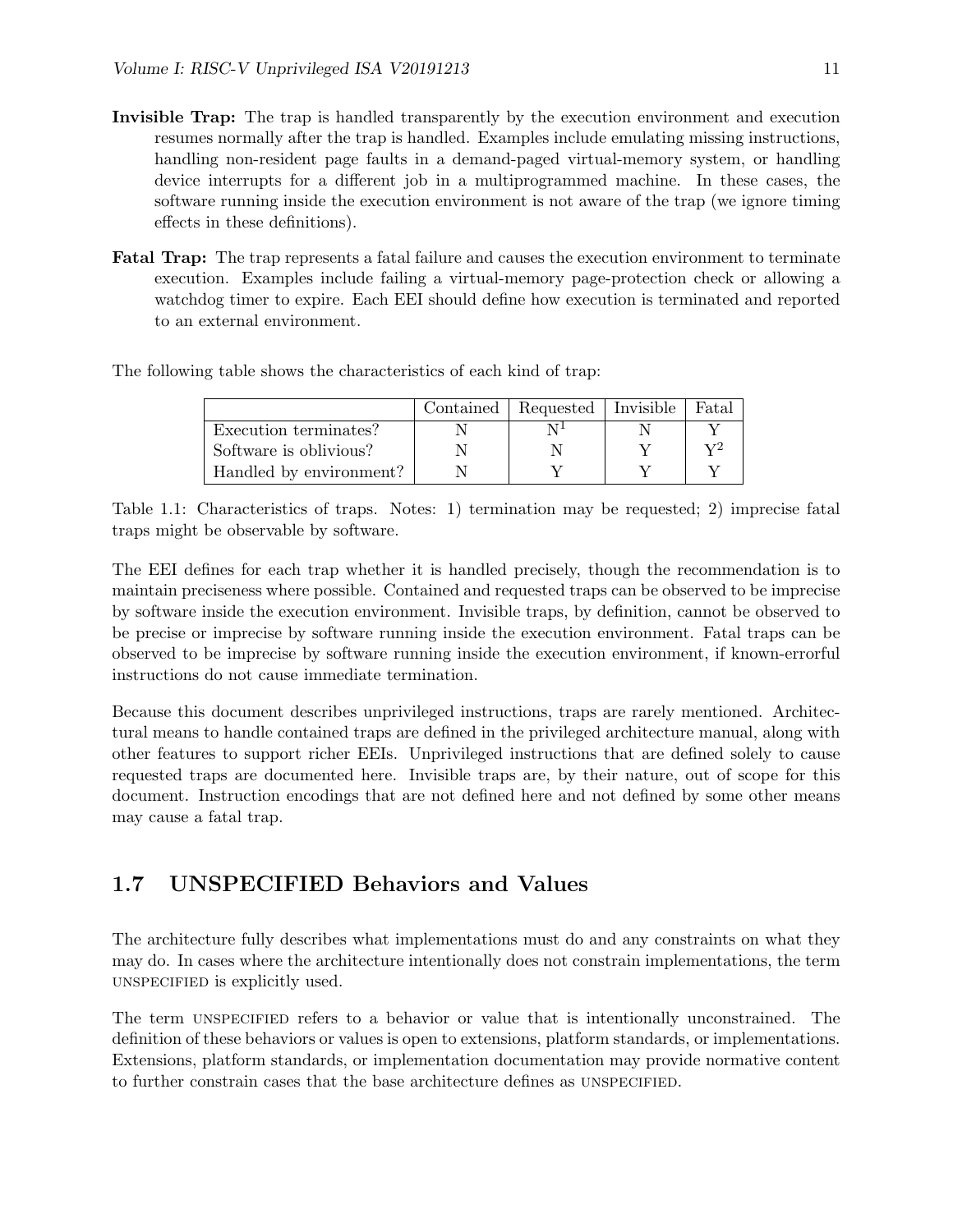Like the base architecture, extensions should fully describe allowable behavior and values and use the term UNSPECIFIED for cases that are intentionally unconstrained. These cases may be constrained or defined by other extensions, platform standards, or implementations.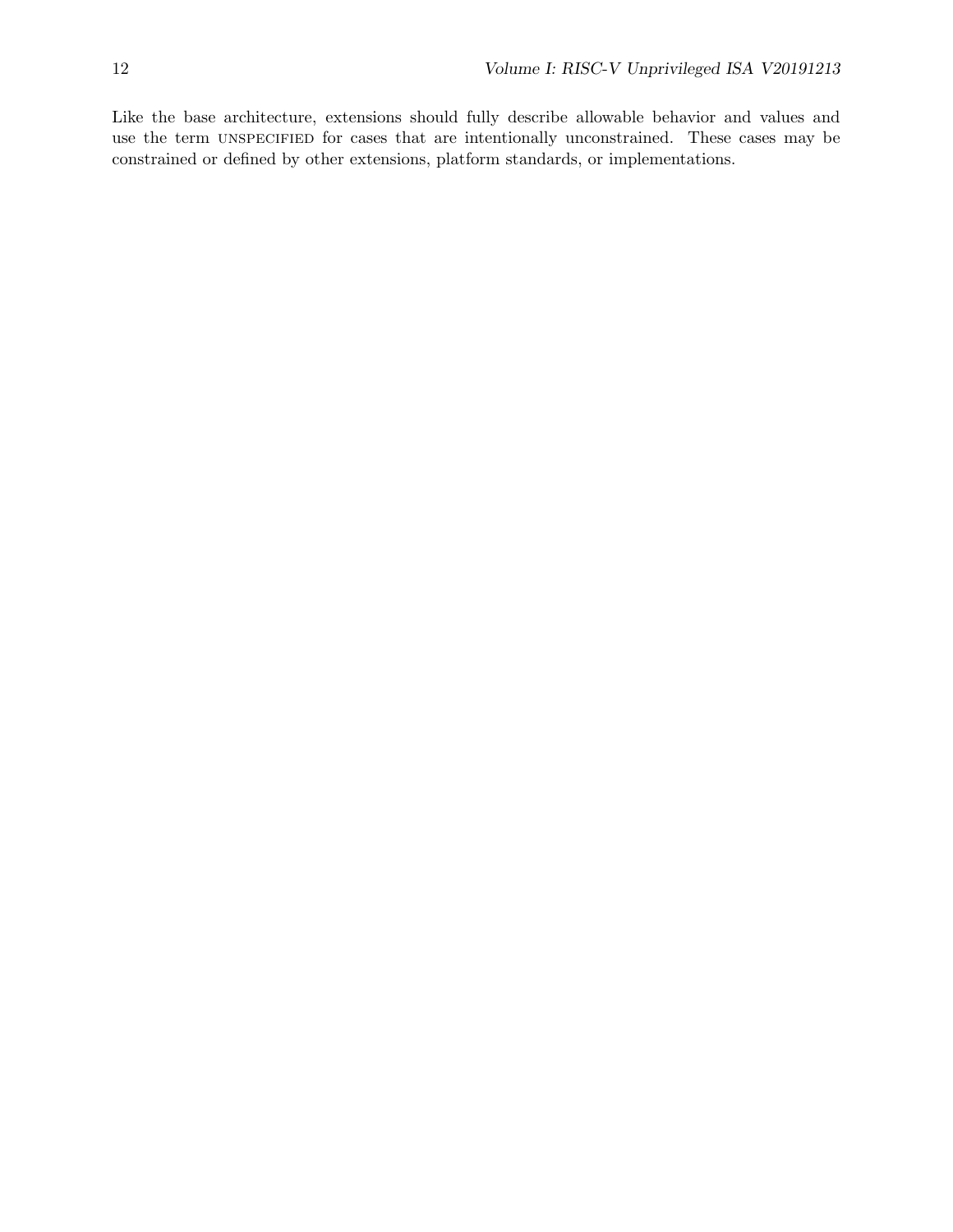### <span id="page-30-0"></span>Chapter 2

# RV32I Base Integer Instruction Set, Version 2.1

This chapter describes version 2.0 of the RV32I base integer instruction set.

RV32I was designed to be sufficient to form a compiler target and to support modern operating system environments. The ISA was also designed to reduce the hardware required in a minimal implementation. RV32I contains  $\lambda_0$  unique instructions, though a simple implementation might cover the ECALL/EBREAK instructions with a single SYSTEM hardware instruction that always traps and might be able to implement the FENCE instruction as a NOP, reducing base instruction count to 38 total. RV32I can emulate almost any other ISA extension (except the A extension, which requires additional hardware support for atomicity).

In practice, a hardware implementation including the machine-mode privileged architecture will also require the 6 CSR instructions.

Subsets of the base integer ISA might be useful for pedagogical purposes, but the base has been defined such that there should be little incentive to subset a real hardware implementation beyond omitting support for misaligned memory accesses and treating all SYSTEM instructions as a single trap.

Most of the commentary for RV32I also applies to the RV64I base.

#### <span id="page-30-1"></span>2.1 Programmers' Model for Base Integer ISA

Figure [2.1](#page-31-0) shows the unprivileged state for the base integer ISA. For RV32I, the 32 x registers are each 32 bits wide, i.e., XLEN=32. Register x0 is hardwired with all bits equal to 0. General purpose registers x1–x31 hold values that various instructions interpret as a collection of Boolean values, or as two's complement signed binary integers or unsigned binary integers.

There is one additional unprivileged register: the program counter pc holds the address of the current instruction.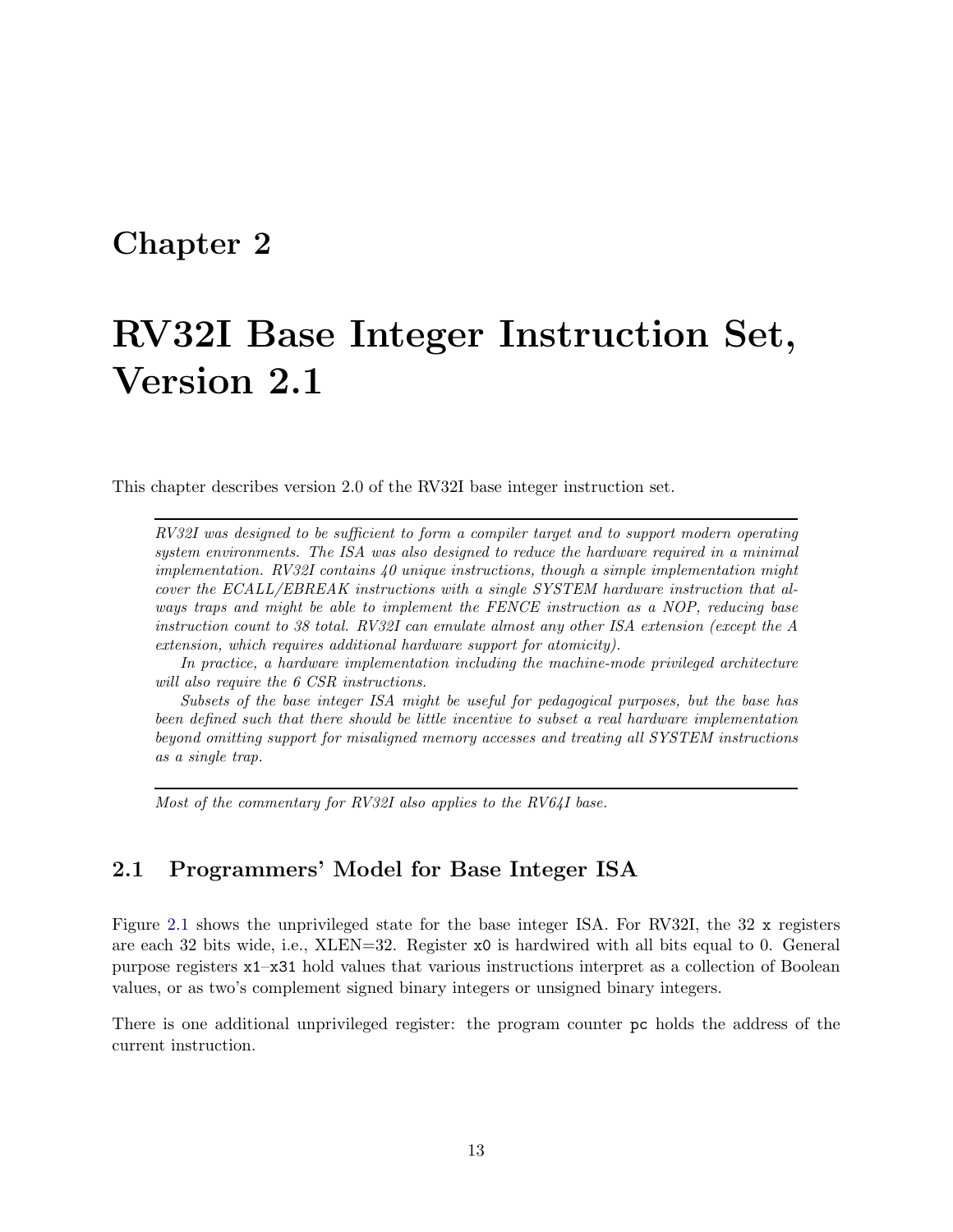| XLEN-1 |                  | $\boldsymbol{0}$ |
|--------|------------------|------------------|
|        | x0<br>$/$ zero   |                  |
|        | x1               |                  |
|        | x2               |                  |
|        | x3               |                  |
|        | x4               |                  |
|        | x5               |                  |
|        | x <sub>6</sub>   |                  |
|        | x7               |                  |
|        | x8               |                  |
|        | x9               |                  |
|        | $\overline{x10}$ |                  |
|        | $\overline{x11}$ |                  |
|        | x12              |                  |
|        | x13              |                  |
|        | x14              |                  |
|        | x15              |                  |
|        | x16              |                  |
|        | $\overline{x17}$ |                  |
|        | x18              |                  |
|        | x19              |                  |
|        | x20              |                  |
|        | x21              |                  |
|        | x22              |                  |
|        | x23              |                  |
|        | x24              |                  |
|        | x25              |                  |
|        | x26              |                  |
|        | x27              |                  |
|        | x28              |                  |
|        | x29              |                  |
|        | x30              |                  |
|        | x31              |                  |
|        | <b>XLEN</b>      |                  |
| XLEN-1 |                  | 0                |
|        | pc               |                  |
|        | <b>XLEN</b>      |                  |

Figure 2.1: RISC-V base unprivileged integer register state.

Hardware might choose to accelerate function calls and returns that use x1 or x5. See the descriptions of the JAL and JALR instructions.

The optional compressed 16-bit instruction format is designed around the assumption that  $x1$  is the return address register and  $x2$  is the stack pointer. Software using other conventions will operate correctly but may have greater code size.

The number of available architectural registers can have large impacts on code size, performance, and energy consumption. Although 16 registers would arguably be sufficient for an integer ISA running compiled code, it is impossible to encode a complete ISA with 16 registers in 16-bit

<span id="page-31-0"></span>There is no dedicated stack pointer or subroutine return address link register in the Base Integer ISA; the instruction encoding allows any x register to be used for these purposes. However, the standard software calling convention uses register x1 to hold the return address for a call, with register x5 available as an alternate link register. The standard calling convention uses register x2 as the stack pointer.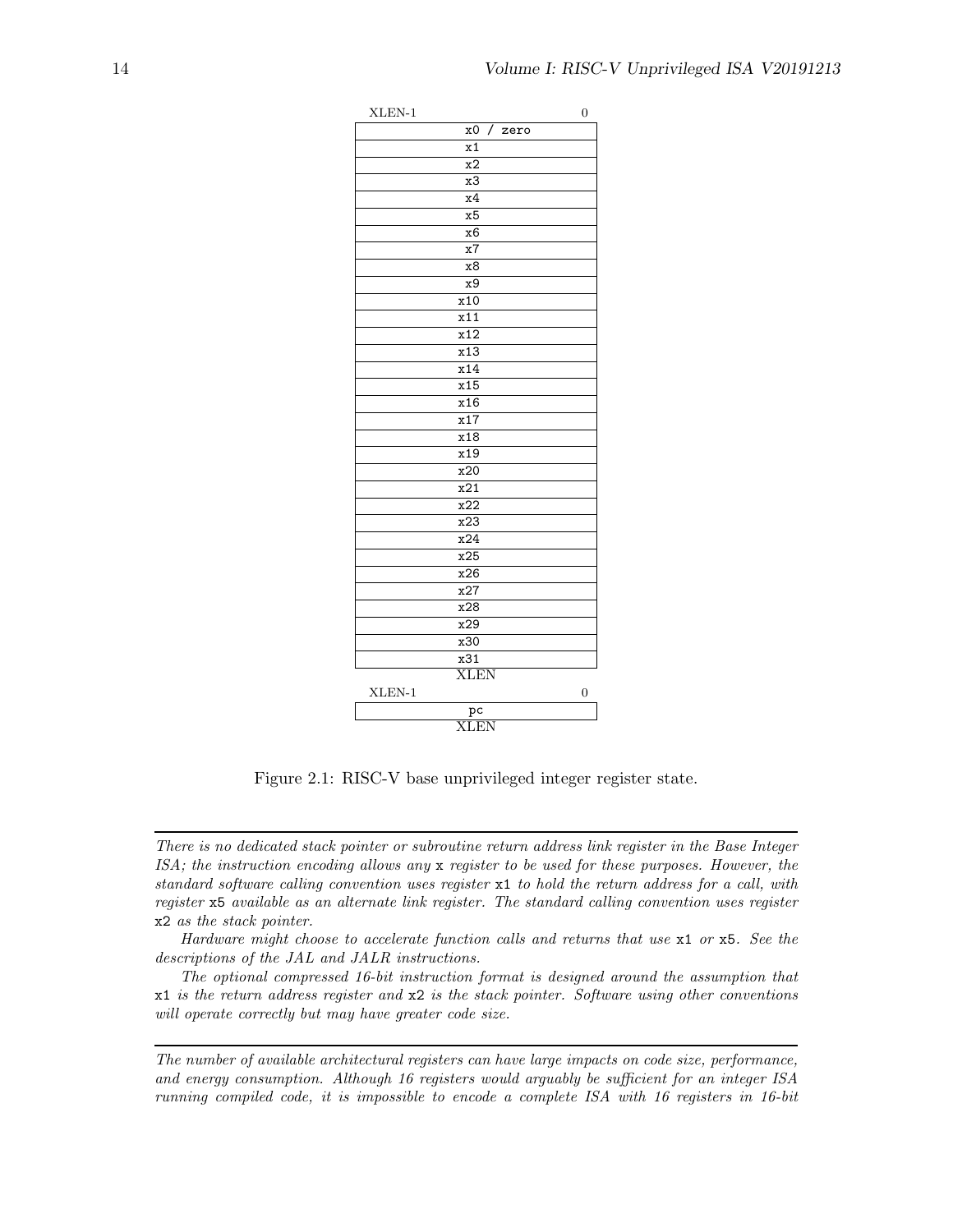instructions using a 3-address format. Although a 2-address format would be possible, it would increase instruction count and lower efficiency. We wanted to avoid intermediate instruction sizes (such as Xtensa's 24-bit instructions) to simplify base hardware implementations, and once a 32-bit instruction size was adopted, it was straightforward to support 32 integer registers. A larger number of integer registers also helps performance on high-performance code, where there can be extensive use of loop unrolling, software pipelining, and cache tiling.

For these reasons, we chose a conventional size of 32 integer registers for the base ISA. Dynamic register usage tends to be dominated by a few frequently accessed registers, and regfile implementations can be optimized to reduce access energy for the frequently accessed registers [\[20\]](#page-237-6). The optional compressed 16-bit instruction format mostly only accesses 8 registers and hence can provide a dense instruction encoding, while additional instruction-set extensions could support a much larger register space (either flat or hierarchical) if desired.

For resource-constrained embedded applications, we have defined the RV32E subset, which only has 16 registers (Chapter  $\ddot{4}$ ).

#### <span id="page-32-0"></span>2.2 Base Instruction Formats

In the base RV32I ISA, there are four core instruction formats  $(R/I/S/U)$ , as shown in Figure [2.2.](#page-33-1) All are a fixed 32 bits in length and must be aligned on a four-byte boundary in memory. An instruction-address-misaligned exception is generated on a taken branch or unconditional jump if the target address is not four-byte aligned. This exception is reported on the branch or jump instruction, not on the target instruction. No instruction-address-misaligned exception is generated for a conditional branch that is not taken.

The alignment constraint for base ISA instructions is relaxed to a two-byte boundary when instruction extensions with 16-bit lengths or other odd multiples of 16-bit lengths are added  $(i.e., IALIGN=16).$ 

Instruction-address-misaligned exceptions are reported on the branch or jump that would cause instruction misalignment to help debugging, and to simplify hardware design for systems with IALIGN=32, where these are the only places where misalignment can occur.

The behavior upon decoding a reserved instruction is UNSPECIFIED.

Some platforms may require that opcodes reserved for standard use raise an illegal-instruction exception. Other platforms may permit reserved opcode space be used for non-conforming extensions.

The RISC-V ISA keeps the source (rs1 and rs2) and destination (rd) registers at the same position in all formats to simplify decoding. Except for the 5-bit immediates used in CSR instructions (Chapter [9\)](#page-72-0), immediates are always sign-extended, and are generally packed towards the leftmost available bits in the instruction and have been allocated to reduce hardware complexity. In particular, the sign bit for all immediates is always in bit 31 of the instruction to speed sign-extension circuitry.

Decoding register specifiers is usually on the critical paths in implementations, and so the instruction format was chosen to keep all register specifiers at the same position in all formats at the expense of having to move immediate bits across formats (a property shared with RISC-IV aka. SPUR [\[11\]](#page-236-3)).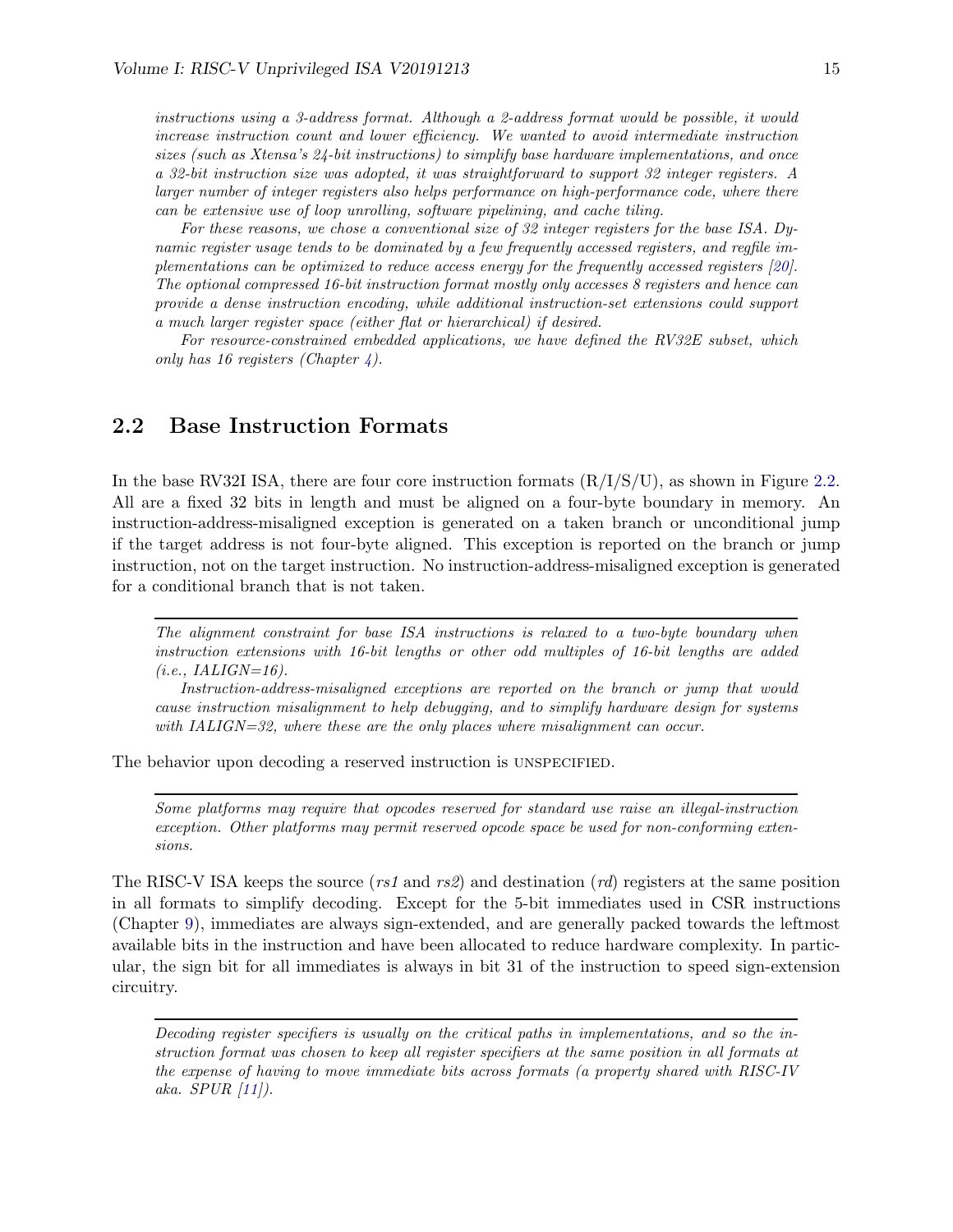| R-type |
|--------|
|        |
| I-type |
|        |
| S-type |
|        |
| U-type |
|        |

<span id="page-33-1"></span>Figure 2.2: RISC-V base instruction formats. Each immediate subfield is labeled with the bit position  $(\text{imm}[x])$  in the immediate value being produced, rather than the bit position within the instruction's immediate field as is usually done.

In practice, most immediates are either small or require all XLEN bits. We chose an asymmetric immediate split (12 bits in regular instructions plus a special load-upper-immediate instruction with 20 bits) to increase the opcode space available for regular instructions.

Immediates are sign-extended because we did not observe a benefit to using zero-extension for some immediates as in the MIPS ISA and wanted to keep the ISA as simple as possible.

#### <span id="page-33-0"></span>2.3 Immediate Encoding Variants

There are a further two variants of the instruction formats  $(B/J)$  based on the handling of immediates, as shown in Figure [2.3.](#page-33-2)

| 31                 | 30                   | 25 24<br>21                    | 20      | 19         | 15 14 |        | 12 11    | 8        | -7      | 6      | $\theta$ |                   |
|--------------------|----------------------|--------------------------------|---------|------------|-------|--------|----------|----------|---------|--------|----------|-------------------|
|                    | funct7               |                                | rs2     | rsl        |       | funct3 |          | rd       |         |        |          | $opcode   R-type$ |
|                    |                      |                                |         |            |       |        |          |          |         |        |          |                   |
|                    | imm[11:0]            |                                |         | rs1        |       | funct3 |          | rd       |         |        |          | $opcode$   I-type |
|                    |                      |                                |         |            |       |        |          |          |         |        |          |                   |
|                    | imm[11:5]            |                                | rs2     | rs1        |       | funct3 |          | imm[4:0] |         | opcode |          | S-type            |
|                    |                      |                                |         |            |       |        |          |          |         |        |          |                   |
| imm[12]            | $\mathrm{imm}[10:5]$ |                                | rs2     | rs1        |       | funct3 | imm[4:1] |          | imm[11] | opcode |          | B-type            |
|                    |                      |                                |         |            |       |        |          |          |         |        |          |                   |
|                    |                      | $\overline{\text{imm}[31:12]}$ |         |            |       |        |          | rd       |         | opcode |          | $U$ -type         |
|                    |                      |                                |         |            |       |        |          |          |         |        |          |                   |
| $\mathrm{imm}[20]$ | imm[10:1]            |                                | imm[11] | imm[19:12] |       |        |          | rd       |         | opcode |          | J-type            |

Figure 2.3: RISC-V base instruction formats showing immediate variants.

<span id="page-33-2"></span>The only difference between the S and B formats is that the 12-bit immediate field is used to encode branch offsets in multiples of 2 in the B format. Instead of shifting all bits in the instruction-encoded immediate left by one in hardware as is conventionally done, the middle bits  $(\text{imm}[10:1])$  and sign bit stay in fixed positions, while the lowest bit in S format (inst[7]) encodes a high-order bit in B format.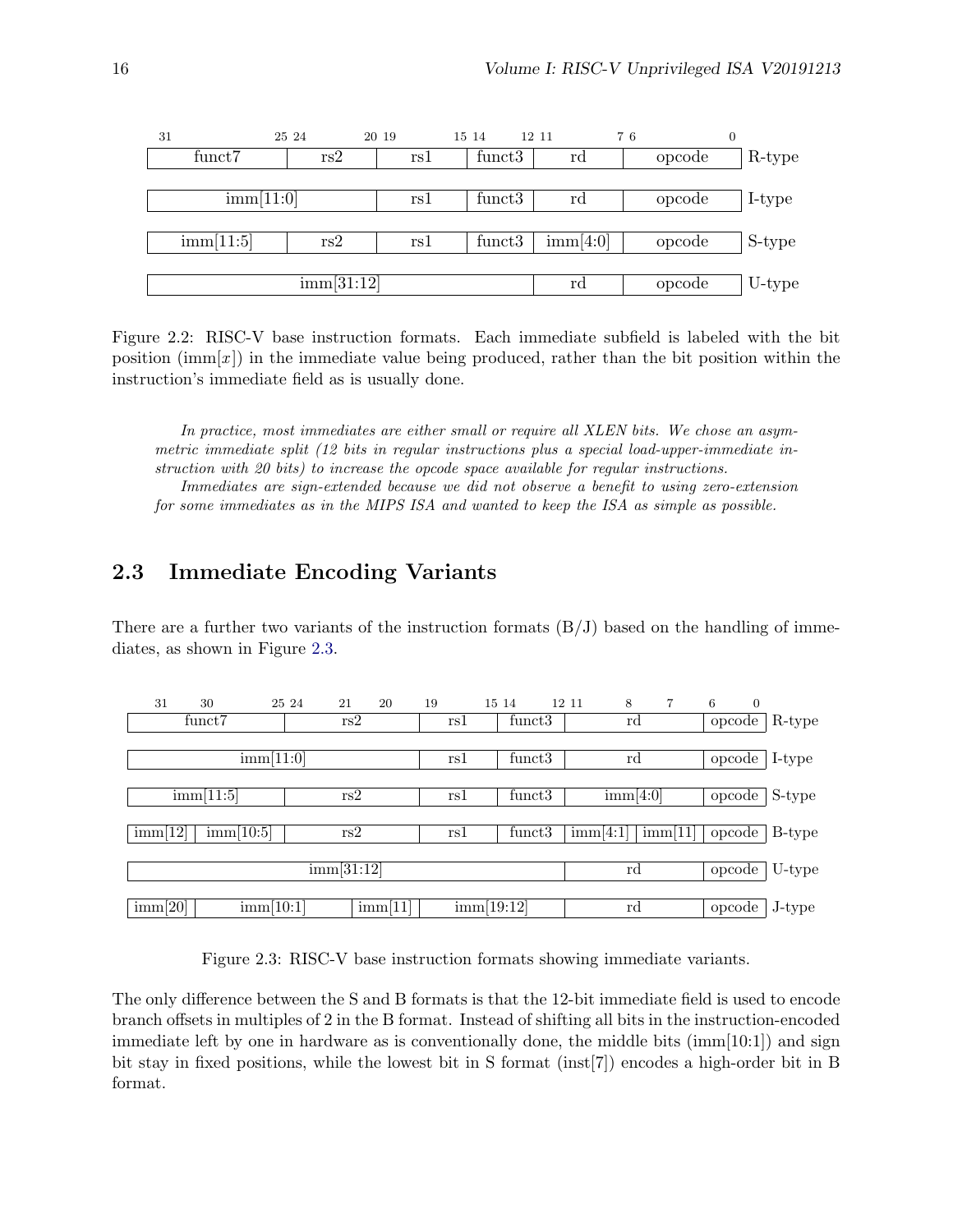Similarly, the only difference between the U and J formats is that the 20-bit immediate is shifted left by 12 bits to form U immediates and by 1 bit to form J immediates. The location of instruction bits in the U and J format immediates is chosen to maximize overlap with the other formats and with each other.

Figure [2.4](#page-34-1) shows the immediates produced by each of the base instruction formats, and is labeled to show which instruction bit (inst[y]) produces each bit of the immediate value.

| 31       | 30 |                        | 20 19       | 12 | 11       | 10          | $5 \quad 4$ | $\overline{0}$ |                                               |
|----------|----|------------------------|-------------|----|----------|-------------|-------------|----------------|-----------------------------------------------|
|          |    | $-\mathrm{inst}[31] -$ |             |    |          | inst[30:25] | inst[24:21] |                | $\lfloor \text{inst}[20] \rfloor$ I-immediate |
|          |    |                        |             |    |          |             |             |                |                                               |
|          |    | $-\mathrm{inst}[31] -$ |             |    |          | inst[30:25] | inst[11:8]  | inst[7]        | S-immediate                                   |
|          |    |                        |             |    |          |             |             |                |                                               |
|          |    | $-\mathrm{inst}[31] -$ |             |    | inst[7]  | inst[30:25] | inst[11:8]  | 0              | B-immediate                                   |
|          |    |                        |             |    |          |             |             |                |                                               |
| inst[31] |    | inst[30:20]            | inst[19:12] |    |          |             | $-0-$       |                | U-immediate                                   |
|          |    |                        |             |    |          |             |             |                |                                               |
|          |    | $-\mathrm{inst}[31] -$ | inst[19:12] |    | inst[20] | inst[30:25] | inst[24:21] |                | J-immediate                                   |

<span id="page-34-1"></span>Figure 2.4: Types of immediate produced by RISC-V instructions. The fields are labeled with the instruction bits used to construct their value. Sign extension always uses inst[31].

Sign-extension is one of the most critical operations on immediates (particularly for XLEN>32), and in RISC-V the sign bit for all immediates is always held in bit 31 of the instruction to allow sign-extension to proceed in parallel with instruction decoding.

Although more complex implementations might have separate adders for branch and jump calculations and so would not benefit from keeping the location of immediate bits constant across types of instruction, we wanted to reduce the hardware cost of the simplest implementations. By rotating bits in the instruction encoding of B and J immediates instead of using dynamic hardware muxes to multiply the immediate by 2, we reduce instruction signal fanout and immediate mux costs by around a factor of 2. The scrambled immediate encoding will add negligible time to static or ahead-of-time compilation. For dynamic generation of instructions, there is some small additional overhead, but the most common short forward branches have straightforward immediate encodings.

#### <span id="page-34-0"></span>2.4 Integer Computational Instructions

Most integer computational instructions operate on XLEN bits of values held in the integer register file. Integer computational instructions are either encoded as register-immediate operations using the I-type format or as register-register operations using the R-type format. The destination is register rd for both register-immediate and register-register instructions. No integer computational instructions cause arithmetic exceptions.

We did not include special instruction-set support for overflow checks on integer arithmetic operations in the base instruction set, as many overflow checks can be cheaply implemented using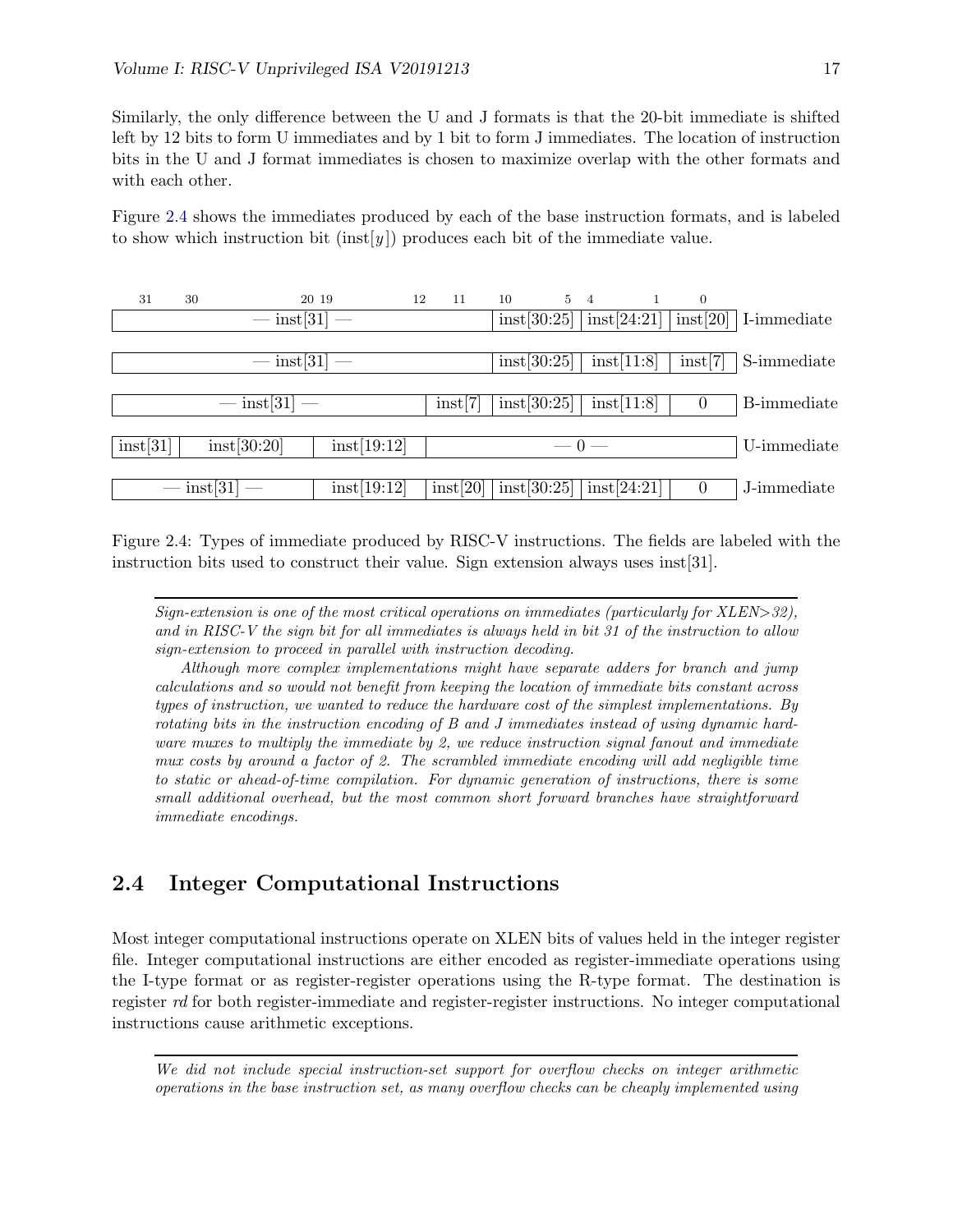RISC-V branches. Overflow checking for unsigned addition requires only a single additional branch instruction after the addition: add t0, t1, t2; bltu t0, t1, overflow.

For signed addition, if one operand's sign is known, overflow checking requires only a single branch after the addition: addito,  $t_1$ ,  $t_1$ ,  $t_2$ ,  $t_3$ ,  $t_4$ ,  $t_5$ ,  $t_6$ ,  $t_7$ ,  $t_7$ ,  $t_8$  covers the common case of addition with an immediate operand.

For general signed addition, three additional instructions after the addition are required, leveraging the observation that the sum should be less than one of the operands if and only if the other operand is negative.

> add t0, t1, t2 slti t3, t2, 0 slt t4, t0, t1 bne t3, t4, overflow

In RV64I, checks of 32-bit signed additions can be optimized further by comparing the results of ADD and ADDW on the operands.

#### Integer Register-Immediate Instructions

| 31                         | 20 19 | 15 14         | 12 11 | 76     |
|----------------------------|-------|---------------|-------|--------|
| $\mathrm{imm}[11:0]$       | rs 1  | funct3        | rd    | opcode |
|                            |       |               |       |        |
| $I\text{-immediate}[11:0]$ | src   | ADDI/SLTI[U]  | dest  | OP-IMM |
| $I\text{-immediate}[11:0]$ | src   | ANDI/ORI/XORI | dest  | OP-IMM |

ADDI adds the sign-extended 12-bit immediate to register rs1. Arithmetic overflow is ignored and the result is simply the low XLEN bits of the result. ADDI rd, rs1,  $\theta$  is used to implement the MV rd, rs1 assembler pseudoinstruction.

SLTI (set less than immediate) places the value 1 in register rd if register rs1 is less than the signextended immediate when both are treated as signed numbers, else 0 is written to  $rd$ . SLTIU is similar but compares the values as unsigned numbers (i.e., the immediate is first sign-extended to XLEN bits then treated as an unsigned number). Note, SLTIU rd, rs1, 1 sets rd to 1 if rs1 equals zero, otherwise sets rd to 0 (assembler pseudoinstruction SEQZ rd, rs).

ANDI, ORI, XORI are logical operations that perform bitwise AND, OR, and XOR on register rs1 and the sign-extended 12-bit immediate and place the result in rd. Note, XORI rd, rs1, -1 performs a bitwise logical inversion of register  $rs1$  (assembler pseudoinstruction NOT  $rd$ , rs).

| 31                   | 25 24               | 20 19 |     | 15 14  | 12 11 |      | 76            |  |
|----------------------|---------------------|-------|-----|--------|-------|------|---------------|--|
| $\mathrm{imm}[11:5]$ | $\mathrm{imm}[4:0]$ |       | rsl | funct3 |       | rd   | opcode        |  |
|                      |                     |       |     |        |       |      |               |  |
| 0000000              | shamt[4:0]          |       | src | SLLI   |       | dest | <b>OP-IMM</b> |  |
| 0000000              | shamt[4:0]          |       | src | SRLI   |       | dest | <b>OP-IMM</b> |  |
| 0100000              | shamt[4:0]          |       | src | SRAI   |       | dest | OP-IMM        |  |

Shifts by a constant are encoded as a specialization of the I-type format. The operand to be shifted is in rs1, and the shift amount is encoded in the lower 5 bits of the I-immediate field. The right shift type is encoded in bit 30. SLLI is a logical left shift (zeros are shifted into the lower bits);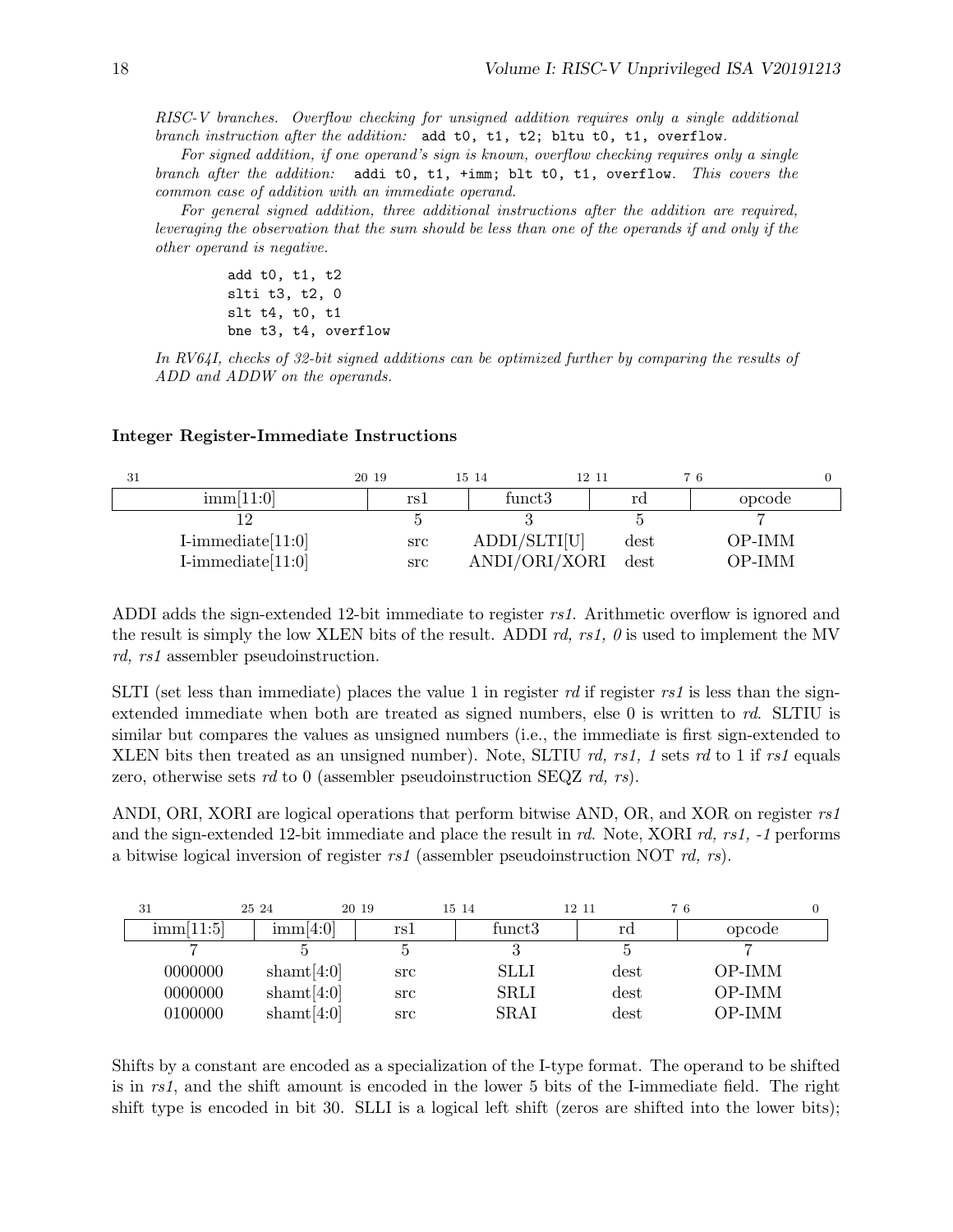SRLI is a logical right shift (zeros are shifted into the upper bits); and SRAI is an arithmetic right shift (the original sign bit is copied into the vacated upper bits).



LUI (load upper immediate) is used to build 32-bit constants and uses the U-type format. LUI places the U-immediate value in the top 20 bits of the destination register rd, filling in the lowest 12 bits with zeros.

AUIPC (add upper immediate to pc) is used to build pc-relative addresses and uses the U-type format. AUIPC forms a 32-bit offset from the 20-bit U-immediate, filling in the lowest 12 bits with zeros, adds this offset to the address of the AUIPC instruction, then places the result in register rd.

The AUIPC instruction supports two-instruction sequences to access arbitrary offsets from the PC for both control-flow transfers and data accesses. The combination of an AUIPC and the 12-bit immediate in a JALR can transfer control to any 32-bit PC-relative address, while an AUIPC plus the 12-bit immediate offset in regular load or store instructions can access any 32-bit PC-relative data address.

The current PC can be obtained by setting the U-immediate to 0. Although a JAL  $+4$ instruction could also be used to obtain the local PC (of the instruction following the JAL), it might cause pipeline breaks in simpler microarchitectures or pollute BTB structures in more complex microarchitectures.

#### Integer Register-Register Operations

RV32I defines several arithmetic R-type operations. All operations read the rs1 and rs2 registers as source operands and write the result into register rd. The funct? and funct3 fields select the type of operation.

| 31 |         | 25 24 | 20 19 | 15 14        | 12 11 | 76        |
|----|---------|-------|-------|--------------|-------|-----------|
|    | funct7  | rs2   | rsl   | funct3       | rd    | opcode    |
|    |         |       |       |              |       |           |
|    | 0000000 | src2  | src1  | ADD/SLT/SLTU | dest  | OP        |
|    | 0000000 | src2  | src1  | AND/OR/XOR   | dest  | OP        |
|    | 0000000 | src2  | src1  | SLL/SRL      | dest  | <b>OP</b> |
|    | 0100000 | src2  | src1  | SUB/SRA      | dest  | OΡ        |

ADD performs the addition of rs1 and rs2. SUB performs the subtraction of rs2 from rs1. Overflows are ignored and the low XLEN bits of results are written to the destination rd. SLT and SLTU perform signed and unsigned compares respectively, writing 1 to rd if  $rs1 < rs2$ , 0 otherwise. Note,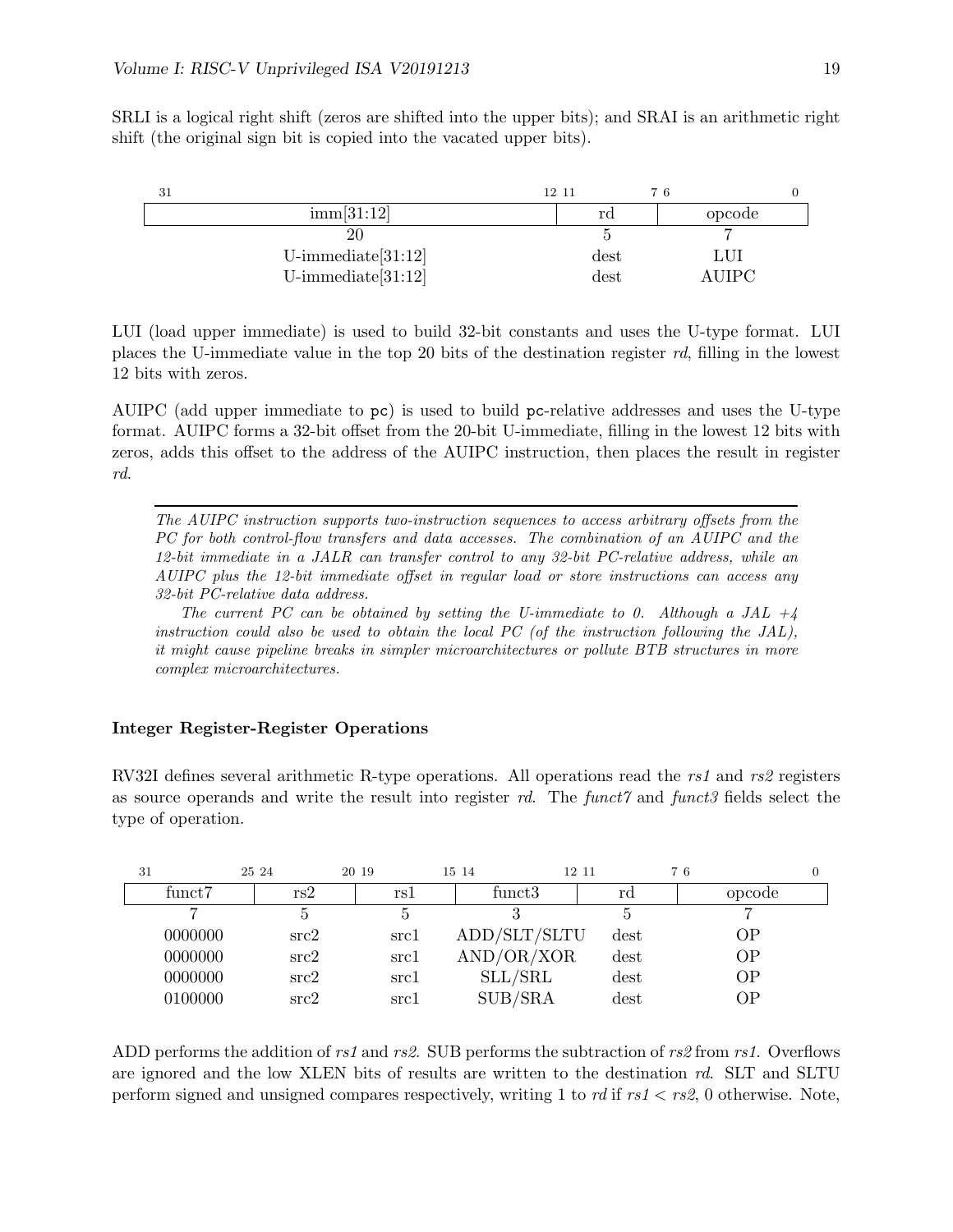SLTU rd, x0, rs2 sets rd to 1 if rs2 is not equal to zero, otherwise sets rd to zero (assembler pseudoinstruction SNEZ rd, rs). AND, OR, and XOR perform bitwise logical operations.

SLL, SRL, and SRA perform logical left, logical right, and arithmetic right shifts on the value in register rs1 by the shift amount held in the lower 5 bits of register rs2.

#### NOP Instruction

| -31                  | 20 19 | 15 14  | 12 11 | 76     |
|----------------------|-------|--------|-------|--------|
| $\mathrm{imm}[11:0]$ | rs1   | funct3 | rd    | opcode |
|                      |       |        |       |        |
|                      |       |        |       | OP-IMM |

The NOP instruction does not change any architecturally visible state, except for advancing the pc and incrementing any applicable performance counters. NOP is encoded as ADDI  $x0$ ,  $x0$ ,  $0$ .

NOPs can be used to align code segments to microarchitecturally significant address boundaries, or to leave space for inline code modifications. Although there are many possible ways to encode a NOP, we define a canonical NOP encoding to allow microarchitectural optimizations as well as for more readable disassembly output. The other NOP encodings are made available for HINT instructions (Section [2.9\)](#page-45-0).

ADDI was chosen for the NOP encoding as this is most likely to take fewest resources to execute across a range of systems (if not optimized away in decode). In particular, the instruction only reads one register. Also, an ADDI functional unit is more likely to be available in a superscalar design as adds are the most common operation. In particular, address-generation functional units can execute ADDI using the same hardware needed for base+offset address calculations, while register-register ADD or logical/shift operations require additional hardware.

## 2.5 Control Transfer Instructions

RV32I provides two types of control transfer instructions: unconditional jumps and conditional branches. Control transfer instructions in RV32I do not have architecturally visible delay slots.

#### Unconditional Jumps

The jump and link (JAL) instruction uses the J-type format, where the J-immediate encodes a signed offset in multiples of 2 bytes. The offset is sign-extended and added to the address of the jump instruction to form the jump target address. Jumps can therefore target a  $\pm 1$  MiB range. JAL stores the address of the instruction following the jump ( $pc+4$ ) into register rd. The standard software calling convention uses x1 as the return address register and x5 as an alternate link register.

The alternate link register supports calling millicode routines (e.g., those to save and restore registers in compressed code) while preserving the regular return address register. The register x5 was chosen as the alternate link register as it maps to a temporary in the standard calling convention, and has an encoding that is only one bit different than the regular link register.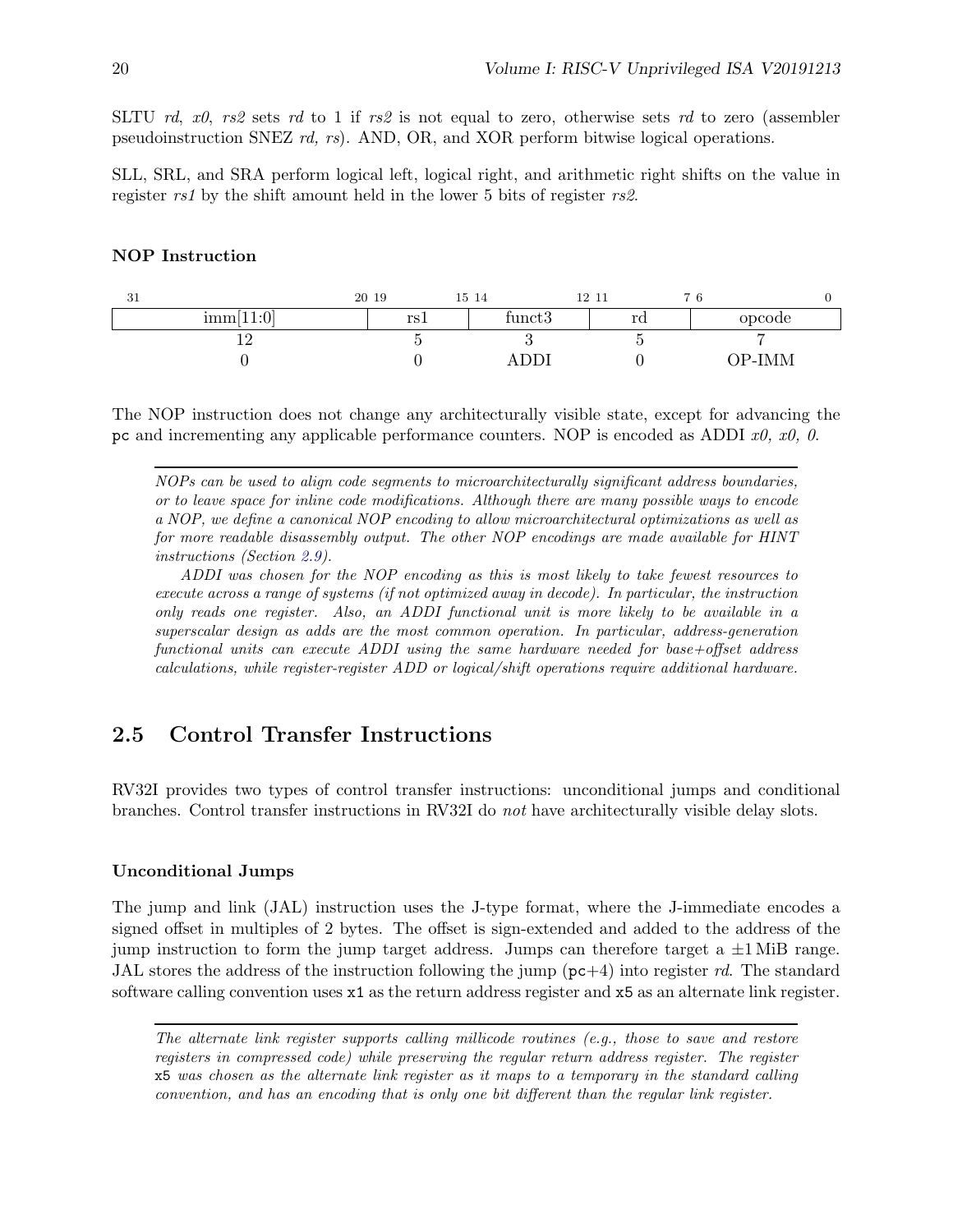Plain unconditional jumps (assembler pseudoinstruction J) are encoded as a JAL with  $rd=\texttt{x0}$ .



The indirect jump instruction JALR (jump and link register) uses the I-type encoding. The target address is obtained by adding the sign-extended 12-bit I-immediate to the register rs1, then setting the least-significant bit of the result to zero. The address of the instruction following the jump  $(pc+4)$  is written to register rd. Register x0 can be used as the destination if the result is not required.

| 31           | 20 19 | 15 14<br>12 11 |      | 76     |
|--------------|-------|----------------|------|--------|
| imm[11:0]    | rs1   | funct3         | rd   | opcode |
|              |       |                |      |        |
| offset[11:0] | base  |                | dest | JALR   |

The unconditional jump instructions all use PC-relative addressing to help support positionindependent code. The JALR instruction was defined to enable a two-instruction sequence to jump anywhere in a 32-bit absolute address range. A LUI instruction can first load rs1 with the upper 20 bits of a target address, then JALR can add in the lower bits. Similarly, AUIPC then JALR can jump anywhere in a 32-bit pc-relative address range.

Note that the JALR instruction does not treat the 12-bit immediate as multiples of 2 bytes, unlike the conditional branch instructions. This avoids one more immediate format in hardware. In practice, most uses of JALR will have either a zero immediate or be paired with a LUI or AUIPC, so the slight reduction in range is not significant.

Clearing the least-significant bit when calculating the JALR target address both simplifies the hardware slightly and allows the low bit of function pointers to be used to store auxiliary information. Although there is potentially a slight loss of error checking in this case, in practice jumps to an incorrect instruction address will usually quickly raise an exception.

When used with a base  $rs1=x0$ , JALR can be used to implement a single instruction subroutine call to the lowest 2 KiB or highest 2 KiB address region from anywhere in the address space, which could be used to implement fast calls to a small runtime library. Alternatively, an ABI could dedicate a general-purpose register to point to a library elsewhere in the address space.

The JAL and JALR instructions will generate an instruction-address-misaligned exception if the target address is not aligned to a four-byte boundary.

Instruction-address-misaligned exceptions are not possible on machines that support extensions with 16-bit aligned instructions, such as the compressed instruction-set extension, C.

Return-address prediction stacks are a common feature of high-performance instruction-fetch units, but require accurate detection of instructions used for procedure calls and returns to be effective. For RISC-V, hints as to the instructions' usage are encoded implicitly via the register numbers used. A JAL instruction should push the return address onto a return-address stack (RAS) only when  $rd=x1/x5$ . JALR instructions should push/pop a RAS as shown in the Table [2.1.](#page-39-0)

Some other ISAs added explicit hint bits to their indirect-jump instructions to guide returnaddress stack manipulation. We use implicit hinting tied to register numbers and the calling convention to reduce the encoding space used for these hints.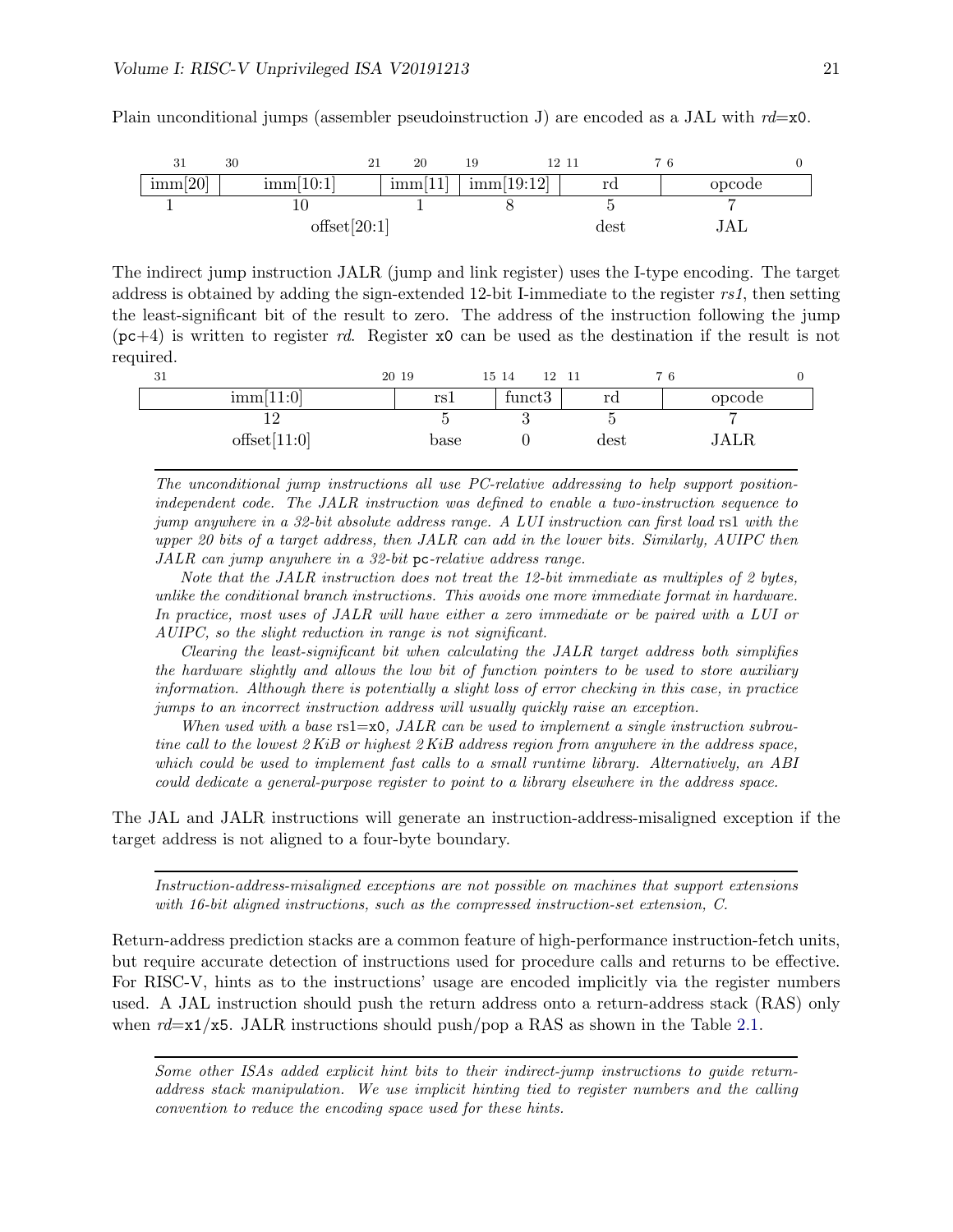<span id="page-39-0"></span>

| rd.   | rs1   | $rs1 = rd$ | RAS action     |
|-------|-------|------------|----------------|
| !link | link  |            | none           |
| !link | link  |            | pop            |
| link  | !link |            | push           |
| link  | link  | 0          | pop, then push |
| link  | link  |            | push           |

Table 2.1: Return-address stack prediction hints encoded in register specifiers used in the instruction. In the above, link is true when the register is either x1 or x5.

When two different link registers  $(x1 \text{ and } x5)$  are given as rs1 and rd, then the RAS is both popped and pushed to support coroutines. If rs1 and rd are the same link register (either  $x1$  or  $x5$ ), the RAS is only pushed to enable macro-op fusion of the sequences: lui ra, imm20; jalr ra, imm12(ra) and auipc ra, imm20; jalr ra, imm12(ra)

#### Conditional Branches

All branch instructions use the B-type instruction format. The 12-bit B-immediate encodes signed offsets in multiples of 2 bytes. The offset is sign-extended and added to the address of the branch instruction to give the target address. The conditional branch range is  $\pm 4$  KiB.

| 31      | 30                   | 25 24 | 20 19 | 15 14         | 12 11             |                    |               |  |
|---------|----------------------|-------|-------|---------------|-------------------|--------------------|---------------|--|
| imm[12] | $\mathrm{imm}[10:5]$ | rs2   | rs1   | funct3        | imm[4:1]          | $\mathrm{imm}[11]$ | opcode        |  |
|         |                      |       |       |               |                   |                    |               |  |
|         | offset $[12 10:5]$   | src2  | src1  | BEQ/BNE       | offset $[11 4:1]$ |                    | <b>BRANCH</b> |  |
|         | offset $[12 10:5]$   | src2  | src1  | <b>BLT[U]</b> | offset $[11 4:1]$ |                    | <b>BRANCH</b> |  |
|         | offset $[12 10:5]$   | src2  | src1  | BGE[U]        | offset $[11 4:1]$ |                    | <b>BRANCH</b> |  |

Branch instructions compare two registers. BEQ and BNE take the branch if registers rs1 and rs2 are equal or unequal respectively. BLT and BLTU take the branch if  $rs1$  is less than rs2, using signed and unsigned comparison respectively. BGE and BGEU take the branch if  $rs1$  is greater than or equal to rs2, using signed and unsigned comparison respectively. Note, BGT, BGTU, BLE, and BLEU can be synthesized by reversing the operands to BLT, BLTU, BGE, and BGEU, respectively.

Signed array bounds may be checked with a single BLTU instruction, since any negative index will compare greater than any nonnegative bound.

Software should be optimized such that the sequential code path is the most common path, with less-frequently taken code paths placed out of line. Software should also assume that backward branches will be predicted taken and forward branches as not taken, at least the first time they are encountered. Dynamic predictors should quickly learn any predictable branch behavior.

Unlike some other architectures, the RISC-V jump (JAL with  $rd=\text{x}0$ ) instruction should always be used for unconditional branches instead of a conditional branch instruction with an alwaystrue condition. RISC-V jumps are also PC-relative and support a much wider offset range than branches, and will not pollute conditional-branch prediction tables.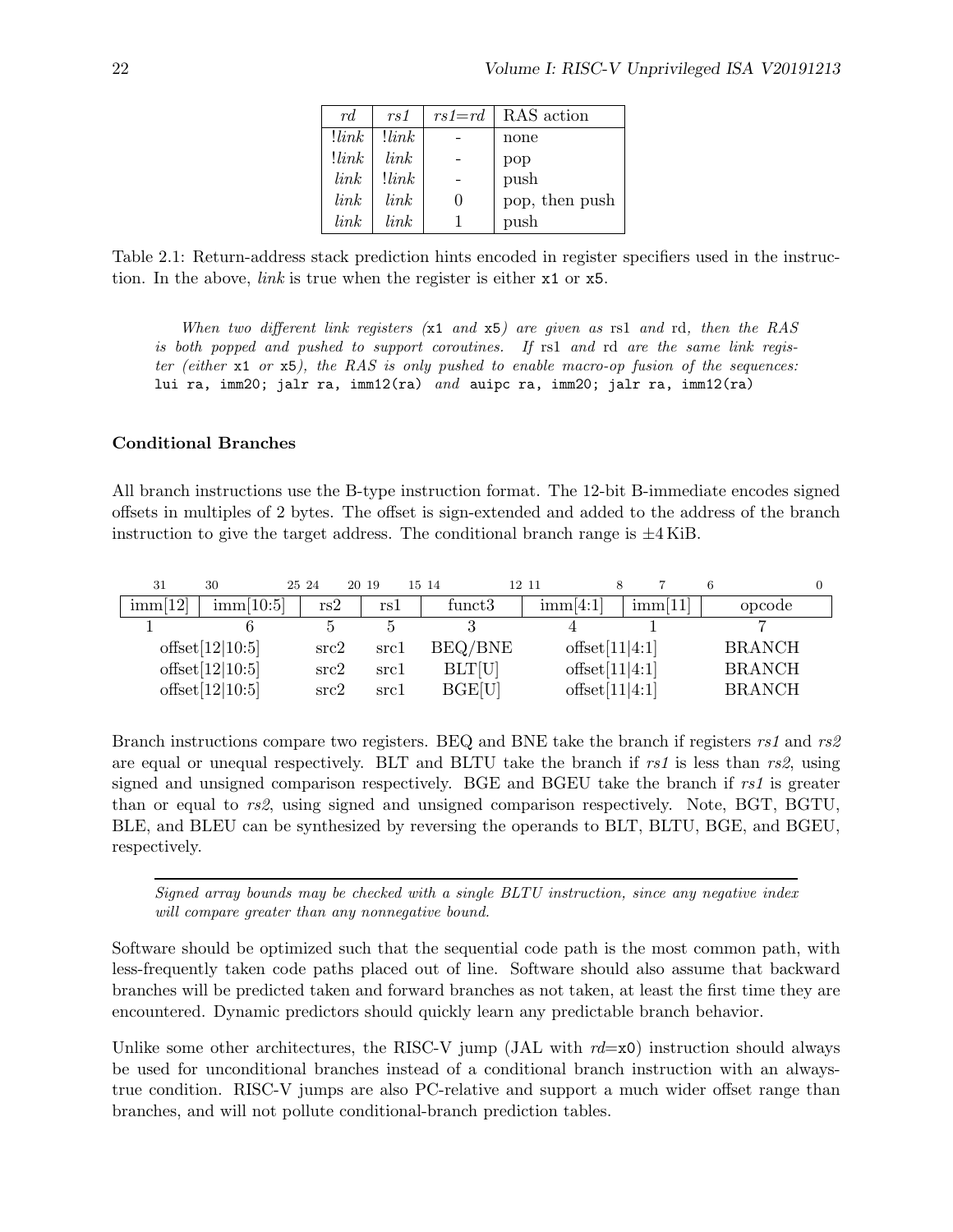The conditional branches were designed to include arithmetic comparison operations between two registers (as also done in PA-RISC, Xtensa, and MIPS R6), rather than use condition codes (x86, ARM, SPARC, PowerPC), or to only compare one register against zero (Alpha, MIPS), or two registers only for equality (MIPS). This design was motivated by the observation that a combined compare-and-branch instruction fits into a regular pipeline, avoids additional condition code state or use of a temporary register, and reduces static code size and dynamic instruction fetch traffic. Another point is that comparisons against zero require non-trivial circuit delay (especially after the move to static logic in advanced processes) and so are almost as expensive as arithmetic magnitude compares. Another advantage of a fused compare-and-branch instruction is that branches are observed earlier in the front-end instruction stream, and so can be predicted earlier. There is perhaps an advantage to a design with condition codes in the case where multiple branches can be taken based on the same condition codes, but we believe this case to be relatively rare.

We considered but did not include static branch hints in the instruction encoding. These can reduce the pressure on dynamic predictors, but require more instruction encoding space and software profiling for best results, and can result in poor performance if production runs do not match profiling runs.

We considered but did not include conditional moves or predicated instructions, which can effectively replace unpredictable short forward branches. Conditional moves are the simpler of the two, but are difficult to use with conditional code that might cause exceptions (memory accesses and floating-point operations). Predication adds additional flag state to a system, additional instructions to set and clear flags, and additional encoding overhead on every instruction. Both conditional move and predicated instructions add complexity to out-of-order microarchitectures, adding an implicit third source operand due to the need to copy the original value of the destination architectural register into the renamed destination physical register if the predicate is false. Also, static compile-time decisions to use predication instead of branches can result in lower performance on inputs not included in the compiler training set, especially given that unpredictable branches are rare, and becoming rarer as branch prediction techniques improve.

We note that various microarchitectural techniques exist to dynamically convert unpredictable short forward branches into internally predicated code to avoid the cost of flushing pipelines on a branch mispredict  $[6, 10, 9]$  $[6, 10, 9]$  $[6, 10, 9]$  $[6, 10, 9]$  $[6, 10, 9]$  and have been implemented in commercial processors  $[17]$ . The simplest techniques just reduce the penalty of recovering from a mispredicted short forward branch by only flushing instructions in the branch shadow instead of the entire fetch pipeline, or by fetching instructions from both sides using wide instruction fetch or idle instruction fetch slots. More complex techniques for out-of-order cores add internal predicates on instructions in the branch shadow, with the internal predicate value written by the branch instruction, allowing the branch and following instructions to be executed speculatively and out-of-order with respect to other code [\[17\]](#page-237-0).

The conditional branch instructions will generate an instruction-address-misaligned exception if the target address is not aligned to a four-byte boundary and the branch condition evaluates to true. If the branch condition evaluates to false, the instruction-address-misaligned exception will not be raised.

Instruction-address-misaligned exceptions are not possible on machines that support extensions with 16-bit aligned instructions, such as the compressed instruction-set extension, C.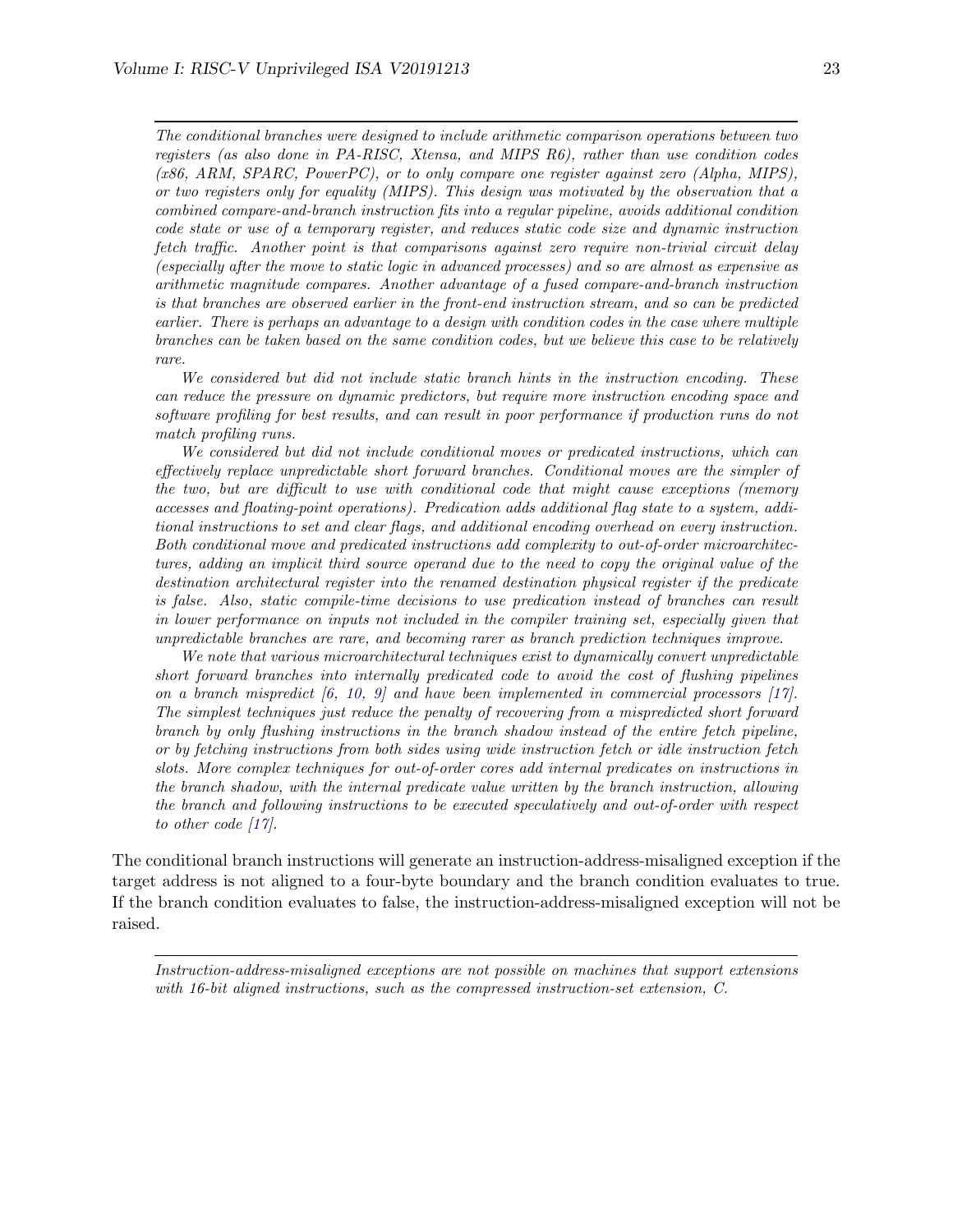### 2.6 Load and Store Instructions

RV32I is a load-store architecture, where only load and store instructions access memory and arithmetic instructions only operate on CPU registers. RV32I provides a 32-bit address space that is byte-addressed. The EEI will define what portions of the address space are legal to access with which instructions (e.g., some addresses might be read only, or support word access only). Loads with a destination of  $x0$  must still raise any exceptions and cause any other side effects even though the load value is discarded.

The EEI will define whether the memory system is little-endian or big-endian. In RISC-V, endianness is byte-address invariant.

In a system for which endianness is byte-address invariant, the following property holds: if a byte is stored to memory at some address in some endianness, then a byte-sized load from that address in any endianness returns the stored value.

In a little-endian configuration, multibyte stores write the least-significant register byte at the lowest memory byte address, followed by the other register bytes in ascending order of their significance. Loads similarly transfer the contents of the lesser memory byte addresses to the less-significant register bytes.

In a big-endian configuration, multibyte stores write the most-significant register byte at the lowest memory byte address, followed by the other register bytes in descending order of their significance. Loads similarly transfer the contents of the greater memory byte addresses to the less-significant register bytes.

| 31 |              |            | 20 19 |      | 15 14  | 12 11 |                     | 76 |              | $\overline{0}$ |
|----|--------------|------------|-------|------|--------|-------|---------------------|----|--------------|----------------|
|    | imm[11:0]    |            |       | rs1  | funct3 |       | rd                  |    | opcode       |                |
|    | 12           |            |       | 5    | 3      |       | 5                   |    |              |                |
|    | offset[11:0] |            |       | base | width  |       | dest                |    | LOAD         |                |
|    |              |            |       |      |        |       |                     |    |              |                |
|    |              |            |       |      |        |       |                     |    |              |                |
| 31 |              | 25 24      | 20 19 |      | 15 14  | 12 11 |                     | 76 |              | $\overline{0}$ |
|    | imm[11:5]    | rs2        |       | rs1  | funct3 |       | $\mathrm{imm}[4:0]$ |    | opcode       |                |
|    |              | 5          |       | 5    | 3      |       | 5                   |    |              |                |
|    | offset[11:5] | <b>src</b> |       | base | width  |       | offset[4:0]         |    | <b>STORE</b> |                |

Load and store instructions transfer a value between the registers and memory. Loads are encoded in the I-type format and stores are S-type. The effective address is obtained by adding register  $rs1$ to the sign-extended 12-bit offset. Loads copy a value from memory to register rd. Stores copy the value in register rs2 to memory.

The LW instruction loads a 32-bit value from memory into rd. LH loads a 16-bit value from memory, then sign-extends to 32-bits before storing in rd. LHU loads a 16-bit value from memory but then zero extends to 32-bits before storing in rd. LB and LBU are defined analogously for 8-bit values. The SW, SH, and SB instructions store 32-bit, 16-bit, and 8-bit values from the low bits of register rs2 to memory.

Regardless of EEI, loads and stores whose effective addresses are naturally aligned shall not raise an address-misaligned exception. Loads and stores where the effective address is not naturally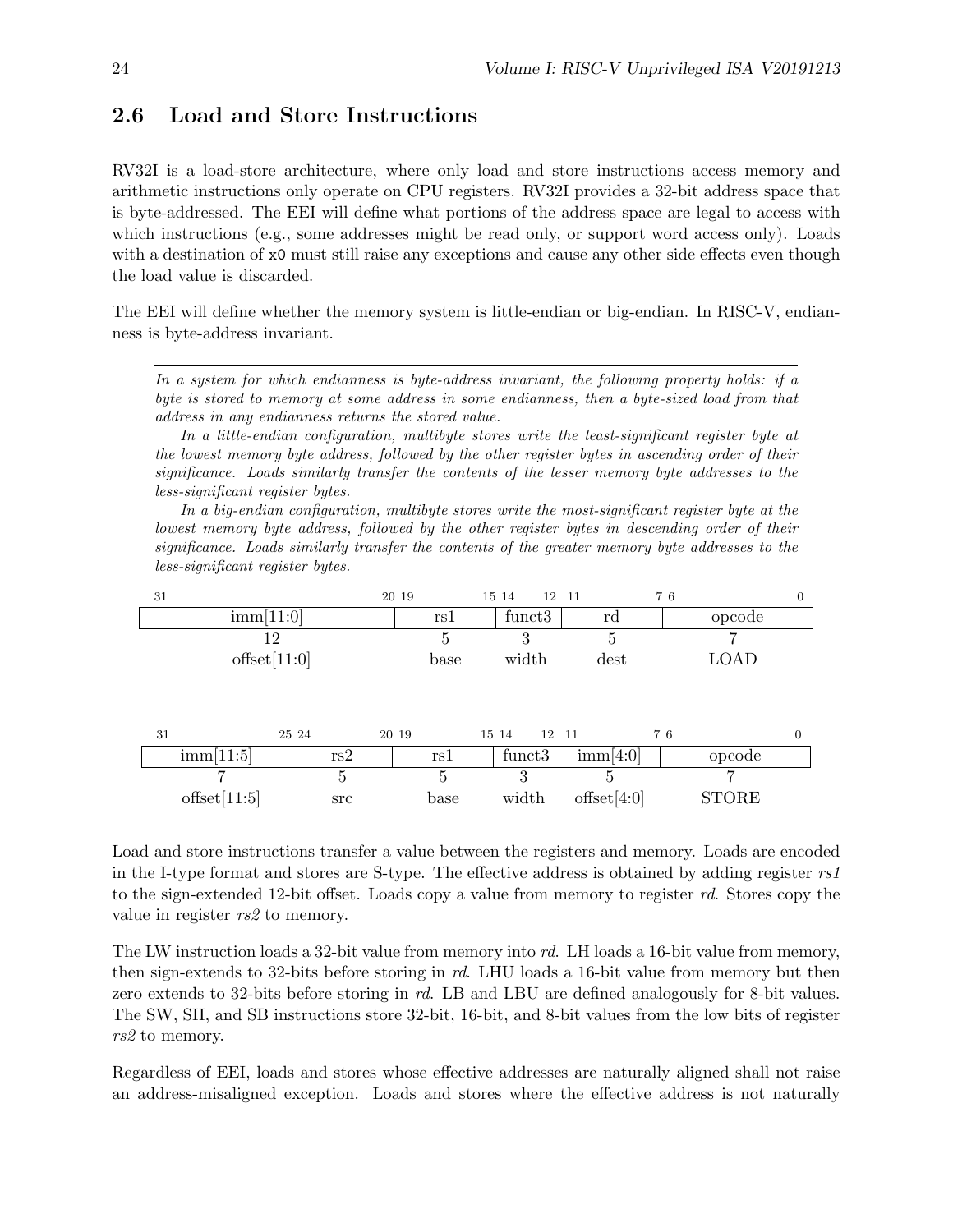aligned to the referenced datatype (i.e., on a four-byte boundary for 32-bit accesses, and a two-byte boundary for 16-bit accesses) have behavior dependent on the EEI.

An EEI may guarantee that misaligned loads and stores are fully supported, and so the software running inside the execution environment will never experience a contained or fatal address-misaligned trap. In this case, the misaligned loads and stores can be handled in hardware, or via an invisible trap into the execution environment implementation, or possibly a combination of hardware and invisible trap depending on address.

An EEI may not guarantee misaligned loads and stores are handled invisibly. In this case, loads and stores that are not naturally aligned may either complete execution successfully or raise an exception. The exception raised can be either an address-misaligned exception or an access-fault exception. For a memory access that would otherwise be able to complete except for the misalignment, an access exception can be raised instead of an address-misaligned exception if the misaligned access should not be emulated, e.g., if accesses to the memory region have side effects. When an EEI does not guarantee misaligned loads and stores are handled invisibly, the EEI must define if exceptions caused by address misalignment result in a contained trap (allowing software running inside the execution environment to handle the trap) or a fatal trap (terminating execution).

Misaligned accesses are occasionally required when porting legacy code, and help performance on applications when using any form of packed-SIMD extension or handling externally packed data structures. Our rationale for allowing EEIs to choose to support misaligned accesses via the regular load and store instructions is to simplify the addition of misaligned hardware support. One option would have been to disallow misaligned accesses in the base ISA and then provide some separate ISA support for misaligned accesses, either special instructions to help software handle misaligned accesses or a new hardware addressing mode for misaligned accesses. Special instructions are difficult to use, complicate the ISA, and often add new processor state  $(e.g.,)$ SPARC VIS align address offset register) or complicate access to existing processor state (e.g., MIPS LWL/LWR partial register writes). In addition, for loop-oriented packed-SIMD code, the extra overhead when operands are misaligned motivates software to provide multiple forms of loop depending on operand alignment, which complicates code generation and adds to loop startup overhead. New misaligned hardware addressing modes take considerable space in the instruction encoding or require very simplified addressing modes (e.g., register indirect only).

Even when misaligned loads and stores complete successfully, these accesses might run extremely slowly depending on the implementation (e.g., when implemented via an invisible trap). Furthermore, whereas naturally aligned loads and stores are guaranteed to execute atomically, misaligned loads and stores might not, and hence require additional synchronization to ensure atomicity.

We do not mandate atomicity for misaligned accesses so execution environment implementations can use an invisible machine trap and a software handler to handle some or all misaligned accesses. If hardware misaligned support is provided, software can exploit this by simply using regular load and store instructions. Hardware can then automatically optimize accesses depending on whether runtime addresses are aligned.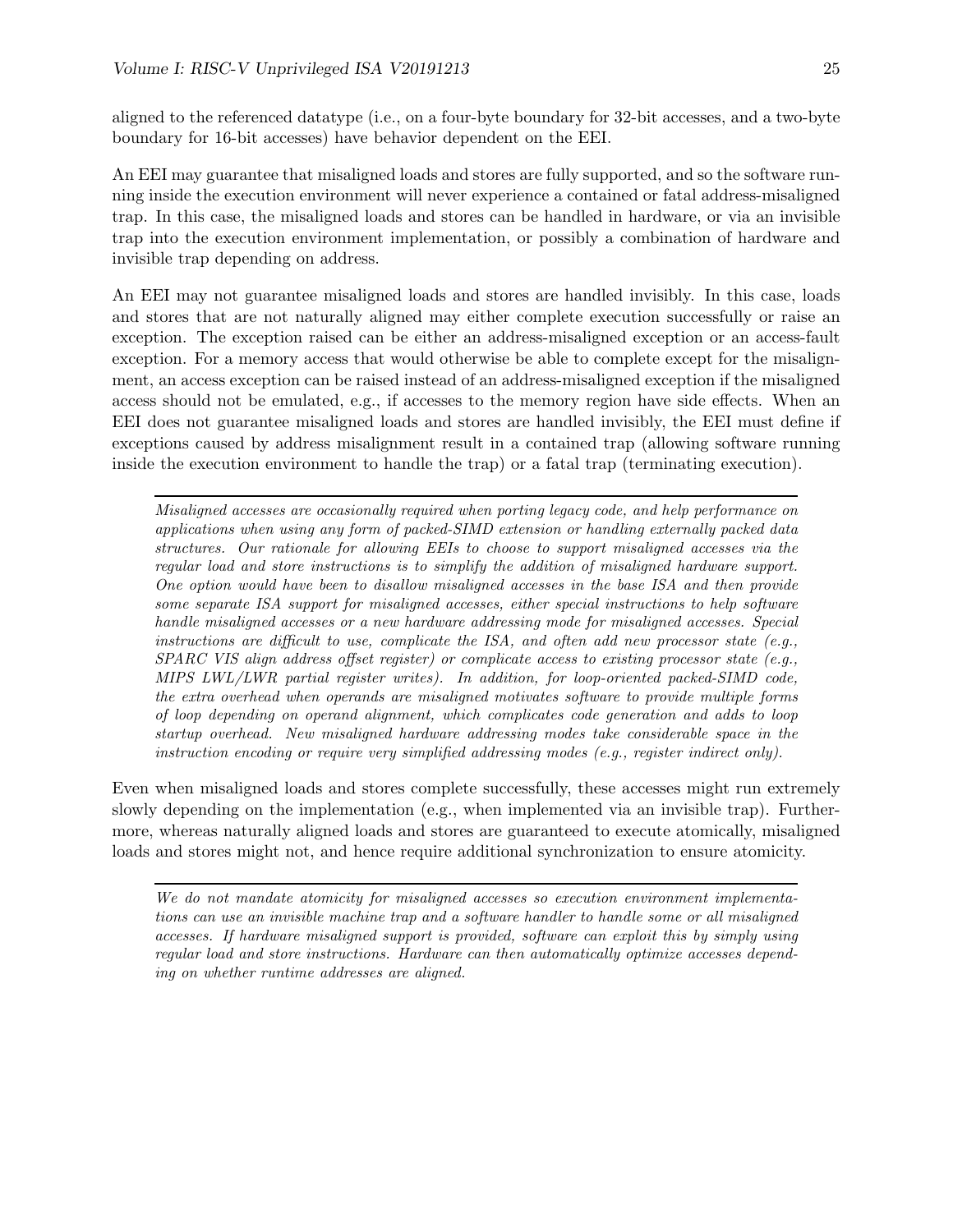## 2.7 Memory Ordering Instructions

| 31 | 28<br>27 | 26 | 25          | 24        | 23  | 22 | 21        | 20                   | 19   | 15<br>14 |              |    |                                                     |  |
|----|----------|----|-------------|-----------|-----|----|-----------|----------------------|------|----------|--------------|----|-----------------------------------------------------|--|
| tm | D1       |    | PR          | <b>PW</b> | DT. | SO | <b>SR</b> | SW <sub>1</sub><br>◡ | rs l |          | ⊢∩<br>tunct3 | rd | opcode                                              |  |
|    |          |    |             |           |     |    |           |                      |      |          |              |    |                                                     |  |
| FM |          |    | predecessor |           |     |    | successor |                      |      |          | <b>FENCE</b> |    | ſΕM<br>41SC-<br>- N / I<br>$\overline{\phantom{a}}$ |  |

The FENCE instruction is used to order device I/O and memory accesses as viewed by other RISC-V harts and external devices or coprocessors. Any combination of device input (I), device output (O), memory reads (R), and memory writes (W) may be ordered with respect to any combination of the same. Informally, no other RISC-V hart or external device can observe any operation in the successor set following a FENCE before any operation in the *predecessor* set preceding the FENCE. Chapter [14](#page-100-0) provides a precise description of the RISC-V memory consistency model.

The EEI will define what I/O operations are possible, and in particular, which memory addresses when accessed by load and store instructions will be treated and ordered as device input and device output operations respectively rather than memory reads and writes. For example, memorymapped I/O devices will typically be accessed with uncached loads and stores that are ordered using the I and O bits rather than the R and W bits. Instruction-set extensions might also describe new I/O instructions that will also be ordered using the I and O bits in a FENCE.

| $fm$ field | Mnemonic   | Meaning                                                                                  |
|------------|------------|------------------------------------------------------------------------------------------|
| 0000       | none       | Normal Fence                                                                             |
| 1000       | <b>TSO</b> | With FENCE RW, RW: exclude write-to-read ordering<br>Otherwise: Reserved for future use. |
|            | other      | Reserved for future use.                                                                 |

Table 2.2: Fence mode encoding.

<span id="page-43-0"></span>The fence mode field  $fm$  defines the semantics of the FENCE. A FENCE with  $fm=0000$  orders all memory operations in its predecessor set before all memory operations in its successor set.

The optional FENCE.TSO instruction is encoded as a FENCE instruction with  $fm=1000$ , predecessor=RW, and successor=RW. FENCE.TSO orders all load operations in its predecessor set before all memory operations in its successor set, and all store operations in its predecessor set before all store operations in its successor set. This leaves non-AMO store operations in the FENCE.TSO's predecessor set unordered with non-AMO loads in its successor set.

The FENCE.TSO encoding was added as an optional extension to the original base FENCE instruction encoding. The base definition requires that implementations ignore any set bits and treat the FENCE as global, and so this is a backwards-compatible extension.

The unused fields in the FENCE instructions—rs1 and  $rd$ —are reserved for finer-grain fences in future extensions. For forward compatibility, base implementations shall ignore these fields, and standard software shall zero these fields. Likewise, many fm and predecessor/successor set settings in Table [2.2](#page-43-0) are also reserved for future use. Base implementations shall treat all such reserved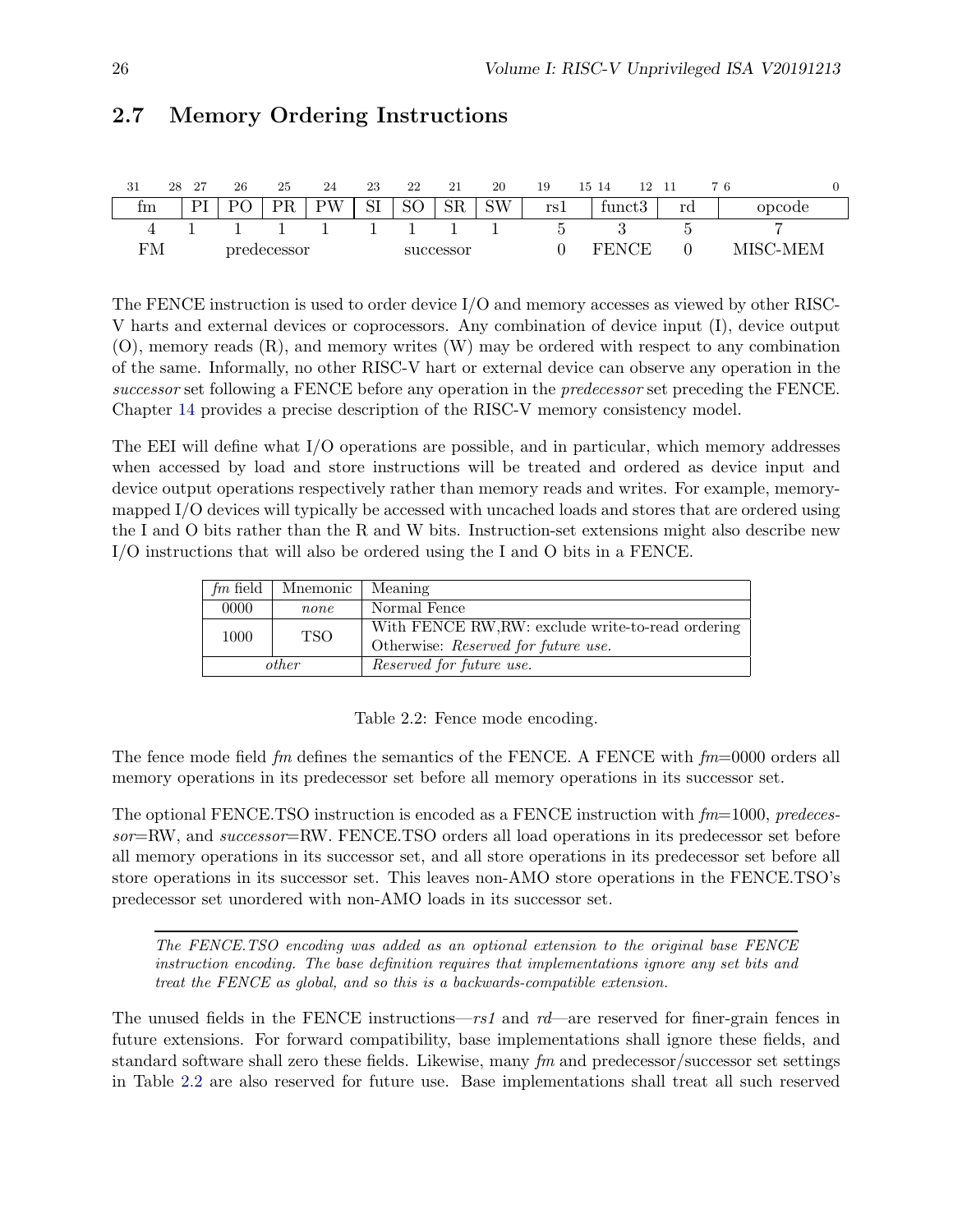configurations as normal fences with  $fm=0000$ , and standard software shall use only non-reserved configurations.

We chose a relaxed memory model to allow high performance from simple machine implementations and from likely future coprocessor or accelerator extensions. We separate out I/O ordering from memory R/W ordering to avoid unnecessary serialization within a device-driver hart and also to support alternative non-memory paths to control added coprocessors or I/O devices. Simple implementations may additionally ignore the predecessor and successor fields and always execute a conservative fence on all operations.

# 2.8 Environment Call and Breakpoints

SYSTEM instructions are used to access system functionality that might require privileged access and are encoded using the I-type instruction format. These can be divided into two main classes: those that atomically read-modify-write control and status registers (CSRs), and all other potentially privileged instructions. CSR instructions are described in Chapter [9,](#page-72-0) and the base unprivileged instructions are described in the following section.

The SYSTEM instructions are defined to allow simpler implementations to always trap to a single software trap handler. More sophisticated implementations might execute more of each system instruction in hardware.

| 31            | 20 19 | 15 14<br>12 11 |    | 76            |
|---------------|-------|----------------|----|---------------|
| funct12       | rs1   | funct3         | rd | opcode        |
|               |       |                | G  |               |
| <b>ECALL</b>  |       | PRIV           |    | <b>SYSTEM</b> |
| <b>EBREAK</b> |       | <b>PRIV</b>    |    | <b>SYSTEM</b> |

These two instructions cause a precise requested trap to the supporting execution environment.

The ECALL instruction is used to make a service request to the execution environment. The EEI will define how parameters for the service request are passed, but usually these will be in defined locations in the integer register file.

The EBREAK instruction is used to return control to a debugging environment.

ECALL and EBREAK were previously named SCALL and SBREAK. The instructions have the same functionality and encoding, but were renamed to reflect that they can be used more generally than to call a supervisor-level operating system or debugger.

EBREAK was primarily designed to be used by a debugger to cause execution to stop and fall back into the debugger. EBREAK is also used by the standard gcc compiler to mark code paths that should not be executed.

Another use of EBREAK is to support "semihosting", where the execution environment includes a debugger that can provide services over an alternate system call interface built around the EBREAK instruction. Because the RISC-V base ISA does not provide more than one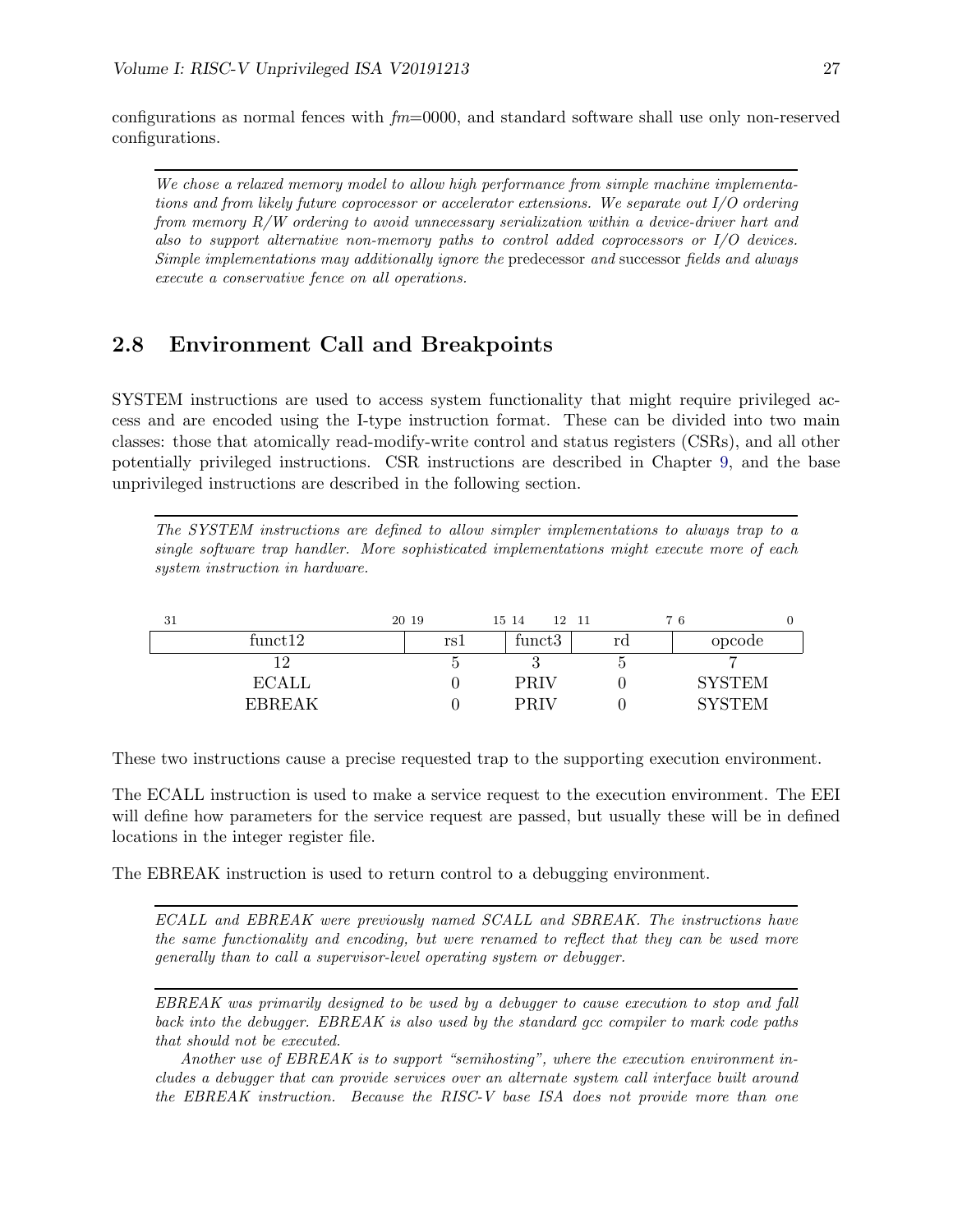EBREAK instruction, RISC-V semihosting uses a special sequence of instructions to distinguish a semihosting EBREAK from a debugger inserted EBREAK.

| slli x0, x0, Ox1f # Entry NOP |                                              |
|-------------------------------|----------------------------------------------|
| ebreak                        | # Break to debugger                          |
| srai x0, x0, 7                | # NOP encoding the semihosting call number 7 |

Note that these three instructions must be 32-bit-wide instructions, i.e., they mustn't be among the compressed 16-bit instructions described in Chapter [16.](#page-114-0)

The shift NOP instructions are still considered available for use as HINTS.

Semihosting is a form of service call and would be more naturally encoded as an ECALL using an existing ABI, but this would require the debugger to be able to intercept ECALLs, which is a newer addition to the debug standard. We intend to move over to using ECALLs with a standard ABI, in which case, semihosting can share a service ABI with an existing standard.

We note that ARM processors have also moved to using SVC instead of BKPT for semihosting calls in newer designs.

## <span id="page-45-0"></span>2.9 HINT Instructions

RV32I reserves a large encoding space for HINT instructions, which are usually used to communicate performance hints to the microarchitecture. HINTs are encoded as integer computational instructions with  $rd = x0$ . Hence, like the NOP instruction, HINTs do not change any architecturally visible state, except for advancing the pc and any applicable performance counters. Implementations are always allowed to ignore the encoded hints.

This HINT encoding has been chosen so that simple implementations can ignore HINTs altogether, and instead execute a HINT as a regular computational instruction that happens not to mutate the architectural state. For example, ADD is a HINT if the destination register is  $x0$ ; the five-bit rs1 and rs2 fields encode arguments to the HINT. However, a simple implementation can simply execute the HINT as an ADD of rs1 and rs2 that writes x0, which has no architecturally visible effect.

Table [2.3](#page-46-0) lists all RV32I HINT code points. 91% of the HINT space is reserved for standard HINTs, but none are presently defined. The remainder of the HINT space is reserved for custom HINTs: no standard HINTs will ever be defined in this subspace.

No standard hints are presently defined. We anticipate standard hints to eventually include memory-system spatial and temporal locality hints, branch prediction hints, thread-scheduling hints, security tags, and instrumentation flags for simulation/emulation.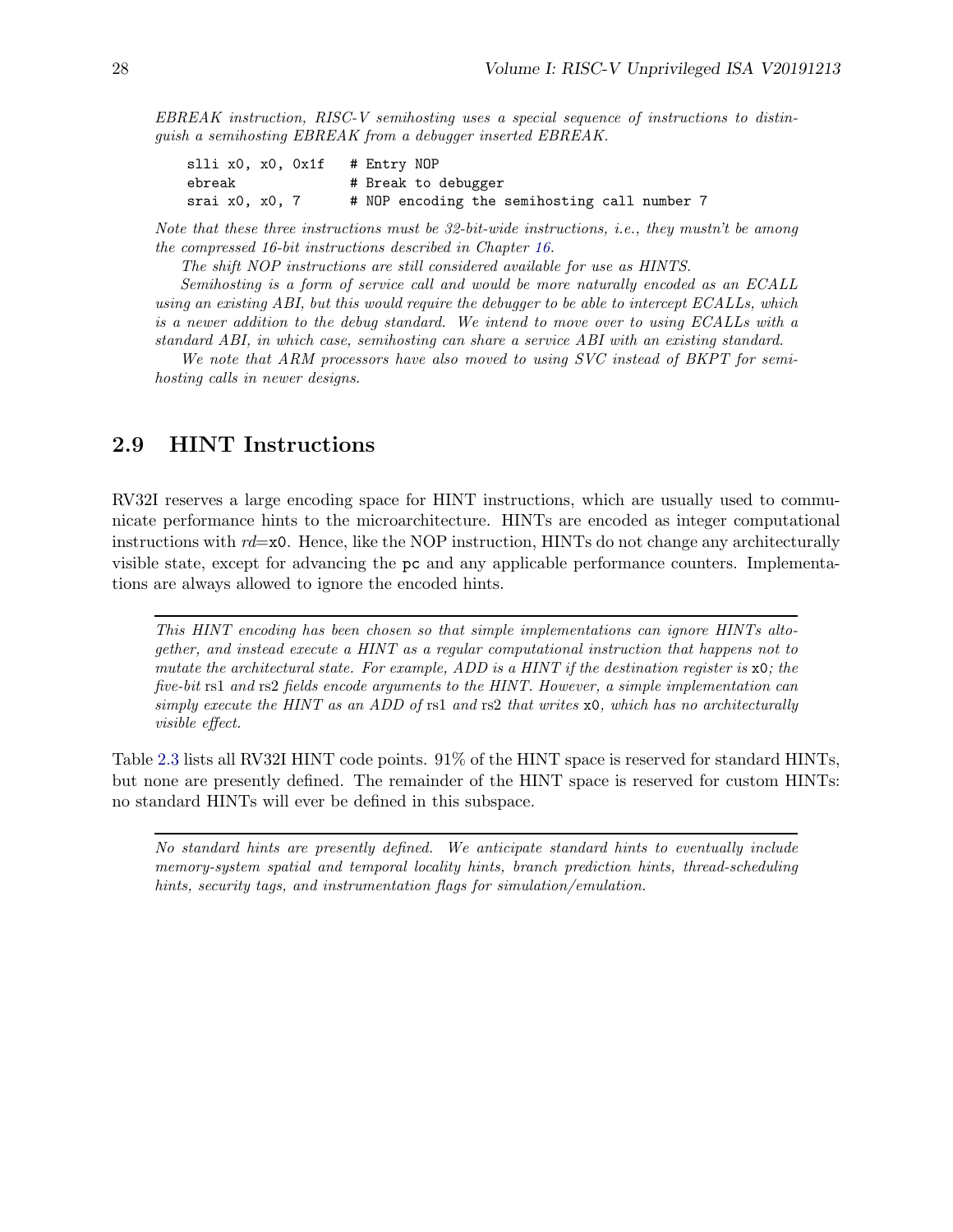| Instruction               | Constraints                        | Code Points    | Purpose                          |
|---------------------------|------------------------------------|----------------|----------------------------------|
| <b>LUI</b>                | $rd = x0$                          | $2^{20}$       |                                  |
| <b>AUIPC</b>              | $rd = x0$                          | $2^{20}$       |                                  |
| <b>ADDI</b>               | $rd = x0$ , and either             | $2^{17} - 1$   |                                  |
|                           | $rs1\neq x0$ or $\text{imm}\neq 0$ |                |                                  |
| <b>ANDI</b>               | $rd = x0$                          | $2^{17}$       |                                  |
| ORI                       | $rd = x0$                          | $2^{17}$       |                                  |
| <b>XORI</b>               | $rd = x0$                          | $2^{17}$       |                                  |
| <b>ADD</b>                | $rd = x0$                          | $2^{10}$       | Reserved for future standard use |
| <b>SUB</b>                | $rd = x0$                          | $2^{10}$       |                                  |
| <b>AND</b>                | $rd = x0$                          | $2^{10}$       |                                  |
| OR                        | $rd = x0$                          | $2^{10}$       |                                  |
| <b>XOR</b>                | $rd = x0$                          | $2^{10}$       |                                  |
| <b>SLL</b>                | $rd = x0$                          | $2^{10}$       |                                  |
| SRL                       | $rd = x0$                          | $2^{10}$       |                                  |
| SRA                       | $rd = x0$                          | $2^{10}$       |                                  |
| <b>FENCE</b>              | $pred=0$ or $succ=0$               | $\sqrt{2^5-1}$ |                                  |
| <b>SLTI</b>               | $rd = x0$                          | $2^{17}$       |                                  |
| $\overline{\text{SLTIU}}$ | $rd = x0$                          | $2^{17}$       |                                  |
| <b>SLLI</b>               | $rd = x0$                          | $2^{10}$       |                                  |
| SRLI                      | $rd = x0$                          | $2^{10}$       | Reserved for custom use          |
| SRAI                      | $rd = x0$                          | $2^{10}$       |                                  |
| <b>SLT</b>                | $rd = x0$                          | $2^{10}$       |                                  |
| <b>SLTU</b>               | $rd = x0$                          | $2^{10}$       |                                  |

<span id="page-46-0"></span>Table 2.3: RV32I HINT instructions.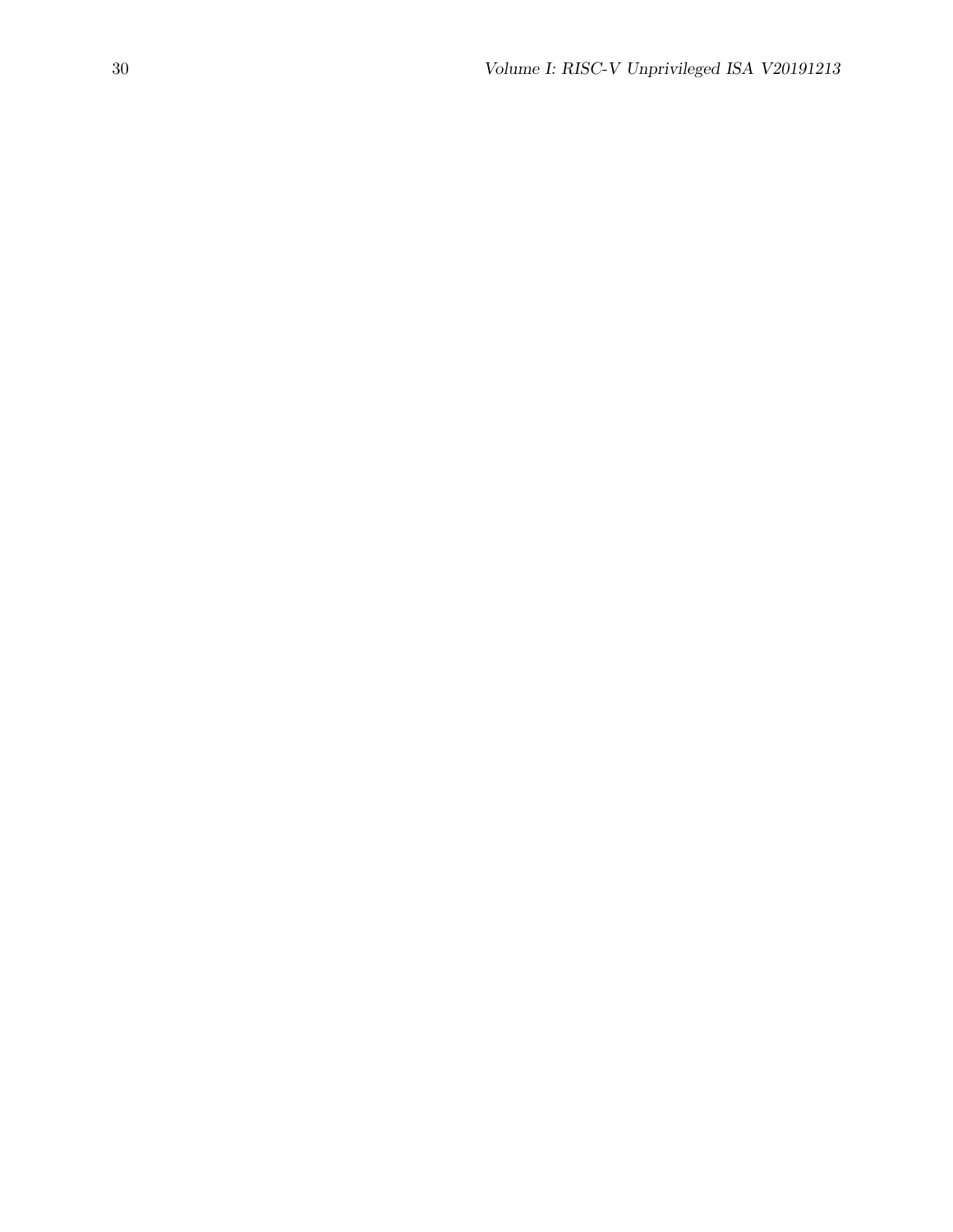# Chapter 3

# "Zifencei" Instruction-Fetch Fence, Version 2.0

This chapter defines the "Zifencei" extension, which includes the FENCE.I instruction that provides explicit synchronization between writes to instruction memory and instruction fetches on the same hart. Currently, this instruction is the only standard mechanism to ensure that stores visible to a hart will also be visible to its instruction fetches.

We considered but did not include a "store instruction word" instruction (as in MAJC  $[19]$ ). JIT compilers may generate a large trace of instructions before a single FENCE.I, and amortize any instruction cache snooping/invalidation overhead by writing translated instructions to memory regions that are known not to reside in the I-cache.

The FENCE.I instruction was designed to support a wide variety of implementations. A simple implementation can flush the local instruction cache and the instruction pipeline when the FENCE.I is executed. A more complex implementation might snoop the instruction (data) cache on every data (instruction) cache miss, or use an inclusive unified private L2 cache to invalidate lines from the primary instruction cache when they are being written by a local store instruction. If instruction and data caches are kept coherent in this way, or if the memory system consists of only uncached RAMs, then just the fetch pipeline needs to be flushed at a FENCE.I.

The FENCE.I instruction was previously part of the base I instruction set. Two main issues are driving moving this out of the mandatory base, although at time of writing it is still the only standard method for maintaining instruction-fetch coherence.

First, it has been recognized that on some systems, FENCE.I will be expensive to implement and alternate mechanisms are being discussed in the memory model task group. In particular, for designs that have an incoherent instruction cache and an incoherent data cache, or where the instruction cache refill does not snoop a coherent data cache, both caches must be completely flushed when a FENCE.I instruction is encountered. This problem is exacerbated when there are multiple levels of I and D cache in front of a unified cache or outer memory system.

Second, the instruction is not powerful enough to make available at user level in a Unix-like operating system environment. The FENCE.I only synchronizes the local hart, and the OS can reschedule the user hart to a different physical hart after the FENCE.I. This would require the OS to execute an additional FENCE.I as part of every context migration. For this reason, the standard Linux ABI has removed FENCE.I from user-level and now requires a system call to maintain instruction-fetch coherence, which allows the OS to minimize the number of FENCE.I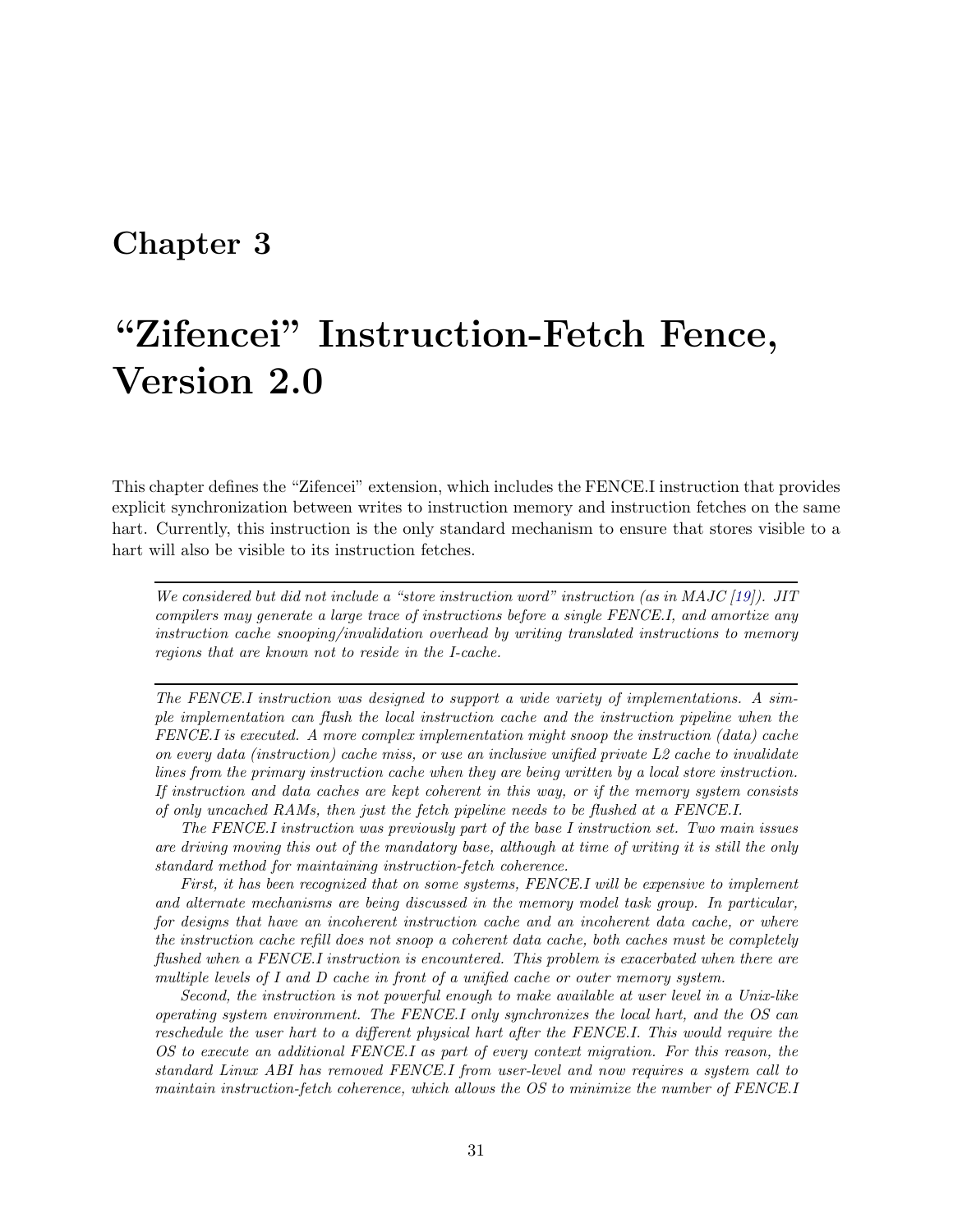executions required on current systems and provides forward-compatibility with future improved instruction-fetch coherence mechanisms.

Future approaches to instruction-fetch coherence under discussion include providing more restricted versions of FENCE.I that only target a given address specified in rs1, and/or allowing software to use an ABI that relies on machine-mode cache-maintenance operations.

| -31       | 20 19 | 15 14   | 12 11 | 76       |
|-----------|-------|---------|-------|----------|
| imm[11:0] | rs1   | funct3  | rd    | opcode   |
|           |       |         |       |          |
|           |       | FENCE 1 |       | MISC-MEM |

The FENCE.I instruction is used to synchronize the instruction and data streams. RISC-V does not guarantee that stores to instruction memory will be made visible to instruction fetches on a RISC-V hart until that hart executes a FENCE.I instruction. A FENCE.I instruction ensures that a subsequent instruction fetch on a RISC-V hart will see any previous data stores already visible to the same RISC-V hart. FENCE.I does not ensure that other RISC-V harts' instruction fetches will observe the local hart's stores in a multiprocessor system. To make a store to instruction memory visible to all RISC-V harts, the writing hart has to execute a data FENCE before requesting that all remote RISC-V harts execute a FENCE.I.

The unused fields in the FENCE.I instruction,  $imm[11:0]$ , rs1, and rd, are reserved for finer-grain fences in future extensions. For forward compatibility, base implementations shall ignore these fields, and standard software shall zero these fields.

Because FENCE.I only orders stores with a hart's own instruction fetches, application code should only rely upon FENCE.I if the application thread will not be migrated to a different hart. The EEI can provide mechanisms for efficient multiprocessor instruction-stream synchronization.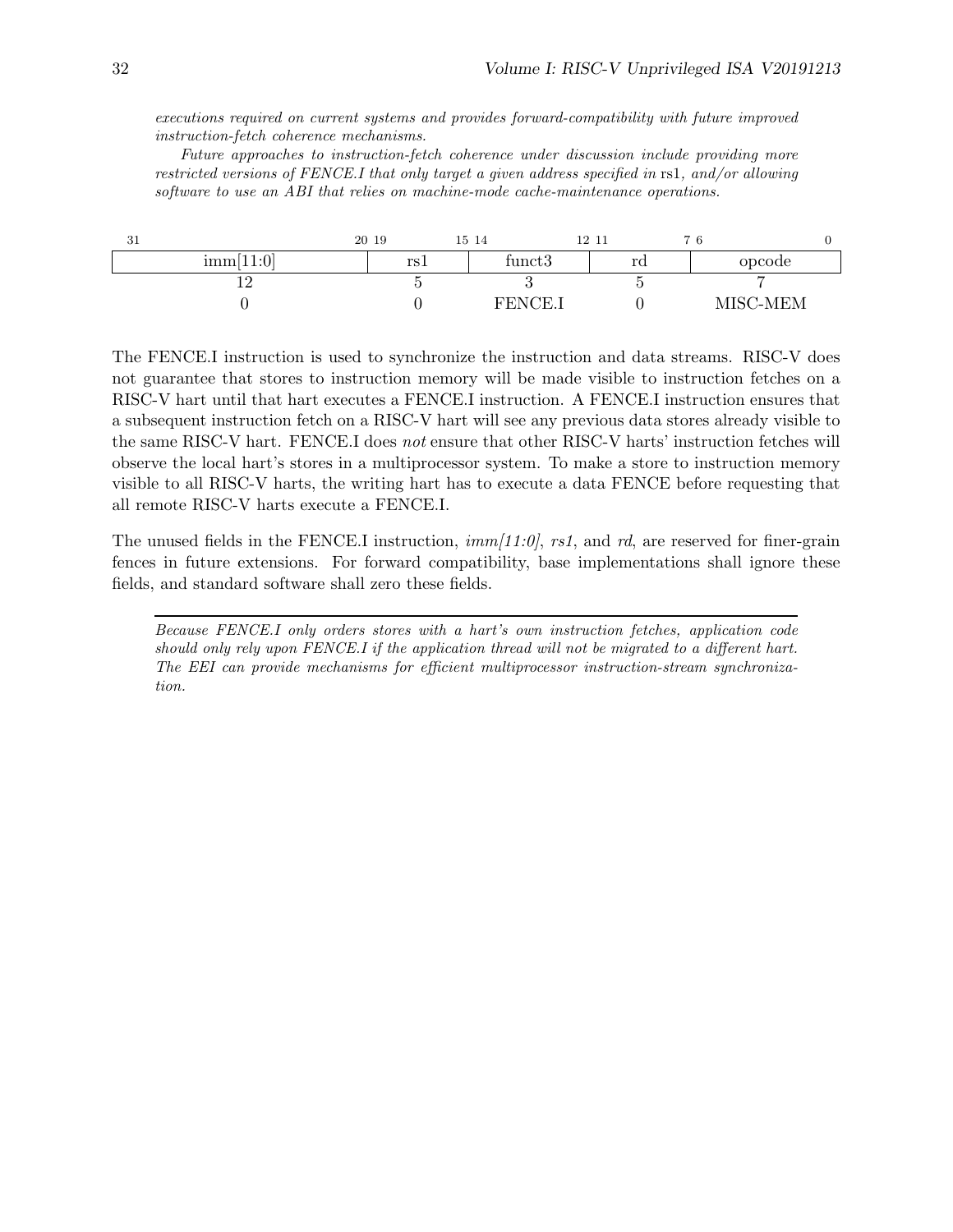# Chapter 4

# RV32E Base Integer Instruction Set, Version 1.9

This chapter describes a draft proposal for the RV32E base integer instruction set, which is a reduced version of RV32I designed for embedded systems. The only change is to reduce the number of integer registers to 16. This chapter only outlines the differences between RV32E and RV32I, and so should be read after Chapter [2.](#page-30-0)

RV32E was designed to provide an even smaller base core for embedded microcontrollers. Although we had mentioned this possibility in version 2.0 of this document, we initially resisted defining this subset. However, given the demand for the smallest possible 32-bit microcontroller, and in the interests of preempting fragmentation in this space, we have now defined RV32E as a fourth standard base ISA in addition to RV32I, RV64I, and RV128I. There is also interest in defining an  $RV64E$  to reduce context state for highly threaded  $64$ -bit processors.

# 4.1 RV32E Programmers' Model

RV32E reduces the integer register count to 16 general-purpose registers,  $(x0-x15)$ , where x0 is a dedicated zero register.

We have found that in the small RV32I core designs, the upper 16 registers consume around one quarter of the total area of the core excluding memories, thus their removal saves around 25% core area with a corresponding core power reduction.

This change requires a different calling convention and ABI. In particular, RV32E is only used with a soft-float calling convention. A new embedded ABI is under consideration that would work across RV32E and RV32I.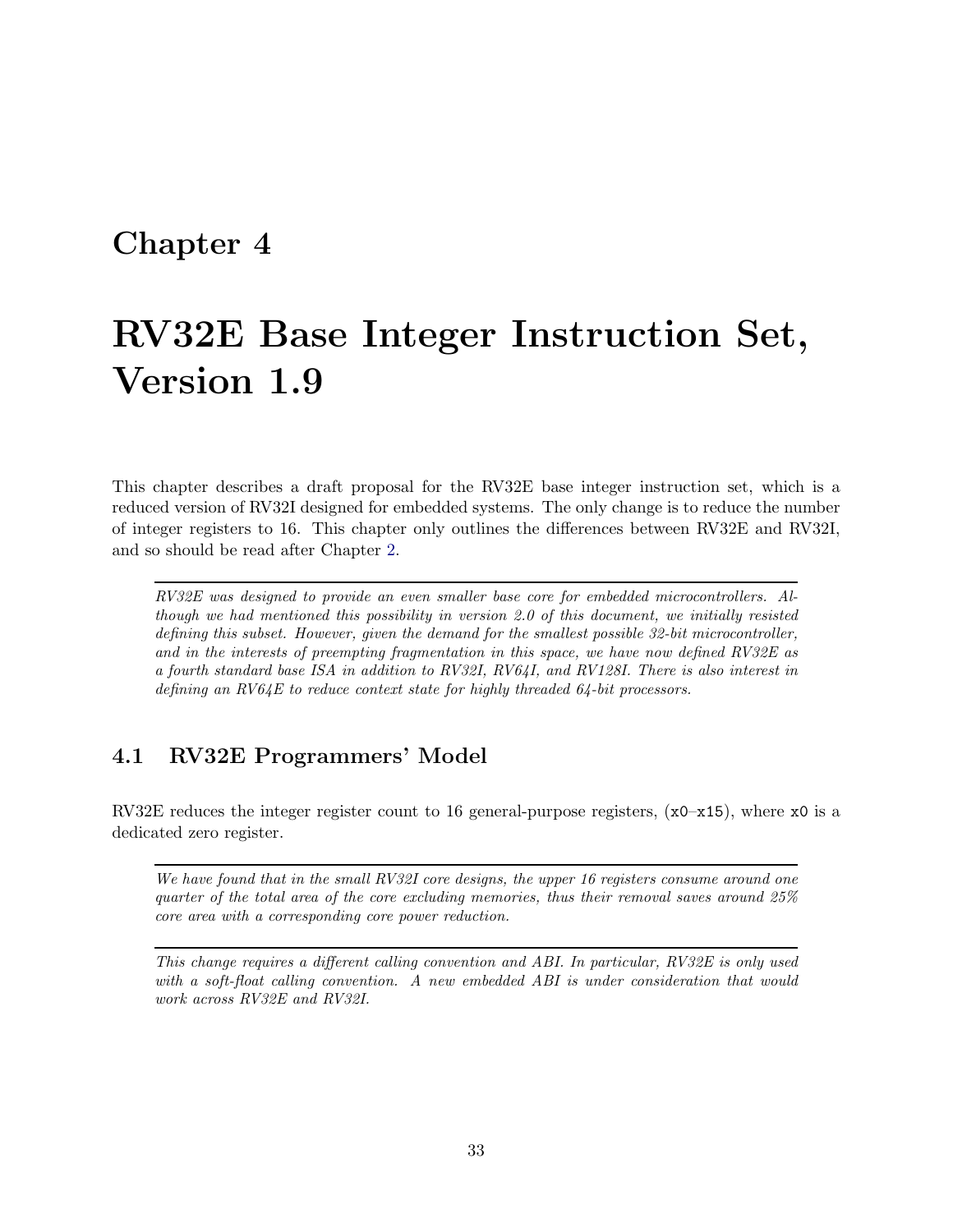# 4.2 RV32E Instruction Set

RV32E uses the same instruction-set encoding as RV32I, except that only registers x0–x15 are provided. Any future standard extensions will not make use of the instruction bits freed up by the reduced register-specifier fields and so these are available for custom extensions.

RV32E can be combined with all current standard extensions. Defining the F, D, and Q extensions as having a 16-entry floating point register file when combined with RV32E was considered but decided against. To support systems with reduced floating-point register state, we intend to define a "Zfinx" extension that makes floating-point computations use the integer registers, removing the floating-point loads, stores, and moves between floating point and integer registers.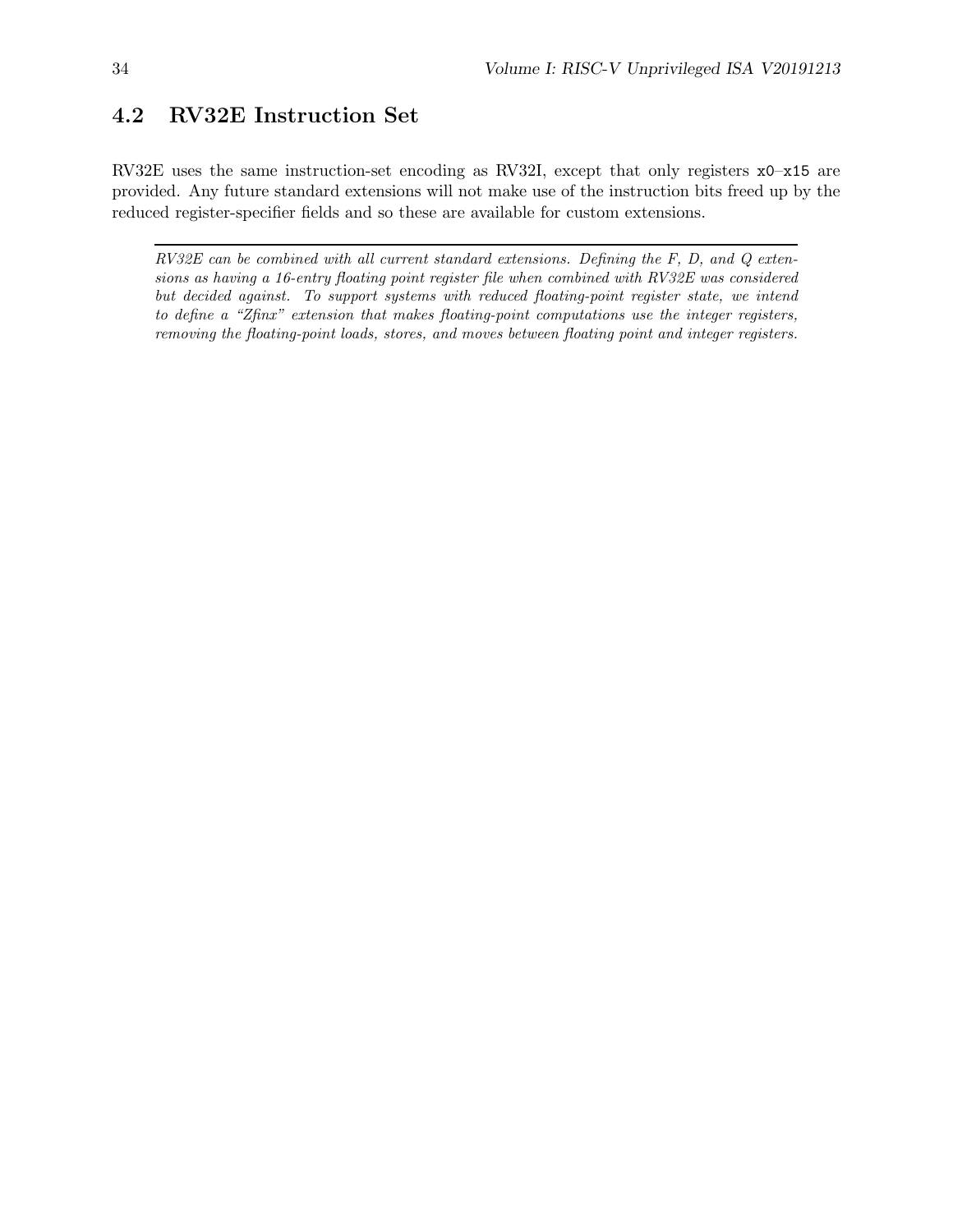# Chapter 5

# RV64I Base Integer Instruction Set, Version 2.1

This chapter describes the RV64I base integer instruction set, which builds upon the RV32I variant described in Chapter [2.](#page-30-0) This chapter presents only the differences with RV32I, so should be read in conjunction with the earlier chapter.

### 5.1 Register State

RV64I widens the integer registers and supported user address space to 64 bits (XLEN=64 in Figure [2.1\)](#page-31-0).

# 5.2 Integer Computational Instructions

Most integer computational instructions operate on XLEN-bit values. Additional instruction variants are provided to manipulate 32-bit values in RV64I, indicated by a 'W' suffix to the opcode. These "\*W" instructions ignore the upper 32 bits of their inputs and always produce 32-bit signed values, i.e. bits XLEN-1 through 31 are equal.

The compiler and calling convention maintain an invariant that all 32-bit values are held in a sign-extended format in 64-bit registers. Even 32-bit unsigned integers extend bit 31 into bits 63 through 32. Consequently, conversion between unsigned and signed 32-bit integers is a no-op, as is conversion from a signed 32-bit integer to a signed 64-bit integer. Existing 64-bit wide SLTU and unsigned branch compares still operate correctly on unsigned 32-bit integers under this invariant. Similarly, existing 64-bit wide logical operations on 32-bit sign-extended integers preserve the sign-extension property. A few new instructions  $(ADD[I]W/SUBW/SxxW)$  are required for addition and shifts to ensure reasonable performance for 32-bit values.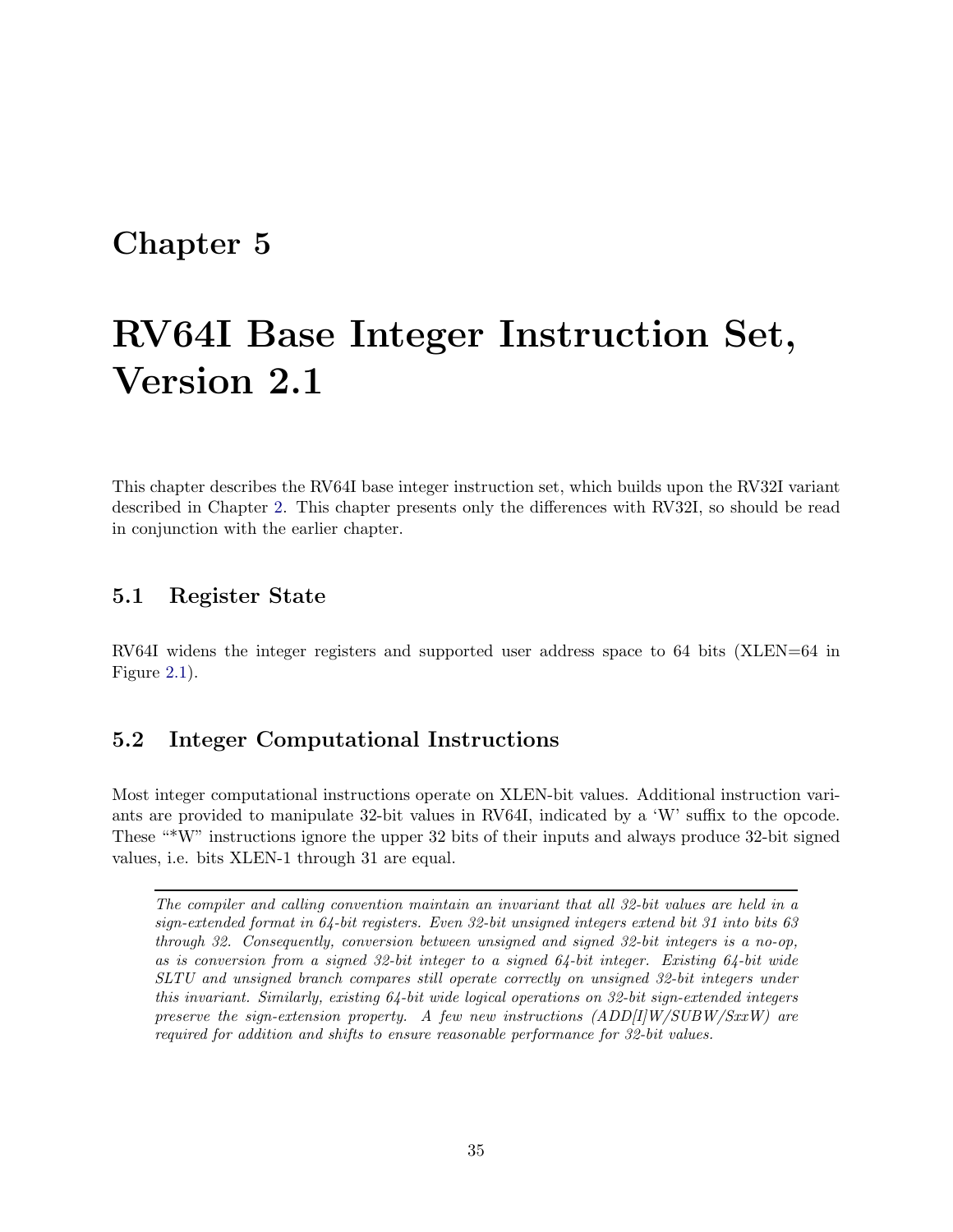| 31                         | 20 19 | 15 14  | 12 11 |           |
|----------------------------|-------|--------|-------|-----------|
| imm[11:0]                  | rsı   | funct3 | rd    | opcode    |
|                            |       |        |       |           |
| $I\text{-immediate}[11:0]$ | src   | ADDIW  | dest  | OP-IMM-32 |

#### Integer Register-Immediate Instructions

ADDIW is an RV64I instruction that adds the sign-extended 12-bit immediate to register rs1 and produces the proper sign-extension of a 32-bit result in rd. Overflows are ignored and the result is the low 32 bits of the result sign-extended to 64 bits. Note, ADDIW rd, rs1, 0 writes the sign-extension of the lower 32 bits of register rs1 into register rd (assembler pseudoinstruction SEXT.W).

| 31        | 26 | 25       | 24         | 20 19 |                | 15 14        | 12 11 |      | 76            |  |
|-----------|----|----------|------------|-------|----------------|--------------|-------|------|---------------|--|
| imm[11:6] |    | imm[5]   | imm[4:0]   |       | rs1            | funct3       |       | rd   | opcode        |  |
| 6         |    |          | Ð          |       | $\overline{5}$ | 3            |       | 5    | ⇁             |  |
| 000000    |    | shamt[5] | shamt[4:0] |       | <b>src</b>     | <b>SLLI</b>  |       | dest | <b>OP-IMM</b> |  |
| 000000    |    | shamt[5] | shamt[4:0] |       | <b>src</b>     | <b>SRLI</b>  |       | dest | OP-IMM        |  |
| 010000    |    | shamt[5] | shamt[4:0] |       | src            | <b>SRAI</b>  |       | dest | OP-IMM        |  |
| 000000    |    | 0        | shamt[4:0] |       | src            | <b>SLLIW</b> |       | dest | OP-IMM-32     |  |
| 000000    |    | $\Omega$ | shamt[4:0] |       | src            | <b>SRLIW</b> |       | dest | OP-IMM-32     |  |
| 010000    |    | $\Omega$ | shamt[4:0] |       | <b>src</b>     | <b>SRAIW</b> |       | dest | OP-IMM-32     |  |

Shifts by a constant are encoded as a specialization of the I-type format using the same instruction opcode as RV32I. The operand to be shifted is in rs1, and the shift amount is encoded in the lower 6 bits of the I-immediate field for RV64I. The right shift type is encoded in bit 30. SLLI is a logical left shift (zeros are shifted into the lower bits); SRLI is a logical right shift (zeros are shifted into the upper bits); and SRAI is an arithmetic right shift (the original sign bit is copied into the vacated upper bits).

SLLIW, SRLIW, and SRAIW are RV64I-only instructions that are analogously defined but operate on 32-bit values and produce signed 32-bit results. SLLIW, SRLIW, and SRAIW encodings with  $imm[5] \neq 0$  are reserved.

Previously, SLLIW, SRLIW, and SRAIW with imm $[5] \neq 0$  were defined to cause illegal instruction exceptions, whereas now they are marked as reserved. This is a backwards-compatible change.

| 31                    | 12 11 | 76         |
|-----------------------|-------|------------|
| imm[31:12]            | rd    | opcode     |
| 20                    |       |            |
| U-immediate $[31:12]$ | dest  | LUI        |
| U-immediate $[31:12]$ | dest  | $\lq$ UIPC |

LUI (load upper immediate) uses the same opcode as RV32I. LUI places the 20-bit U-immediate into bits  $31-12$  of register rd and places zero in the lowest 12 bits. The 32-bit result is sign-extended to 64 bits.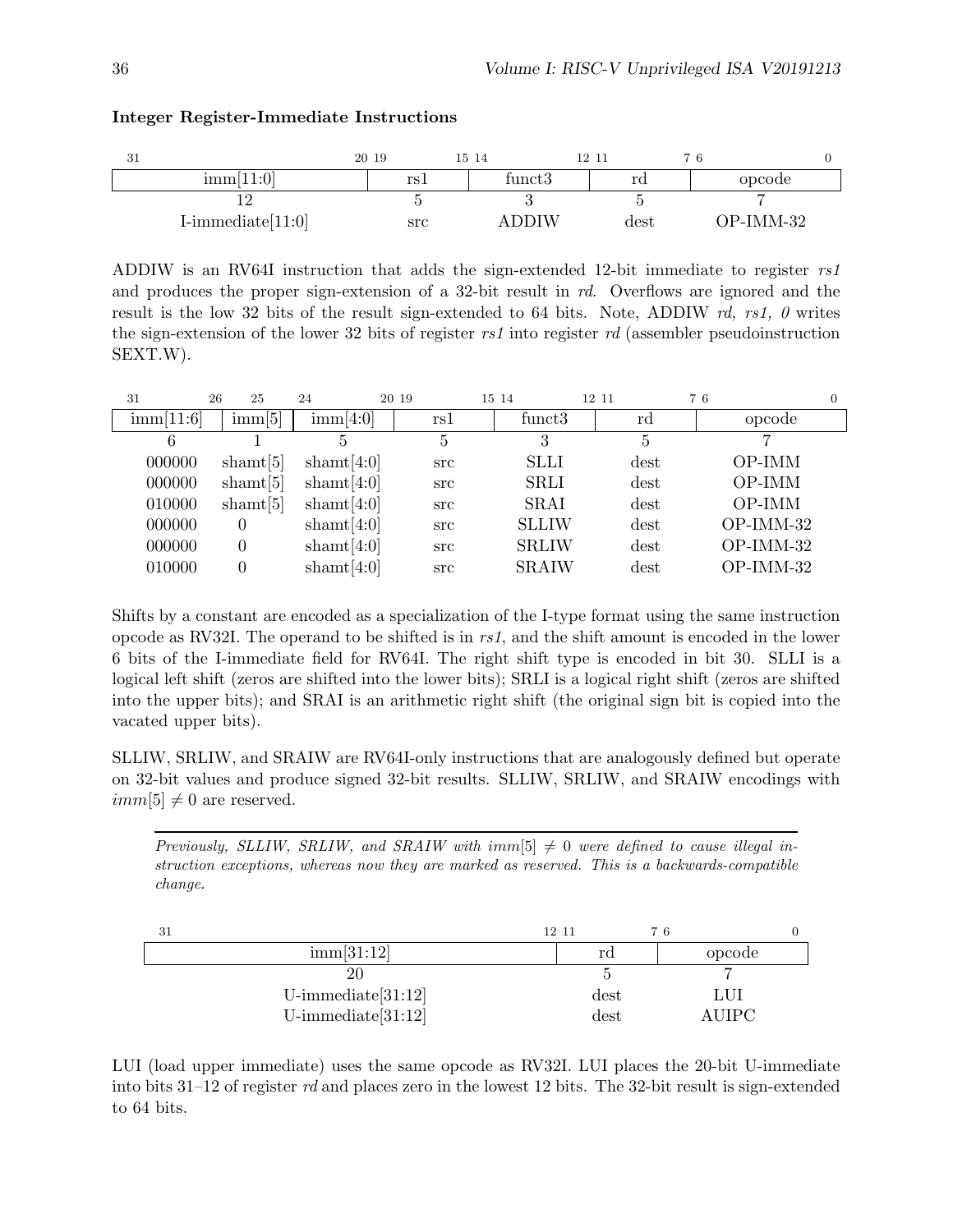AUIPC (add upper immediate to pc) uses the same opcode as RV32I. AUIPC is used to build pcrelative addresses and uses the U-type format. AUIPC appends 12 low-order zero bits to the 20-bit U-immediate, sign-extends the result to 64 bits, adds it to the address of the AUIPC instruction, then places the result in register rd.

| 31      | 25 24          | 20 19        | 15 14       | 12 11 | 76        |  |
|---------|----------------|--------------|-------------|-------|-----------|--|
| funct7  | rs2            | rsl          | funct3      | rd    | opcode    |  |
| ⇁       | $\overline{5}$ | <sub>5</sub> |             | 5     | ⇁         |  |
| 0000000 | src2           | src1         | SLL/SRL     | dest  | OP        |  |
| 0100000 | src2           | src1         | <b>SRA</b>  | dest  | <b>OP</b> |  |
| 0000000 | src2           | src1         | <b>ADDW</b> | dest  | OP-32     |  |
| 0000000 | src2           | src1         | SLLW/SRLW   | dest  | OP-32     |  |
| 0100000 | src2           | src1         | SUBW/SRAW   | dest  | OP-32     |  |

#### Integer Register-Register Operations

ADDW and SUBW are RV64I-only instructions that are defined analogously to ADD and SUB but operate on 32-bit values and produce signed 32-bit results. Overflows are ignored, and the low 32-bits of the result is sign-extended to 64-bits and written to the destination register.

SLL, SRL, and SRA perform logical left, logical right, and arithmetic right shifts on the value in register rs1 by the shift amount held in register rs2. In RV64I, only the low 6 bits of rs2 are considered for the shift amount.

SLLW, SRLW, and SRAW are RV64I-only instructions that are analogously defined but operate on 32-bit values and produce signed 32-bit results. The shift amount is given by  $rs2/4:0$ .

### 5.3 Load and Store Instructions

RV64I extends the address space to 64 bits. The execution environment will define what portions of the address space are legal to access.

| 31 |                     |       | 20 19 |      | 15 14 |        | 12 11 |             | 76 |              | $\theta$ |
|----|---------------------|-------|-------|------|-------|--------|-------|-------------|----|--------------|----------|
|    | imm[11:0]           |       |       | rs1  |       | funct3 |       | rd          |    | opcode       |          |
|    | 12                  |       |       | 5    |       | 3      |       | 5           |    |              |          |
|    | offset[11:0]        |       |       | base |       | width  |       | dest        |    | <b>LOAD</b>  |          |
|    |                     |       |       |      |       |        |       |             |    |              |          |
|    |                     |       |       |      |       |        |       |             |    |              |          |
| 31 |                     | 25 24 | 20 19 |      | 15 14 |        | 12 11 |             | 76 |              | $\Omega$ |
|    | imm[11:5]           | rs2   |       | rs1  |       | funct3 |       | imm[4:0]    |    | opcode       |          |
|    |                     | 5     |       | 5    |       | 3      |       | 5           |    |              |          |
|    | offset[11:5]<br>src |       |       | base |       | width  |       | offset[4:0] |    | <b>STORE</b> |          |

The LD instruction loads a 64-bit value from memory into register rd for RV64I.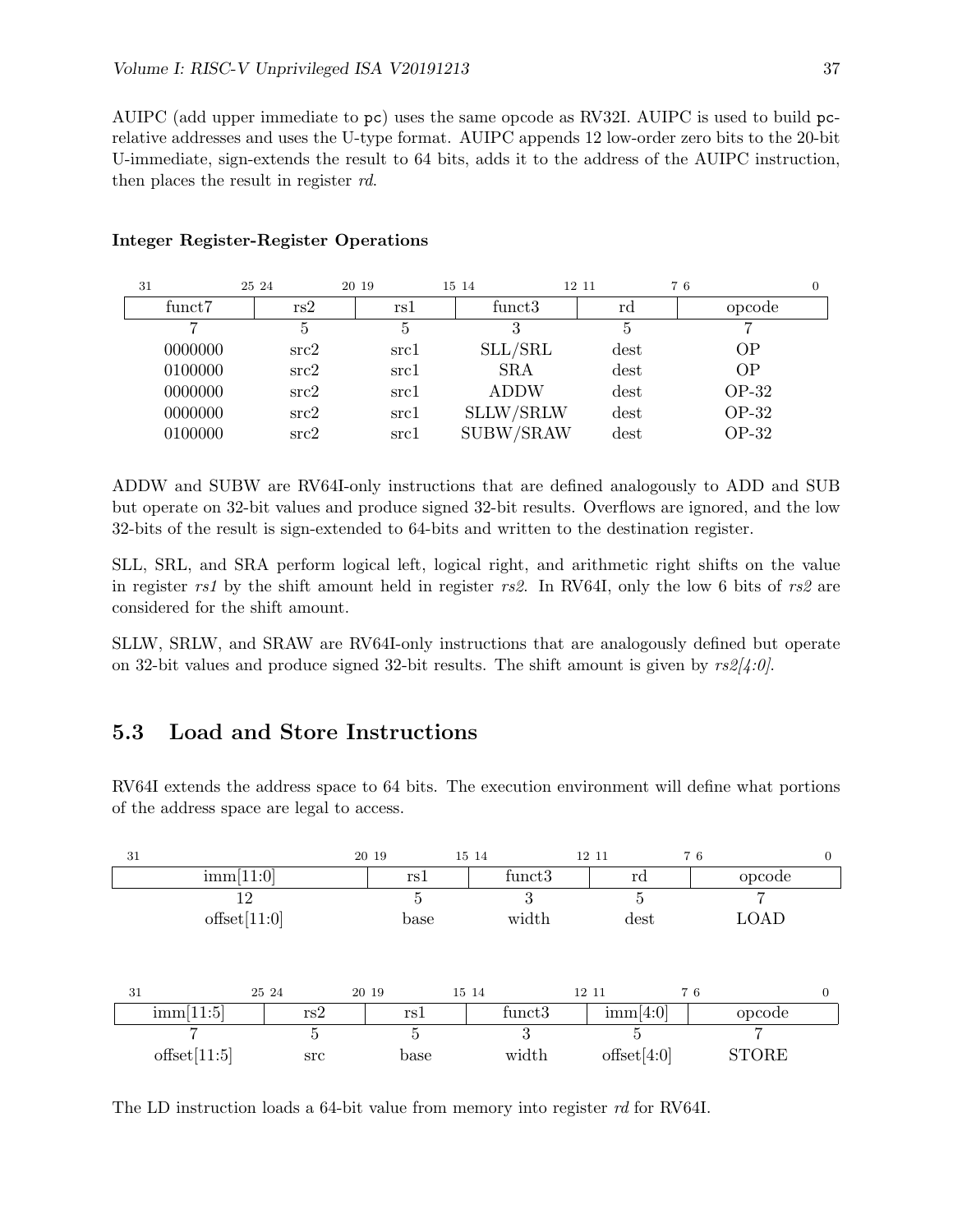The LW instruction loads a 32-bit value from memory and sign-extends this to 64 bits before storing it in register rd for RV64I. The LWU instruction, on the other hand, zero-extends the 32-bit value from memory for RV64I. LH and LHU are defined analogously for 16-bit values, as are LB and LBU for 8-bit values. The SD, SW, SH, and SB instructions store 64-bit, 32-bit, 16-bit, and 8-bit values from the low bits of register rs2 to memory respectively.

# 5.4 HINT Instructions

All instructions that are microarchitectural HINTs in RV32I (see Section [2.9\)](#page-45-0) are also HINTs in RV64I. The additional computational instructions in RV64I expand both the standard and custom HINT encoding spaces.

Table [5.1](#page-56-0) lists all RV64I HINT code points. 91% of the HINT space is reserved for standard HINTs, but none are presently defined. The remainder of the HINT space is reserved for custom HINTs: no standard HINTs will ever be defined in this subspace.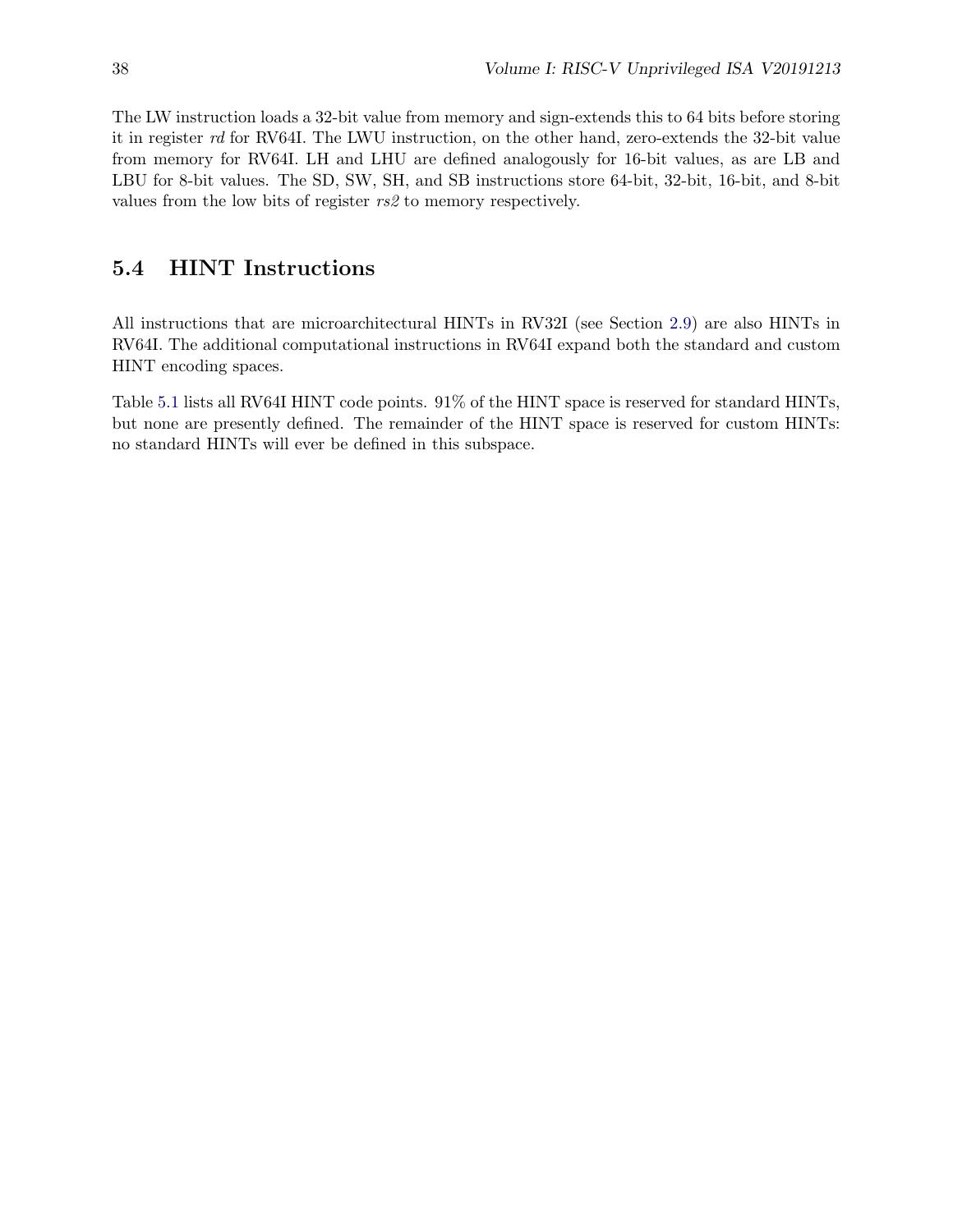| Instruction               | Constraints                    | Code Points         | Purpose                          |  |  |  |
|---------------------------|--------------------------------|---------------------|----------------------------------|--|--|--|
| LUI                       | $rd = x0$                      | $2^{20}$            |                                  |  |  |  |
| <b>AUIPC</b>              | $rd = x0$                      | $2^{20}$            |                                  |  |  |  |
| <b>ADDI</b>               | $rd=x0$ , and either           | $2^{17}-1\,$        |                                  |  |  |  |
|                           | $rs1\neq x0$ or $imm\neq 0$    |                     |                                  |  |  |  |
| <b>ANDI</b>               | $rd = x0$                      | $2^{17}$            |                                  |  |  |  |
| $\overline{\text{ORI}}$   | $rd = x0$                      | $2^{17}$            |                                  |  |  |  |
| <b>XORI</b>               | $rd = x0$                      | $2^{17}$            |                                  |  |  |  |
| <b>ADDIW</b>              | $rd = x0$                      | $2^{17}$            |                                  |  |  |  |
| <b>ADD</b>                | $rd = x0$                      | $2^{10}$            |                                  |  |  |  |
| $\overline{\text{SUB}}$   | $rd = x0$                      | $2^{10}$            |                                  |  |  |  |
| $\overline{\mathrm{AND}}$ | $rd = x0$                      | $2^{10}$            | Reserved for future standard use |  |  |  |
| $\overline{\text{OR}}$    | $rd = x0$                      | $2^{10}$            |                                  |  |  |  |
| $\overline{XOR}$          | $rd = x0$                      | $2^{10}$            |                                  |  |  |  |
| $\overline{\mathrm{SLL}}$ | $rd = x0$                      | $2^{10}$            |                                  |  |  |  |
| $\overline{\text{SRL}}$   | $rd = x0$                      | $2^{10}$            |                                  |  |  |  |
| $SRA$                     | $rd = x0$                      | $2^{10}$            |                                  |  |  |  |
| <b>ADDW</b>               | $rd = x0$                      | $2^{10}$            |                                  |  |  |  |
| $\overline{\rm SUBW}$     | $rd = x0$                      | $2^{10}$            |                                  |  |  |  |
| <b>SLLW</b>               | $rd = x0$                      | $2^{10}$            |                                  |  |  |  |
| $\overline{\text{SRLW}}$  | $rd = x0$                      | $2^{10}$            |                                  |  |  |  |
| SRAW                      | $rd = x0$                      | $2^{10}$            |                                  |  |  |  |
| <b>FENCE</b>              | $\overline{pred}$ =0 or succ=0 | $\sqrt{2^5-1}$      |                                  |  |  |  |
| <b>SLTI</b>               | $rd = x0$                      | $\overline{2^{17}}$ |                                  |  |  |  |
| <b>SLTIU</b>              | $rd = x0$                      | $2^{17}$            |                                  |  |  |  |
| <b>SLLI</b>               | $rd = x0$                      | $2^{\overline{11}}$ |                                  |  |  |  |
| $\overline{\text{SRLI}}$  | $rd = x0$                      | $2^{\overline{11}}$ |                                  |  |  |  |
| $\overline{\text{SRAI}}$  | $rd = x0$                      | $2^{11}$            | Reserved for custom use          |  |  |  |
| <b>SLLIW</b>              | $rd = x0$                      | $2^{10}$            |                                  |  |  |  |
| <b>SRLIW</b>              | $rd = x0$                      | $2^{10}$            |                                  |  |  |  |
| <b>SRAIW</b>              | $rd = x0$                      | $2^{10}$            |                                  |  |  |  |
| $\overline{\text{SLT}}$   | $rd = x0$                      | $2^{10}$            |                                  |  |  |  |
| <b>SLTU</b>               | $rd = x0$                      | $2^{10}$            |                                  |  |  |  |

<span id="page-56-0"></span>Table 5.1: RV64I HINT instructions.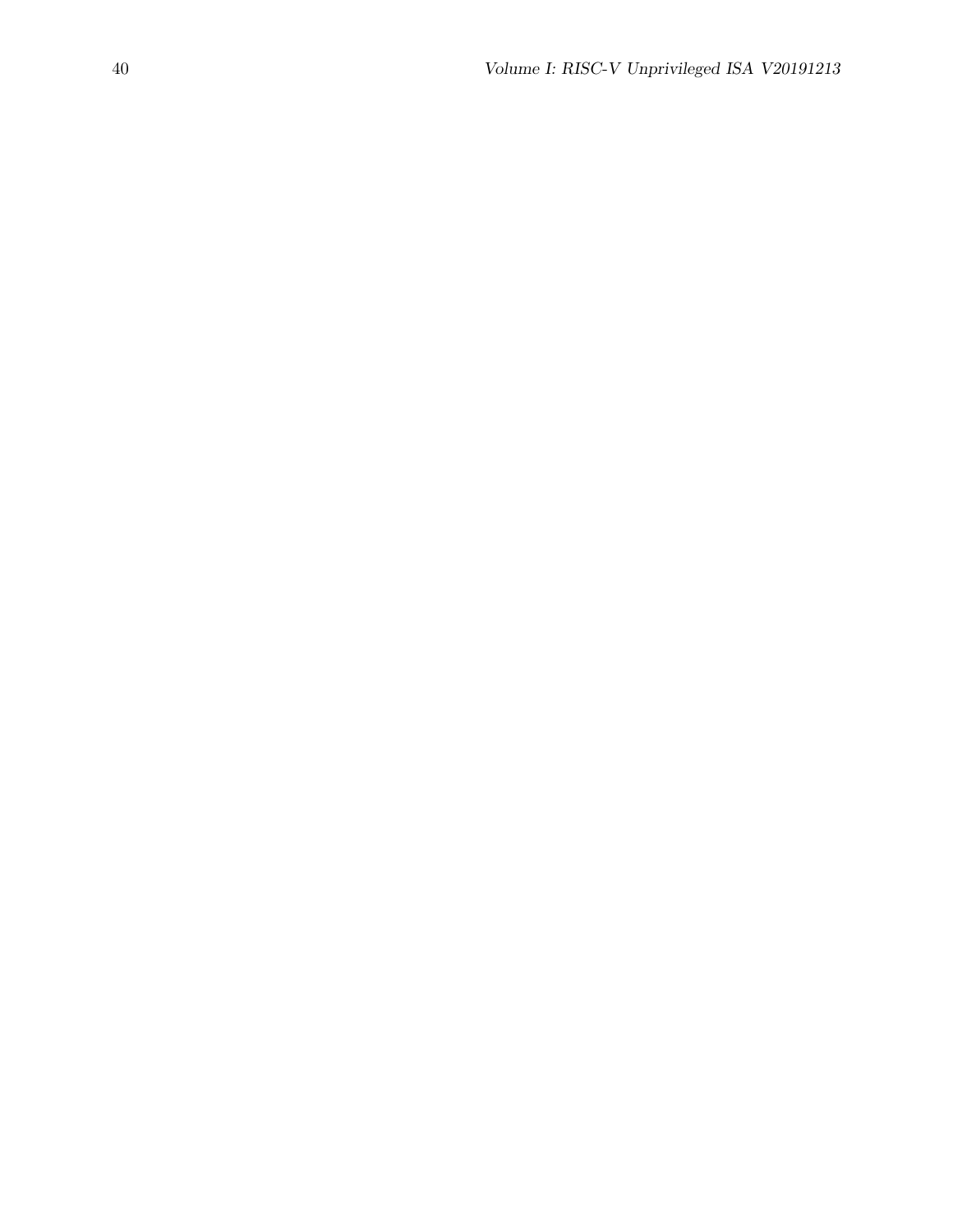# Chapter 6

# RV128I Base Integer Instruction Set, Version 1.7

"There is only one mistake that can be made in computer design that is difficult to recover from—not having enough address bits for memory addressing and memory management." Bell and Strecker, ISCA-3, 1976.

This chapter describes RV128I, a variant of the RISC-V ISA supporting a flat 128-bit address space. The variant is a straightforward extrapolation of the existing RV32I and RV64I designs.

The primary reason to extend integer register width is to support larger address spaces. It is not clear when a flat address space larger than  $64$  bits will be required. At the time of writing, the fastest supercomputer in the world as measured by the Top500 benchmark had over 1 PB of DRAM, and would require over 50 bits of address space if all the DRAM resided in a single address space. Some warehouse-scale computers already contain even larger quantities of DRAM, and new dense solid-state non-volatile memories and fast interconnect technologies might drive a demand for even larger memory spaces. Exascale systems research is targeting 100 PB memory systems, which occupy 57 bits of address space. At historic rates of growth, it is possible that greater than 64 bits of address space might be required before 2030.

History suggests that whenever it becomes clear that more than 64 bits of address space is needed, architects will repeat intensive debates about alternatives to extending the address space, including segmentation, 96-bit address spaces, and software workarounds, until, finally, flat 128 bit address spaces will be adopted as the simplest and best solution.

We have not frozen the RV128 spec at this time, as there might be need to evolve the design based on actual usage of 128-bit address spaces.

RV128I builds upon RV64I in the same way RV64I builds upon RV32I, with integer registers extended to 128 bits (i.e., XLEN=128). Most integer computational instructions are unchanged as they are defined to operate on XLEN bits. The RV64I "\*W" integer instructions that operate on 32-bit values in the low bits of a register are retained but now sign extend their results from bit 31 to bit 127. A new set of "\*D" integer instructions are added that operate on 64-bit values held in the low bits of the 128-bit integer registers and sign extend their results from bit 63 to bit 127. The "\*D" instructions consume two major opcodes (OP-IMM-64 and OP-64) in the standard 32-bit encoding.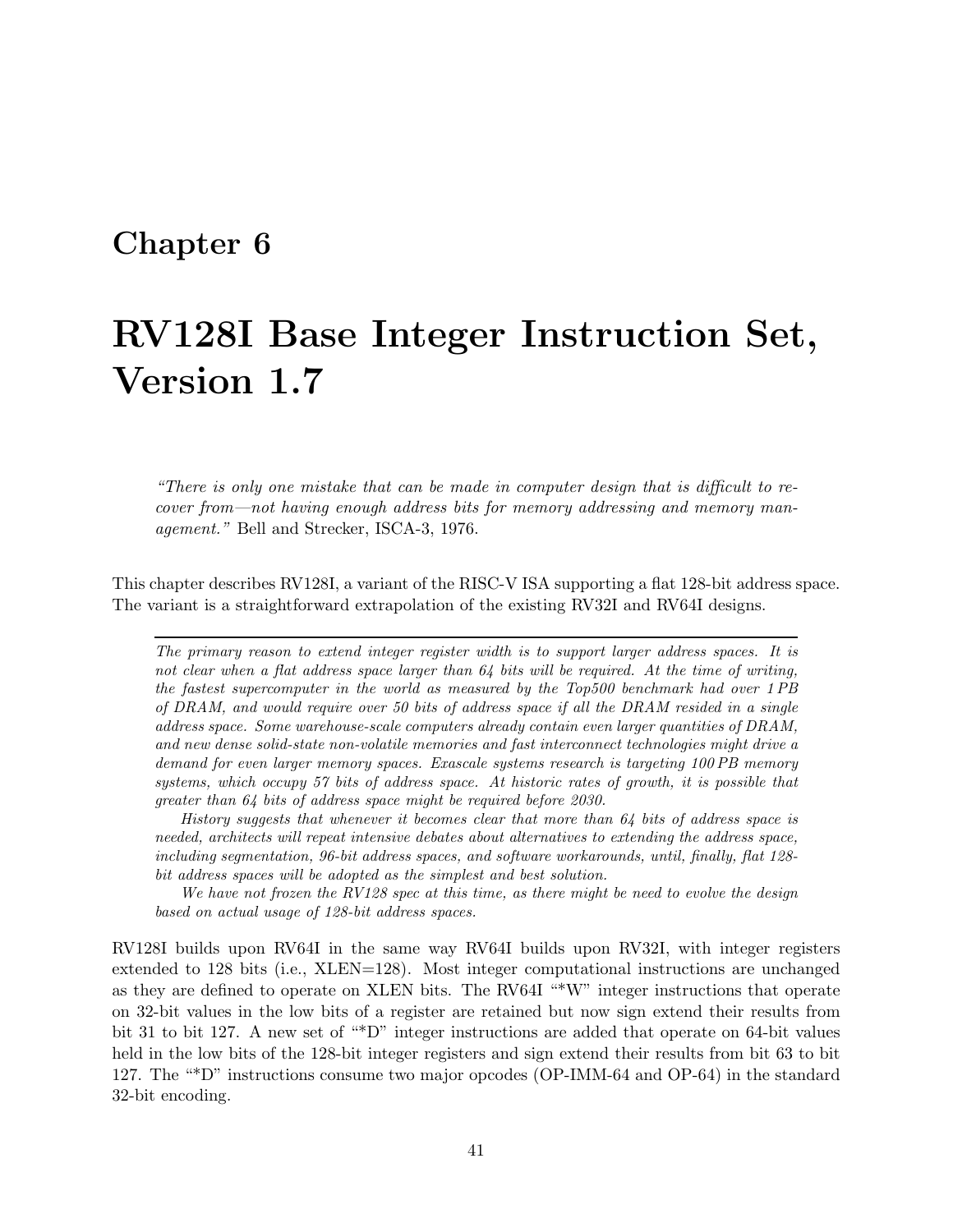To improve compatibility with  $RV64$ , in a reverse of how  $RV32$  to  $RV64$  was handled, we might change the decoding around to rename  $RV64I$  ADD as a  $64$ -bit ADDD, and add a 128-bit ADDQ in what was previously the OP-64 major opcode (now renamed the OP-128 major opcode).

Shifts by an immediate (SLLI/SRLI/SRAI) are now encoded using the low 7 bits of the I-immediate, and variable shifts (SLL/SRL/SRA) use the low 7 bits of the shift amount source register.

A LDU (load double unsigned) instruction is added using the existing LOAD major opcode, along with new LQ and SQ instructions to load and store quadword values. SQ is added to the STORE major opcode, while LQ is added to the MISC-MEM major opcode.

The floating-point instruction set is unchanged, although the 128-bit Q floating-point extension can now support FMV.X.Q and FMV.Q.X instructions, together with additional FCVT instructions to and from the T (128-bit) integer format.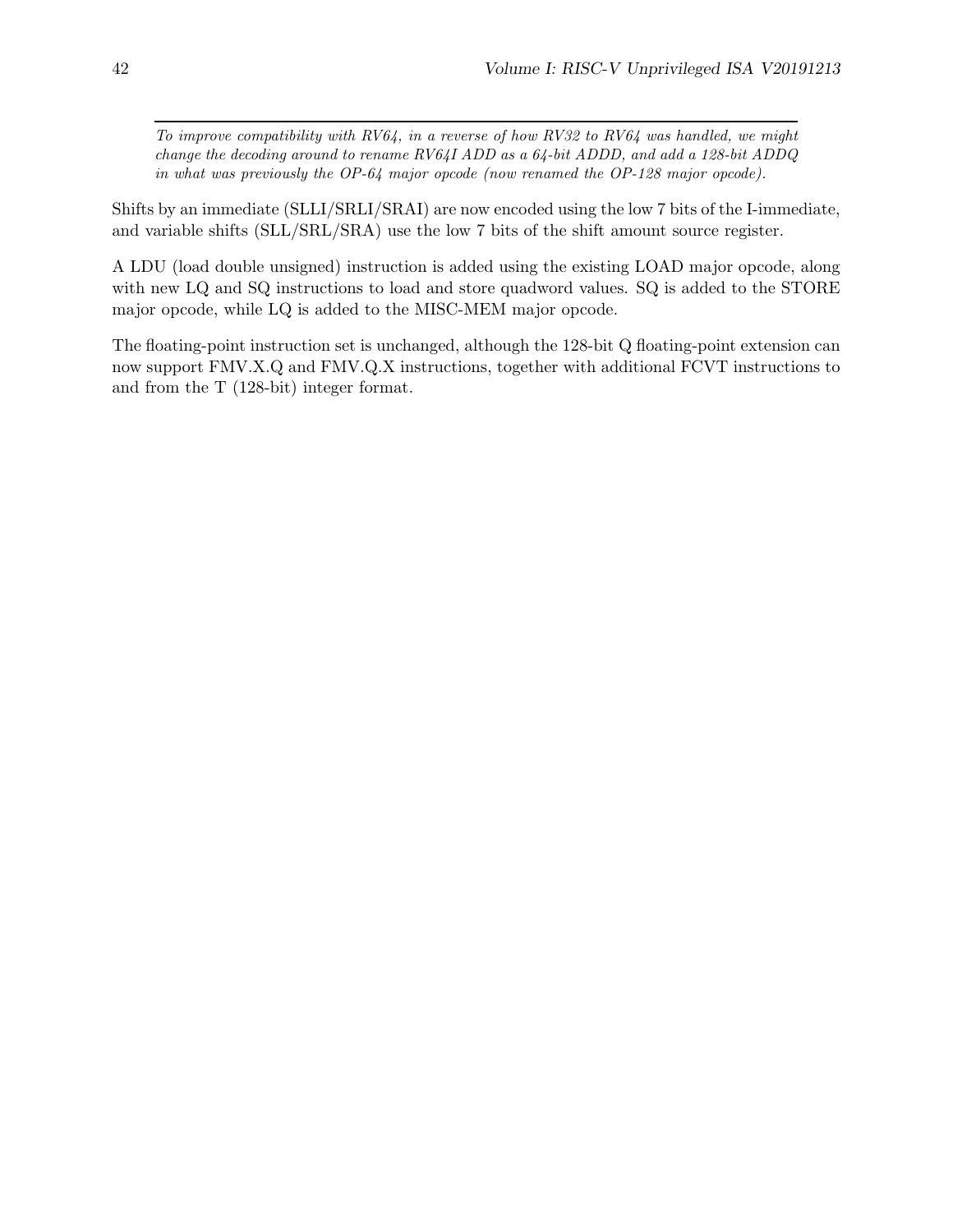# Chapter 7

# "M" Standard Extension for Integer Multiplication and Division, Version 2.0

This chapter describes the standard integer multiplication and division instruction extension, which is named "M" and contains instructions that multiply or divide values held in two integer registers.

We separate integer multiply and divide out from the base to simplify low-end implementations, or for applications where integer multiply and divide operations are either infrequent or better handled in attached accelerators.

# 7.1 Multiplication Operations

| 31 |        | 25 24      | 20 19        | 15 14                                  | 12 11 | 76     |
|----|--------|------------|--------------|----------------------------------------|-------|--------|
|    | funct7 | rs2        | rsl          | funct3                                 | rd    | opcode |
|    |        |            |              |                                        |       |        |
|    | MULDIV |            |              | multiplier multiplicand MUL/MULH[[S]U] | dest  | OP.    |
|    | MULDIV | multiplier | multiplicand | MULW                                   | dest  | OP-32  |

MUL performs an XLEN-bit  $\times$ XLEN-bit multiplication of rs1 by rs2 and places the lower XLEN bits in the destination register. MULH, MULHU, and MULHSU perform the same multiplication but return the upper XLEN bits of the full  $2 \times XLEN$ -bit product, for signed  $\times$ signed, unsigned  $\times$ unsigned, and signed  $rs1\times$ unsigned  $rs2$  multiplication, respectively. If both the high and low bits of the same product are required, then the recommended code sequence is: MULH[ $[S]$ U] rdh, rs1, rs2; MUL rdl, rs1, rs2 (source register specifiers must be in same order and rdh cannot be the same as rs1 or rs2). Microarchitectures can then fuse these into a single multiply operation instead of performing two separate multiplies.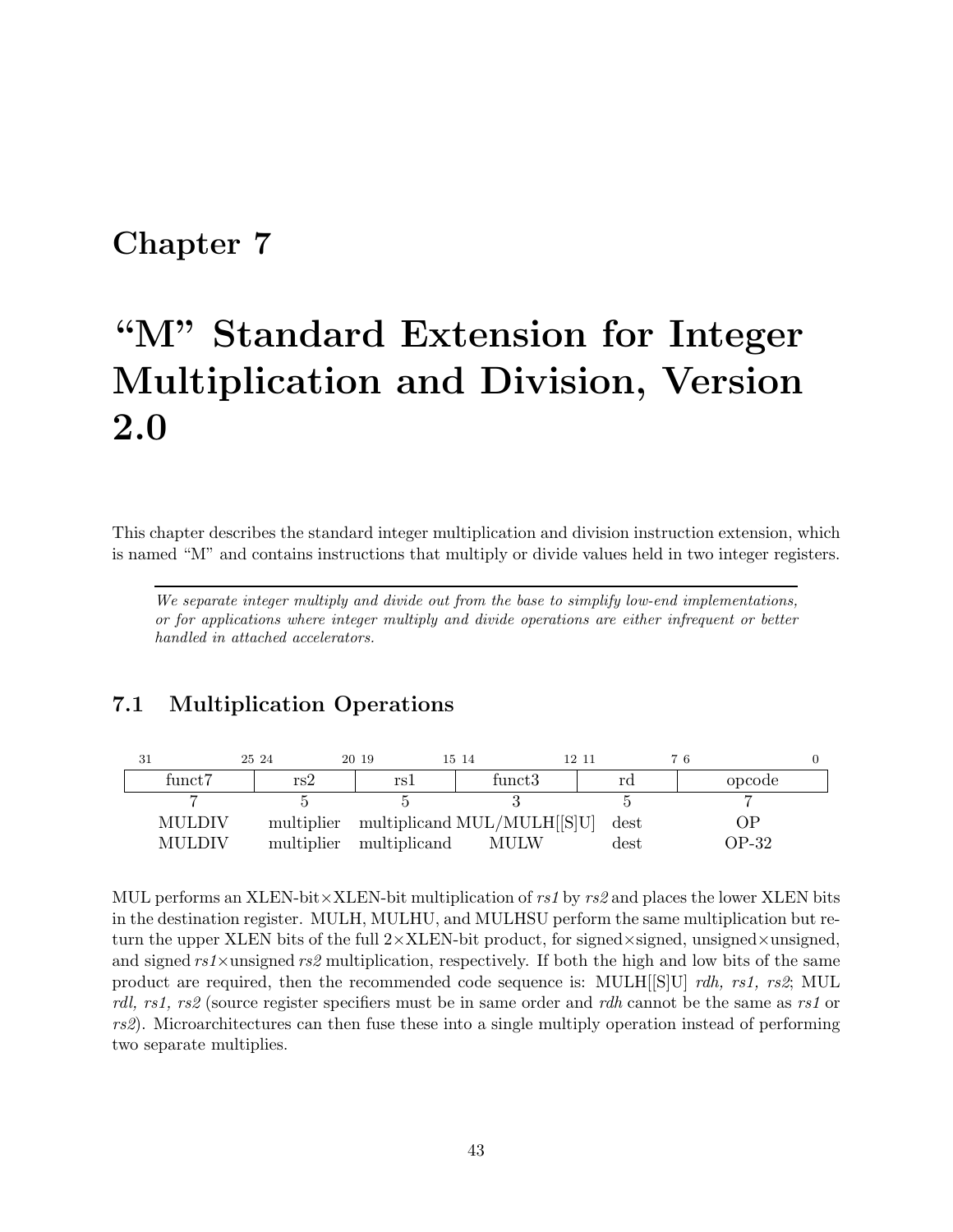MULHSU is used in multi-word signed multiplication to multiply the most-significant word of the multiplicand (which contains the sign bit) with the less-significant words of the multiplier (which are unsigned).

MULW is an RV64 instruction that multiplies the lower 32 bits of the source registers, placing the sign-extension of the lower 32 bits of the result into the destination register.

In RV64, MUL can be used to obtain the upper 32 bits of the  $64$ -bit product, but signed arguments must be proper 32-bit signed values, whereas unsigned arguments must have their upper 32 bits clear. If the arguments are not known to be sign- or zero-extended, an alternative is to shift both arguments left by 32 bits, then use MULH[[S]U].

## 7.2 Division Operations

| 31            | 25 24   | 20 19    | 15 14           | 12 11 |        |
|---------------|---------|----------|-----------------|-------|--------|
| funct7        | rs2     | rs1      | funct3          | rd    | opcode |
|               |         |          |                 |       |        |
| <b>MULDIV</b> | divisor | dividend | DIV[U]/REM[U]   | dest  | OР     |
| MULDIV        | divisor | dividend | DIV[U]W/REM[U]W | dest  | OP-32  |

DIV and DIVU perform an XLEN bits by XLEN bits signed and unsigned integer division of rs1 by rs2, rounding towards zero. REM and REMU provide the remainder of the corresponding division operation. For REM, the sign of the result equals the sign of the dividend.

For both signed and unsigned division, it holds that dividend  $=$  divisor  $\times$  quotient + remainder.

If both the quotient and remainder are required from the same division, the recommended code sequence is: DIV[U] rdq, rs1, rs2; REM[U] rdr, rs1, rs2 (rdq cannot be the same as rs1 or rs2). Microarchitectures can then fuse these into a single divide operation instead of performing two separate divides.

DIVW and DIVUW are RV64 instructions that divide the lower 32 bits of rs1 by the lower 32 bits of rs2, treating them as signed and unsigned integers respectively, placing the 32-bit quotient in rd, sign-extended to 64 bits. REMW and REMUW are RV64 instructions that provide the corresponding signed and unsigned remainder operations respectively. Both REMW and REMUW always sign-extend the 32-bit result to 64 bits, including on a divide by zero.

The semantics for division by zero and division overflow are summarized in Table [7.1.](#page-62-0) The quotient of division by zero has all bits set, and the remainder of division by zero equals the dividend. Signed division overflow occurs only when the most-negative integer is divided by −1. The quotient of a signed division with overflow is equal to the dividend, and the remainder is zero. Unsigned division overflow cannot occur.

We considered raising exceptions on integer divide by zero, with these exceptions causing a trap in most execution environments. However, this would be the only arithmetic trap in the standard ISA (floating-point exceptions set flags and write default values, but do not cause traps) and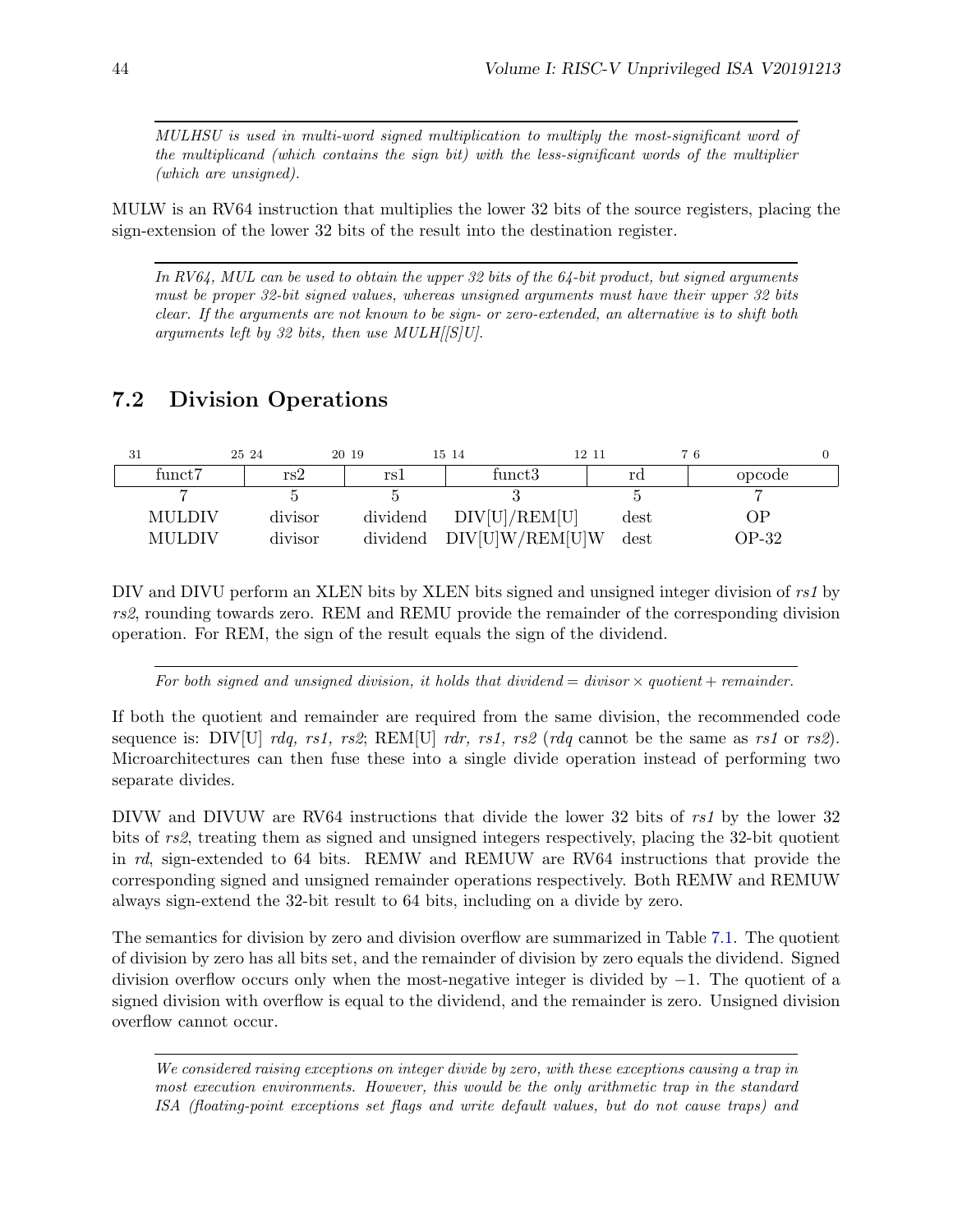| Condition              |            |   | Dividend   Divisor    DIVU[W]   REMU[W]   DIV[W]   REM[W] |            |  |
|------------------------|------------|---|-----------------------------------------------------------|------------|--|
| Division by zero       |            | വ |                                                           |            |  |
| Overflow (signed only) | $-2^{L-1}$ |   |                                                           | $-2^{L-1}$ |  |

Table 7.1: Semantics for division by zero and division overflow. L is the width of the operation in bits: XLEN for DIV[U] and REM[U], or 32 for DIV[U]W and REM[U]W.

<span id="page-62-0"></span>would require language implementors to interact with the execution environment's trap handlers for this case. Further, where language standards mandate that a divide-by-zero exception must cause an immediate control flow change, only a single branch instruction needs to be added to each divide operation, and this branch instruction can be inserted after the divide and should normally be very predictably not taken, adding little runtime overhead.

The value of all bits set is returned for both unsigned and signed divide by zero to simplify the divider circuitry. The value of all 1s is both the natural value to return for unsigned divide, representing the largest unsigned number, and also the natural result for simple unsigned divider implementations. Signed division is often implemented using an unsigned division circuit and specifying the same overflow result simplifies the hardware.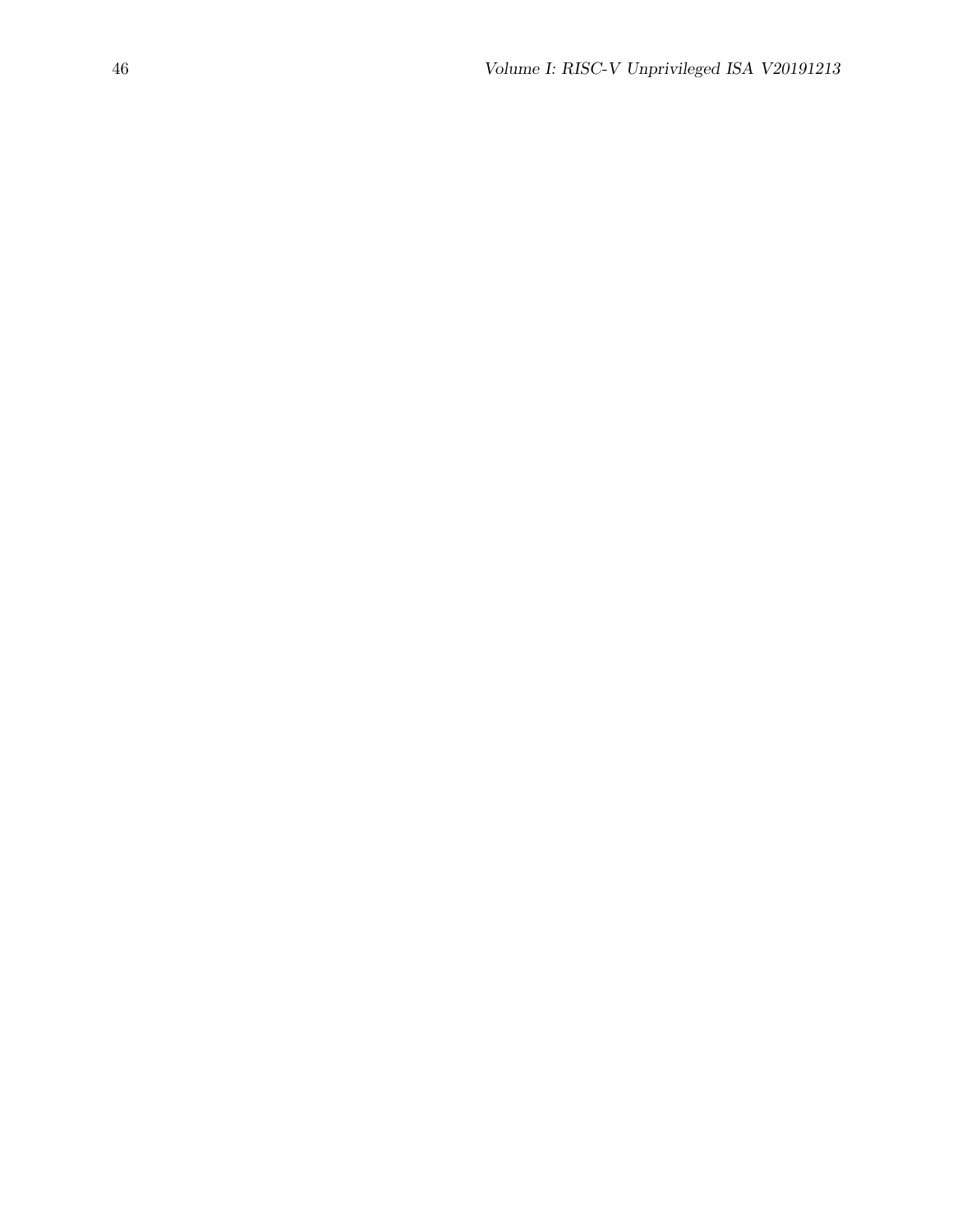# Chapter 8

# "A" Standard Extension for Atomic Instructions, Version 2.1

The standard atomic-instruction extension, named "A", contains instructions that atomically read-modify-write memory to support synchronization between multiple RISC-V harts running in the same memory space. The two forms of atomic instruction provided are load-reserved/storeconditional instructions and atomic fetch-and-op memory instructions. Both types of atomic instruction support various memory consistency orderings including unordered, acquire, release, and sequentially consistent semantics. These instructions allow RISC-V to support the RCsc memory consistency model [\[5\]](#page-236-3).

After much debate, the language community and architecture community appear to have finally settled on release consistency as the standard memory consistency model and so the RISC-V atomic support is built around this model.

# 8.1 Specifying Ordering of Atomic Instructions

The base RISC-V ISA has a relaxed memory model, with the FENCE instruction used to impose additional ordering constraints. The address space is divided by the execution environment into memory and I/O domains, and the FENCE instruction provides options to order accesses to one or both of these two address domains.

To provide more efficient support for release consistency [\[5\]](#page-236-3), each atomic instruction has two bits, aq and rl, used to specify additional memory ordering constraints as viewed by other RISC-V harts. The bits order accesses to one of the two address domains, memory or I/O, depending on which address domain the atomic instruction is accessing. No ordering constraint is implied to accesses to the other domain, and a FENCE instruction should be used to order across both domains.

If both bits are clear, no additional ordering constraints are imposed on the atomic memory operation. If only the *aq* bit is set, the atomic memory operation is treated as an *acquire* access, i.e., no following memory operations on this RISC-V hart can be observed to take place before the acquire memory operation. If only the  $rl$  bit is set, the atomic memory operation is treated as a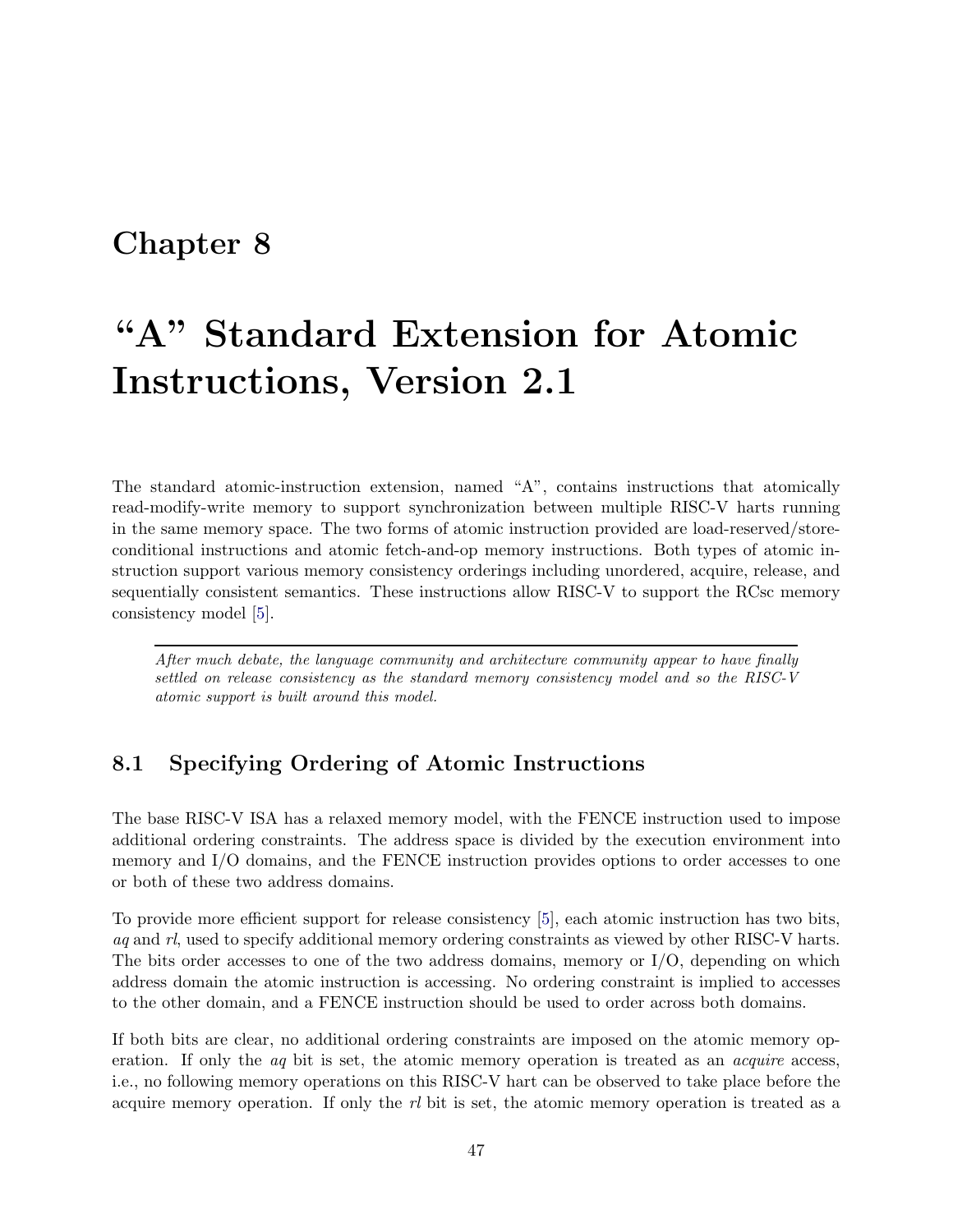release access, i.e., the release memory operation cannot be observed to take place before any earlier memory operations on this RISC-V hart. If both the  $aq$  and rl bits are set, the atomic memory operation is sequentially consistent and cannot be observed to happen before any earlier memory operations or after any later memory operations in the same RISC-V hart and to the same address domain.

### 8.2 Load-Reserved/Store-Conditional Instructions

| 31     | 27 | -26      | 25 | - 24 | 20 19 | 15 14  | 12 11           | 76     | $\bf{0}$ |
|--------|----|----------|----|------|-------|--------|-----------------|--------|----------|
| funct5 |    | aq       | rl | rs2  | rs1   | funct3 | rd              | opcode |          |
|        |    |          |    |      |       |        |                 |        |          |
| LR.W/D |    | ordering |    |      | addr  | width  | dest            | AMO    |          |
| SC.W/D |    | ordering |    | src  | addr  | width  | $\mathrm{dest}$ | AMO    |          |

Complex atomic memory operations on a single memory word or doubleword are performed with the load-reserved (LR) and store-conditional (SC) instructions. LR.W loads a word from the address in rs1, places the sign-extended value in rd, and registers a reservation set—a set of bytes that subsumes the bytes in the addressed word. SC.W conditionally writes a word in rs2 to the address in rs1: the SC.W succeeds only if the reservation is still valid and the reservation set contains the bytes being written. If the SC.W succeeds, the instruction writes the word in rs2 to memory, and it writes zero to rd. If the SC.W fails, the instruction does not write to memory, and it writes a nonzero value to rd. Regardless of success or failure, executing an SC.W instruction invalidates any reservation held by this hart. LR.D and SC.D act analogously on doublewords and are only available on RV64. For RV64, LR.W and SC.W sign-extend the value placed in rd.

Both compare-and-swap (CAS) and LR/SC can be used to build lock-free data structures. After extensive discussion, we opted for LR/SC for several reasons: 1) CAS suffers from the ABA problem, which LR/SC avoids because it monitors all accesses to the address rather than only checking for changes in the data value; 2) CAS would also require a new integer instruction format to support three source operands (address, compare value, swap value) as well as a different memory system message format, which would complicate microarchitectures; 3) Furthermore, to avoid the ABA problem, other systems provide a double-wide CAS (DW-CAS) to allow a counter to be tested and incremented along with a data word. This requires reading five registers and writing two in one instruction, and also a new larger memory system message type, further complicating implementations;  $\angle$ ) LR/SC provides a more efficient implementation of many primitives as it only requires one load as opposed to two with CAS (one load before the CAS instruction to obtain a value for speculative computation, then a second load as part of the CAS instruction to check if value is unchanged before updating).

The main disadvantage of LR/SC over CAS is livelock, which we avoid, under certain circumstances, with an architected guarantee of eventual forward progress as described below. Another concern is whether the influence of the current x86 architecture, with its DW-CAS, will complicate porting of synchronization libraries and other software that assumes DW-CAS is the basic machine primitive. A possible mitigating factor is the recent addition of transactional memory instructions to x86, which might cause a move away from DW-CAS.

More generally, a multi-word atomic primitive is desirable, but there is still considerable debate about what form this should take, and guaranteeing forward progress adds complexity to a system. Our current thoughts are to include a small limited-capacity transactional memory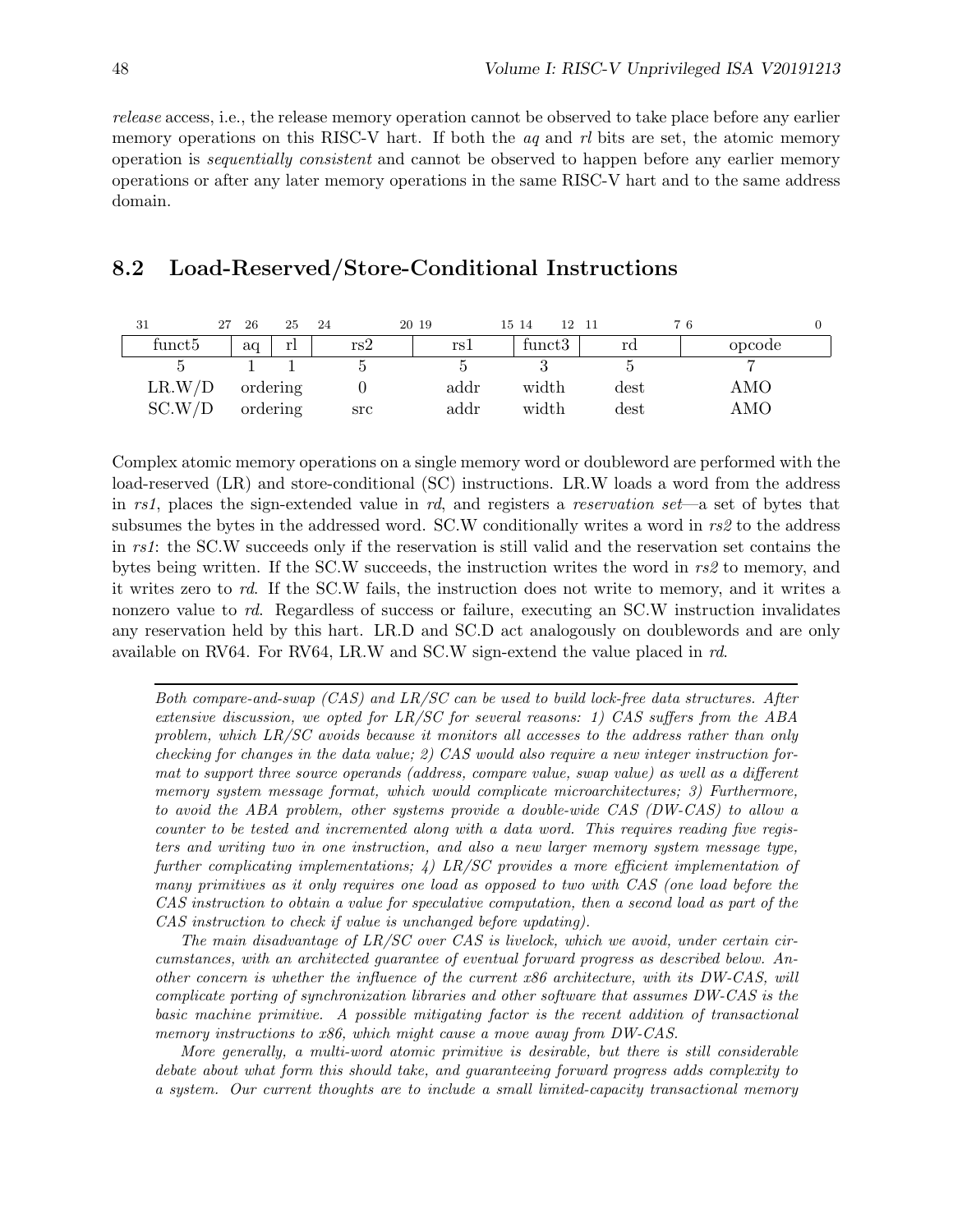buffer along the lines of the original transactional memory proposals as an optional standard extension "T".

The failure code with value 1 is reserved to encode an unspecified failure. Other failure codes are reserved at this time, and portable software should only assume the failure code will be non-zero.

We reserve a failure code of 1 to mean "unspecified" so that simple implementations may return this value using the existing mux required for the SLT/SLTU instructions. More specific failure codes might be defined in future versions or extensions to the ISA.

For LR and SC, the A extension requires that the address held in rs1 be naturally aligned to the size of the operand (i.e., eight-byte aligned for 64-bit words and four-byte aligned for 32-bit words). If the address is not naturally aligned, an address-misaligned exception or an access-fault exception will be generated. The access-fault exception can be generated for a memory access that would otherwise be able to complete except for the misalignment, if the misaligned access should not be emulated.

Emulating misaligned LR/SC sequences is impractical in most systems. Misaligned  $LR/SC$  sequences also raise the possibility of accessing multiple reservation sets at once, which present definitions do not provide for.

An implementation can register an arbitrarily large reservation set on each LR, provided the reservation set includes all bytes of the addressed data word or doubleword. An SC can only pair with the most recent LR in program order. An SC may succeed only if no store from another hart to the reservation set can be observed to have occurred between the LR and the SC, and if there is no other SC between the LR and itself in program order. An SC may succeed only if no write from a device other than a hart to the bytes accessed by the LR instruction can be observed to have occurred between the LR and SC. Note this LR might have had a different effective address and data size, but reserved the SC's address as part of the reservation set.

Following this model, in systems with memory translation, an SC is allowed to succeed if the earlier LR reserved the same location using an alias with a different virtual address, but is also allowed to fail if the virtual address is different.

To accommodate legacy devices and buses, writes from devices other than RISC-V harts are only required to invalidate reservations when they overlap the bytes accessed by the LR. These writes are not required to invalidate the reservation when they access other bytes in the reservation set.

The SC must fail if the address is not within the reservation set of the most recent LR in program order. The SC must fail if a store to the reservation set from another hart can be observed to occur between the LR and SC. The SC must fail if a write from some other device to the bytes accessed by the LR can be observed to occur between the LR and SC. (If such a device writes the reservation set but does not write the bytes accessed by the LR, the SC may or may not fail.) An SC must fail if there is another SC (to any address) between the LR and the SC in program order. The precise statement of the atomicity requirements for successful LR/SC sequences is defined by the Atomicity Axiom in Section [14.1.](#page-101-0)

The platform should provide a means to determine the size and shape of the reservation set.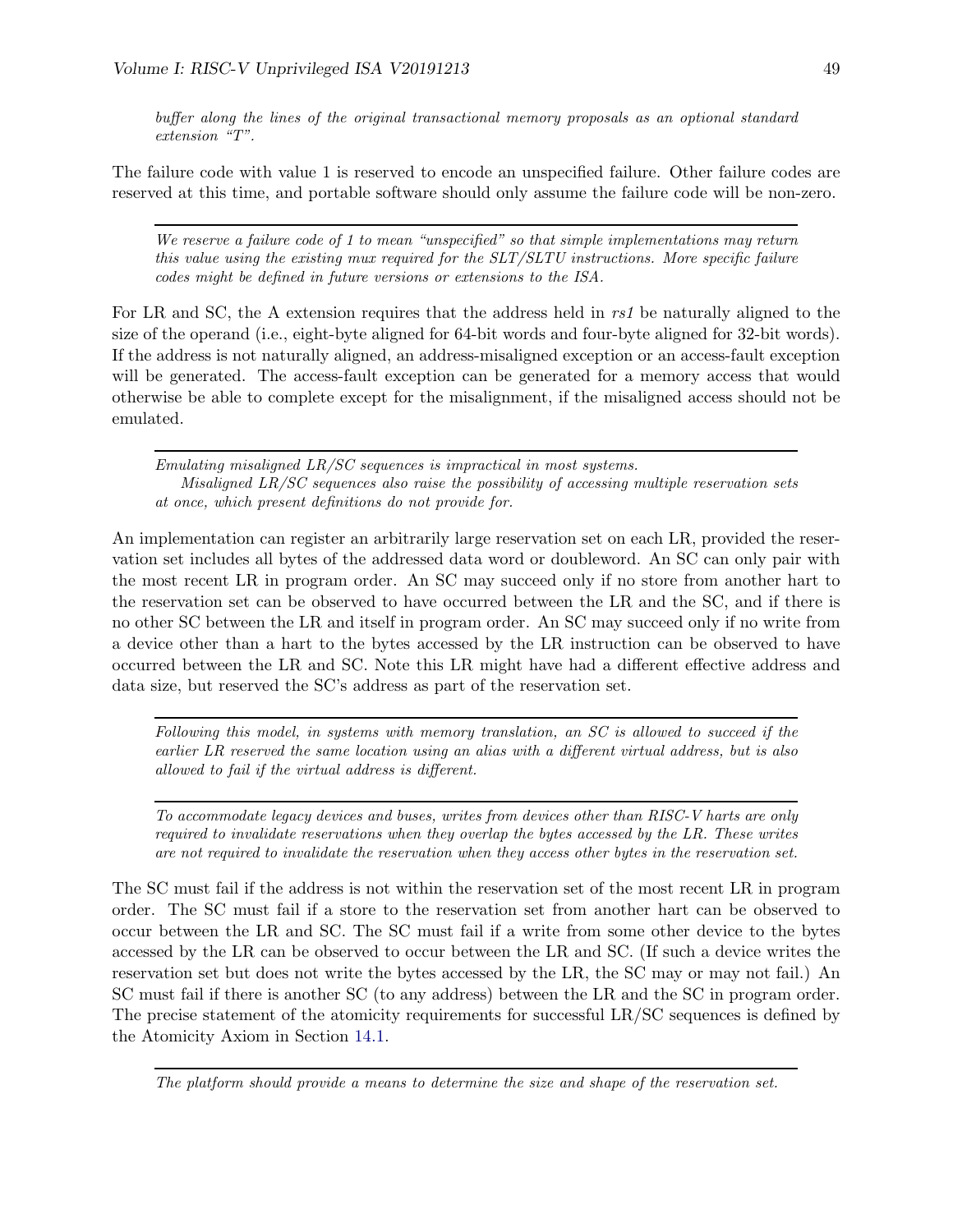A platform specification may constrain the size and shape of the reservation set. For example, the Unix platform is expected to require of main memory that the reservation set be of fixed size, contiguous, naturally aligned, and no greater than the virtual memory page size.

A store-conditional instruction to a scratch word of memory should be used to forcibly invalidate any existing load reservation:

- during a preemptive context switch, and
- if necessary when changing virtual to physical address mappings, such as when migrating pages that might contain an active reservation.

The invalidation of a hart's reservation when it executes an LR or SC imply that a hart can only hold one reservation at a time, and that an  $SC$  can only pair with the most recent  $LR$ , and LR with the next following SC, in program order. This is a restriction to the Atomicity Axiom in Section [14.1](#page-101-0) that ensures software runs correctly on expected common implementations that operate in this manner.

An SC instruction can never be observed by another RISC-V hart before the LR instruction that established the reservation. The LR/SC sequence can be given acquire semantics by setting the  $aq$ bit on the LR instruction. The LR/SC sequence can be given release semantics by setting the  $rl$ bit on the SC instruction. Setting the aq bit on the LR instruction, and setting both the aq and the  $rl$  bit on the SC instruction makes the LR/SC sequence sequentially consistent, meaning that it cannot be reordered with earlier or later memory operations from the same hart.

If neither bit is set on both LR and SC, the LR/SC sequence can be observed to occur before or after surrounding memory operations from the same RISC-V hart. This can be appropriate when the LR/SC sequence is used to implement a parallel reduction operation.

Software should not set the  $rl$  bit on an LR instruction unless the  $aq$  bit is also set, nor should software set the *aq* bit on an SC instruction unless the *rl* bit is also set. LR.*rl* and SC.*aq* instructions are not guaranteed to provide any stronger ordering than those with both bits clear, but may result in lower performance.

```
# a0 holds address of memory location
   # a1 holds expected value
   # a2 holds desired value
   # a0 holds return value, 0 if successful, !0 otherwise
cas:
   lr.w t0, (a0) # Load original value.
   bne t0, a1, fail # Doesn't match, so fail.
   sc.w t0, a2, (a0) # Try to update.
   bnez t0, cas # Retry if store-conditional failed.
   li a0, 0 \qquad # Set return to success.
   jr ra \qquad # Return.
fail:
   li a0, 1 \qquad # Set return to failure.
   jr ra \qquad # Return.
```
<span id="page-67-0"></span>Figure 8.1: Sample code for compare-and-swap function using LR/SC.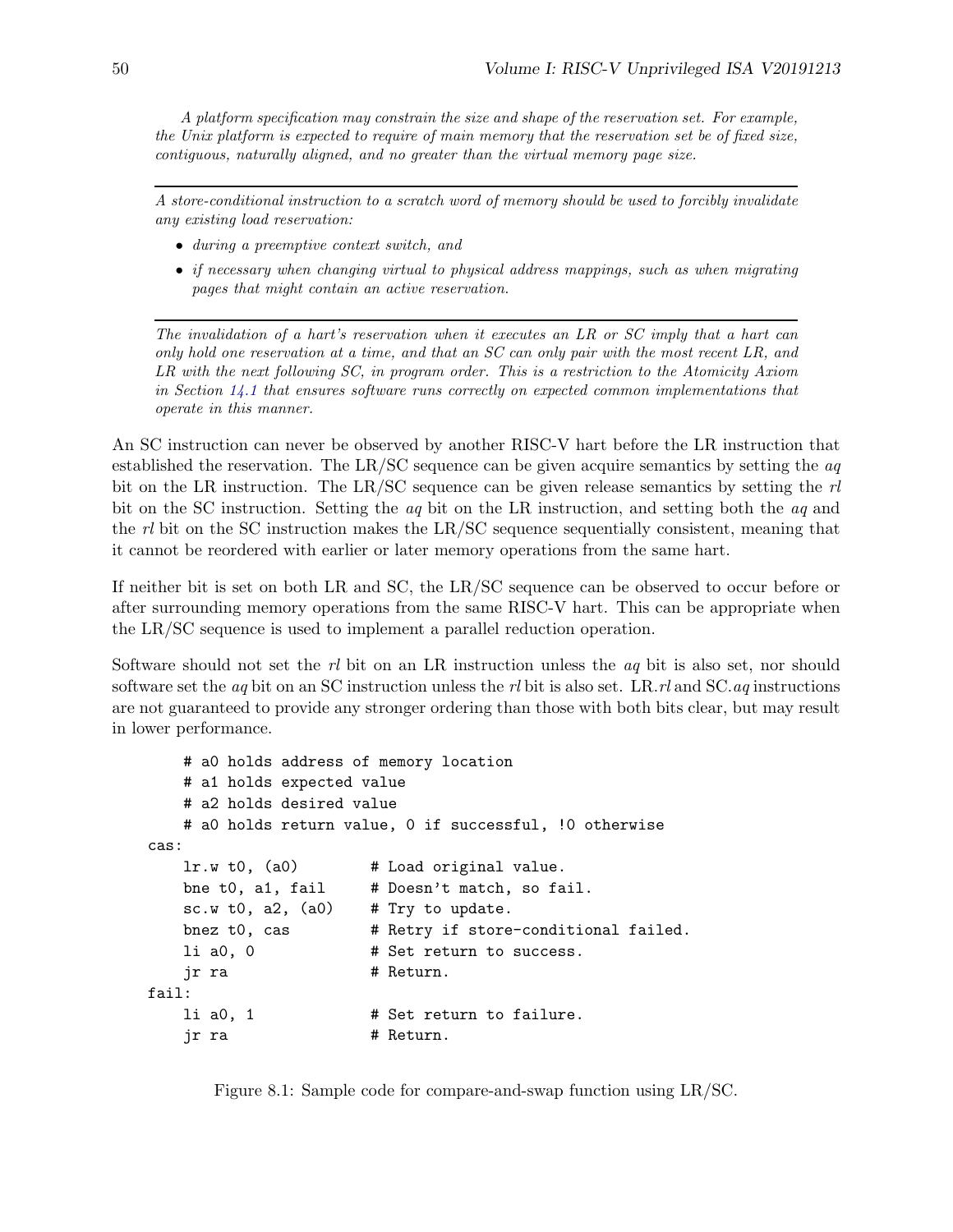LR/SC can be used to construct lock-free data structures. An example using LR/SC to implement a compare-and-swap function is shown in Figure [8.1.](#page-67-0) If inlined, compare-and-swap functionality need only take four instructions.

# 8.3 Eventual Success of Store-Conditional Instructions

The standard A extension defines *constrained LR/SC loops*, which have the following properties:

- The loop comprises only an LR/SC sequence and code to retry the sequence in the case of failure, and must comprise at most 16 instructions placed sequentially in memory.
- An LR/SC sequence begins with an LR instruction and ends with an SC instruction. The dynamic code executed between the LR and SC instructions can only contain instructions from the base "I" instruction set, excluding loads, stores, backward jumps, taken backward branches, JALR, FENCE, FENCE.I, and SYSTEM instructions. If the "C" extension is supported, then compressed forms of the aforementioned "I" instructions are also permitted.
- The code to retry a failing LR/SC sequence can contain backwards jumps and/or branches to repeat the LR/SC sequence, but otherwise has the same constraint as the code between the LR and SC.
- The LR and SC addresses must lie within a memory region with the  $LR/SC$  eventuality property. The execution environment is responsible for communicating which regions have this property.
- The SC must be to the same effective address and of the same data size as the latest LR executed by the same hart.

LR/SC sequences that do not lie within constrained LR/SC loops are unconstrained. Unconstrained LR/SC sequences might succeed on some attempts on some implementations, but might never succeed on other implementations.

We restricted the length of LR/SC loops to fit within  $64$  contiguous instruction bytes in the base ISA to avoid undue restrictions on instruction cache and TLB size and associativity. Similarly, we disallowed other loads and stores within the loops to avoid restrictions on data-cache associativity in simple implementations that track the reservation within a private cache. The restrictions on branches and jumps limit the time that can be spent in the sequence. Floatingpoint operations and integer multiply/divide were disallowed to simplify the operating system's emulation of these instructions on implementations lacking appropriate hardware support.

Software is not forbidden from using unconstrained LR/SC sequences, but portable software must detect the case that the sequence repeatedly fails, then fall back to an alternate code sequence that does not rely on an unconstrained  $LR/SC$  sequence. Implementations are permitted to unconditionally fail any unconstrained LR/SC sequence.

If a hart  $H$  enters a constrained LR/SC loop, the execution environment must guarantee that one of the following events eventually occurs:

- H or some other hart executes a successful SC to the reservation set of the LR instruction in H's constrained LR/SC loops.
- Some other hart executes an unconditional store or AMO instruction to the reservation set of the LR instruction in H's constrained LR/SC loop, or some other device in the system writes to that reservation set.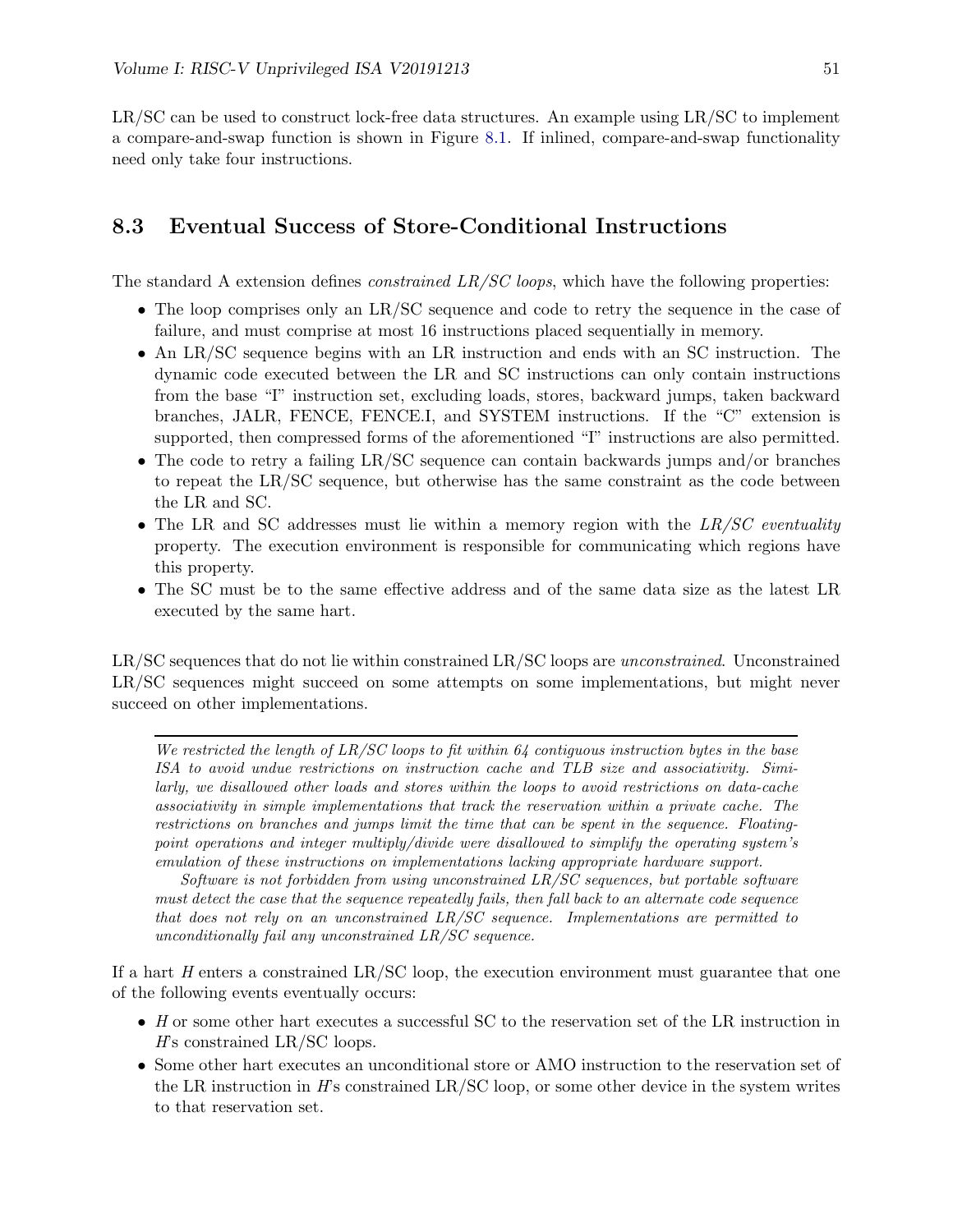- H executes a branch or jump that exits the constrained  $LR/SC$  loop.
- $\bullet$  *H* traps.

Note that these definitions permit an implementation to fail an SC instruction occasionally for any reason, provided the aforementioned guarantee is not violated.

As a consequence of the eventuality guarantee, if some harts in an execution environment are executing constrained  $LR/SC$  loops, and no other harts or devices in the execution environment execute an unconditional store or AMO to that reservation set, then at least one hart will eventually exit its constrained  $LR/SC$  loop. By contrast, if other harts or devices continue to write to that reservation set, it is not guaranteed that any hart will exit its  $LR/SC$  loop.

Loads and load-reserved instructions do not by themselves impede the progress of other harts' LR/SC sequences. We note this constraint implies, among other things, that loads and loadreserved instructions executed by other harts (possibly within the same core) cannot impede LR/SC progress indefinitely. For example, cache evictions caused by another hart sharing the cache cannot impede LR/SC progress indefinitely. Typically, this implies reservations are tracked independently of evictions from any shared cache. Similarly, cache misses caused by speculative execution within a hart cannot impede LR/SC progress indefinitely.

These definitions admit the possibility that SC instructions may spuriously fail for implementation reasons, provided progress is eventually made.

One advantage of CAS is that it guarantees that some hart eventually makes progress, whereas an LR/SC atomic sequence could livelock indefinitely on some systems. To avoid this concern, we added an architectural guarantee of livelock freedom for certain LR/SC sequences.

Earlier versions of this specification imposed a stronger starvation-freedom guarantee. However, the weaker livelock-freedom quarantee is sufficient to implement the C11 and  $C++11$  languages, and is substantially easier to provide in some microarchitectural styles.

| 31                       | 27 | 26       | 25 | 24              | 20 19 | 15 14  | 12 11 | 76         | $\Omega$ |
|--------------------------|----|----------|----|-----------------|-------|--------|-------|------------|----------|
| funct <sub>5</sub>       |    | aq       | rl | rs2             | rs1   | funct3 | rd    | opcode     |          |
| 5                        |    |          |    | $5\overline{)}$ | 5     | 3      | 5     |            |          |
| AMOSWAP.W/D              |    | ordering |    | <b>src</b>      | addr  | width  | dest  | AMO        |          |
| AMOADD.W/D               |    | ordering |    | <b>src</b>      | addr  | width  | dest  | AMO        |          |
| AMOAND.W/D               |    | ordering |    | <b>src</b>      | addr  | width  | dest  | AMO        |          |
| AMOOR.W/D                |    | ordering |    | <b>src</b>      | addr  | width  | dest  | <b>AMO</b> |          |
| AMOXOR.W/D               |    | ordering |    | <b>src</b>      | addr  | width  | dest  | AMO        |          |
| AMOMAX[U].W/D ordering   |    |          |    | <b>src</b>      | addr  | width  | dest  | AMO        |          |
| $AMOMIN[U].W/D$ ordering |    |          |    | src             | addr  | width  | dest  | AMO        |          |

### 8.4 Atomic Memory Operations

The atomic memory operation (AMO) instructions perform read-modify-write operations for multiprocessor synchronization and are encoded with an R-type instruction format. These AMO instructions atomically load a data value from the address in  $rs1$ , place the value into register  $rd$ , apply a binary operator to the loaded value and the original value in rs2, then store the result back to the address in rs1. AMOs can either operate on 64-bit (RV64 only) or 32-bit words in memory. For RV64, 32-bit AMOs always sign-extend the value placed in rd.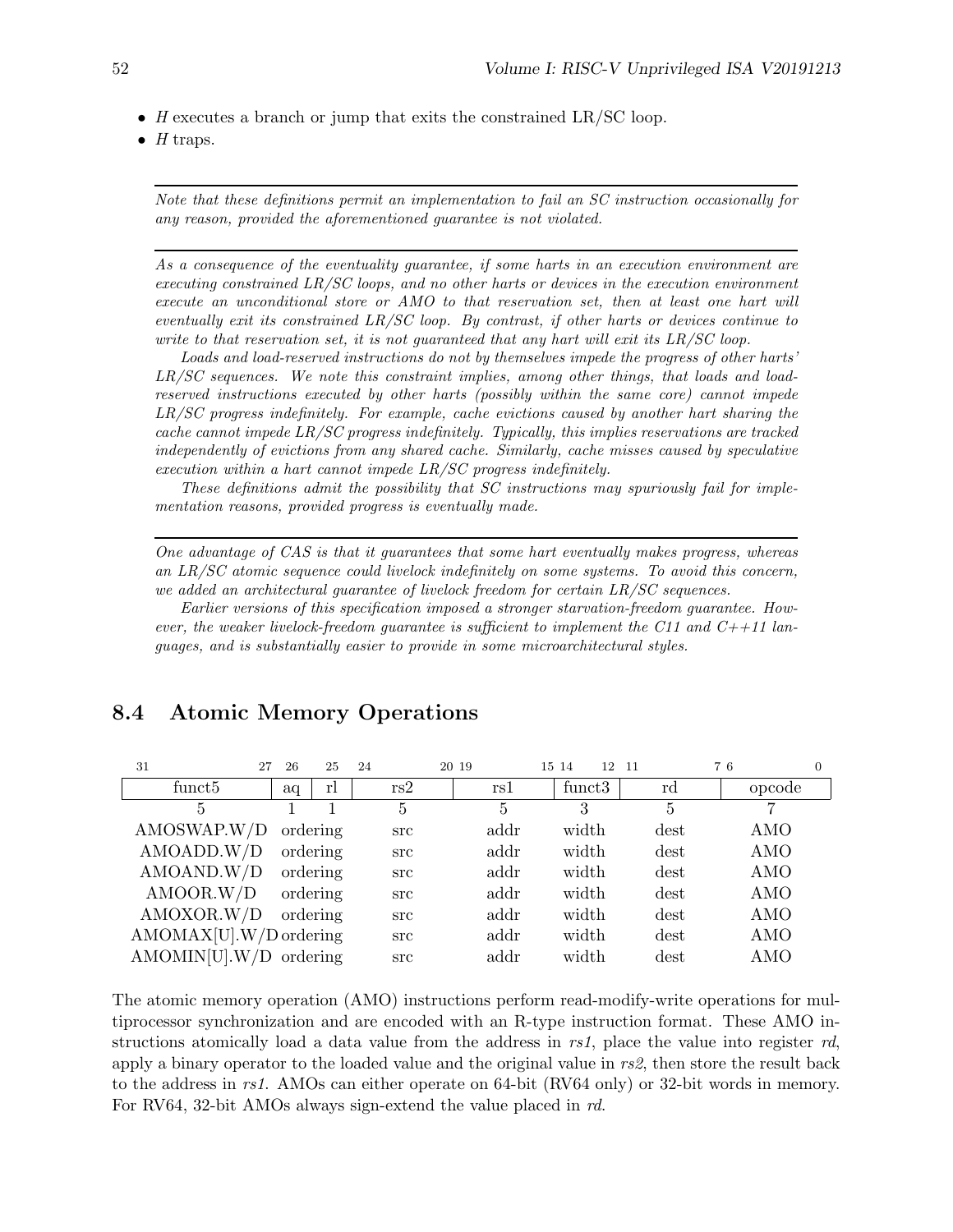For AMOs, the A extension requires that the address held in  $rs1$  be naturally aligned to the size of the operand (i.e., eight-byte aligned for 64-bit words and four-byte aligned for 32-bit words). If the address is not naturally aligned, an address-misaligned exception or an access-fault exception will be generated. The access-fault exception can be generated for a memory access that would otherwise be able to complete except for the misalignment, if the misaligned access should not be emulated. The "Zam" extension, described in Chapter [22,](#page-142-0) relaxes this requirement and specifies the semantics of misaligned AMOs.

The operations supported are swap, integer add, bitwise AND, bitwise OR, bitwise XOR, and signed and unsigned integer maximum and minimum. Without ordering constraints, these AMOs can be used to implement parallel reduction operations, where typically the return value would be discarded by writing to x0.

We provided fetch-and-op style atomic primitives as they scale to highly parallel systems better than LR/SC or CAS. A simple microarchitecture can implement AMOs using the LR/SC primitives, provided the implementation can guarantee the AMO eventually completes. More complex implementations might also implement AMOs at memory controllers, and can optimize away fetching the original value when the destination is x0.

The set of AMOs was chosen to support the  $C11/C+11$  atomic memory operations efficiently, and also to support parallel reductions in memory. Another use of AMOs is to provide atomic updates to memory-mapped device registers (e.g., setting, clearing, or toggling bits) in the  $I/O$  space.

To help implement multiprocessor synchronization, the AMOs optionally provide release consistency semantics. If the aq bit is set, then no later memory operations in this RISC-V hart can be observed to take place before the AMO. Conversely, if the rl bit is set, then other RISC-V harts will not observe the AMO before memory accesses preceding the AMO in this RISC-V hart. Setting both the *aq* and the rl bit on an AMO makes the sequence sequentially consistent, meaning that it cannot be reordered with earlier or later memory operations from the same hart.

The AMOs were designed to implement the C11 and  $C++11$  memory models efficiently. Although the FENCE R, RW instruction suffices to implement the acquire operation and FENCE RW, W suffices to implement release, both imply additional unnecessary ordering as compared to AMOs with the corresponding aq or rl bit set.

An example code sequence for a critical section guarded by a test-and-test-and-set spinlock is shown in Figure [8.2.](#page-71-0) Note the first AMO is marked aq to order the lock acquisition before the critical section, and the second AMO is marked  $rl$  to order the critical section before the lock relinquishment.

We recommend the use of the AMO Swap idiom shown above for both lock acquire and release to simplify the implementation of speculative lock elision [\[16\]](#page-237-2).

The instructions in the "A" extension can also be used to provide sequentially consistent loads and stores. A sequentially consistent load can be implemented as an LR with both  $aq$  and rl set. A sequentially consistent store can be implemented as an AMOSWAP that writes the old value to  $x0$ and has both aq and rl set.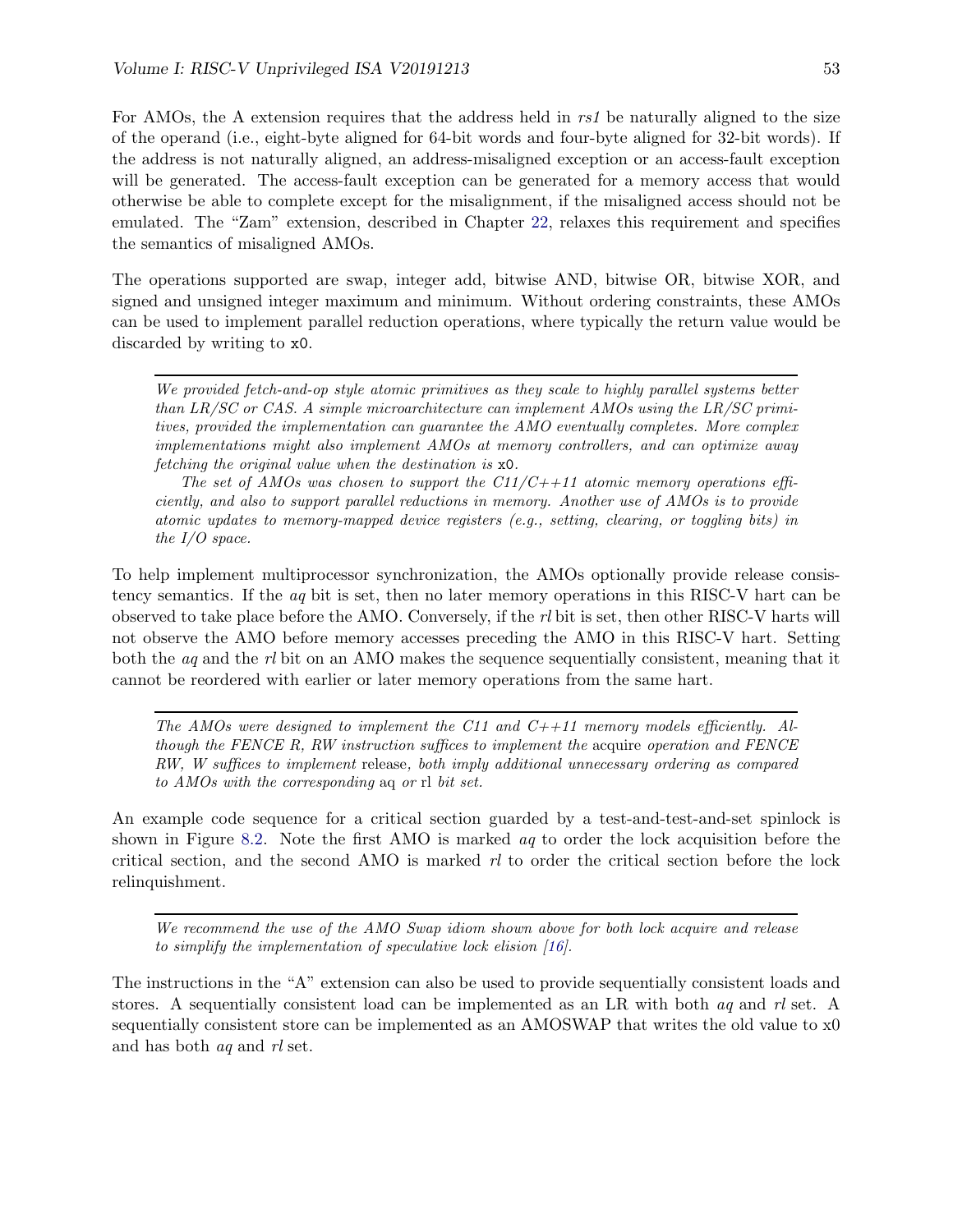```
li t0, 1   # Initialize swap value.
again:
   lw t1, (a0) # Check if lock is held.
   bnez t1, again # Retry if held.
   amoswap.w.aq t1, t0, (a0) # Attempt to acquire lock.
   bnez t1, again # Retry if held.
   # . . .
   # Critical section.
   # ...
   amoswap.w.rl x0, x0, (a0) # Release lock by storing 0.
```
<span id="page-71-0"></span>Figure 8.2: Sample code for mutual exclusion. a0 contains the address of the lock.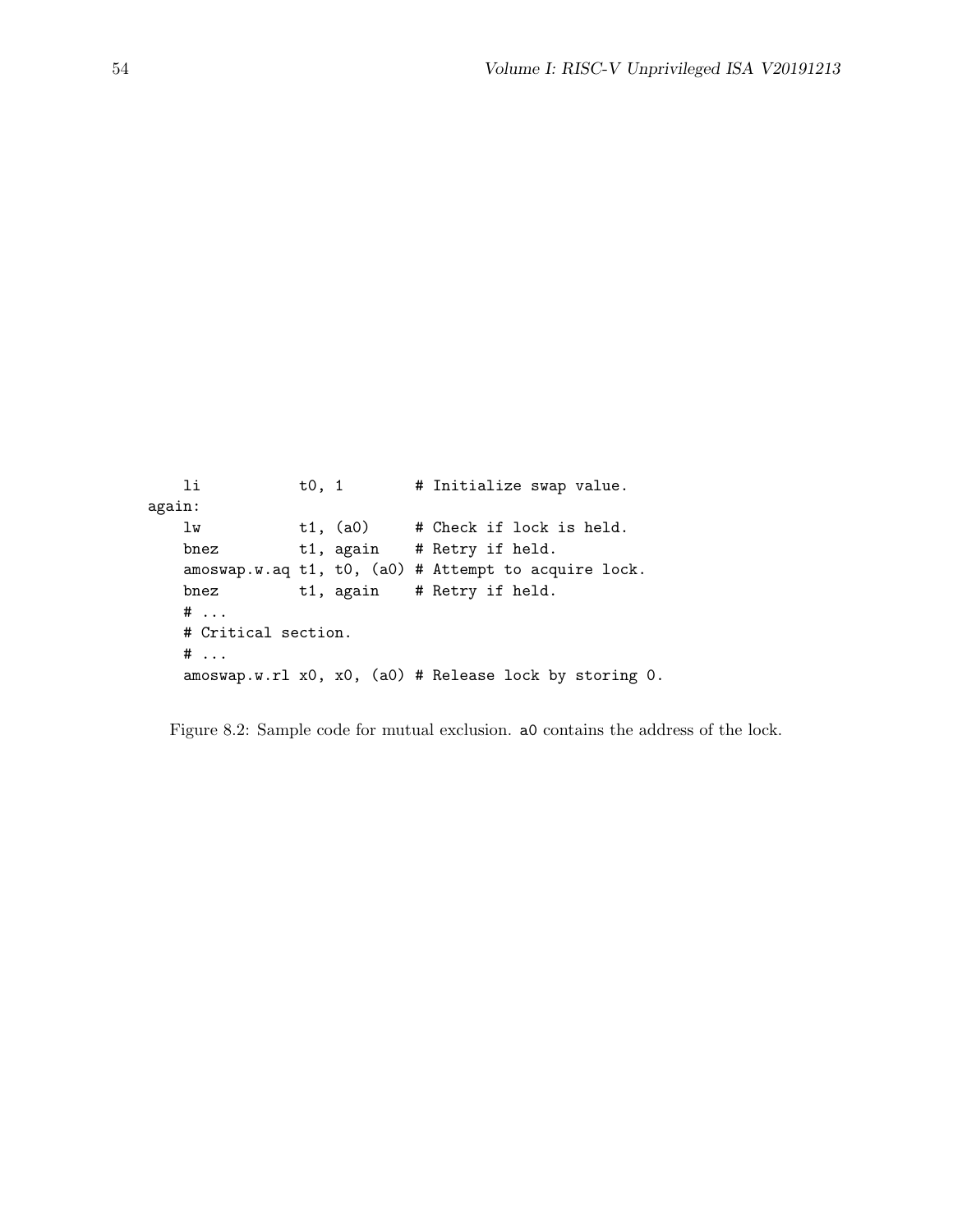## Chapter 9

## "Zicsr", Control and Status Register (CSR) Instructions, Version 2.0

RISC-V defines a separate address space of 4096 Control and Status registers associated with each hart. This chapter defines the full set of CSR instructions that operate on these CSRs.

While CSRs are primarily used by the privileged architecture, there are several uses in unprivileged code including for counters and timers, and for floating-point status.

The counters and timers are no longer considered mandatory parts of the standard base ISAs, and so the CSR instructions required to access them have been moved out of the base ISA chapter into this separate chapter.

#### 9.1 CSR Instructions

All CSR instructions atomically read-modify-write a single CSR, whose CSR specifier is encoded in the 12-bit *csr* field of the instruction held in bits  $31-20$ . The immediate forms use a 5-bit zero-extended immediate encoded in the rs1 field.

| 31                   | 20 19                      | 12 11<br>15 14 |      | 76            |  |
|----------------------|----------------------------|----------------|------|---------------|--|
| $\operatorname{csr}$ | rs1                        | funct3         | rd   | opcode        |  |
| 12                   | 5                          | 3              | 5    |               |  |
| source/dest          | source                     | <b>CSRRW</b>   | dest | <b>SYSTEM</b> |  |
| source/dest          | source                     | CSRRS          | dest | <b>SYSTEM</b> |  |
| source/dest          | source                     | CSRRC          | dest | <b>SYSTEM</b> |  |
| source/dest          | $\operatorname{uimm}[4:0]$ | <b>CSRRWI</b>  | dest | <b>SYSTEM</b> |  |
| source/dest          | $\operatorname{uimm}[4:0]$ | CSRRSI         | dest | <b>SYSTEM</b> |  |
| source/dest          | $\text{uimm}[4:0]$         | CSRRCI         | dest | <b>SYSTEM</b> |  |

The CSRRW (Atomic Read/Write CSR) instruction atomically swaps values in the CSRs and integer registers. CSRRW reads the old value of the CSR, zero-extends the value to XLEN bits, then writes it to integer register rd. The initial value in rs1 is written to the CSR. If  $rd=\mathbf{x}0$ , then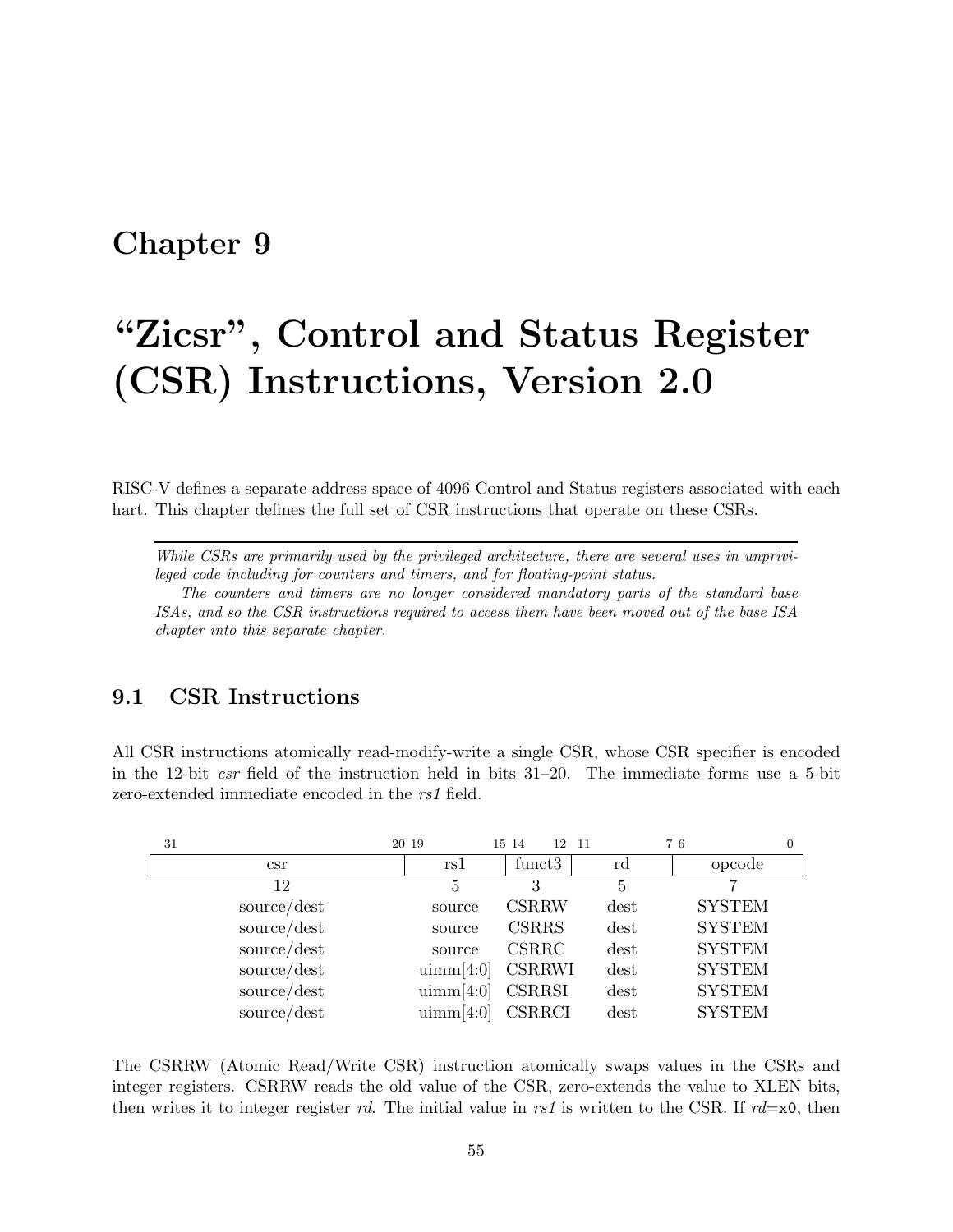<span id="page-73-0"></span>

| Register operand |     |           |                   |            |  |  |  |  |
|------------------|-----|-----------|-------------------|------------|--|--|--|--|
| Instruction      | rd  | rs1       | read CSR?         | write CSR? |  |  |  |  |
| <b>CSRRW</b>     | x0  |           | no                | yes        |  |  |  |  |
| <b>CSRRW</b>     | !x0 |           | yes               | yes        |  |  |  |  |
| CSRRS/C          |     | x0        | yes               | no         |  |  |  |  |
| CSRRS/C          |     | !x0       | yes               | yes        |  |  |  |  |
|                  |     |           | Immediate operand |            |  |  |  |  |
| Instruction      | rd  | $\liminf$ | read CSR?         | write CSR? |  |  |  |  |
| <b>CSRRWI</b>    | x0  |           | no                | yes        |  |  |  |  |
| <b>CSRRWI</b>    | !x0 |           | yes               | yes        |  |  |  |  |
| CSRRS/CI         |     |           | yes               | no         |  |  |  |  |
| CSRRS/CI         |     | !0        | yes               | yes        |  |  |  |  |

Table 9.1: Table showing whether a CSR instruction reads or writes a given CSR. The CSRRS and CSRRC instructions have same behavior so are shown as CSRRS/C in Table.

the instruction shall not read the CSR and shall not cause any of the side effects that might occur on a CSR read.

The CSRRS (Atomic Read and Set Bits in CSR) instruction reads the value of the CSR, zeroextends the value to XLEN bits, and writes it to integer register rd. The initial value in integer register rs1 is treated as a bit mask that specifies bit positions to be set in the CSR. Any bit that is high in rs1 will cause the corresponding bit to be set in the CSR, if that CSR bit is writable. Other bits in the CSR are unaffected (though CSRs might have side effects when written).

The CSRRC (Atomic Read and Clear Bits in CSR) instruction reads the value of the CSR, zeroextends the value to XLEN bits, and writes it to integer register rd. The initial value in integer register rs1 is treated as a bit mask that specifies bit positions to be cleared in the CSR. Any bit that is high in rs1 will cause the corresponding bit to be cleared in the CSR, if that CSR bit is writable. Other bits in the CSR are unaffected.

For both CSRRS and CSRRC, if  $rs1=x0$ , then the instruction will not write to the CSR at all, and so shall not cause any of the side effects that might otherwise occur on a CSR write, such as raising illegal instruction exceptions on accesses to read-only CSRs. Both CSRRS and CSRRC always read the addressed CSR and cause any read side effects regardless of rs1 and rd fields. Note that if rs1 specifies a register holding a zero value other than x0, the instruction will still attempt to write the unmodified value back to the CSR and will cause any attendant side effects. A CSRRW with rs1=x0 will attempt to write zero to the destination CSR.

The CSRRWI, CSRRSI, and CSRRCI variants are similar to CSRRW, CSRRS, and CSRRC respectively, except they update the CSR using an XLEN-bit value obtained by zero-extending a 5-bit unsigned immediate (uimm $[4:0]$ ) field encoded in the rs1 field instead of a value from an integer register. For CSRRSI and CSRRCI, if the uimm[4:0] field is zero, then these instructions will not write to the CSR, and shall not cause any of the side effects that might otherwise occur on a CSR write. For CSRRWI, if  $rd = x0$ , then the instruction shall not read the CSR and shall not cause any of the side effects that might occur on a CSR read. Both CSRRSI and CSRRCI will always read the CSR and cause any read side effects regardless of rd and rs1 fields.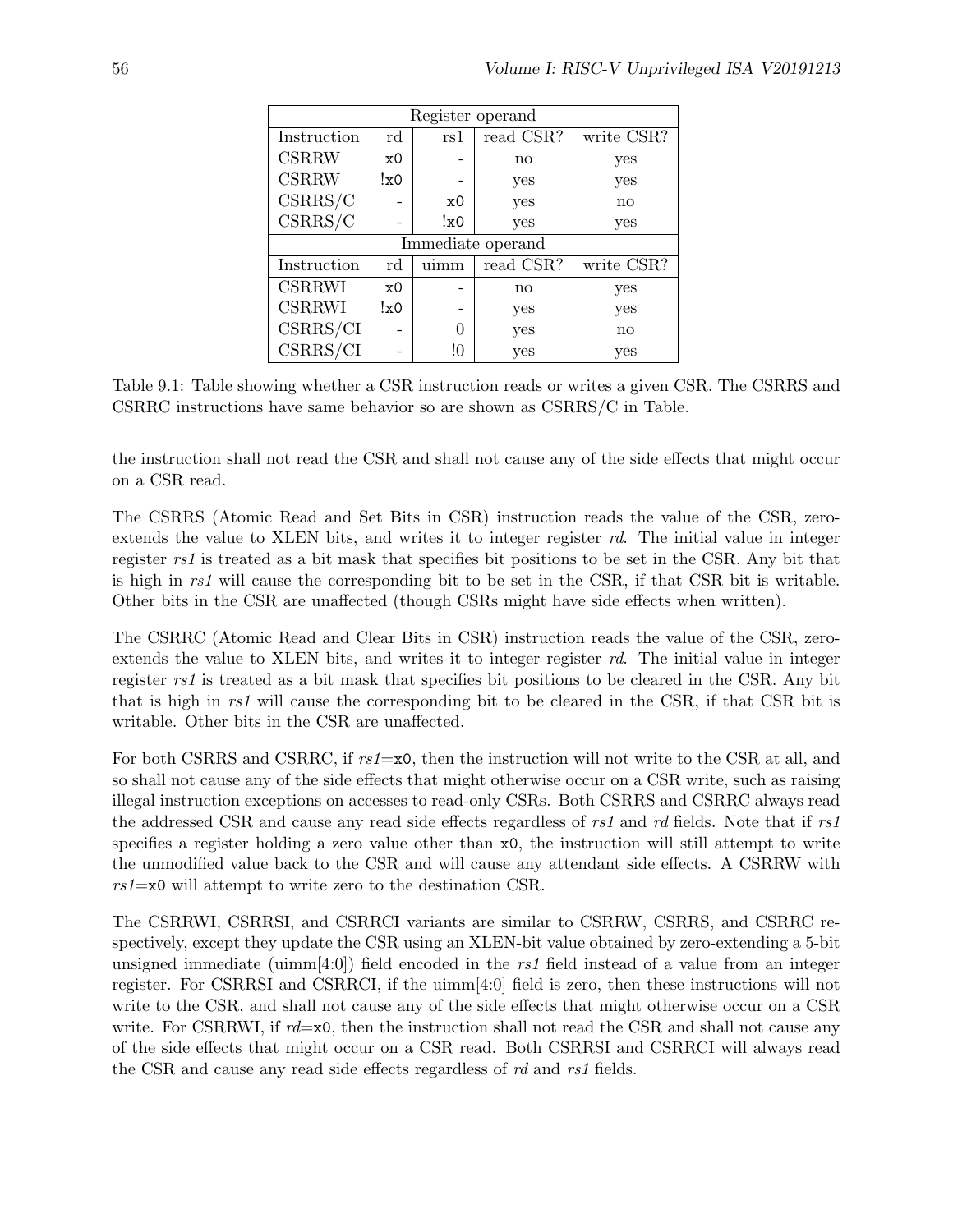Table [9.1](#page-73-0) summarizes the behavior of the CSR instructions with respect to whether they read and/or write the CSR.

The CSRs defined so far do not have any architectural side effects on reads beyond raising illegal instruction exceptions on disallowed accesses. Custom extensions might add CSRs with side effects on reads.

Some CSRs, such as the instructions-retired counter, instret, may be modified as side effects of instruction execution. In these cases, if a CSR access instruction reads a CSR, it reads the value prior to the execution of the instruction. If a CSR access instruction writes such a CSR, the write is done instead of the increment. In particular, a value written to instret by one instruction will be the value read by the following instruction.

The assembler pseudoinstruction to read a CSR, CSRR  $rd$ , csr, is encoded as CSRRS  $rd$ , csr, x0. The assembler pseudoinstruction to write a CSR, CSRW *csr*, rs1, is encoded as CSRRW  $x_0$ , csr, rs1, while CSRWI csr, uimm, is encoded as CSRRWI  $x0$ , csr, uimm.

Further assembler pseudoinstructions are defined to set and clear bits in the CSR when the old value is not required: CSRS/CSRC csr, rs1; CSRSI/CSRCI csr, uimm.

#### CSR Access Ordering

On a given hart, explicit and implicit CSR access are performed in program order with respect to those instructions whose execution behavior is affected by the state of the accessed CSR. In particular, a CSR access is performed after the execution of any prior instructions in program order whose behavior modifies or is modified by the CSR state and before the execution of any subsequent instructions in program order whose behavior modifies or is modified by the CSR state. Furthermore, a CSR read access instruction returns the accessed CSR state before the execution of the instruction, while a CSR write access instruction updates the accessed CSR state after the execution of the instruction.

Where the above program order does not hold, CSR accesses are weakly ordered, and the local hart or other harts may observe the CSR accesses in an order different from program order. In addition, CSR accesses are not ordered with respect to explicit memory accesses, unless a CSR access modifies the execution behavior of the instruction that performs the explicit memory access or unless a CSR access and an explicit memory access are ordered by either the syntactic dependencies defined by the memory model or the ordering requirements defined by the Memory-Ordering PMAs section in Volume II of this manual. To enforce ordering in all other cases, software should execute a FENCE instruction between the relevant accesses. For the purposes of the FENCE instruction, CSR read accesses are classified as device input (I), and CSR write accesses are classified as device output  $(O).$ 

Informally, the CSR space acts as a weakly ordered memory-mapped I/O region, as defined by the Memory-Ordering PMAs section in Volume II of this manual. As a result, the order of CSR accesses with respect to all other accesses is constrained by the same mechanisms that constrain the order of memory-mapped I/O accesses to such a region.

These CSR-ordering constraints are imposed primarily to support ordering main memory and memory-mapped  $I/O$  accesses with respect to reads of the time CSR. With the exception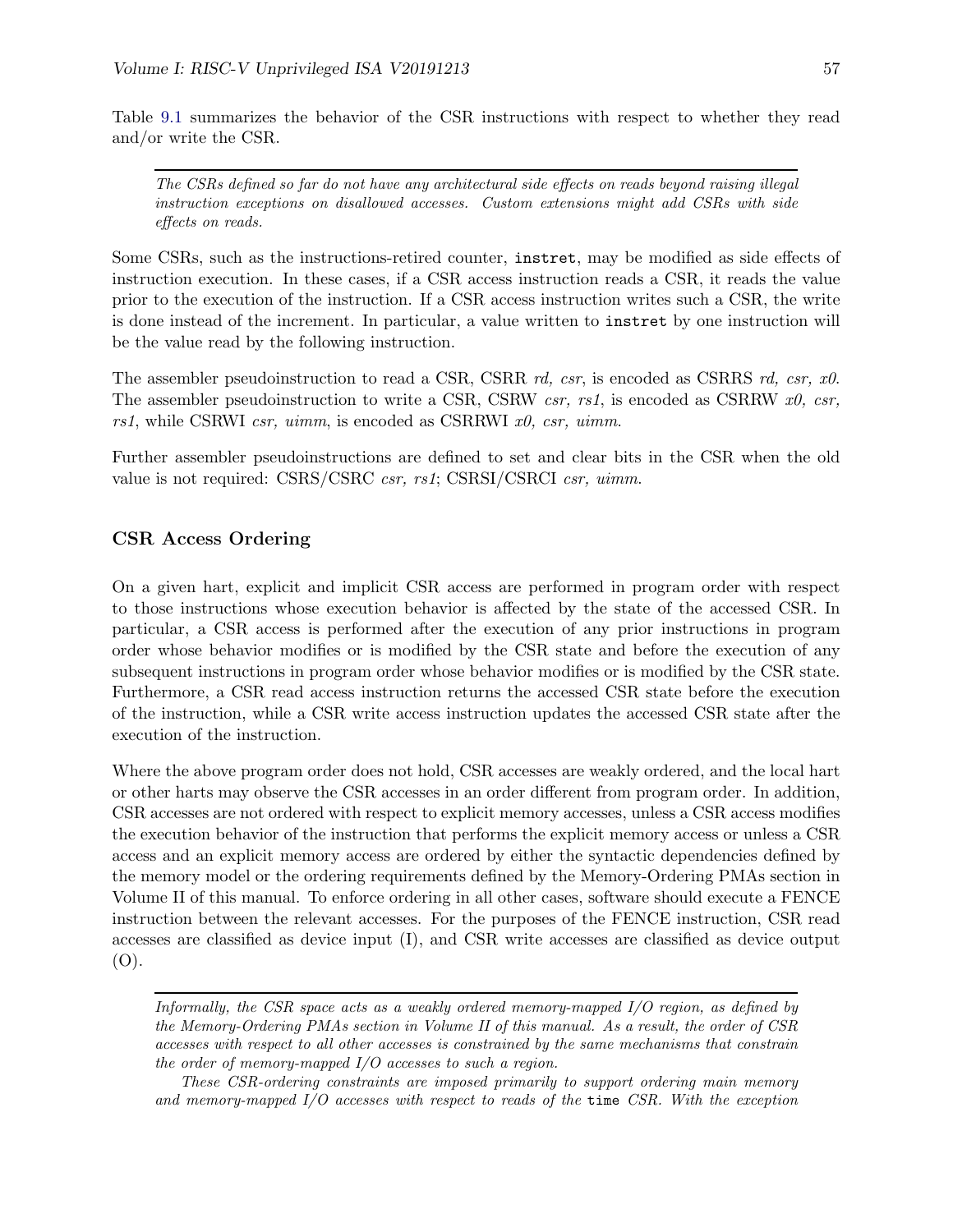of the time, cycle, and mcycle CSRs, the CSRs defined thus far in Volumes I and II of this specification are not directly accessible to other harts or devices and cause no side effects visible to other harts or devices. Thus, accesses to CSRs other than the aforementioned three can be freely reordered with respect to FENCE instructions without violating this specification.

For CSR accesses that cause side effects, the above ordering constraints apply to the order of the initiation of those side effects but does not necessarily apply to the order of the completion of those side effects.

The hardware platform may define that accesses to certain CSRs are strongly ordered, as defined by the Memory-Ordering PMAs section in Volume II of this manual. Accesses to strongly ordered CSRs have stronger ordering constraints with respect to accesses to both weakly ordered CSRs and accesses to memory-mapped I/O regions.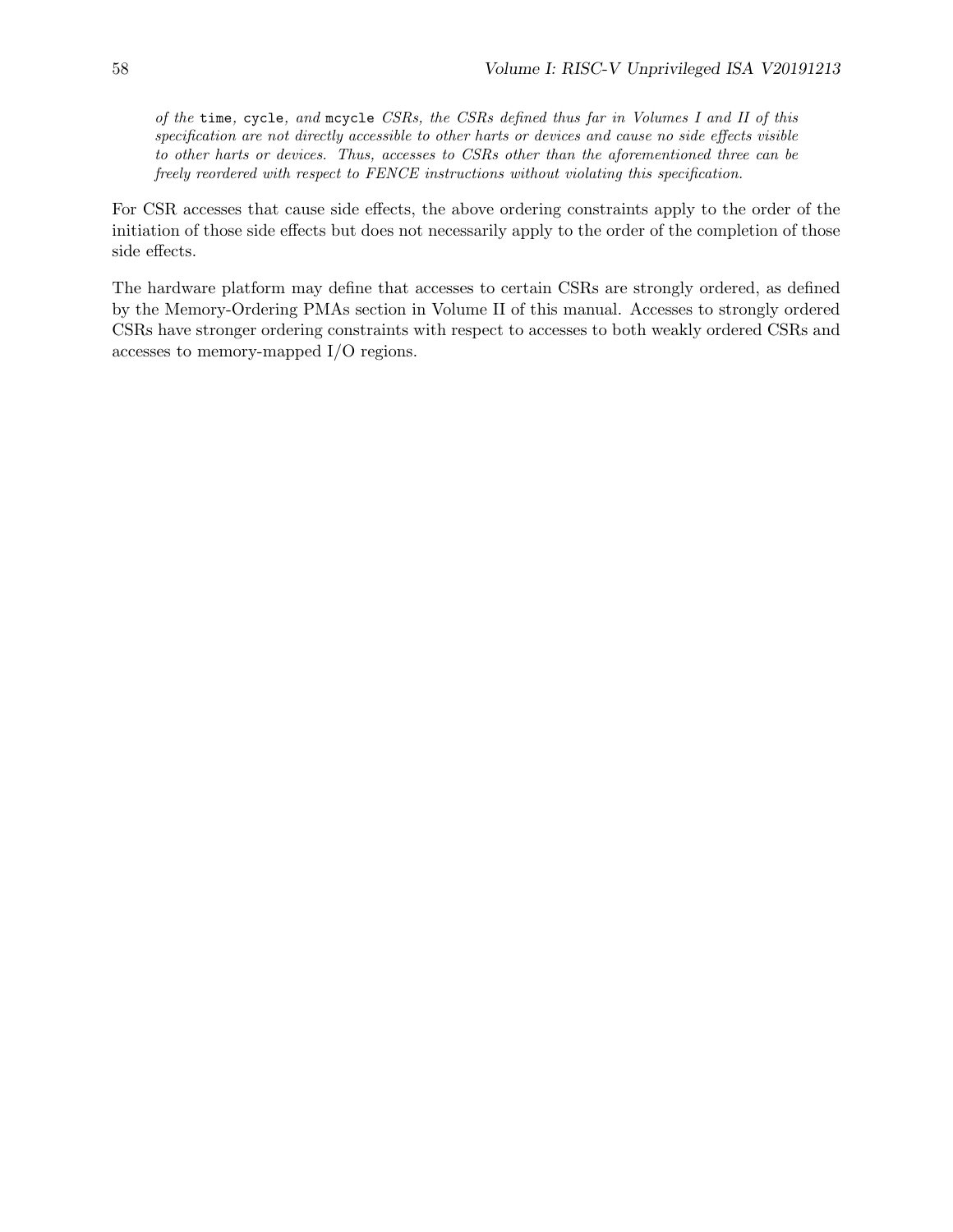## Chapter 10

## **Counters**

RISC-V ISAs provide a set of up to  $32\times64$ -bit performance counters and timers that are accessible via unprivileged XLEN read-only CSR registers 0xC00–0xC1F (with the upper 32 bits accessed via CSR registers 0xC80–0xC9F on RV32). The first three of these (CYCLE, TIME, and INSTRET) have dedicated functions (cycle count, real-time clock, and instructions-retired respectively), while the remaining counters, if implemented, provide programmable event counting.

#### 10.1 Base Counters and Timers

| 31                   | 20 19 |     | 15 14<br>12 11 |      | 76            |  |
|----------------------|-------|-----|----------------|------|---------------|--|
| $\operatorname{csr}$ |       | rsl | funct3         | rd   | opcode        |  |
|                      |       |     |                |      |               |  |
| RDCYCLE[H]           |       |     | <b>CSRRS</b>   | dest | <b>SYSTEM</b> |  |
| RDTIME[H]            |       |     | <b>CSRRS</b>   | dest | <b>SYSTEM</b> |  |
| RDINSTRET[H]         |       |     | <b>CSRRS</b>   | dest | <b>SYSTEM</b> |  |

RV32I provides a number of 64-bit read-only user-level counters, which are mapped into the 12 bit CSR address space and accessed in 32-bit pieces using CSRRS instructions. In RV64I, the CSR instructions can manipulate 64-bit CSRs. In particular, the RDCYCLE, RDTIME, and RDINSTRET pseudoinstructions read the full 64 bits of the cycle, time, and instret counters. Hence, the RDCYCLEH, RDTIMEH, and RDINSTRETH instructions are not required in RV64I.

Some execution environments might prohibit access to counters to impede timing side-channel attacks.

The RDCYCLE pseudoinstruction reads the low XLEN bits of the cycle CSR which holds a count of the number of clock cycles executed by the processor core on which the hart is running from an arbitrary start time in the past. RDCYCLEH is an RV32I instruction that reads bits 63–32 of the same cycle counter. The underlying 64-bit counter should never overflow in practice. The rate at which the cycle counter advances will depend on the implementation and operating environment. The execution environment should provide a means to determine the current rate (cycles/second) at which the cycle counter is incrementing.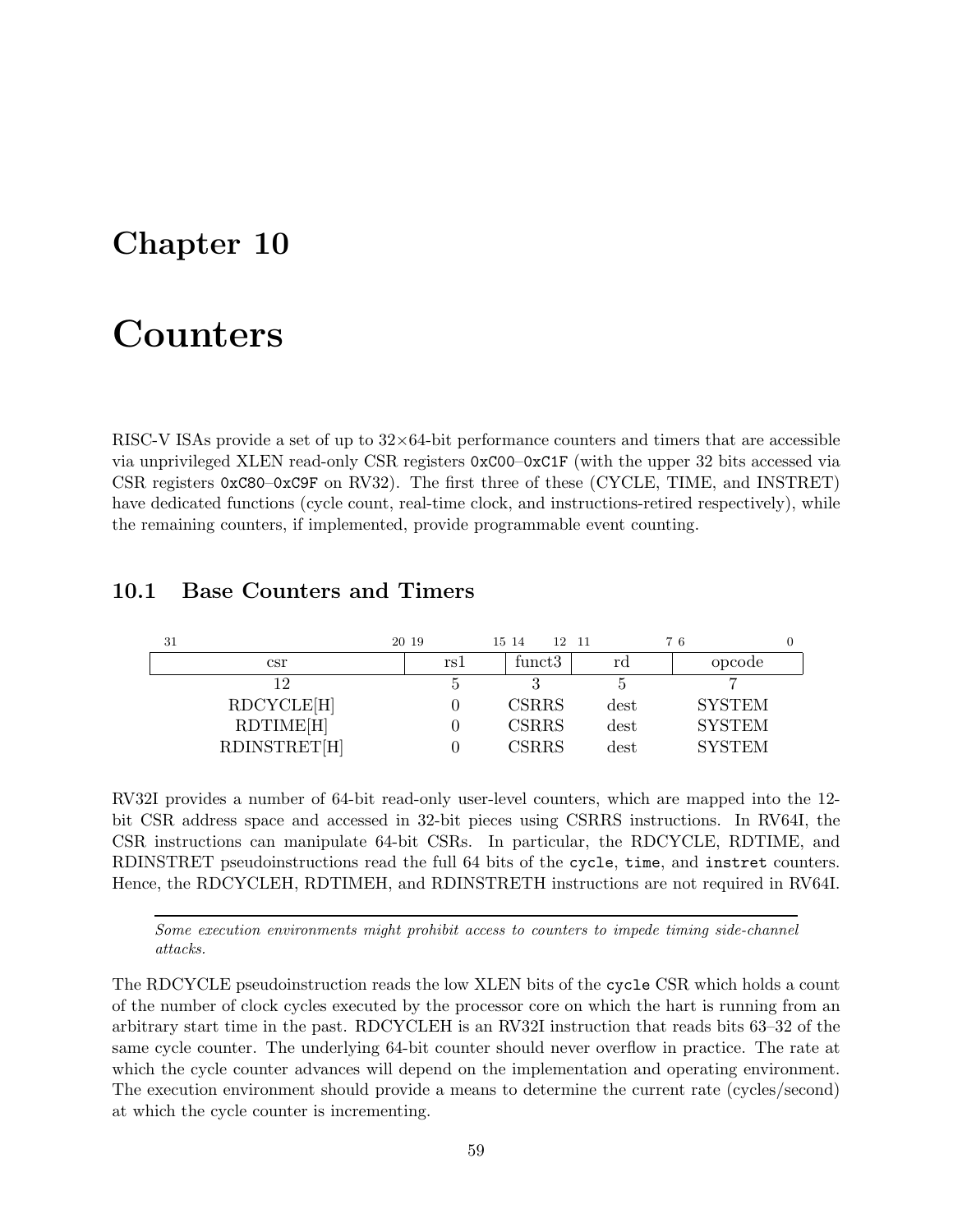RDCYCLE is intended to return the number of cycles executed by the processor core, not the hart. Precisely defining what is a "core" is difficult given some implementation choices (e.g., AMD Bulldozer). Precisely defining what is a "clock cycle" is also difficult given the range of implementations (including software emulations), but the intent is that RDCYCLE is used for performance monitoring along with the other performance counters. In particular, where there is one hart/core, one would expect cycle-count/instructions-retired to measure CPI for a hart.

Cores don't have to be exposed to software at all, and an implementor might choose to pretend multiple harts on one physical core are running on separate cores with one hart/core, and provide separate cycle counters for each hart. This might make sense in a simple barrel processor (e.g., CDC 6600 peripheral processors) where inter-hart timing interactions are nonexistent or minimal.

Where there is more than one hart/core and dynamic multithreading, it is not generally possible to separate out cycles per hart (especially with SMT). It might be possible to define a separate performance counter that tried to capture the number of cycles a particular hart was running, but this definition would have to be very fuzzy to cover all the possible threading implementations. For example, should we only count cycles for which any instruction was issued to execution for this hart, and/or cycles any instruction retired, or include cycles this hart was occupying machine resources but couldn't execute due to stalls while other harts went into execution? Likely, "all of the above" would be needed to have understandable performance stats. This complexity of defining a per-hart cycle count, and also the need in any case for a total per-core cycle count when tuning multithreaded code led to just standardizing the per-core cycle counter, which also happens to work well for the common single hart/core case.

Standardizing what happens during "sleep" is not practical given that what "sleep" means is not standardized across execution environments, but if the entire core is paused (entirely clockgated or powered-down in deep sleep), then it is not executing clock cycles, and the cycle count shouldn't be increasing per the spec. There are many details, e.g., whether clock cycles required to reset a processor after waking up from a power-down event should be counted, and these are considered execution-environment-specific details.

Even though there is no precise definition that works for all platforms, this is still a useful facility for most platforms, and an imprecise, common, "usually correct" standard here is better than no standard. The intent of RDCYCLE was primarily performance monitoring/tuning, and the specification was written with that goal in mind.

The RDTIME pseudoinstruction reads the low XLEN bits of the time CSR, which counts wall-clock real time that has passed from an arbitrary start time in the past. RDTIMEH is an RV32I-only instruction that reads bits 63–32 of the same real-time counter. The underlying 64-bit counter should never overflow in practice. The execution environment should provide a means of determining the period of the real-time counter (seconds/tick). The period must be constant. The real-time clocks of all harts in a single user application should be synchronized to within one tick of the real-time clock. The environment should provide a means to determine the accuracy of the clock.

On some simple platforms, cycle count might represent a valid implementation of RDTIME, but in this case, platforms should implement the RDTIME instruction as an alias for RDCYCLE to make code more portable, rather than using RDCYCLE to measure wall-clock time.

The RDINSTRET pseudoinstruction reads the low XLEN bits of the instret CSR, which counts the number of instructions retired by this hart from some arbitrary start point in the past. RDINSTRETH is an RV32I-only instruction that reads bits 63–32 of the same instruction counter. The underlying 64-bit counter should never overflow in practice.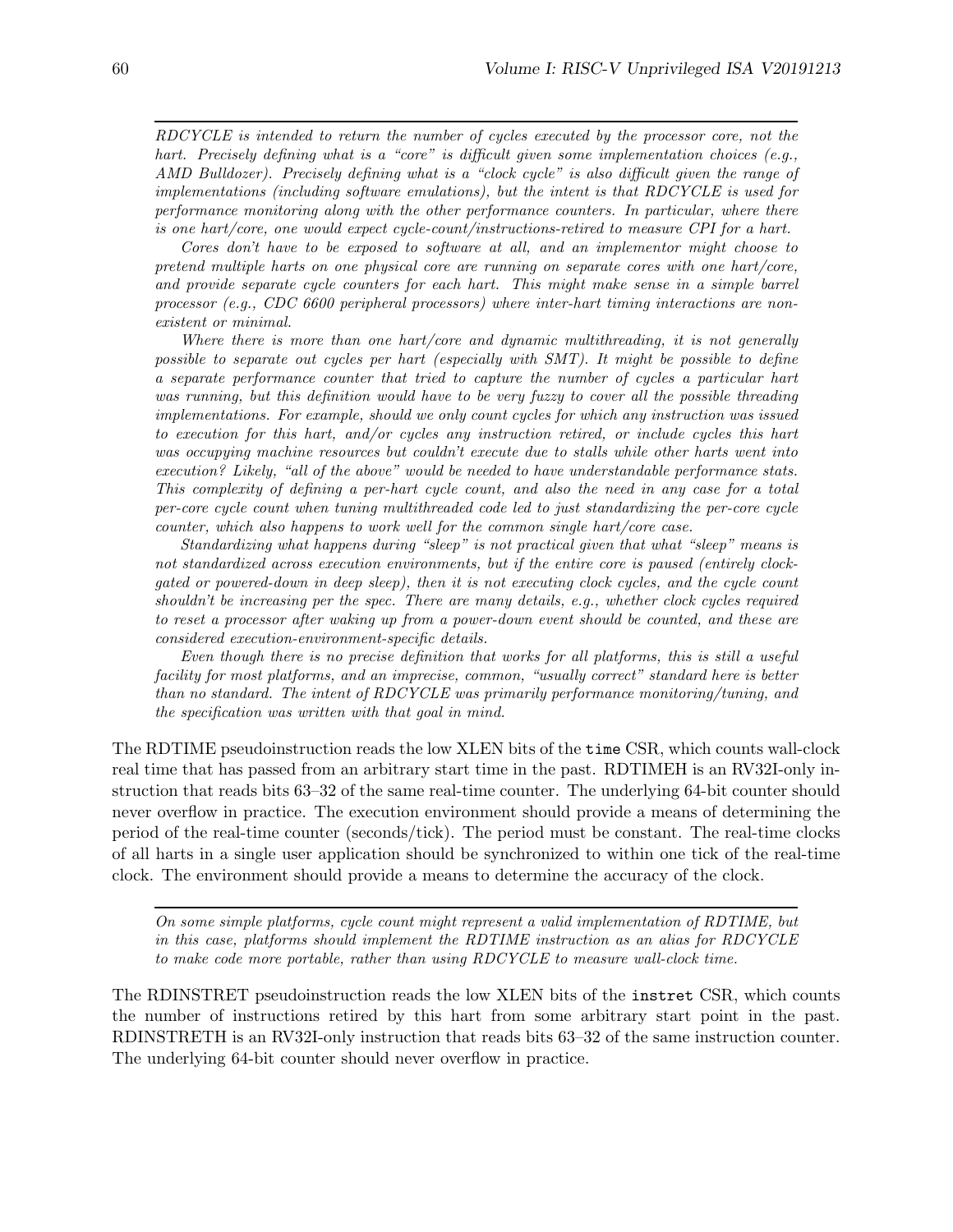The following code sequence will read a valid 64-bit cycle counter value into  $x3:x2$ , even if the counter overflows its lower half between reading its upper and lower halves.

again: rdcycleh x3 rdcycle x2 rdcycleh x4 bne x3, x4, again

Figure 10.1: Sample code for reading the 64-bit cycle counter in RV32.

We recommend provision of these basic counters in implementations as they are essential for basic performance analysis, adaptive and dynamic optimization, and to allow an application to work with real-time streams. Additional counters should be provided to help diagnose performance problems and these should be made accessible from user-level application code with low overhead.

We required the counters be 64 bits wide, even on RV32, as otherwise it is very difficult for software to determine if values have overflowed. For a low-end implementation, the upper 32 bits of each counter can be implemented using software counters incremented by a trap handler triggered by overflow of the lower 32 bits. The sample code described above shows how the full  $64$ -bit width value can be safely read using the individual 32-bit instructions.

In some applications, it is important to be able to read multiple counters at the same instant in time. When run under a multitasking environment, a user thread can suffer a context switch while attempting to read the counters. One solution is for the user thread to read the real-time counter before and after reading the other counters to determine if a context switch occurred in the middle of the sequence, in which case the reads can be retried. We considered adding output latches to allow a user thread to snapshot the counter values atomically, but this would increase the size of the user context, especially for implementations with a richer set of counters.

#### 10.2 Hardware Performance Counters

There is CSR space allocated for 29 additional unprivileged 64-bit hardware performance counters, hpmcounter3–hpmcounter31. For RV32, the upper 32 bits of these performance counters is accessible via additional CSRs hpmcounter3h–hpmcounter31h. These counters count platformspecific events and are configured via additional privileged registers. The number and width of these additional counters, and the set of events they count is platform-specific.

The privileged architecture manual describes the privileged CSRs controlling access to these counters and to set the events to be counted.

It would be useful to eventually standardize event settings to count ISA-level metrics, such as the number of floating-point instructions executed for example, and possibly a few common microarchitectural metrics, such as "L1 instruction cache misses".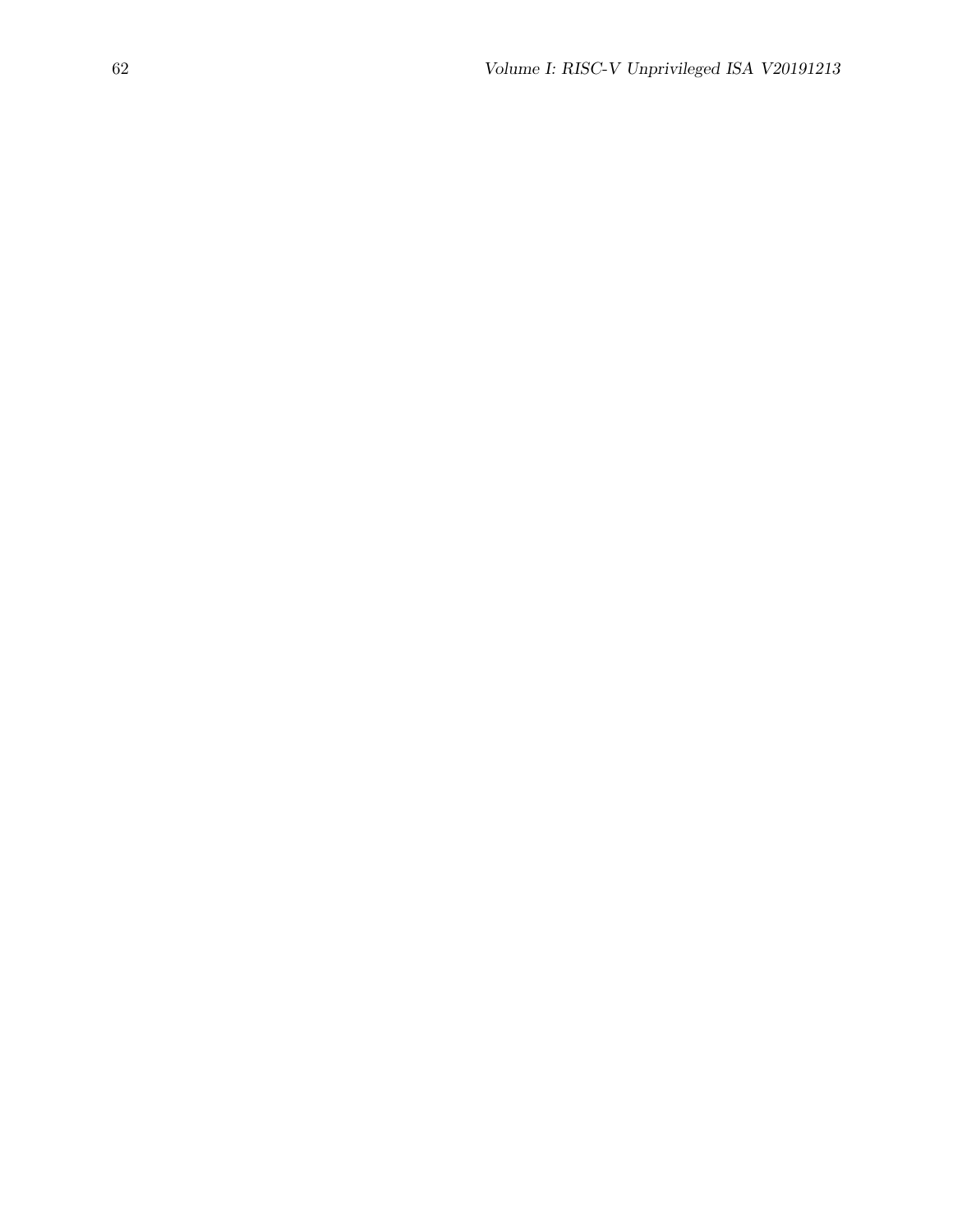## Chapter 11

# "F" Standard Extension for Single-Precision Floating-Point, Version 2.2

This chapter describes the standard instruction-set extension for single-precision floating-point, which is named "F" and adds single-precision floating-point computational instructions compliant with the IEEE 754-2008 arithmetic standard [\[7\]](#page-236-0). The F extension depends on the "Zicsr" extension for control and status register access.

#### 11.1 F Register State

The F extension adds 32 floating-point registers, f0–f31, each 32 bits wide, and a floating-point control and status register fcsr, which contains the operating mode and exception status of the floating-point unit. This additional state is shown in Figure [11.1.](#page-81-0) We use the term FLEN to describe the width of the floating-point registers in the RISC-V ISA, and FLEN=32 for the F single-precision floating-point extension. Most floating-point instructions operate on values in the floating-point register file. Floating-point load and store instructions transfer floating-point values between registers and memory. Instructions to transfer values to and from the integer register file are also provided.

We considered a unified register file for both integer and floating-point values as this simplifies software register allocation and calling conventions, and reduces total user state. However, a split organization increases the total number of registers accessible with a given instruction width, simplifies provision of enough regfile ports for wide superscalar issue, supports decoupled floating-point-unit architectures, and simplifies use of internal floating-point encoding techniques. Compiler support and calling conventions for split register file architectures are well understood, and using dirty bits on floating-point register file state can reduce context-switch overhead.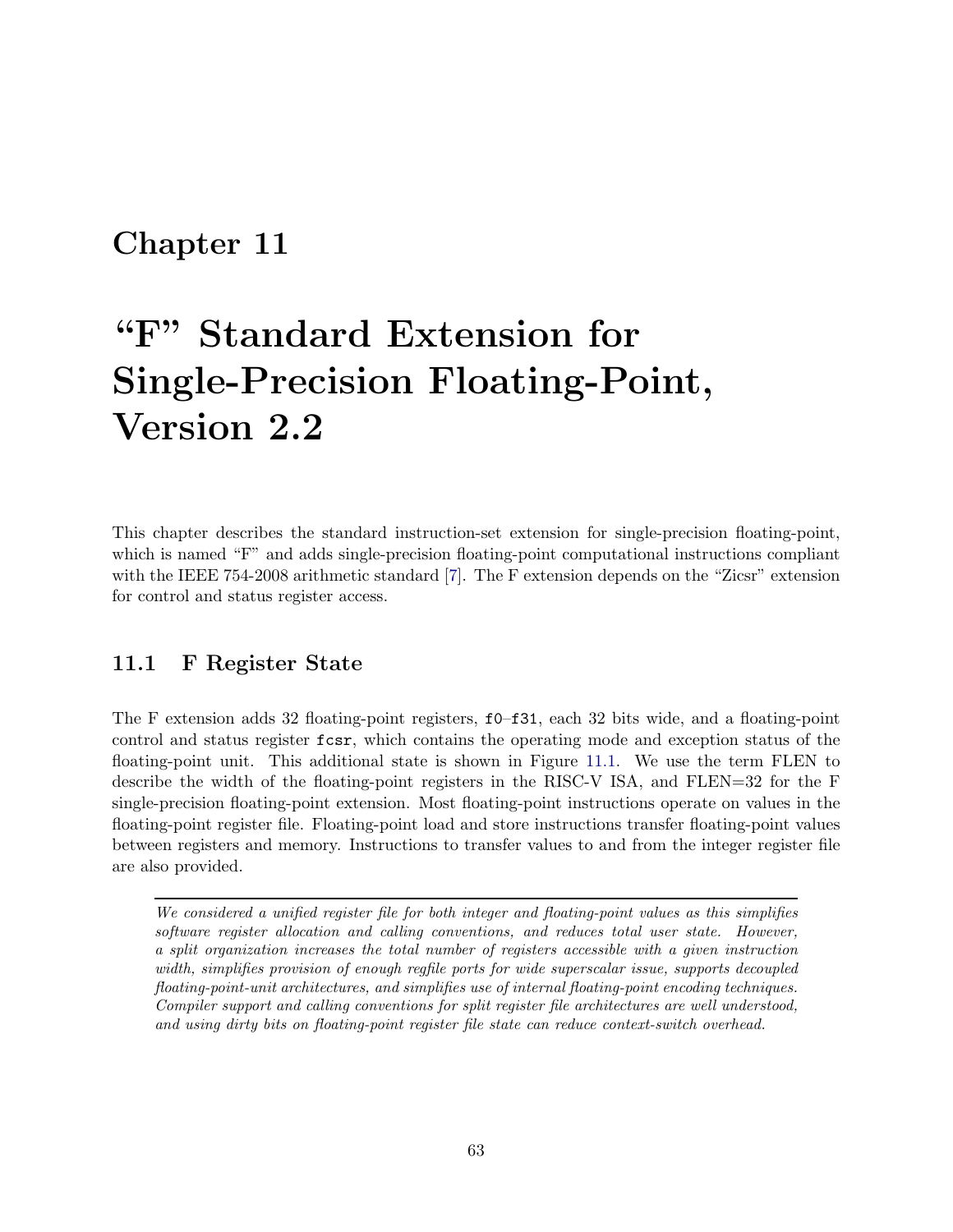| FLEN-1 |                           | $\overline{0}$ |
|--------|---------------------------|----------------|
|        | $\overline{f0}$           |                |
|        | f1                        |                |
|        | $\overline{f2}$           |                |
|        | $\overline{f3}$           |                |
|        | $\overline{f4}$           |                |
|        | f5                        |                |
|        | f6                        |                |
|        | f7                        |                |
|        | f8                        |                |
|        | f9                        |                |
|        | f10                       |                |
|        | f11                       |                |
|        | f12                       |                |
|        | f13                       |                |
|        | f14                       |                |
|        | f15                       |                |
|        | f16                       |                |
|        | f17                       |                |
|        | f18                       |                |
|        | f19                       |                |
|        | f20                       |                |
|        | f21                       |                |
|        | $\overline{f22}$          |                |
|        | f23                       |                |
|        | f24                       |                |
|        | f25                       |                |
|        | $\overline{f26}$          |                |
|        | f27                       |                |
|        | f28                       |                |
|        | f29                       |                |
|        | $\overline{f30}$          |                |
|        | $\overline{f31}$          |                |
|        | FLEN                      |                |
| 31     |                           | $\overline{0}$ |
|        | $\overline{\text{f}}$ csr |                |
|        | $\overline{32}$           |                |

<span id="page-81-0"></span>Figure 11.1: RISC-V standard F extension single-precision floating-point state.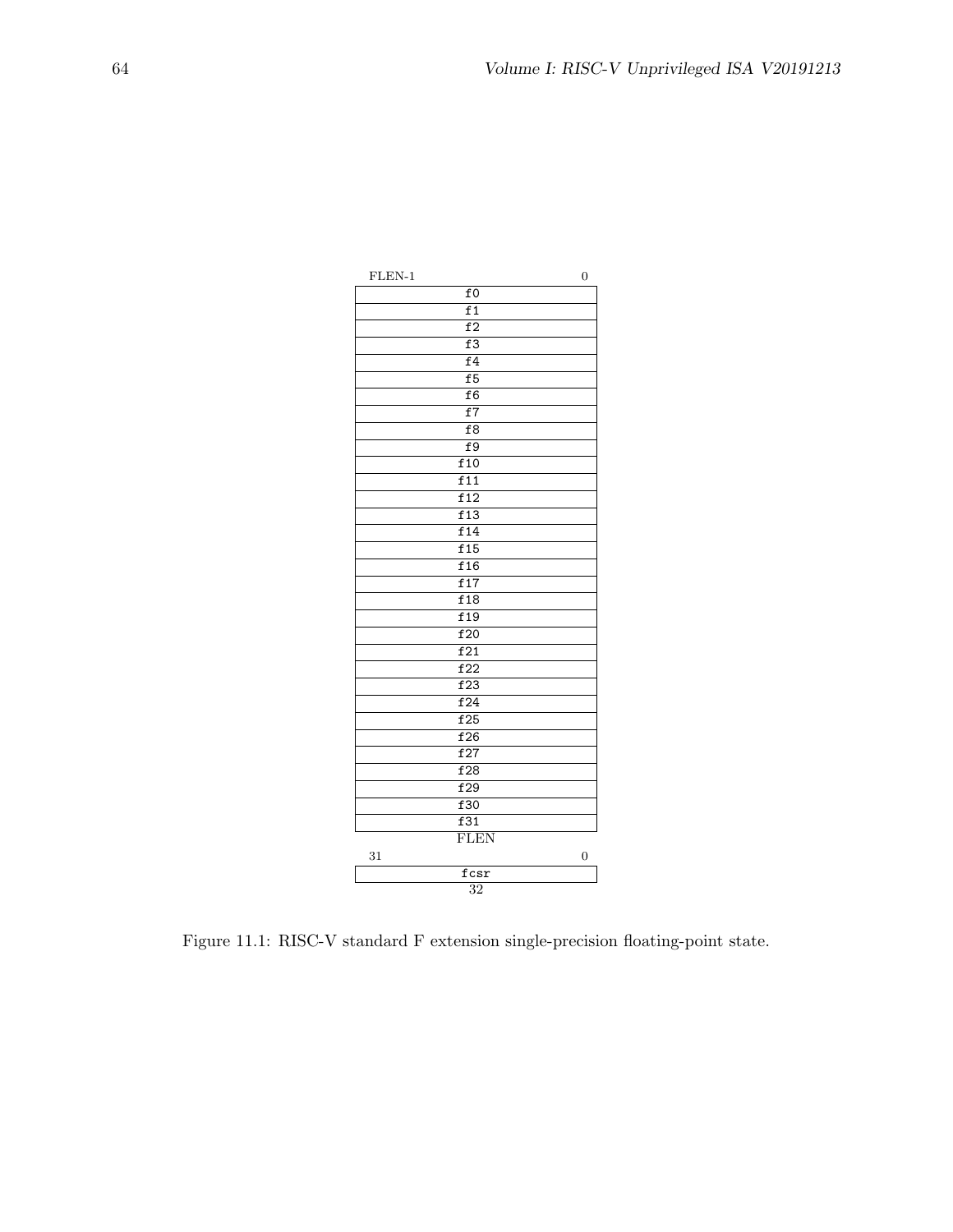#### 11.2 Floating-Point Control and Status Register

The floating-point control and status register, fcsr, is a RISC-V control and status register (CSR). It is a 32-bit read/write register that selects the dynamic rounding mode for floating-point arithmetic operations and holds the accrued exception flags, as shown in Figure [11.2.](#page-82-0)

| $\emph{Reserved}$ | Rounding Mode (frm)   Accrued Exceptions (fflags) |    |    |    |  |
|-------------------|---------------------------------------------------|----|----|----|--|
|                   |                                                   | NV | ЭF | UF |  |
|                   |                                                   |    |    |    |  |

Figure 11.2: Floating-point control and status register.

<span id="page-82-0"></span>The fcsr register can be read and written with the FRCSR and FSCSR instructions, which are assembler pseudoinstructions built on the underlying CSR access instructions. FRCSR reads fcsr by copying it into integer register rd. FSCSR swaps the value in fcsr by copying the original value into integer register rd, and then writing a new value obtained from integer register  $rs1$  into  $f \text{c}$ sr.

The fields within the fcsr can also be accessed individually through different CSR addresses, and separate assembler pseudoinstructions are defined for these accesses. The FRRM instruction reads the Rounding Mode field frm and copies it into the least-significant three bits of integer register rd, with zero in all other bits. FSRM swaps the value in frm by copying the original value into integer register rd, and then writing a new value obtained from the three least-significant bits of integer register rs1 into frm. FRFLAGS and FSFLAGS are defined analogously for the Accrued Exception Flags field fflags.

Bits 31–8 of the fcsr are reserved for other standard extensions, including the "L" standard extension for decimal floating-point. If these extensions are not present, implementations shall ignore writes to these bits and supply a zero value when read. Standard software should preserve the contents of these bits.

Floating-point operations use either a static rounding mode encoded in the instruction, or a dynamic rounding mode held in frm. Rounding modes are encoded as shown in Table [11.1.](#page-83-0) A value of 111 in the instruction's rm field selects the dynamic rounding mode held in frm. If frm is set to an invalid value (101–111), any subsequent attempt to execute a floating-point operation with a dynamic rounding mode will raise an illegal instruction exception. Some instructions, including widening conversions, have the  $rm$  field but are nevertheless unaffected by the rounding mode; software should set their rm field to RNE (000).

The C99 language standard effectively mandates the provision of a dynamic rounding mode register. In typical implementations, writes to the dynamic rounding mode CSR state will serialize the pipeline.

Static rounding modes are used to implement specialized arithmetic operations that often have to switch frequently between different rounding modes.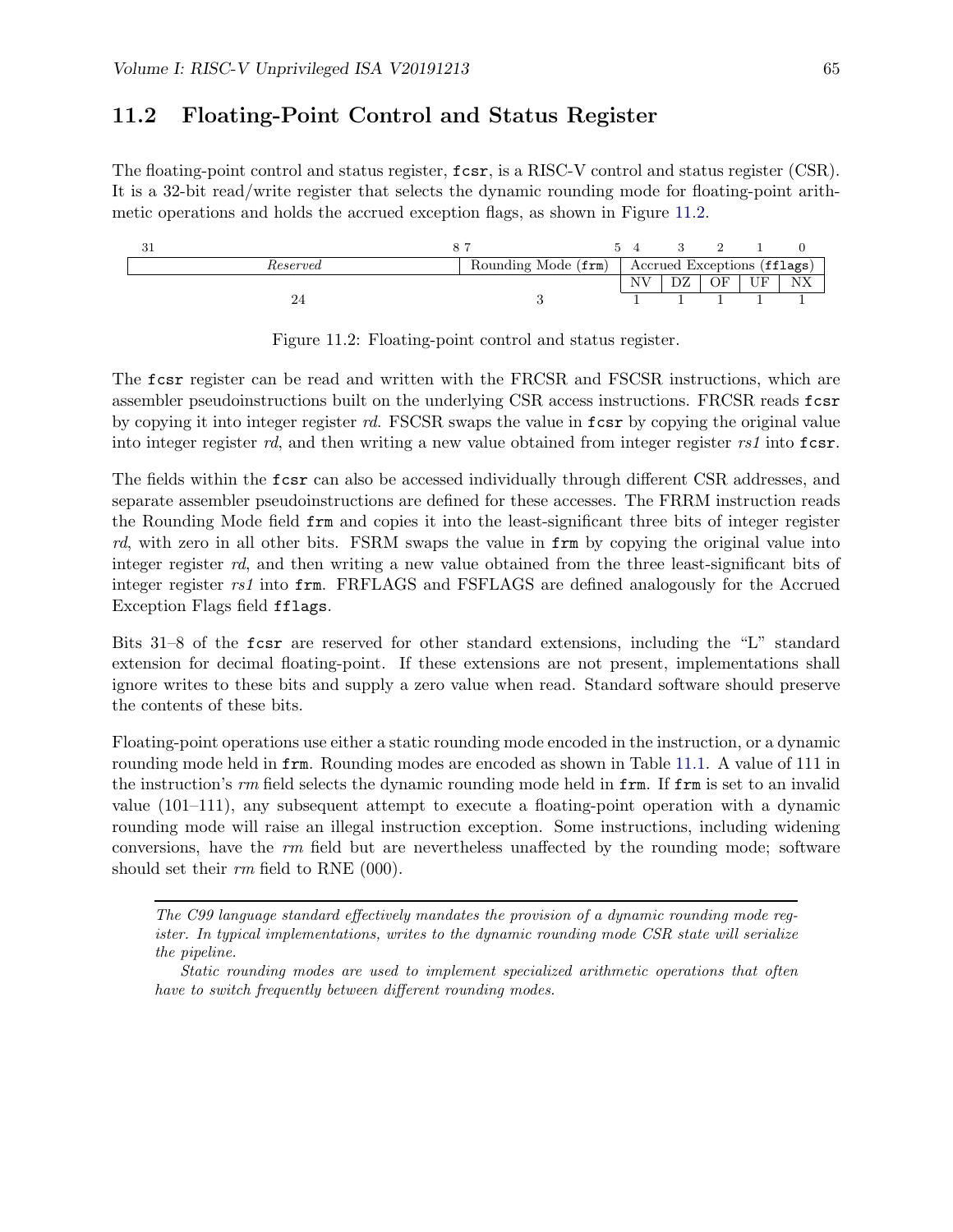| Rounding Mode | Mnemonic   | Meaning                                                   |
|---------------|------------|-----------------------------------------------------------|
| 000           | RNE        | Round to Nearest, ties to Even                            |
| 001           | <b>RTZ</b> | Round towards Zero                                        |
| 010           | <b>RDN</b> | Round Down (towards $-\infty$ )                           |
| 011           | <b>RUP</b> | Round Up (towards $+\infty$ )                             |
| 100           | <b>RMM</b> | Round to Nearest, ties to Max Magnitude                   |
| 101           |            | Invalid. Reserved for future use.                         |
| 110           |            | Invalid. Reserved for future use.                         |
| 111           | <b>DYN</b> | In instruction's rm field, selects dynamic rounding mode; |
|               |            | In Rounding Mode register, <i>Invalid.</i>                |

Table 11.1: Rounding mode encoding.

<span id="page-83-0"></span>The accrued exception flags indicate the exception conditions that have arisen on any floating-point arithmetic instruction since the field was last reset by software, as shown in Table [11.2.](#page-83-1) The base RISC-V ISA does not support generating a trap on the setting of a floating-point exception flag.

| Flag Mnemonic | Flag Meaning      |
|---------------|-------------------|
| NV            | Invalid Operation |
| DZ.           | Divide by Zero    |
| ΟF            | Overflow          |
| UЕ            | Underflow         |
| ΝX            | Inexact           |

Table 11.2: Accrued exception flag encoding.

<span id="page-83-1"></span>As allowed by the standard, we do not support traps on floating-point exceptions in the base ISA, but instead require explicit checks of the flags in software. We considered adding branches controlled directly by the contents of the floating-point accrued exception flags, but ultimately chose to omit these instructions to keep the ISA simple.

#### 11.3 NaN Generation and Propagation

Except when otherwise stated, if the result of a floating-point operation is NaN, it is the canonical NaN. The canonical NaN has a positive sign and all significand bits clear except the MSB, a.k.a. the quiet bit. For single-precision floating-point, this corresponds to the pattern 0x7fc00000.

We considered propagating NaN payloads, as is recommended by the standard, but this decision would have increased hardware cost. Moreover, since this feature is optional in the standard, it cannot be used in portable code.

Implementors are free to provide a NaN payload propagation scheme as a nonstandard extension enabled by a nonstandard operating mode. However, the canonical NaN scheme described above must always be supported and should be the default mode.

We require implementations to return the standard-mandated default values in the case of exceptional conditions, without any further intervention on the part of user-level software (unlike the Alpha ISA floating-point trap barriers). We believe full hardware handling of exceptional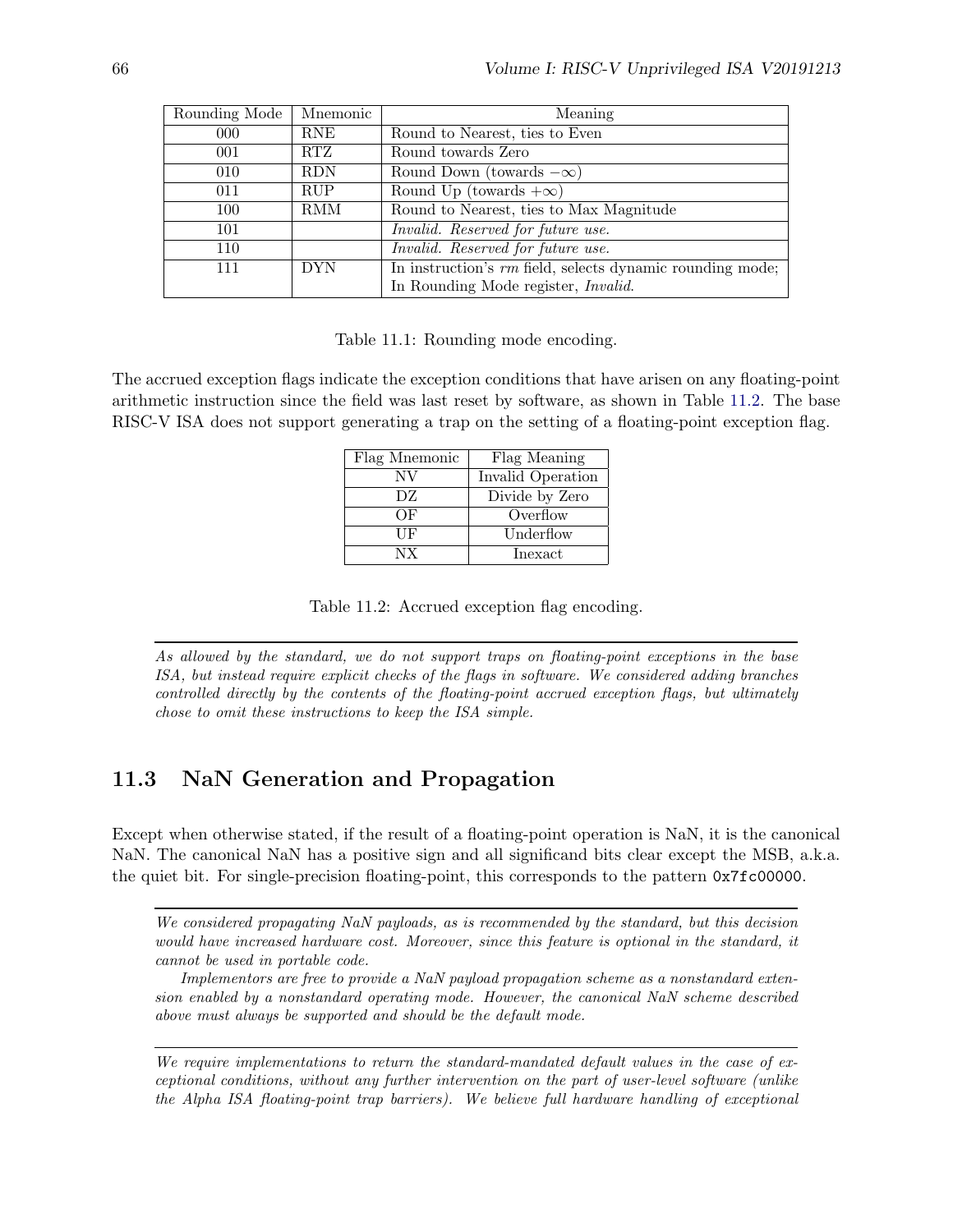cases will become more common, and so wish to avoid complicating the user-level ISA to optimize other approaches. Implementations can always trap to machine-mode software handlers to provide exceptional default values.

#### 11.4 Subnormal Arithmetic

Operations on subnormal numbers are handled in accordance with the IEEE 754-2008 standard.

In the parlance of the IEEE standard, tininess is detected after rounding.

Detecting tininess after rounding results in fewer spurious underflow signals.

#### 11.5 Single-Precision Load and Store Instructions

Floating-point loads and stores use the same base+offset addressing mode as the integer base ISA, with a base address in register  $rs1$  and a 12-bit signed byte offset. The FLW instruction loads a single-precision floating-point value from memory into floating-point register rd. FSW stores a single-precision value from floating-point register rs2 to memory.

| 31 |              |            | 20 19 |      | 15 14 | 12 11             | 76 |          | $\theta$ |
|----|--------------|------------|-------|------|-------|-------------------|----|----------|----------|
|    | imm[11:0]    |            |       | rs1  | width | rd                |    | opcode   |          |
|    | 12           |            |       | 5    | 3     | $\overline{5}$    |    |          |          |
|    | offset[11:0] |            |       | base | W     | dest              |    | LOAD-FP  |          |
|    |              |            |       |      |       |                   |    |          |          |
|    |              |            |       |      |       |                   |    |          |          |
| 31 |              | 25 24      | 20 19 |      | 15 14 | 12 11             | 76 |          | 0        |
|    | imm[11:5]    | rs2        |       | rs1  | width | $\text{imm}[4:0]$ |    | opcode   |          |
|    |              | 5          |       | 5    | 3     | 5                 |    |          |          |
|    | offset[11:5] | <b>src</b> |       | base | W     | offset[4:0]       |    | STORE-FP |          |

FLW and FSW are only guaranteed to execute atomically if the effective address is naturally aligned.

FLW and FSW do not modify the bits being transferred; in particular, the payloads of non-canonical NaNs are preserved.

#### 11.6 Single-Precision Floating-Point Computational Instructions

Floating-point arithmetic instructions with one or two source operands use the R-type format with the OP-FP major opcode. FADD.S and FMUL.S perform single-precision floating-point addition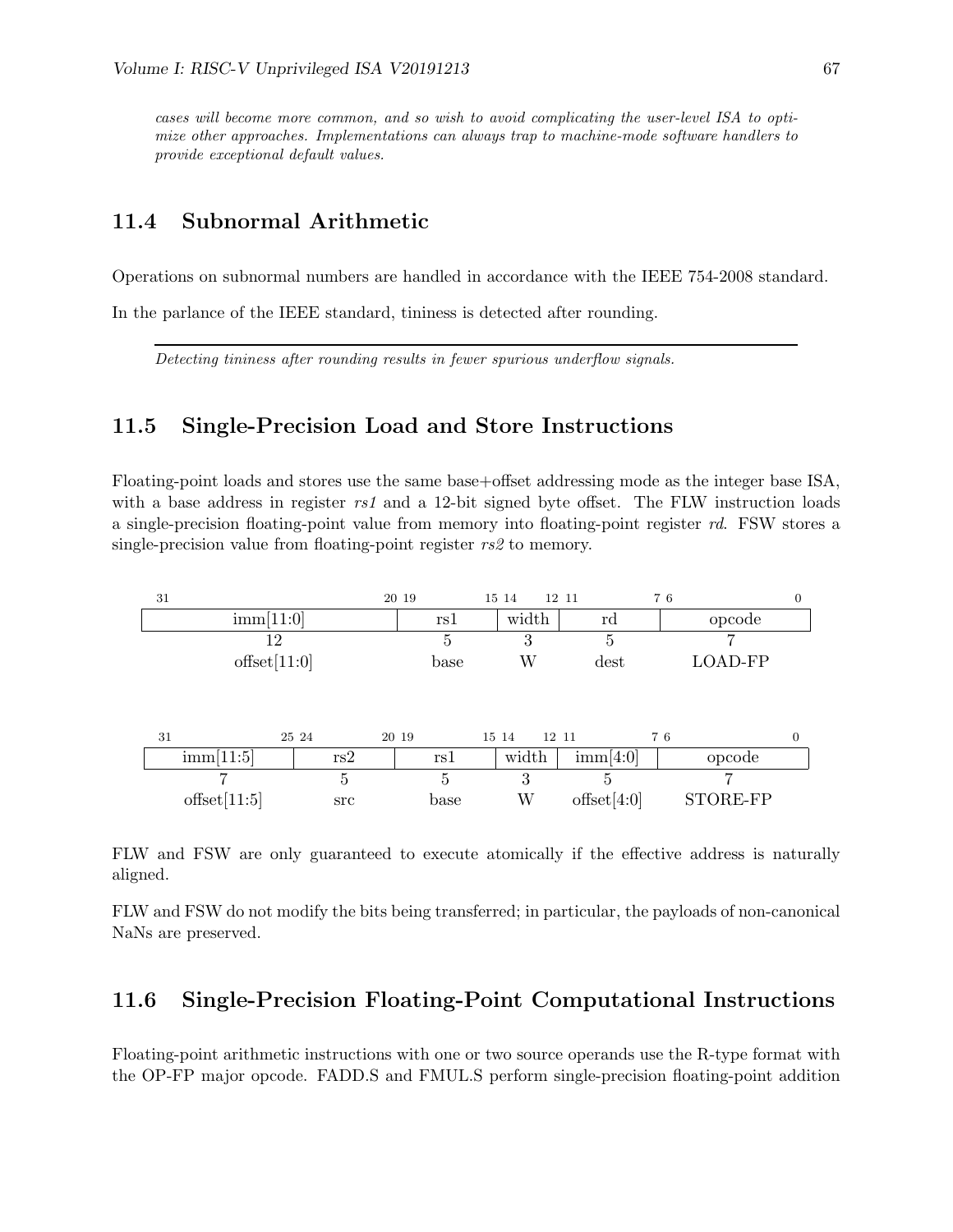and multiplication respectively, between rs1 and rs2. FSUB.S performs the single-precision floatingpoint subtraction of rs2 from rs1. FDIV.S performs the single-precision floating-point division of rs1 by rs2. FSQRT.S computes the square root of rs1. In each case, the result is written to rd.

The 2-bit floating-point format field  $fmt$  is encoded as shown in Table [11.3.](#page-85-0) It is set to  $S(00)$  for all instructions in the F extension.

| $fmt$ field | Mnemonic       | Meaning                 |
|-------------|----------------|-------------------------|
| Œ           |                | 32-bit single-precision |
| 01          | $\blacksquare$ | 64-bit double-precision |
| 10          | H              | 16-bit half-precision   |
|             |                | 128-bit quad-precision  |

Table 11.3: Format field encoding.

<span id="page-85-0"></span>All floating-point operations that perform rounding can select the rounding mode using the rm field with the encoding shown in Table [11.1.](#page-83-0)

Floating-point minimum-number and maximum-number instructions FMIN.S and FMAX.S write, respectively, the smaller or larger of rs1 and rs2 to rd. For the purposes of these instructions only, the value  $-0.0$  is considered to be less than the value  $+0.0$ . If both inputs are NaNs, the result is the canonical NaN. If only one operand is a NaN, the result is the non-NaN operand. Signaling NaN inputs set the invalid operation exception flag, even when the result is not NaN.

Note that in version 2.2 of the F extension, the FMIN.S and FMAX.S instructions were amended to implement the proposed IEEE 754-201x minimumNumber and maximumNumber operations, rather than the IEEE 754-2008 minNum and maxNum operations. These operations differ in their handling of signaling NaNs.

| 31                 | 27 26                       | 25 24        | 20 19 | 12 11<br>15 14 |      | 76      |
|--------------------|-----------------------------|--------------|-------|----------------|------|---------|
| funct <sub>5</sub> | $\mathop{\rm tmt}\nolimits$ | rs2          | rs l  | rm             | rd   | opcode  |
|                    |                             | <sub>6</sub> |       |                |      |         |
| FADD/FSUB          |                             | src2         | srcl  | RМ             | dest | OP-FP   |
| FMUL/FDIV          |                             | src2         | src1  | RМ             | dest | OP-FP   |
| FSQRT              |                             |              | src   | RM             | dest | $OP-FP$ |
| <b>FMIN-MAX</b>    |                             | src2         | srcl  | MIN/MAX dest   |      | $OP-FP$ |

Floating-point fused multiply-add instructions require a new standard instruction format. R4-type instructions specify three source registers (rs1, rs2, and rs3) and a destination register (rd). This format is only used by the floating-point fused multiply-add instructions.

FMADD.S multiplies the values in rs1 and rs2, adds the value in rs3, and writes the final result to rd. FMADD.S computes  $(rs1 \times rs2) + rs3$ .

FMSUB.S multiplies the values in rs1 and rs2, subtracts the value in rs3, and writes the final result to rd. FMSUB.S computes  $(rs1 \times rs2)$ -rs3.

FNMSUB.S multiplies the values in rs1 and rs2, negates the product, adds the value in rs3, and writes the final result to rd. FNMSUB.S computes  $-(rs1 \times rs2) + rs3$ .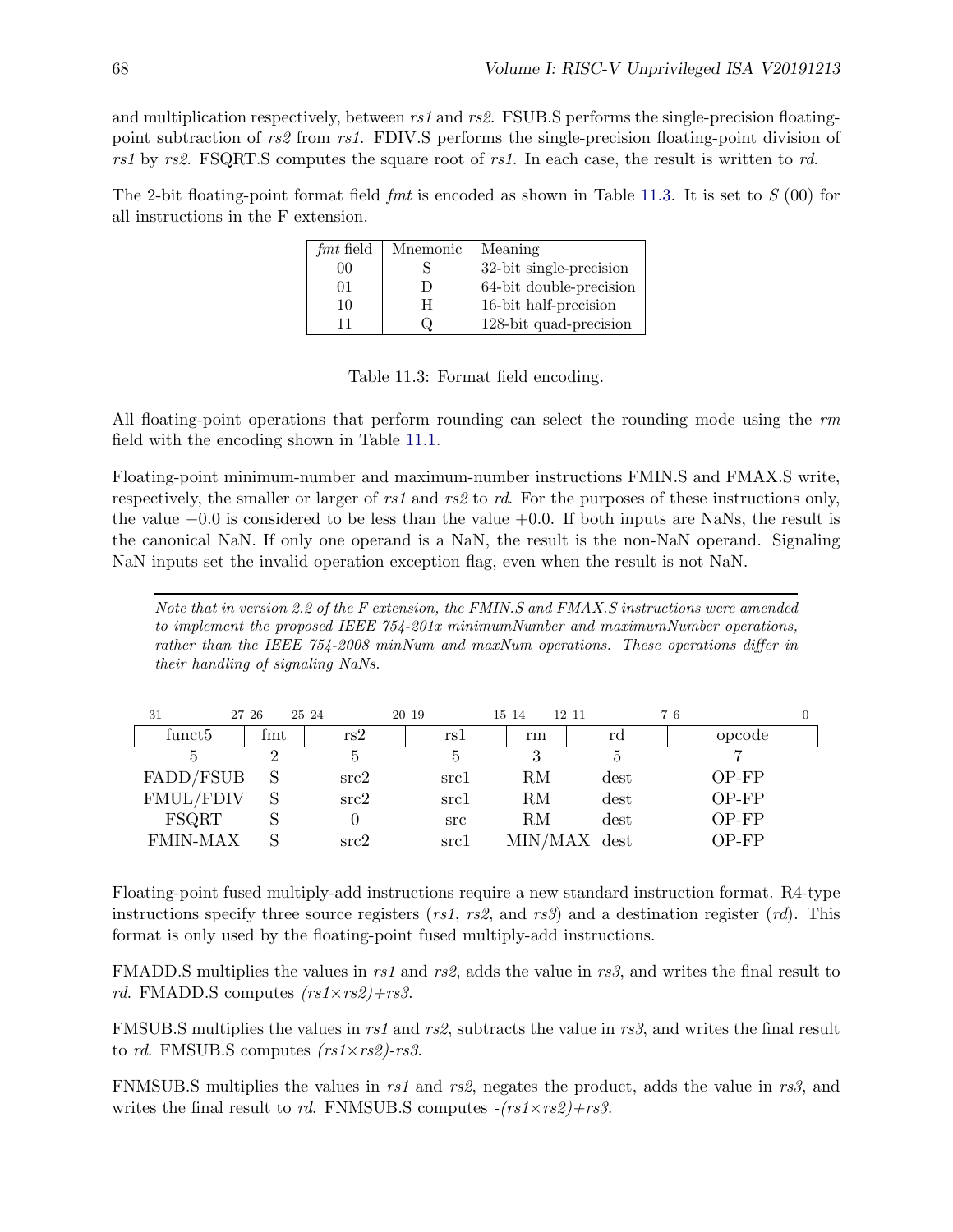FNMADD.S multiplies the values in rs1 and rs2, negates the product, subtracts the value in rs3, and writes the final result to rd. FNMADD.S computes  $-(rs1 \times rs2)$ -rs3.

The FNMSUB and FNMADD instructions are counterintuitively named, owing to the naming of the corresponding instructions in MIPS-IV. The MIPS instructions were defined to negate the sum, rather than negating the product as the RISC-V instructions do, so the naming scheme was more rational at the time. The two definitions differ with respect to signed-zero results. The RISC-V definition matches the behavior of the x86 and ARM fused multiply-add instructions, but unfortunately the RISC-V FNMSUB and FNMADD instruction names are swapped compared to x86 and ARM.

| υı   | 27 26         | 25 24 | 20 19 | 15 14 | 12 11           |                   |  |
|------|---------------|-------|-------|-------|-----------------|-------------------|--|
| rs3  | $_{\rm{fmt}}$ | rs∠   | rs 1  | rm    |                 | opcode            |  |
|      |               |       |       |       |                 |                   |  |
| src3 |               | src2  | srcl  | RM    | $\mathrm{dest}$ | F[N]MADD/F[N]MSUB |  |

The fused multiply-add (FMA) instructions consume a large part of the 32-bit instruction encoding space. Some alternatives considered were to restrict FMA to only use dynamic rounding modes, but static rounding modes are useful in code that exploits the lack of product rounding. Another alternative would have been to use rd to provide rs3, but this would require additional move instructions in some common sequences. The current design still leaves a large portion of the 32-bit encoding space open while avoiding having FMA be non-orthogonal.

The fused multiply-add instructions must set the invalid operation exception flag when the multiplicands are  $\infty$  and zero, even when the addend is a quiet NaN.

The IEEE 754-2008 standard permits, but does not require, raising the invalid exception for the operation  $\infty \times 0 + qNaN$ .

### 11.7 Single-Precision Floating-Point Conversion and Move Instructions

Floating-point-to-integer and integer-to-floating-point conversion instructions are encoded in the OP-FP major opcode space. FCVT.W.S or FCVT.L.S converts a floating-point number in floatingpoint register rs1 to a signed 32-bit or 64-bit integer, respectively, in integer register rd. FCVT.S.W or FCVT.S.L converts a 32-bit or 64-bit signed integer, respectively, in integer register rs1 into a floating-point number in floating-point register rd. FCVT.WU.S, FCVT.LU.S, FCVT.S.WU, and FCVT.S.LU variants convert to or from unsigned integer values. For XLEN> 32, FCVT.W[U].S sign-extends the 32-bit result to the destination register width. FCVT.L[U].S and FCVT.S.L[U] are RV64-only instructions. If the rounded result is not representable in the destination format, it is clipped to the nearest value and the invalid flag is set. Table [11.4](#page-87-0) gives the range of valid inputs for FCVT.int.S and the behavior for invalid inputs.

All floating-point to integer and integer to floating-point conversion instructions round according to the rm field. A floating-point register can be initialized to floating-point positive zero using FCVT.S.W rd, x0, which will never set any exception flags.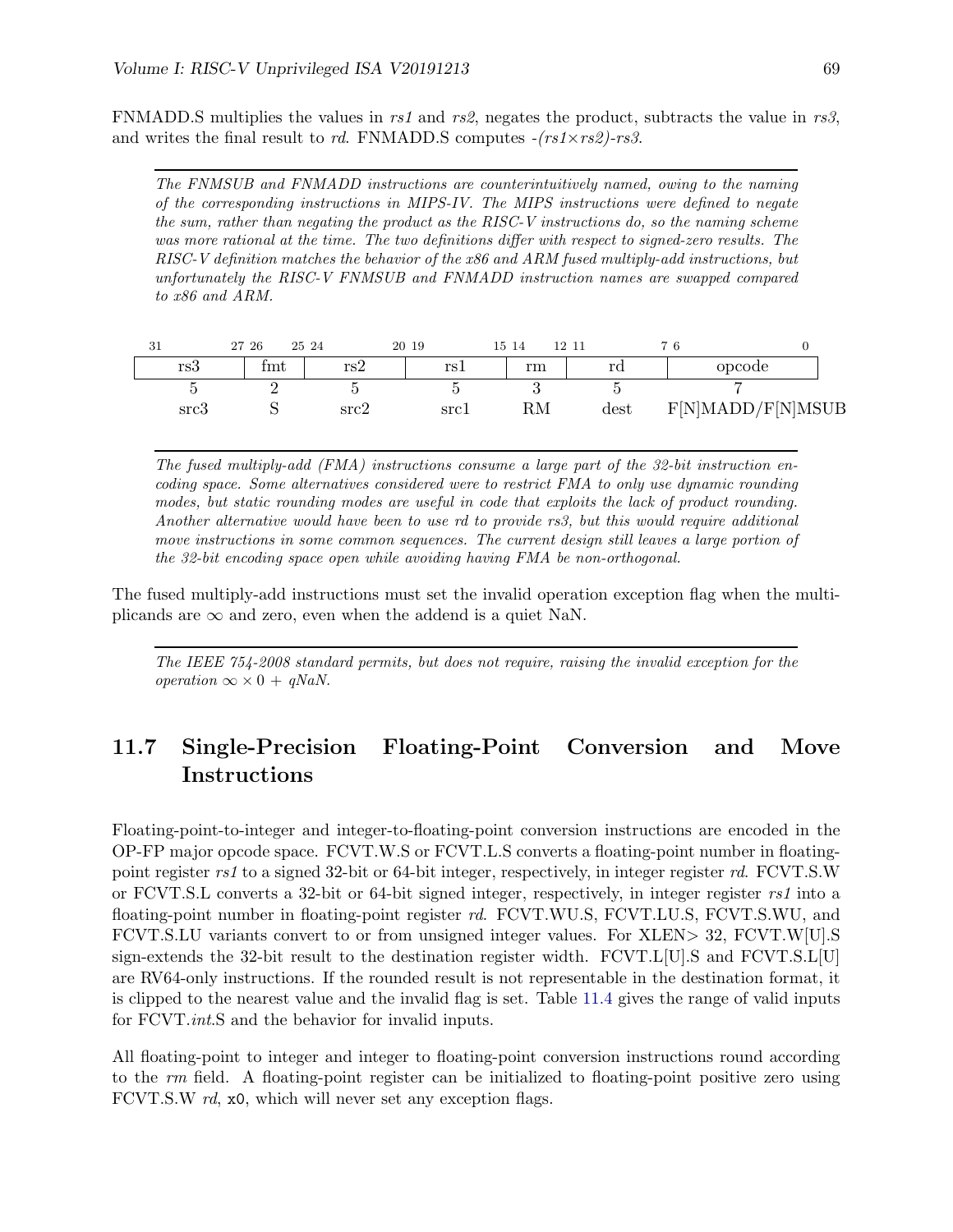|                                        | FCVT.W.S     | FCVT.WU.S  | FCVT.L.S     | FCVT.LU.S    |
|----------------------------------------|--------------|------------|--------------|--------------|
| Minimum valid input (after rounding)   | $-2^{31}$    |            | $-2^{63}$    |              |
| Maximum valid input (after rounding)   | $2^{31} - 1$ | $2^{32} -$ | $2^{63} - 1$ | $2^{64}$ –   |
| Output for out-of-range negative input | $-2^{31}$    |            | $-2^{63}$    |              |
| Output for $-\infty$                   | $-2^{31}$    |            | $-2^{63}$    |              |
| Output for out-of-range positive input | $2^{31} - 1$ | $2^{32} -$ | $2^{63} - 1$ | $2^{64} - 1$ |
| Output for $+\infty$ or NaN            | $2^{31} - 1$ | $2^{32} -$ | $2^{63} - 1$ | $2^{64} - 1$ |

<span id="page-87-0"></span>Table 11.4: Domains of float-to-integer conversions and behavior for invalid inputs.

| 31                           | 27 26         | 25 24     | 20 19 | 15 14 | 12 11 | 76     |
|------------------------------|---------------|-----------|-------|-------|-------|--------|
| funct5                       | $_{\rm{tmt}}$ | rs2       | rs 1  | rm    | rd    | opcode |
|                              |               |           |       |       |       |        |
| $\text{FCVT}.\text{int.fmt}$ |               | W[U]/L[U] | src   | RМ    | dest  | OP-FP  |
| $\text{FCVT}.fmt.int$        |               | W[U]/L[U] | src   | RМ    | dest  | OP-FP  |

Floating-point to floating-point sign-injection instructions, FSGNJ.S, FSGNJN.S, and FSGNJX.S, produce a result that takes all bits except the sign bit from rs1. For FSGNJ, the result's sign bit is rs2's sign bit; for FSGNJN, the result's sign bit is the opposite of rs2's sign bit; and for FSGNJX, the sign bit is the XOR of the sign bits of  $rs1$  and  $rs2$ . Sign-injection instructions do not set floating-point exception flags, nor do they canonicalize NaNs. Note, FSGNJ.S rx, ry, ry moves ry to rx (assembler pseudoinstruction FMV.S rx, ry); FSGNJN.S rx, ry, ry moves the negation of ry to rx (assembler pseudoinstruction FNEG.S rx, ry); and FSGNJX.S rx, ry, ry moves the absolute value of ry to rx (assembler pseudoinstruction FABS.S rx, ry).

| 31     | 27 26<br>25 24 |      | 20 19 | 15 14   | 12 11 | 76     |
|--------|----------------|------|-------|---------|-------|--------|
| funct5 | $_{\rm{tmt}}$  | rs2  | rs1   | rm      | rd    | opcode |
|        |                |      |       |         |       |        |
| FSGNJ  |                | src2 | srcl  | J[N]/JX | dest  | OP-FP  |

The sign-injection instructions provide floating-point MV, ABS, and NEG, as well as supporting a few other operations, including the IEEE copySign operation and sign manipulation in transcendental math function libraries. Although MV, ABS, and NEG only need a single register operand, whereas FSGNJ instructions need two, it is unlikely most microarchitectures would add optimizations to benefit from the reduced number of register reads for these relatively infrequent instructions. Even in this case, a microarchitecture can simply detect when both source registers are the same for FSGNJ instructions and only read a single copy.

Instructions are provided to move bit patterns between the floating-point and integer registers. FMV.X.W moves the single-precision value in floating-point register rs1 represented in IEEE 754-2008 encoding to the lower 32 bits of integer register rd. The bits are not modified in the transfer, and in particular, the payloads of non-canonical NaNs are preserved. For RV64, the higher 32 bits of the destination register are filled with copies of the floating-point number's sign bit.

FMV.W.X moves the single-precision value encoded in IEEE 754-2008 standard encoding from the lower 32 bits of integer register rs1 to the floating-point register rd. The bits are not modified in the transfer, and in particular, the payloads of non-canonical NaNs are preserved.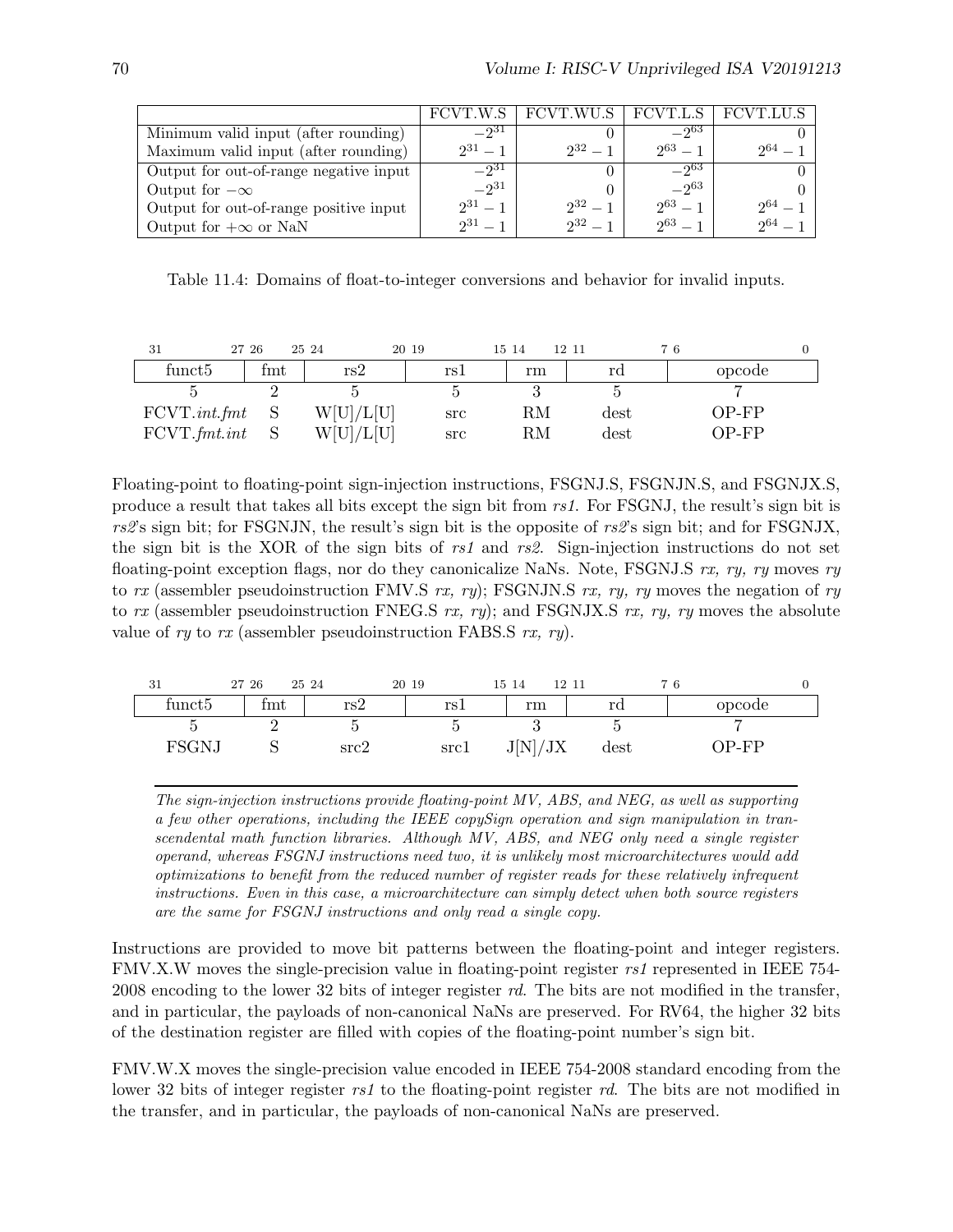The FMV.W.X and FMV.X.W instructions were previously called FMV.S.X and FMV.X.S. The use of W is more consistent with their semantics as an instruction that moves 32 bits without interpreting them. This became clearer after defining NaN-boxing. To avoid disturbing existing code, both the W and S versions will be supported by tools.

| 31             | 27 26         | 25 24 | 20 19 | 15 14     | 12 11 | 76      |
|----------------|---------------|-------|-------|-----------|-------|---------|
| funct5         | $_{\rm{tmt}}$ | rs2   | rs 1  | $\rm{rm}$ | rd    | opcode  |
|                |               |       |       |           |       |         |
| <b>FMV.X.W</b> |               |       | src   | $000\,$   | dest  | OP-FP   |
| FMV.W.X        |               |       | src   | $000\,$   | dest  | $OP-FP$ |

The base floating-point ISA was defined so as to allow implementations to employ an internal recoding of the floating-point format in registers to simplify handling of subnormal values and possibly to reduce functional unit latency. To this end, the base ISA avoids representing integer values in the floating-point registers by defining conversion and comparison operations that read and write the integer register file directly. This also removes many of the common cases where explicit moves between integer and floating-point registers are required, reducing instruction count and critical paths for common mixed-format code sequences.

#### 11.8 Single-Precision Floating-Point Compare Instructions

Floating-point compare instructions (FEQ.S, FLT.S, FLE.S) perform the specified comparison between floating-point registers (rs1 = rs2, rs1 < rs2, rs1  $\leq$  rs2) writing 1 to the integer register rd if the condition holds, and 0 otherwise.

FLT.S and FLE.S perform what the IEEE 754-2008 standard refers to as signaling comparisons: that is, they set the invalid operation exception flag if either input is NaN. FEQ.S performs a quiet comparison: it only sets the invalid operation exception flag if either input is a signaling NaN. For all three instructions, the result is 0 if either operand is NaN.

| 31                 | 27 26 | 25 24 | 20 19 | 15 14 | 12 11           | 76     |
|--------------------|-------|-------|-------|-------|-----------------|--------|
| funct <sub>5</sub> | tmt   | rs2   | rsl   | rm    | rd              | opcode |
|                    |       |       |       |       |                 |        |
| <b>FCMP</b>        |       | src2  | srcl  |       | $EQ/LT/LE$ dest | OP-FP  |

The F extension provides  $a \leq$  comparison, whereas the base ISA provides  $a \geq$  branch comparison. Because  $\leq$  can be synthesized from  $\geq$  and vice-versa, there is no performance implication to this inconsistency, but it is nevertheless an unfortunate incongruity in the ISA.

#### 11.9 Single-Precision Floating-Point Classify Instruction

The FCLASS.S instruction examines the value in floating-point register rs1 and writes to integer register  $rd$  a 10-bit mask that indicates the class of the floating-point number. The format of the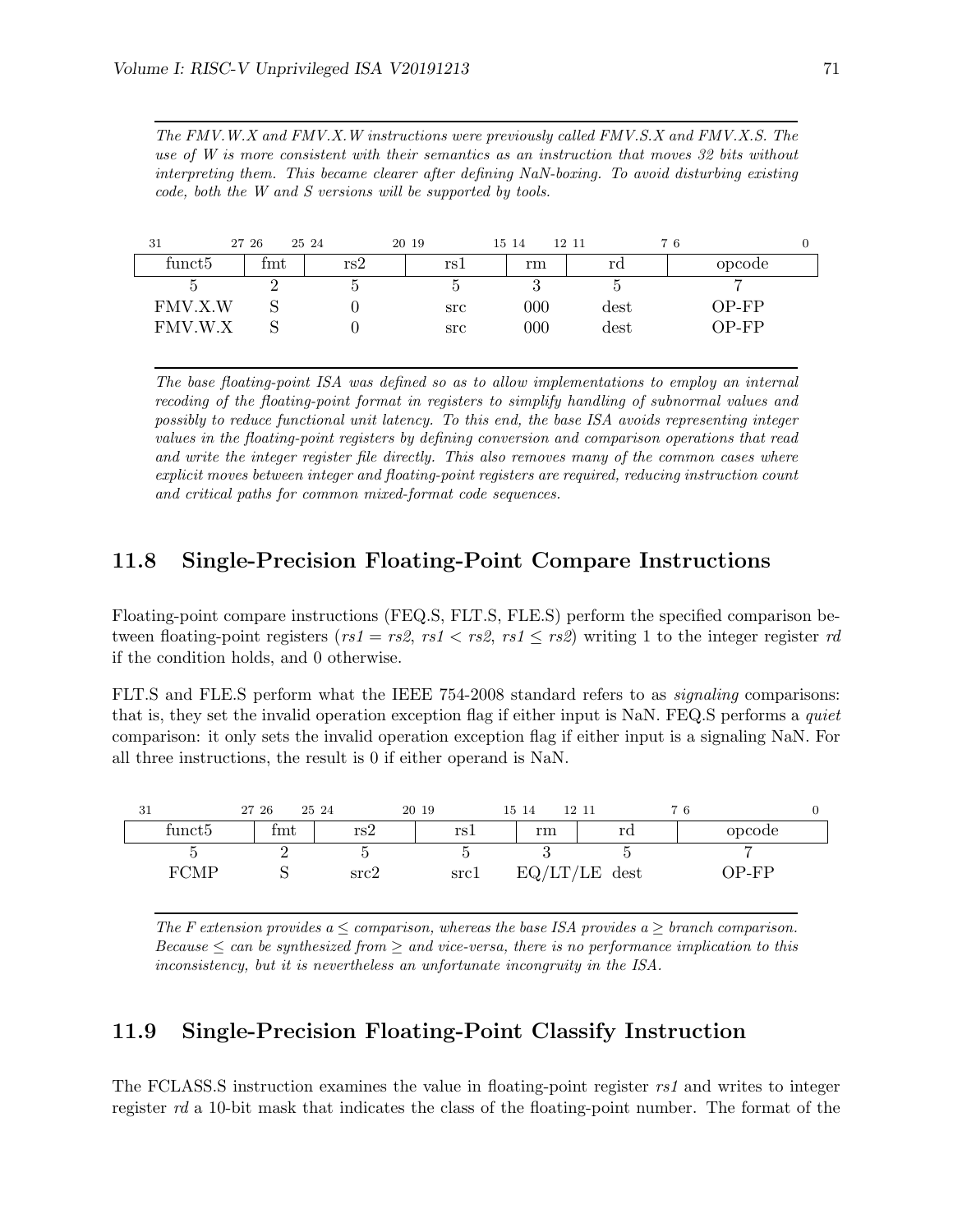mask is described in Table [11.5.](#page-89-0) The corresponding bit in  $rd$  will be set if the property is true and clear otherwise. All other bits in  $rd$  are cleared. Note that exactly one bit in  $rd$  will be set. FCLASS.S does not set the floating-point exception flags.

| 31 |                    | 27 26 | 25 24 | 20 19 | 15 14 | 12 11 |        |
|----|--------------------|-------|-------|-------|-------|-------|--------|
|    | funct <sub>5</sub> | tmt   | rs2   | rs1   | rm    | rd    | opcode |
|    |                    |       |       |       |       |       |        |
|    | LAOO               |       |       | src   | 001   | dest  | OP-FP  |

| rd bit         | Meaning                               |
|----------------|---------------------------------------|
|                | rs1 is $-\infty$ .                    |
| 1              | $rs1$ is a negative normal number.    |
| $\overline{2}$ | $rs1$ is a negative subnormal number. |
| 3              | $rs1$ is $-0$ .                       |
| 4              | $rs1$ is $+0$ .                       |
| 5              | $rs1$ is a positive subnormal number. |
| 6              | $rs1$ is a positive normal number.    |
| 7              | $rs1$ is $+\infty$ .                  |
| 8              | $rs1$ is a signaling NaN.             |
|                | $rs1$ is a quiet NaN.                 |

<span id="page-89-0"></span>Table 11.5: Format of result of FCLASS instruction.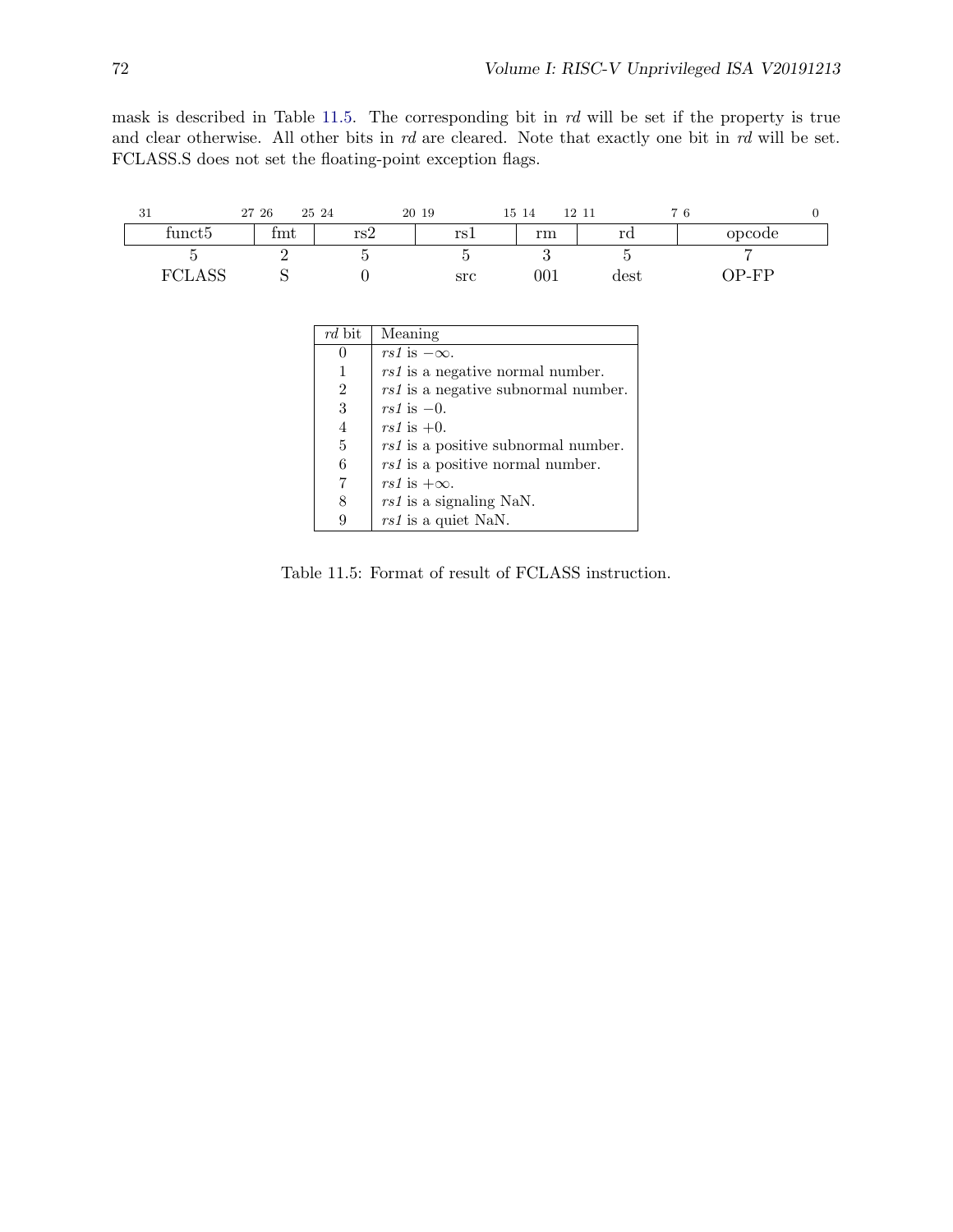## Chapter 12

# "D" Standard Extension for Double-Precision Floating-Point, Version 2.2

This chapter describes the standard double-precision floating-point instruction-set extension, which is named "D" and adds double-precision floating-point computational instructions compliant with the IEEE 754-2008 arithmetic standard. The D extension depends on the base single-precision instruction subset F.

#### 12.1 D Register State

The D extension widens the 32 floating-point registers,  $f0-f31$ , to 64 bits (FLEN=64 in Figure [11.1\)](#page-81-0). The f registers can now hold either 32-bit or 64-bit floating-point values as described below in Section [12.2.](#page-90-0)

FLEN can be 32, 64, or 128 depending on which of the F, D, and Q extensions are supported. There can be up to four different floating-point precisions supported, including H, F, D, and Q.

#### <span id="page-90-0"></span>12.2 NaN Boxing of Narrower Values

When multiple floating-point precisions are supported, then valid values of narrower *n*-bit types,  $n \leq$  FLEN, are represented in the lower n bits of an FLEN-bit NaN value, in a process termed NaN-boxing. The upper bits of a valid NaN-boxed value must be all 1s. Valid NaN-boxed n-bit values therefore appear as negative quiet NaNs (qNaNs) when viewed as any wider m-bit value,  $n < m \leq$  FLEN. Any operation that writes a narrower result to an f register must write all 1s to the uppermost  $FLEN-n$  bits to yield a legal NaN-boxed value.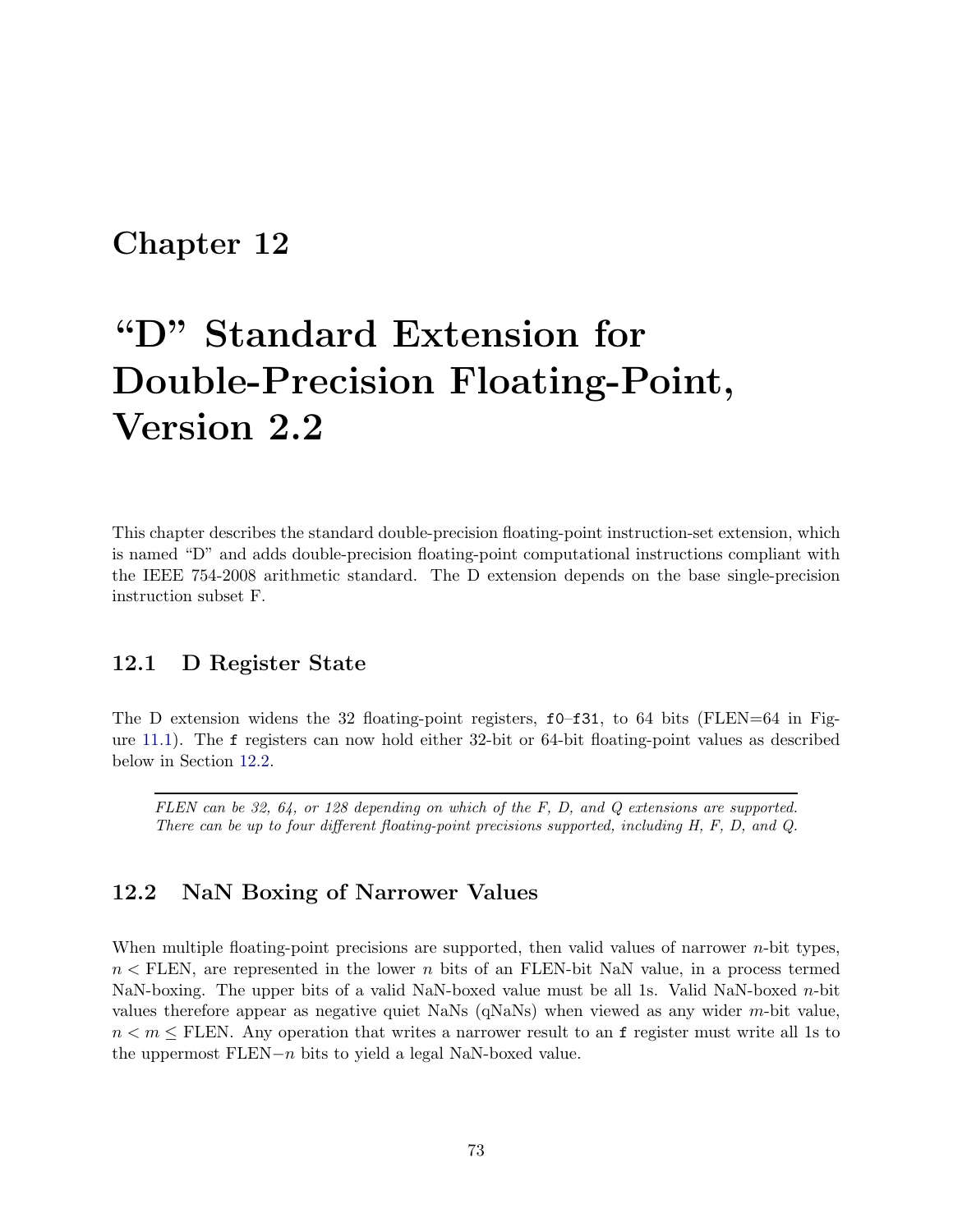Software might not know the current type of data stored in a floating-point register but has to be able to save and restore the register values, hence the result of using wider operations to transfer narrower values has to be defined. A common case is for callee-saved registers, but a standard convention is also desirable for features including varargs, user-level threading libraries, virtual machine migration, and debugging.

Floating-point n-bit transfer operations move external values held in IEEE standard formats into and out of the f registers, and comprise floating-point loads and stores  $(FLn/FSn)$  and floatingpoint move instructions (FMV.n.X/FMV.X.n). A narrower n-bit transfer,  $n <$  FLEN, into the f registers will create a valid NaN-boxed value. A narrower  $n$ -bit transfer out of the floating-point registers will transfer the lower n bits of the register ignoring the upper FLEN $-n$  bits.

Apart from transfer operations described in the previous paragraph, all other floating-point operations on narrower *n*-bit operations,  $n <$  FLEN, check if the input operands are correctly NaN-boxed, i.e., all upper  $FLEN-n$  bits are 1. If so, the n least-significant bits of the input are used as the input value, otherwise the input value is treated as an  $n$ -bit canonical NaN.

Earlier versions of this document did not define the behavior of feeding the results of narrower or wider operands into an operation, except to require that wider saves and restores would preserve the value of a narrower operand. The new definition removes this implementation-specific behavior, while still accommodating both non-recoded and recoded implementations of the floating-point unit. The new definition also helps catch software errors by propagating NaNs if values are used incorrectly.

Non-recoded implementations unpack and pack the operands to IEEE standard format on the input and output of every floating-point operation. The NaN-boxing cost to a non-recoded implementation is primarily in checking if the upper bits of a narrower operation represent a legal NaN-boxed value, and in writing all 1s to the upper bits of a result.

Recoded implementations use a more convenient internal format to represent floating-point values, with an added exponent bit to allow all values to be held normalized. The cost to the recoded implementation is primarily the extra tagging needed to track the internal types and sign bits, but this can be done without adding new state bits by recoding NaNs internally in the exponent field. Small modifications are needed to the pipelines used to transfer values in and out of the recoded format, but the datapath and latency costs are minimal. The recoding process has to handle shifting of input subnormal values for wide operands in any case, and extracting the NaN-boxed value is a similar process to normalization except for skipping over leading-1 bits instead of skipping over leading-0 bits, allowing the datapath muxing to be shared.

#### <span id="page-91-0"></span>12.3 Double-Precision Load and Store Instructions

The FLD instruction loads a double-precision floating-point value from memory into floating-point register rd. FSD stores a double-precision value from the floating-point registers to memory.

| -31          | 20 19 | 15 14 | 12 11 | 76      |  |
|--------------|-------|-------|-------|---------|--|
| imm[11:0]    | rs1   | width | rd    | opcode  |  |
|              |       |       |       |         |  |
| offset[11:0] | base  |       | dest  | LOAD-FP |  |

The double-precision value may be a NaN-boxed single-precision value.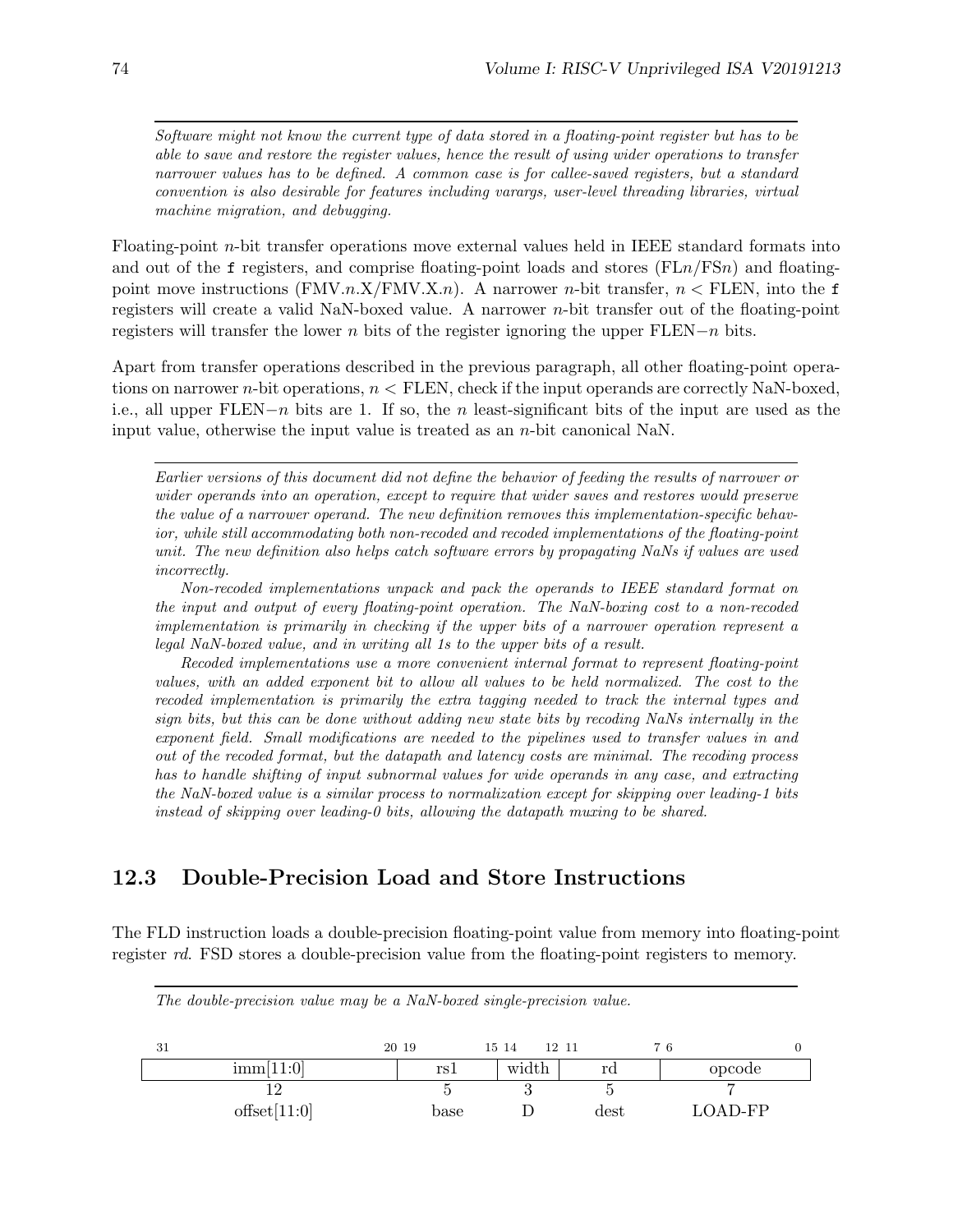| υı | 25 24        |                   | 20 19 | 15 14 | 12 11               |          |  |
|----|--------------|-------------------|-------|-------|---------------------|----------|--|
|    | imm[11:5]    | rs2               | rs1   | width | $\mathrm{imm}[4:0]$ | opcode   |  |
|    |              |                   |       |       |                     |          |  |
|    | offset[11:5] | $_{\mathrm{src}}$ | base  |       | offset[4:0]         | STORE-FP |  |

FLD and FSD are only guaranteed to execute atomically if the effective address is naturally aligned and XLEN≥64.

FLD and FSD do not modify the bits being transferred; in particular, the payloads of non-canonical NaNs are preserved.

#### 12.4 Double-Precision Floating-Point Computational Instructions

The double-precision floating-point computational instructions are defined analogously to their single-precision counterparts, but operate on double-precision operands and produce doubleprecision results.

| 31                 | 27 26                        | 25 24 |      | 20 19 |      | 15 14     | 12 11 |              | 76 |                   | $\overline{0}$ |
|--------------------|------------------------------|-------|------|-------|------|-----------|-------|--------------|----|-------------------|----------------|
| funct <sub>5</sub> | fmt                          |       | rs2  |       | rs1  | rm        |       | rd           |    | opcode            |                |
| 5                  | $\overline{2}$               |       | 5    |       | 5    | 3         |       | 5            |    |                   |                |
| FADD/FSUB          | D                            |       | src2 |       | src1 | RM        |       | dest         |    | OP-FP             |                |
| FMUL/FDIV          | D                            |       | src2 |       | src1 | RM        |       | dest         |    | OP-FP             |                |
| <b>FMIN-MAX</b>    | D                            |       | src2 |       | src1 |           |       | MIN/MAX dest |    | OP-FP             |                |
| <b>FSQRT</b>       | D                            |       | 0    |       | src  | RM        |       | dest         |    | OP-FP             |                |
|                    |                              |       |      |       |      |           |       |              |    |                   |                |
|                    |                              |       |      |       |      |           |       |              |    |                   |                |
| 31                 | 27 26                        | 25 24 |      | 20 19 |      | 15 14     | 12 11 |              | 76 |                   | $\mathbf{0}$   |
| rs3                | $\mathop{\rm frnt}\nolimits$ |       | rs2  |       | rs1  | rm        |       | rd           |    | opcode            |                |
| 5                  | $\mathcal{D}$                |       | 5    |       | 5    | 3         |       | $\mathbf{5}$ |    | 7                 |                |
| src3               | D                            |       | src2 |       | src1 | <b>RM</b> |       | dest         |    | F[N]MADD/F[N]MSUB |                |

### 12.5 Double-Precision Floating-Point Conversion and Move Instructions

Floating-point-to-integer and integer-to-floating-point conversion instructions are encoded in the OP-FP major opcode space. FCVT.W.D or FCVT.L.D converts a double-precision floating-point number in floating-point register  $rs1$  to a signed 32-bit or 64-bit integer, respectively, in integer register  $rd.$  FCVT.D.W or FCVT.D.L converts a 32-bit or 64-bit signed integer, respectively, in integer register rs1 into a double-precision floating-point number in floating-point register rd. FCVT.WU.D, FCVT.LU.D, FCVT.D.WU, and FCVT.D.LU variants convert to or from unsigned integer values. For RV64, FCVT.W[U].D sign-extends the 32-bit result. FCVT.L[U].D and FCVT.D.L[U] are RV64-only instructions. The range of valid inputs for FCVT.*int*.D and the behavior for invalid inputs are the same as for FCVT.int.S.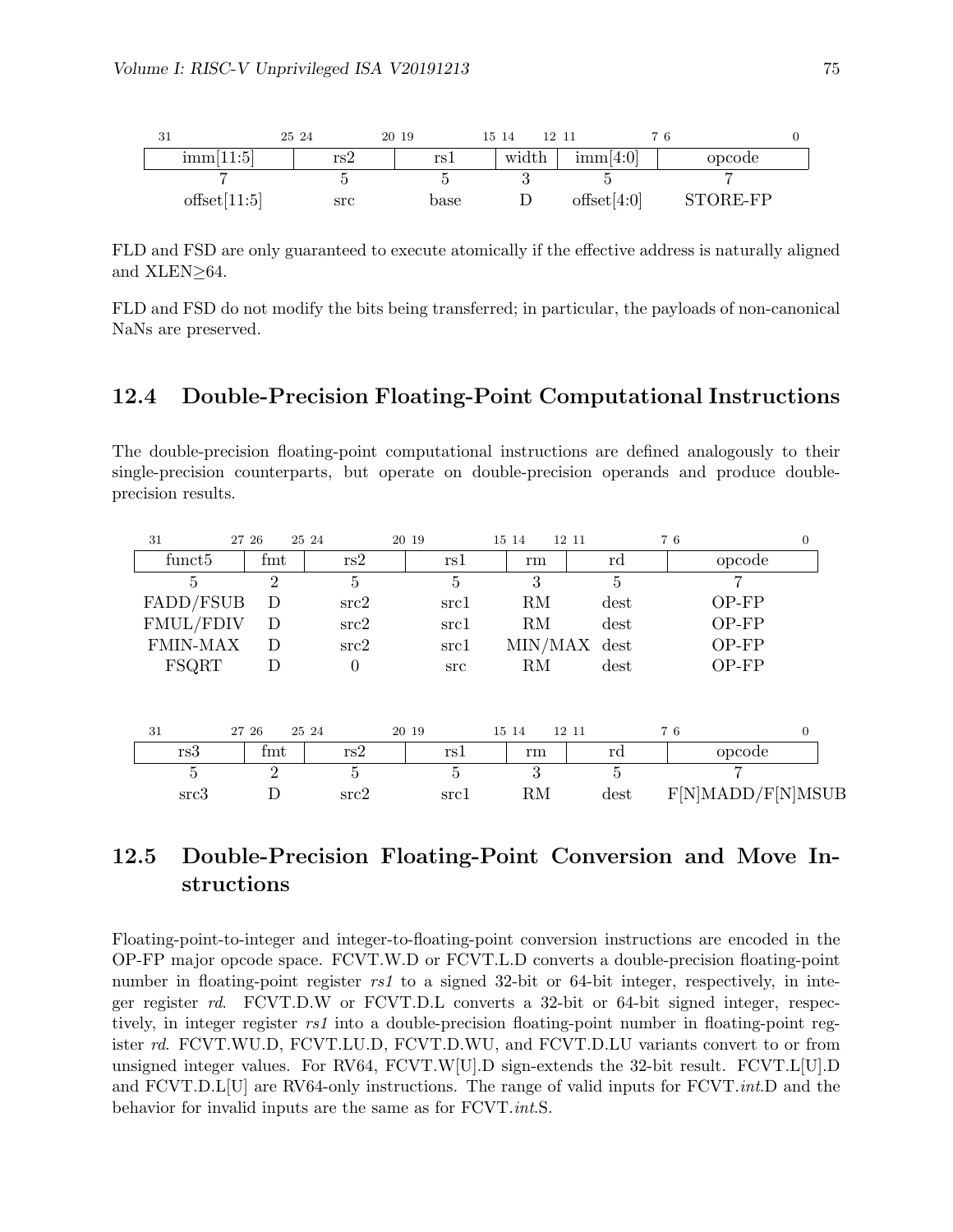All floating-point to integer and integer to floating-point conversion instructions round according to the rm field. Note FCVT.D.W[U] always produces an exact result and is unaffected by rounding mode.

| 31                  | 27 26         | 25 24     | 20 19             | 15 14 | 12 11 | 76       |  |
|---------------------|---------------|-----------|-------------------|-------|-------|----------|--|
| funct5              | $_{\rm{tmt}}$ | rs2       | rsl               | rm    | rd    | opcode   |  |
|                     |               |           |                   |       |       |          |  |
| $\text{FCVT}.int.D$ |               | W[U]/L[U] | $_{\mathrm{src}}$ | RМ    | dest  | OP-FP    |  |
| FCVT.D. int         |               | W[U]/L[U] | $_{\mathrm{src}}$ | RM    | dest  | $OP$ -FP |  |

The double-precision to single-precision and single-precision to double-precision conversion instructions, FCVT.S.D and FCVT.D.S, are encoded in the OP-FP major opcode space and both the source and destination are floating-point registers. The rs2 field encodes the datatype of the source, and the fmt field encodes the datatype of the destination. FCVT.S.D rounds according to the RM field; FCVT.D.S will never round.

| 31       | 27 26 | 25 24 | 20 19 | 15 14 | 12 11 | 76      |  |
|----------|-------|-------|-------|-------|-------|---------|--|
| funct5   | tmt   | rs2   | rs1   | rm    | rd    | opcode  |  |
|          |       |       |       |       |       |         |  |
| FCVT.S.D |       |       | src   | RM    | dest  | OP-FP   |  |
| FCVT.D.S |       |       | src   | RM    | dest  | $OP-FP$ |  |

Floating-point to floating-point sign-injection instructions, FSGNJ.D, FSGNJN.D, and FSGNJX.D are defined analogously to the single-precision sign-injection instruction.

| 31     | 27 26 | 25 24 | 20 19 | 15 14   | 12 11 | 76     |
|--------|-------|-------|-------|---------|-------|--------|
| tunctb | fmt   | rs2   | rs1   | rm      | rd    | opcode |
|        |       |       |       |         |       |        |
| FSGNJ  |       | src2  | srcl  | J[N]/JX | dest  | OP-FP  |

For XLEN≥64 only, instructions are provided to move bit patterns between the floating-point and integer registers. FMV.X.D moves the double-precision value in floating-point register  $rs1$  to a representation in IEEE 754-2008 standard encoding in integer register rd. FMV.D.X moves the double-precision value encoded in IEEE 754-2008 standard encoding from the integer register rs1 to the floating-point register rd.

FMV.X.D and FMV.D.X do not modify the bits being transferred; in particular, the payloads of non-canonical NaNs are preserved.

| 31                 | 27 26         | 25 24 | 20 19 | 15 14   | 12 11 | 76     |  |
|--------------------|---------------|-------|-------|---------|-------|--------|--|
| funct <sub>5</sub> | $_{\rm{fmt}}$ | rs2   | rs 1  | rm      | rd    | opcode |  |
|                    |               |       |       |         |       |        |  |
| FMV.X.D            |               |       | src   | $000\,$ | dest  | OP-FP  |  |
| FMV D.X            |               |       | src   | $000\,$ | dest  | OP-FP  |  |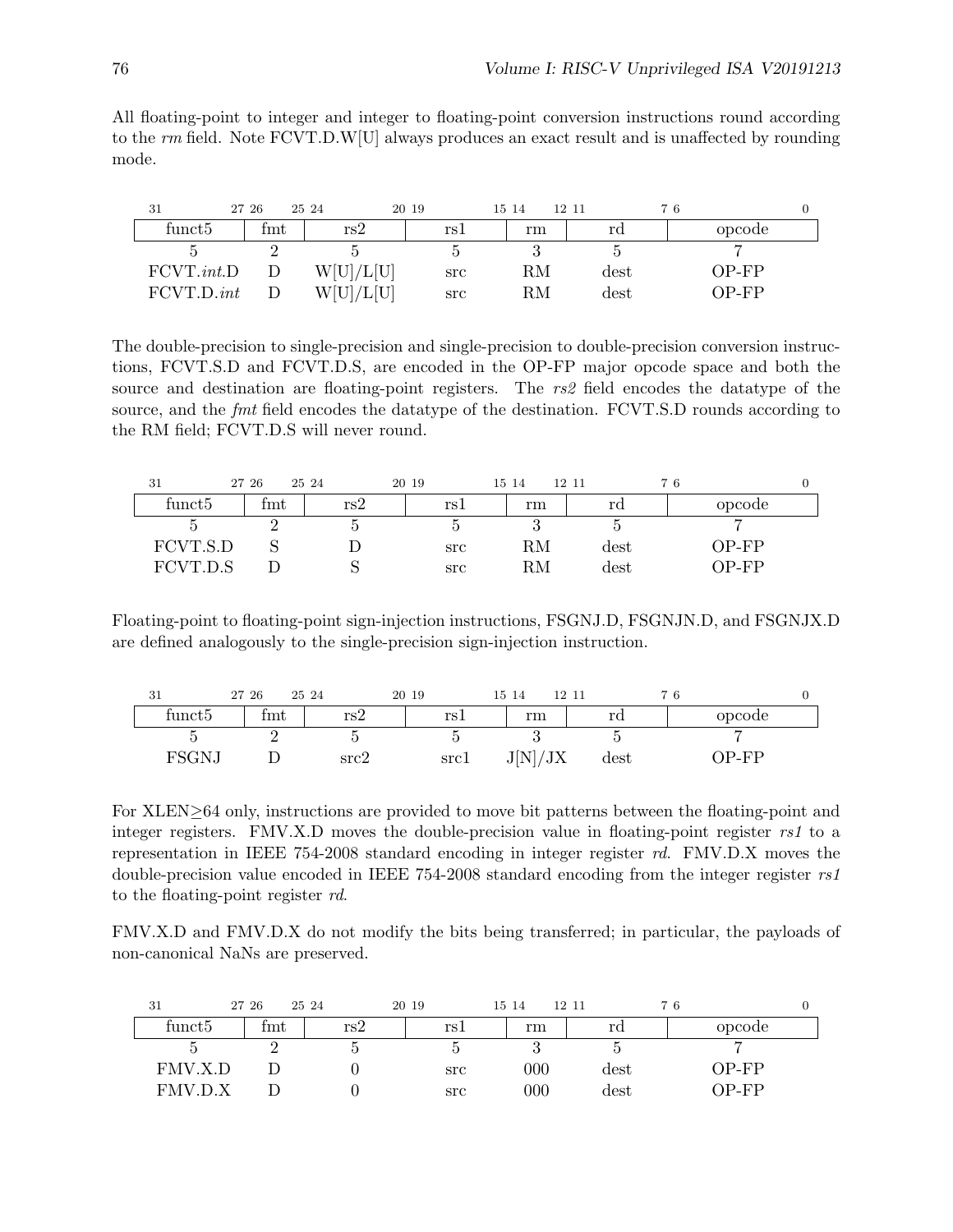Early versions of the RISC-V ISA had additional instructions to allow RV32 systems to transfer between the upper and lower portions of a 64-bit floating-point register and an integer register. However, these would be the only instructions with partial register writes and would add complexity in implementations with recoded floating-point or register renaming, requiring a pipeline read-modify-write sequence. Scaling up to handling quad-precision for RV32 and RV64 would also require additional instructions if they were to follow this pattern. The ISA was defined to reduce the number of explicit int-float register moves, by having conversions and comparisons write results to the appropriate register file, so we expect the benefit of these instructions to be lower than for other ISAs.

We note that for systems that implement a  $64$ -bit floating-point unit including fused multiplyadd support and 64-bit floating-point loads and stores, the marginal hardware cost of moving from a 32-bit to a 64-bit integer datapath is low, and a software ABI supporting 32-bit wide addressspace and pointers can be used to avoid growth of static data and dynamic memory traffic.

#### 12.6 Double-Precision Floating-Point Compare Instructions

The double-precision floating-point compare instructions are defined analogously to their singleprecision counterparts, but operate on double-precision operands.

| -31 |                    | 27 26 | 25 24 | 20 19 | 15 14    | 12 11         |        |
|-----|--------------------|-------|-------|-------|----------|---------------|--------|
|     | funct <sub>5</sub> | tmt   | rs2   | rs1   | rm       | rd            | opcode |
|     |                    |       |       |       |          |               |        |
|     | $\rm FCMP$         |       | src2  | srcl  | EQ/LT/LE | $\text{dest}$ | OP-FP  |

#### 12.7 Double-Precision Floating-Point Classify Instruction

The double-precision floating-point classify instruction, FCLASS.D, is defined analogously to its single-precision counterpart, but operates on double-precision operands.

| 31                 | 27 26 | 25 24 | 20 19 | 15 14    | 19,11 |        |
|--------------------|-------|-------|-------|----------|-------|--------|
| tunct <sub>5</sub> | fmt   | rs2   | rs1   | rm       | rd    | opcode |
|                    |       |       |       |          |       |        |
|                    |       |       | src   | $_{001}$ | dest  | ገP-FP  |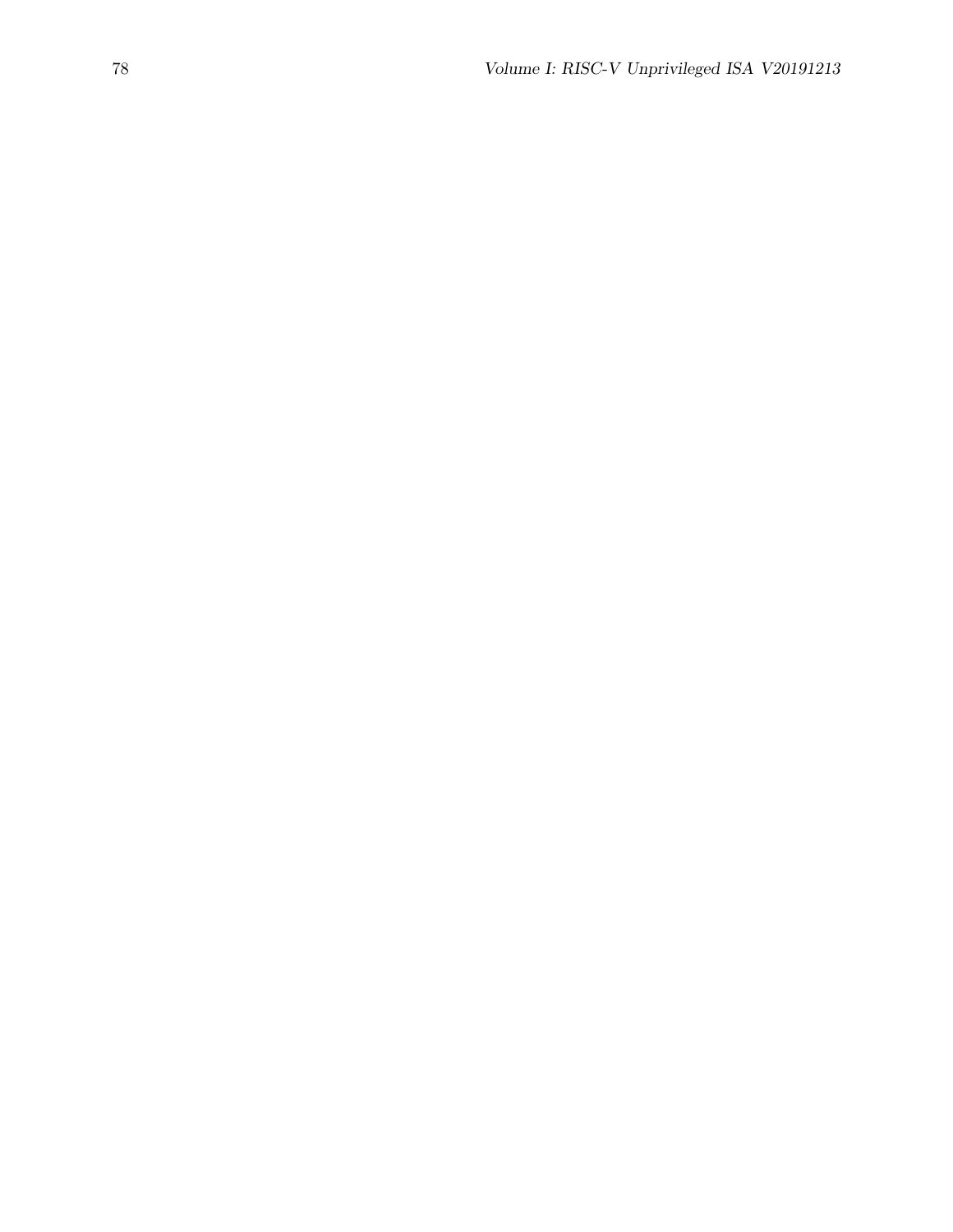## Chapter 13

# "Q" Standard Extension for Quad-Precision Floating-Point, Version 2.2

This chapter describes the Q standard extension for 128-bit quad-precision binary floating-point instructions compliant with the IEEE 754-2008 arithmetic standard. The quad-precision binary floating-point instruction-set extension is named "Q"; it depends on the double-precision floatingpoint extension D. The floating-point registers are now extended to hold either a single, double, or quad-precision floating-point value (FLEN=128). The NaN-boxing scheme described in Section [12.2](#page-90-0) is now extended recursively to allow a single-precision value to be NaN-boxed inside a doubleprecision value which is itself NaN-boxed inside a quad-precision value.

#### 13.1 Quad-Precision Load and Store Instructions

| 31 |                      |       | 20 19 |      | 15 14 | 12 11 |             | 76 |          | $\Omega$ |
|----|----------------------|-------|-------|------|-------|-------|-------------|----|----------|----------|
|    | imm[11:0]            |       |       | rs1  | width |       | rd          |    | opcode   |          |
|    | 12                   |       |       | 5    | 3     |       | 5           |    |          |          |
|    | offset[11:0]         |       |       | base | Q     |       | dest        |    | LOAD-FP  |          |
|    |                      |       |       |      |       |       |             |    |          |          |
|    |                      |       |       |      |       |       |             |    |          |          |
|    | 31                   | 25 24 | 20 19 |      | 15 14 | 12 11 |             | 76 |          | $\theta$ |
|    | $\mathrm{imm}[11:5]$ | rs2   |       | rs1  | width |       | imm[4:0]    |    | opcode   |          |
|    |                      | 5     |       | 5    | 3     |       | 5           |    |          |          |
|    | offset[11:5]         | src   |       | base |       |       | offset[4:0] |    | STORE-FP |          |

New 128-bit variants of LOAD-FP and STORE-FP instructions are added, encoded with a new value for the funct3 width field.

FLQ and FSQ are only guaranteed to execute atomically if the effective address is naturally aligned and XLEN=128.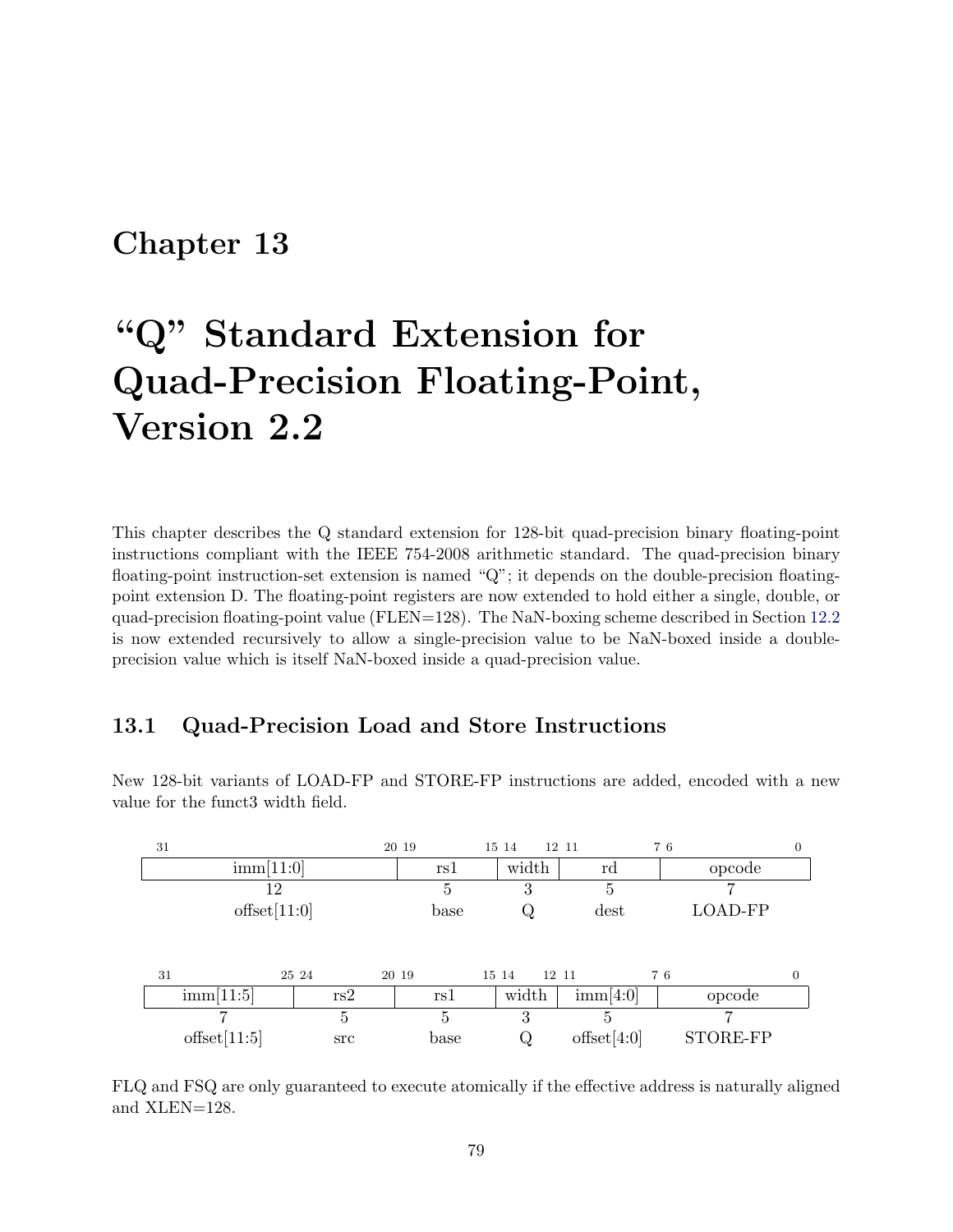FLQ and FSQ do not modify the bits being transferred; in particular, the payloads of non-canonical NaNs are preserved.

### 13.2 Quad-Precision Computational Instructions

A new supported format is added to the format field of most instructions, as shown in Table [13.1.](#page-97-0)

| $fmt$ field | Mnemonic | Meaning                 |
|-------------|----------|-------------------------|
| 00          | S        | 32-bit single-precision |
| 01          | Ð        | 64-bit double-precision |
| 10          | H        | 16-bit half-precision   |
| 11          | O        | 128-bit quad-precision  |

|  |  |  |  | Table 13.1: Format field encoding. |
|--|--|--|--|------------------------------------|
|--|--|--|--|------------------------------------|

<span id="page-97-0"></span>The quad-precision floating-point computational instructions are defined analogously to their double-precision counterparts, but operate on quad-precision operands and produce quad-precision results.

| 31                 | 27 26                        | 25 24 |          | 20 19 |                | 15 14     |       | 12 11 |              | 76 |                   | $\theta$       |
|--------------------|------------------------------|-------|----------|-------|----------------|-----------|-------|-------|--------------|----|-------------------|----------------|
| funct <sub>5</sub> | $\mathop{\rm fint}\nolimits$ |       | rs2      |       | rs1            | rm        |       |       | rd           |    | opcode            |                |
| 5                  | $\overline{2}$               |       | 5        |       | $\overline{5}$ | 3         |       |       | 5            |    | 7                 |                |
| FADD/FSUB          | Q                            |       | src2     |       | src1           | RM        |       |       | dest         |    | OP-FP             |                |
| FMUL/FDIV          | Q                            |       | src2     |       | src1           | RM        |       |       | dest         |    | OP-FP             |                |
| <b>FMIN-MAX</b>    | Q                            |       | src2     |       | src1           |           |       |       | MIN/MAX dest |    | OP-FP             |                |
| FSQRT              | Q                            |       | $\theta$ |       | src            | <b>RM</b> |       |       | dest         |    | OP-FP             |                |
|                    |                              |       |          |       |                |           |       |       |              |    |                   |                |
|                    |                              |       |          |       |                |           |       |       |              |    |                   |                |
| 31                 | 27 26                        | 25 24 |          | 20 19 |                | 15 14     | 12 11 |       |              | 76 |                   | $\overline{0}$ |
| rs3                | $\mathop{\rm f\!m}\nolimits$ |       | rs2      |       | rs1            | rm        |       |       | rd           |    | opcode            |                |
| $\overline{5}$     | $\mathcal{D}_{\mathcal{L}}$  |       | 5        |       | 5              | 3         |       |       | $\mathbf{5}$ |    | 7                 |                |
| src3               | Q                            |       | src2     |       | src1           | RM        |       |       | dest         |    | F[N MADD/F[N]MSUB |                |

#### 13.3 Quad-Precision Convert and Move Instructions

New floating-point-to-integer and integer-to-floating-point conversion instructions are added. These instructions are defined analogously to the double-precision-to-integer and integer-to-doubleprecision conversion instructions. FCVT.W.Q or FCVT.L.Q converts a quad-precision floatingpoint number to a signed 32-bit or 64-bit integer, respectively. FCVT.Q.W or FCVT.Q.L converts a 32-bit or 64-bit signed integer, respectively, into a quad-precision floating-point number. FCVT.WU.Q, FCVT.LU.Q, FCVT.Q.WU, and FCVT.Q.LU variants convert to or from unsigned integer values. FCVT.L[U].Q and FCVT.Q.L[U] are RV64-only instructions.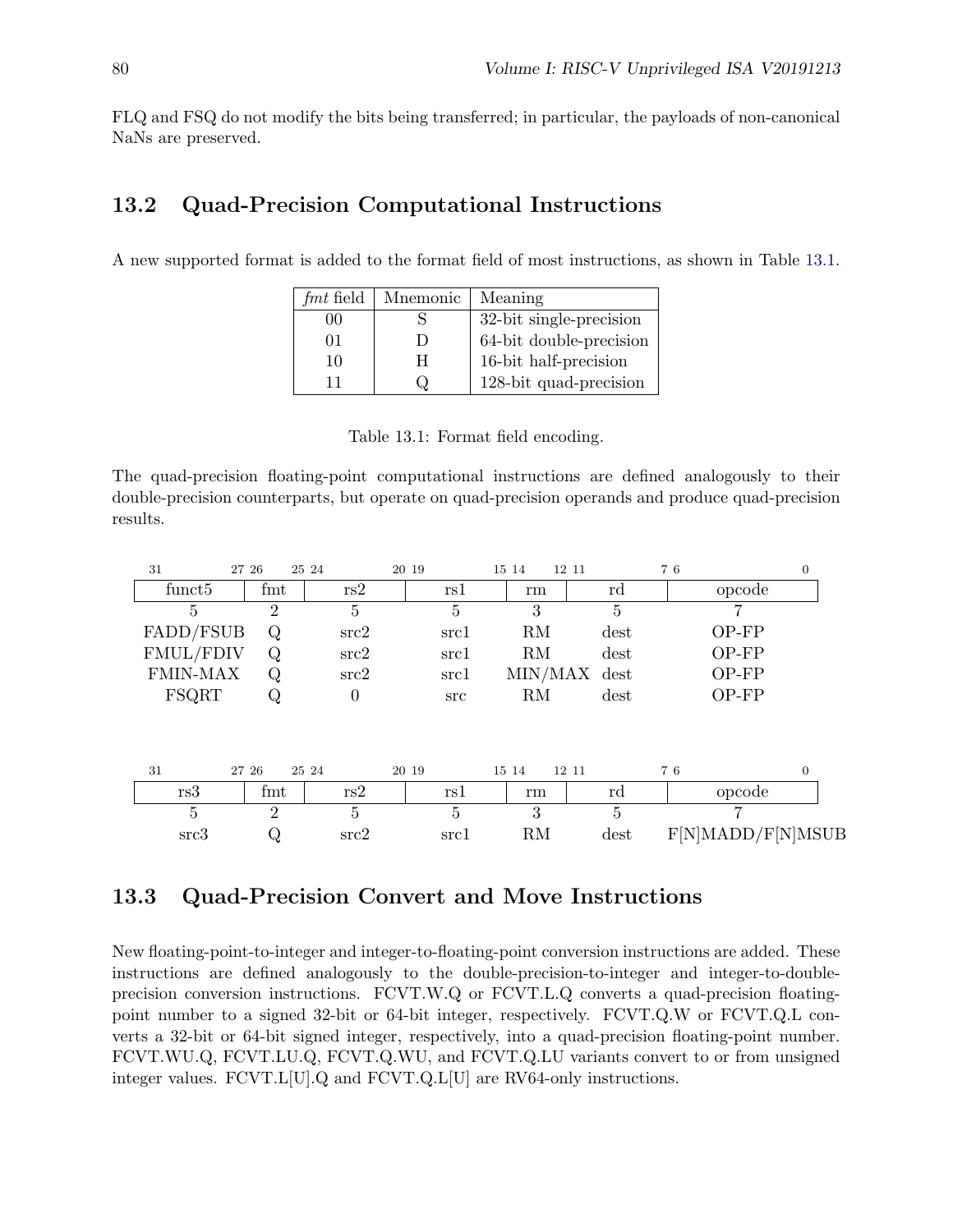| 31                         | 27 26         | 25 24     | 20 19 | 15 14 | 12 11 | 76      |  |
|----------------------------|---------------|-----------|-------|-------|-------|---------|--|
| funct <sub>5</sub>         | $_{\rm{imt}}$ | rs2       | rs 1  | rm    | rd    | opcode  |  |
|                            |               |           |       |       |       |         |  |
| $\text{FCVT}.int.\text{Q}$ | Q             | W[U]/L[U] | src   | RМ    | dest  | OP-FP   |  |
| $\text{FCVT}.Q.int$        | $\omega$      | W[U]/L[U] | src   | RM    | dest  | $OP-FP$ |  |

New floating-point-to-floating-point conversion instructions are added. These instructions are defined analogously to the double-precision floating-point-to-floating-point conversion instructions. FCVT.S.Q or FCVT.Q.S converts a quad-precision floating-point number to a single-precision floating-point number, or vice-versa, respectively. FCVT.D.Q or FCVT.Q.D converts a quadprecision floating-point number to a double-precision floating-point number, or vice-versa, respectively.

| 31       | 27 26 | 25 24 | 20 19             | 15 14 | 12 11 | 76       |  |
|----------|-------|-------|-------------------|-------|-------|----------|--|
| funct5   | tmt   | rs2   | rsl               | rm    | rd    | opcode   |  |
|          |       | 5.    |                   |       |       |          |  |
| FCVT.S.Q |       |       | $_{\mathrm{src}}$ | RM    | dest  | OP-FP    |  |
| FCVT.Q.S |       |       | src               | RM    | dest  | OP-FP    |  |
| FCVT.D.Q |       |       | src               | RM    | dest  | OP-FP    |  |
| FCVT.Q.D |       |       | src               | RМ    | dest  | $OP$ -FP |  |

Floating-point to floating-point sign-injection instructions, FSGNJ.Q, FSGNJN.Q, and FSGNJX.Q are defined analogously to the double-precision sign-injection instruction.

| 31                 | 27 26<br>25 24 |      | 20 19 | 15 14   | 12 11 |        |
|--------------------|----------------|------|-------|---------|-------|--------|
| funct <sub>5</sub> | tmt            | rs2  | rsı   | rm      | rd    | opcode |
|                    |                |      |       |         |       |        |
| FSGNJ              |                | src2 | srcl  | J[N]/JX | dest  | OP-FP  |

FMV.X.Q and FMV.Q.X instructions are not provided in RV32 or RV64, so quad-precision bit patterns must be moved to the integer registers via memory.

RV128 will support FMV.X.Q and FMV.Q.X in the Q extension.

#### 13.4 Quad-Precision Floating-Point Compare Instructions

The quad-precision floating-point compare instructions are defined analogously to their doubleprecision counterparts, but operate on quad-precision operands.

| 31                 | 27 26 | 25 24        | 20 19 | 15 14    | 12 11 | 76     |
|--------------------|-------|--------------|-------|----------|-------|--------|
| funct <sub>5</sub> | tmt   | rc')<br>⊥ ∪∠ | rsl   | rm       | rd    | opcode |
|                    | -     |              |       |          |       |        |
| FCMP               |       | src2         | srcl  | EQ/LT/LE | dest  | OP-FP  |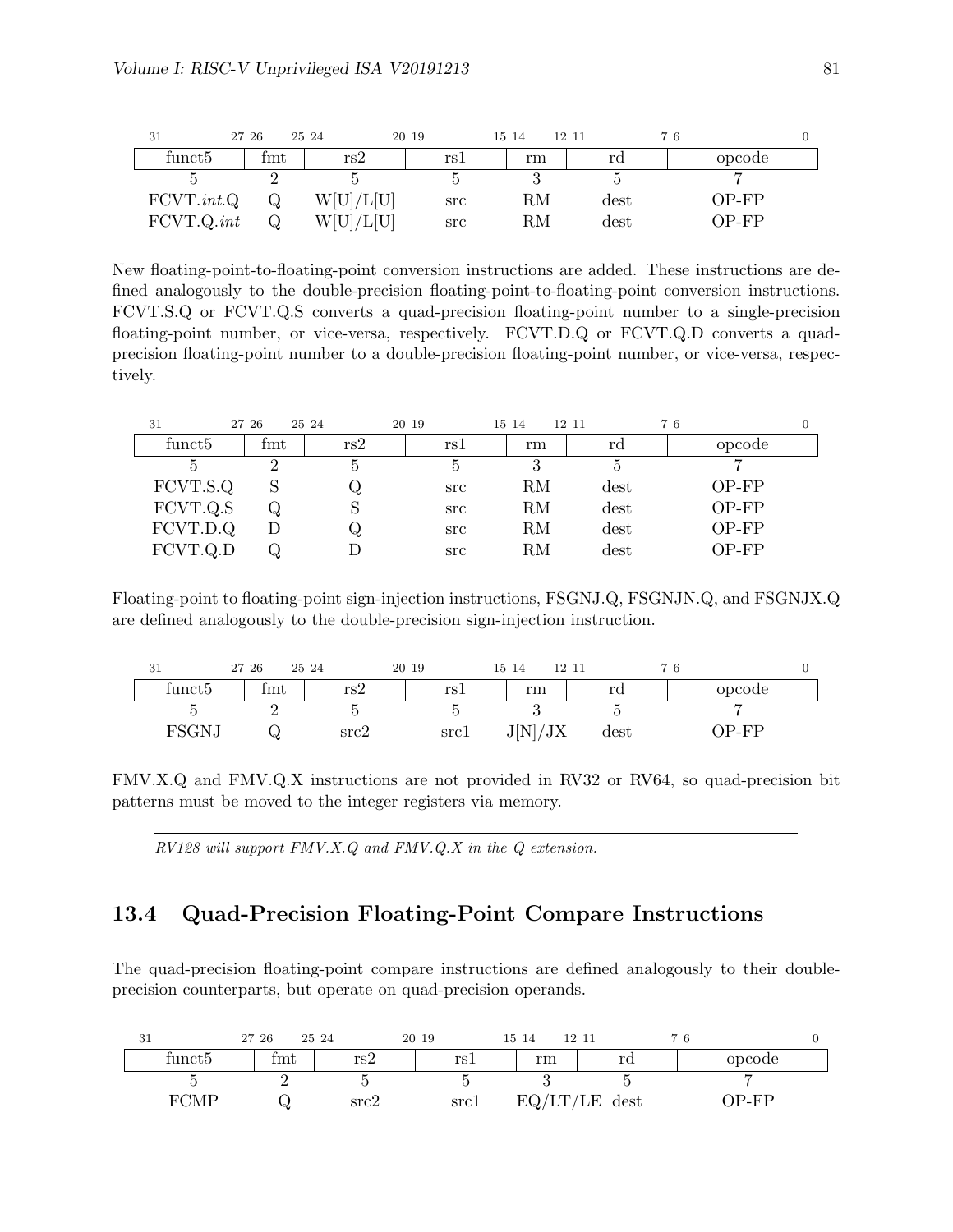### 13.5 Quad-Precision Floating-Point Classify Instruction

The quad-precision floating-point classify instruction, FCLASS.Q, is defined analogously to its double-precision counterpart, but operates on quad-precision operands.

| $\Omega$<br>-O T | 27 26 | 25 24 | 20 19      | 15 14     | 12 11 |        |
|------------------|-------|-------|------------|-----------|-------|--------|
| tunctb           | tmt   | rs2   | rs1        | $\rm{rm}$ | rd    | opcode |
|                  |       |       |            |           |       |        |
| EC1              |       |       | <b>src</b> | 001       | dest  | 7P-FP  |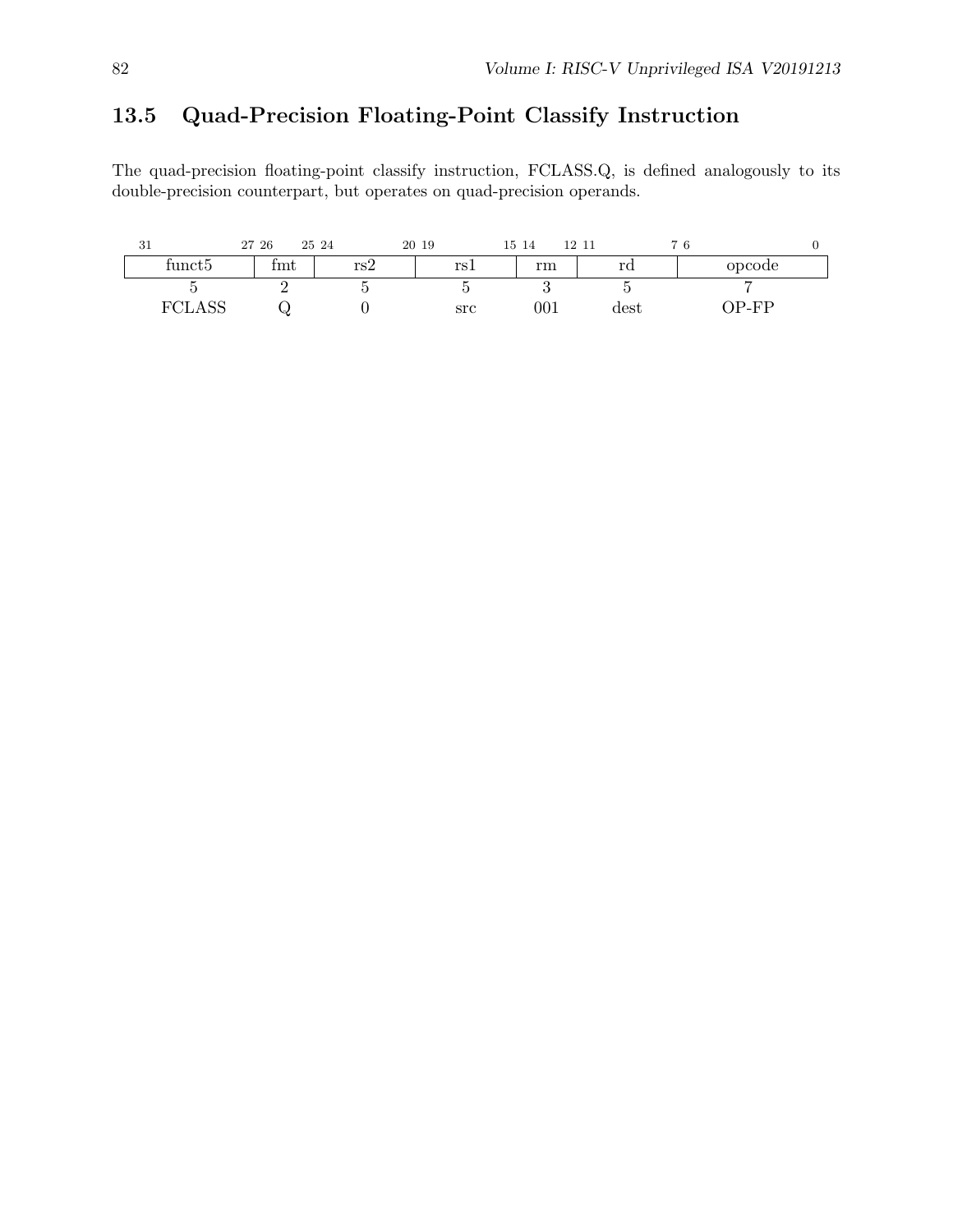## Chapter 14

# RVWMO Memory Consistency Model, Version 0.1

This chapter defines the RISC-V memory consistency model. A memory consistency model is a set of rules specifying the values that can be returned by loads of memory. RISC-V uses a memory model called "RVWMO" (RISC-V Weak Memory Ordering) which is designed to provide flexibility for architects to build high-performance scalable designs while simultaneously supporting a tractable programming model.

Under RVWMO, code running on a single hart appears to execute in order from the perspective of other memory instructions in the same hart, but memory instructions from another hart may observe the memory instructions from the first hart being executed in a different order. Therefore, multithreaded code may require explicit synchronization to guarantee ordering between memory instructions from different harts. The base RISC-V ISA provides a FENCE instruction for this purpose, described in Section [2.7,](#page-43-0) while the atomics extension "A" additionally defines loadreserved/store-conditional and atomic read-modify-write instructions.

The standard ISA extension for misaligned atomics "Zam" (Chapter [22\)](#page-142-0) and the standard ISA extension for total store ordering "Ztso" (Chapter [23\)](#page-144-0) augment RVWMO with additional rules specific to those extensions.

The appendices to this specification provide both axiomatic and operational formalizations of the memory consistency model as well as additional explanatory material.

This chapter defines the memory model for regular main memory operations. The interaction of the memory model with I/O memory, instruction fetches, FENCE.I, page table walks, and SFENCE.VMA is not (yet) formalized. Some or all of the above may be formalized in a future revision of this specification. The RV128 base ISA and future ISA extensions such as the " $V$ " vector, "T" transactional memory, and "J" JIT extensions will need to be incorporated into a future revision as well.

Memory consistency models supporting overlapping memory accesses of different widths simultaneously remain an active area of academic research and are not yet fully understood. The specifics of how memory accesses of different sizes interact under RVWMO are specified to the best of our current abilities, but they are subject to revision should new issues be uncovered.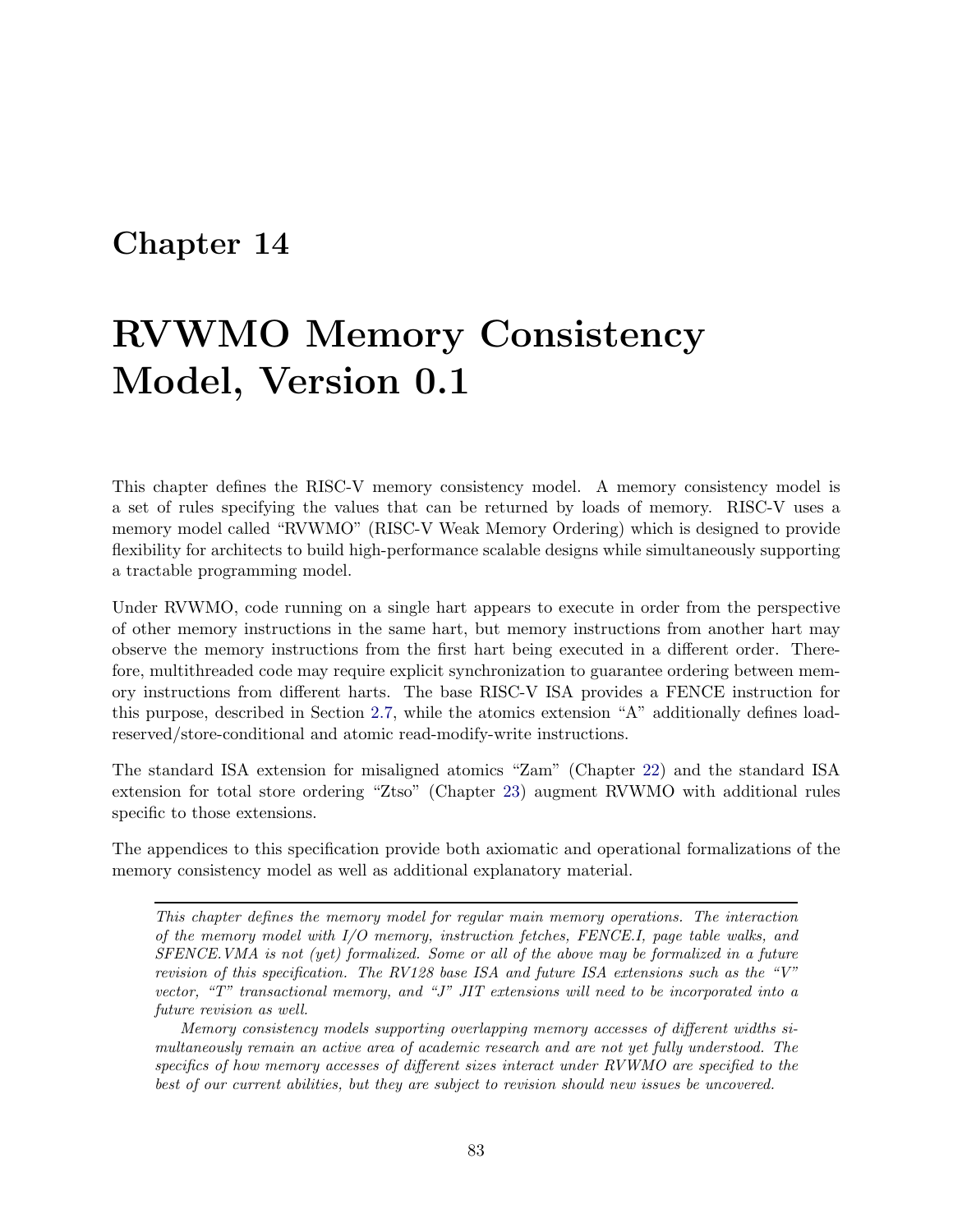#### 14.1 Definition of the RVWMO Memory Model

The RVWMO memory model is defined in terms of the *global memory order*, a total ordering of the memory operations produced by all harts. In general, a multithreaded program has many different possible executions, with each execution having its own corresponding global memory order.

The global memory order is defined over the primitive load and store operations generated by memory instructions. It is then subject to the constraints defined in the rest of this chapter. Any execution satisfying all of the memory model constraints is a legal execution (as far as the memory model is concerned).

#### Memory Model Primitives

The *program order* over memory operations reflects the order in which the instructions that generate each load and store are logically laid out in that hart's dynamic instruction stream; i.e., the order in which a simple in-order processor would execute the instructions of that hart.

Memory-accessing instructions give rise to memory operations. A memory operation can be either a load operation, a store operation, or both simultaneously. All memory operations are single-copy atomic: they can never be observed in a partially-complete state.

Among instructions in RV32GC and RV64GC, each aligned memory instruction gives rise to exactly one memory operation, with two exceptions. First, an unsuccessful SC instruction does not give rise to any memory operations. Second, FLD and FSD instructions may each give rise to multiple memory operations if XLEN<64, as stated in Section [12.3](#page-91-0) and clarified below. An aligned AMO gives rise to a single memory operation that is both a load operation and a store operation simultaneously.

Instructions in the RV128 base instruction set and in future ISA extensions such as V (vector) and P (SIMD) may give rise to multiple memory operations. However, the memory model for these extensions has not yet been formalized.

A misaligned load or store instruction may be decomposed into a set of component memory operations of any granularity. An FLD or FSD instruction for which XLEN<64 may also be decomposed into a set of component memory operations of any granularity. The memory operations generated by such instructions are not ordered with respect to each other in program order, but they are ordered normally with respect to the memory operations generated by preceding and subsequent instructions in program order. The atomics extension "A" does not require execution environments to support misaligned atomic instructions at all; however, if misaligned atomics are supported via the "Zam" extension, LRs, SCs, and AMOs may be decomposed subject to the constraints of the atomicity axiom for misaligned atomics, which is defined in Chapter [22.](#page-142-0)

The decomposition of misaligned memory operations down to byte granularity facilitates emulation on implementations that do not natively support misaligned accesses. Such implementations might, for example, simply iterate over the bytes of a misaligned access one by one.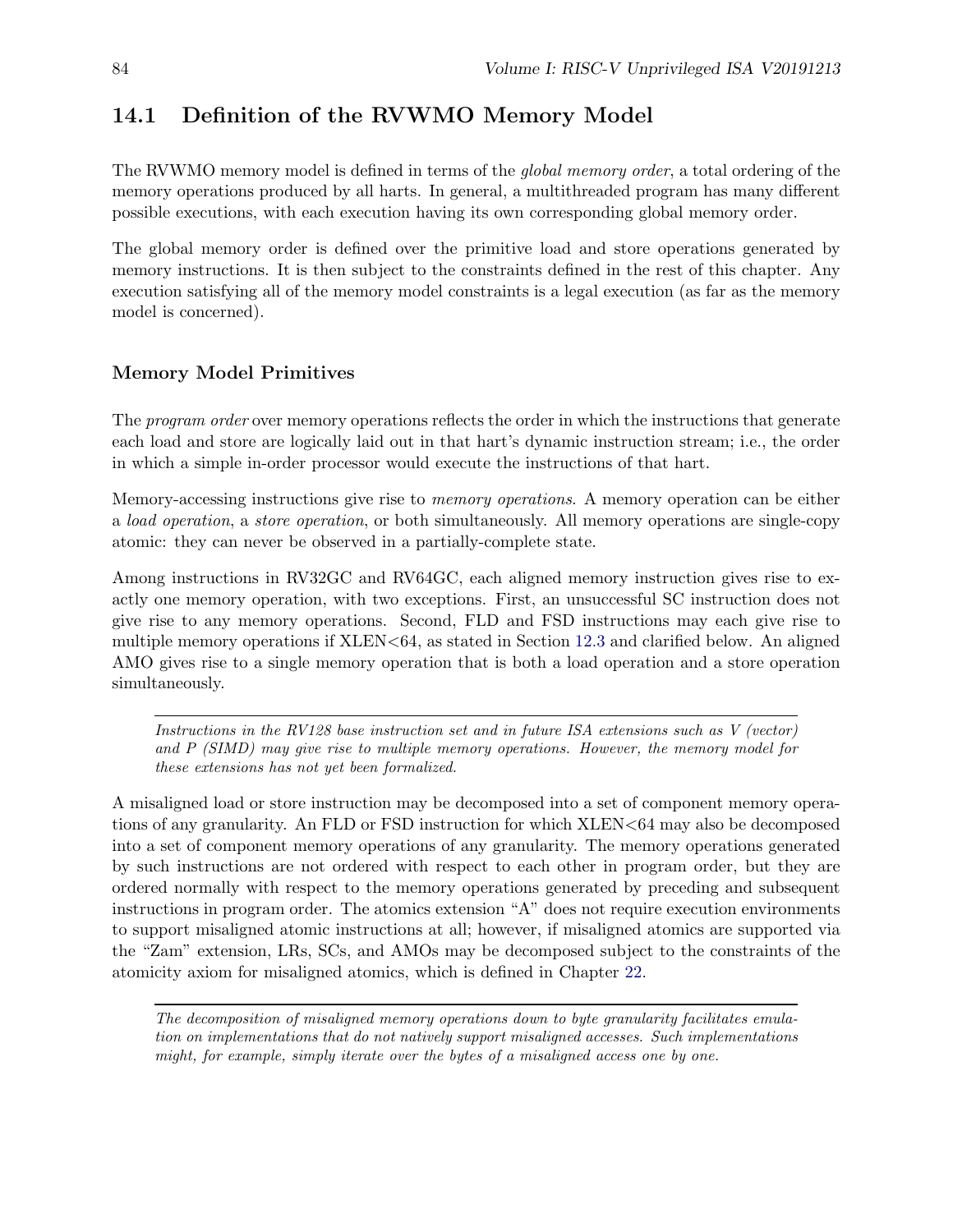An LR instruction and an SC instruction are said to be paired if the LR precedes the SC in program order and if there are no other LR or SC instructions in between; the corresponding memory operations are said to be paired as well (except in case of a failed SC, where no store operation is generated). The complete list of conditions determining whether an SC must succeed, may succeed, or must fail is defined in Section [8.2.](#page-65-0)

Load and store operations may also carry one or more ordering annotations from the following set: "acquire-RCpc", "acquire-RCsc", "release-RCpc", and "release-RCsc". An AMO or LR instruction with aq set has an "acquire-RCsc" annotation. An AMO or SC instruction with  $r$ l set has a "release-RCsc" annotation. An AMO, LR, or SC instruction with both aq and rl set has both "acquire-RCsc" and "release-RCsc" annotations.

For convenience, we use the term "acquire annotation" to refer to an acquire-RCpc annotation or an acquire-RCsc annotation. Likewise, a "release annotation" refers to a release-RCpc annotation or a release-RCsc annotation. An "RCpc annotation" refers to an acquire-RCpc annotation or a release-RCpc annotation. An "RCsc annotation" refers to an acquire-RCsc annotation or a release-RCsc annotation.

In the memory model literature, the term "RCpc" stands for release consistency with processorconsistent synchronization operations, and the term "RCsc" stands for release consistency with sequentially-consistent synchronization operations [\[5\]](#page-236-1).

While there are many different definitions for acquire and release annotations in the literature, in the context of RVWMO these terms are concisely and completely defined by Preserved Program Order rules [5–](#page-104-0)[7.](#page-104-1)

"RCpc" annotations are currently only used when implicitly assigned to every memory access per the standard extension "Ztso" (Chapter [23\)](#page-144-0). Furthermore, although the ISA does not currently contain native load-acquire or store-release instructions, nor RCpc variants thereof, the RVWMO model itself is designed to be forwards-compatible with the potential addition of any or all of the above into the ISA in a future extension.

#### <span id="page-102-0"></span>Syntactic Dependencies

The definition of the RVWMO memory model depends in part on the notion of a syntactic dependency, defined as follows.

In the context of defining dependencies, a "register" refers either to an entire general-purpose register, some portion of a CSR, or an entire CSR. The granularity at which dependencies are tracked through CSRs is specific to each CSR and is defined in Section [14.2.](#page-105-0)

Syntactic dependencies are defined in terms of instructions' source registers, instructions' destination registers, and the way instructions carry a dependency from their source registers to their destination registers. This section provides a general definition of all of these terms; however, Section [14.3](#page-105-1) provides a complete listing of the specifics for each instruction.

In general, a register r other than  $x0$  is a *source register* for an instruction i if any of the following hold:

• In the opcode of i, rs1, rs2, or rs3 is set to r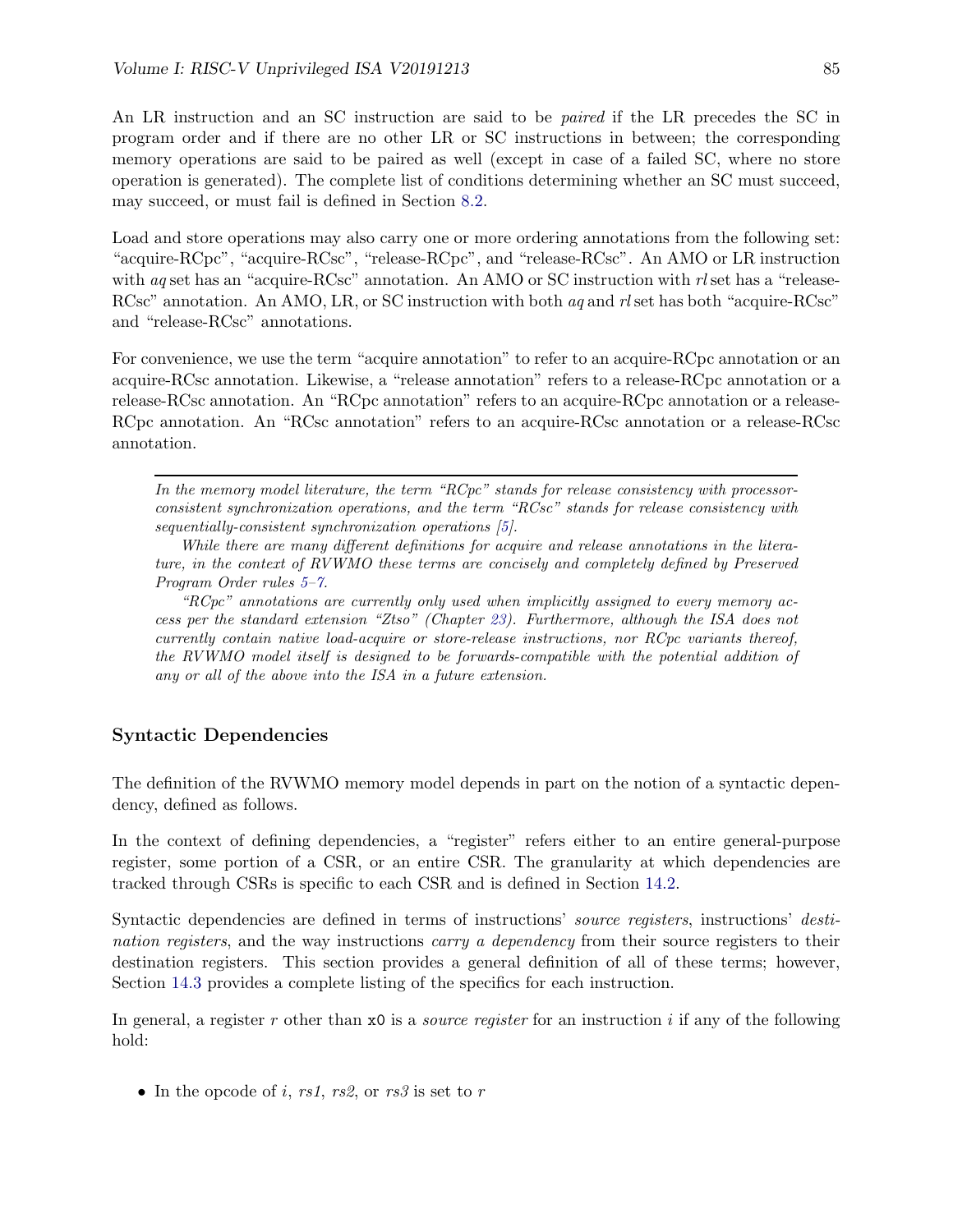- i is a CSR instruction, and in the opcode of i, csr is set to r, unless i is CSRRW or CSRRWI and rd is set to x0
- r is a CSR and an implicit source register for i, as defined in Section [14.3](#page-105-1)
- $r$  is a CSR that aliases with another source register for  $i$

Memory instructions also further specify which source registers are *address source registers* and which are *data source registers*.

In general, a register r other than  $x0$  is a *destination register* for an instruction i if any of the following hold:

- In the opcode of i, rd is set to r
- i is a CSR instruction, and in the opcode of i, csr is set to r, unless i is CSRRS or CSRRC and rs1 is set to  $x0$  or i is CSRRSI or CSRRCI and uimm $[4:0]$  is set to zero.
- r is a CSR and an implicit destination register for  $i$ , as defined in Section [14.3](#page-105-1)
- $r$  is a CSR that aliases with another destination register for  $i$

Most non-memory instructions *carry a dependency* from each of their source registers to each of their destination registers. However, there are exceptions to this rule; see Section [14.3](#page-105-1)

Instruction j has a *syntactic dependency* on instruction  $i$  via destination register  $s$  of  $i$  and source register  $r$  of  $j$  if either of the following hold:

- s is the same as r, and no instruction program-ordered between i and j has r as a destination register
- There is an instruction m program-ordered between i and j such that all of the following hold:
	- 1. j has a syntactic dependency on  $m$  via destination register  $q$  and source register  $r$
	- 2. m has a syntactic dependency on i via destination register s and source register  $p$
	- 3.  $m$  carries a dependency from  $p$  to  $q$

Finally, in the definitions that follow, let a and b be two memory operations, and let i and j be the instructions that generate a and b, respectively.

b has a syntactic address dependency on a if r is an address source register for j and j has a syntactic dependency on  $i$  via source register  $r$ 

b has a syntactic data dependency on a if b is a store operation, r is a data source register for j, and  $i$  has a syntactic dependency on  $i$  via source register  $r$ 

b has a syntactic control dependency on a if there is an instruction  $m$  program-ordered between  $i$ and j such that m is a branch or indirect jump and m has a syntactic dependency on i.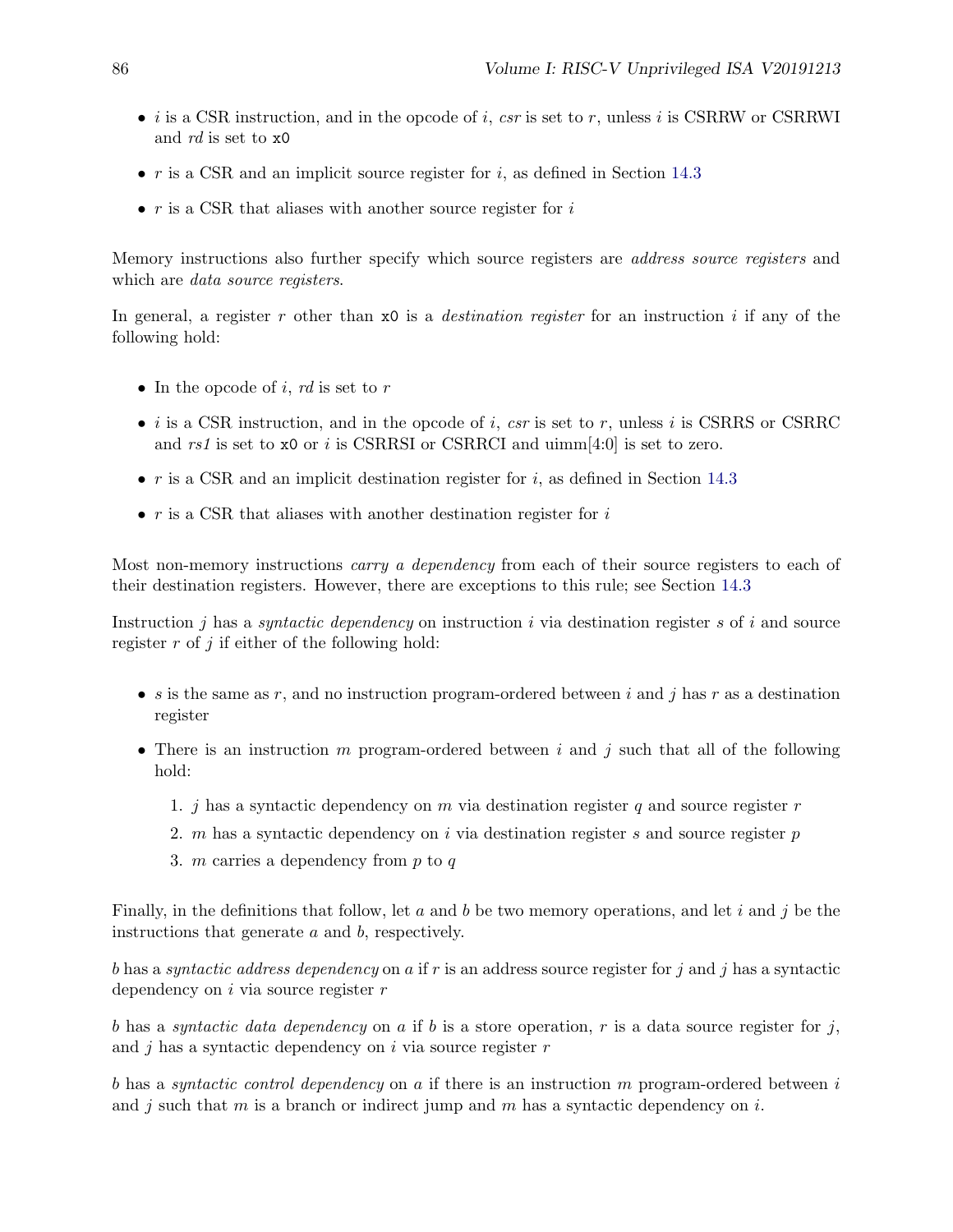Generally speaking, non-AMO load instructions do not have data source registers, and unconditional non-AMO store instructions do not have destination registers. However, a successful SC instruction is considered to have the register specified in rd as a destination register, and hence it is possible for an instruction to have a syntactic dependency on a successful SC instruction that precedes it in program order.

#### Preserved Program Order

The global memory order for any given execution of a program respects some but not all of each hart's program order. The subset of program order that must be respected by the global memory order is known as preserved program order.

The complete definition of preserved program order is as follows (and note that AMOs are simultaneously both loads and stores): memory operation a precedes memory operation b in preserved program order (and hence also in the global memory order) if a precedes b in program order, a and b both access regular main memory (rather than I/O regions), and any of the following hold:

- Overlapping-Address Orderings:
	- 1. b is a store, and a and b access overlapping memory addresses
	- 2. a and b are loads, x is a byte read by both a and b, there is no store to x between a and b in program order, and a and b return values for  $x$  written by different memory operations
	- 3.  $\alpha$  is generated by an AMO or SC instruction,  $\dot{b}$  is a load, and  $\dot{b}$  returns a value written by  $a$
- <span id="page-104-0"></span>• Explicit Synchronization
	- 4. There is a FENCE instruction that orders a before b
	- 5. a has an acquire annotation
	- 6. b has a release annotation
	- 7. a and b both have RCsc annotations
	- 8. a is paired with b
- <span id="page-104-1"></span>• Syntactic Dependencies
	- 9. b has a syntactic address dependency on a
	- 10. b has a syntactic data dependency on a
	- 11.  $b$  is a store, and  $b$  has a syntactic control dependency on  $a$
- Pipeline Dependencies
	- 12. b is a load, and there exists some store m between a and b in program order such that m has an address or data dependency on a, and b returns a value written by  $m$
	- 13. b is a store, and there exists some instruction m between a and b in program order such that  $m$  has an address dependency on  $a$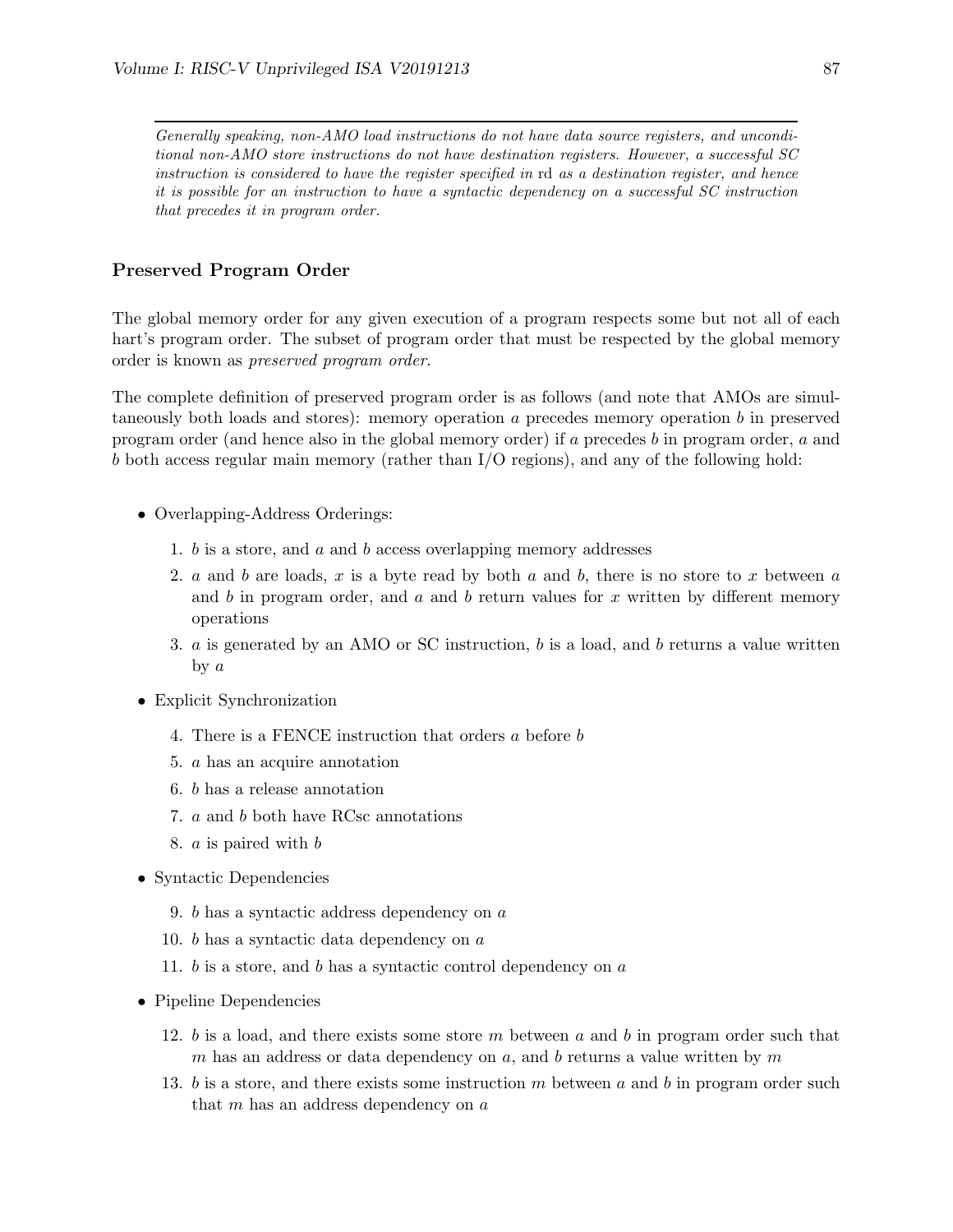#### Memory Model Axioms

An execution of a RISC-V program obeys the RVWMO memory consistency model only if there exists a global memory order conforming to preserved program order and satisfying the load value axiom, the atomicity axiom, and the progress axiom.

**Load Value Axiom** Each byte of each load  $i$  returns the value written to that byte by the store that is the latest in global memory order among the following stores:

- 1. Stores that write that byte and that precede  $i$  in the global memory order
- 2. Stores that write that byte and that precede i in program order

<span id="page-105-2"></span>Atomicity Axiom If r and w are paired load and store operations generated by aligned LR and SC instructions in a hart h, s is a store to byte x, and r returns a value written by s, then s must precede w in the global memory order, and there can be no store from a hart other than h to byte x following s and preceding  $w$  in the global memory order.

The [Atomicity Axiom](#page-105-2) theoretically supports LR/SC pairs of different widths and to mismatched addresses, since implementations are permitted to allow SC operations to succeed in such cases. However, in practice, we expect such patterns to be rare, and their use is discouraged.

Progress Axiom No memory operation may be preceded in the global memory order by an infinite sequence of other memory operations.

#### <span id="page-105-0"></span>14.2 CSR Dependency Tracking Granularity

| Name | Portions Tracked as Independent Units   Aliases |             |
|------|-------------------------------------------------|-------------|
|      | <b>fflags</b>   Bits 4, 3, 2, 1, 0              | fcsr        |
| frm  | entire CSR                                      | fcsr        |
| fcsr | Bits $7-5, 4, 3, 2, 1, 0$                       | fflags, frm |

Table 14.1: Granularities at which syntactic dependencies are tracked through CSRs

Note: read-only CSRs are not listed, as they do not participate in the definition of syntactic dependencies.

#### <span id="page-105-1"></span>14.3 Source and Destination Register Listings

This section provides a concrete listing of the source and destination registers for each instruction. These listings are used in the definition of syntactic dependencies in Section [14.1.](#page-102-0)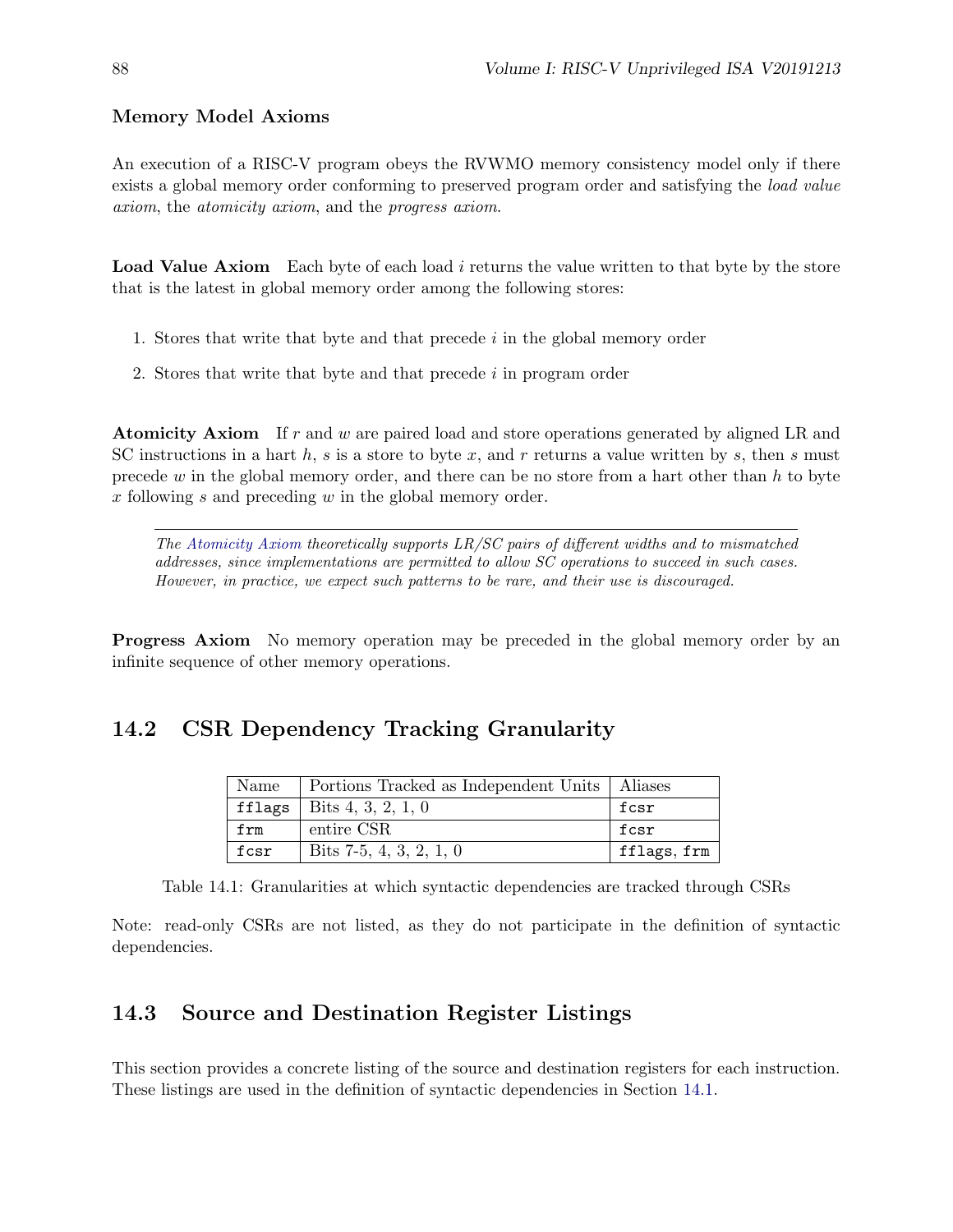The term "accumulating CSR" is used to describe a CSR that is both a source and a destination register, but which carries a dependency only from itself to itself.

Instructions carry a dependency from each source register in the "Source Registers" column to each destination register in the "Destination Registers" column, from each source register in the "Source Registers" column to each CSR in the "Accumulating CSRs" column, and from each CSR in the "Accumulating CSRs" column to itself, except where annotated otherwise.

Key:

<sup>A</sup>Address source register

 $D$ Data source register

<sup>†</sup>The instruction does not carry a dependency from any source register to any destination register

‡The instruction carries dependencies from source register(s) to destination register(s) as specified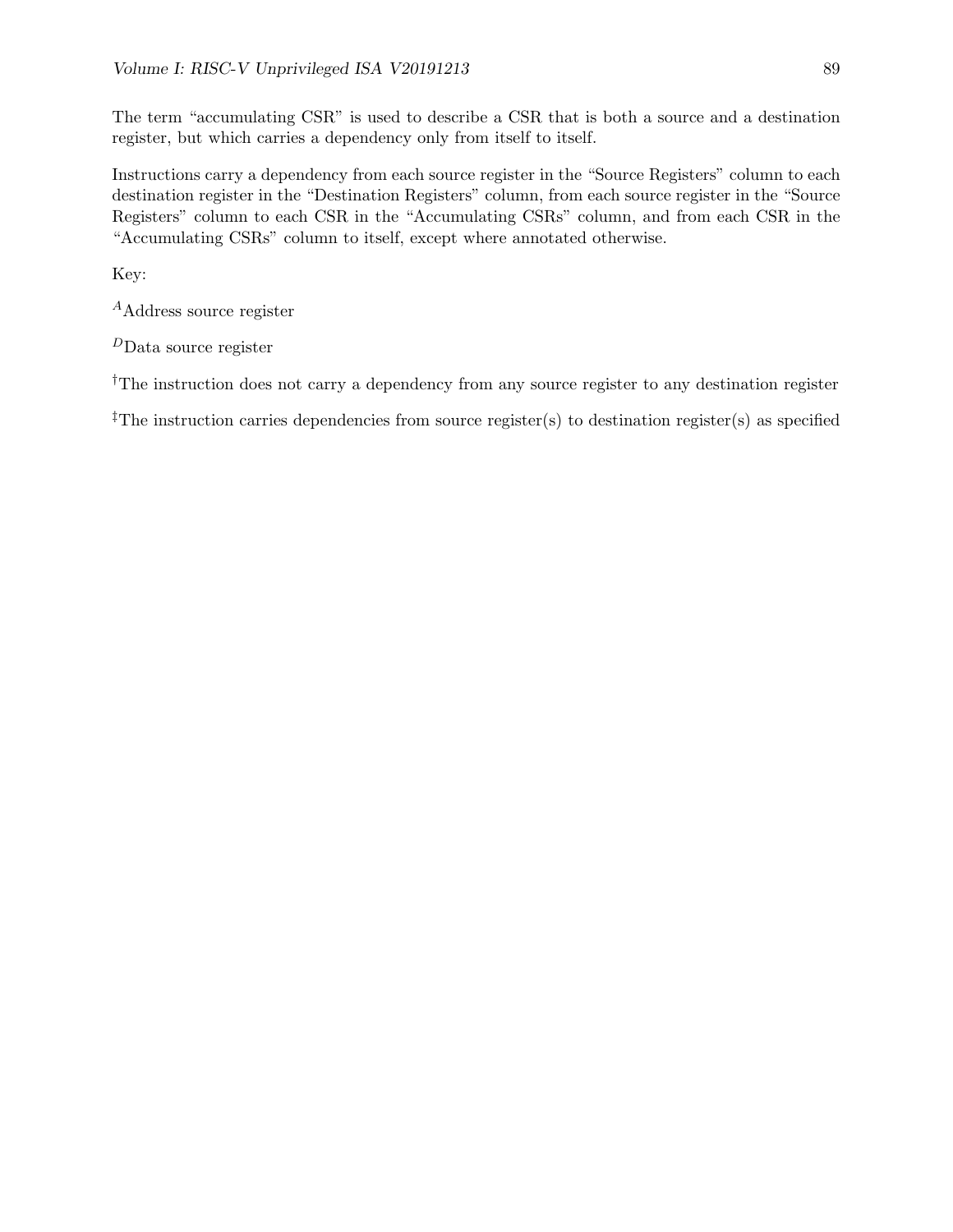|                        | Source                              | Destination     | Accumulating |
|------------------------|-------------------------------------|-----------------|--------------|
|                        | Registers                           | Registers       | CSRs         |
| LUI                    |                                     | $\overline{rd}$ |              |
| <b>AUIPC</b>           |                                     | $\overline{rd}$ |              |
| JAL                    |                                     | rd              |              |
| $JALR^{\dagger}$       | rs1                                 | rd              |              |
| <b>BEQ</b>             | rs1, rs2                            |                 |              |
| <b>BNE</b>             | rs1, rs2                            |                 |              |
| BLT                    | rs1, rs2                            |                 |              |
| BGE                    | rs1, rs2                            |                 |              |
| <b>BLTU</b>            | rs1, rs2                            |                 |              |
| <b>BGEU</b>            | rs1, rs2                            |                 |              |
| $LB^{\dagger}$         | $\overline{rsI^A}$                  | rd              |              |
| $LH^{\dagger}$         | $\overline{rs1^A}$                  | rd              |              |
| $LW^{\dagger}$         | $\overline{rs1^A}$                  | rd              |              |
| $LBU^{\dagger}$        | rs1 <sup>A</sup>                    | rd              |              |
| $LHU^{\dagger}$        | rs1 <sup>A</sup>                    | rd              |              |
| $\rm SB$               | rs1 <sup>A</sup> , rs2 <sup>D</sup> |                 |              |
| SH                     | rs1 <sup>A</sup> , rs2 <sup>D</sup> |                 |              |
| <b>SW</b>              | rs1 <sup>A</sup> , rs2 <sup>D</sup> |                 |              |
| <b>ADDI</b>            | rs1                                 | rd              |              |
| <b>SLTI</b>            | rs1                                 | rd              |              |
| <b>SLTIU</b>           | rs1                                 | rd              |              |
| <b>XORI</b>            | rs1                                 | rd              |              |
| ORI                    | rs1                                 | rd              |              |
| <b>ANDI</b>            | $rs\sqrt{1}$                        | rd              |              |
| <b>SLLI</b>            | $rs1$                               | $\it rd$        |              |
| <b>SRLI</b>            | rs1                                 | rd              |              |
| <b>SRAI</b>            | rs1                                 | rd              |              |
| <b>ADD</b>             | rs1, rs2                            | rd              |              |
| SUB                    | rs1, rs2                            | rd              |              |
| <b>SLL</b>             | rs1, rs2                            | rd              |              |
| <b>SLT</b>             | rs1, rs2                            | rd              |              |
| <b>SLTU</b>            | rs1, rs2                            | rd              |              |
| <b>XOR</b>             | rs1, rs2                            | rd              |              |
| SRL                    | rs1, rs2                            | rd              |              |
| SRA                    | rs1, rs2                            | rd              |              |
| $\rm OR$               | rs1, rs2                            | rd              |              |
| <b>AND</b>             | rs1, rs2                            | rd              |              |
| <b>FENCE</b>           |                                     |                 |              |
| FENCE.I                |                                     |                 |              |
| $\operatorname{ECALL}$ |                                     |                 |              |
| <b>EBREAK</b>          |                                     |                 |              |

RV32I Base Integer Instruction Set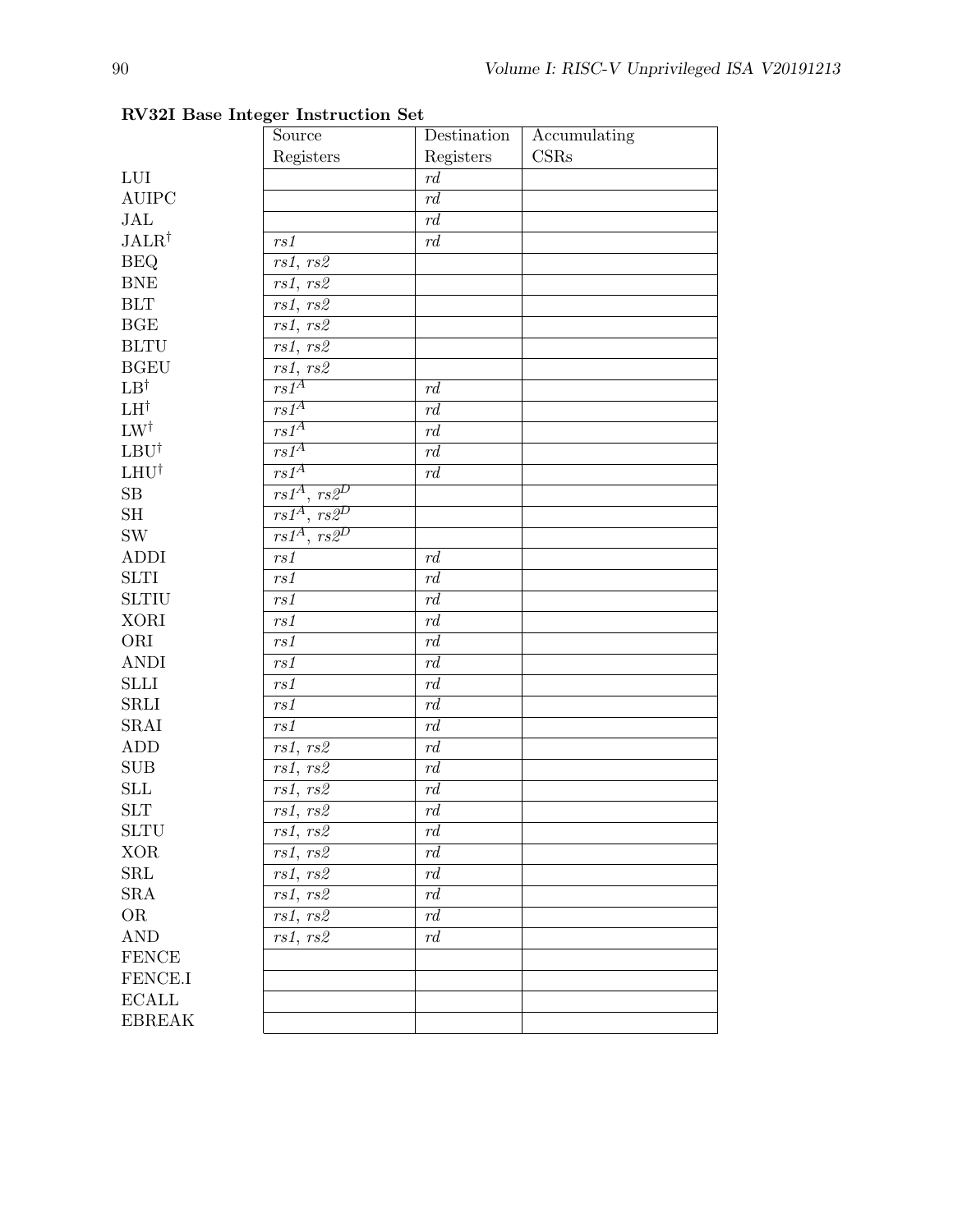|                    | Source          | Destination           | Accumulating |                    |
|--------------------|-----------------|-----------------------|--------------|--------------------|
|                    | Registers       | Registers             | CSRs         |                    |
| $CSRRW^{\ddagger}$ | $rs1. \; csr^*$ | $rd. \; csr$          |              | *unless $rd=x0$    |
| $CSRRS^{\ddagger}$ | $rs1. \; csr$   | $rd^*$ , $csr$        |              | *unless $rs1 = x0$ |
| $CSRRC^{\ddagger}$ | $rs1. \; csr$   | $rd^*$<br>$\cdot$ csr |              | *unless $rs1 = x0$ |
|                    |                 |                       | $\mathbf{r}$ |                    |

### RV32I Base Integer Instruction Set (continued)

‡carries a dependency from rs1 to csr and from csr to rd

### RV32I Base Integer Instruction Set (continued)

|                     | Source                                 | Destination    | Accumulating |                                      |
|---------------------|----------------------------------------|----------------|--------------|--------------------------------------|
|                     | Registers                              | Registers      | CSRs         |                                      |
| $CSRRWI^{\ddagger}$ | $\mathit{csr}^*$                       | rd, csr        |              | *unless $rd = x0$                    |
| $CSRRSI^{\ddagger}$ | csr                                    | $rd, \ csr^*$  |              | *unless $\operatorname{uimm}[4:0]=0$ |
| $CSRRCI^{\ddagger}$ | csr                                    | $rd. \; csr^*$ |              | *unless uimm $[4:0]=0$               |
|                     | tearnics a dependency from each to red |                |              |                                      |

‡carries a dependency from csr to rd

### RV64I Base Integer Instruction Set

|                 | Source                              | Destination | Accumulating |
|-----------------|-------------------------------------|-------------|--------------|
|                 | Registers                           | Registers   | CSRs         |
| $LWU^{\dagger}$ | $\overline{rs1^A}$                  | rd          |              |
| $LD^{\dagger}$  | $\overline{rsI^A}$                  | rd          |              |
| SD              | rs1 <sup>A</sup> , rs2 <sup>D</sup> |             |              |
| <b>SLLI</b>     | rs1                                 | rd          |              |
| <b>SRLI</b>     | rs1                                 | rd          |              |
| <b>SRAI</b>     | rs1                                 | rd          |              |
| <b>ADDIW</b>    | rs1                                 | rd          |              |
| <b>SLLIW</b>    | rs1                                 | rd          |              |
| <b>SRLIW</b>    | rs1                                 | rd          |              |
| <b>SRAIW</b>    | rs1                                 | rd          |              |
| <b>ADDW</b>     | rs1, rs2                            | rd          |              |
| <b>SUBW</b>     | rs1, rs2                            | rd          |              |
| <b>SLLW</b>     | rs1, rs2                            | rd          |              |
| <b>SRLW</b>     | rs1, rs2                            | rd          |              |
| <b>SRAW</b>     | rs1, rs2                            | rd          |              |

### RV32M Standard Extension

|               | Source    | Destination | Accumulating |
|---------------|-----------|-------------|--------------|
|               | Registers | Registers   | CSRs         |
| MUL           | rs1, rs2  | rd          |              |
| <b>MULH</b>   | rs1, rs2  | rd          |              |
| <b>MULHSU</b> | rs1, rs2  | rd          |              |
| MULHU         | rs1, rs2  | rd          |              |
| DIV           | rs1, rs2  | rd          |              |
| <b>DIVU</b>   | rs1, rs2  | rd          |              |
| <b>REM</b>    | rs1, rs2  | rd          |              |
| <b>REMU</b>   | rs1, rs2  | rd          |              |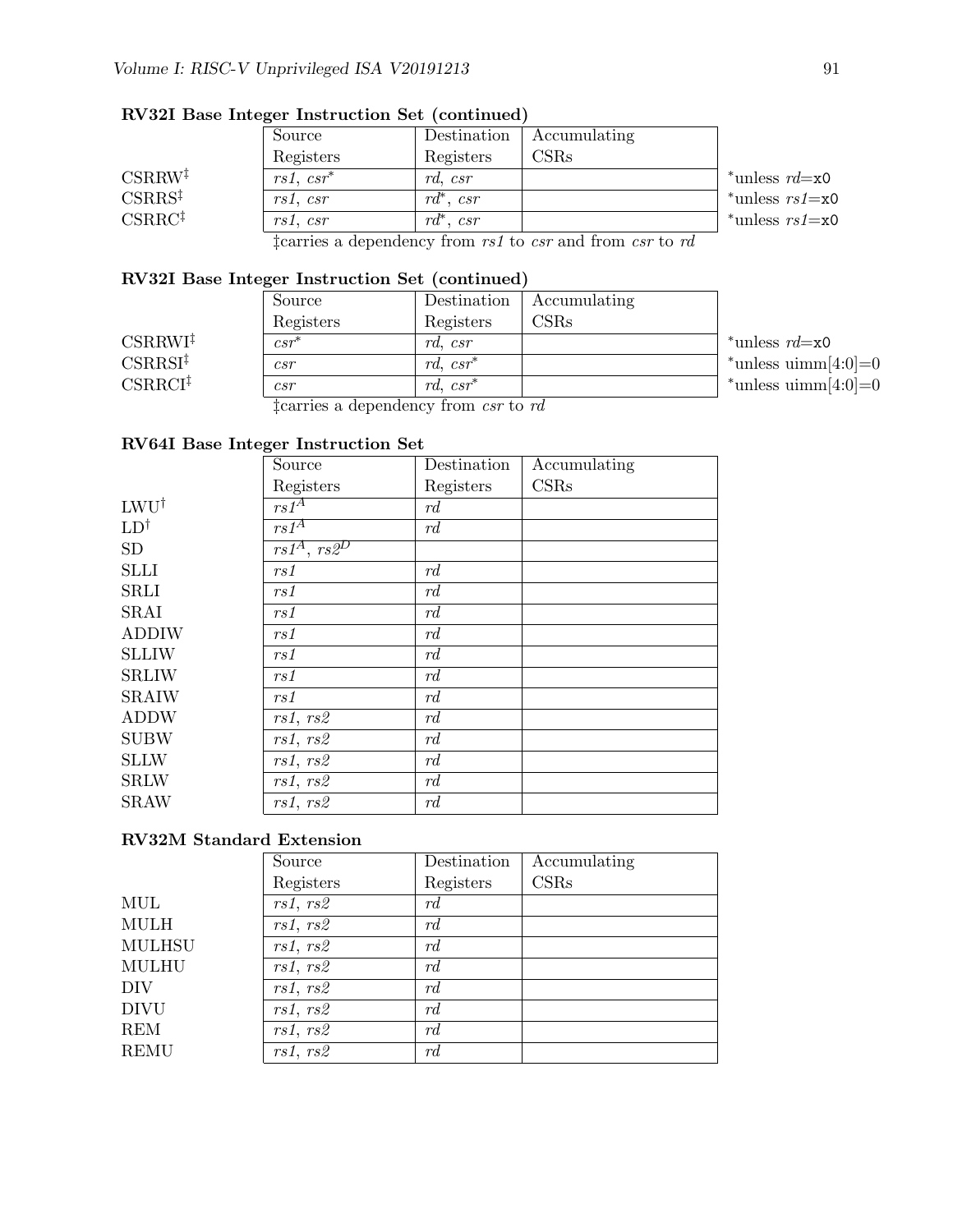|              | Source    | Destination | Accumulating |
|--------------|-----------|-------------|--------------|
|              | Registers | Registers   | CSRs         |
| <b>MULW</b>  | rs1, rs2  | rd          |              |
| <b>DIVW</b>  | rs1, rs2  | rd          |              |
| <b>DIVUW</b> | rs1, rs2  | rd          |              |
| <b>REMW</b>  | rs1, rs2  | rd          |              |
| <b>REMUW</b> | rs1, rs2  | rd          |              |

## RV64M Standard Extension

## RV32A Standard Extension

|                        | Source                                | Destination | Accumulating |                |
|------------------------|---------------------------------------|-------------|--------------|----------------|
|                        | Registers                             | Registers   | CSRs         |                |
| $LR.W^{\dagger}$       | rs1 <sup>A</sup>                      | rd          |              |                |
| $SC.W^{\dagger}$       | $rs1^A, \overline{rs2^D}$             | $rd^*$      |              | *if successful |
| AMOSWAP.W <sup>†</sup> | $rs\overline{I^A,}\;rs\overline{2^D}$ | rd          |              |                |
| AMOADD.W <sup>†</sup>  | $rs1A$ , $rs2D$                       | rd          |              |                |
| AMOXOR.W <sup>†</sup>  | rs1 <sup>A</sup> , rs2 <sup>D</sup>   | rd          |              |                |
| AMOAND.W <sup>†</sup>  | rs1 <sup>A</sup> , rs2 <sup>D</sup>   | rd          |              |                |
| AMOOR.W <sup>†</sup>   | $rs1^A$ , $rs2^D$                     | rd          |              |                |
| AMOMIN.W <sup>†</sup>  | $rs1^A$ , $rs2^D$                     | rd          |              |                |
| AMOMAX.W <sup>†</sup>  | $rs1^A, \overline{rs2^D}$             | rd          |              |                |
| AMOMINU.W <sup>†</sup> | $rs1^A, rs2^D$                        | rd          |              |                |
| AMOMAXU.W <sup>†</sup> | $rs1^A$ , $rs2^D$                     | rd          |              |                |

## RV64A Standard Extension

| CSRs<br>Registers<br>Registers<br>$LR.D^{\dagger}$<br>rs1 <sup>A</sup><br>rd<br>$SC.D^{\dagger}$<br>$rs1^A, rs2^D$<br>$rd^*$<br>*if successful<br>$AMOSWAP.D^{\dagger}$<br>$rs1^A$ , $rs2^D$<br>rd<br>$AMOADD.D^{\dagger}$<br>rs1 <sup>A</sup> , rs2 <sup>D</sup><br>rd<br>$AMOXOR.D^{\dagger}$<br>$rs\overline{I^A, rs2^D}$<br>rd<br>$AMOAND.D^{\dagger}$<br>$rs1^A, rs2^D$<br>rd<br>$AMOOR.D^{\dagger}$<br>$rs1^A$ , $rs2^D$<br>rd<br>$AMOMIN.D^{\dagger}$<br>$rs1^A$ , $rs2^D$<br>rd<br>AMOMAX.D <sup>†</sup><br>rs1 <sup>A</sup> , rs2 <sup>D</sup><br>rd<br>AMOMINU.D <sup>†</sup><br>$rs1A$ , $rs2D$<br>rd<br>AMOMAXU.D <sup>†</sup><br>$rs1^A, rs2^D$<br>rd | Source | Destination | Accumulating |  |
|--------------------------------------------------------------------------------------------------------------------------------------------------------------------------------------------------------------------------------------------------------------------------------------------------------------------------------------------------------------------------------------------------------------------------------------------------------------------------------------------------------------------------------------------------------------------------------------------------------------------------------------------------------------------|--------|-------------|--------------|--|
|                                                                                                                                                                                                                                                                                                                                                                                                                                                                                                                                                                                                                                                                    |        |             |              |  |
|                                                                                                                                                                                                                                                                                                                                                                                                                                                                                                                                                                                                                                                                    |        |             |              |  |
|                                                                                                                                                                                                                                                                                                                                                                                                                                                                                                                                                                                                                                                                    |        |             |              |  |
|                                                                                                                                                                                                                                                                                                                                                                                                                                                                                                                                                                                                                                                                    |        |             |              |  |
|                                                                                                                                                                                                                                                                                                                                                                                                                                                                                                                                                                                                                                                                    |        |             |              |  |
|                                                                                                                                                                                                                                                                                                                                                                                                                                                                                                                                                                                                                                                                    |        |             |              |  |
|                                                                                                                                                                                                                                                                                                                                                                                                                                                                                                                                                                                                                                                                    |        |             |              |  |
|                                                                                                                                                                                                                                                                                                                                                                                                                                                                                                                                                                                                                                                                    |        |             |              |  |
|                                                                                                                                                                                                                                                                                                                                                                                                                                                                                                                                                                                                                                                                    |        |             |              |  |
|                                                                                                                                                                                                                                                                                                                                                                                                                                                                                                                                                                                                                                                                    |        |             |              |  |
|                                                                                                                                                                                                                                                                                                                                                                                                                                                                                                                                                                                                                                                                    |        |             |              |  |
|                                                                                                                                                                                                                                                                                                                                                                                                                                                                                                                                                                                                                                                                    |        |             |              |  |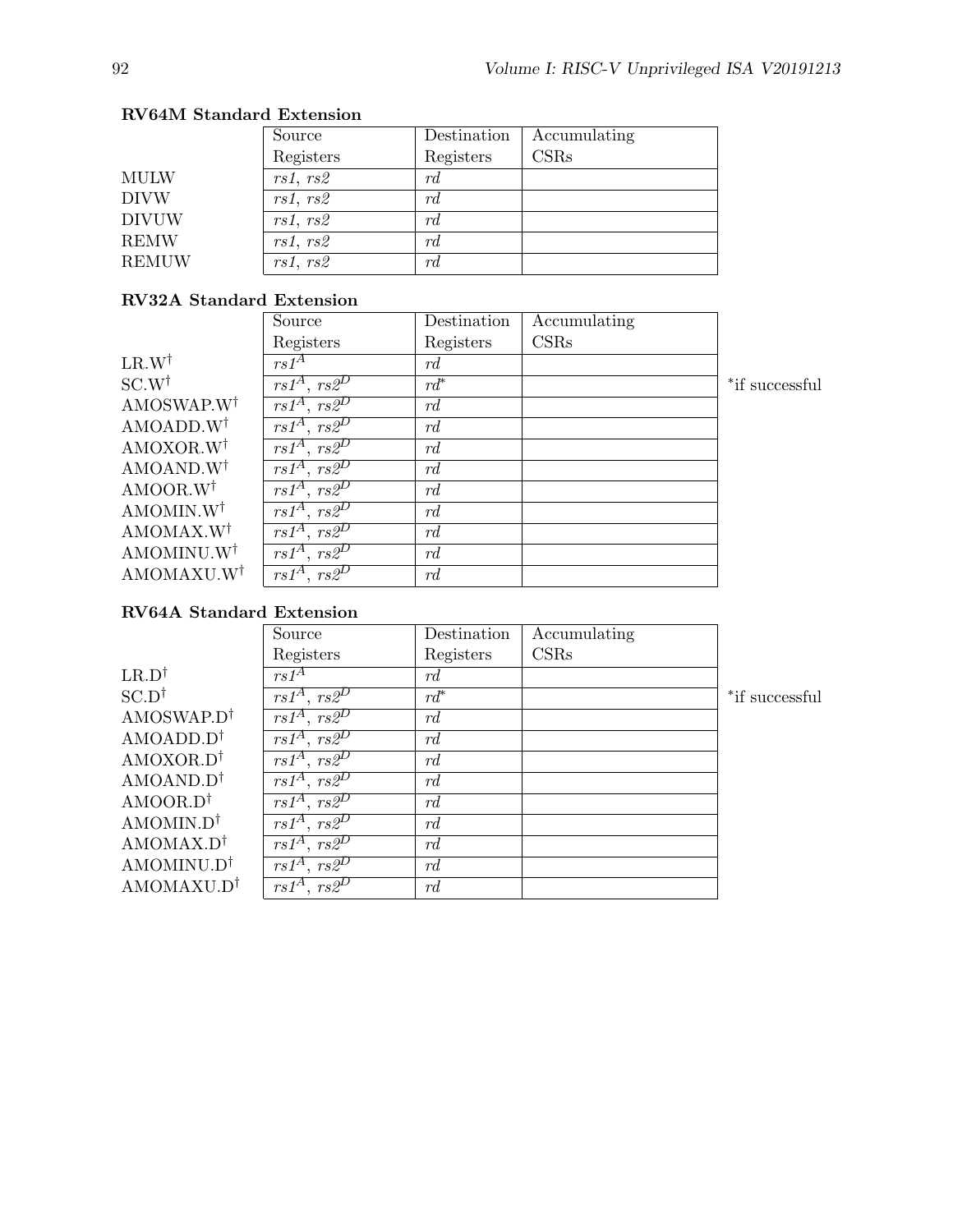|                                         | Source                        | Destination | Accumulating                                 |               |
|-----------------------------------------|-------------------------------|-------------|----------------------------------------------|---------------|
|                                         | Registers                     | Registers   | CSRs                                         |               |
| <b>FLW<sup>†</sup></b>                  | $rs1^A$                       | rd          |                                              |               |
| <b>FSW</b>                              | $rs1^A$ , $rs2^D$             |             |                                              |               |
| <b>FMADD.S</b>                          | $rs1, rs2, rs3, frm^*$        | rd          | NV, OF, UF, NX                               | $*$ if rm=111 |
| <b>FMSUB.S</b>                          | $rs1, rs2, rs3, frm^*$        | rd          | NV, OF, UF, NX                               | $*$ if rm=111 |
| <b>FNMSUB.S</b>                         | $rs1, rs2, rs3, frm^*$        | rd          | NV, OF, UF, NX                               | $*$ if rm=111 |
| <b>FNMADD.S</b>                         | $rs1, rs2, rs3, frm^*$        | rd          | NV, OF, UF, NX                               | $*$ if rm=111 |
| FADD.S                                  | $rs1, rs2, frm*$              | rd          | NV, OF, UF, NX                               | $*$ if rm=111 |
| <b>FSUB.S</b>                           | $rs1, rs2, frm^*$             | rd          | NV, OF, UF, NX                               | $*$ if rm=111 |
| <b>FMUL.S</b>                           | $rs1, rs2, frm*$              | rd          | NV, OF, UF, NX                               | $*$ if rm=111 |
| <b>FDIV.S</b>                           | $rs1, rs2, frm^*$             | rd          | NV, DZ, OF, UF, NX                           | $*$ if rm=111 |
| FSQRT.S                                 | $rs\overline{1, \text{fm}^*}$ | rd          | NV, NX                                       | $*$ if rm=111 |
| FSGNJ.S                                 | rs1, rs2                      | rd          |                                              |               |
| FSGNJN.S                                | rs1, rs2                      | rd          |                                              |               |
| FSGNJX.S                                | rs1, rs2                      | rd          |                                              |               |
| <b>FMIN.S</b>                           | rs1, rs2                      | rd          | $\overline{\text{NV}}$                       |               |
| <b>FMAX.S</b>                           | rs1, rs2                      | rd          | $\overline{\text{NV}}$                       |               |
| FCVT.W.S                                | $rs1, \text{fm}^*$            | rd          | $\overline{\text{NV}}, \overline{\text{NX}}$ | $*$ if rm=111 |
| <b>FCVT.WU.S</b>                        | $rs1$ , frm <sup>*</sup>      | rd          | NV, NX                                       | $*$ if rm=111 |
| FMV.X.W                                 | rs1                           | rd          |                                              |               |
| FEQ.S                                   | rs1, rs2                      | rd          | $\overline{\text{NV}}$                       |               |
| FLT.S                                   | rs1, rs2                      | rd          | $\overline{\text{NV}}$                       |               |
| FLE.S                                   | rs1, rs2                      | rd          | $\overline{\text{NV}}$                       |               |
| FCLASS.S                                | rs1                           | rd          |                                              |               |
| ${\mbox{FCVT}}. {\mbox{S}}. {\mbox{W}}$ | $rs1$ , frm <sup>*</sup>      | rd          | $\overline{\text{NX}}$                       | $*$ if rm=111 |
| FCVT.S.WU                               | $rs1$ , frm <sup>*</sup>      | rd          | <b>NX</b>                                    | $*$ if rm=111 |
| FMV.W.X                                 | rs1                           | rd          |                                              |               |

## RV32F Standard Extension

## RV64F Standard Extension

|           | Source                   | Destination | Accumulating |               |
|-----------|--------------------------|-------------|--------------|---------------|
|           | Registers                | Registers   | CSRs         |               |
| FCVT.L.S  | $rs1$ , frm <sup>*</sup> | rd          | NV, NX       | $*$ if rm=111 |
| FCVT.LU.S | $rs1$ , frm <sup>*</sup> | rd          | NV, NX       | $*$ if rm=111 |
| FCVT.S.L  | $rs1$ , frm <sup>*</sup> | rd          | NX           | $*$ if rm=111 |
| FCVT.S.LU | $rs1$ , frm <sup>*</sup> | rd          | NX           | $*$ if rm=111 |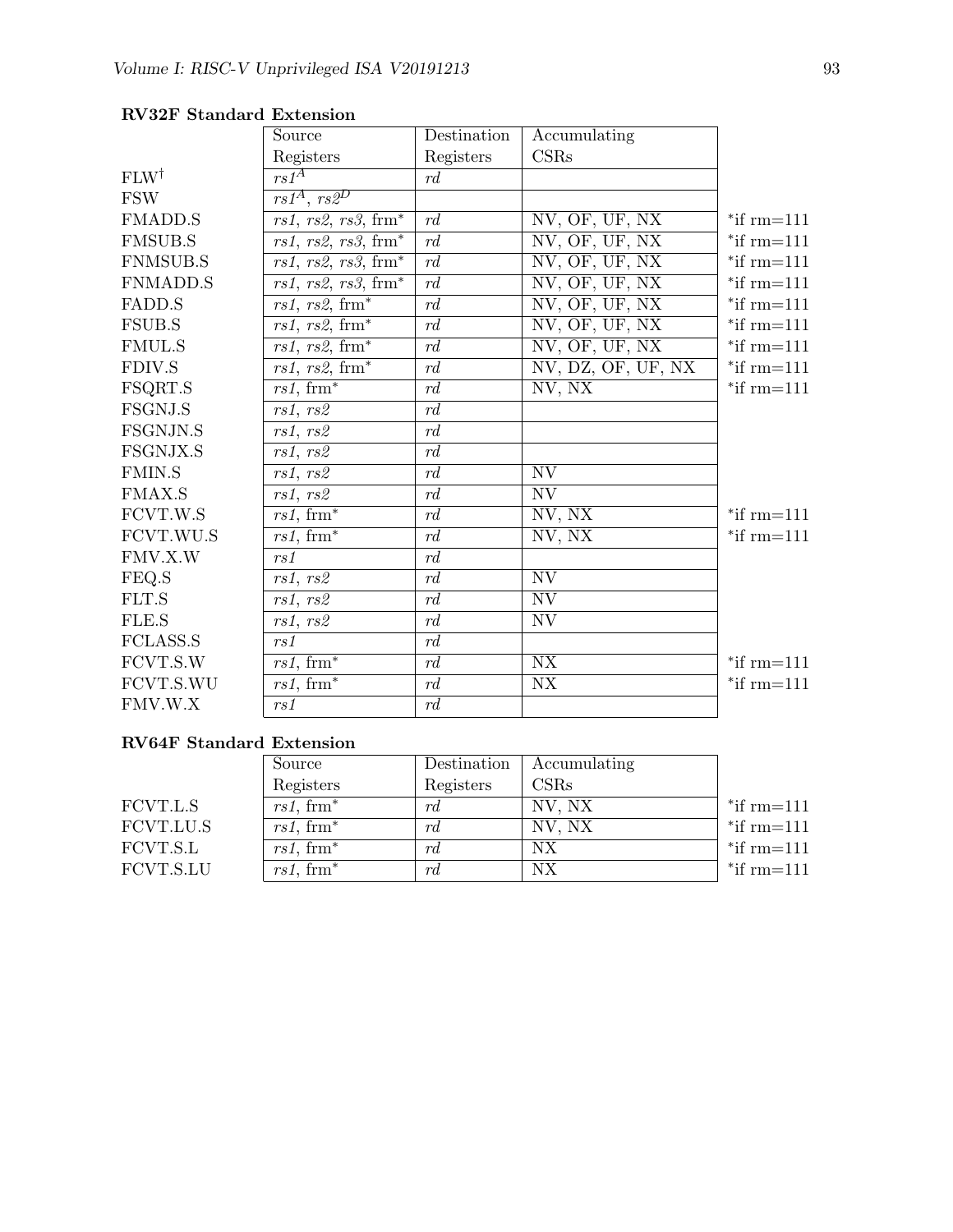|                  | Source                   | Destination     | Accumulating           |               |
|------------------|--------------------------|-----------------|------------------------|---------------|
|                  | Registers                | Registers       | CSRs                   |               |
| FLD <sup>†</sup> | rs1 <sup>A</sup>         | rd              |                        |               |
| <b>FSD</b>       | $rs1A$ , $rs2D$          |                 |                        |               |
| FMADD.D          | $rs1, rs2, rs3, frm^*$   | rd              | NV, OF, UF, NX         | $*$ if rm=111 |
| <b>FMSUB.D</b>   | $rs1, rs2, rs3, frm^*$   | rd              | NV, OF, UF, NX         | $*$ if rm=111 |
| FNMSUB.D         | $rs1, rs2, rs3, frm^*$   | rd              | NV, OF, UF, NX         | $*$ if rm=111 |
| <b>FNMADD.D</b>  | $rs1, rs2, rs3, frm*$    | rd              | NV, OF, UF, NX         | $*$ if rm=111 |
| FADD.D           | $rs1, rs2, frm*$         | rd              | NV, OF, UF, NX         | $*$ if rm=111 |
| FSUB.D           | $rs1, rs2, frm^*$        | rd              | NV, OF, UF, NX         | $*$ if rm=111 |
| <b>FMUL.D</b>    | $rs1, rs2, frm*$         | $\overline{rd}$ | NV, OF, UF, NX         | $*$ if rm=111 |
| FDIV.D           | $rs1, rs2, frm^*$        | rd              | NV, DZ, OF, UF, NX     | $*$ if rm=111 |
| FSQRT.D          | $rs1$ , frm <sup>*</sup> | rd              | NV, NX                 | $*$ if rm=111 |
| FSGNJ.D          | rs1, rs2                 | rd              |                        |               |
| FSGNJN.D         | rs1, rs2                 | rd              |                        |               |
| FSGNJX.D         | rs1, rs2                 | rd              |                        |               |
| FMIN.D           | rs1, rs2                 | rd              | $\overline{\text{NV}}$ |               |
| <b>FMAX.D</b>    | rs1, rs2                 | rd              | <b>NV</b>              |               |
| FCVT.S.D         | $rs1$ , frm <sup>*</sup> | rd              | $\overline{\text{NX}}$ | $*$ if rm=111 |
| FCVT.D.S         | $rs1, \overline{frm^*}$  | rd              | <b>NX</b>              | $*$ if rm=111 |
| FEQ.D            | rs1, rs2                 | rd              | $\overline{\text{NV}}$ |               |
| FLT.D            | rs1, rs2                 | rd              | NV                     |               |
| FLE.D            | rs1, rs2                 | rd              | NV                     |               |
| FCLASS.D         | rs1                      | rd              |                        |               |
| FCVT.W.D         | $rs1$ , frm <sup>*</sup> | rd              | NV, NX                 | $*$ if rm=111 |
| FCVT.WU.D        | $rs1$ , frm <sup>*</sup> | rd              | NV, NX                 | $*$ if rm=111 |
| FCVT.D.W         | rs1                      | rd              |                        |               |
| FCVT.D.WU        | rs1                      | rd              |                        |               |

# RV32D Standard Extension

## RV64D Standard Extension

|           | Source                   | Destination | Accumulating   |                       |
|-----------|--------------------------|-------------|----------------|-----------------------|
|           | Registers                | Registers   | CSRs           |                       |
| FCVT.L.D  | $rs1$ , frm <sup>*</sup> | rd          | NV, NX         | $\text{``if } rm=111$ |
| FCVT.LU.D | $rs1$ , frm <sup>*</sup> | rd          | NV, NX         | $*$ if rm=111         |
| FMV.X.D   | rs1                      | rd          |                |                       |
| FCVT.D.L  | $rs1$ , frm <sup>*</sup> | rd          | NX.            | $*$ if rm=111         |
| FCVT.D.LU | $rs1$ , frm <sup>*</sup> | rd          | $\overline{X}$ | $*$ if rm=111         |
| FMV.D.X   | rs1                      | rd          |                |                       |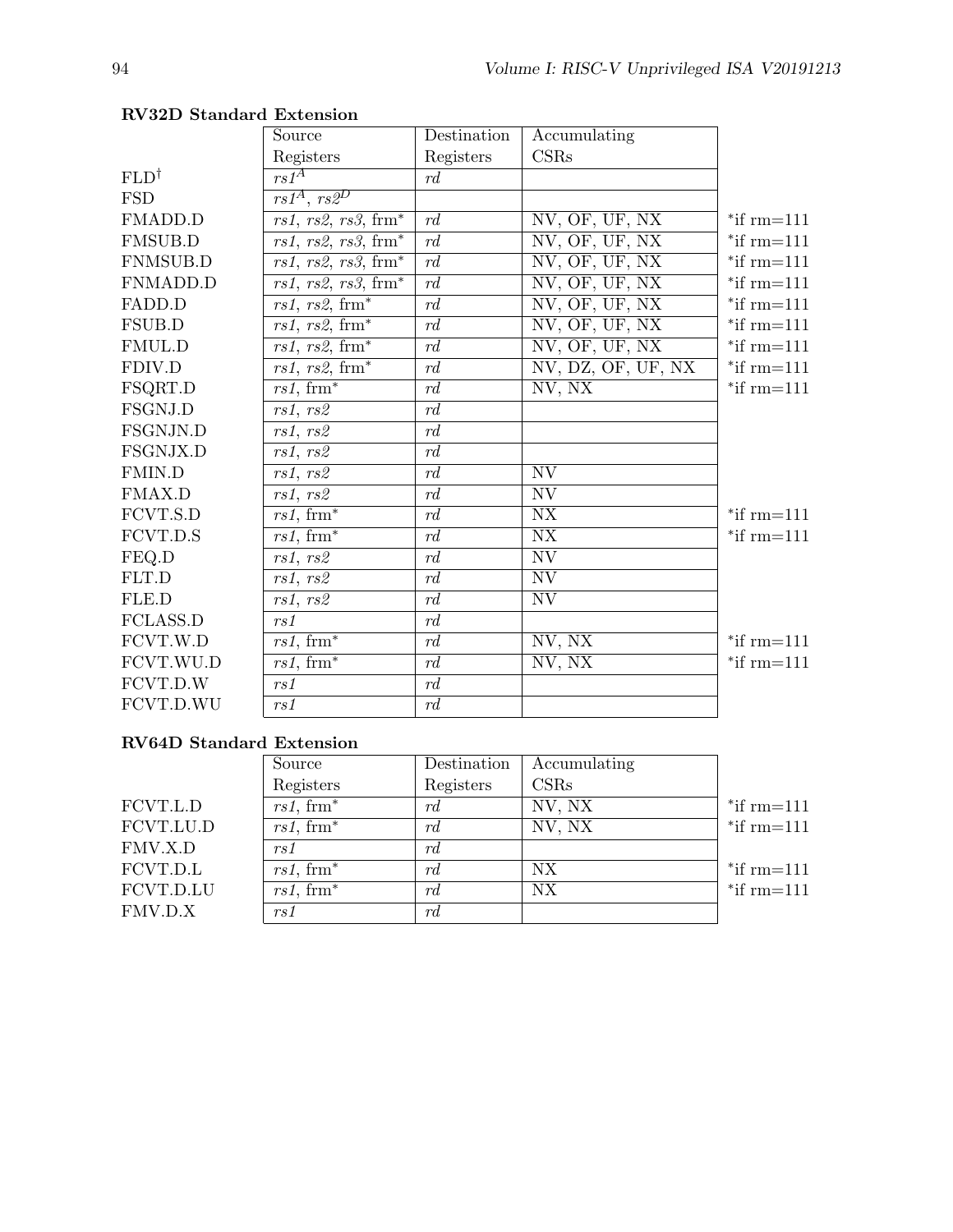# "L" Standard Extension for Decimal Floating-Point, Version 0.0

#### This chapter is a draft proposal that has not been ratified by the Foundation.

This chapter is a placeholder for the specification of a standard extension named "L" designed to support decimal floating-point arithmetic as defined in the IEEE 754-2008 standard.

# 15.1 Decimal Floating-Point Registers

Existing floating-point registers are used to hold 64-bit and 128-bit decimal floating-point values, and the existing floating-point load and store instructions are used to move values to and from memory.

Due to the large opcode space required by the fused multiply-add instructions, the decimal floatingpoint instruction extension will require five 25-bit major opcodes in a 30-bit encoding space.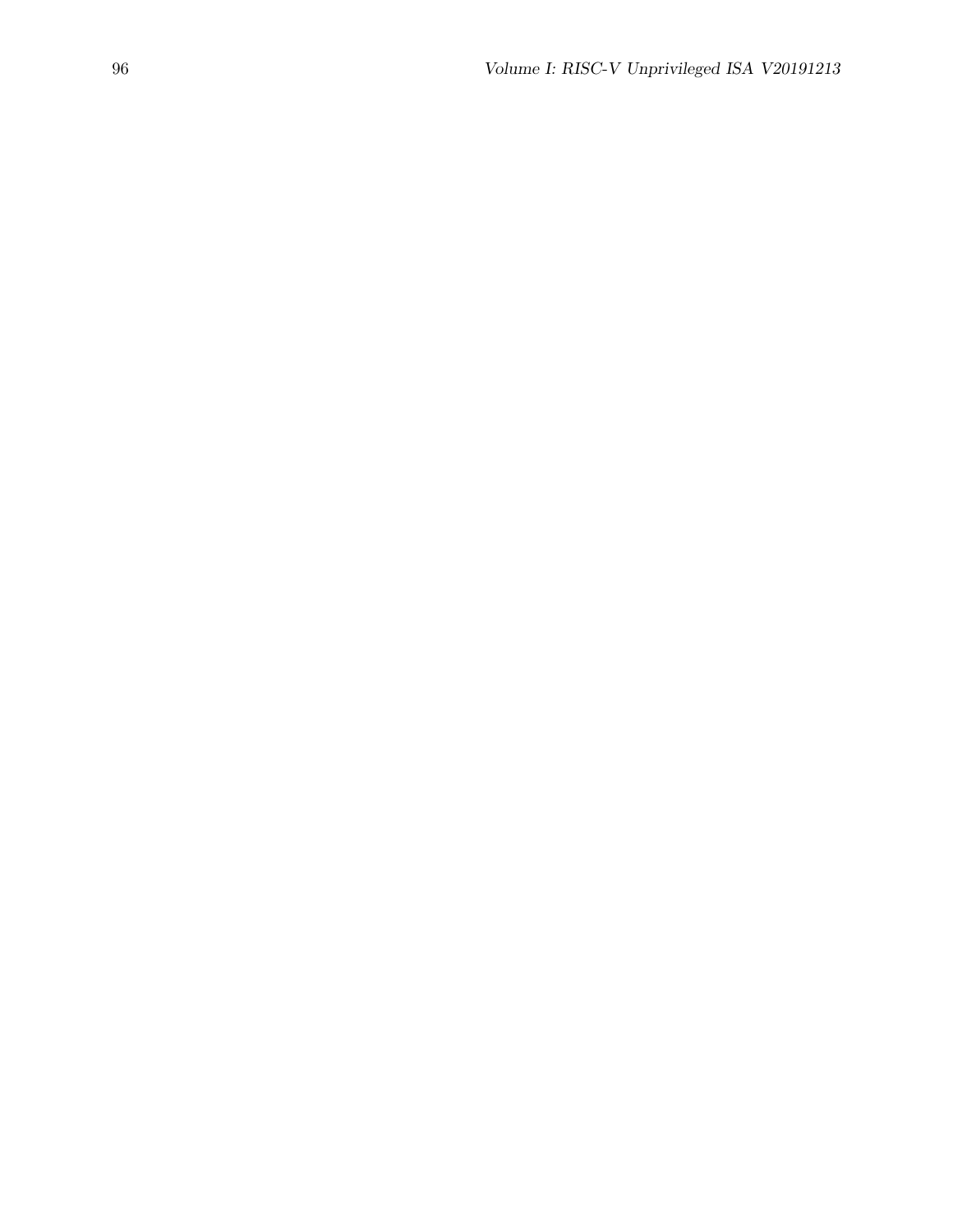# "C" Standard Extension for Compressed Instructions, Version 2.0

This chapter describes the current proposal for the RISC-V standard compressed instruction-set extension, named "C", which reduces static and dynamic code size by adding short 16-bit instruction encodings for common operations. The C extension can be added to any of the base ISAs (RV32, RV64, RV128), and we use the generic term "RVC" to cover any of these. Typically, 50%–60% of the RISC-V instructions in a program can be replaced with RVC instructions, resulting in a 25%–30% code-size reduction.

## 16.1 Overview

RVC uses a simple compression scheme that offers shorter 16-bit versions of common 32-bit RISC-V instructions when:

- the immediate or address offset is small, or
- one of the registers is the zero register  $(x0)$ , the ABI link register  $(x1)$ , or the ABI stack pointer (x2), or
- the destination register and the first source register are identical, or
- the registers used are the 8 most popular ones.

The C extension is compatible with all other standard instruction extensions. The C extension allows 16-bit instructions to be freely intermixed with 32-bit instructions, with the latter now able to start on any 16-bit boundary, i.e., IALIGN=16. With the addition of the C extension, no instructions can raise instruction-address-misaligned exceptions.

Removing the 32-bit alignment constraint on the original 32-bit instructions allows significantly greater code density.

The compressed instruction encodings are mostly common across RV32C, RV64C, and RV128C, but as shown in Table [16.4,](#page-129-0) a few opcodes are used for different purposes depending on base ISA width. For example, the wider address-space RV64C and RV128C variants require additional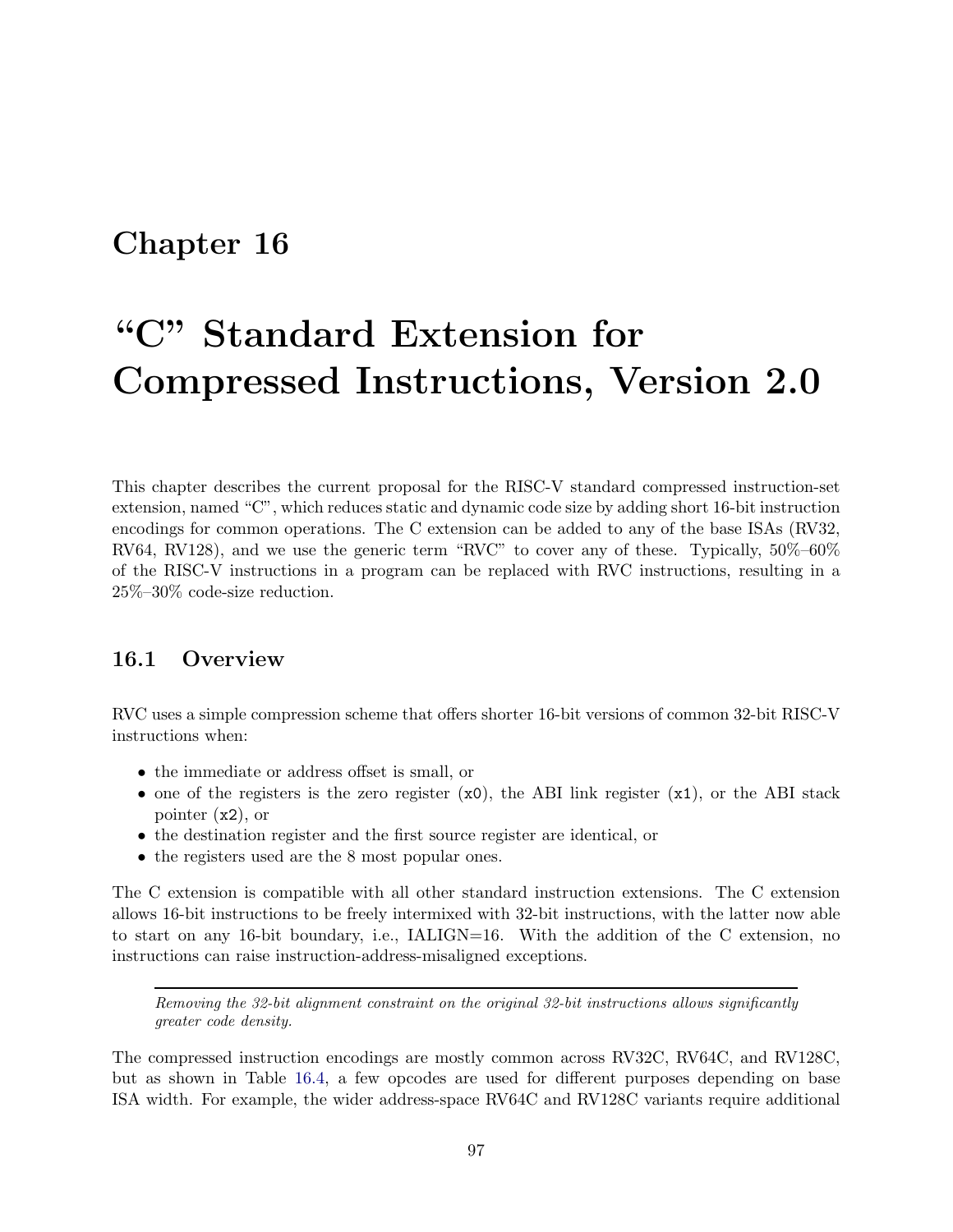opcodes to compress loads and stores of 64-bit integer values, while RV32C uses the same opcodes to compress loads and stores of single-precision floating-point values. Similarly, RV128C requires additional opcodes to capture loads and stores of 128-bit integer values, while these same opcodes are used for loads and stores of double-precision floating-point values in RV32C and RV64C. If the C extension is implemented, the appropriate compressed floating-point load and store instructions must be provided whenever the relevant standard floating-point extension (F and/or D) is also implemented. In addition, RV32C includes a compressed jump and link instruction to compress short-range subroutine calls, where the same opcode is used to compress ADDIW for RV64C and RV128C.

Double-precision loads and stores are a significant fraction of static and dynamic instructions, hence the motivation to include them in the RV32C and RV64C encoding.

Although single-precision loads and stores are not a significant source of static or dynamic compression for benchmarks compiled for the currently supported ABIs, for microcontrollers that only provide hardware single-precision floating-point units and have an ABI that only supports single-precision floating-point numbers, the single-precision loads and stores will be used at least as frequently as double-precision loads and stores in the measured benchmarks. Hence, the motivation to provide compressed support for these in RV32C.

Short-range subroutine calls are more likely in small binaries for microcontrollers, hence the motivation to include these in RV32C.

Although reusing opcodes for different purposes for different base register widths adds some complexity to documentation, the impact on implementation complexity is small even for designs that support multiple base ISA register widths. The compressed floating-point load and store variants use the same instruction format with the same register specifiers as the wider integer loads and stores.

RVC was designed under the constraint that each RVC instruction expands into a single 32-bit instruction in either the base ISA (RV32I/E, RV64I, or RV128I) or the F and D standard extensions where present. Adopting this constraint has two main benefits:

- Hardware designs can simply expand RVC instructions during decode, simplifying verification and minimizing modifications to existing microarchitectures.
- Compilers can be unaware of the RVC extension and leave code compression to the assembler and linker, although a compression-aware compiler will generally be able to produce better results.

We felt the multiple complexity reductions of a simple one-one mapping between  $C$  and base IFD instructions far outweighed the potential gains of a slightly denser encoding that added additional instructions only supported in the C extension, or that allowed encoding of multiple IFD instructions in one C instruction.

It is important to note that the C extension is not designed to be a stand-alone ISA, and is meant to be used alongside a base ISA.

Variable-length instruction sets have long been used to improve code density. For example, the IBM Stretch  $\vert 4 \vert$ , developed in the late 1950s, had an ISA with 32-bit and 64-bit instructions, where some of the 32-bit instructions were compressed versions of the full 64-bit instructions. Stretch also employed the concept of limiting the set of registers that were addressable in some of the shorter instruction formats, with short branch instructions that could only refer to one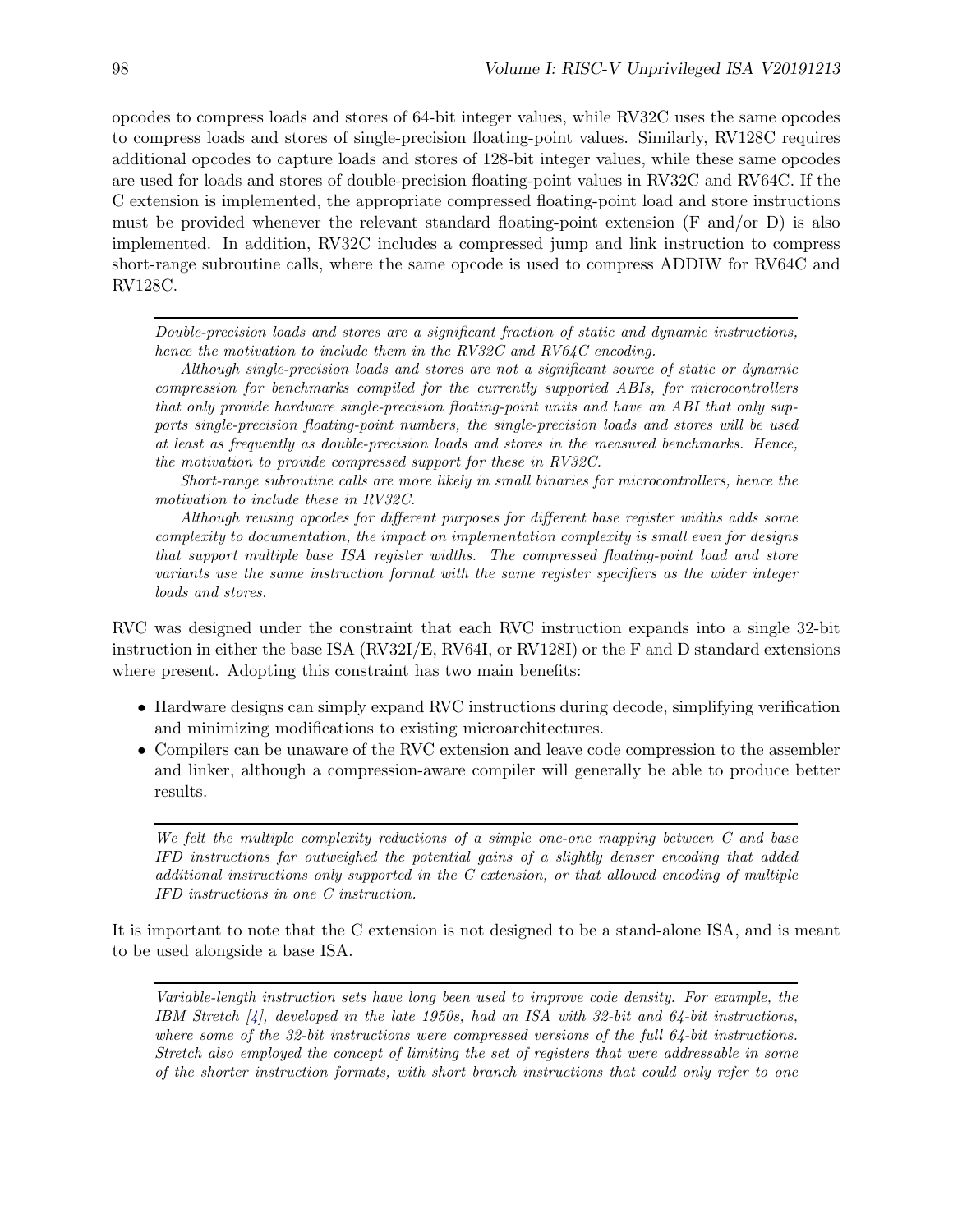of the index registers. The later IBM 360 architecture [\[3\]](#page-236-1) supported a simple variable-length instruction encoding with 16-bit, 32-bit, or 48-bit instruction formats.

In 1963, CDC introduced the Cray-designed CDC 6600 [\[18\]](#page-237-0), a precursor to RISC architectures, that introduced a register-rich load-store architecture with instructions of two lengths, 15-bits and 30-bits. The later Cray-1 design used a very similar instruction format, with 16-bit and 32-bit instruction lengths.

The initial RISC ISAs from the 1980s all picked performance over code size, which was reasonable for a workstation environment, but not for embedded systems. Hence, both ARM and MIPS subsequently made versions of the ISAs that offered smaller code size by offering an alternative 16-bit wide instruction set instead of the standard 32-bit wide instructions. The compressed RISC ISAs reduced code size relative to their starting points by about 25–30%, yielding code that was significantly smaller than 80x86. This result surprised some, as their intuition was that the variable-length CISC ISA should be smaller than RISC ISAs that offered only 16-bit and 32-bit formats.

Since the original RISC ISAs did not leave sufficient opcode space free to include these unplanned compressed instructions, they were instead developed as complete new ISAs. This meant compilers needed different code generators for the separate compressed ISAs. The first compressed RISC ISA extensions (e.g., ARM Thumb and MIPS16) used only a fixed 16-bit instruction size, which gave good reductions in static code size but caused an increase in dynamic instruction count, which led to lower performance compared to the original fixed-width 32-bit instruction size. This led to the development of a second generation of compressed RISC ISA designs with mixed 16-bit and 32-bit instruction lengths (e.g., ARM Thumb2, microMIPS, PowerPC VLE), so that performance was similar to pure 32-bit instructions but with significant code size savings. Unfortunately, these different generations of compressed ISAs are incompatible with each other and with the original uncompressed ISA, leading to significant complexity in documentation, implementations, and software tools support.

Of the commonly used 64-bit ISAs, only PowerPC and microMIPS currently supports a compressed instruction format. It is surprising that the most popular 64-bit ISA for mobile platforms (ARM v8) does not include a compressed instruction format given that static code size and dynamic instruction fetch bandwidth are important metrics. Although static code size is not a major concern in larger systems, instruction fetch bandwidth can be a major bottleneck in servers running commercial workloads, which often have a large instruction working set.

Benefiting from 25 years of hindsight, RISC-V was designed to support compressed instructions from the outset, leaving enough opcode space for RVC to be added as a simple extension on top of the base ISA (along with many other extensions). The philosophy of RVC is to reduce code size for embedded applications and to improve performance and energy-efficiency for all applications due to fewer misses in the instruction cache. Waterman shows that RVC fetches 25%-30% fewer instruction bits, which reduces instruction cache misses by 20%-25%, or roughly the same performance impact as doubling the instruction cache size [\[22\]](#page-237-1).

### 16.2 Compressed Instruction Formats

Table [16.1](#page-117-0) shows the nine compressed instruction formats. CR, CI, and CSS can use any of the 32 RVI registers, but CIW, CL, CS, CA, and CB are limited to just 8 of them. Table [16.2](#page-117-1) lists these popular registers, which correspond to registers x8 to x15. Note that there is a separate version of load and store instructions that use the stack pointer as the base address register, since saving to and restoring from the stack are so prevalent, and that they use the CI and CSS formats to allow access to all 32 data registers. CIW supplies an 8-bit immediate for the ADDI4SPN instruction.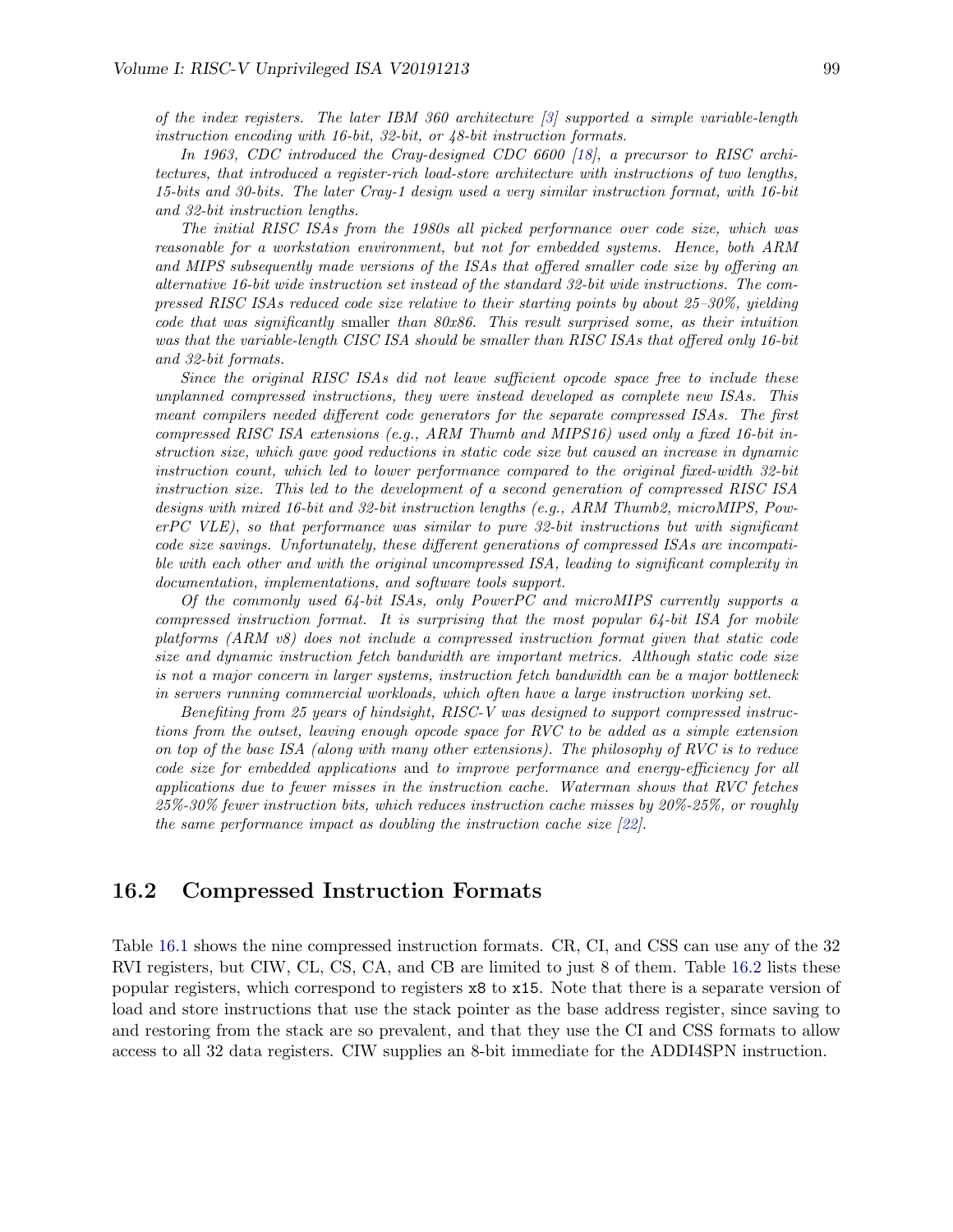The RISC-V ABI was changed to make the frequently used registers map to registers  $x8-x15$ . This simplifies the decompression decoder by having a contiguous naturally aligned set of register numbers, and is also compatible with the RV32E base ISA, which only has 16 integer registers.

Compressed register-based floating-point loads and stores also use the CL and CS formats respectively, with the eight registers mapping to f8 to f15.

The standard RISC-V calling convention maps the most frequently used floating-point registers to registers f8 to f15, which allows the same register decompression decoding as for integer register numbers.

The formats were designed to keep bits for the two register source specifiers in the same place in all instructions, while the destination register field can move. When the full 5-bit destination register specifier is present, it is in the same place as in the 32-bit RISC-V encoding. Where immediates are sign-extended, the sign-extension is always from bit 12. Immediate fields have been scrambled, as in the base specification, to reduce the number of immediate muxes required.

The immediate fields are scrambled in the instruction formats instead of in sequential order so that as many bits as possible are in the same position in every instruction, thereby simplifying implementations. For example, immediate bits  $17-10$  are always sourced from the same instruction bit positions. Five other immediate bits  $(5, 4, 3, 1, 1)$  and 0) have just two source instruction bits, while four  $(9, 7, 6,$  and  $2)$  have three sources and one  $(8)$  has four sources.

For many RVC instructions, zero-valued immediates are disallowed and x0 is not a valid 5-bit register specifier. These restrictions free up encoding space for other instructions requiring fewer operand bits.

| $\rm{Format}$ | Meaning              | -13<br>15 14       | 12          | 11     | -9<br>10 | 8    | 7      | 6           | 5 | 4    | 3             | $\overline{2}$ |    | $\Omega$ |
|---------------|----------------------|--------------------|-------------|--------|----------|------|--------|-------------|---|------|---------------|----------------|----|----------|
| CR.           | Register             | funct4             |             | rd/rs1 |          |      |        | rs2         |   |      | op            |                |    |          |
| CI            | Immediate            | funct3             | ımm         |        | rd/rs1   |      |        | $\text{mm}$ |   |      |               |                | op |          |
| <b>CSS</b>    | Stack-relative Store | funct3             | 1mm         |        |          | rs2  |        |             |   | op   |               |                |    |          |
| <b>CIW</b>    | Wide Immediate       | funct3             | 1mm         |        |          | rd'  |        |             |   | op   |               |                |    |          |
| CL            | Load                 | funct3             | 1mm         |        |          | rs1' |        | 1mm         |   |      | $\mathrm{rd}$ |                |    | op       |
| CS            | <b>Store</b>         | funct3             | 1mm         |        |          | rs1' |        | 1mm         |   |      | rs2'          |                |    | op       |
| CA            | Arithmetic           | funct <sub>6</sub> |             |        | rd'/rs1' |      | funct2 |             |   | rs2' |               |                | op |          |
| CB            | Branch               | funct3             | offset      |        | rs1'     |      | offset |             |   |      | op            |                |    |          |
| СJ            | Jump                 | funct3             | jump target |        |          |      |        | op          |   |      |               |                |    |          |

Table 16.1: Compressed 16-bit RVC instruction formats.

<span id="page-117-0"></span>

| RVC Register Number              | 000            | 001           | 010 | 011 | $100\,$ | 101 |     |     |
|----------------------------------|----------------|---------------|-----|-----|---------|-----|-----|-----|
| Integer Register Number          | x8             | x9            | x10 | x11 | x12     | x13 | x14 | x15 |
| Integer Register ABI Name        | $\mathbf{s}$ 0 | $\mathrm{s}1$ | a0  | a1  | a2      | a3  | a4  | a5  |
| Floating-Point Register Number   | f8             | f9            | f10 | f11 | f12     | f13 | f14 | f15 |
| Floating-Point Register ABI Name | fs0            | fs1           | fa0 | fa1 | fa2     | fa3 | fa4 | fa5 |

<span id="page-117-1"></span>Table 16.2: Registers specified by the three-bit  $rs1'$ ,  $rs2'$ , and  $rd'$  fields of the CIW, CL, CS, CA, and CB formats.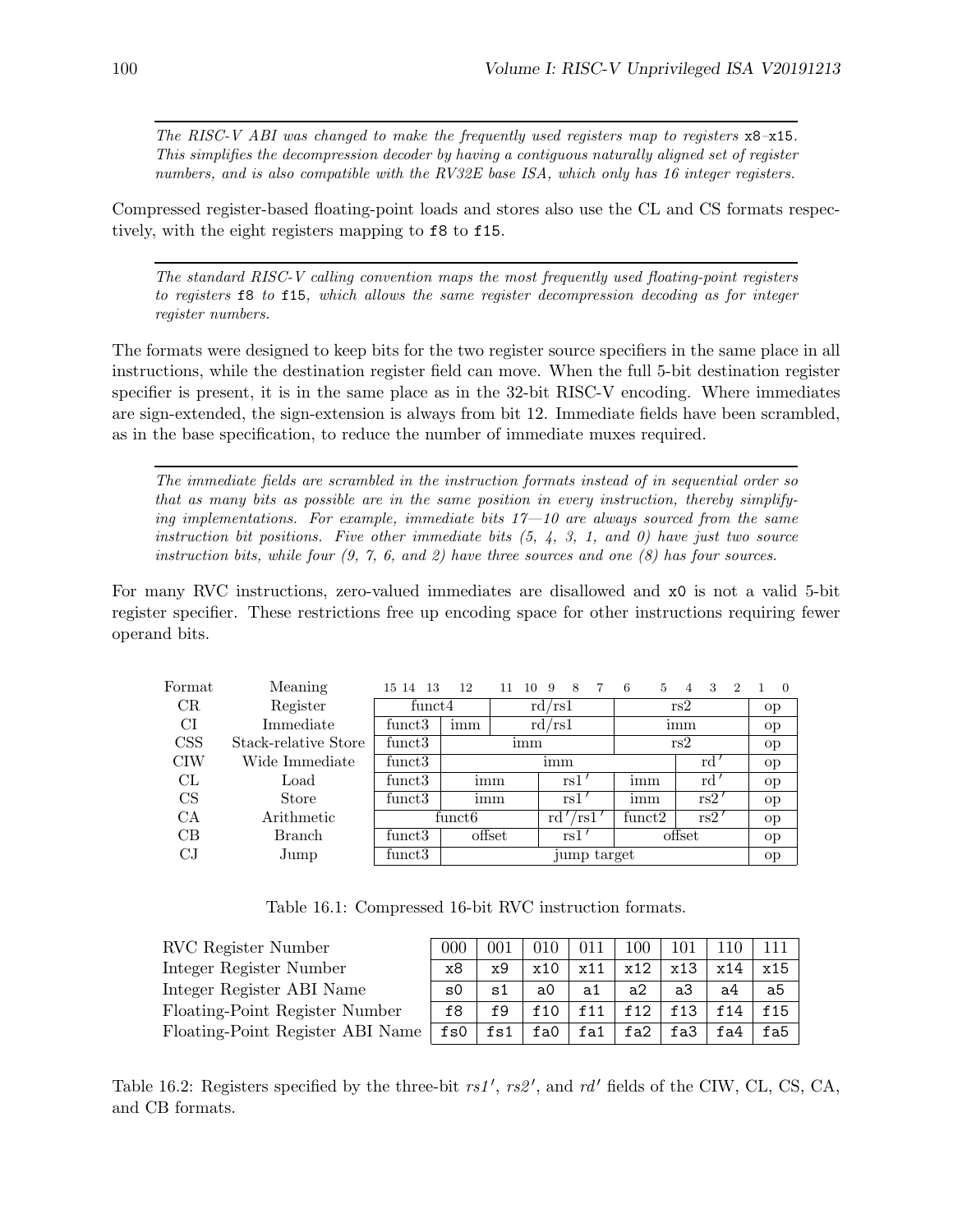## 16.3 Load and Store Instructions

To increase the reach of 16-bit instructions, data-transfer instructions use zero-extended immediates that are scaled by the size of the data in bytes:  $\times$ 4 for words,  $\times$ 8 for double words, and  $\times$ 16 for quad words.

RVC provides two variants of loads and stores. One uses the ABI stack pointer, x2, as the base address and can target any data register. The other can reference one of 8 base address registers and one of 8 data registers.

#### Stack-Pointer-Based Loads and Stores

| 15             | 12<br>13<br>11 |             | 76                 | 2 <sub>1</sub> |  |
|----------------|----------------|-------------|--------------------|----------------|--|
| funct3         | ımm            | rd          | 1mm                | op             |  |
| 3              |                |             |                    |                |  |
| C.LWSP         | offset[5]      | $dest\neq0$ | offset $[4:2 7:6]$ | $\rm C2$       |  |
| C.LDSP         | offset[5]      | $dest\neq0$ | offset $[4:3 8:6]$ | C <sub>2</sub> |  |
| C.LQSP         | offset[5]      | $dest\neq0$ | offset $[4 9:6]$   | C <sub>2</sub> |  |
| <b>C.FLWSP</b> | offset[5]      | dest        | offset $[4:2 7:6]$ | C <sub>2</sub> |  |
| C.FLDSP        | offset[5]      | dest        | offset $[4:3 8:6]$ | C2             |  |

These instructions use the CI format.

C.LWSP loads a 32-bit value from memory into register rd. It computes an effective address by adding the *zero*-extended offset, scaled by 4, to the stack pointer, x2. It expands to  $\mathbf{lw}$  rd, offset [7:2] (x2). C.LWSP is only valid when  $rd\neq x0$ ; the code points with  $rd=x0$  are reserved.

C.LDSP is an RV64C/RV128C-only instruction that loads a 64-bit value from memory into register rd. It computes its effective address by adding the zero-extended offset, scaled by 8, to the stack pointer, x2. It expands to 1d rd, offset [8:3](x2). C.LDSP is only valid when  $\eta \neq x0$ ; the code points with rd=x0 are reserved.

C.LQSP is an RV128C-only instruction that loads a 128-bit value from memory into register rd. It computes its effective address by adding the zero-extended offset, scaled by 16, to the stack pointer, x2. It expands to lq rd, offset[9:4](x2). C.LQSP is only valid when  $rd\neq x0$ ; the code points with  $rd = x0$  are reserved.

C.FLWSP is an RV32FC-only instruction that loads a single-precision floating-point value from memory into floating-point register  $rd$ . It computes its effective address by adding the *zero*-extended offset, scaled by 4, to the stack pointer,  $x2$ . It expands to flw rd, offset [7:2] (x2).

C.FLDSP is an RV32DC/RV64DC-only instruction that loads a double-precision floating-point value from memory into floating-point register  $rd$ . It computes its effective address by adding the zero-extended offset, scaled by 8, to the stack pointer, x2. It expands to fld rd, offset[8:3](x2).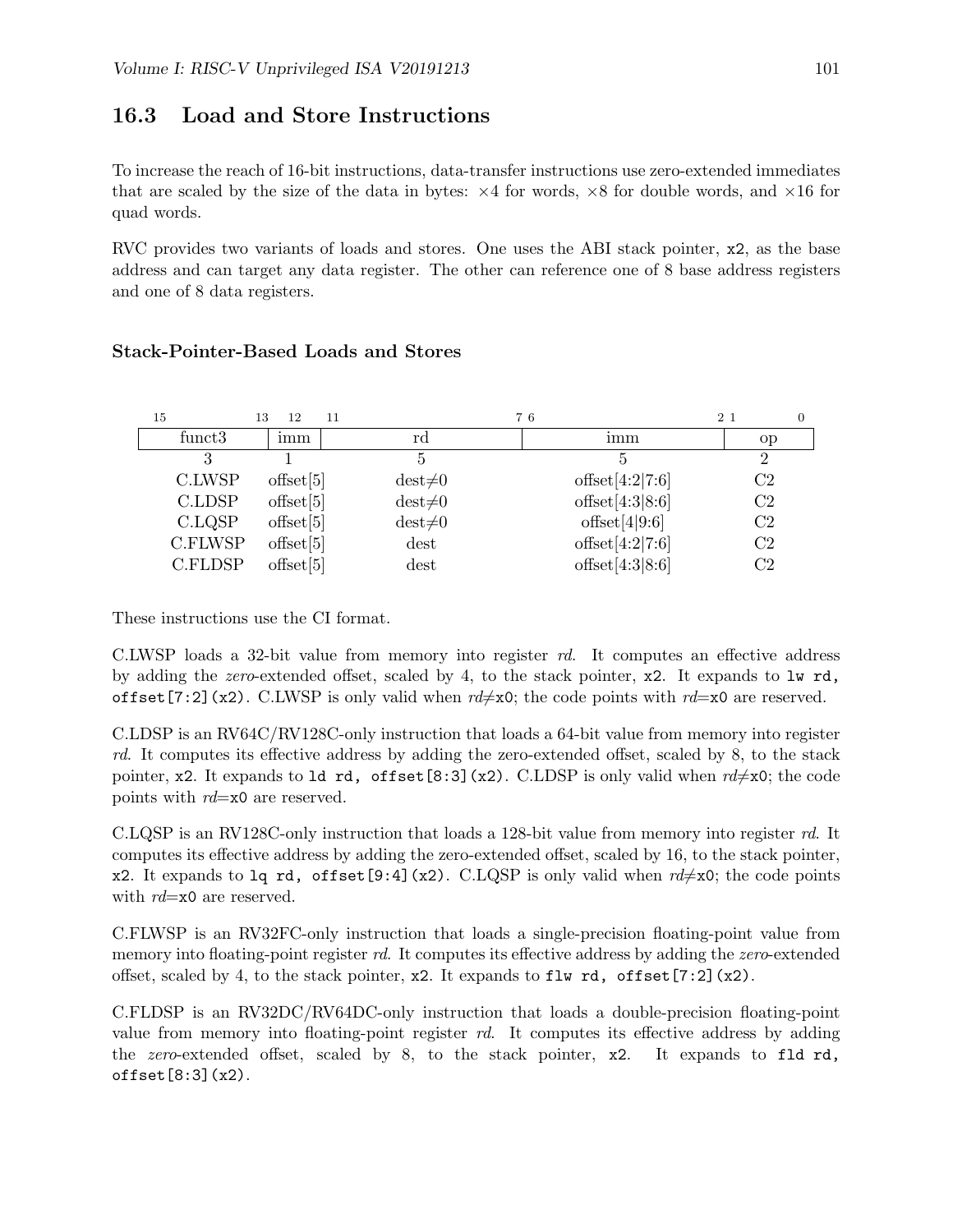| 15      | 13 12              | 76         | 2 1            |
|---------|--------------------|------------|----------------|
| funct3  | 1mm                | rs2        | op             |
|         |                    | b          |                |
| C.SWSP  | offset $[5:2 7:6]$ | src        | C2             |
| C.SDSP  | offset $[5:3 8:6]$ | <b>src</b> | C <sub>2</sub> |
| C.SQSP  | offset $[5:4 9:6]$ | src        | C2             |
| C.FSWSP | offset $[5:2 7:6]$ | src        | C <sub>2</sub> |
| C.FSDSP | offset $[5:3 8:6]$ | src        | C2             |

These instructions use the CSS format.

C.SWSP stores a 32-bit value in register rs2 to memory. It computes an effective address by adding the zero-extended offset, scaled by 4, to the stack pointer,  $x^2$ . It expands to sw rs2, offset[7:2](x2).

C.SDSP is an RV64C/RV128C-only instruction that stores a 64-bit value in register rs2 to memory. It computes an effective address by adding the zero-extended offset, scaled by 8, to the stack pointer, x2. It expands to sd  $rs2$ , offset $[8:3](x2)$ .

C.SQSP is an RV128C-only instruction that stores a 128-bit value in register rs2 to memory. It computes an effective address by adding the zero-extended offset, scaled by 16, to the stack pointer,  $x2.$  It expands to sq rs2, offset  $[9:4](x2)$ .

C.FSWSP is an RV32FC-only instruction that stores a single-precision floating-point value in floating-point register rs2 to memory. It computes an effective address by adding the zero-extended offset, scaled by 4, to the stack pointer, x2. It expands to fsw rs2, offset  $[7:2]$  (x2).

C.FSDSP is an RV32DC/RV64DC-only instruction that stores a double-precision floating-point value in floating-point register rs2 to memory. It computes an effective address by adding the zeroextended offset, scaled by 8, to the stack pointer, x2. It expands to fsd rs2, offset  $[8:3](x2)$ .

Register save/restore code at function entry/exit represents a significant portion of static code size. The stack-pointer-based compressed loads and stores in RVC are effective at reducing the save/restore static code size by a factor of 2 while improving performance by reducing dynamic instruction bandwidth.

A common mechanism used in other ISAs to further reduce save/restore code size is loadmultiple and store-multiple instructions. We considered adopting these for RISC-V but noted the following drawbacks to these instructions:

- These instructions complicate processor implementations.
- For virtual memory systems, some data accesses could be resident in physical memory and some could not, which requires a new restart mechanism for partially executed instructions.
- Unlike the rest of the RVC instructions, there is no IFD equivalent to Load Multiple and Store Multiple.
- Unlike the rest of the RVC instructions, the compiler would have to be aware of these instructions to both generate the instructions and to allocate registers in an order to maximize the chances of the them being saved and stored, since they would be saved and restored in sequential order.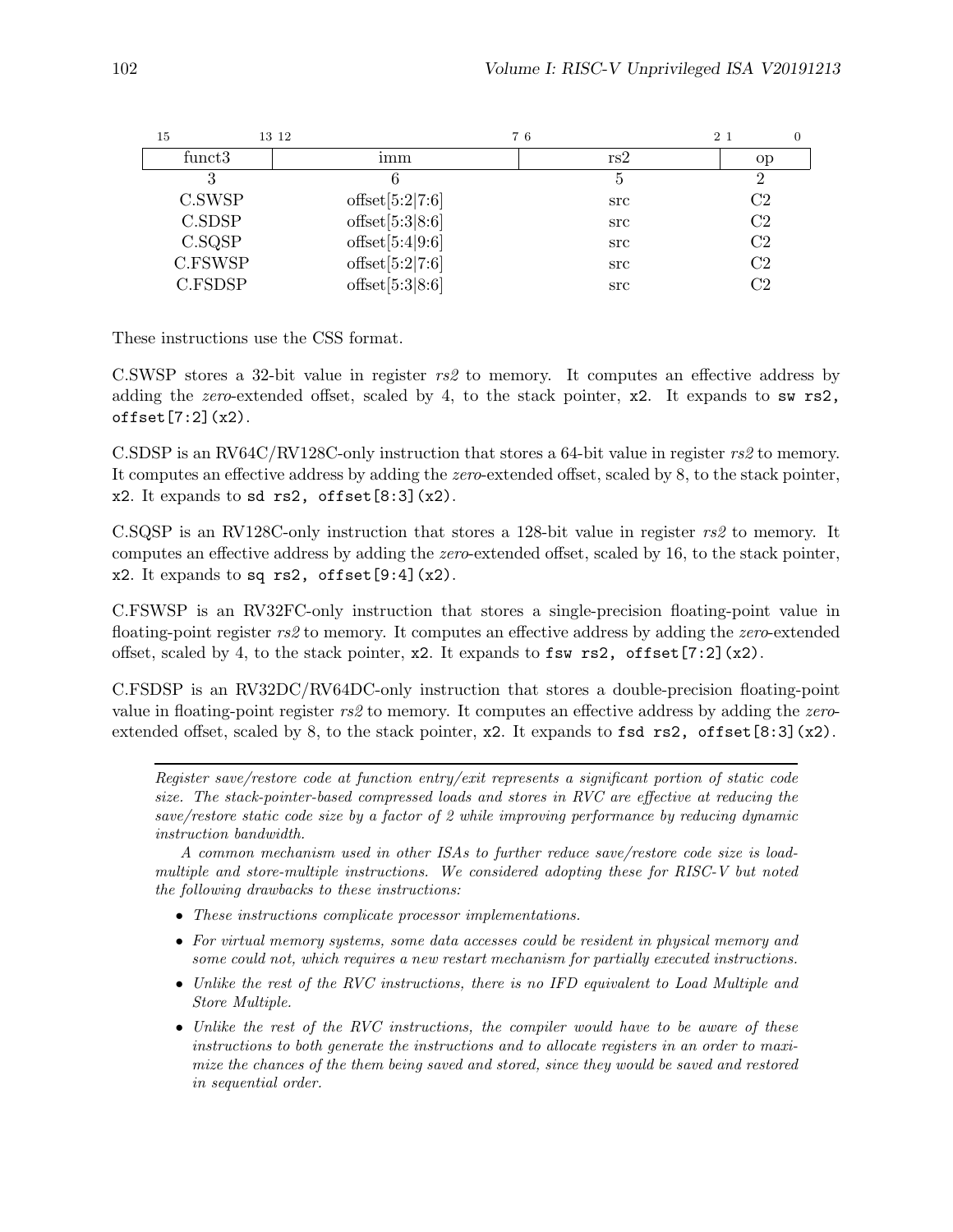- Simple microarchitectural implementations will constrain how other instructions can be scheduled around the load and store multiple instructions, leading to a potential performance loss.
- The desire for sequential register allocation might conflict with the featured registers selected for the CIW, CL, CS, CA, and CB formats.

Furthermore, much of the gains can be realized in software by replacing prologue and epilogue code with subroutine calls to common prologue and epilogue code, a technique described in Section 5.6 of [\[23\]](#page-237-2).

While reasonable architects might come to different conclusions, we decided to omit load and store multiple and instead use the software-only approach of calling save/restore millicode routines to attain the greatest code size reduction.

| 15 |        | 13 12         | 109  | 76          | 54   | 2 <sub>1</sub> |  |
|----|--------|---------------|------|-------------|------|----------------|--|
|    | funct3 | ımm           | rs1' | ımm         | rd ' | op             |  |
|    | 3      |               |      |             |      |                |  |
|    | C.LW   | offset[5:3]   | base | offset[2 6] | dest | $\rm CO$       |  |
|    | C.LD   | offset[5:3]   | base | offset[7:6] | dest | C <sub>0</sub> |  |
|    | C.LQ   | offset[5 4 8] | base | offset[7:6] | dest | $_{\rm C0}$    |  |
|    | C.FLW  | offset[5:3]   | base | offset[2 6] | dest | $\rm CO$       |  |
|    | C.FLD  | offset[5:3]   | base | offset[7:6] | dest | $\rm CO$       |  |

#### Register-Based Loads and Stores

These instructions use the CL format.

C.LW loads a 32-bit value from memory into register  $rd'$ . It computes an effective address by adding the zero-extended offset, scaled by 4, to the base address in register rs1'. It expands to lw  $rd'$ , offset $[6:2](rs1')$ .

C.LD is an RV64C/RV128C-only instruction that loads a 64-bit value from memory into register rd'. It computes an effective address by adding the zero-extended offset, scaled by 8, to the base address in register  $rs1'$ . It expands to  $1d$  rd', offset[7:3](rs1').

C.LQ is an RV128C-only instruction that loads a 128-bit value from memory into register  $rd'$ . It computes an effective address by adding the zero-extended offset, scaled by 16, to the base address in register  $rs1'$ . It expands to  $lq$  rd', offset [8:4] (rs1').

C.FLW is an RV32FC-only instruction that loads a single-precision floating-point value from memory into floating-point register rd'. It computes an effective address by adding the zero-extended offset, scaled by 4, to the base address in register  $rs1'$ . It expands to  $flw rd'$ , offset [6:2] (rs1').

C.FLD is an RV32DC/RV64DC-only instruction that loads a double-precision floating-point value from memory into floating-point register  $rd'$ . It computes an effective address by adding the zero-extended offset, scaled by 8, to the base address in register  $rs1'$ . It expands to fld rd',  $offset[7:3](rs1').$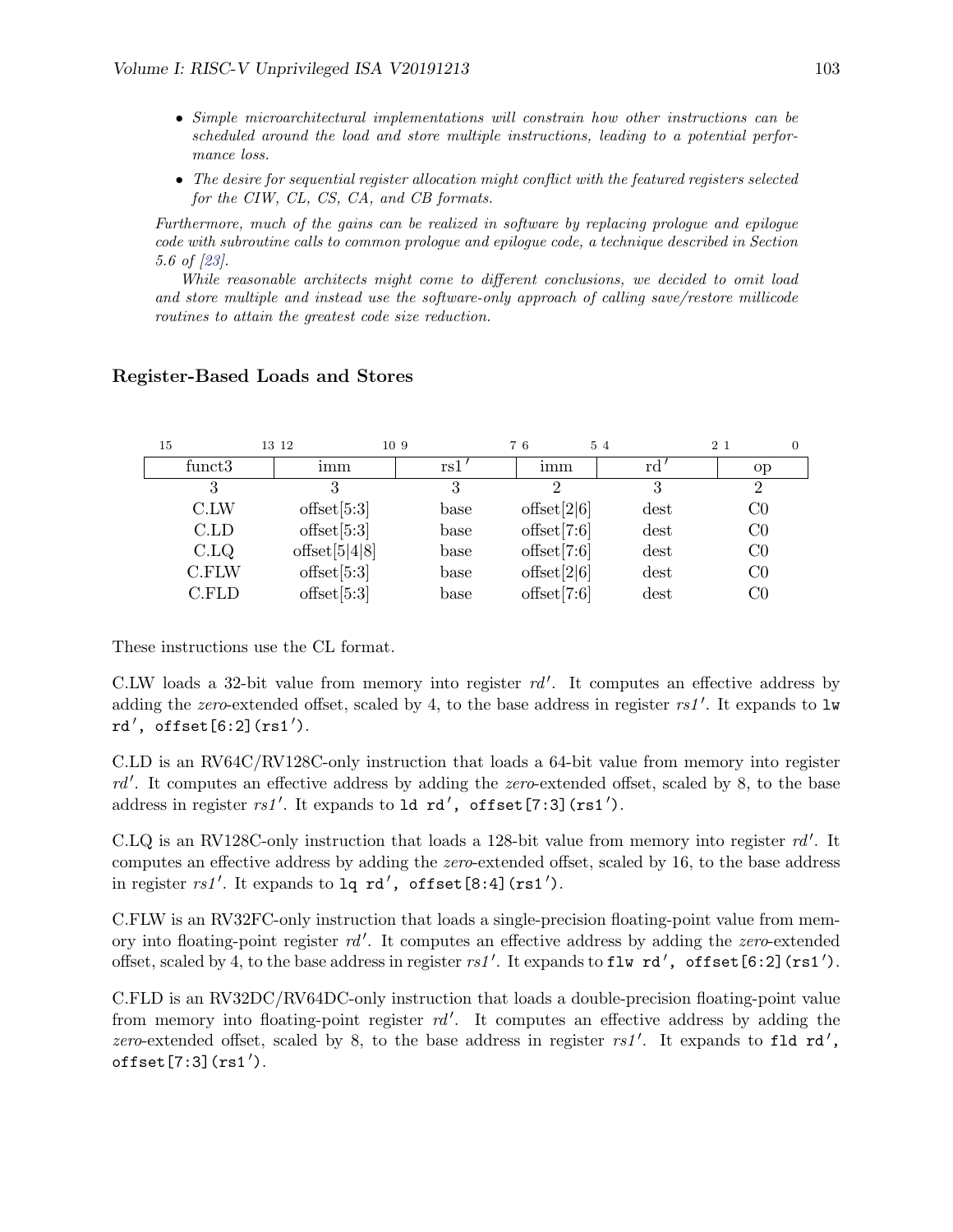| 15     | 13 12 |                  | 109  | 76          | 54         | 2 1            |
|--------|-------|------------------|------|-------------|------------|----------------|
| funct3 |       | 1mm              | rs1' | 1mm         | rs2'       | op             |
| 3      |       |                  | 3    |             | 3          |                |
| C.SW   |       | offset[5:3]      | base | offset[2 6] | <b>STC</b> | $\rm{C0}$      |
| C.SD   |       | offset[5:3]      | base | offset[7:6] | src        | $\rm CO$       |
| C.SQ   |       | offset $[5 4 8]$ | base | offset[7:6] | <b>STC</b> | $\rm CO$       |
| C.FSW  |       | offset[5:3]      | base | offset[2 6] | <b>STC</b> | C <sub>0</sub> |
| C.FSD  |       | offset[5:3]      | base | offset[7:6] | <b>src</b> | $\rm CO$       |

These instructions use the CS format.

C.SW stores a 32-bit value in register  $rs2'$  to memory. It computes an effective address by adding the zero-extended offset, scaled by 4, to the base address in register  $rs1'$ . It expands to sw rs2',  $offset[6:2](rs1').$ 

C.SD is an RV64C/RV128C-only instruction that stores a 64-bit value in register  $rs2'$  to memory. It computes an effective address by adding the zero-extended offset, scaled by 8, to the base address in register  $rs1'$ . It expands to  $sd$   $rs2'$ , offset[7:3]( $rs1'$ ).

C.SQ is an RV128C-only instruction that stores a 128-bit value in register  $rs2'$  to memory. It computes an effective address by adding the zero-extended offset, scaled by 16, to the base address in register  $rs1'$ . It expands to  $sq, rs2'$ , offset [8:4] (rs1').

C.FSW is an RV32FC-only instruction that stores a single-precision floating-point value in floatingpoint register rs2' to memory. It computes an effective address by adding the zero-extended offset, scaled by 4, to the base address in register  $rs1'$ . It expands to  $fsw\ rs2'$ , offset [6:2] (rs1').

C.FSD is an RV32DC/RV64DC-only instruction that stores a double-precision floating-point value in floating-point register  $rs2'$  to memory. It computes an effective address by adding the zeroextended offset, scaled by 8, to the base address in register  $rs1'$ . It expands to fsd rs2',  $offset[7:3](rs1').$ 

# 16.4 Control Transfer Instructions

RVC provides unconditional jump instructions and conditional branch instructions. As with base RVI instructions, the offsets of all RVC control transfer instruction are in multiples of 2 bytes.

| 15     | 13 12 |                                  | 2.1 |    |
|--------|-------|----------------------------------|-----|----|
| funct3 |       | ımm                              |     | op |
|        |       |                                  |     |    |
| C.J    |       | offset $[11 4 9:8 10 6 7 3:1 5]$ |     |    |
| C.JAL  |       | offset $[11 4 9:8 10 6 7 3:1 5]$ |     |    |

These instructions use the CJ format.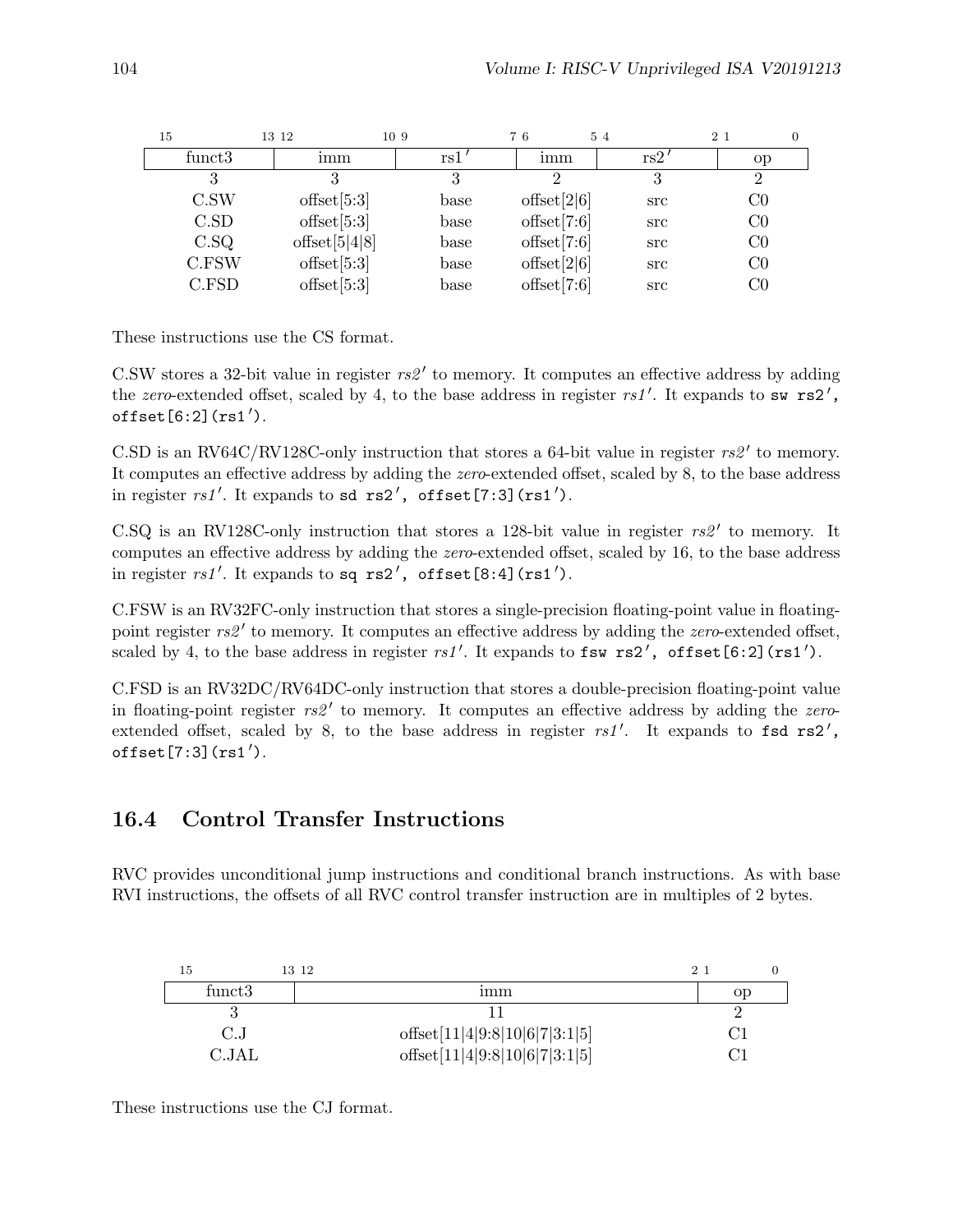C.J performs an unconditional control transfer. The offset is sign-extended and added to the pc to form the jump target address. C.J can therefore target a  $\pm 2$  KiB range. C.J expands to jal  $\alpha$ , offset[11:1].

C.JAL is an RV32C-only instruction that performs the same operation as C.J, but additionally writes the address of the instruction following the jump  $(pc+2)$  to the link register, x1. C.JAL expands to jal x1, offset[11:1].

| 15 |                              | 12 11        | 76  | 2 <sub>1</sub> |
|----|------------------------------|--------------|-----|----------------|
|    | funct4                       | rs 1         | rs2 | op             |
|    |                              |              |     |                |
|    | C.JR<br>$\sim$ $\sim$ $\sim$ | $src \neq 0$ |     | ាត             |
|    | C.JALR                       | $src \neq 0$ |     | הי             |

These instructions use the CR format.

C.JR (jump register) performs an unconditional control transfer to the address in register rs1. C.JR expands to jalr x0,  $0$ (rs1). C.JR is only valid when  $rs1\neq x0$ ; the code point with  $rs1=x0$ is reserved.

C.JALR (jump and link register) performs the same operation as C.JR, but additionally writes the address of the instruction following the jump  $(pc+2)$  to the link register, x1. C.JALR expands to jalr x1, 0(rs1). C.JALR is only valid when  $rs1\neq x0$ ; the code point with  $rs1=x0$  corresponds to the C.EBREAK instruction.

Strictly speaking, C.JALR does not expand exactly to a base RVI instruction as the value added to the PC to form the link address is 2 rather than  $\lambda$  as in the base ISA, but supporting both offsets of 2 and 4 bytes is only a very minor change to the base microarchitecture.

| 15     | 13 12            | 10.9 |                      |    |  |
|--------|------------------|------|----------------------|----|--|
| funct3 | ımm              | rsl  | ımm                  | op |  |
|        |                  |      |                      |    |  |
| C.BEQZ | offset $[8 4:3]$ | src  | offset $[7:6 2:1 5]$ |    |  |
| C.BNEZ | offset $[8 4:3]$ | src  | offset $[7:6 2:1 5]$ |    |  |

These instructions use the CB format.

C.BEQZ performs conditional control transfers. The offset is sign-extended and added to the pc to form the branch target address. It can therefore target a  $\pm 256$  B range. C.BEQZ takes the branch if the value in register  $rs1'$  is zero. It expands to beq  $rs1'$ , x0, offset [8:1].

C.BNEZ is defined analogously, but it takes the branch if  $rs1'$  contains a nonzero value. It expands to bne  $rs1'$ ,  $x0$ , offset[8:1].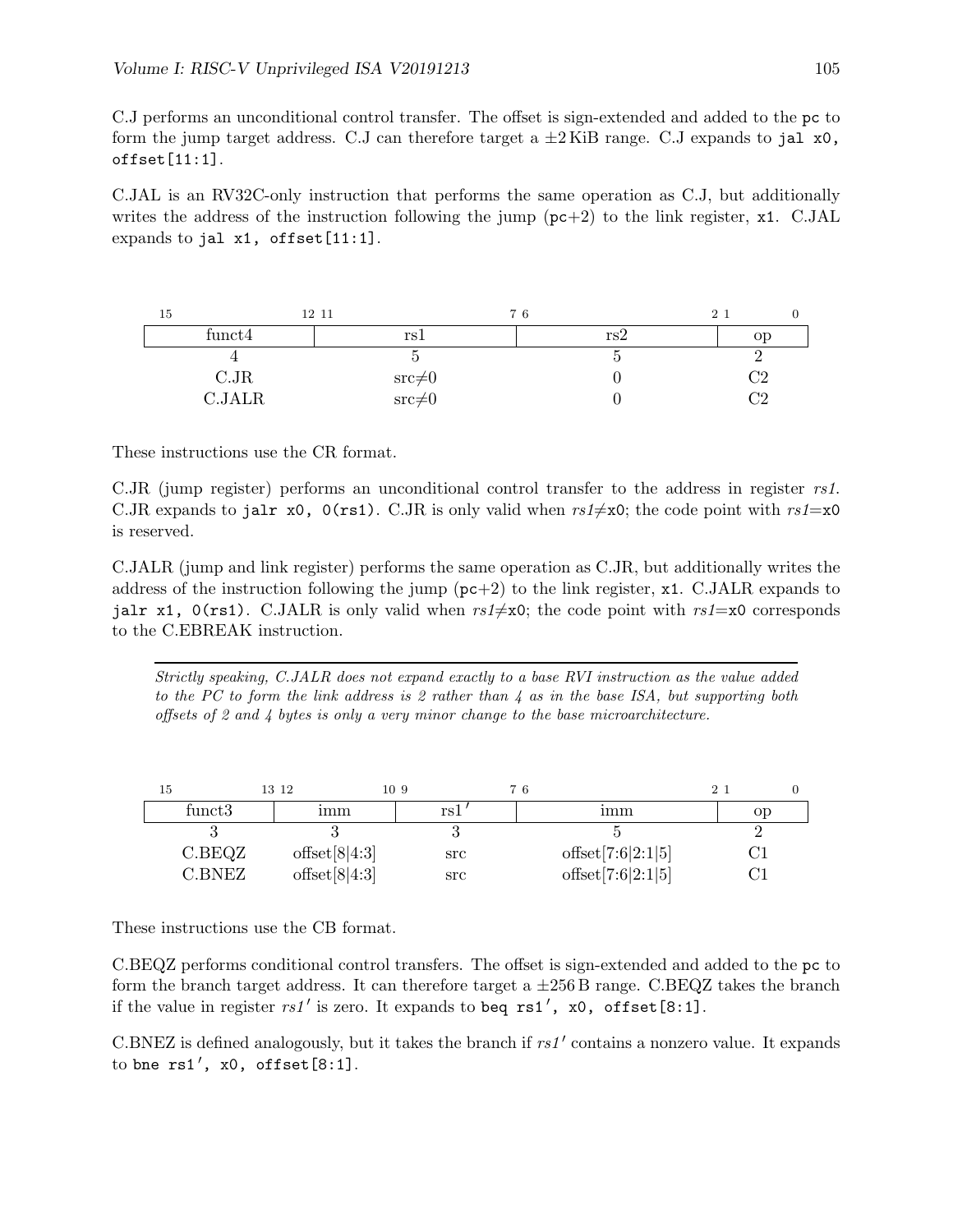# 16.5 Integer Computational Instructions

RVC provides several instructions for integer arithmetic and constant generation.

#### Integer Constant-Generation Instructions

The two constant-generation instructions both use the CI instruction format and can target any integer register.

| 15 |        | 12<br>13          |                     | 76                |    |  |
|----|--------|-------------------|---------------------|-------------------|----|--|
|    | funct3 | imm[5]            | rd                  | imm[4:0]          | op |  |
|    |        |                   |                     |                   |    |  |
|    | C.LI   | $\mathrm{imm}[5]$ | $dest \neq 0$       | $\text{imm}[4:0]$ |    |  |
|    | C.LUI  | nzimm[17]         | $dest \neq \{0,2\}$ | nzimm[16:12]      |    |  |

C.LI loads the sign-extended 6-bit immediate,  $imm$ , into register rd. C.LI expands into addi rd, x0, imm[5:0]. C.LI is only valid when  $\eta \neq x0$ ; the code points with  $\eta = x0$  encode HINTs.

C.LUI loads the non-zero 6-bit immediate field into bits 17–12 of the destination register, clears the bottom 12 bits, and sign-extends bit 17 into all higher bits of the destination. C.LUI expands into lui rd, nzimm[17:12]. C.LUI is only valid when  $rd \neq {\mathbf{x0}, \mathbf{x2}}$ , and when the immediate is not equal to zero. The code points with  $nzimm=0$  are reserved; the remaining code points with  $rd=x0$ are HINTs; and the remaining code points with  $rd=x2$  correspond to the C.ADDI16SP instruction.

#### Integer Register-Immediate Operations

These integer register-immediate operations are encoded in the CI format and perform operations on an integer register and a 6-bit immediate.

| 15 |                           | 12              |               | 76                  |    |  |
|----|---------------------------|-----------------|---------------|---------------------|----|--|
|    | funct3                    | imm[5]          | rd/rs1        | $\mathrm{imm}[4:0]$ | op |  |
|    |                           |                 |               |                     |    |  |
|    | C.ADDI                    | nzimm[5]        | $dest \neq 0$ | nzimm[4:0]          |    |  |
|    | C.ADDIW                   | $\text{imm}[5]$ | $dest \neq 0$ | imm[4:0]            |    |  |
|    | $C.$ ADDI16SP nzimm $[9]$ |                 |               | nzimm[4 6 8:7 5]    |    |  |

C.ADDI adds the non-zero sign-extended 6-bit immediate to the value in register  $rd$  then writes the result to rd. C.ADDI expands into addi rd, rd, nzimm [5:0]. C.ADDI is only valid when rd $\neq$ x0 and nzimm $\neq$ 0. The code points with rd=x0 encode the C.NOP instruction; the remaining code points with nzimm=0 encode HINTs.

C.ADDIW is an RV64C/RV128C-only instruction that performs the same computation but produces a 32-bit result, then sign-extends result to 64 bits. C.ADDIW expands into addiw rd, rd, imm[5:0]. The immediate can be zero for C.ADDIW, where this corresponds to sext.w rd. C.ADDIW is only valid when  $rd\neq x0$ ; the code points with  $rd=x0$  are reserved.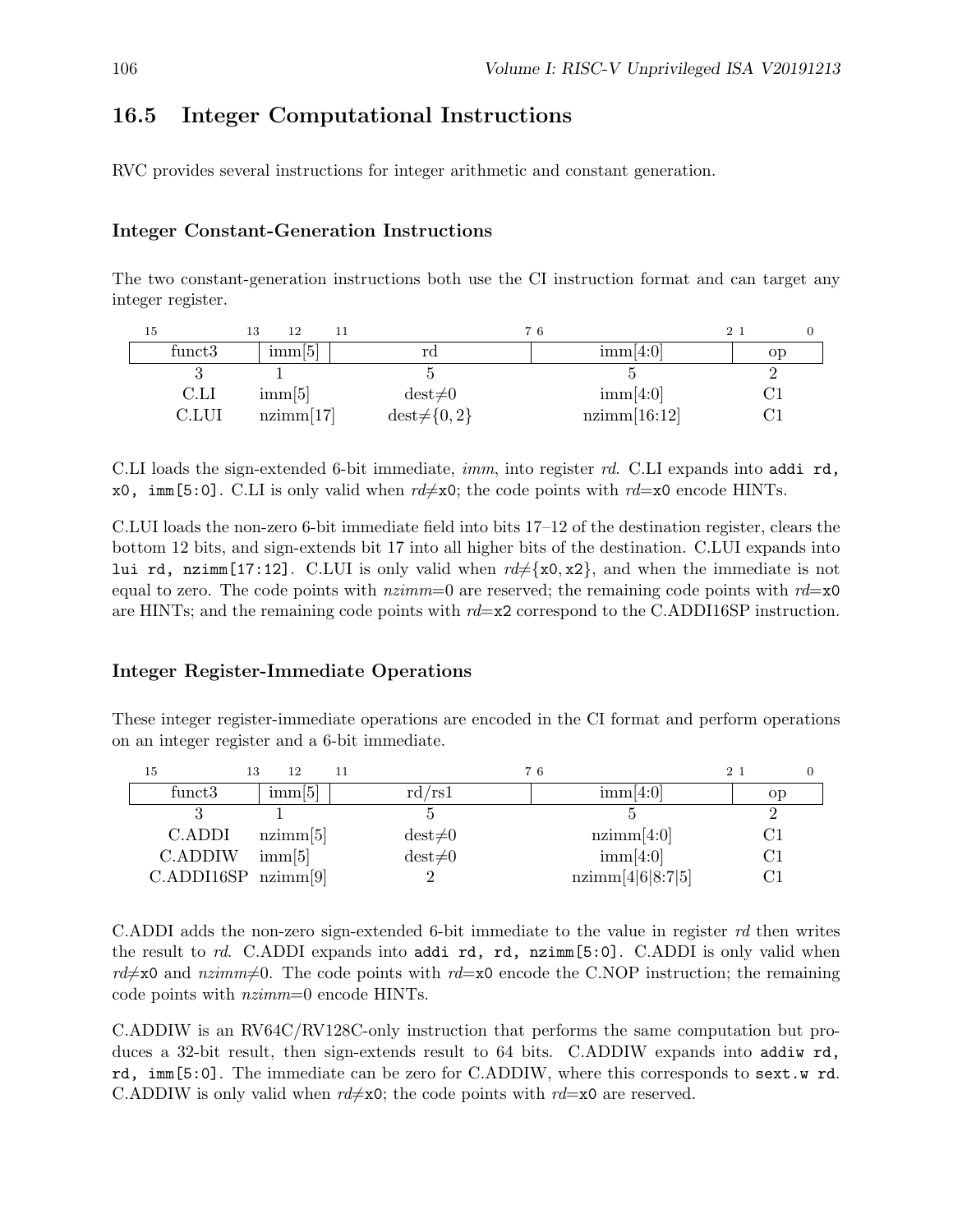C.ADDI16SP shares the opcode with C.LUI, but has a destination field of x2. C.ADDI16SP adds the non-zero sign-extended 6-bit immediate to the value in the stack pointer  $(sp=x2)$ , where the immediate is scaled to represent multiples of 16 in the range (-512,496). C.ADDI16SP is used to adjust the stack pointer in procedure prologues and epilogues. It expands into addi x2, x2,  $\texttt{nzimm}[9:4]$ . C.ADDI16SP is only valid when  $nzimm\neq 0$ ; the code point with  $nzimm=0$  is reserved.

In the standard RISC-V calling convention, the stack pointer sp is always 16-byte aligned.

| Τp         | 13 12               | 54          |    |
|------------|---------------------|-------------|----|
| funct3     | ımm                 | $r\epsilon$ | op |
|            |                     |             |    |
| C.ADDI4SPN | nzuimm[5:4 9:6 2 3] | dest        | 20 |

C.ADDI4SPN is a CIW-format instruction that adds a zero-extended non-zero immediate, scaled by 4, to the stack pointer, x2, and writes the result to  $rd'$ . This instruction is used to generate pointers to stack-allocated variables, and expands to addi rd ′, x2, nzuimm[9:2]. C.ADDI4SPN is only valid when  $nzuimm\neq 0$ ; the code points with  $nzuimm=0$  are reserved.

| 15            |          |               | 76 |            |    |
|---------------|----------|---------------|----|------------|----|
| funct3        | shamt[5] | rd/rs1        |    | shamt[4:0] | op |
|               |          |               |    |            |    |
| <b>C.SLLI</b> | shamt[5] | $dest \neq 0$ |    | shamt[4:0] | Ξ2 |

C.SLLI is a CI-format instruction that performs a logical left shift of the value in register rd then writes the result to rd. The shift amount is encoded in the *shamt* field. For RV128C, a shift amount of zero is used to encode a shift of 64. C.SLLI expands into slli rd, rd, shamt[5:0], except for RV128C with shamt=0, which expands to slli rd, rd, 64.

For RV32C, shamt<sup>[5]</sup> must be zero; the code points with shamt<sup>[5]</sup> $=$ 1 are reserved for custom extensions. For RV32C and RV64C, the shift amount must be non-zero; the code points with shamt=0 are HINTs. For all base ISAs, the code points with  $rd = x0$  are HINTs, except those with  $shamt[5]=1$  in RV32C.

| 15 |        | 13 | 12       |        | 109 |                 | 76 |            |    |  |
|----|--------|----|----------|--------|-----|-----------------|----|------------|----|--|
|    | funct3 |    | shamt[5] | funct2 |     | rd'/rs1'        |    | shamt[4:0] | op |  |
|    |        |    |          |        |     |                 |    |            |    |  |
|    | C.SRLI |    | shamt[5] | C.SRLI |     | dest            |    | shamt[4:0] |    |  |
|    | C.SRAI |    | shamt[5] | C.SRAI |     | $\mathrm{dest}$ |    | shamt[4:0] |    |  |

C.SRLI is a CB-format instruction that performs a logical right shift of the value in register  $rd'$ then writes the result to  $rd'$ . The shift amount is encoded in the *shamt* field. For RV128C, a shift amount of zero is used to encode a shift of 64. Furthermore, the shift amount is sign-extended for RV128C, and so the legal shift amounts are  $1-31$ , 64, and  $96-127$ . C.SRLI expands into srli rd', rd', shamt[5:0], except for RV128C with shamt=0, which expands to srli rd', rd', 64.

For RV32C, shamt<sup>[5]</sup> must be zero; the code points with shamt<sup>[5]</sup> $=$ 1 are reserved for custom extensions. For RV32C and RV64C, the shift amount must be non-zero; the code points with shamt=0 are HINTs.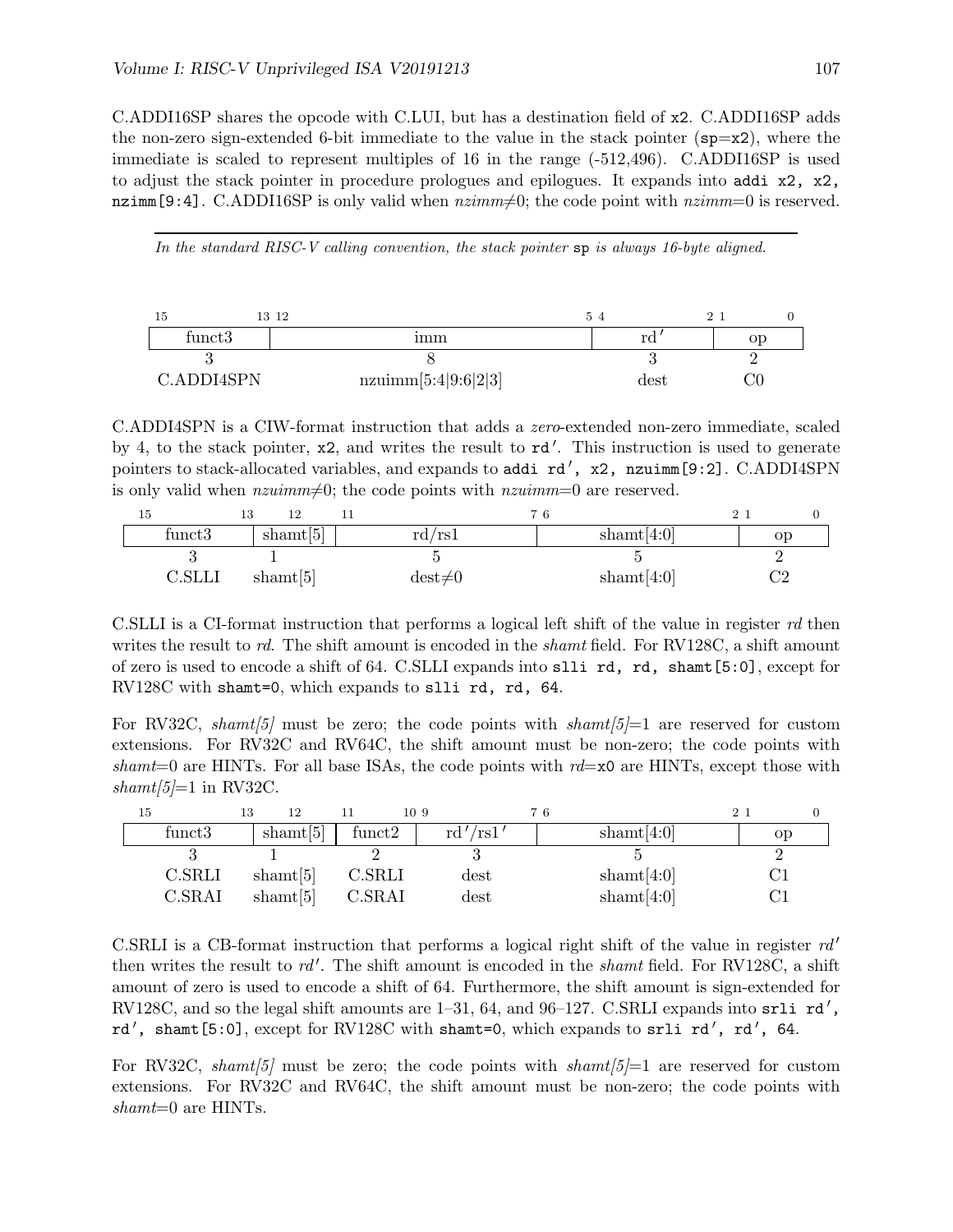C.SRAI is defined analogously to C.SRLI, but instead performs an arithmetic right shift. C.SRAI expands to srai rd', rd', shamt $[5:0]$ .

Left shifts are usually more frequent than right shifts, as left shifts are frequently used to scale address values. Right shifts have therefore been granted less encoding space and are placed in an encoding quadrant where all other immediates are sign-extended. For RV128, the decision was made to have the 6-bit shift-amount immediate also be sign-extended. Apart from reducing the decode complexity, we believe right-shift amounts of  $96-127$  will be more useful than  $64-95$ . to allow extraction of tags located in the high portions of 128-bit address pointers. We note that RV128C will not be frozen at the same point as RV32C and RV64C, to allow evaluation of typical usage of 128-bit address-space codes.

| 15     |                   | 12     | 10.9 |          |                     |              |
|--------|-------------------|--------|------|----------|---------------------|--------------|
| funct3 | imm[5]            | funct2 |      | rd'/rs1' | $\mathrm{imm}[4:0]$ | <sub>O</sub> |
|        |                   |        |      |          |                     |              |
| C.ANDI | $\mathrm{imm}[5]$ | C.ANDI |      | dest     | imm[4:0]            |              |

C.ANDI is a CB-format instruction that computes the bitwise AND of the value in register  $rd'$  and the sign-extended 6-bit immediate, then writes the result to  $rd'$ . C.ANDI expands to andi rd',  $rd', \text{imm}[5:0].$ 

#### Integer Register-Register Operations

| 15 |        | 12 11                                                                       | 76           |    |
|----|--------|-----------------------------------------------------------------------------|--------------|----|
|    | funct4 | rd/rs1                                                                      | rs2          | op |
|    |        |                                                                             |              |    |
|    | C.MV   |                                                                             | $src \neq 0$ | 22 |
|    | C.ADD  | $\begin{array}{c} \mathrm{dest} \neq 0 \\ \mathrm{dest} \neq 0 \end{array}$ | $src \neq 0$ | 72 |

These instructions use the CR format.

C.MV copies the value in register rs2 into register rd. C.MV expands into add rd, x0, rs2. C.MV is only valid when  $rs2\neq x0$ ; the code points with  $rs2=x0$  correspond to the C.JR instruction. The code points with  $rs2\neq x0$  and  $rd=x0$  are HINTs.

C.MV expands to a different instruction than the canonical MV pseudoinstruction, which instead uses ADDI. Implementations that handle MV specially, e.g. using register-renaming hardware, may find it more convenient to expand C.MV to MV instead of ADD, at slight additional hardware cost.

C.ADD adds the values in registers rd and rs2 and writes the result to register rd. C.ADD expands into add rd, rd, rs2. C.ADD is only valid when  $rs2\neq x0$ ; the code points with  $rs2=x0$  correspond to the C.JALR and C.EBREAK instructions. The code points with  $rs\ll\neq x0$  and  $rd=\infty$  are HINTs.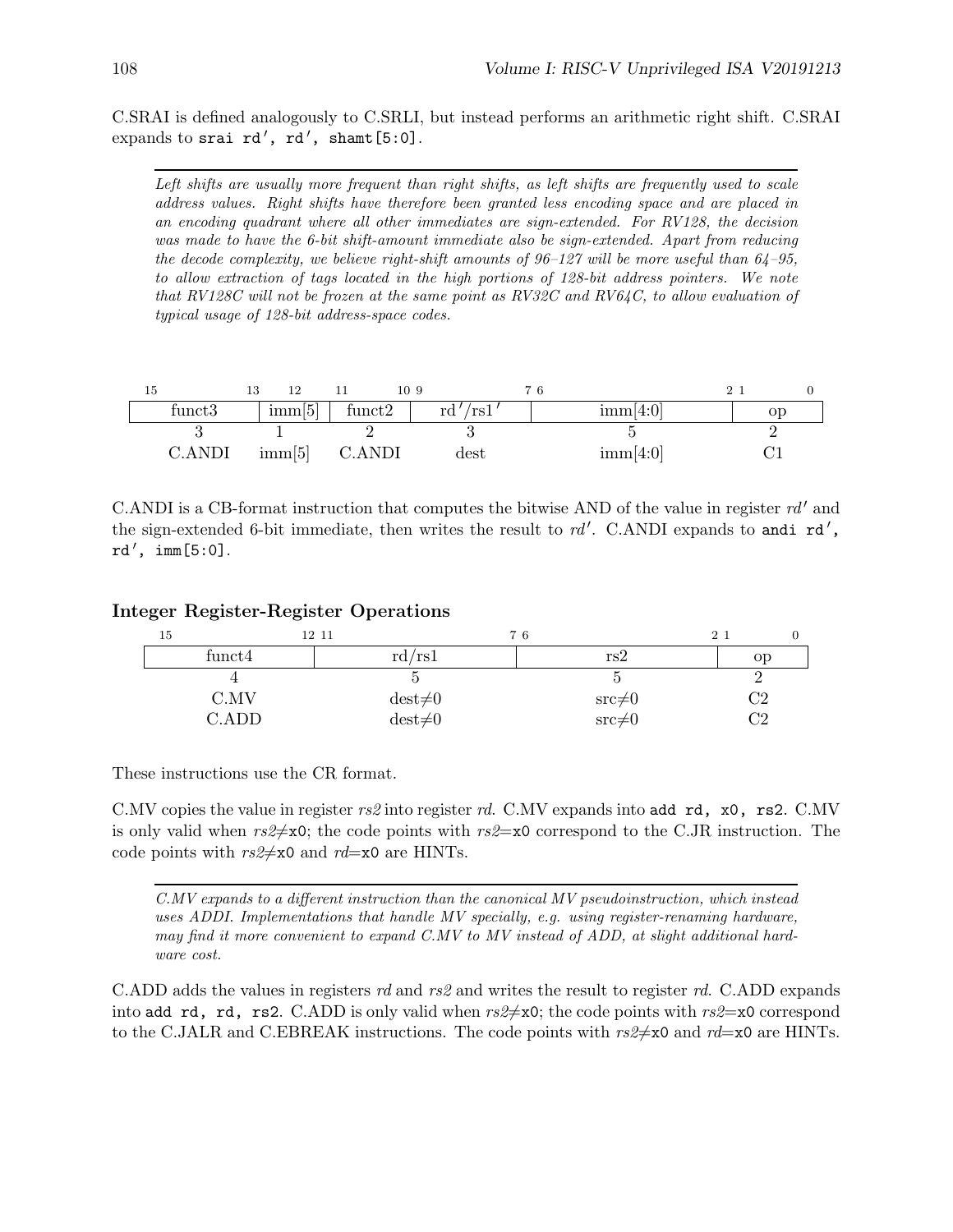| 15            | 10 9     | 76<br>54      |            | 2 <sub>1</sub><br>0 |
|---------------|----------|---------------|------------|---------------------|
| funct6        | rd'/rs1' | funct2        | rs2'       | op                  |
| 6             | 3        | 2             | 3          | $\overline{2}$      |
| C.AND         | dest     | C.AND         | src        | C1                  |
| C.OR          | dest     | C.OR          | src        | C1                  |
| C.XOR         | dest     | C.XOR         | src        | C1                  |
| C.SUB         | dest     | C.SUB         | src        | C1                  |
| <b>C.ADDW</b> | dest     | C.ADDW        | src        | C1                  |
| <b>C.SUBW</b> | dest     | <b>C.SUBW</b> | <b>src</b> | C1                  |

These instructions use the CA format.

C.AND computes the bitwise AND of the values in registers  $rd'$  and  $rs2'$ , then writes the result to register  $rd'$ . C.AND expands into and  $rd'$ ,  $rd'$ ,  $rs2'$ .

C.OR computes the bitwise OR of the values in registers  $rd'$  and  $rs2'$ , then writes the result to register  $rd'$ . C.OR expands into or  $rd'$ ,  $rd'$ ,  $rs2'$ .

C.XOR computes the bitwise XOR of the values in registers  $rd'$  and  $rs2'$ , then writes the result to register  $rd'$ . C.XOR expands into  $\mathbf{x}$ or  $\mathbf{rd}'$ ,  $\mathbf{rd}'$ ,  $\mathbf{rs2}'$ .

C.SUB subtracts the value in register  $rs2'$  from the value in register  $rd'$ , then writes the result to register  $rd'$ . C.SUB expands into sub rd', rd', rs2'.

C.ADDW is an RV64C/RV128C-only instruction that adds the values in registers  $rd'$  and  $rs2'$ , then sign-extends the lower 32 bits of the sum before writing the result to register  $rd'$ . C.ADDW expands into  $addw$  rd', rd', rs2'.

C.SUBW is an RV64C/RV128C-only instruction that subtracts the value in register  $rs2'$  from the value in register  $rd'$ , then sign-extends the lower 32 bits of the difference before writing the result to register  $rd'$ . C.SUBW expands into subw  $rd'$ ,  $rd'$ ,  $rs2'$ .

This group of six instructions do not provide large savings individually, but do not occupy much encoding space and are straightforward to implement, and as a group provide a worthwhile improvement in static and dynamic compression.

|  | 13   12   11 |  |  |
|--|--------------|--|--|
|  |              |  |  |
|  |              |  |  |
|  |              |  |  |

#### Defined Illegal Instruction

A 16-bit instruction with all bits zero is permanently reserved as an illegal instruction.

We reserve all-zero instructions to be illegal instructions to help trap attempts to execute zero-ed or non-existent portions of the memory space. The all-zero value should not be redefined in any non-standard extension. Similarly, we reserve instructions with all bits set to 1 (corresponding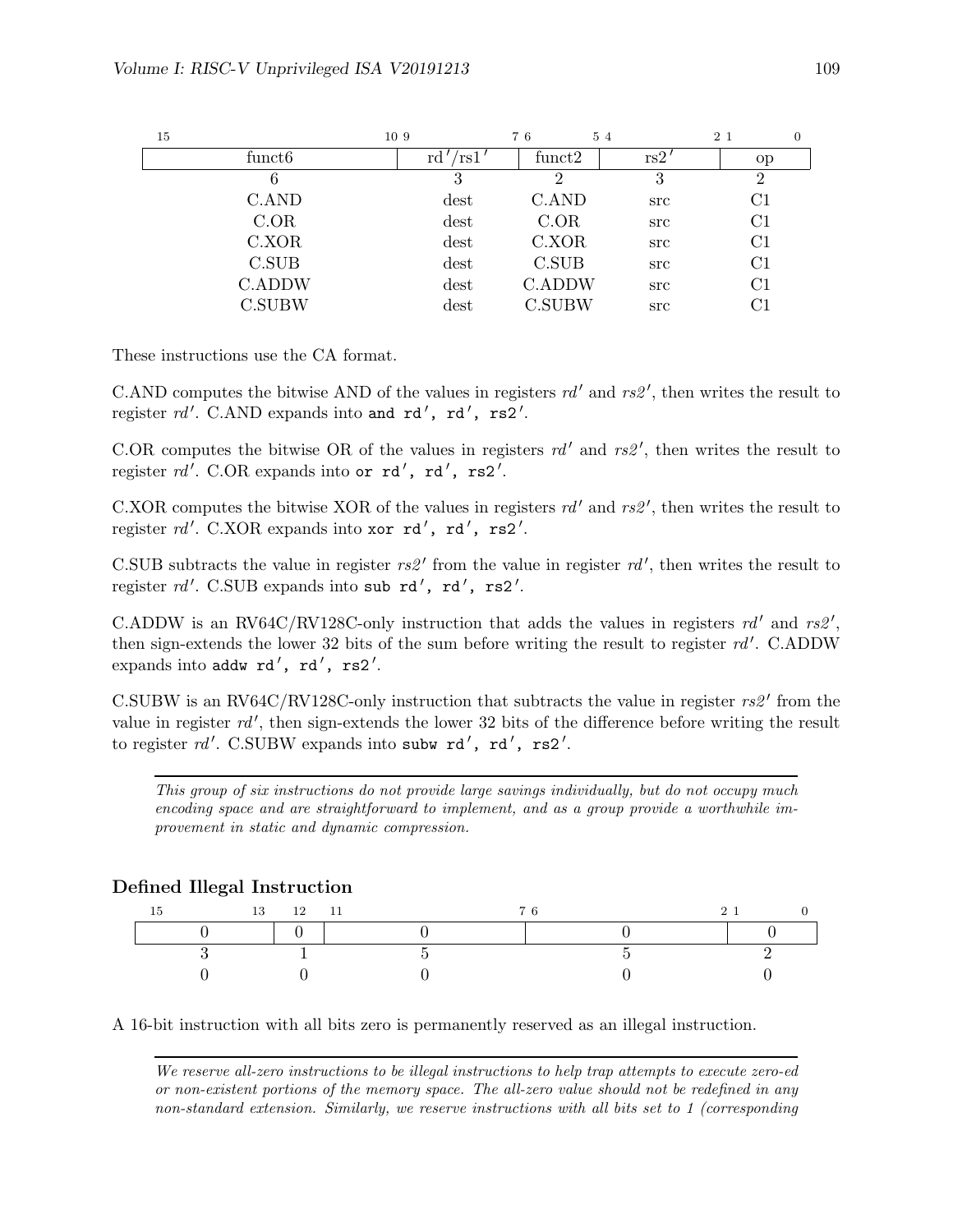to very long instructions in the RISC-V variable-length encoding scheme) as illegal to capture another common value seen in non-existent memory regions.

|    | $1.01$ motion devicing |    |        |        |                     |    |  |
|----|------------------------|----|--------|--------|---------------------|----|--|
| 15 |                        | 13 | 12     |        | 76                  |    |  |
|    | funct3                 |    | imm[5] | rd/rs1 | $\mathrm{imm}[4:0]$ | ΟD |  |
|    |                        |    |        |        |                     |    |  |
|    | C.NOP                  |    |        |        |                     |    |  |

C.NOP is a CI-format instruction that does not change any user-visible state, except for advancing the pc and incrementing any applicable performance counters. C.NOP expands to nop. C.NOP is only valid when  $imm=0$ ; the code points with  $imm\neq 0$  encode HINTs.

#### Breakpoint Instruction

NOP Instruction

| Тp |                 | 12 11<br>$\Omega$ |         |  |
|----|-----------------|-------------------|---------|--|
|    | funct4          |                   | op      |  |
|    |                 | τu                |         |  |
|    | <b>C.EBREAK</b> |                   | ٦<br>◡▵ |  |

Debuggers can use the C.EBREAK instruction, which expands to ebreak, to cause control to be transferred back to the debugging environment. C.EBREAK shares the opcode with the C.ADD instruction, but with rd and rs2 both zero, thus can also use the CR format.

## 16.6 Usage of C Instructions in LR/SC Sequences

On implementations that support the C extension, compressed forms of the I instructions permitted inside constrained LR/SC sequences, as described in Section [8.3,](#page-68-0) are also permitted inside constrained LR/SC sequences.

The implication is that any implementation that claims to support both the A and C extensions must ensure that  $LR/SC$  sequences containing valid  $C$  instructions will eventually complete.

# <span id="page-127-0"></span>16.7 HINT Instructions

A portion of the RVC encoding space is reserved for microarchitectural HINTs. Like the HINTs in the RV32I base ISA (see Section [2.9\)](#page-45-0), these instructions do not modify any architectural state, except for advancing the pc and any applicable performance counters. HINTs are executed as no-ops on implementations that ignore them.

RVC HINTs are encoded as computational instructions that do not modify the architectural state, either because  $rd = x0$  (e.g. C.ADD  $x0$ ,  $t0$ ), or because rd is overwritten with a copy of itself (e.g. C.ADDI  $t\theta$ , 0).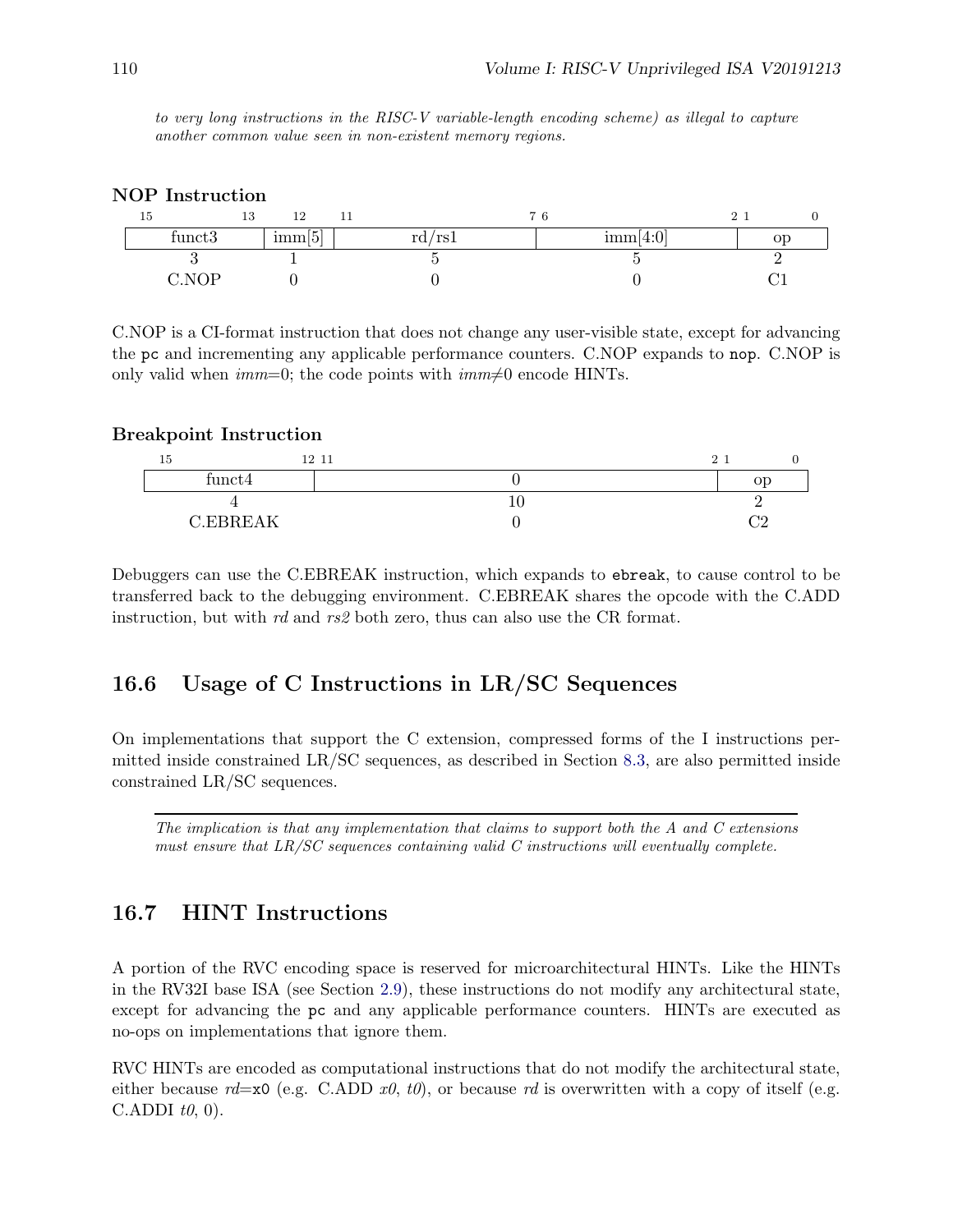This HINT encoding has been chosen so that simple implementations can ignore HINTs altogether, and instead execute a HINT as a regular computational instruction that happens not to mutate the architectural state.

RVC HINTs do not necessarily expand to their RVI HINT counterparts. For example, C.ADD  $x_0$ ,  $t_0$ might not encode the same HINT as ADD  $x\theta$ ,  $x\theta$ ,  $t\theta$ .

The primary reason to not require an RVC HINT to expand to an RVI HINT is that HINTs are unlikely to be compressible in the same manner as the underlying computational instruction. Also, decoupling the RVC and RVI HINT mappings allows the scarce RVC HINT space to be allocated to the most popular HINTs, and in particular, to HINTs that are amenable to macro-op fusion.

Table [16.3](#page-128-0) lists all RVC HINT code points. For RV32C, 78% of the HINT space is reserved for standard HINTs, but none are presently defined. The remainder of the HINT space is reserved for custom HINTs: no standard HINTs will ever be defined in this subspace.

| Instruction                    | Constraints                       | Code Points   | Purpose                          |
|--------------------------------|-----------------------------------|---------------|----------------------------------|
| C.NOP                          | $nzimm\neq0$                      | 63            |                                  |
| C.ADDI                         | $rd \neq x0$ , $nzimm=0$          | 31            |                                  |
| C.LI                           | $rd = x0$                         | 64            | Reserved for future standard use |
| C.LUI                          | $rd = x0$ , $nzimm \neq 0$        |               |                                  |
| C.MV                           | $rd = x0$ , $rs2 \neq x0$         | 31            |                                  |
| C.ADD                          | $rd=x0, rs2\neq x0$               | 31            |                                  |
| <b>C.SLLI</b>                  | $rd = x0$ , $nzimm \neq 0$        | 31 (RV32)     |                                  |
|                                |                                   | 63 (RV64/128) |                                  |
| C.SLLI64                       | $rd = x0$                         |               | Reserved for custom use          |
| C.SLLI64                       | $rd \neq x0$ , RV32 and RV64 only |               |                                  |
| C.SRLI64<br>RV32 and RV64 only |                                   | 8             |                                  |
| C.SRAI64                       | RV32 and RV64 only                | 8             |                                  |

<span id="page-128-0"></span>Table 16.3: RVC HINT instructions.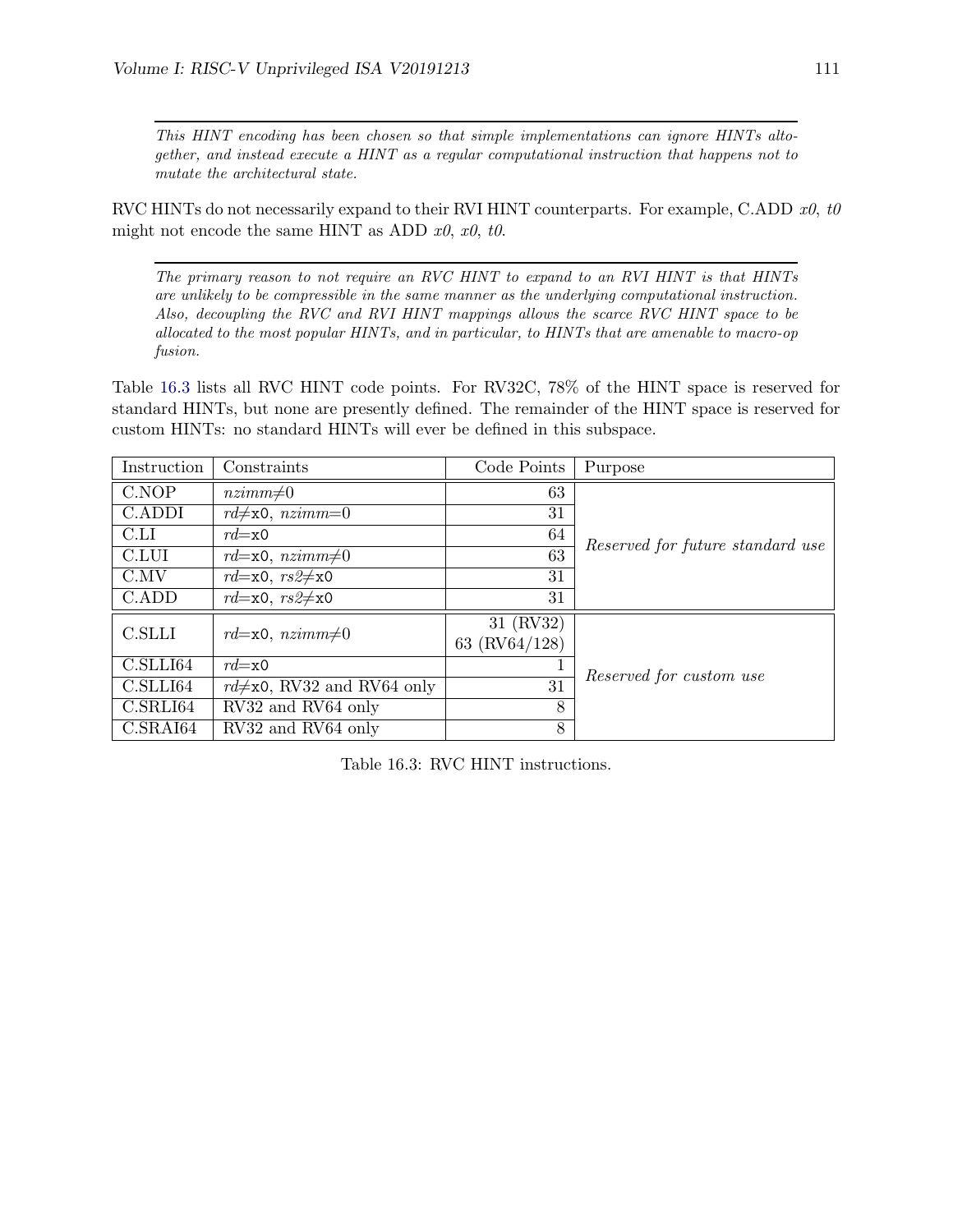# 16.8 RVC Instruction Set Listings

Table [16.4](#page-129-0) shows a map of the major opcodes for RVC. Each row of the table corresponds to one quadrant of the encoding space. The last quadrant, which has the two least-significant bits set, corresponds to instructions wider than 16 bits, including those in the base ISAs. Several instructions are only valid for certain operands; when invalid, they are marked either RES to indicate that the opcode is reserved for future standard extensions; NSE to indicate that the opcode is reserved for custom extensions; or HINT to indicate that the opcode is reserved for microarchitectural hints (see Section [16.7\)](#page-127-0).

| inst[15:13]<br>inst[1:0] | 000         | 001          | 010         | 011          | 100           | 101          | 110         | 111          |              |  |
|--------------------------|-------------|--------------|-------------|--------------|---------------|--------------|-------------|--------------|--------------|--|
|                          |             | <b>FLD</b>   |             | <b>FLW</b>   |               | <b>FSD</b>   |             | <b>FSW</b>   | RV32         |  |
| 00                       | ADDI4SPN    | <b>FLD</b>   | LW          | LD           | Reserved      | <b>FSD</b>   | SW          | <b>SD</b>    | RV64         |  |
|                          |             | LQ           |             | LD           |               | SQ           |             | <b>SD</b>    | <b>RV128</b> |  |
|                          |             | JAL          |             |              |               |              |             |              | RV32         |  |
| 01                       | ADDI        | <b>ADDIW</b> | LІ          | LUI/ADDI16SP | MISC-ALU      | J            | <b>BEQZ</b> | <b>BNEZ</b>  | RV64         |  |
|                          |             | <b>ADDIW</b> |             |              |               |              |             |              | <b>RV128</b> |  |
|                          |             | <b>FLDSP</b> |             | <b>FLWSP</b> |               | <b>FSDSP</b> |             | <b>FSWSP</b> | RV32         |  |
| 10                       | <b>SLLI</b> | <b>FLDSP</b> | <b>LWSP</b> | <b>LDSP</b>  | J[AL]R/MV/ADD | <b>FSDSP</b> | <b>SWSP</b> | <b>SDSP</b>  | RV64         |  |
|                          |             | LQSP         |             | <b>LDSP</b>  |               | SQSP         |             | <b>SDSP</b>  | <b>RV128</b> |  |
| 11                       | >16b        |              |             |              |               |              |             |              |              |  |

Table 16.4: RVC opcode map

<span id="page-129-0"></span>Tables [16.5–](#page-129-1)[16.7](#page-130-0) list the RVC instructions.

| 13<br>15 14 | 11 10<br>-12         | 9<br>-8<br>7        | $\overline{5}$<br>- 6 | 3<br>$\overline{4}$<br>$\mathcal{D}$ | $\Omega$        |                            |
|-------------|----------------------|---------------------|-----------------------|--------------------------------------|-----------------|----------------------------|
| 000         |                      |                     |                       | $\theta$                             | 00 <sup>°</sup> | <i>Illegal instruction</i> |
| 000         |                      | nzuimm[5:4 9:6 2 3] |                       | $\overline{\text{rd}}'$              | 00 <sup>°</sup> | C.ADDI4SPN (RES, nzuimm=0) |
| 001         | $\text{uimm}[5:3]$   | rs1'                | $\text{uimm}[7:6]$    | $\mathrm{rd}^{\,\prime}$             | 00 <sup>°</sup> | C.FLD $(RV32/64)$          |
| 001         | $\text{uimm}[5:4 8]$ | rs1'                | $\text{uimm}[7:6]$    | $\mathrm{rd}^{\,\prime}$             | 00 <sup>°</sup> | $CLQ$ (RV128)              |
| 010         | $\text{uimm}[5:3]$   | rs1'                | $\text{uimm}[2 6]$    | $\mathrm{rd}^{\prime}$               | 00 <sup>°</sup> | C.LW                       |
| 011         | $\text{uimm}[5:3]$   | rs1'                | $\text{uimm}[2 6]$    | $\mathrm{rd}$ '                      | 00 <sup>1</sup> | $C.$ FLW $(RV32)$          |
| 011         | $\text{uimm}[5:3]$   | rs1'                | $\text{uimm}[7:6]$    | $\mathrm{rd}^{\prime}$               | $00\,$          | $\text{C.LD}$ (RV64/128)   |
| 100         |                      |                     |                       |                                      | 00 <sup>°</sup> | Reserved                   |
| 101         | $\text{uimm}[5:3]$   | rs1'                | $\text{uimm}[7:6]$    | rs2'                                 | 00 <sup>°</sup> | $C.FSD$ (RV32/64)          |
| 101         | $\text{uimm}[5:4 8]$ | rs1'                | $\text{uimm}[7:6]$    | rs2'                                 | 00 <sup>°</sup> | $C.SQ$ (RV128)             |
| 110         | $\text{uimm}[5:3]$   | rs1'                | $\text{uimm}[2 6]$    | rs2'                                 | 00 <sup>°</sup> | C.SW                       |
| 111         | $\mu$ imm $[5:3]$    | rs1'                | $\text{uimm}[2 6]$    | rs2'                                 | 00 <sup>°</sup> | $C.FSW$ (RV32)             |
| 111         | $\text{uimm}[5:3]$   | rs1'                | $\text{uimm}[7:6]$    | rs2'                                 | 00 <sup>°</sup> | $C.SD$ (RV64/128)          |

<span id="page-129-1"></span>Table 16.5: Instruction listing for RVC, Quadrant 0.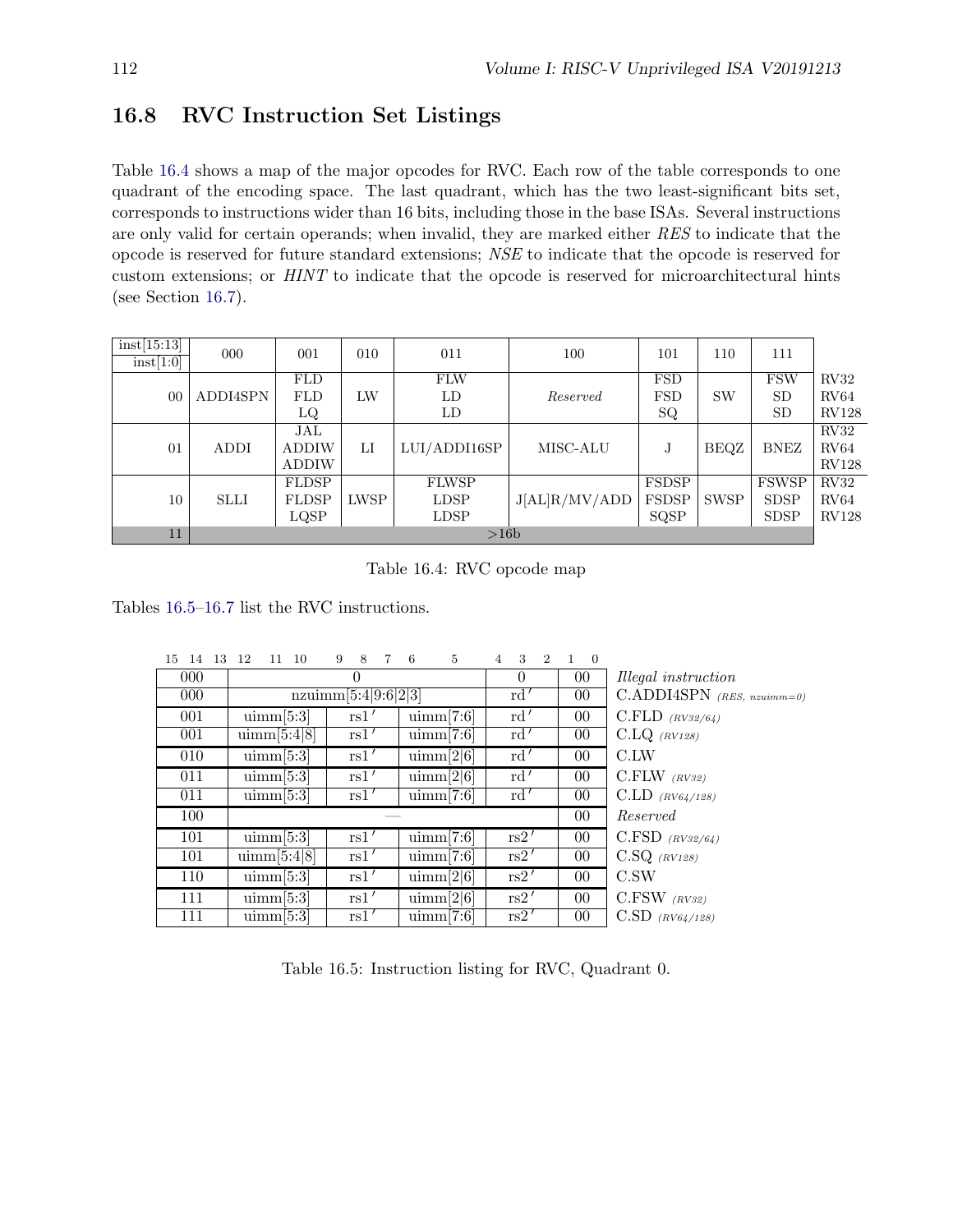| 15 14 13 | 12                  | 11 10 9 | $\overline{7}$<br>8                 | 6<br>5         | 3<br>$\overline{2}$<br>4 | $\mathbf{1}$<br>$\overline{0}$ |                                      |
|----------|---------------------|---------|-------------------------------------|----------------|--------------------------|--------------------------------|--------------------------------------|
| 000      | nzimm[5]            |         | $\Omega$                            |                | nzimm[4:0]               | $\overline{01}$                | $C.NOP$ (HINT, $nzimm \neq 0$ )      |
| 000      | nzimm[5]            |         | $rs1/rd \neq 0$                     |                | nzimm[4:0]               | 01                             | $C. ADDI$ (HINT, nzimm=0)            |
| 001      |                     |         | $\text{imm}[11 4 9:8 10 6 7 3:1 5]$ |                |                          | 01                             | $C.JAL$ (RV32)                       |
| 001      | $\mathrm{imm}[5]$   |         | $rs1/rd \neq 0$                     |                | $\mathrm{imm}[4:0]$      | 01                             | C.ADDIW ( $RV64/128$ ; RES, $rd=0$ ) |
| 010      | $\mathrm{imm}[5]$   |         | $\mathrm{rd}\neq 0$                 |                | imm[4:0]                 | 01                             | C.LI (HINT, $rd=0$ )                 |
| 011      | nzimm[9]            |         | $\mathfrak{D}$                      |                | nzimm[4 6 8:7 5]         | 01                             | C.ADDI16SP (RES, $nzimm=0$ )         |
| 011      | nzimm[17]           |         | $\mathrm{rd}\neq\{0,2\}$            |                | nzimm[16:12]             | 01                             | $C.LUI$ (RES, nzimm=0; HINT, rd=0)   |
| 100      | nzuimm[5]           | $00\,$  | rs1'/rd'                            |                | nzuimm[4:0]              | 01                             | $C.SRLI$ (RV32 NSE, nzuimm[5]=1)     |
| 100      | $\theta$            | $00\,$  | rs1'/rd'                            |                | $\Omega$                 | 01                             | $C.SRLI64$ (RV128; RV32/64 HINT)     |
| 100      | nzuimm[5]           | 01      | rs1'/rd'                            |                | nzuimm[4:0]              | 01                             | $C.SRAI$ (RV32 NSE, nzuimm[5]=1)     |
| 100      | $\theta$            | 01      | rs1'/rd'                            |                | 0                        | 01                             | $C.SRAI64$ (RV128; RV32/64 HINT)     |
| 100      | $\mathrm{imm}[5]$   | 10      | rs1'/rd'                            |                | imm[4:0]                 | 01                             | C.ANDI                               |
| 100      | $\overline{0}$      | 11      | rs1'/rd'                            | $00\,$         | rs2'                     | 01                             | C.SUB                                |
| 100      | $\boldsymbol{0}$    | 11      | rs1'/rd'                            | 01             | rs2'                     | 01                             | C.XOR                                |
| 100      | $\overline{0}$      | 11      | rs1'/rd'                            | 10             | rs2'                     | 01                             | $C \cdot OR$                         |
| 100      | $\overline{0}$      | 11      | rs1'/rd'                            | 11             | rs2'                     | 01                             | C.AND                                |
| 100      | $\mathbf{1}$        | 11      | rs1'/rd'                            | $00\,$         | rs2'                     | 01                             | $C.SUBW$ (RV64/128; RV32 RES)        |
| 100      | $\mathbf{1}$        | 11      | rs1'/rd'                            | 01             | rs2'                     | 01                             | $C. ADDW$ (RV64/128; RV32 RES)       |
| 100      | 1                   | 11      |                                     | 10             |                          | 01                             | Reserved                             |
| 100      | 1                   | 11      |                                     | 11             |                          | 01                             | Reserved                             |
| 101      |                     |         | $\text{imm}[11 4 9:8 10 6 7 3:1 5]$ |                |                          | 01                             | C.J                                  |
| 110      | imm[8]4:3]          |         | rs1'                                | imm[7:6 2:1 5] |                          | 01                             | C.BEQZ                               |
| 111      | $\text{imm}[8 4:3]$ |         | rs1'                                | imm[7:6 2:1 5] |                          | 01                             | C.BNEZ                               |

Table 16.6: Instruction listing for RVC, Quadrant 1.

| 15 14 13 | 12               | 11 10 9<br>8<br>$\overline{7}$ | 5<br>3<br>6<br>$\overline{4}$<br>$\overline{2}$ | $1 \quad 0$ |                                               |
|----------|------------------|--------------------------------|-------------------------------------------------|-------------|-----------------------------------------------|
| 000      | nzuimm[5]        | $rs1/rd \neq 0$                | nzuimm[4:0]                                     | 10          | $C. SLLI$ (HINT, rd=0; RV32 NSE, nzuimm[5]=1) |
| 000      | $\theta$         | $rs1/rd \neq 0$                | $\theta$                                        | 10          | C.SLLI64 (RV128; RV32/64 HINT; HINT, $rd=0$ ) |
| 001      | $\text{uimm}[5]$ | rd                             | $\mu$ imm $[4:3 8:6]$                           | 10          | C.FLDSP $(RV32/64)$                           |
| 001      | $\text{uimm}[5]$ | $\mathrm{rd}\neq 0$            | $\overline{\text{uimm}[4 9:6]}$                 | 10          | $CLQSP$ (RV128; RES, rd=0)                    |
| 010      | $\text{uimm}[5]$ | $\mathrm{rd}\neq 0$            | $\mu$ imm $[4:2 7:6]$                           | 10          | C.LWSP (RES, $rd=0$ )                         |
| 011      | $\text{uimm}[5]$ | rd                             | $\mu$ imm $[4:2 7:6]$                           | 10          | C.FLWSP $(RV32)$                              |
| 011      | $\text{uimm}[5]$ | $\mathrm{rd}\neq 0$            | $\overline{\text{uimm}[4:3 8:6]}$               | 10          | C.LDSP ( $RV64/128$ ; RES, $rd=0$ )           |
| 100      | $\overline{0}$   | $rs1\neq0$                     | $\Omega$                                        | 10          | $C.JR$ (RES. rs1=0)                           |
| 100      | $\overline{0}$   | $\mathrm{rd}\neq 0$            | $rs2\neq0$                                      | 10          | C.MV (HINT, $rd=0$ )                          |
| 100      | 1                | 0                              | $\left( \right)$                                | 10          | C.EBREAK                                      |
| 100      | 1                | $rs1\neq0$                     | $\Omega$                                        | 10          | C.JALR                                        |
| 100      |                  | $rs1/rd \neq 0$                | $rs2\neq0$                                      | 10          | C.ADD (HINT, $rd=0$ )                         |
| 101      |                  | $\mu$ imm $[5:3 8:6]$          | rs2                                             | 10          | C.FSDSP $(RV32/64)$                           |
| 101      |                  | $\mu$ imm $[5:4 9:6]$          | rs2                                             | 10          | $C.SQSP$ (RV128)                              |
| 110      |                  | $\mu$ imm $[5:2 7:6]$          | rs2                                             | 10          | C.SWSP                                        |
| 111      |                  | $\mu$ imm $[5:2 7:6]$          | rs2                                             | 10          | $C.FSWSP$ (RV32)                              |
| 111      |                  | $\mu$ imm $[5:3 8:6]$          | rs2                                             | 10          | C.SDSP $(RV64/128)$                           |

<span id="page-130-0"></span>Table 16.7: Instruction listing for RVC, Quadrant 2.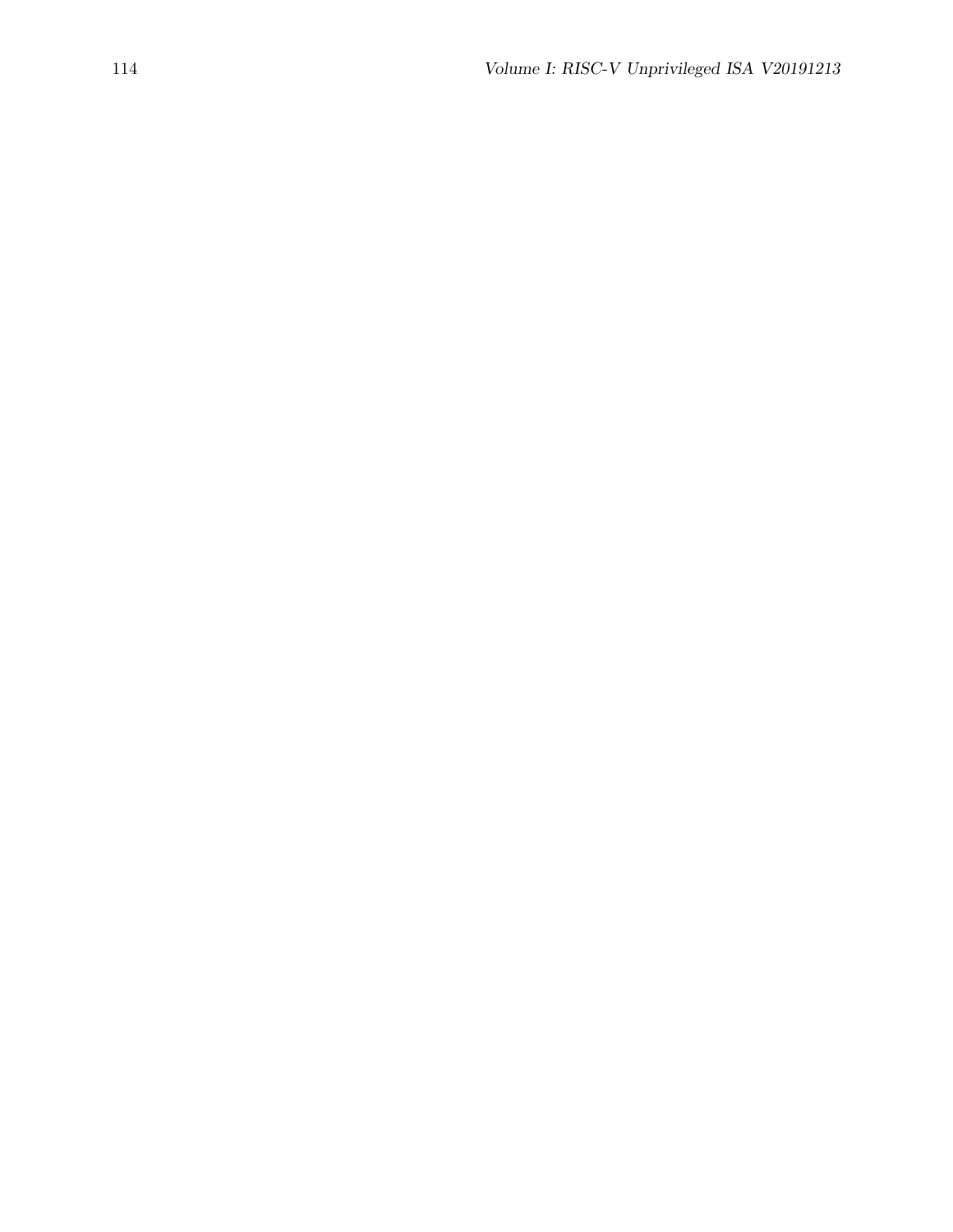# "B" Standard Extension for Bit Manipulation, Version 0.0

This chapter is a placeholder for a future standard extension to provide bit manipulation instructions, including instructions to insert, extract, and test bit fields, and for rotations, funnel shifts, and bit and byte permutations.

Although bit manipulation instructions are very effective in some application domains, particularly when dealing with externally packed data structures, we excluded them from the base ISA as they are not useful in all domains and can add additional complexity or instruction formats to supply all needed operands.

We anticipate the B extension will be a brownfield encoding within the base 30-bit instruction space.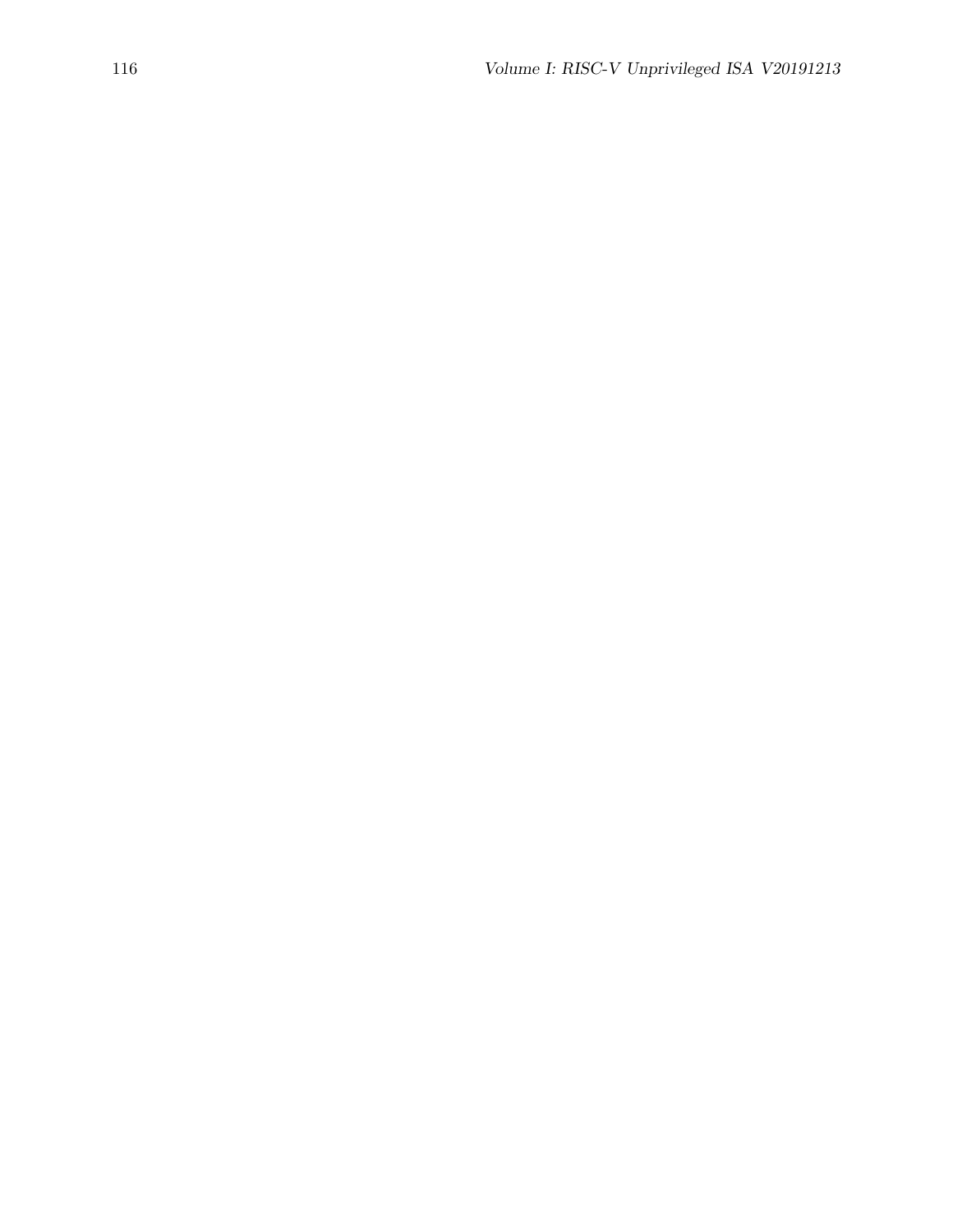# "J" Standard Extension for Dynamically Translated Languages, Version 0.0

This chapter is a placeholder for a future standard extension to support dynamically translated languages.

Many popular languages are usually implemented via dynamic translation, including Java and Javascript. These languages can benefit from additional ISA support for dynamic checks and garbage collection.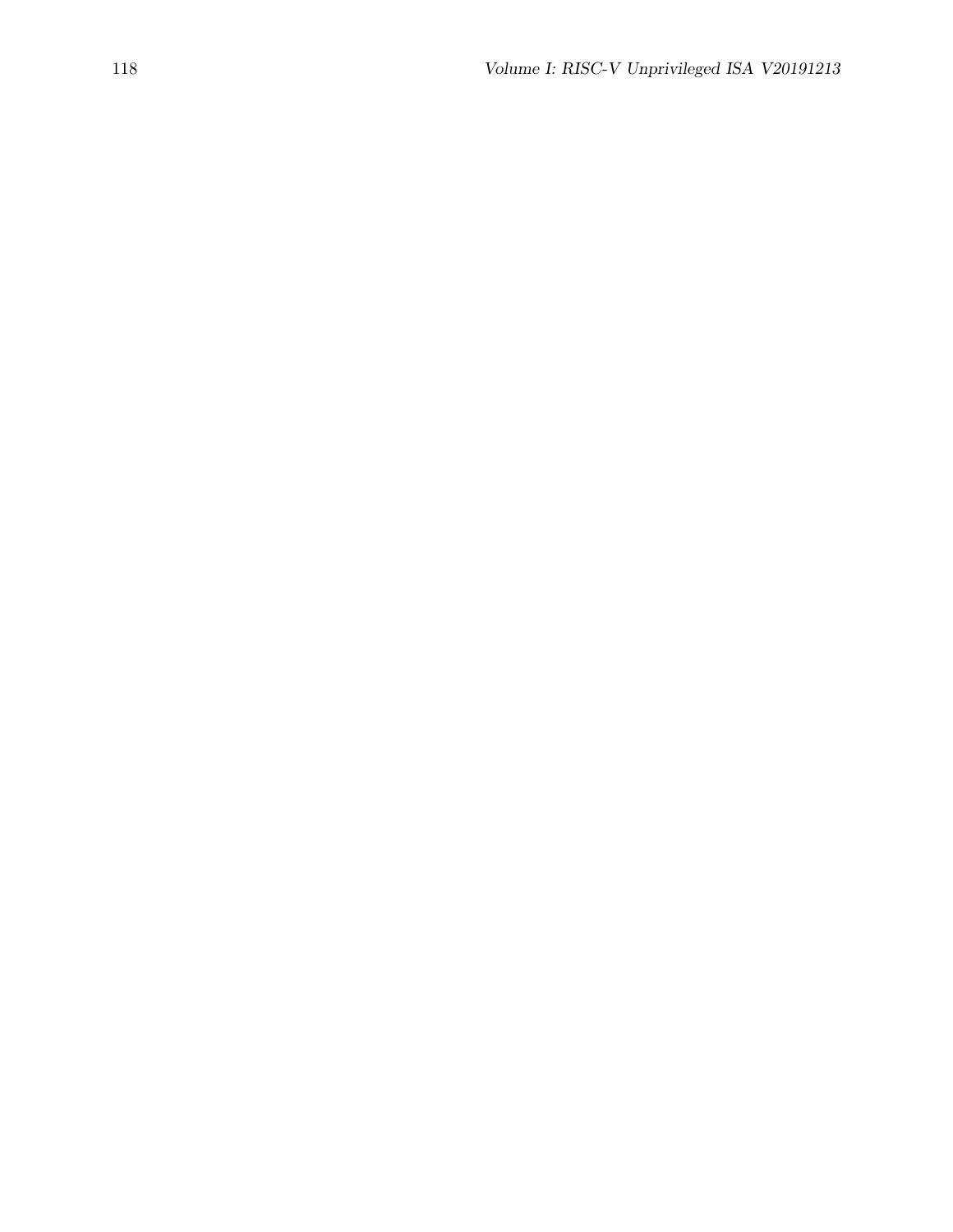# "T" Standard Extension for Transactional Memory, Version 0.0

This chapter is a placeholder for a future standard extension to provide transactional memory operations.

Despite much research over the last twenty years, and initial commercial implementations, there is still much debate on the best way to support atomic operations involving multiple addresses. Our current thoughts are to include a small limited-capacity transactional memory buffer along the lines of the original transactional memory proposals.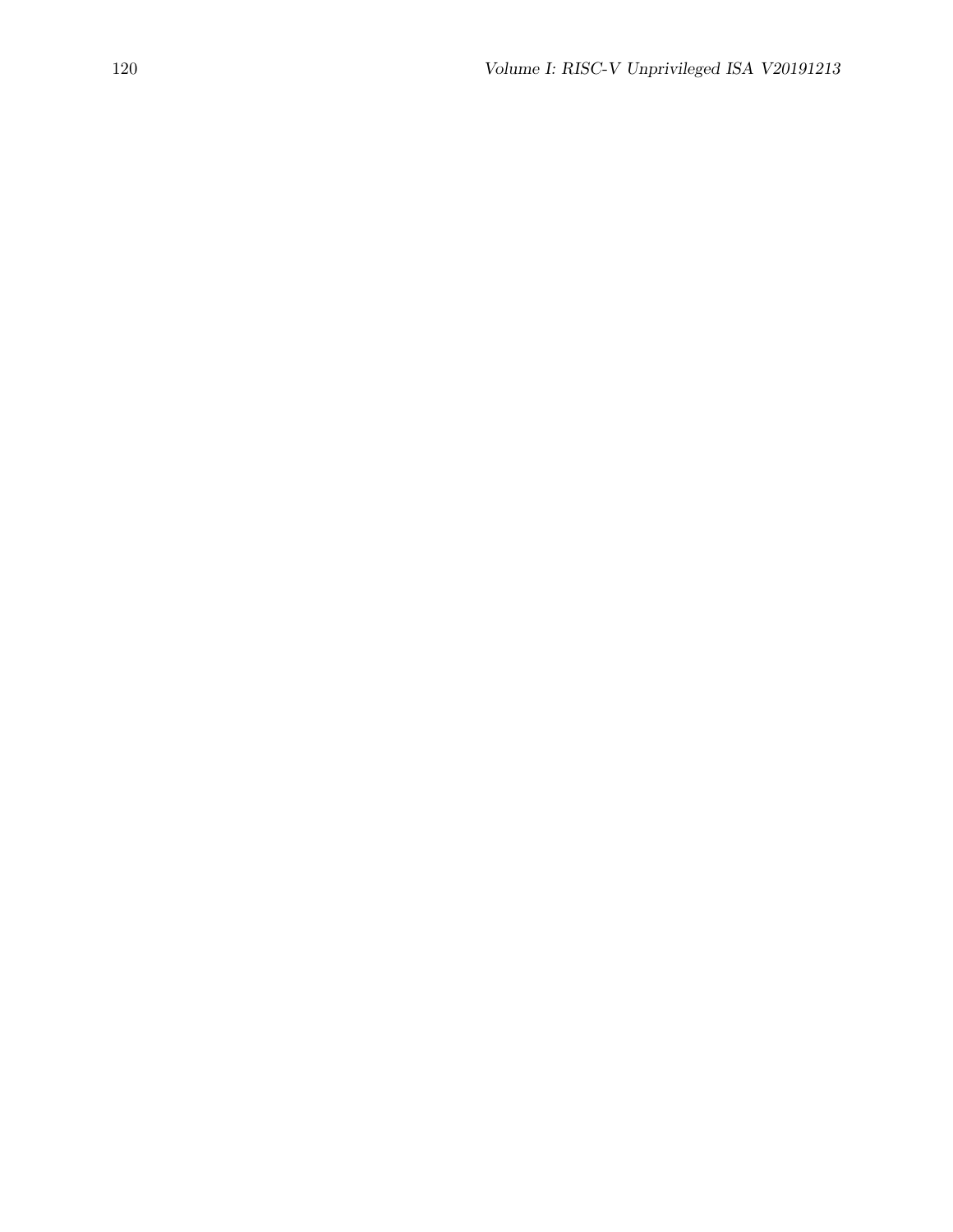# "P" Standard Extension for Packed-SIMD Instructions, Version 0.2

Discussions at the 5th RISC-V workshop indicated a desire to drop this packed-SIMD proposal for floating-point registers in favor of standardizing on the V extension for large floating-point SIMD operations. However, there was interest in packed-SIMD fixed-point operations for use in the integer registers of small RISC-V implementations. A task group is working to define the new P extension.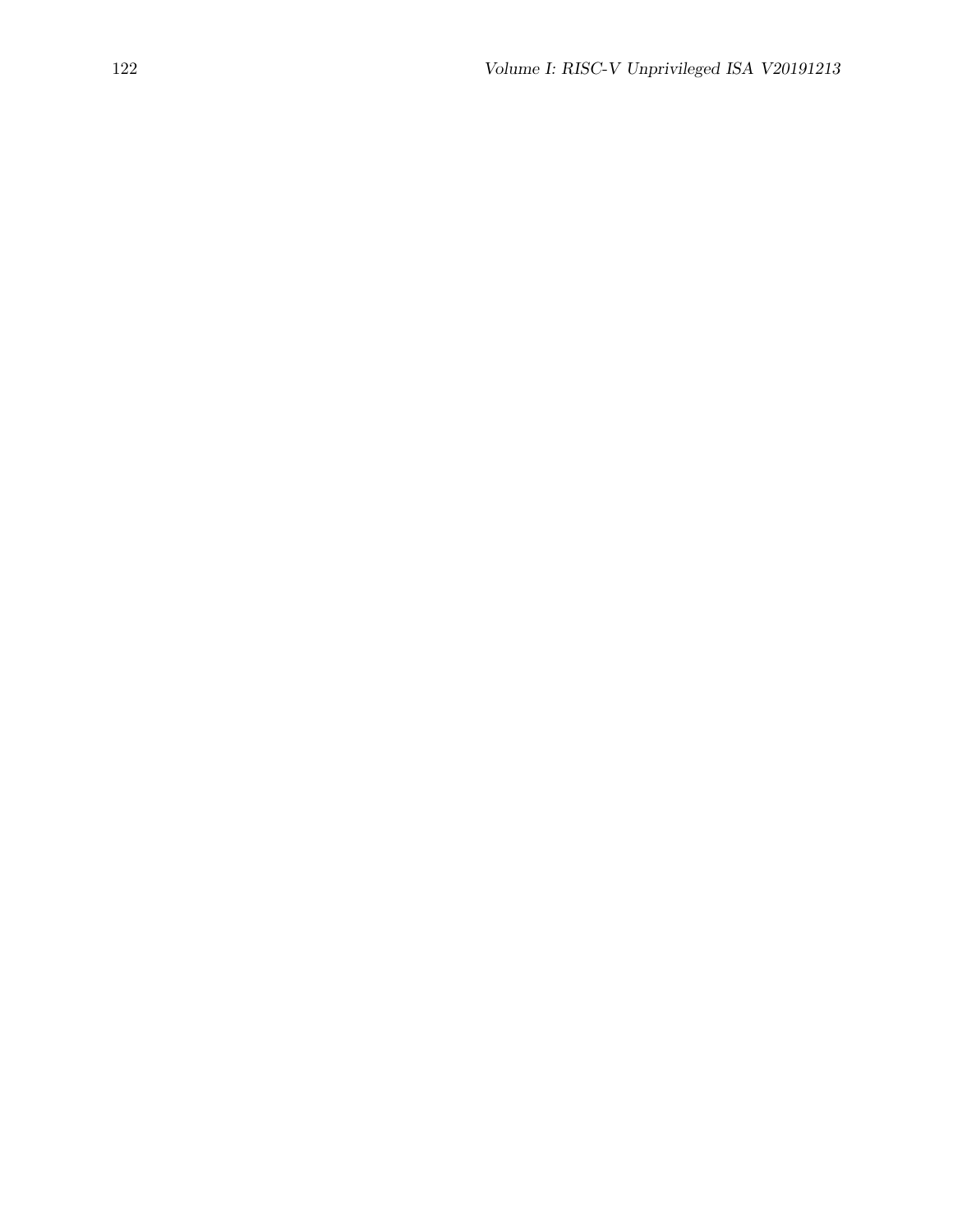# "V" Standard Extension for Vector Operations, Version 0.7

The current working group draft is hosted at https://github.com/riscv/riscv-v-spec.

The base vector extension is intended to provide general support for data-parallel execution within the 32-bit instruction encoding space, with later vector extensions supporting richer functionality for certain domains.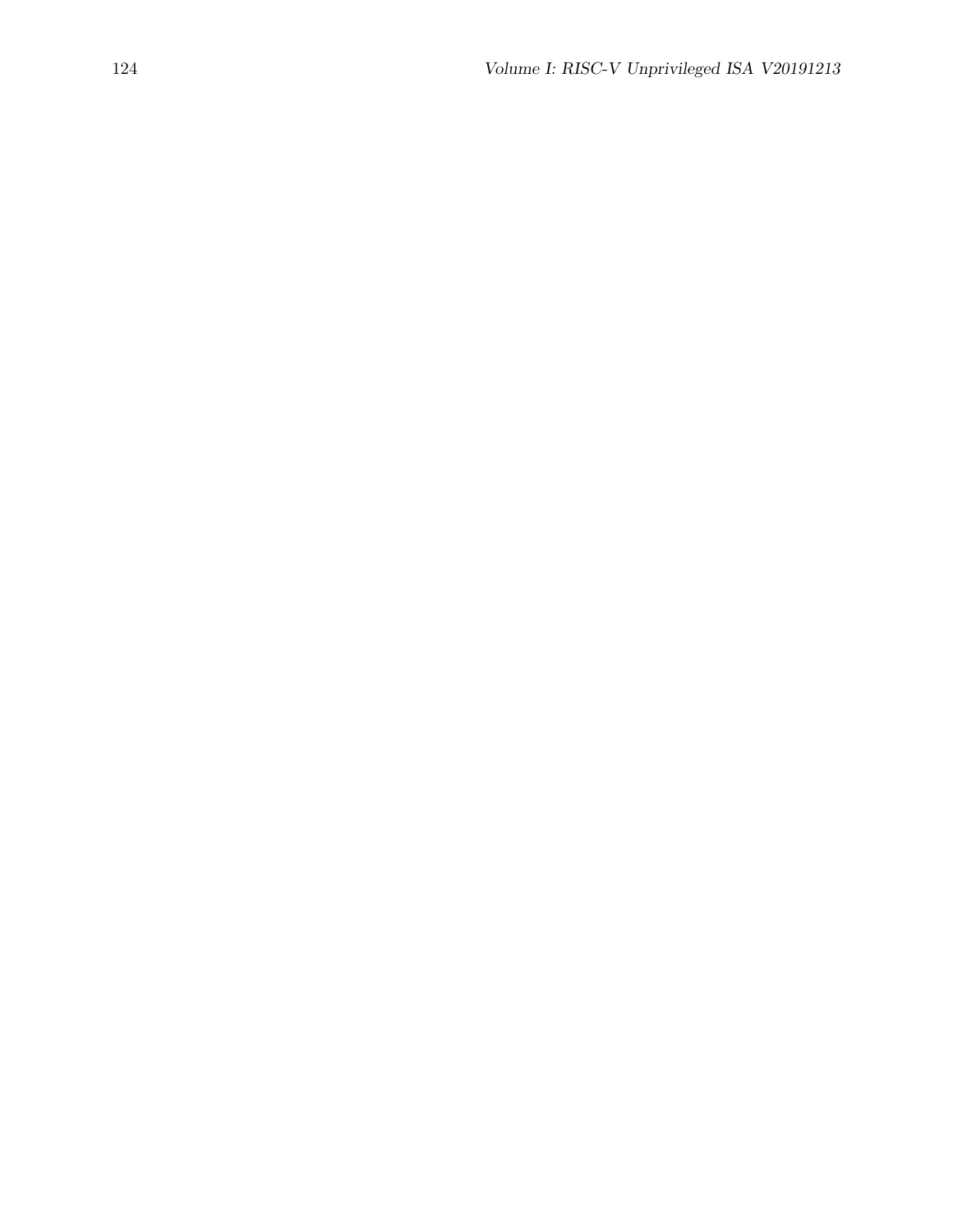# "Zam" Standard Extension for Misaligned Atomics, v0.1

This chapter defines the "Zam" extension, which extends the "A" extension by standardizing support for misaligned atomic memory operations (AMOs). On platforms implementing "Zam", misaligned AMOs need only execute atomically with respect to other accesses (including non-atomic loads and stores) to the same address and of the same size. More precisely, execution environments implementing "Zam" are subject to the following axiom:

**Atomicity Axiom for misaligned atomics** If r and w are paired misaligned load and store instructions from a hart  $h$  with the same address and of the same size, then there can be no store instruction s from a hart other than h with the same address and of the same size as r and w such that a store operation generated by s lies in between memory operations generated by r and w in the global memory order. Furthermore, there can be no load instruction  $l$  from a hart other than h with the same address and of the same size as r and w such that a load operation generated by l lies between two memory operations generated by  $r$  or by  $w$  in the global memory order.

This restricted form of atomicity is intended to balance the needs of applications which require support for misaligned atomics and the ability of the implementation to actually provide the necessary degree of atomicity.

Aligned instructions under "Zam" continue to behave as they normally do under RVWMO.

The intention of "Zam" is that it can be implemented in one of two ways:

- 1. On hardware that natively supports atomic misaligned accesses to the address and size in question (e.g., for misaligned accesses within a single cache line): by simply following the same rules that would be applied for aligned AMOs.
- 2. On hardware that does not natively support misaligned accesses to the address and size in question: by trapping on all instructions (including loads) with that address and size and executing them (via any number of memory operations) inside a mutex that is a function of the given memory address and access size. AMOs may be emulated by splitting them into separate load and store operations, but all preserved program order rules (e.g., incoming and outgoing syntactic dependencies) must behave as if the AMO is still a single memory operation.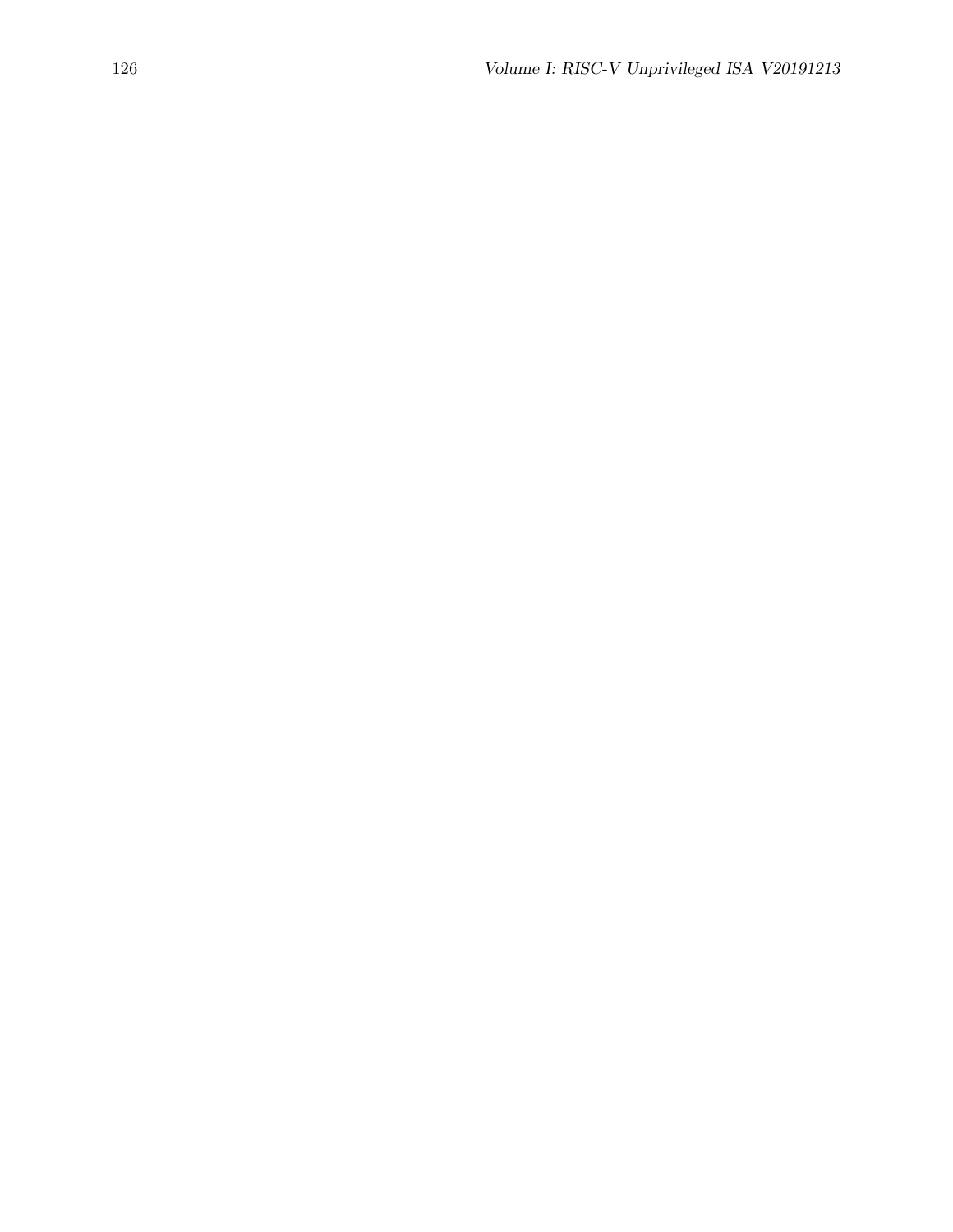# Chapter 23

# "Ztso" Standard Extension for Total Store Ordering, v0.1

This chapter defines the "Ztso" extension for the RISC-V Total Store Ordering (RVTSO) memory consistency model. RVTSO is defined as a delta from RVWMO, which is defined in Chapter [14.1.](#page-101-0)

The Ztso extension is meant to facilitate the porting of code originally written for the x86 or SPARC architectures, both of which use TSO by default. It also supports implementations which inherently provide RVTSO behavior and want to expose that fact to software.

RVTSO makes the following adjustments to RVWMO:

- All load operations behave as if they have an acquire-RCpc annotation
- All store operations behave as if they have a release-RCpc annotation.
- All AMOs behave as if they have both acquire-RCsc and release-RCsc annotations.

In the context of RVTSO, as is the case for RVWMO, the storage ordering annotations are concisely and completely defined by PPO rules [5](#page-104-2)[–7.](#page-104-1) In both of these memory models, it is the [Load Value Axiom](#page-105-0) that allows a hart to forward a value from its store buffer to a subsequent (in program order) load—that is to say that stores can be forwarded locally before they are visible to other harts.

In spite of the fact that Ztso adds no new instructions to the ISA, code written assuming RVTSO will not run correctly on implementations not supporting Ztso. Binaries compiled to run only under Ztso should indicate as such via a flag in the binary, so that platforms which do not implement Ztso can simply refuse to run them.

These rules render all PPO rules except  $\lambda$ -7 redundant. They also make redundant any non-I/O fences that do not have both PW and SR set. Finally, they also imply that no memory operation will be reordered past an AMO in either direction.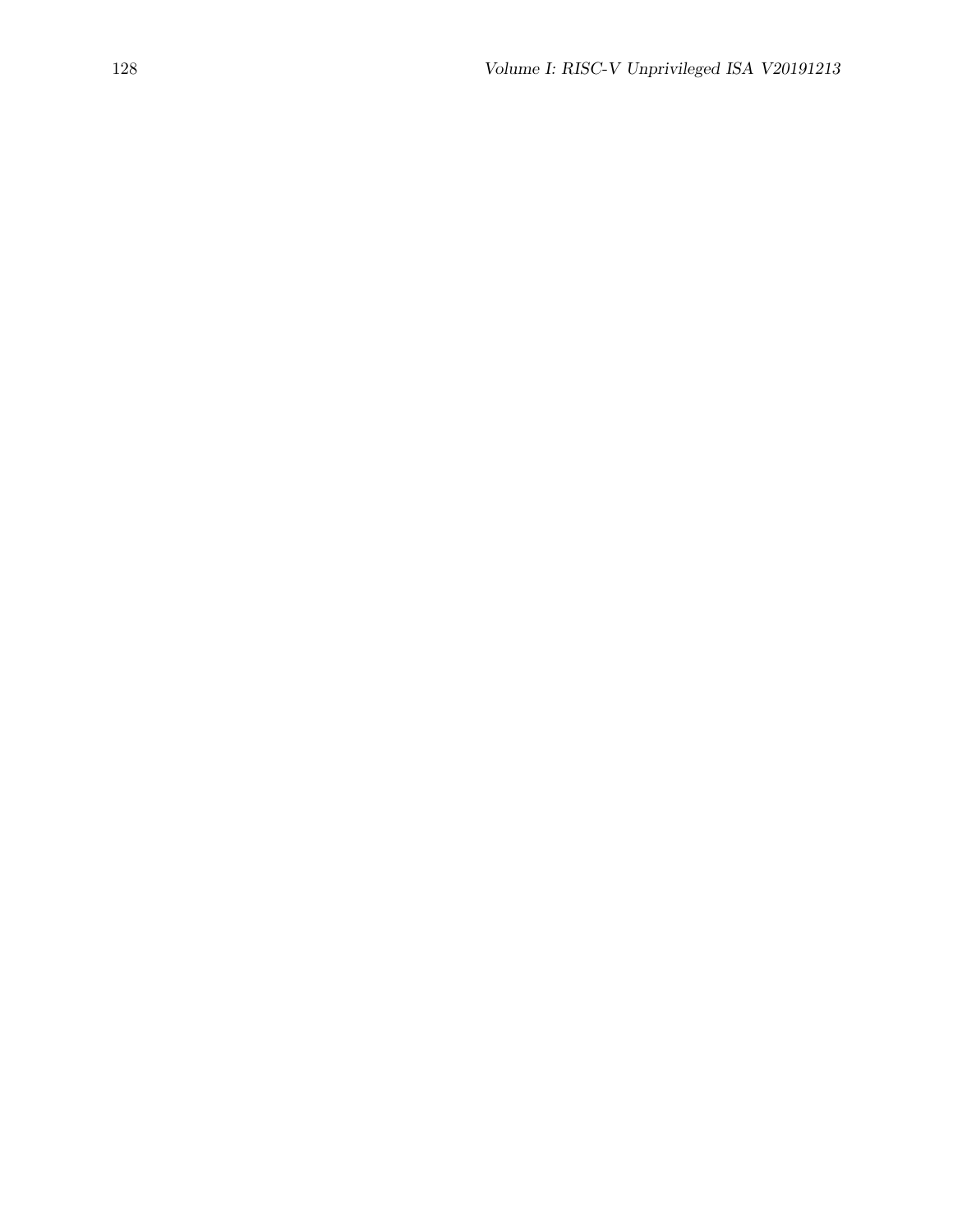# Chapter 24

# RV32/64G Instruction Set Listings

One goal of the RISC-V project is that it be used as a stable software development target. For this purpose, we define a combination of a base ISA (RV32I or RV64I) plus selected standard extensions (IMAFD, Zicsr, Zifencei) as a "general-purpose" ISA, and we use the abbreviation G for the IMAFDZicsr Zifencei combination of instruction-set extensions. This chapter presents opcode maps and instruction-set listings for RV32G and RV64G.

| inst[4:2] | 000           | 001         | 010                 | 011          | 100            | 101      | 110                     | 111        |
|-----------|---------------|-------------|---------------------|--------------|----------------|----------|-------------------------|------------|
| inst[6:5] |               |             |                     |              |                |          |                         | $\leq 32b$ |
| $00\,$    | LOAD          | LOAD-FP     | $\textit{custom-0}$ | MISC-MEM     | OP-IMM         | AUIPC.   | $OP-IMM-32$             | 48b        |
| 01        | <b>STORE</b>  | STORE-FP    | $\it{custom-1}$     | AMO          | 0 <sub>P</sub> | LUI      | $OP-32$                 | <b>64b</b> |
| 10        | <b>MADD</b>   | MSUB        | <b>NMSUB</b>        | <b>NMADD</b> | $OP-FP$        | reserved | $\emph{custom-2/rv128}$ | <b>48b</b> |
|           | <b>BRANCH</b> | <b>JALR</b> | reserved            | JAL          | <b>SYSTEM</b>  | reserved | $\emph{custom-3/rv128}$ | $\geq 80b$ |

Table 24.1: RISC-V base opcode map,  $inst[1:0]=11$ 

<span id="page-146-0"></span>Table [24.1](#page-146-0) shows a map of the major opcodes for RVG. Major opcodes with 3 or more lower bits set are reserved for instruction lengths greater than 32 bits. Opcodes marked as reserved should be avoided for custom instruction-set extensions as they might be used by future standard extensions. Major opcodes marked as *custom-0* and *custom-1* will be avoided by future standard extensions and are recommended for use by custom instruction-set extensions within the base 32-bit instruction format. The opcodes marked custom-2/rv128 and custom-3/rv128 are reserved for future use by RV128, but will otherwise be avoided for standard extensions and so can also be used for custom instruction-set extensions in RV32 and RV64.

We believe RV32G and RV64G provide simple but complete instruction sets for a broad range of general-purpose computing. The optional compressed instruction set described in Chapter [16](#page-114-0) can be added (forming RV32GC and RV64GC) to improve performance, code size, and energy efficiency, though with some additional hardware complexity.

As we move beyond IMAFDC into further instruction-set extensions, the added instructions tend to be more domain-specific and only provide benefits to a restricted class of applications, e.g., for multimedia or security. Unlike most commercial ISAs, the RISC-V ISA design clearly separates the base ISA and broadly applicable standard extensions from these more specialized additions. Chapter [26](#page-158-0) has a more extensive discussion of ways to add extensions to the RISC-V ISA.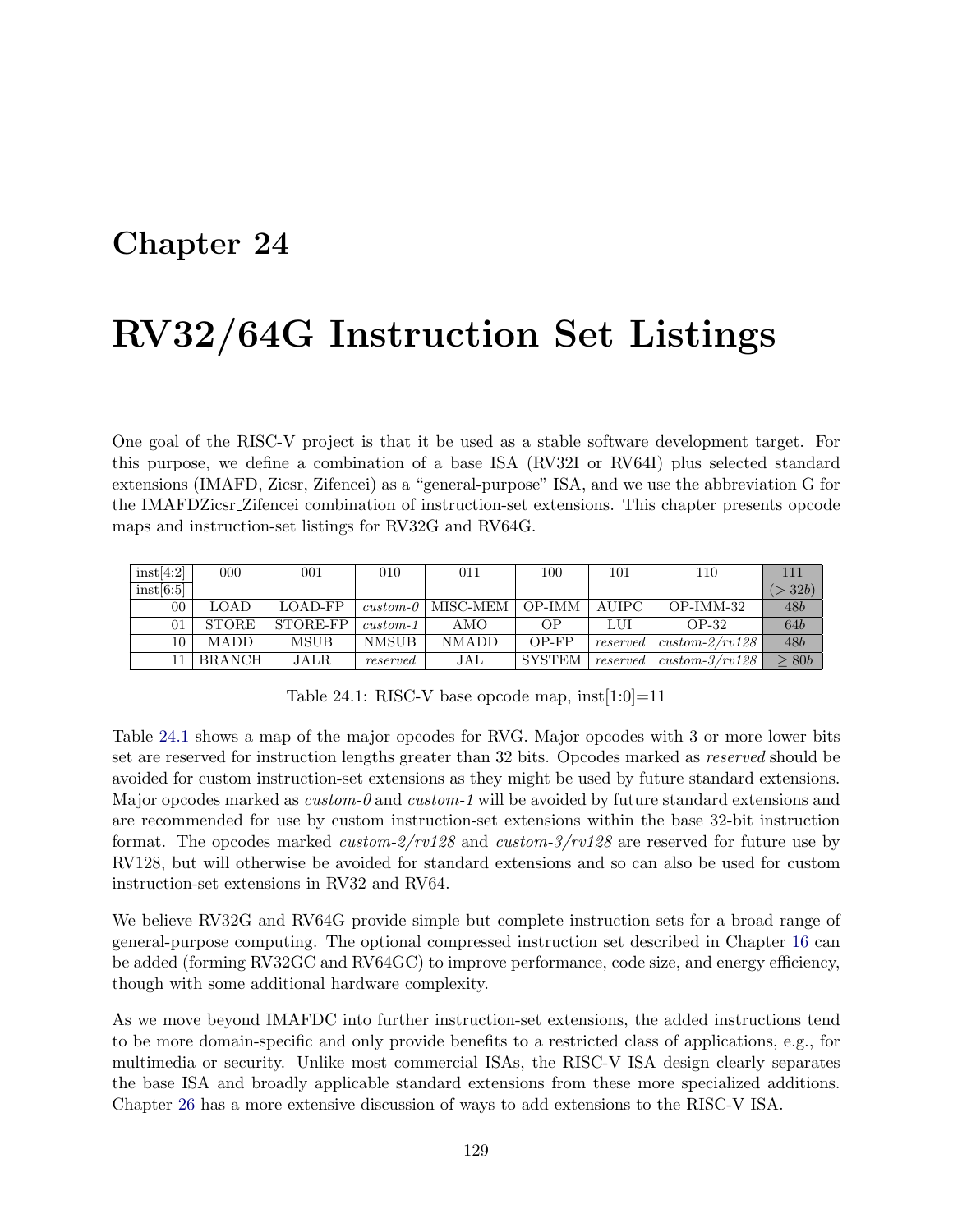| 31                                        | 27                    |           |  | 26 25 24 |            | 20 | 19  | 15 | 14     | 12     |             |        |           |
|-------------------------------------------|-----------------------|-----------|--|----------|------------|----|-----|----|--------|--------|-------------|--------|-----------|
|                                           | funct7                |           |  |          | rs2        |    | rs1 |    | funct3 |        | rd          | opcode | R-type    |
|                                           |                       | imm[11:0] |  |          |            |    | rsl |    | funct3 |        | rd          | opcode | I-type    |
|                                           | imm[11:5]             |           |  |          | rs2        |    | rs1 |    | funct3 |        | imm[4:0]    | opcode | S-type    |
|                                           | $\text{imm}[12 10:5]$ |           |  |          | rs2        |    | rs1 |    | funct3 |        | imm[4:1 11] | opcode | B-type    |
|                                           |                       |           |  |          | imm[31:12] |    |     |    |        |        | rd          | opcode | $U$ -type |
| $\overline{\text{imm}[20 10:1 11 19:12]}$ |                       |           |  |          |            |    |     |    | rd     | opcode | J-type      |        |           |

|                                    | $\mathrm{imm}[31:12]$                       |                         |                  | rd                                | 0110111 | LUI                        |
|------------------------------------|---------------------------------------------|-------------------------|------------------|-----------------------------------|---------|----------------------------|
|                                    | $\overline{\text{imm}[31:12]}$              |                         |                  | rd                                | 0010111 | <b>AUIPC</b>               |
|                                    | $\overline{\mathrm{imm}[20 10:1 11 19:12]}$ |                         |                  | $\overline{\text{rd}}$            | 1101111 | JAL                        |
| $\overline{\text{imm}[11:0]}$      |                                             | rs1                     | $\overline{000}$ | rd                                | 1100111 | <b>JALR</b>                |
| $\overline{\text{imm}[12 10:5]}$   | rs2                                         | rs1                     | 000              | $\overline{\text{imm}[4:1 11]}$   | 1100011 | <b>BEQ</b>                 |
| $\mathrm{imm}[12 10:5]$            | rs2                                         | rs1                     | 001              | imm[4:1 11]                       | 1100011 | ${\rm BNE}$                |
| $\mathrm{imm}[12 10:5]$            | rs2                                         | rs1                     | 100              | imm[4:1 11]                       | 1100011 | BLT                        |
| $\mathrm{imm}[12 10:5]$            | $\overline{\text{rs2}}$                     | rs1                     | 101              | $\overline{\text{imm}[4:1 11]}$   | 1100011 | $\rm BGE$                  |
| $\overline{\text{imm}[12 10:5]}$   | $\overline{\text{rs2}}$                     | rs1                     | 110              | $\overline{\mathrm{imm}[4:1 11]}$ | 1100011 | <b>BLTU</b>                |
| $\overline{\text{imm}[12 10:5]}$   | $\overline{\text{rs2}}$                     | rs1                     | $\overline{111}$ | $\overline{\text{imm}[4:1 11]}$   | 1100011 | <b>BGEU</b>                |
| $\overline{\text{imm}[11:0]}$      |                                             | rs1                     | $\overline{000}$ | rd                                | 0000011 | $\rm{LB}$                  |
| $\overline{\mathrm{imm}[11:0]}$    |                                             | rs1                     | $\overline{001}$ | rd                                | 0000011 | $\mathop{\rm LH}\nolimits$ |
| $\overline{\text{imm}[11:0]}$      |                                             | rs1                     | 010              | rd                                | 0000011 | ${\rm LW}$                 |
| imm[11:0]                          |                                             | rs1                     | 100              | rd                                | 0000011 | ${\rm LBU}$                |
| $\overline{\text{imm}[11:0]}$      |                                             | rs1                     | 101              | rd                                | 0000011 | ${\rm LHU}$                |
| $\mathrm{imm}[11:5]$               | rs2                                         | rs1                     | $\overline{000}$ | $\overline{\text{imm}[4:0]}$      | 0100011 | SB                         |
| $\overline{\text{imm}[11:5]}$      | $\overline{\text{rs2}}$                     | rs1                     | $\overline{001}$ | $\overline{\text{imm}[4:0]}$      | 0100011 | $\operatorname{SH}$        |
| $\overline{\text{imm}[11:5]}$      | $\overline{\text{rs2}}$                     | $\overline{\text{rs1}}$ | $\overline{010}$ | $\overline{\text{imm}[4:0]}$      | 0100011 | $\mathrm{SW}$              |
| $\overline{\text{imm}[11:0]}$      |                                             | rs1                     | $\overline{000}$ | rd                                | 0010011 | <b>ADDI</b>                |
| $\overline{\text{imm}[11:0]}$      |                                             | rs1                     | $\overline{010}$ | rd                                | 0010011 | SLTI                       |
| $\overline{\text{imm}[11:0]}$      |                                             | rs1                     | $\overline{011}$ | rd                                | 0010011 | <b>SLTIU</b>               |
| $\mathrm{imm}[11:0]$               |                                             | rs1                     | 100              | rd                                | 0010011 | <b>XORI</b>                |
| imm[11:0]                          |                                             | rs1                     | 110<br>rd        |                                   | 0010011 | ORI                        |
| $\overline{\text{imm}[11:0]}$      |                                             | rs1                     | $\overline{111}$ | rd                                | 0010011 | <b>ANDI</b>                |
| 0000000                            | shamt                                       | rs1                     | $\overline{001}$ | $\overline{\text{rd}}$            | 0010011 | <b>SLLI</b>                |
| 0000000                            | shamt                                       | rs1                     | $\overline{101}$ | rd                                | 0010011 | <b>SRLI</b>                |
| 0100000                            | shamt                                       | rs1                     | $\overline{101}$ | rd                                | 0010011 | <b>SRAI</b>                |
| 0000000                            | rs2                                         | rs1                     | $\overline{000}$ | rd                                | 0110011 | <b>ADD</b>                 |
| 0100000                            | rs2                                         | rs1                     | $\overline{000}$ | rd                                | 0110011 | SUB                        |
| 0000000                            | rs2                                         | rs1                     | 001              | rd                                | 0110011 | ${\rm SLL}$                |
| 0000000                            | rs2                                         | rs1                     | 010              | rd                                | 0110011 | <b>SLT</b>                 |
| 0000000                            | rs2                                         | rs1                     | 011              | rd                                | 0110011 | <b>SLTU</b>                |
| 0000000                            | $\overline{\text{rs2}}$                     | rs1                     | 100              | rd                                | 0110011 | <b>XOR</b>                 |
| 0000000                            | rs2                                         |                         | $\overline{101}$ | rd                                | 0110011 | SRL                        |
| 0100000<br>$\overline{\text{rs2}}$ |                                             | rs1                     | $\overline{101}$ | rd                                | 0110011 | <b>SRA</b>                 |
| 0000000                            | $\overline{\text{rs2}}$                     | rs1                     | $\overline{110}$ | $\overline{\text{rd}}$            | 0110011 | $\rm OR$                   |
| 0000000<br>$\overline{\text{rs2}}$ |                                             | rs1                     | $\overline{111}$ | $\overline{\text{rd}}$            | 0110011 | <b>AND</b>                 |
| $\operatorname{fm}$<br>pred        | succ                                        | rs1                     | 000              | rd                                | 0001111 | <b>FENCE</b>               |
| 000000000000                       |                                             | 00000                   | 000              | 00000                             | 1110011 | $\operatorname{ECALL}$     |
| 000000000001                       |                                             | 00000                   | 000              | 00000                             | 1110011 | <b>EBREAK</b>              |

#### RV32I Base Instruction Set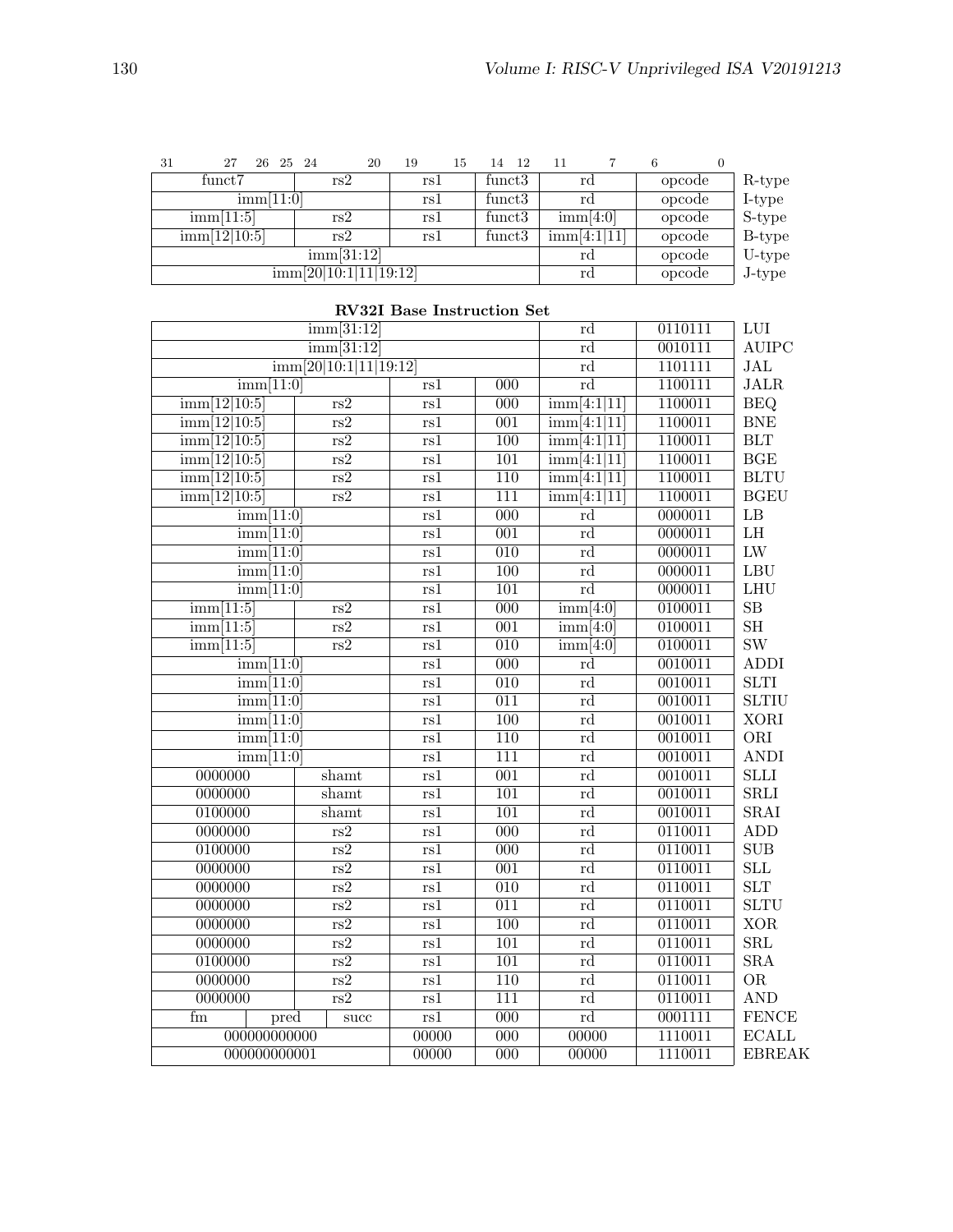| 27<br>31          |           | 26 25 24 |     | 20 | 19  | 14     |                     |  |        |        |
|-------------------|-----------|----------|-----|----|-----|--------|---------------------|--|--------|--------|
| $\mathrm{funct}7$ |           |          | rs2 |    | rs1 | funct3 | rd                  |  | opcode | R-type |
|                   | imm[11:0] |          |     |    | rsl | funct3 | rd                  |  | opcode | 1-type |
| imm[11:5]         |           |          | rs2 |    | rsl | funct3 | $\mathrm{imm}[4:0]$ |  | opcode | S-type |

| $\overline{\text{imm}}[11:0]$ |       | rs1 | 110 | rd                             | 0000011 | LWU          |  |  |  |  |
|-------------------------------|-------|-----|-----|--------------------------------|---------|--------------|--|--|--|--|
| imm[11:0]                     |       | rs1 | 011 | rd                             | 0000011 | LD           |  |  |  |  |
| $\mathrm{imm}[11:5]$          | rs2   | rs1 | 011 | $\overline{\mathrm{imm}}[4:0]$ | 0100011 | <b>SD</b>    |  |  |  |  |
| 000000                        | shamt | rs1 | 001 | rd                             | 0010011 | <b>SLLI</b>  |  |  |  |  |
| 000000                        | shamt | rs1 | 101 | rd                             | 0010011 | <b>SRLI</b>  |  |  |  |  |
| 010000                        | shamt | rs1 | 101 | rd                             | 0010011 | <b>SRAI</b>  |  |  |  |  |
| $\overline{\text{imm}[11:0]}$ |       | rs1 | 000 | rd                             | 0011011 | <b>ADDIW</b> |  |  |  |  |
| 0000000                       | shamt | rs1 | 001 | rd                             | 0011011 | <b>SLLIW</b> |  |  |  |  |
| 0000000                       | shamt | rs1 | 101 | rd                             | 0011011 | <b>SRLIW</b> |  |  |  |  |
| 0100000                       | shamt | rs1 | 101 | rd                             | 0011011 | SRAIW        |  |  |  |  |
| 0000000                       | rs2   | rs1 | 000 | rd                             | 0111011 | <b>ADDW</b>  |  |  |  |  |
| 0100000                       | rs2   | rs1 | 000 | rd                             | 0111011 | <b>SUBW</b>  |  |  |  |  |
| 0000000                       | rs2   | rs1 | 001 | rd                             | 0111011 | <b>SLLW</b>  |  |  |  |  |
| 0000000                       | rs2   |     | 101 | rd                             | 0111011 | <b>SRLW</b>  |  |  |  |  |
| 0100000                       | rs2   | rs1 | 101 | rd                             | 0111011 | <b>SRAW</b>  |  |  |  |  |

#### RV64I Base Instruction Set (in addition to RV32I)

#### RV32/RV64 Zifencei Standard Extension

| 1 <sub>mm</sub> | rc<br>TOT | 001<br><u>. на т</u> | rd | 000 | $\sim$<br>. . |
|-----------------|-----------|----------------------|----|-----|---------------|
|-----------------|-----------|----------------------|----|-----|---------------|

#### RV32/RV64 Zicsr Standard Extension

| $\operatorname{csr}$ | rs1      | 001 | rd | 1110011 | <b>CSRRW</b>  |
|----------------------|----------|-----|----|---------|---------------|
| $\operatorname{csr}$ | rs 1     | 010 | rd | 1110011 | <b>CSRRS</b>  |
| $\operatorname{csr}$ | rs 1     | 011 | rd | 1110011 | <b>CSRRC</b>  |
| $\operatorname{csr}$ | $\mu$ mm | 101 | rd | 1110011 | <b>CSRRWI</b> |
| $\operatorname{csr}$ | uimm     | 110 | rd | 1110011 | <b>CSRRSI</b> |
| $\operatorname{csr}$ | $\mu$ mm | .11 | rd | 1110011 | <b>CSRRCI</b> |

#### RV32M Standard Extension

| 0000001 | rs2 | rs1 | 000 | rd | 0110011 | MUL           |
|---------|-----|-----|-----|----|---------|---------------|
| 0000001 | rs2 | rs1 | 001 | rd | 0110011 | MULH          |
| 0000001 | rs2 | rs1 | 010 | rd | 0110011 | <b>MULHSU</b> |
| 0000001 | rs2 | rs1 | 011 | rd | 0110011 | MULHU         |
| 0000001 | rs2 | rs1 | 100 | rd | 0110011 | DIV           |
| 0000001 | rs2 | rsl | 101 | rd | 0110011 | <b>DIVU</b>   |
| 0000001 | rs2 | rs1 | 110 | rd | 0110011 | <b>REM</b>    |
| 0000001 | rs2 | rsl |     | rd | 0110011 | <b>REMU</b>   |

#### RV64M Standard Extension (in addition to RV32M)

| 0000001 | rs2 | rs1  | 000     | rd | 0111011 | MULW        |
|---------|-----|------|---------|----|---------|-------------|
| 0000001 | rs2 | rs 1 | $.00\,$ | rd | 0111011 | DIVW        |
| 0000001 | rs2 | rs 1 |         | rd | 0111011 | DIVUW.      |
| 0000001 | rs2 | rsı  | 10      | rd | 0111011 | <b>REMW</b> |
| 0000001 | rs2 | rs 1 |         | rd | 0111011 | REMUW       |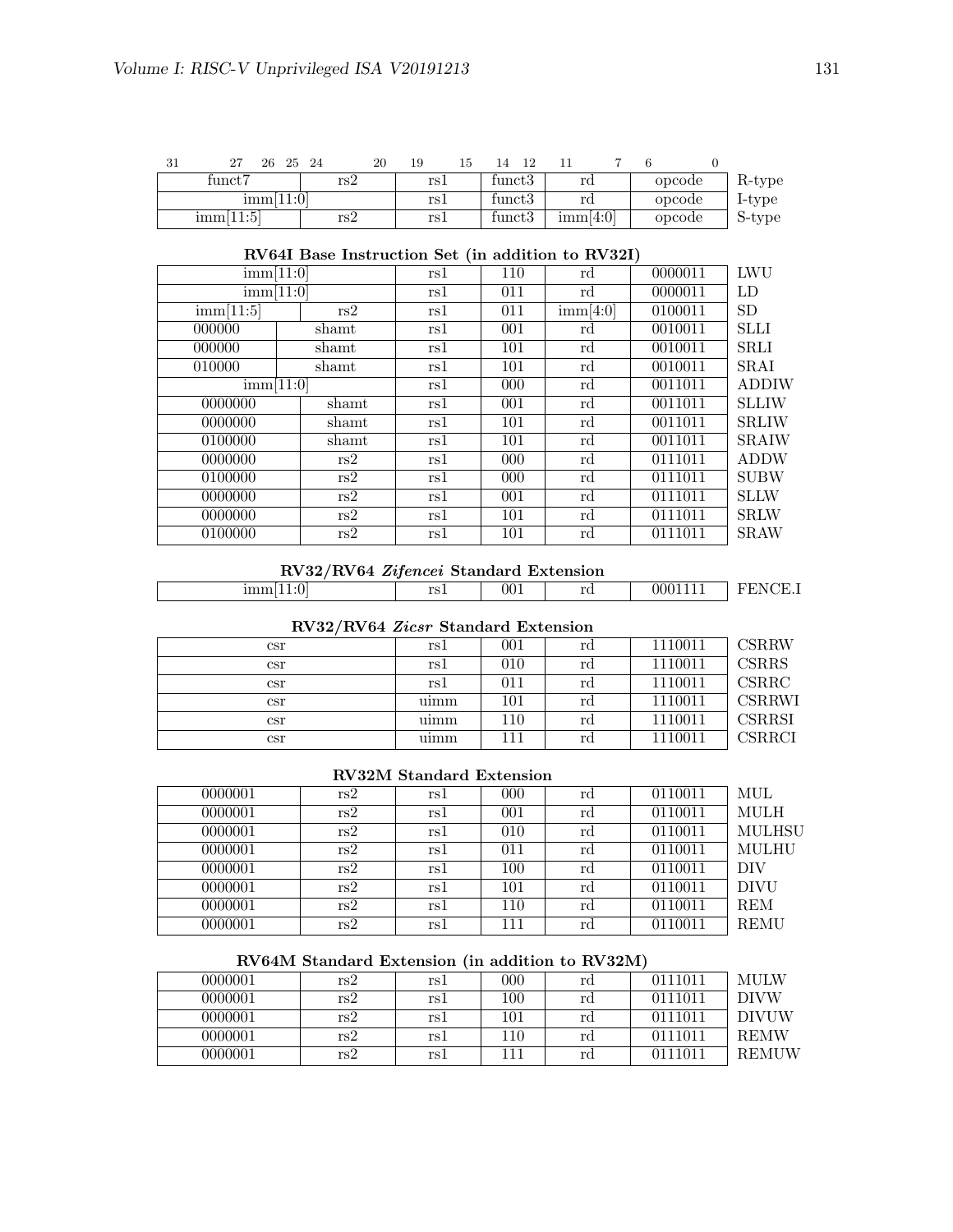| ົ<br>-<br>- | 26 | n r | $-$ | or<br>20                   | <b>16</b>                  | . |        |                       |  |                   |
|-------------|----|-----|-----|----------------------------|----------------------------|---|--------|-----------------------|--|-------------------|
|             |    |     |     | $\mathbf{v}$<br><b>IN-</b> | $\mathbf{v}$<br><b>TOT</b> |   | ranceo | $r\epsilon$<br>$\sim$ |  | n o<br>v<br>. L L |

#### RV32A Standard Extension

| 00010 | aq | rl             | 00000 | rs1 | 010 | rd | 0101111 | LR.W      |
|-------|----|----------------|-------|-----|-----|----|---------|-----------|
| 00011 | aq | rl             | rs2   | rs1 | 010 | rd | 0101111 | SC.W      |
| 00001 | aq | rl             | rs2   | rs1 | 010 | rd | 0101111 | AMOSWAP.W |
| 00000 | aq | rl             | rs2   | rs1 | 010 | rd | 0101111 | AMOADD.W  |
| 00100 | aq | rl             | rs2   | rs1 | 010 | rd | 0101111 | AMOXOR.W  |
| 01100 | aq | rl             | rs2   | rs1 | 010 | rd | 0101111 | AMOAND.W  |
| 01000 | aq | r <sup>1</sup> | rs2   | rs1 | 010 | rd | 0101111 | AMOOR.W   |
| 10000 | aq | rl             | rs2   | rs1 | 010 | rd | 0101111 | AMOMIN.W  |
| 10100 | aq | rl             | rs2   | rs1 | 010 | rd | 0101111 | AMOMAX.W  |
| 11000 | aq | rl             | rs2   | rs1 | 010 | rd | 0101111 | AMOMINU.W |
| 11100 | aq | rl             | rs2   | rs1 | 010 | rd | 0101111 | AMOMAXU.W |
|       |    |                |       |     |     |    |         |           |

## RV64A Standard Extension (in addition to RV32A)

| 00010 | aq | rl | 00000 | rs1 | 011 | rd | 0101111 | LR.D      |
|-------|----|----|-------|-----|-----|----|---------|-----------|
| 00011 | aq | rl | rs2   | rs1 | 011 | rd | 0101111 | SC.D      |
| 00001 | aq | rl | rs2   | rs1 | 011 | rd | 0101111 | AMOSWAP.D |
| 00000 | aq | rl | rs2   | rs1 | 011 | rd | 0101111 | AMOADD.D  |
| 00100 | aq | rl | rs2   | rs1 | 011 | rd | 0101111 | AMOXOR.D  |
| 01100 | aq | rl | rs2   | rs1 | 011 | rd | 0101111 | AMOAND.D  |
| 01000 | aq | rl | rs2   | rs1 | 011 | rd | 0101111 | AMOOR.D   |
| 10000 | aq | rl | rs2   | rs1 | 011 | rd | 0101111 | AMOMIN.D  |
| 10100 | aq | rl | rs2   | rs1 | 011 | rd | 0101111 | AMOMAX.D  |
| 11000 | aq | rl | rs2   | rs1 | 011 | rd | 0101111 | AMOMINU.D |
| 11100 | aq | rl | rs2   | rs1 | 011 | rd | 0101111 | AMOMAXU.D |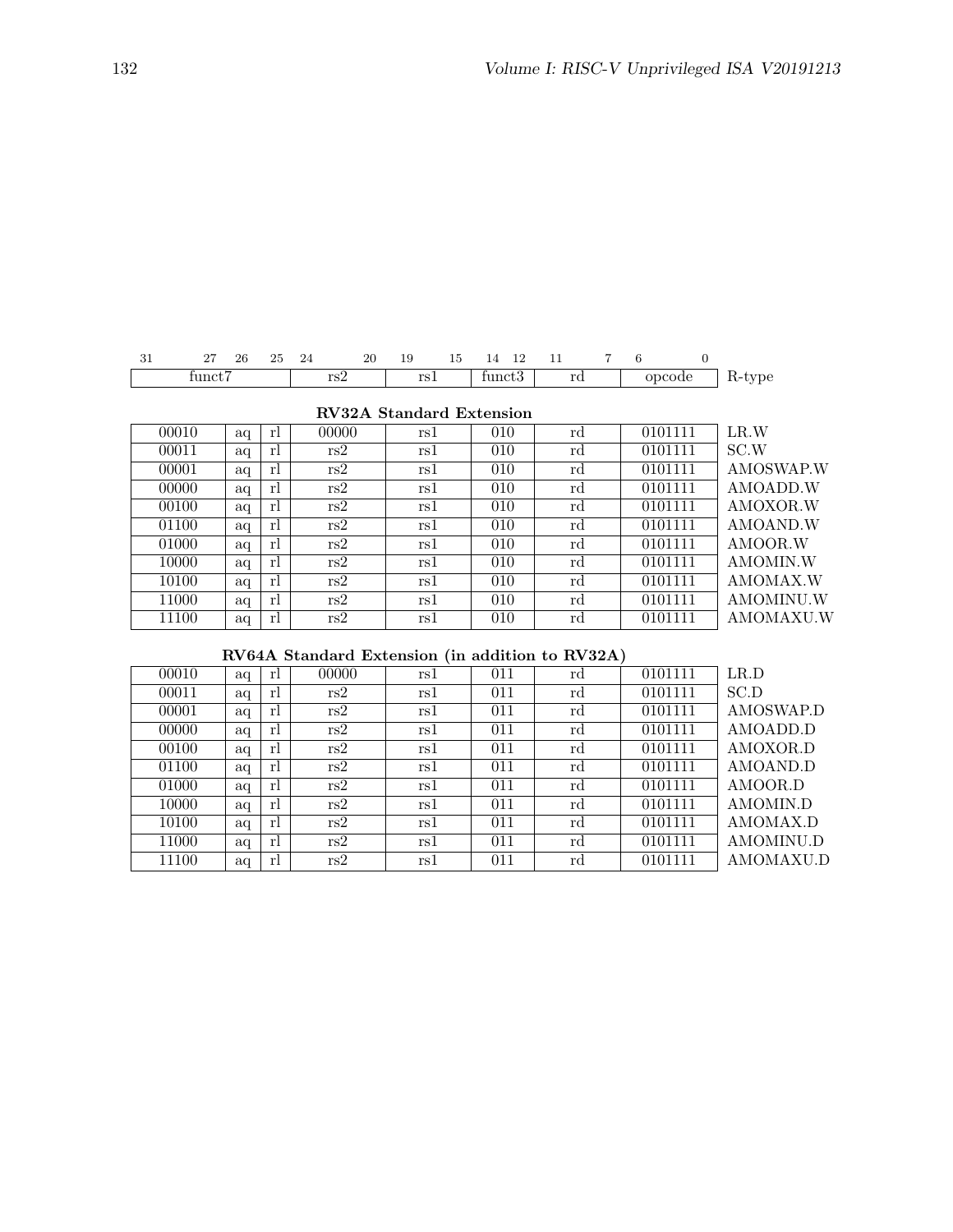| -31 |                   | 26 | -25       | 24 |     | 20 | 19   | 14     | - 12 |          |        |            |
|-----|-------------------|----|-----------|----|-----|----|------|--------|------|----------|--------|------------|
|     | $\mathrm{funct}7$ |    |           |    | rs2 |    | rs1  | funct3 |      | rd       | opcode | R-type     |
| rs3 |                   |    | funct2    |    | rs2 |    | rsl  | funct3 |      | rd       | opcode | $R4$ -type |
|     |                   |    | imm[11:0] |    |     |    | rs l | funct3 |      | rd       | opcode | I-type     |
|     | imm[11:5]         |    |           |    | rs2 |    | rsl  | funct3 |      | imm[4:0] | opcode | S-type     |

|           |                 |                         | <b>RV32F Standard Extension</b> |                  |                     |         |                 |
|-----------|-----------------|-------------------------|---------------------------------|------------------|---------------------|---------|-----------------|
|           | imm[11:0]       |                         | rs1                             | 010              | rd                  | 0000111 | <b>FLW</b>      |
| imm[11:5] |                 | rs2                     | rs1                             | 010              | $\mathrm{imm}[4:0]$ | 0100111 | <b>FSW</b>      |
| rs3       | 00              | rs2                     | rs1                             | rm               | rd                  | 1000011 | <b>FMADD.S</b>  |
| rs3       | $\overline{00}$ | rs2                     | rs1                             | rm               | rd                  | 1000111 | <b>FMSUB.S</b>  |
| rs3       | $\overline{00}$ | rs2                     | rs1                             | rm               | rd                  | 1001011 | <b>FNMSUB.S</b> |
| rs3       | $\overline{00}$ | rs2                     | rs1                             | rm               | rd                  | 1001111 | <b>FNMADD.S</b> |
| 0000000   |                 | rs2                     | rs1                             | rm               | rd                  | 1010011 | FADD.S          |
| 0000100   |                 | rs2                     | rs1                             | rm               | rd                  | 1010011 | <b>FSUB.S</b>   |
| 0001000   |                 | rs2                     | rs1                             | rm               | rd                  | 1010011 | <b>FMUL.S</b>   |
| 0001100   |                 | rs2                     | rs1                             | rm               | rd                  | 1010011 | <b>FDIV.S</b>   |
| 0101100   |                 | 00000                   | rs1                             | rm               | rd                  | 1010011 | FSQRT.S         |
| 0010000   |                 | rs2                     | rs1                             | 000              | rd                  | 1010011 | FSGNJ.S         |
| 0010000   |                 | rs2                     | rs1                             | 001              | rd                  | 1010011 | FSGNJN.S        |
| 0010000   |                 | $\overline{\text{rs2}}$ | rs1                             | $\overline{010}$ | rd                  | 1010011 | FSGNJX.S        |
| 0010100   |                 | rs2                     | rs1                             | 000              | rd                  | 1010011 | <b>FMIN.S</b>   |
| 0010100   |                 | rs2                     | rs1                             | $\overline{001}$ | rd                  | 1010011 | <b>FMAX.S</b>   |
| 1100000   |                 | 00000                   | rs1                             | rm               | rd                  | 1010011 | FCVT.W.S        |
| 1100000   |                 | 00001                   | rs1                             | rm               | rd                  | 1010011 | FCVT.WU.S       |
| 1110000   |                 | 00000                   | rs1                             | 000              | rd                  | 1010011 | FMV.X.W         |
| 1010000   |                 | rs2                     | rs1                             | 010              | rd                  | 1010011 | FEQ.S           |
| 1010000   |                 | rs2                     | rs1                             | $\overline{001}$ | rd                  | 1010011 | FLT.S           |
| 1010000   |                 | rs2                     | rs1                             | $\overline{000}$ | rd                  | 1010011 | FLE.S           |
| 1110000   |                 | 00000                   | rs1                             | 001              | rd                  | 1010011 | FCLASS.S        |
| 1101000   |                 | 00000                   | rs1                             | rm               | rd                  | 1010011 | FCVT.S.W        |
| 1101000   |                 | 00001                   | rs1                             | rm               | rd                  | 1010011 | FCVT.S.WU       |
| 1111000   |                 | 00000                   | rs1                             | 000              | rd                  | 1010011 | FMV.W.X         |

## RV64F Standard Extension (in addition to RV32F)

| 1100000 | 00010 | rsl  | rm | rd | 1010011 | FCVT.L.S  |
|---------|-------|------|----|----|---------|-----------|
| 1100000 | 00011 | rsl  | rm | rd | 1010011 | FCVT.LU.S |
| 1101000 | 00010 | rs 1 | rm | rd | 1010011 | FCVT.S.L  |
| 1101000 | 00011 | rs 1 | rm | rd | 1010011 | FCVT.S.LU |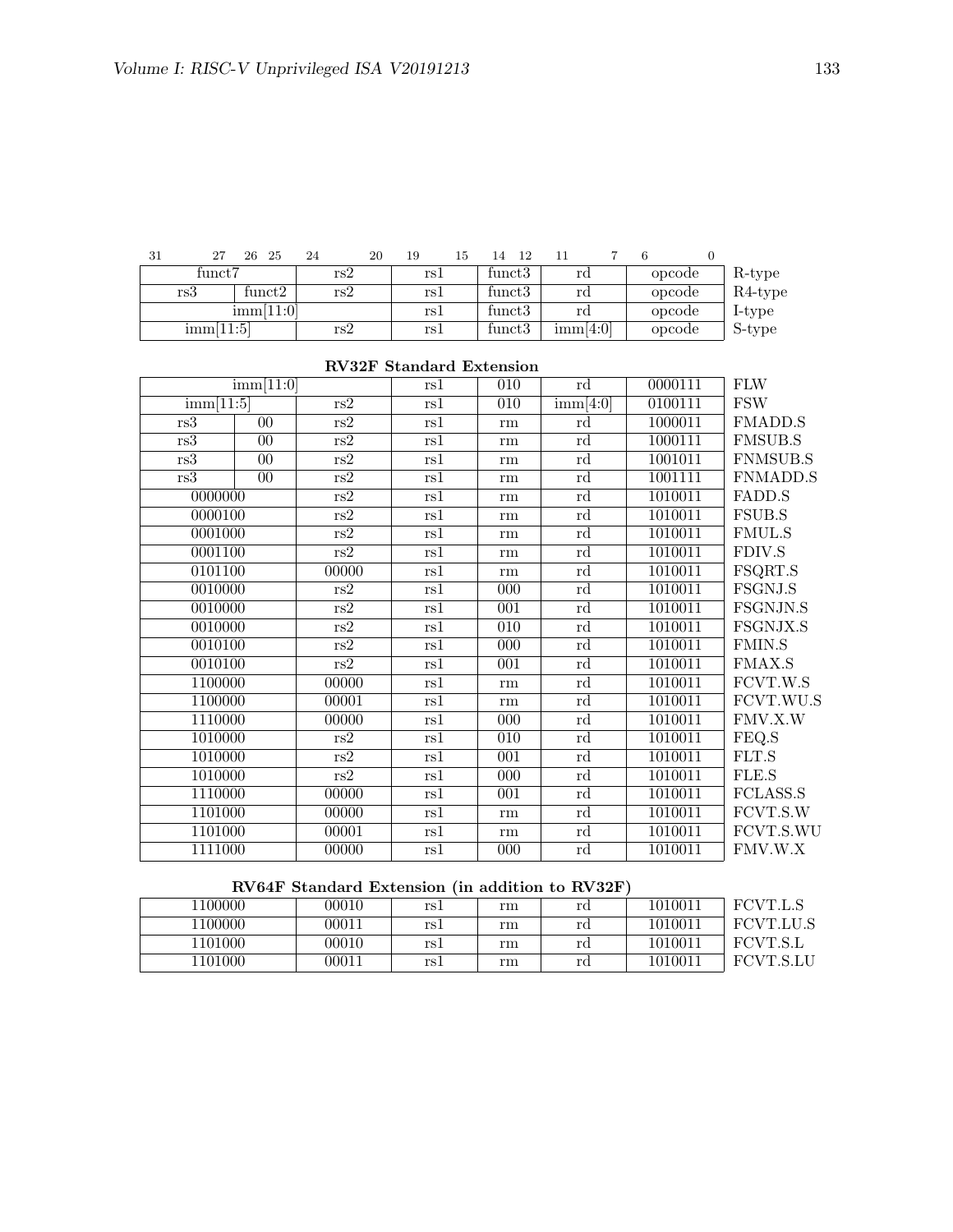| 31        | 26 | -25       | 24 | 20  | 19 |      | 14     | - 12 |                     |        |            |
|-----------|----|-----------|----|-----|----|------|--------|------|---------------------|--------|------------|
| funct7    |    |           |    | rs2 |    | rs 1 | funct3 |      | rd                  | opcode | R-type     |
| rs3       |    | funct2    |    | rs2 |    | rs1  | funct3 |      | rd                  | opcode | $R4$ -type |
|           |    | imm[11:0] |    |     |    | rsl  | funct3 |      | rd                  | opcode | I-type     |
| imm[11:5] |    |           |    | rs2 |    | rsl  | funct3 |      | $\mathrm{imm}[4:0]$ | opcode | S-type     |

|                      |                               |                         | <b>RV32D Standard Extension</b> |                  |                              |         |                 |
|----------------------|-------------------------------|-------------------------|---------------------------------|------------------|------------------------------|---------|-----------------|
|                      | $\overline{\text{imm}[11:0]}$ |                         | rs1                             | 011              | rd                           | 0000111 | ${\rm FLD}$     |
| $\mathrm{imm}[11:5]$ |                               | rs2                     | rs1                             | 011              | $\overline{\text{imm}[4:0]}$ | 0100111 | <b>FSD</b>      |
| rs3                  | $\overline{01}$               | rs2                     | rs1                             | rm               | rd                           | 1000011 | FMADD.D         |
| rs3                  | $\overline{01}$               | rs2                     | rs1                             | rm               | rd                           | 1000111 | <b>FMSUB.D</b>  |
| rs3                  | $\overline{01}$               | rs2                     | rs1                             | rm               | rd                           | 1001011 | FNMSUB.D        |
| rs3                  | $\overline{01}$               | rs2                     | rs1                             | rm               | rd                           | 1001111 | <b>FNMADD.D</b> |
| 0000001              |                               | rs2                     | rs1                             | rm               | rd                           | 1010011 | FADD.D          |
| 0000101              |                               | rs2                     | rs1                             | rm               | rd                           | 1010011 | FSUB.D          |
| 0001001              |                               | rs2                     | rs1                             | rm               | rd                           | 1010011 | <b>FMUL.D</b>   |
| 0001101              |                               | $\overline{\text{rs2}}$ | rs1                             | rm               | rd                           | 1010011 | FDIV.D          |
| 0101101              |                               | 00000                   | rs1                             | rm               | rd                           | 1010011 | FSQRT.D         |
| 0010001              |                               | rs2                     | rs1                             | 000              | rd                           | 1010011 | FSGNJ.D         |
| 0010001              |                               | rs2                     | rs1                             | 001              | rd                           | 1010011 | FSGNJN.D        |
| 0010001              |                               | rs2                     | rs1                             | 010              | rd                           | 1010011 | FSGNJX.D        |
| 0010101              |                               | rs2                     | rs1                             | $\overline{000}$ | rd                           | 1010011 | FMIN.D          |
| 0010101              |                               | rs2                     | rs1                             | $\overline{001}$ | rd                           | 1010011 | <b>FMAX.D</b>   |
| 0100000              |                               | 00001                   | rs1                             | rm               | rd                           | 1010011 | FCVT.S.D        |
| 0100001              |                               | 00000                   | rs1                             | rm               | rd                           | 1010011 | FCVT.D.S        |
| 1010001              |                               | rs2                     | rs1                             | $\overline{010}$ | rd                           | 1010011 | FEQ.D           |
| 1010001              |                               | rs2                     | rs1                             | 001              | rd                           | 1010011 | FLT.D           |
| 1010001              |                               | rs2                     | rs1                             | 000              | rd                           | 1010011 | FLE.D           |
| 1110001              |                               | 00000                   | rs1                             | 001              | rd                           | 1010011 | FCLASS.D        |
| 1100001              |                               | 00000                   | rs1                             | rm               | rd                           | 1010011 | FCVT.W.D        |
| 1100001              |                               | 00001                   | rs1                             | rm               | rd                           | 1010011 | FCVT.WU.D       |
| 1101001              |                               | 00000                   | rs1                             | rm               | rd                           | 1010011 | FCVT.D.W        |
| 1101001              |                               | 00001                   | rs1                             | rm               | rd                           | 1010011 | FCVT.D.WU       |

### RV64D Standard Extension (in addition to RV32D)

| 1100001 | 00010 | rs 1 | rm  | rd | 1010011 | FCVT.L.D  |
|---------|-------|------|-----|----|---------|-----------|
| 1100001 | 00011 | rsl  | rm  | rd | 1010011 | FCVT.LU.D |
| 1110001 | 00000 | rs l | 000 | rd | 1010011 | FMV.X.D   |
| 1101001 | 00010 | rsl  | rm  | rd | 1010011 | FCVT.D.L  |
| 1101001 | 00011 | rsl  | rm  | rd | 1010011 | FCVT.D.LU |
| 1111001 | 00000 | rs l | 000 | rd | 1010011 | FMV.D.X   |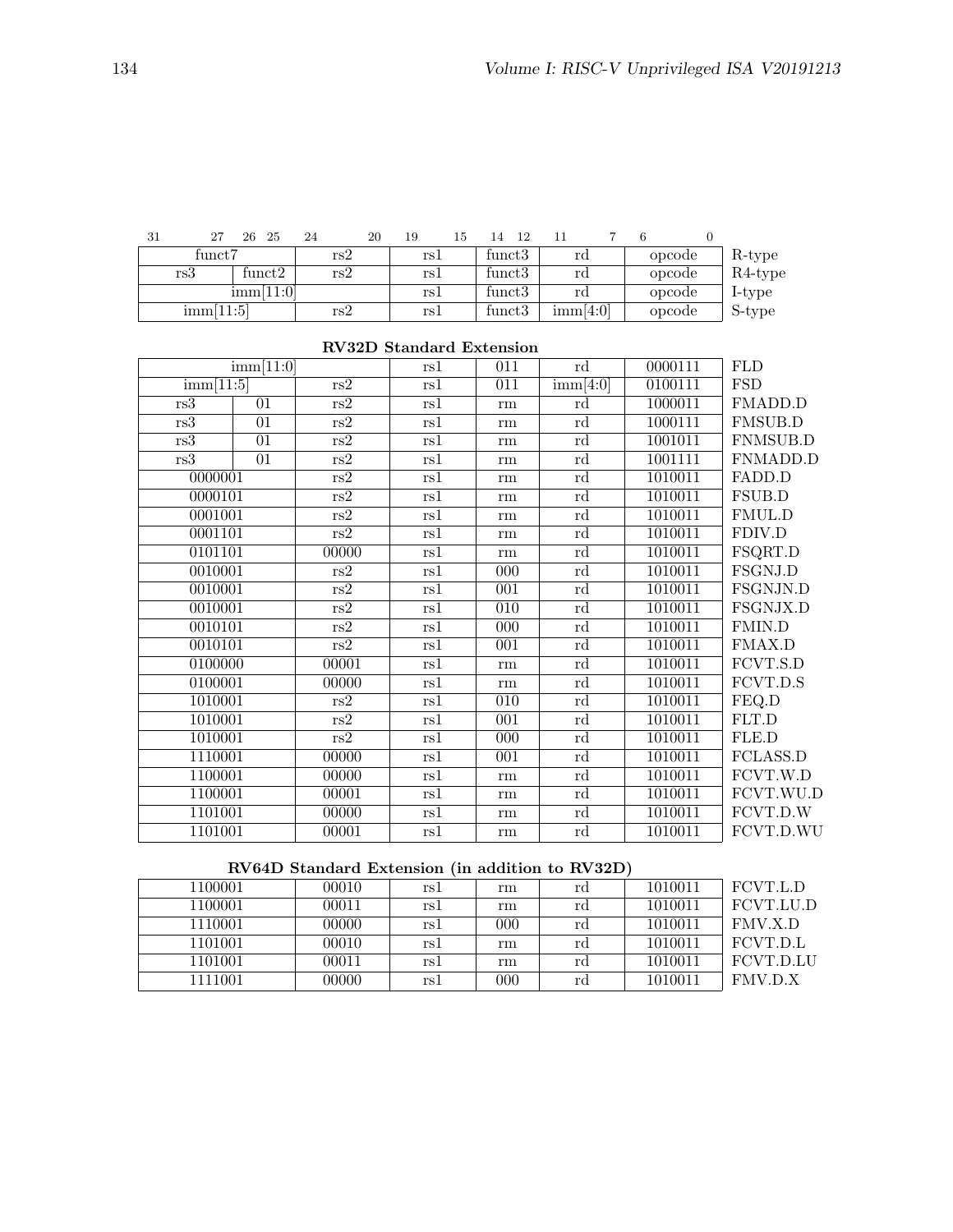| 31 |           |  | 26 25     | 24 |     | 20 | 19 | 15   |        | 14 12 |                     |        |            |
|----|-----------|--|-----------|----|-----|----|----|------|--------|-------|---------------------|--------|------------|
|    | funct7    |  |           |    | rs2 |    |    | rsl  | funct3 |       | rd                  | opcode | R-type     |
|    | rs3       |  | funct2    |    | rs2 |    |    | rsl  | funct3 |       | rd                  | opcode | $R4$ -type |
|    |           |  | imm[11:0] |    |     |    |    | rs 1 | funct3 |       | rd                  | opcode | I-type     |
|    | imm[11:5] |  |           |    | rs2 |    |    | rsl  | funct3 |       | $\mathrm{imm}[4:0]$ | opcode | S-type     |

|                      |                      |                         | RV32Q Standard Extension |                  |                     |         |                 |
|----------------------|----------------------|-------------------------|--------------------------|------------------|---------------------|---------|-----------------|
|                      | $\mathrm{imm}[11:0]$ |                         | rs1                      | 100              | rd                  | 0000111 | <b>FLQ</b>      |
| $\mathrm{imm}[11:5]$ |                      | rs2                     | rs1                      | $\overline{100}$ | $\mathrm{imm}[4:0]$ | 0100111 | <b>FSQ</b>      |
| rs3                  | $\overline{11}$      | rs2                     | rs1                      | rm               | rd                  | 1000011 | FMADD.Q         |
| rs3                  | 11                   | rs2                     | rs1                      | rm               | rd                  | 1000111 | <b>FMSUB.Q</b>  |
| rs3                  | $\overline{11}$      | rs2                     | rs1                      | rm               | rd                  | 1001011 | FNMSUB.Q        |
| rs3                  | $\overline{11}$      | rs2                     | rs1                      | rm               | rd                  | 1001111 | <b>FNMADD.Q</b> |
| 0000011              |                      | rs2                     | rs1                      | rm               | rd                  | 1010011 | FADD.Q          |
| 0000111              |                      | rs2                     | rs1                      | rm               | rd                  | 1010011 | FSUB.Q          |
| 0001011              |                      | rs2                     | rs1                      | rm               | rd                  | 1010011 | FMUL.Q          |
| 0001111              |                      | rs2                     | rs1                      | rm               | rd                  | 1010011 | FDIV.Q          |
| 0101111              |                      | 00000                   | rs1                      | rm               | rd                  | 1010011 | FSQRT.Q         |
| 0010011              |                      | $\overline{\text{rs2}}$ | rs1                      | $\overline{000}$ | rd                  | 1010011 | FSGNJ.Q         |
| 0010011              |                      | rs2                     | rs1                      | 001              | rd                  | 1010011 | FSGNJN.Q        |
| 0010011              |                      | rs2                     | rs1                      | $\overline{010}$ | rd                  | 1010011 | FSGNJX.Q        |
| 0010111              |                      | rs2                     | rs1                      | 000              | rd                  | 1010011 | FMIN.Q          |
| 0010111              |                      | rs2                     | rs1                      | 001              | rd                  | 1010011 | FMAX.Q          |
| 0100000              |                      | 00011                   | rs1                      | rm               | rd                  | 1010011 | FCVT.S.Q        |
| 0100011              |                      | 00000                   | rs1                      | rm               | rd                  | 1010011 | FCVT.Q.S        |
| 0100001              |                      | 00011                   | rs1                      | rm               | rd                  | 1010011 | FCVT.D.Q        |
| 0100011              |                      | 00001                   | rs1                      | rm               | rd                  | 1010011 | FCVT.Q.D        |
| 1010011              |                      | rs2                     | rs1                      | $\overline{010}$ | rd                  | 1010011 | FEQ.Q           |
| 1010011              |                      | rs2                     | rs1                      | 001              | rd                  | 1010011 | FLT.Q           |
| 1010011              |                      | rs2                     | rs1                      | 000              | rd                  | 1010011 | FLE.Q           |
| 1110011              |                      | 00000                   | rs1                      | 001              | rd                  | 1010011 | FCLASS.Q        |
| 1100011              |                      | 00000                   | rs1                      | rm               | rd                  | 1010011 | FCVT.W.Q        |
| 1100011              |                      | 00001                   | rs1                      | rm               | rd                  | 1010011 | FCVT.WU.Q       |
| 1101011              |                      | 00000                   | rs1                      | rm               | rd                  | 1010011 | FCVT.Q.W        |
| 1101011              |                      | 00001                   | rs1                      | rm               | rd                  | 1010011 | FCVT.Q.WU       |

#### RV64Q Standard Extension (in addition to RV32Q)

| 1100011 | 00010 | rs1 | rm | rd | 1010011 | FCVT.L.Q  |
|---------|-------|-----|----|----|---------|-----------|
| 1100011 | 00011 | rsl | rm | rd | 1010011 | FCVT.LU.Q |
| 1101011 | 00010 | rsl | rm | rd | 1010011 | FCVT.Q.L  |
| 1101011 | 90011 | rs1 | rm | rd | 1010011 | FCVT.Q.LU |

Table 24.2: Instruction listing for RISC-V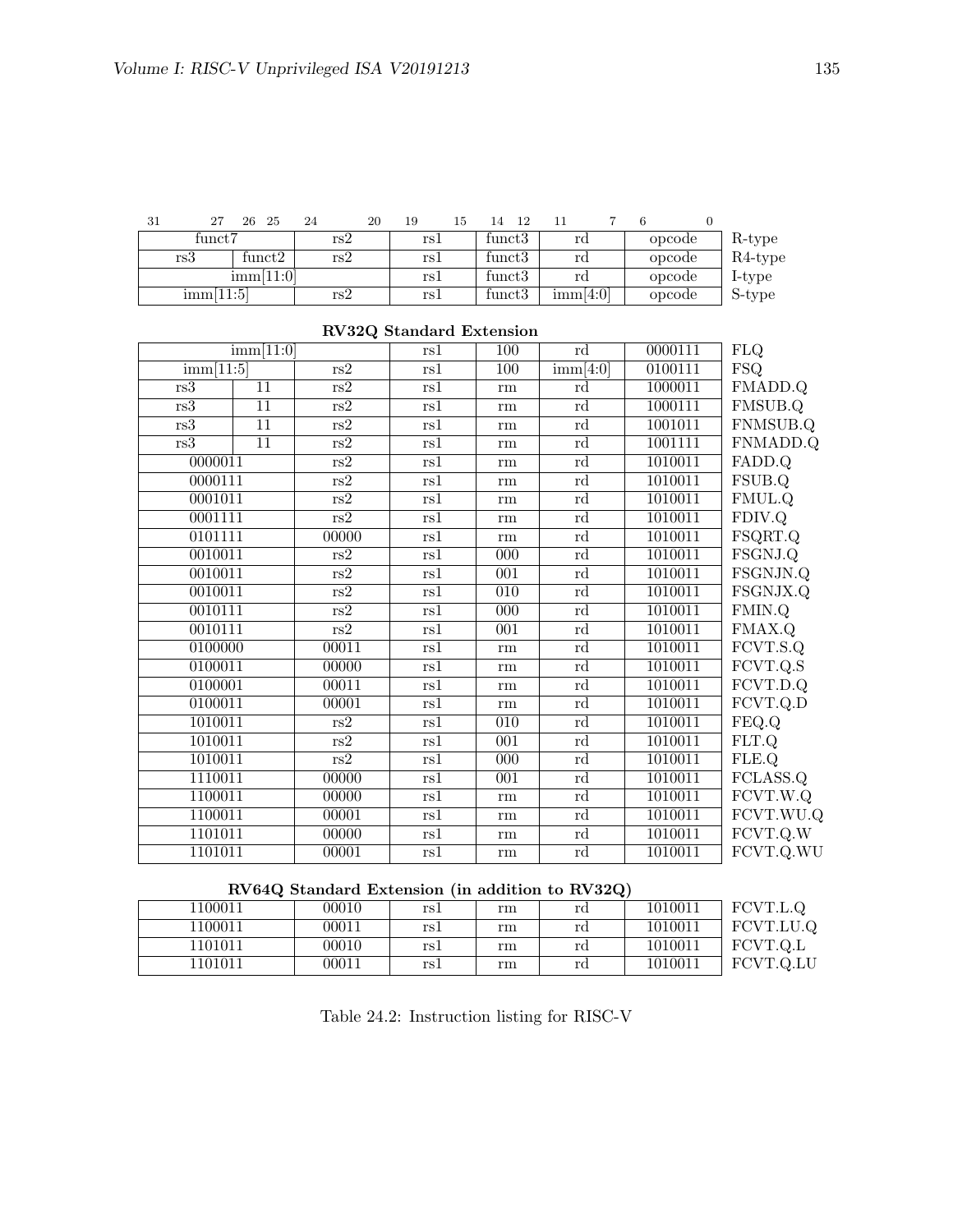| Number              | Privilege  | Name     | Description                                                                 |  |  |  |  |
|---------------------|------------|----------|-----------------------------------------------------------------------------|--|--|--|--|
|                     |            |          | Floating-Point Control and Status Registers                                 |  |  |  |  |
| 0x001               | Read/write | fflags   | Floating-Point Accrued Exceptions.                                          |  |  |  |  |
| 0x002               | Read/write | frm      | Floating-Point Dynamic Rounding Mode.                                       |  |  |  |  |
| 0x003               | Read/write | fcsr     | Floating-Point Control and Status Register $(f\text{rm} + ff\text{lags})$ . |  |  |  |  |
| Counters and Timers |            |          |                                                                             |  |  |  |  |
| 0xC00               | Read-only  | cycle    | Cycle counter for RDCYCLE instruction.                                      |  |  |  |  |
| 0xC01               | Read-only  | time     | Timer for RDTIME instruction.                                               |  |  |  |  |
| 0xC02               | Read-only  | instret  | Instructions-retired counter for RDINSTRET instruction.                     |  |  |  |  |
| 0xC80               | Read-only  | cycleh   | Upper 32 bits of cycle, RV32I only.                                         |  |  |  |  |
| 0xC81               | Read-only  | timeh    | Upper 32 bits of time, RV32I only.                                          |  |  |  |  |
| 0xC82               | Read-only  | instreth | Upper 32 bits of instret, RV32I only.                                       |  |  |  |  |

Table [24.3](#page-153-0) lists the CSRs that have currently been allocated CSR addresses. The timers, counters, and floating-point CSRs are the only CSRs defined in this specification.

<span id="page-153-0"></span>Table 24.3: RISC-V control and status register (CSR) address map.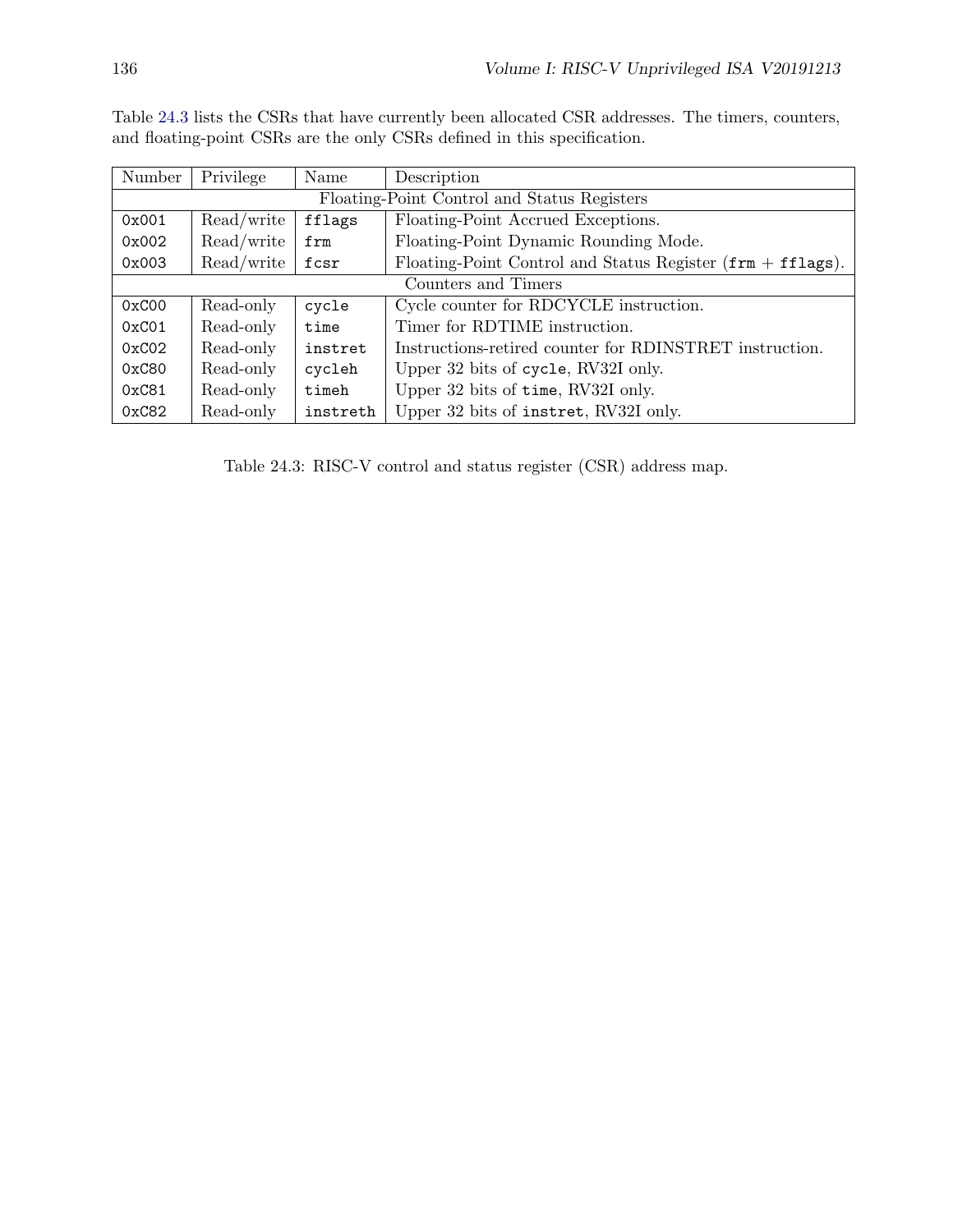# Chapter 25

# RISC-V Assembly Programmer's Handbook

This chapter is a placeholder for an assembly programmer's manual.

Table [25.1](#page-154-0) lists the assembler mnemonics for the x and f registers and their role in the first standard calling convention.

| Register   | <b>ABI</b> Name | Description                       | Saver  |
|------------|-----------------|-----------------------------------|--------|
| x0         | zero            | Hard-wired zero                   |        |
| х1         | ra              | Return address                    | Caller |
| x2         | sp              | Stack pointer                     | Callee |
| x3         | gp              | Global pointer                    |        |
| x4         | tp              | Thread pointer                    |        |
| x5         | t0              | Temporary/alternate link register | Caller |
| $x6-7$     | $t1-2$          | Temporaries                       | Caller |
| х8         | s0/fp           | Saved register/frame pointer      | Callee |
| х9         | s1              | Saved register                    | Callee |
| $x10 - 11$ | $a0-1$          | Function arguments/return values  | Caller |
| $x12 - 17$ | $a2-7$          | Function arguments                | Caller |
| $x18 - 27$ | $s2 - 11$       | Saved registers                   | Callee |
| $x28 - 31$ | $t3-6$          | Temporaries                       | Caller |
| $f0-7$     | $ft0-7$         | FP temporaries                    | Caller |
| $f8-9$     | $fs0-1$         | FP saved registers                | Callee |
| $f10-11$   | $fa0-1$         | FP arguments/return values        | Caller |
| $f12 - 17$ | $fa2-7$         | FP arguments                      | Caller |
| $f18 - 27$ | $fs2-11$        | FP saved registers                | Callee |
| $f28 - 31$ | $ft8-11$        | FP temporaries                    | Caller |
|            |                 |                                   |        |

<span id="page-154-0"></span>Table 25.1: Assembler mnemonics for RISC-V integer and floating-point registers, and their role in the first standard calling convention.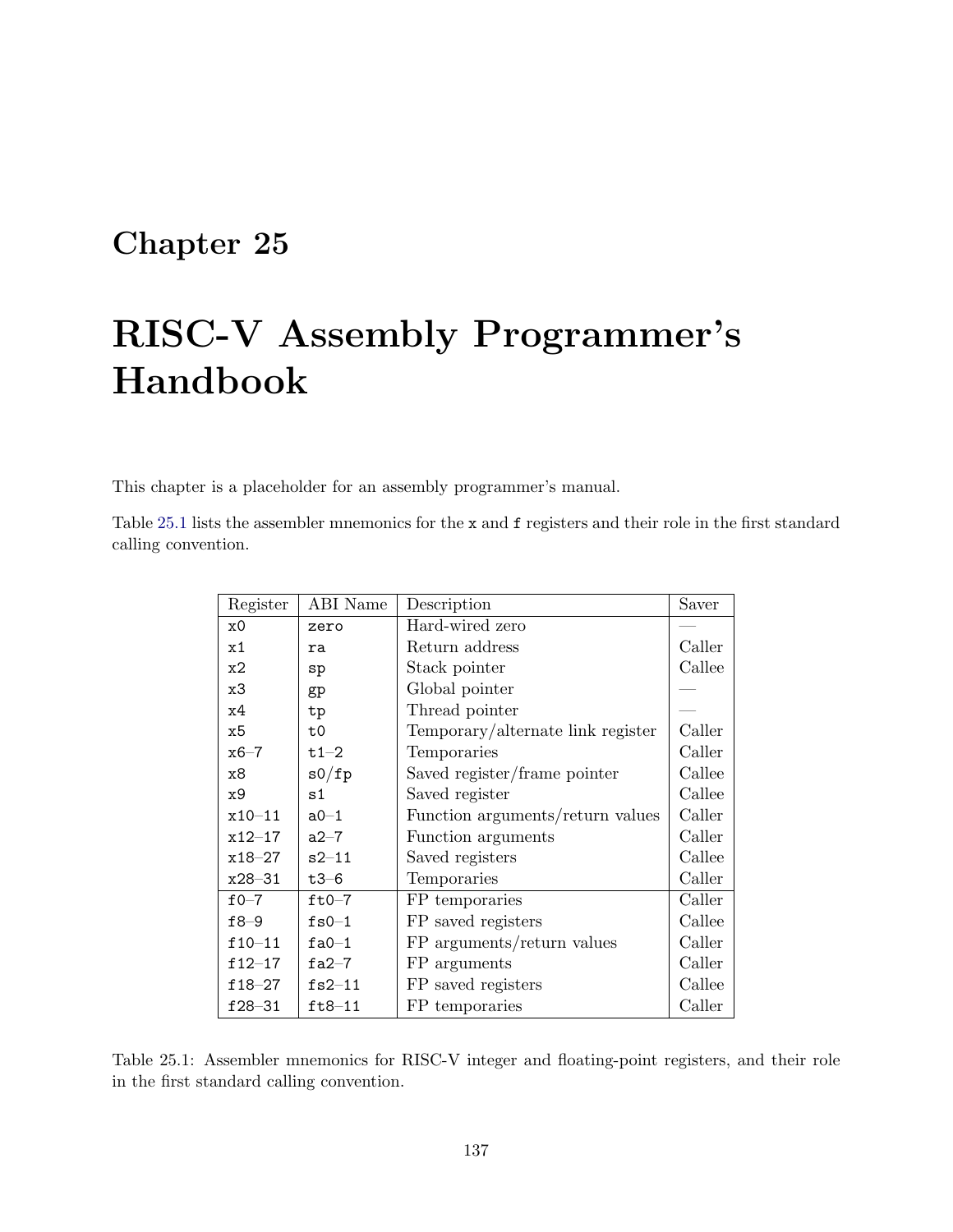There may be future different calling conventions, but note that registers  $x1$ ,  $x2$ , and  $x5$  have special meanings encoded in the standard ISA and/or the compressed extension.

Tables [25.2](#page-156-0) and [25.3](#page-157-0) contain a listing of standard RISC-V pseudoinstructions.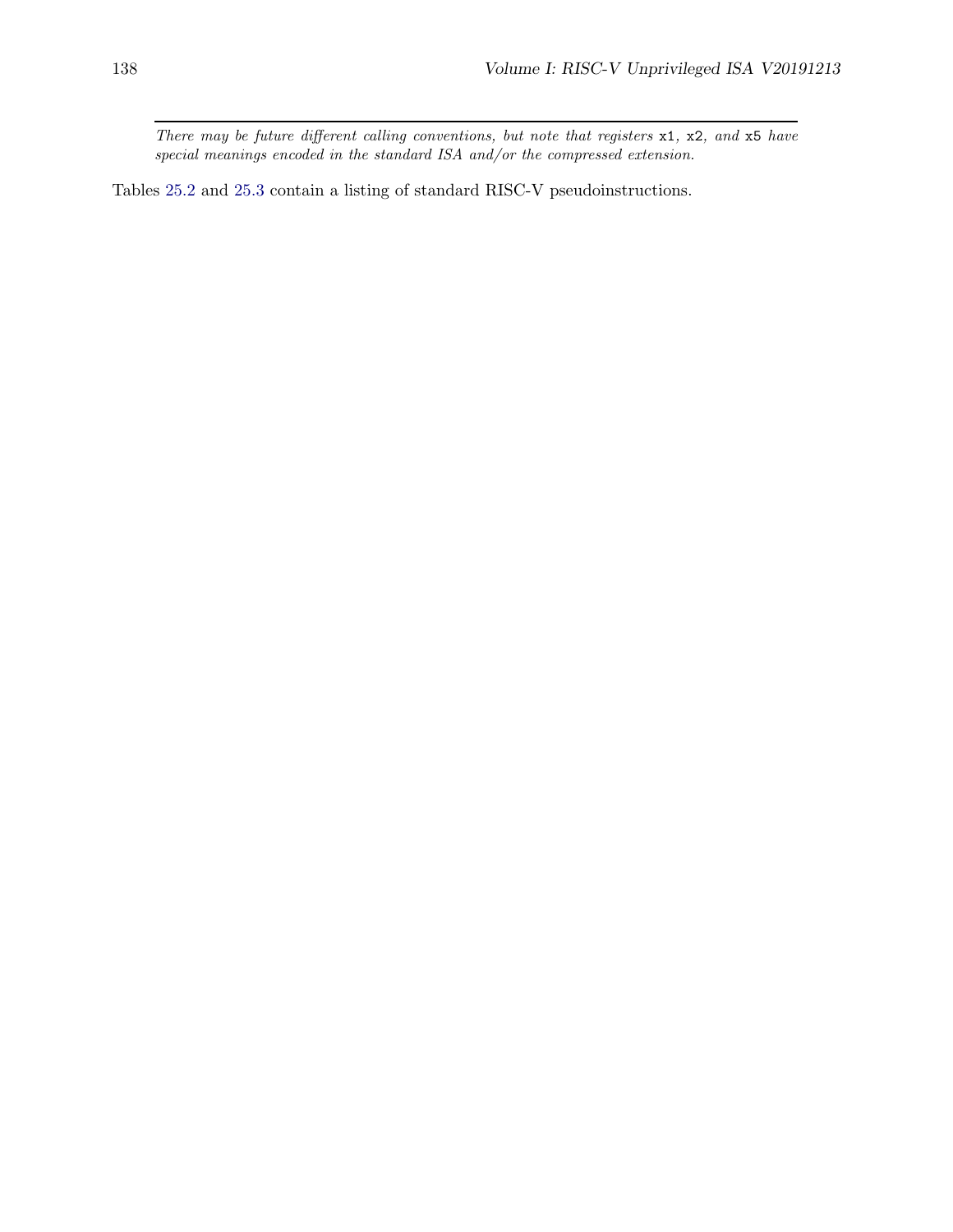| pseudoinstruction           | Base Instruction(s)                                                      | Meaning                                                    |
|-----------------------------|--------------------------------------------------------------------------|------------------------------------------------------------|
| la rd, symbol $(non-PIC)$   | auipc rd, $delta[31:12] + delta[11]$                                     | Load absolute address,                                     |
|                             | addi rd, rd, delta[11:0]                                                 | where $delta = symbol - pc$                                |
| la rd, symbol (PIC)         | auipc rd, $delta[31:12] + delta[11]$<br>$1\{w d\}$ rd, rd, delta[11:0]   | Load absolute address.<br>where $delta = GOT[symbol] - pc$ |
| lla rd, symbol              | auipc rd, $delta[31:12] + delta[11]$<br>addi rd, rd, delta[11:0]         | Load local address,<br>where $delta = symbol - pc$         |
| $1{b h w d}$ rd, symbol     | auipc rd, $delta[31:12] + delta[11]$<br>$1{b h w d}$ rd, delta[11:0](rd) | Load global                                                |
| $s{b h w d}$ rd, symbol, rt | auipc rt, $dela[31:12] + delta[11]$<br>$s{b h w d}$ rd, delta[11:0](rt)  | Store global                                               |
| $f1\{w d\}$ rd, symbol, rt  | auipc rt, $dela[31:12] + delta[11]$<br>$f1\{w d\}$ rd, delta[11:0](rt)   | Floating-point load global                                 |
| $fs{w d}$ rd, symbol, rt    | auipc rt, $dela[31:12] + delta[11]$<br>$fs{w d} rd, delta[11:0](rt)$     | Floating-point store global                                |

The base instructions use pc-relative addressing, so the linker subtracts pc from symbol to get delta. The linker adds delta[11] to the 20-bit high part, counteracting sign extension of the 12-bit low part.

| nop                 | addi x0, x0, 0      | No operation                    |
|---------------------|---------------------|---------------------------------|
| li rd, immediate    | Myriad sequences    | Load immediate                  |
| mv rd, rs           | addi rd, rs, 0      | Copy register                   |
| not rd, rs          | xori rd, rs, -1     | One's complement                |
| neg rd, rs          | sub rd, x0, rs      | Two's complement                |
| negw rd, rs         | subw rd, x0, rs     | Two's complement word           |
| sext.w rd, rs       | addiw rd, rs, 0     | Sign extend word                |
| seqz rd, rs         | sltiu rd, rs, 1     | Set if $=$ zero                 |
| snez rd, rs         | sltu rd, x0, rs     | Set if $\neq$ zero              |
| sltz rd, rs         | slt rd, rs, x0      | Set if $\langle$ zero           |
| sgtz rd, rs         | slt rd, x0, rs      | Set if $>$ zero                 |
| fmv.s rd, rs        | fsgnj.s rd, rs, rs  | Copy single-precision register  |
| fabs.s rd, rs       | fsgnjx.s rd, rs, rs | Single-precision absolute value |
| fneg.s rd, rs       | fsgnjn.s rd, rs, rs | Single-precision negate         |
| fmv.d rd, rs        | fsgnj.d rd, rs, rs  | Copy double-precision register  |
| fabs.d rd, rs       | fsgnjx.d rd, rs, rs | Double-precision absolute value |
| fneg.d rd, rs       | fsgnjn.d rd, rs, rs | Double-precision negate         |
| beqz rs, offset     | beq rs, x0, offset  | Branch if $=$ zero              |
| bnez rs, offset     | bne rs, x0, offset  | Branch if $\neq$ zero           |
| blez rs, offset     | bge x0, rs, offset  | Branch if $\le$ zero            |
| bgez rs, offset     | bge rs, x0, offset  | Branch if $\ge$ zero            |
| bltz rs, offset     | blt rs, x0, offset  | Branch if $\langle$ zero        |
| bgtz rs, offset     | blt x0, rs, offset  | Branch if $>$ zero              |
| bgt rs, rt, offset  | blt rt, rs, offset  | Branch if $>$                   |
| ble rs, rt, offset  | bge rt, rs, offset  | Branch if $\leq$                |
| bgtu rs, rt, offset | bltu rt, rs, offset | Branch if $>$ , unsigned        |
| bleu rs, rt, offset | bgeu rt, rs, offset | Branch if $\leq$ , unsigned     |

<span id="page-156-0"></span>Table 25.2: RISC-V pseudoinstructions.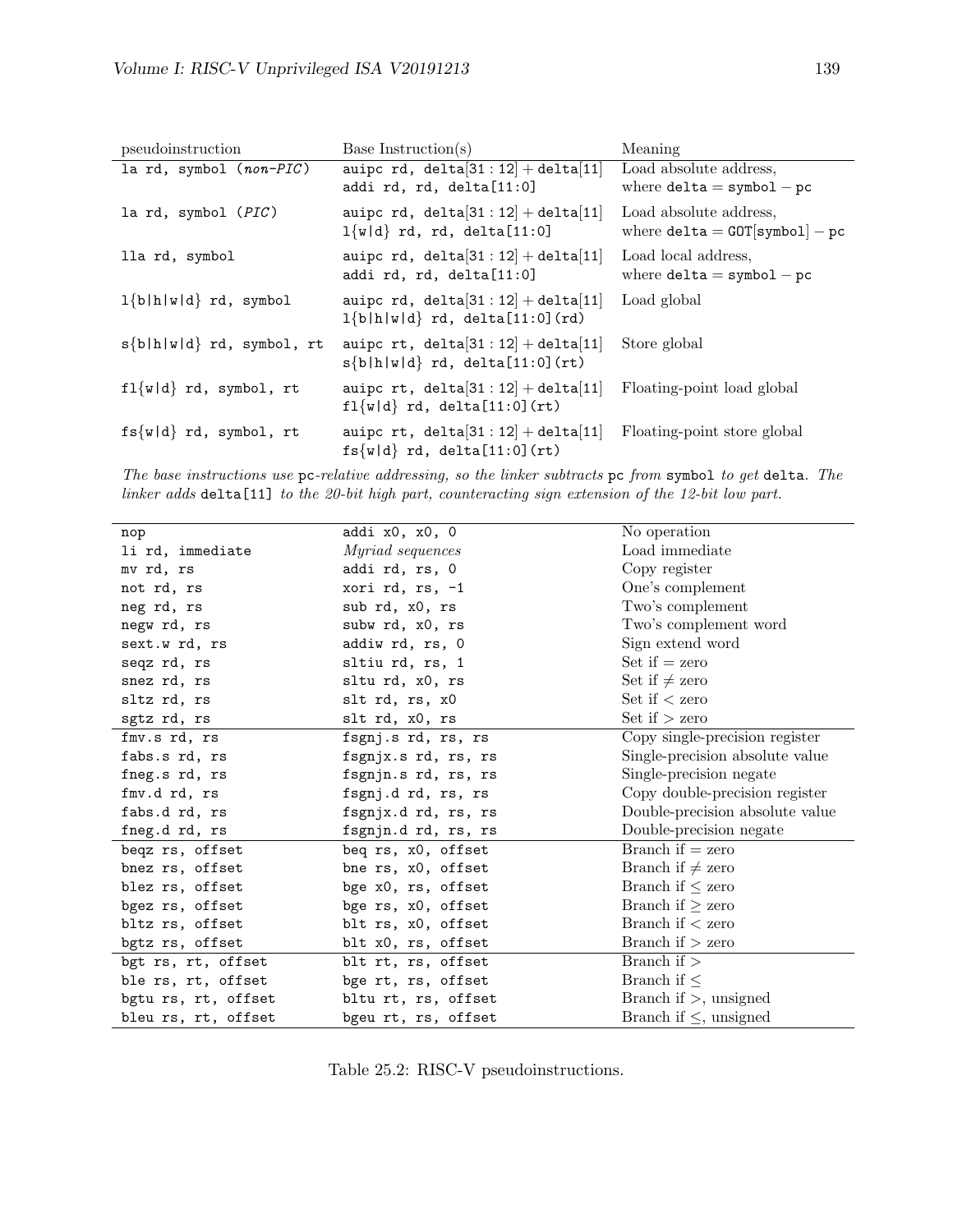| pseudoinstruction | Base Instruction                              | Meaning                           |
|-------------------|-----------------------------------------------|-----------------------------------|
| j offset          | jal x0, offset                                | Jump                              |
| jal offset        | jal x1, offset                                | Jump and link                     |
| jr rs             | jalr x0, 0(rs)                                | Jump register                     |
| jalr rs           | jalr $x1$ , $0(rs)$                           | Jump and link register            |
| ret               | jalr $x0$ , $0(x1)$                           | Return from subroutine            |
| call offset       | auipc $x1$ , offset $[31:12]$ + offset $[11]$ | Call far-away subroutine          |
|                   | jalr $x1$ , offset $[11:0](x1)$               |                                   |
| tail offset       | auipc $x6$ , offset $[31:12]$ + offset $[11]$ | Tail call far-away subroutine     |
|                   | jalr $x0$ , offset $[11:0](x6)$               |                                   |
| fence             | fence iorw, iorw                              | Fence on all memory and $I/O$     |
| rdinstret[h] rd   | csrrs rd, instret[h], x0                      | Read instructions-retired counter |
| rdcycle[h] rd     | csrrs rd, cycle[h], x0                        | Read cycle counter                |
| rdtime[h] rd      | csrrs rd, time[h], x0                         | Read real-time clock              |
| csrr rd, csr      | csrrs rd, csr, x0                             | Read CSR                          |
| csrw csr, rs      | csrrw x0, csr, rs                             | Write CSR                         |
| csrs csr, rs      | csrrs x0, csr, rs                             | Set bits in CSR                   |
| csrc csr, rs      | csrrc x0, csr, rs                             | Clear bits in CSR                 |
| csrwi csr, imm    | csrrwi x0, csr, imm                           | Write CSR, immediate              |
| csrsi csr, imm    | csrrsi x0, csr, imm                           | Set bits in CSR, immediate        |
| csrci csr, imm    | csrrci x0, csr, imm                           | Clear bits in CSR, immediate      |
| frcsr rd          | csrrs rd, fcsr, x0                            | Read FP control/status register   |
| fscsr rd, rs      | csrrw rd, fcsr, rs                            | Swap FP control/status register   |
| fscsr rs          | csrrw x0, fcsr, rs                            | Write FP control/status register  |
| frrm rd           | csrrs rd, frm, x0                             | Read FP rounding mode             |
| fsrm rd, rs       | csrrw rd, frm, rs                             | Swap FP rounding mode             |
| fsrm rs           | csrrw x0, frm, rs                             | Write FP rounding mode            |
| frflags rd        | csrrs rd, fflags, x0                          | Read FP exception flags           |
| fsflags rd, rs    | csrrw rd, fflags, rs                          | Swap FP exception flags           |
| fsflags rs        | csrrw x0, fflags, rs                          | Write FP exception flags          |

<span id="page-157-0"></span>Table 25.3: RISC-V pseudoinstructions.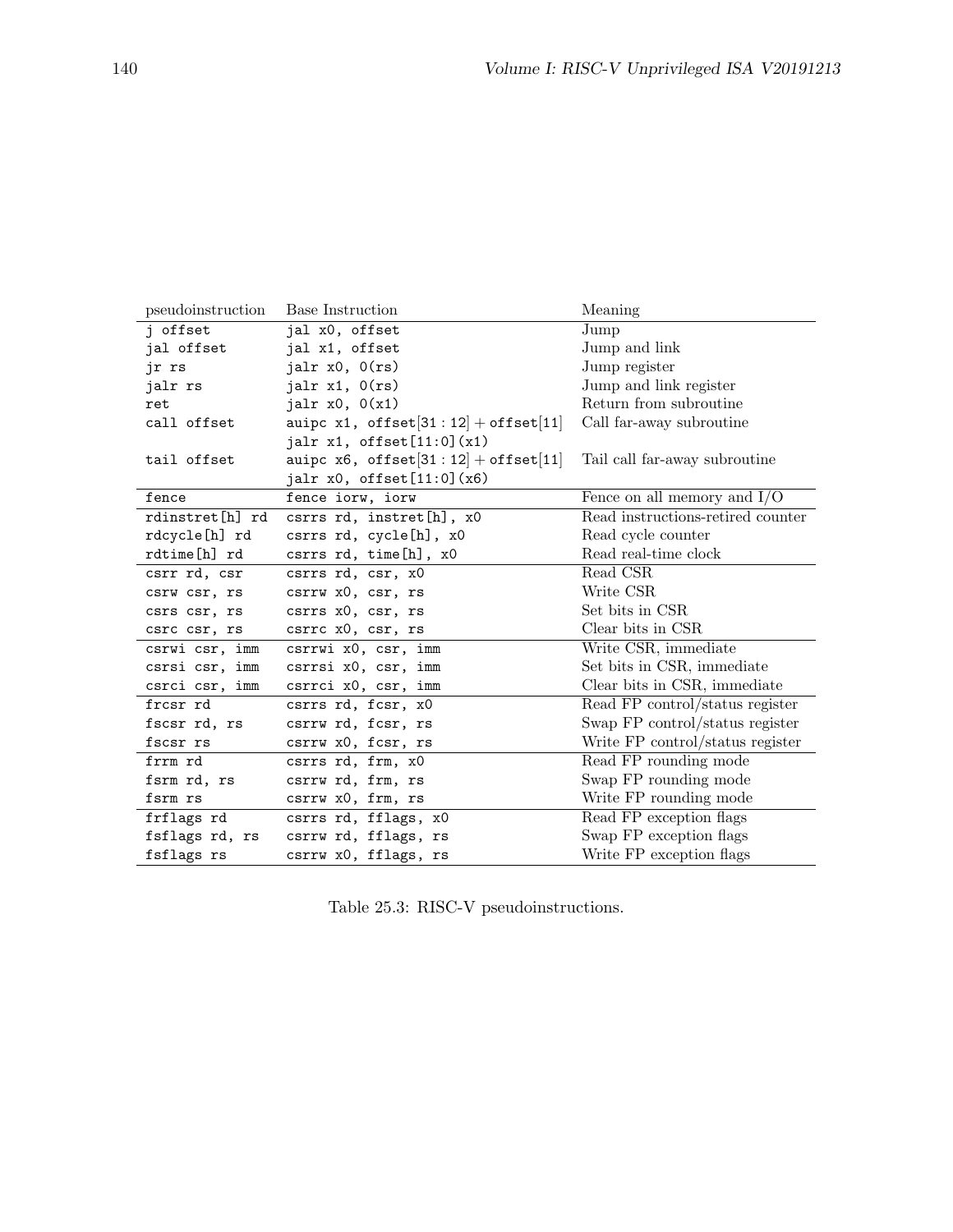# <span id="page-158-0"></span>Chapter 26

# Extending RISC-V

In addition to supporting standard general-purpose software development, another goal of RISC-V is to provide a basis for more specialized instruction-set extensions or more customized accelerators. The instruction encoding spaces and optional variable-length instruction encoding are designed to make it easier to leverage software development effort for the standard ISA toolchain when building more customized processors. For example, the intent is to continue to provide full software support for implementations that only use the standard I base, perhaps together with many non-standard instruction-set extensions.

This chapter describes various ways in which the base RISC-V ISA can be extended, together with the scheme for managing instruction-set extensions developed by independent groups. This volume only deals with the unprivileged ISA, although the same approach and terminology is used for supervisor-level extensions described in the second volume.

# 26.1 Extension Terminology

This section defines some standard terminology for describing RISC-V extensions.

#### Standard versus Non-Standard Extension

Any RISC-V processor implementation must support a base integer ISA (RV32I or RV64I). In addition, an implementation may support one or more extensions. We divide extensions into two broad categories: standard versus non-standard.

- A standard extension is one that is generally useful and that is designed to not conflict with any other standard extension. Currently, "MAFDQLCBTPV", described in other chapters of this manual, are either complete or planned standard extensions.
- A non-standard extension may be highly specialized and may conflict with other standard or non-standard extensions. We anticipate a wide variety of non-standard extensions will be developed over time, with some eventually being promoted to standard extensions.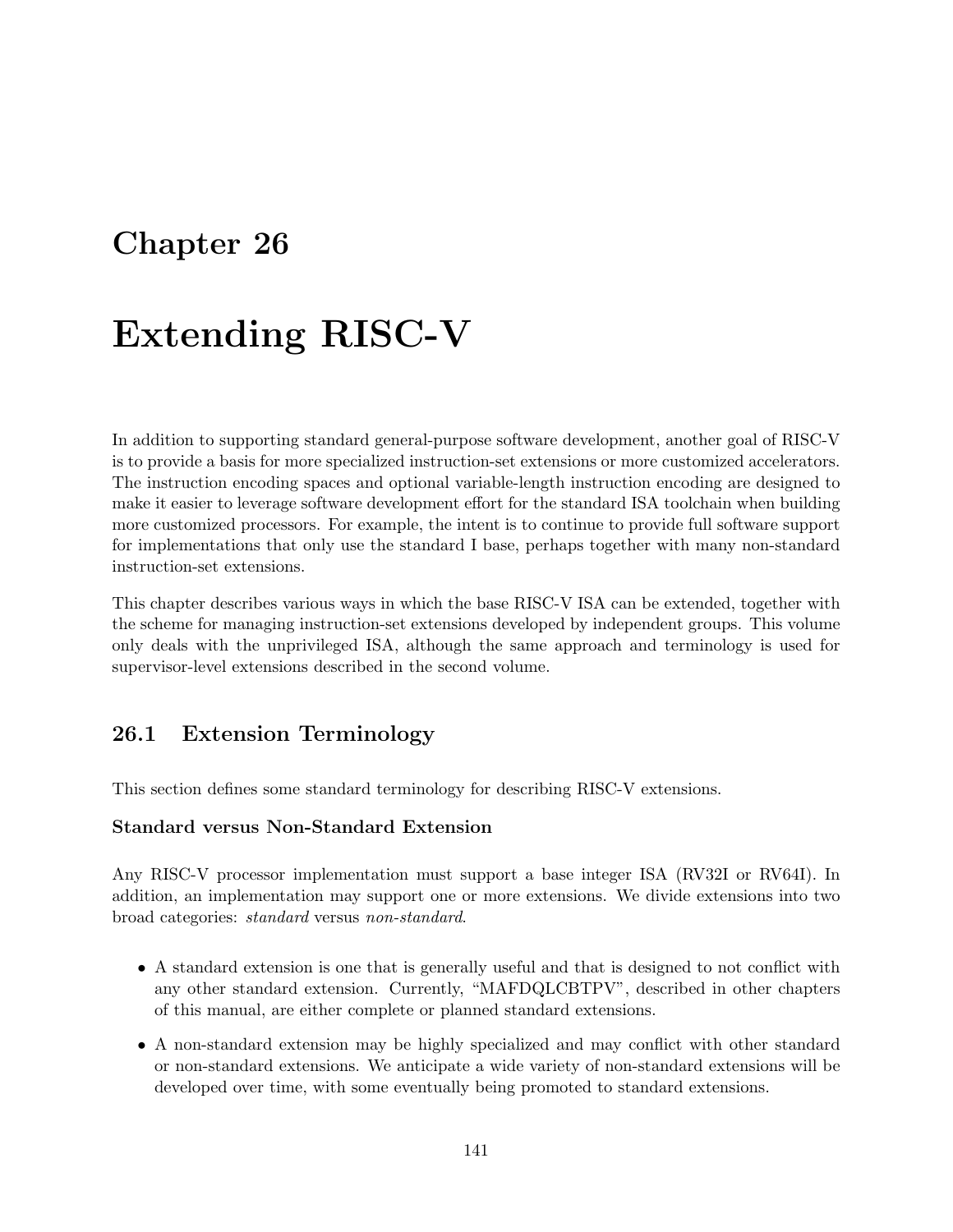#### Instruction Encoding Spaces and Prefixes

An instruction encoding space is some number of instruction bits within which a base ISA or ISA extension is encoded. RISC-V supports varying instruction lengths, but even within a single instruction length, there are various sizes of encoding space available. For example, the base ISA is defined within a 30-bit encoding space (bits 31–2 of the 32-bit instruction), while the atomic extension "A" fits within a 25-bit encoding space (bits 31–7).

We use the term *prefix* to refer to the bits to the *right* of an instruction encoding space (since instruction fetch in RISC-V is little-endian, the bits to the right are stored at earlier memory addresses, hence form a prefix in instruction-fetch order). The prefix for the standard base ISA encoding is the two-bit "11" field held in bits 1–0 of the 32-bit word, while the prefix for the standard atomic extension "A" is the seven-bit "0101111" field held in bits 6–0 of the 32-bit word representing the AMO major opcode. A quirk of the encoding format is that the 3-bit funct3 field used to encode a minor opcode is not contiguous with the major opcode bits in the 32-bit instruction format, but is considered part of the prefix for 22-bit instruction spaces.

Although an instruction encoding space could be of any size, adopting a smaller set of common sizes simplifies packing independently developed extensions into a single global encoding. Table [26.1](#page-159-0) gives the suggested sizes for RISC-V.

| Size      | Usage                                  |           |        |                | $#$ Available in standard instruction length |
|-----------|----------------------------------------|-----------|--------|----------------|----------------------------------------------|
|           |                                        | $16$ -bit | 32-bit | 48-bit         | $64$ -bit                                    |
| $14$ -bit | Quadrant of compressed 16-bit encoding | 3         |        |                |                                              |
| $22$ -bit | Minor opcode in base 32-bit encoding   |           | $2^8$  | $2^{20}$       | $2^{35}$                                     |
| $25$ -bit | Major opcode in base 32-bit encoding   |           | 32     | $2^{17}$       | $2^{32}$                                     |
| $30$ -bit | Quadrant of base 32-bit encoding       |           |        | $2^{12}$       | $2^{27}$                                     |
| $32$ -bit | Minor opcode in 48-bit encoding        |           |        | $2^{10}$       | $2^{25}$                                     |
| $37$ -bit | Major opcode in 48-bit encoding        |           |        | 32             | $2^{20}$                                     |
| $40$ -bit | Quadrant of 48-bit encoding            |           |        | $\overline{4}$ | $2^{17}$                                     |
| $45$ -bit | Sub-minor opcode in 64-bit encoding    |           |        |                | $2^{12}$                                     |
| $48$ -bit | Minor opcode in 64-bit encoding        |           |        |                | $2^9$                                        |
| $52$ -bit | Major opcode in 64-bit encoding        |           |        |                | 32                                           |

Table 26.1: Suggested standard RISC-V instruction encoding space sizes.

#### <span id="page-159-0"></span>Greenfield versus Brownfield Extensions

We use the term *greenfield extension* to describe an extension that begins populating a new instruction encoding space, and hence can only cause encoding conflicts at the prefix level. We use the term brownfield extension to describe an extension that fits around existing encodings in a previously defined instruction space. A brownfield extension is necessarily tied to a particular greenfield parent encoding, and there may be multiple brownfield extensions to the same greenfield parent encoding. For example, the base ISAs are greenfield encodings of a 30-bit instruction space, while the FDQ floating-point extensions are all brownfield extensions adding to the parent base ISA 30-bit encoding space.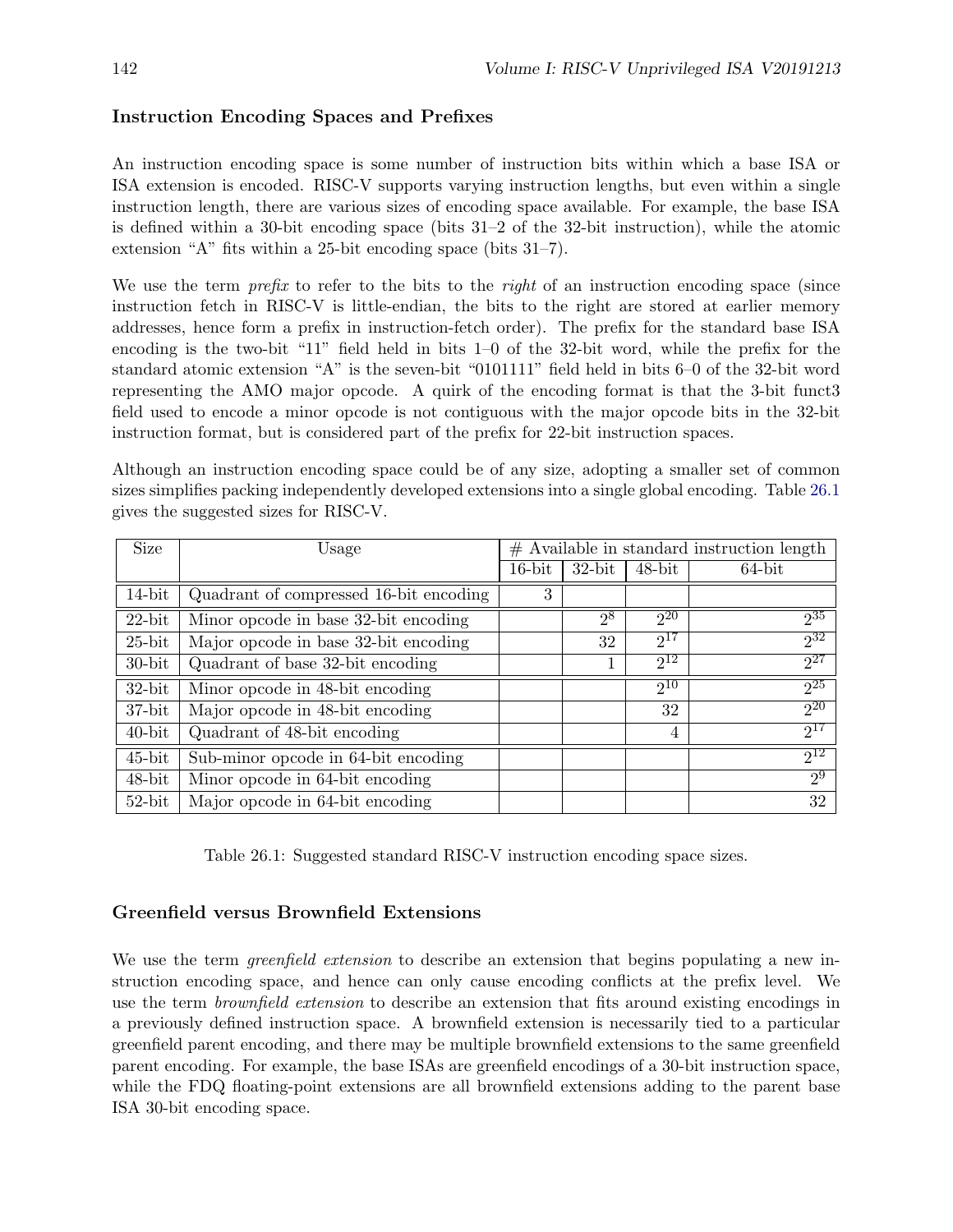Note that we consider the standard A extension to have a greenfield encoding as it defines a new previously empty 25-bit encoding space in the leftmost bits of the full 32-bit base instruction encoding, even though its standard prefix locates it within the 30-bit encoding space of the base ISA. Changing only its single 7-bit prefix could move the A extension to a different 30-bit encoding space while only worrying about conflicts at the prefix level, not within the encoding space itself.

|            | Adds state                | No new state             |
|------------|---------------------------|--------------------------|
| Greenfield | $RV32I(30)$ , $RV64I(30)$ | A(25)                    |
| Brownfield | F(I), D(F), Q(D)          | $\mathrm{M}(\mathrm{I})$ |

<span id="page-160-0"></span>Table 26.2: Two-dimensional characterization of standard instruction-set extensions.

Table [26.2](#page-160-0) shows the bases and standard extensions placed in a simple two-dimensional taxonomy. One axis is whether the extension is greenfield or brownfield, while the other axis is whether the extension adds architectural state. For greenfield extensions, the size of the instruction encoding space is given in parentheses. For brownfield extensions, the name of the extension (greenfield or brownfield) it builds upon is given in parentheses. Additional user-level architectural state usually implies changes to the supervisor-level system or possibly to the standard calling convention.

Note that RV64I is not considered an extension of RV32I, but a different complete base encoding.

#### Standard-Compatible Global Encodings

A complete or global encoding of an ISA for an actual RISC-V implementation must allocate a unique non-conflicting prefix for every included instruction encoding space. The bases and every standard extension have each had a standard prefix allocated to ensure they can all coexist in a global encoding.

A standard-compatible global encoding is one where the base and every included standard extension have their standard prefixes. A standard-compatible global encoding can include non-standard extensions that do not conflict with the included standard extensions. A standard-compatible global encoding can also use standard prefixes for non-standard extensions if the associated standard extensions are not included in the global encoding. In other words, a standard extension must use its standard prefix if included in a standard-compatible global encoding, but otherwise its prefix is free to be reallocated. These constraints allow a common toolchain to target the standard subset of any RISC-V standard-compatible global encoding.

#### Guaranteed Non-Standard Encoding Space

To support development of proprietary custom extensions, portions of the encoding space are guaranteed to never be used by standard extensions.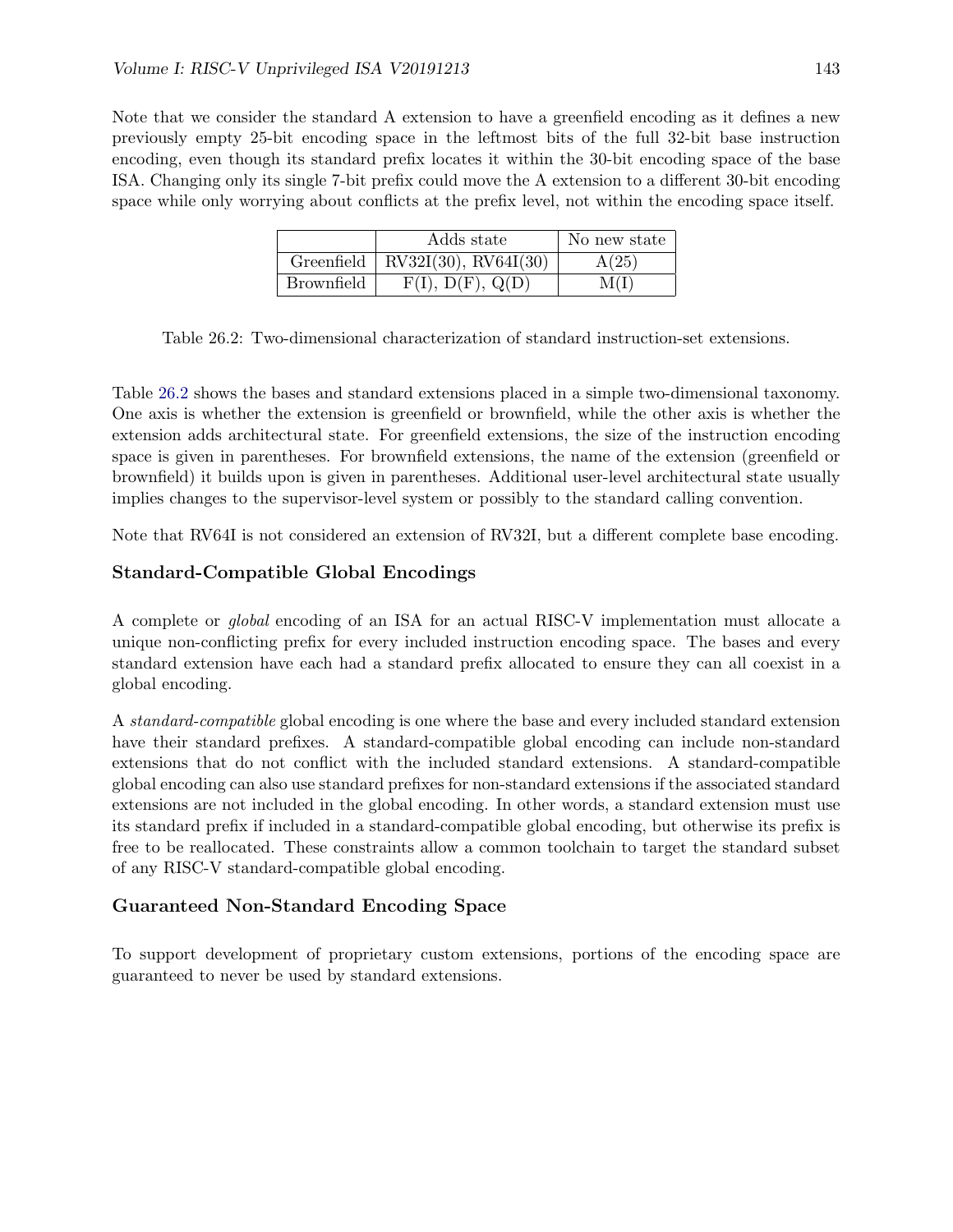# 26.2 RISC-V Extension Design Philosophy

We intend to support a large number of independently developed extensions by encouraging extension developers to operate within instruction encoding spaces, and by providing tools to pack these into a standard-compatible global encoding by allocating unique prefixes. Some extensions are more naturally implemented as brownfield augmentations of existing extensions, and will share whatever prefix is allocated to their parent greenfield extension. The standard extension prefixes avoid spurious incompatibilities in the encoding of core functionality, while allowing custom packing of more esoteric extensions.

This capability of repacking RISC-V extensions into different standard-compatible global encodings can be used in a number of ways.

One use-case is developing highly specialized custom accelerators, designed to run kernels from important application domains. These might want to drop all but the base integer ISA and add in only the extensions that are required for the task in hand. The base ISA has been designed to place minimal requirements on a hardware implementation, and has been encoded to use only a small fraction of a 32-bit instruction encoding space.

Another use-case is to build a research prototype for a new type of instruction-set extension. The researchers might not want to expend the effort to implement a variable-length instruction-fetch unit, and so would like to prototype their extension using a simple 32-bit fixed-width instruction encoding. However, this new extension might be too large to coexist with standard extensions in the 32-bit space. If the research experiments do not need all of the standard extensions, a standardcompatible global encoding might drop the unused standard extensions and reuse their prefixes to place the proposed extension in a non-standard location to simplify engineering of the research prototype. Standard tools will still be able to target the base and any standard extensions that are present to reduce development time. Once the instruction-set extension has been evaluated and refined, it could then be made available for packing into a larger variable-length encoding space to avoid conflicts with all standard extensions.

The following sections describe increasingly sophisticated strategies for developing implementations with new instruction-set extensions. These are mostly intended for use in highly customized, educational, or experimental architectures rather than for the main line of RISC-V ISA development.

### 26.3 Extensions within fixed-width 32-bit instruction format

In this section, we discuss adding extensions to implementations that only support the base fixedwidth 32-bit instruction format.

We anticipate the simplest fixed-width 32-bit encoding will be popular for many restricted accelerators and research prototypes.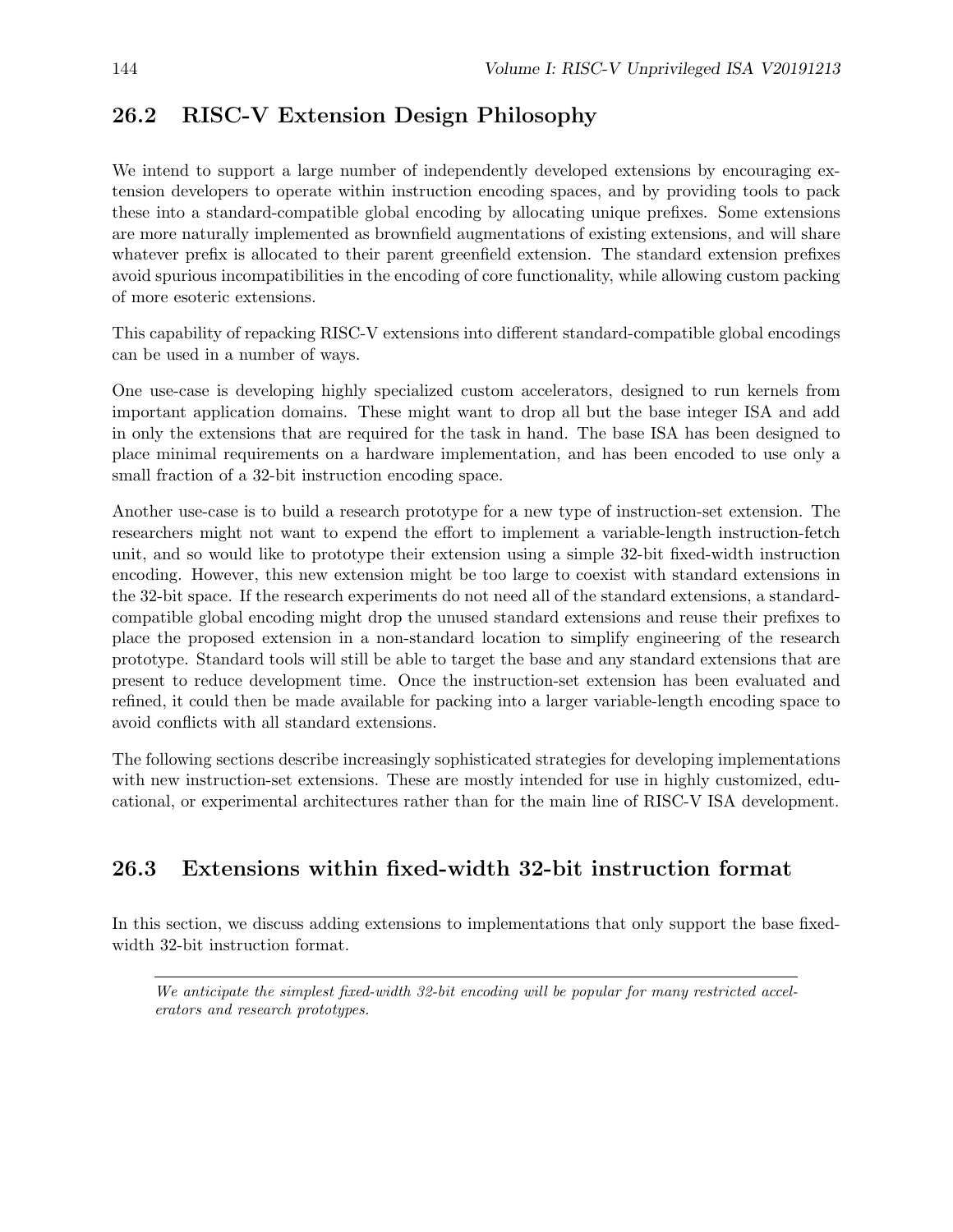#### Available 30-bit instruction encoding spaces

In the standard encoding, three of the available 30-bit instruction encoding spaces (those with 2-bit prefixes 00, 01, and 10) are used to enable the optional compressed instruction extension. However, if the compressed instruction-set extension is not required, then these three further 30-bit encoding spaces become available. This quadruples the available encoding space within the 32-bit format.

### Available 25-bit instruction encoding spaces

A 25-bit instruction encoding space corresponds to a major opcode in the base and standard extension encodings.

There are four major opcodes expressly reserved for custom extensions (Table [24.1\)](#page-146-0), each of which represents a 25-bit encoding space. Two of these are reserved for eventual use in the RV128 base encoding (will be OP-IMM-64 and OP-64), but can be used for standard or non-standard extensions for RV32 and RV64.

The two opcodes reserved for RV64 (OP-IMM-32 and OP-32) can also be used for standard and non-standard extensions to RV32 only.

If an implementation does not require floating-point, then the seven major opcodes reserved for standard floating-point extensions (LOAD-FP, STORE-FP, MADD, MSUB, NMSUB, NMADD, OP-FP) can be reused for non-standard extensions. Similarly, the AMO major opcode can be reused if the standard atomic extensions are not required.

If an implementation does not require instructions longer than 32-bits, then an additional four major opcodes are available (those marked in gray in Table [24.1\)](#page-146-0).

The base RV32I encoding uses only 11 major opcodes plus 3 reserved opcodes, leaving up to 18 available for extensions. The base RV64I encoding uses only 13 major opcodes plus 3 reserved opcodes, leaving up to 16 available for extensions.

#### Available 22-bit instruction encoding spaces

A 22-bit encoding space corresponds to a funct3 minor opcode space in the base and standard extension encodings. Several major opcodes have a funct3 field minor opcode that is not completely occupied, leaving available several 22-bit encoding spaces.

Usually a major opcode selects the format used to encode operands in the remaining bits of the instruction, and ideally, an extension should follow the operand format of the major opcode to simplify hardware decoding.

#### Other spaces

Smaller spaces are available under certain major opcodes, and not all minor opcodes are entirely filled.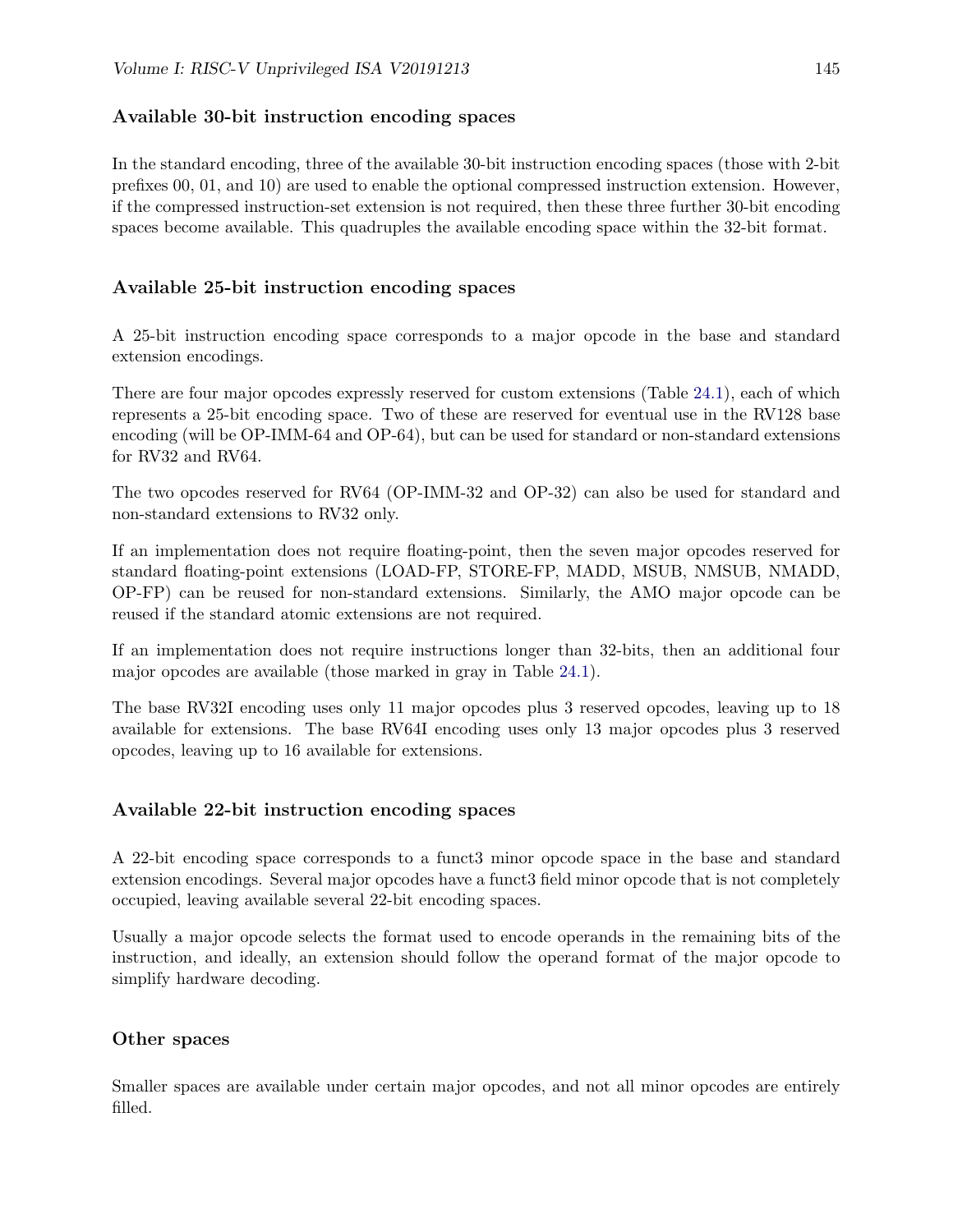# 26.4 Adding aligned 64-bit instruction extensions

The simplest approach to provide space for extensions that are too large for the base 32-bit fixedwidth instruction format is to add naturally aligned 64-bit instructions. The implementation must still support the 32-bit base instruction format, but can require that 64-bit instructions are aligned on 64-bit boundaries to simplify instruction fetch, with a 32-bit NOP instruction used as alignment padding where necessary.

To simplify use of standard tools, the 64-bit instructions should be encoded as described in Figure [1.1.](#page-25-0) However, an implementation might choose a non-standard instruction-length encoding for 64-bit instructions, while retaining the standard encoding for 32-bit instructions. For example, if compressed instructions are not required, then a 64-bit instruction could be encoded using one or more zero bits in the first two bits of an instruction.

We anticipate processor generators that produce instruction-fetch units capable of automatically handling any combination of supported variable-length instruction encodings.

# 26.5 Supporting VLIW encodings

Although RISC-V was not designed as a base for a pure VLIW machine, VLIW encodings can be added as extensions using several alternative approaches. In all cases, the base 32-bit encoding has to be supported to allow use of any standard software tools.

#### Fixed-size instruction group

The simplest approach is to define a single large naturally aligned instruction format (e.g., 128 bits) within which VLIW operations are encoded. In a conventional VLIW, this approach would tend to waste instruction memory to hold NOPs, but a RISC-V-compatible implementation would have to also support the base 32-bit instructions, confining the VLIW code size expansion to VLIWaccelerated functions.

### Encoded-Length Groups

Another approach is to use the standard length encoding from Figure [1.1](#page-25-0) to encode parallel instruction groups, allowing NOPs to be compressed out of the VLIW instruction. For example, a 64-bit instruction could hold two 28-bit operations, while a 96-bit instruction could hold three 28-bit operations, and so on. Alternatively, a 48-bit instruction could hold one 42-bit operation, while a 96-bit instruction could hold two 42-bit operations, and so on.

This approach has the advantage of retaining the base ISA encoding for instructions holding a single operation, but has the disadvantage of requiring a new 28-bit or 42-bit encoding for operations within the VLIW instructions, and misaligned instruction fetch for larger groups. One simplification is to not allow VLIW instructions to straddle certain microarchitecturally significant boundaries (e.g., cache lines or virtual memory pages).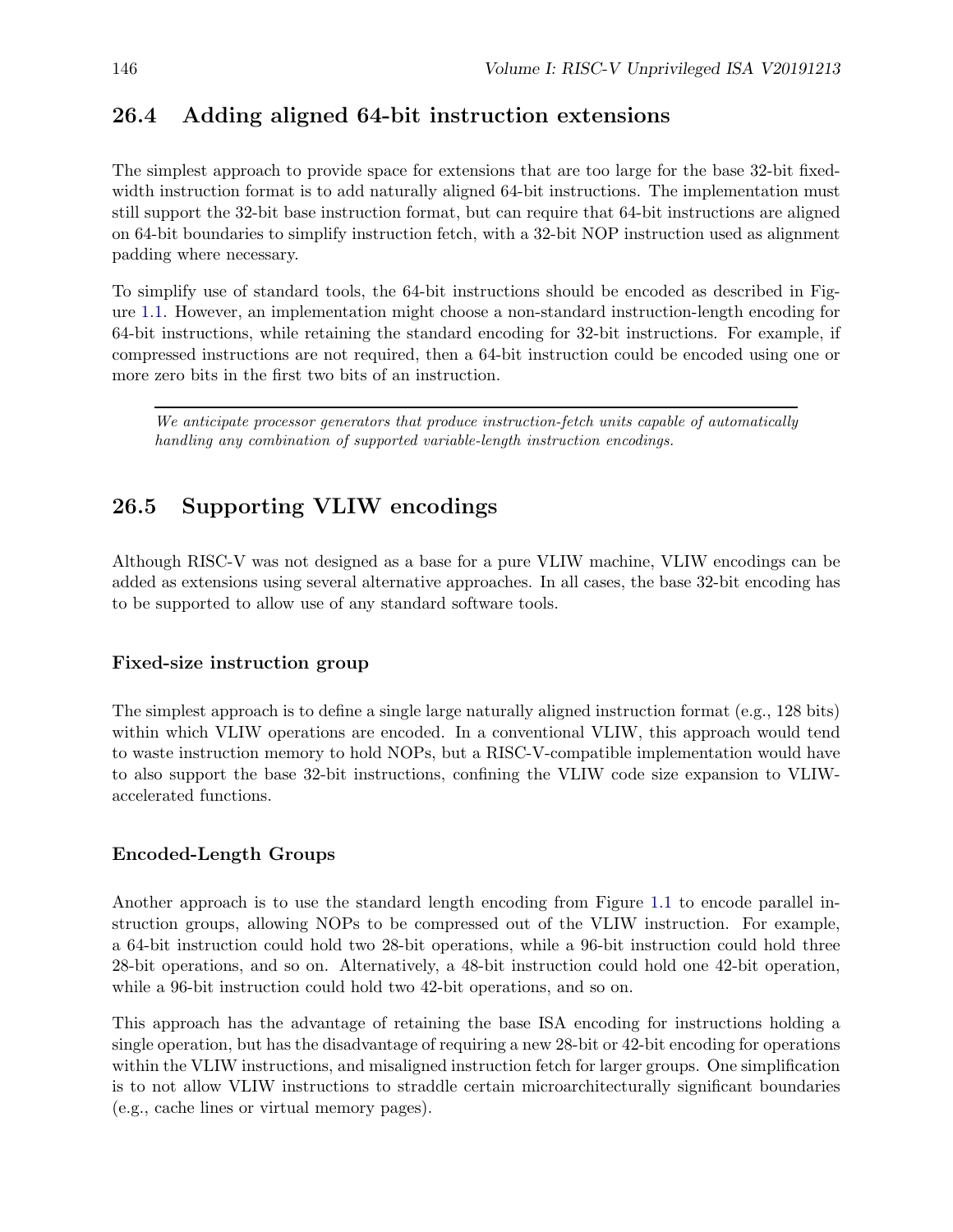#### Fixed-Size Instruction Bundles

Another approach, similar to Itanium, is to use a larger naturally aligned fixed instruction bundle size (e.g., 128 bits) across which parallel operation groups are encoded. This simplifies instruction fetch, but shifts the complexity to the group execution engine. To remain RISC-V compatible, the base 32-bit instruction would still have to be supported.

#### End-of-Group bits in Prefix

None of the above approaches retains the RISC-V encoding for the individual operations within a VLIW instruction. Yet another approach is to repurpose the two prefix bits in the fixed-width 32-bit encoding. One prefix bit can be used to signal "end-of-group" if set, while the second bit could indicate execution under a predicate if clear. Standard RISC-V 32-bit instructions generated by tools unaware of the VLIW extension would have both prefix bits set (11) and thus have the correct semantics, with each instruction at the end of a group and not predicated.

The main disadvantage of this approach is that the base ISA lacks the complex predication support usually required in an aggressive VLIW system, and it is difficult to add space to specify more predicate registers in the standard 30-bit encoding space.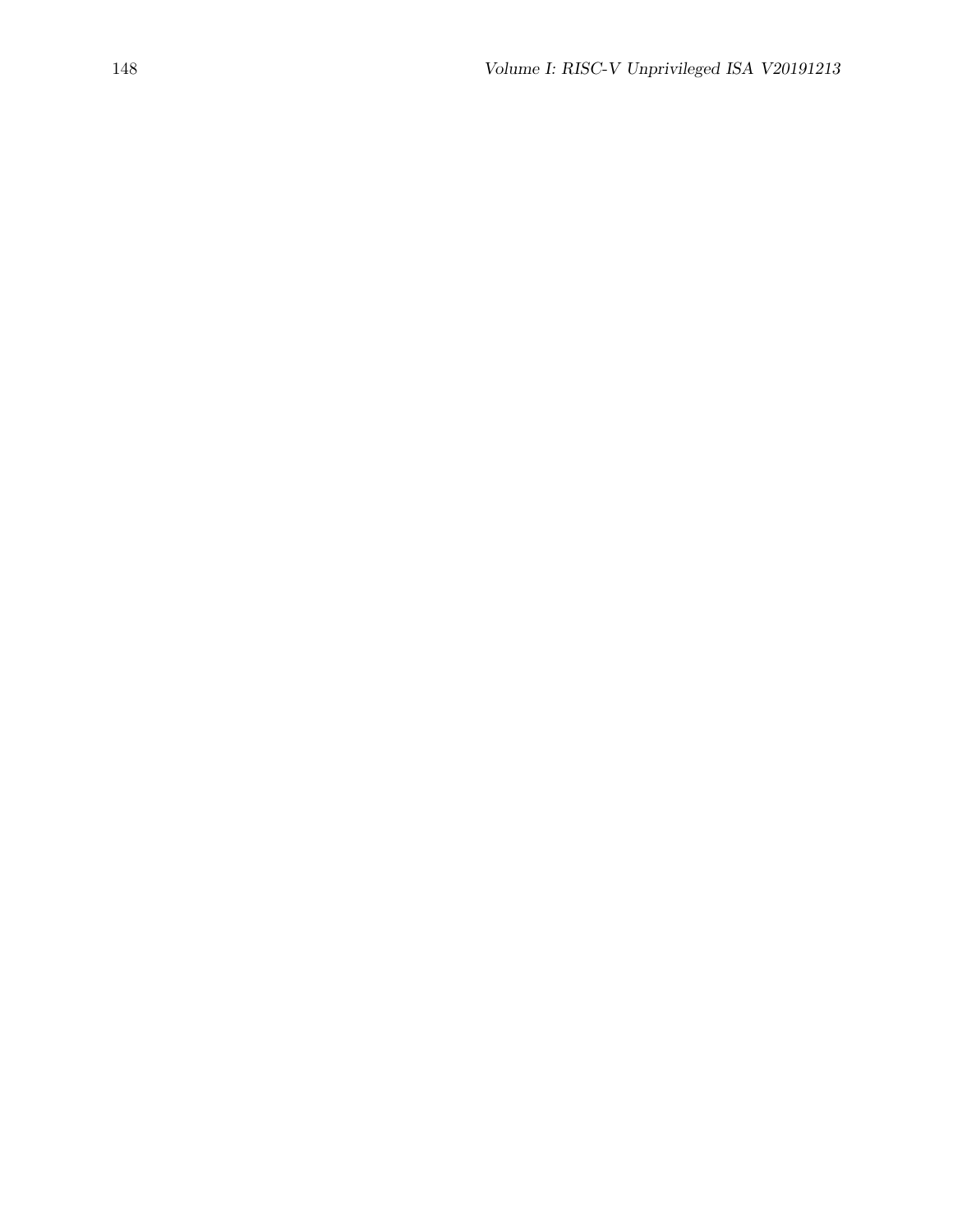# Chapter 27

# ISA Extension Naming Conventions

This chapter describes the RISC-V ISA extension naming scheme that is used to concisely describe the set of instructions present in a hardware implementation, or the set of instructions used by an application binary interface (ABI).

The RISC-V ISA is designed to support a wide variety of implementations with various experimental instruction-set extensions. We have found that an organized naming scheme simplifies software tools and documentation.

#### 27.1 Case Sensitivity

The ISA naming strings are case insensitive.

# 27.2 Base Integer ISA

RISC-V ISA strings begin with either RV32I, RV32E, RV64I, or RV128I indicating the supported address space size in bits for the base integer ISA.

## 27.3 Instruction-Set Extension Names

Standard ISA extensions are given a name consisting of a single letter. For example, the first four standard extensions to the integer bases are: "M" for integer multiplication and division, "A" for atomic memory instructions, "F" for single-precision floating-point instructions, and "D" for double-precision floating-point instructions. Any RISC-V instruction-set variant can be succinctly described by concatenating the base integer prefix with the names of the included extensions, e.g., "RV64IMAFD".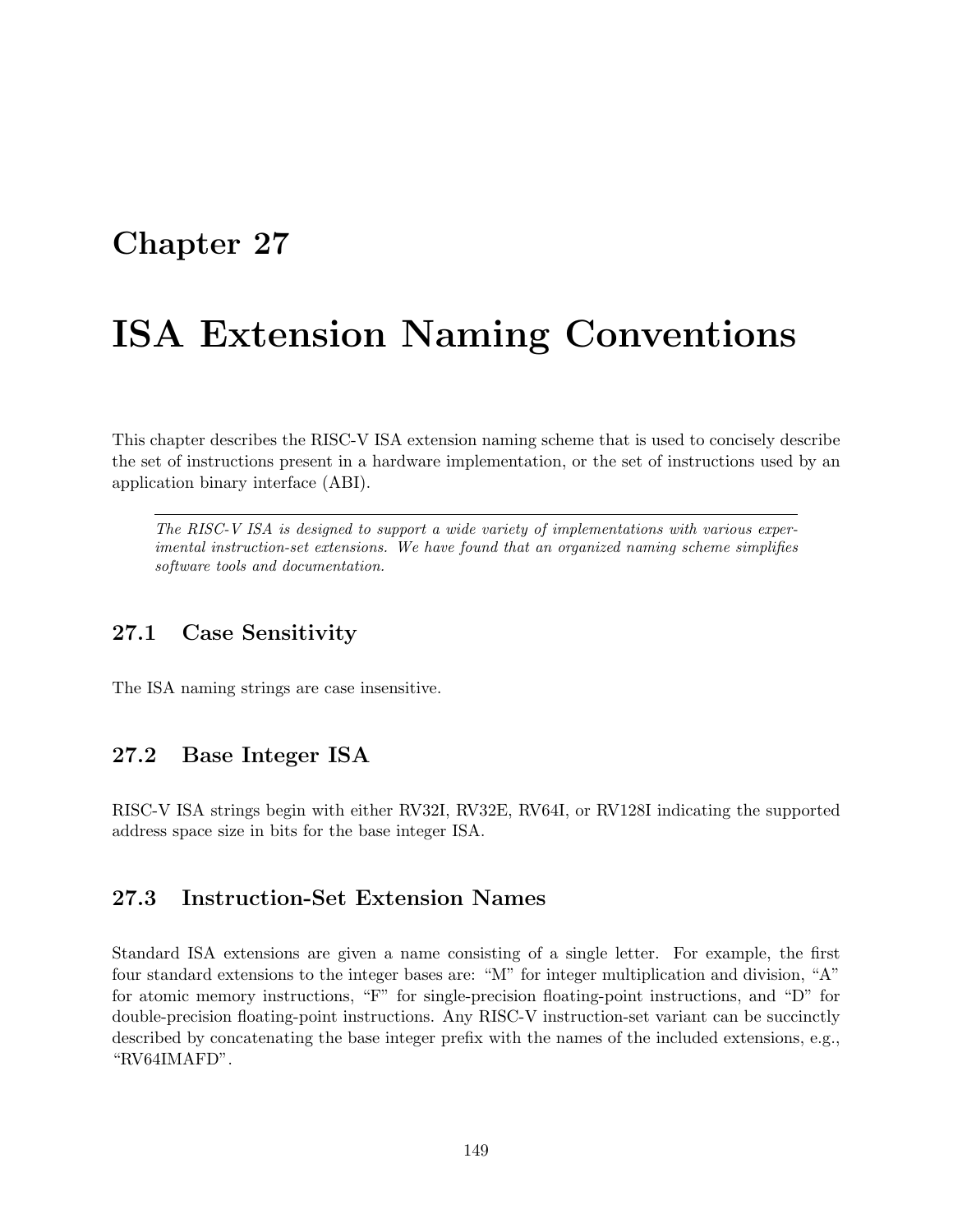We have also defined an abbreviation "G" to represent the "IMAFDZicsr\_Zifencei" base and extensions, as this is intended to represent our standard general-purpose ISA.

Standard extensions to the RISC-V ISA are given other reserved letters, e.g., "Q" for quad-precision floating-point, or "C" for the 16-bit compressed instruction format.

Some ISA extensions depend on the presence of other extensions, e.g., "D" depends on "F" and "F" depends on "Zicsr". These dependences may be implicit in the ISA name: for example, RV32IF is equivalent to RV32IFZicsr, and RV32ID is equivalent to RV32IFD and RV32IFDZicsr.

### 27.4 Version Numbers

Recognizing that instruction sets may expand or alter over time, we encode extension version numbers following the extension name. Version numbers are divided into major and minor version numbers, separated by a "p". If the minor version is " $0$ ", then "p $0$ " can be omitted from the version string. Changes in major version numbers imply a loss of backwards compatibility, whereas changes in only the minor version number must be backwards-compatible. For example, the original 64-bit standard ISA defined in release 1.0 of this manual can be written in full as "RV64I1p0M1p0A1p0F1p0D1p0", more concisely as "RV64I1M1A1F1D1".

We introduced the version numbering scheme with the second release. Hence, we define the default version of a standard extension to be the version present at that time, e.g., "RV32I" is equivalent to "RV32I2".

#### 27.5 Underscores

Underscores "<sup>"</sup> may be used to separate ISA extensions to improve readability and to provide disambiguation, e.g., "RV32I2 M2 A2".

Because the "P" extension for Packed SIMD can be confused for the decimal point in a version number, it must be preceded by an underscore if it follows a number. For example, "rv32i2p2" means version 2.2 of RV32I, whereas "rv32i2 p2" means version 2.0 of RV32I with version 2.0 of the P extension.

### 27.6 Additional Standard Extension Names

Standard extensions can also be named using a single "Z" followed by an alphabetical name and an optional version number. For example, "Zifencei" names the instruction-fetch fence extension described in Chapter [3;](#page-48-0) "Zifencei2" and "Zifencei2p0" name version 2.0 of same.

The first letter following the "Z" conventionally indicates the most closely related alphabetical extension category, IMAFDQLCBJTPVN. For the "Zam" extension for misaligned atomics, for example, the letter "a" indicates the extension is related to the "A" standard extension. If multiple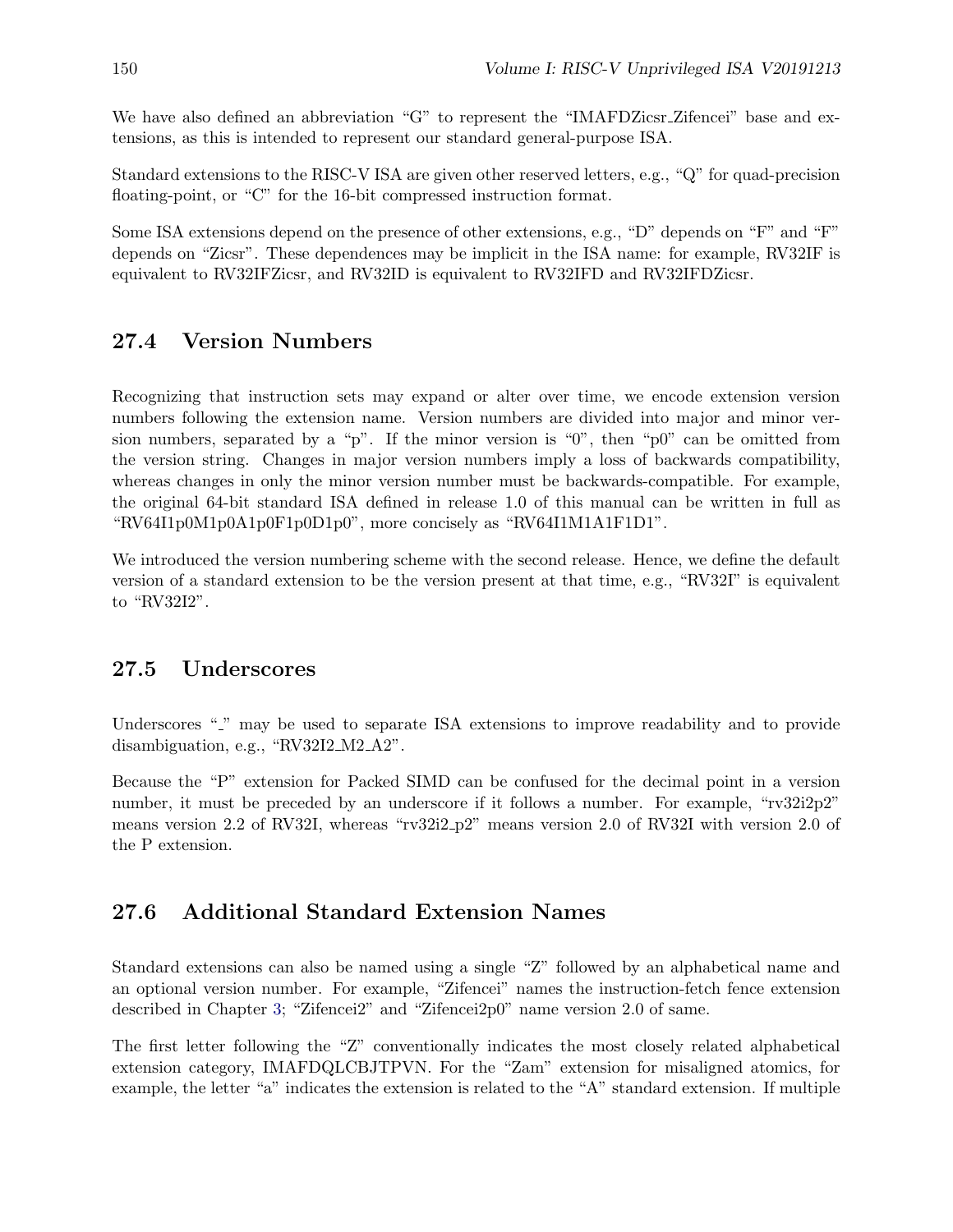"Z" extensions are named, they should be ordered first by category, then alphabetically within a category—for example, "Zicsr Zifencei Zam".

Extensions with the "Z" prefix must be separated from other multi-letter extensions by an underscore, e.g., "RV32IMACZicsr Zifencei".

### 27.7 Supervisor-level Instruction-Set Extensions

Standard supervisor-level instruction-set extensions are defined in Volume II, but are named using "S" as a prefix, followed by an alphabetical name and an optional version number. Supervisor-level extensions must be separated from other multi-letter extensions by an underscore.

Standard supervisor-level extensions should be listed after standard unprivileged extensions. If multiple supervisor-level extensions are listed, they should be ordered alphabetically.

## 27.8 Hypervisor-level Instruction-Set Extensions

Standard hypervisor-level instruction-set extensions are named like supervisor-level extensions, but beginning with the letter "H" instead of the letter "S".

Standard hypervisor-level extensions should be listed after standard lesser-privileged extensions. If multiple hypervisor-level extensions are listed, they should be ordered alphabetically.

### 27.9 Machine-level Instruction-Set Extensions

Standard machine-level instruction-set extensions are prefixed with the three letters "Zxm".

Standard machine-level extensions should be listed after standard lesser-privileged extensions. If multiple machine-level extensions are listed, they should be ordered alphabetically.

# 27.10 Non-Standard Extension Names

Non-standard extensions are named using a single "X" followed by an alphabetical name and an optional version number. For example, "Xhwacha" names the Hwacha vector-fetch ISA extension; "Xhwacha2" and "Xhwacha2p0" name version 2.0 of same.

Non-standard extensions must be listed after all standard extensions. They must be separated from other multi-letter extensions by an underscore. For example, an ISA with non-standard extensions Argle and Bargle may be named "RV64IZifencei Xargle Xbargle".

If multiple non-standard extensions are listed, they should be ordered alphabetically.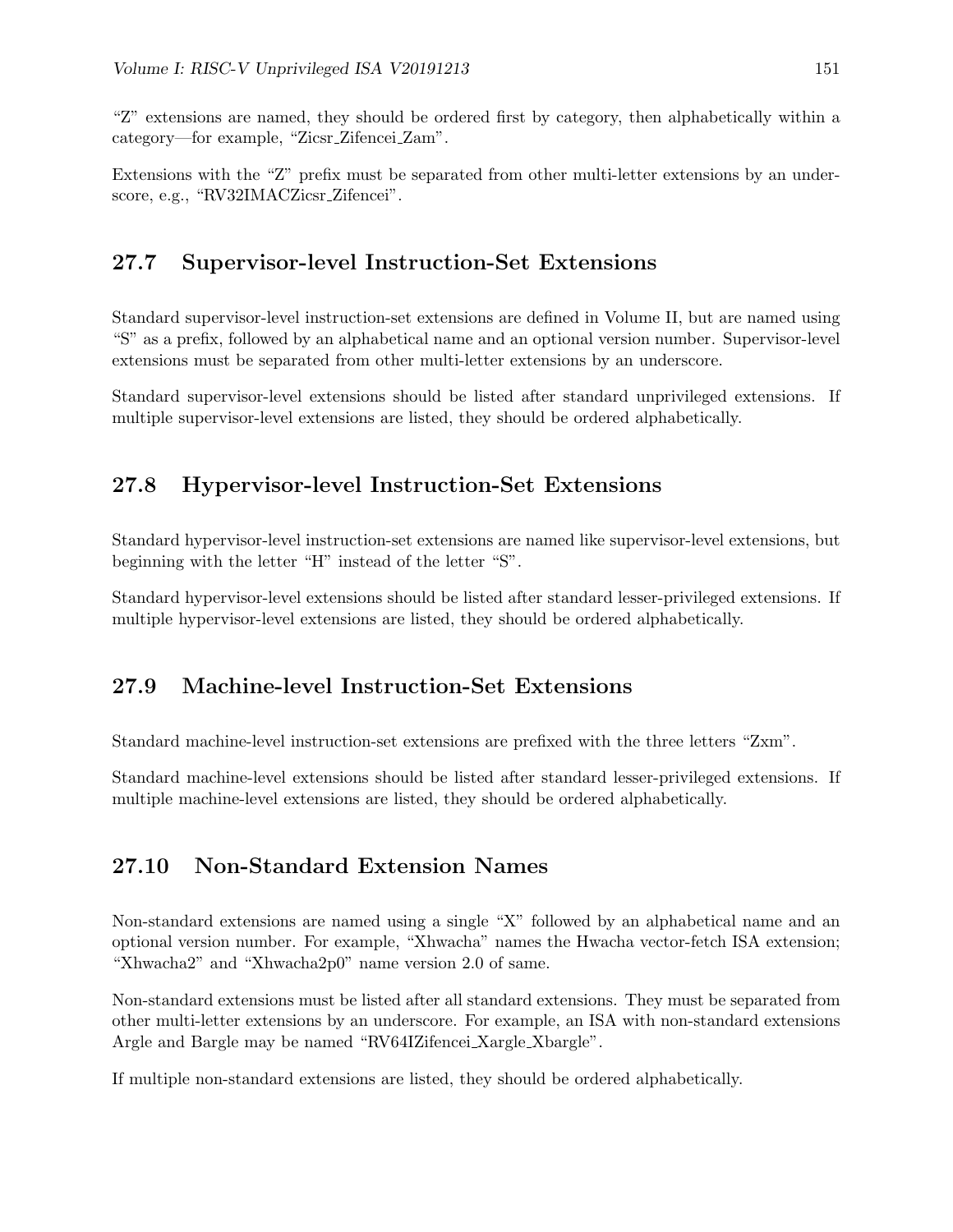# 27.11 Subset Naming Convention

Table [27.1](#page-169-0) summarizes the standardized extension names.

<span id="page-169-0"></span>

| Subset                               | Name                    | Implies      |  |
|--------------------------------------|-------------------------|--------------|--|
| Base ISA                             |                         |              |  |
| Integer                              | I                       |              |  |
| Reduced Integer                      | E                       |              |  |
| Standard Unprivileged Extensions     |                         |              |  |
| Integer Multiplication and Division  | $\mathbf M$             |              |  |
| Atomics                              | A                       |              |  |
| Single-Precision Floating-Point      | F                       | Zicsr        |  |
| Double-Precision Floating-Point      | D                       | $\mathbf{F}$ |  |
| General                              | $\overline{\mathrm{G}}$ | IMADZifencei |  |
| Quad-Precision Floating-Point        | $\overline{\mathrm{Q}}$ | D            |  |
| Decimal Floating-Point               | L                       |              |  |
| 16-bit Compressed Instructions       | $\overline{C}$          |              |  |
| <b>Bit Manipulation</b>              | B                       |              |  |
| Dynamic Languages                    | $\mathbf{J}$            |              |  |
| <b>Transactional Memory</b>          | T                       |              |  |
| Packed-SIMD Extensions               | $\overline{P}$          |              |  |
| Vector Extensions                    | $\overline{V}$          |              |  |
| User-Level Interrupts                | N                       |              |  |
| Control and Status Register Access   | Zicsr                   |              |  |
| <b>Instruction-Fetch Fence</b>       | Zifencei                |              |  |
| Misaligned Atomics                   | Zam                     | A            |  |
| <b>Total Store Ordering</b>          | Ztso                    |              |  |
| Standard Supervisor-Level Extensions |                         |              |  |
| Supervisor-level extension "def"     | Sdef                    |              |  |
| Standard Hypervisor-Level Extensions |                         |              |  |
| Hypervisor-level extension "ghi"     | Hghi                    |              |  |
| Standard Machine-Level Extensions    |                         |              |  |
| Machine-level extension "jkl"        | Zxmjkl                  |              |  |
| Non-Standard Extensions              |                         |              |  |
| Non-standard extension "mno"         | Xmno                    |              |  |

Table 27.1: Standard ISA extension names. The table also defines the canonical order in which extension names must appear in the name string, with top-to-bottom in table indicating first-to-last in the name string, e.g., RV32IMACV is legal, whereas RV32IMAVC is not.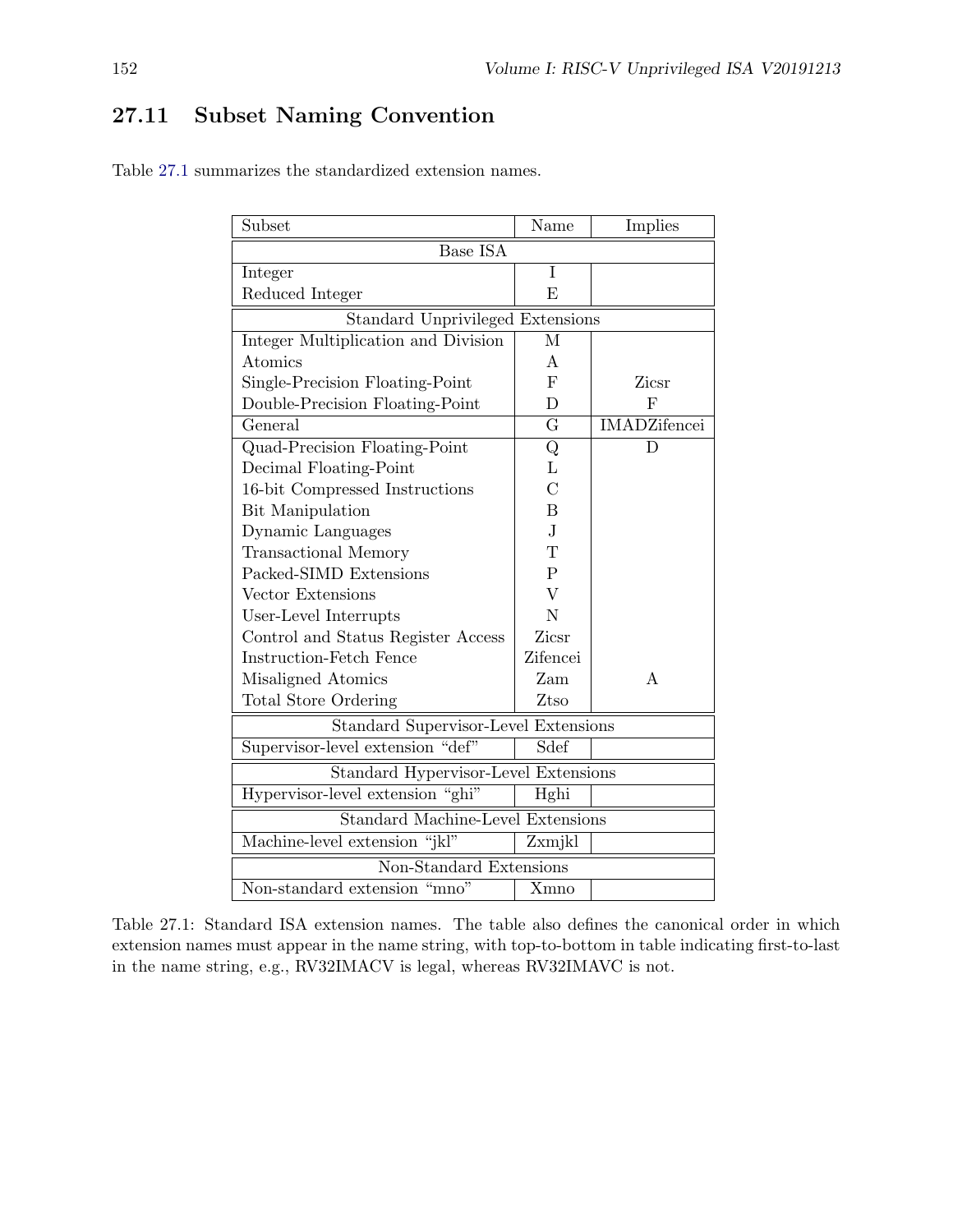# Chapter 28

# History and Acknowledgments

# 28.1 "Why Develop a new ISA?" Rationale from Berkeley Group

We developed RISC-V to support our own needs in research and education, where our group is particularly interested in actual hardware implementations of research ideas (we have completed eleven different silicon fabrications of RISC-V since the first edition of this specification), and in providing real implementations for students to explore in classes (RISC-V processor RTL designs have been used in multiple undergraduate and graduate classes at Berkeley). In our current research, we are especially interested in the move towards specialized and heterogeneous accelerators, driven by the power constraints imposed by the end of conventional transistor scaling. We wanted a highly flexible and extensible base ISA around which to build our research effort.

A question we have been repeatedly asked is "Why develop a new ISA?" The biggest obvious benefit of using an existing commercial ISA is the large and widely supported software ecosystem, both development tools and ported applications, which can be leveraged in research and teaching. Other benefits include the existence of large amounts of documentation and tutorial examples. However, our experience of using commercial instruction sets for research and teaching is that these benefits are smaller in practice, and do not outweigh the disadvantages:

- Commercial ISAs are proprietary. Except for SPARC V8, which is an open IEEE standard [\[2\]](#page-236-0), most owners of commercial ISAs carefully guard their intellectual property and do not welcome freely available competitive implementations. This is much less of an issue for academic research and teaching using only software simulators, but has been a major concern for groups wishing to share actual RTL implementations. It is also a major concern for entities who do not want to trust the few sources of commercial ISA implementations, but who are prohibited from creating their own clean room implementations. We cannot guarantee that all RISC-V implementations will be free of third-party patent infringements, but we can guarantee we will not attempt to sue a RISC-V implementor.
- Commercial ISAs are only popular in certain market domains. The most obvious examples at time of writing are that the ARM architecture is not well supported in the server space, and the Intel x86 architecture (or for that matter, almost every other architecture) is not well supported in the mobile space, though both Intel and ARM are attempting to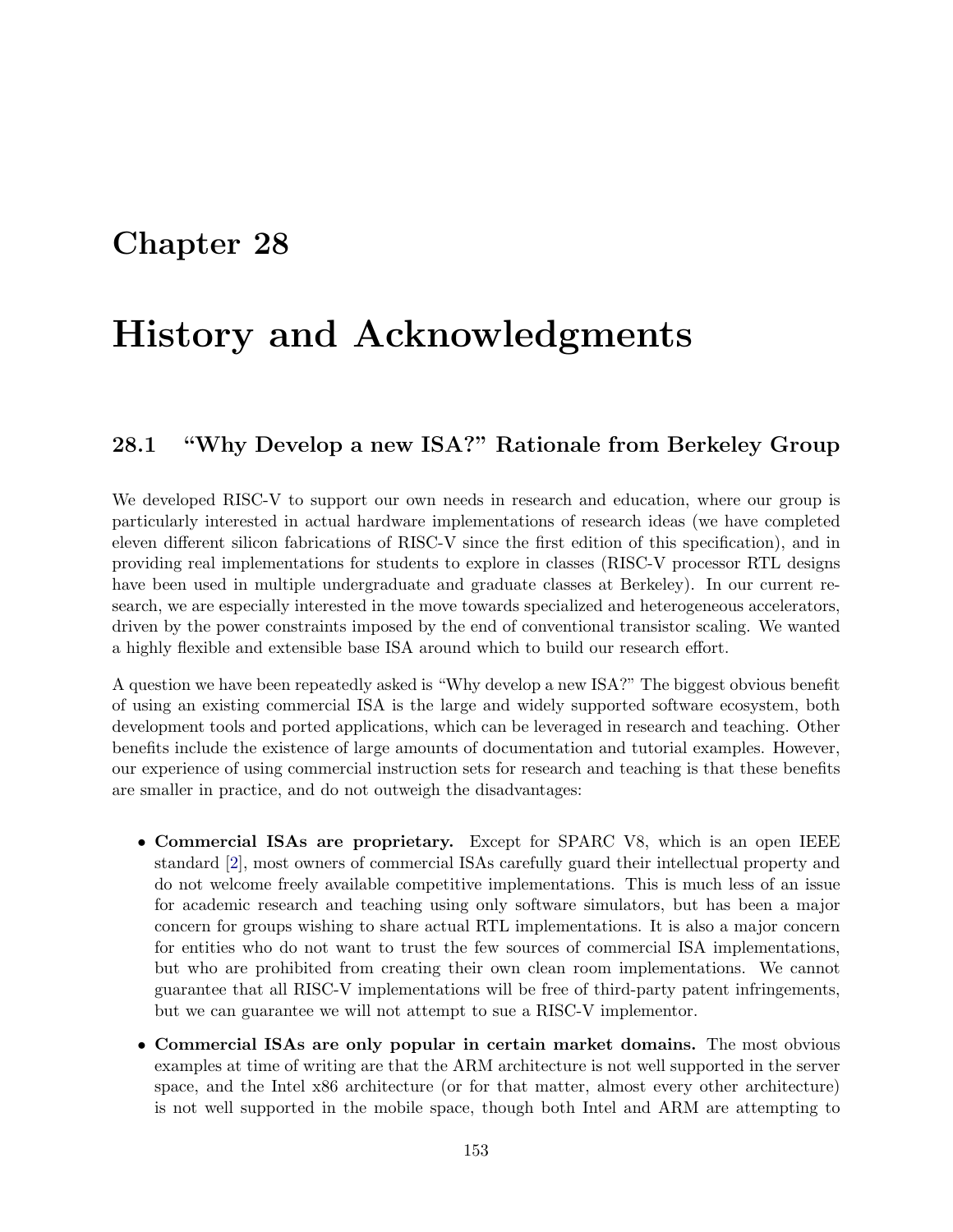enter each other's market segments. Another example is ARC and Tensilica, which provide extensible cores but are focused on the embedded space. This market segmentation dilutes the benefit of supporting a particular commercial ISA as in practice the software ecosystem only exists for certain domains, and has to be built for others.

- Commercial ISAs come and go. Previous research infrastructures have been built around commercial ISAs that are no longer popular (SPARC, MIPS) or even no longer in production (Alpha). These lose the benefit of an active software ecosystem, and the lingering intellectual property issues around the ISA and supporting tools interfere with the ability of interested third parties to continue supporting the ISA. An open ISA might also lose popularity, but any interested party can continue using and developing the ecosystem.
- Popular commercial ISAs are complex. The dominant commercial ISAs (x86 and ARM) are both very complex to implement in hardware to the level of supporting common software stacks and operating systems. Worse, nearly all the complexity is due to bad, or at least outdated, ISA design decisions rather than features that truly improve efficiency.
- Commercial ISAs alone are not enough to bring up applications. Even if we expend the effort to implement a commercial ISA, this is not enough to run existing applications for that ISA. Most applications need a complete ABI (application binary interface) to run, not just the user-level ISA. Most ABIs rely on libraries, which in turn rely on operating system support. To run an existing operating system requires implementing the supervisor-level ISA and device interfaces expected by the OS. These are usually much less well-specified and considerably more complex to implement than the user-level ISA.
- Popular commercial ISAs were not designed for extensibility. The dominant commercial ISAs were not particularly designed for extensibility, and as a consequence have added considerable instruction encoding complexity as their instruction sets have grown. Companies such as Tensilica (acquired by Cadence) and ARC (acquired by Synopsys) have built ISAs and toolchains around extensibility, but have focused on embedded applications rather than general-purpose computing systems.
- A modified commercial ISA is a new ISA. One of our main goals is to support architecture research, including major ISA extensions. Even small extensions diminish the benefit of using a standard ISA, as compilers have to be modified and applications rebuilt from source code to use the extension. Larger extensions that introduce new architectural state also require modifications to the operating system. Ultimately, the modified commercial ISA becomes a new ISA, but carries along all the legacy baggage of the base ISA.

Our position is that the ISA is perhaps the most important interface in a computing system, and there is no reason that such an important interface should be proprietary. The dominant commercial ISAs are based on instruction-set concepts that were already well known over 30 years ago. Software developers should be able to target an open standard hardware target, and commercial processor designers should compete on implementation quality.

We are far from the first to contemplate an open ISA design suitable for hardware implementation. We also considered other existing open ISA designs, of which the closest to our goals was the OpenRISC architecture [\[12\]](#page-236-1). We decided against adopting the OpenRISC ISA for several technical reasons: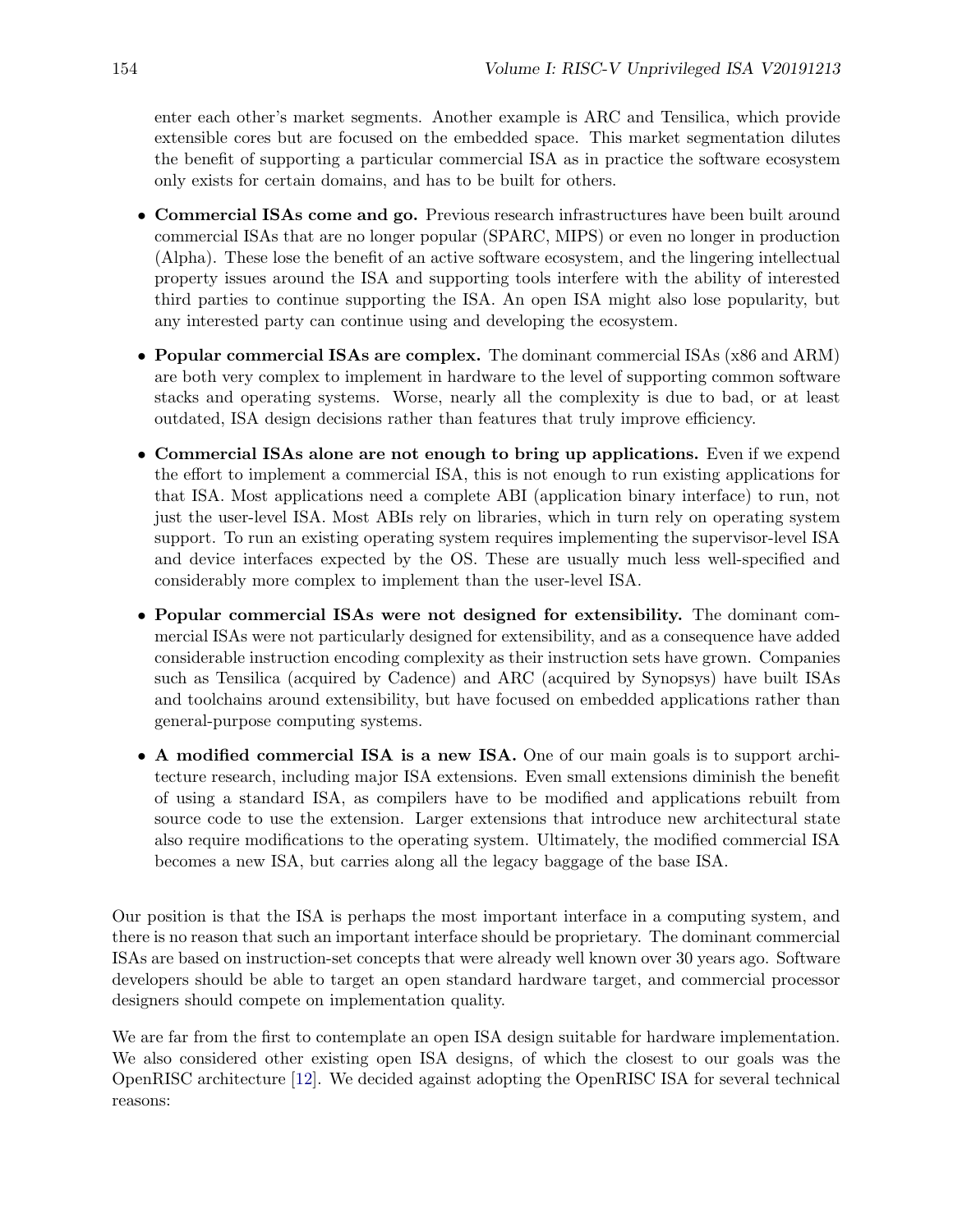- OpenRISC has condition codes and branch delay slots, which complicate higher performance implementations.
- OpenRISC uses a fixed 32-bit encoding and 16-bit immediates, which precludes a denser instruction encoding and limits space for later expansion of the ISA.
- OpenRISC does not support the 2008 revision to the IEEE 754 floating-point standard.
- The OpenRISC 64-bit design had not been completed when we began.

By starting from a clean slate, we could design an ISA that met all of our goals, though of course, this took far more effort than we had planned at the outset. We have now invested considerable effort in building up the RISC-V ISA infrastructure, including documentation, compiler tool chains, operating system ports, reference ISA simulators, FPGA implementations, efficient ASIC implementations, architecture test suites, and teaching materials. Since the last edition of this manual, there has been considerable uptake of the RISC-V ISA in both academia and industry, and we have created the non-profit RISC-V Foundation to protect and promote the standard. The RISC-V Foundation website at <https://riscv.org> contains the latest information on the Foundation membership and various open-source projects using RISC-V.

## 28.2 History from Revision 1.0 of ISA manual

The RISC-V ISA and instruction-set manual builds upon several earlier projects. Several aspects of the supervisor-level machine and the overall format of the manual date back to the T0 (Torrent-0) vector microprocessor project at UC Berkeley and ICSI, begun in 1992. T0 was a vector processor based on the MIPS-II ISA, with Krste Asanović as main architect and RTL designer, and Brian Kingsbury and Bertrand Irrisou as principal VLSI implementors. David Johnson at ICSI was a major contributor to the T0 ISA design, particularly supervisor mode, and to the manual text. John Hauser also provided considerable feedback on the T0 ISA design.

The Scale (Software-Controlled Architecture for Low Energy) project at MIT, begun in 2000, built upon the T0 project infrastructure, refined the supervisor-level interface, and moved away from the MIPS scalar ISA by dropping the branch delay slot. Ronny Krashinsky and Christopher Batten were the principal architects of the Scale Vector-Thread processor at MIT, while Mark Hampton ported the GCC-based compiler infrastructure and tools for Scale.

A lightly edited version of the T0 MIPS scalar processor specification (MIPS-6371) was used in teaching a new version of the MIT 6.371 Introduction to VLSI Systems class in the Fall 2002 semester, with Chris Terman and Krste Asanović as lecturers. Chris Terman contributed most of the lab material for the class (there was no TA!). The 6.371 class evolved into the trial 6.884 Complex Digital Design class at MIT, taught by Arvind and Krste Asanović in Spring 2005, which became a regular Spring class 6.375. A reduced version of the Scale MIPS-based scalar ISA, named SMIPS, was used in 6.884/6.375. Christopher Batten was the TA for the early offerings of these classes and developed a considerable amount of documentation and lab material based around the SMIPS ISA. This same SMIPS lab material was adapted and enhanced by TA Yunsup Lee for the UC Berkeley Fall 2009 CS250 VLSI Systems Design class taught by John Wawrzynek, Krste Asanović, and John Lazzaro.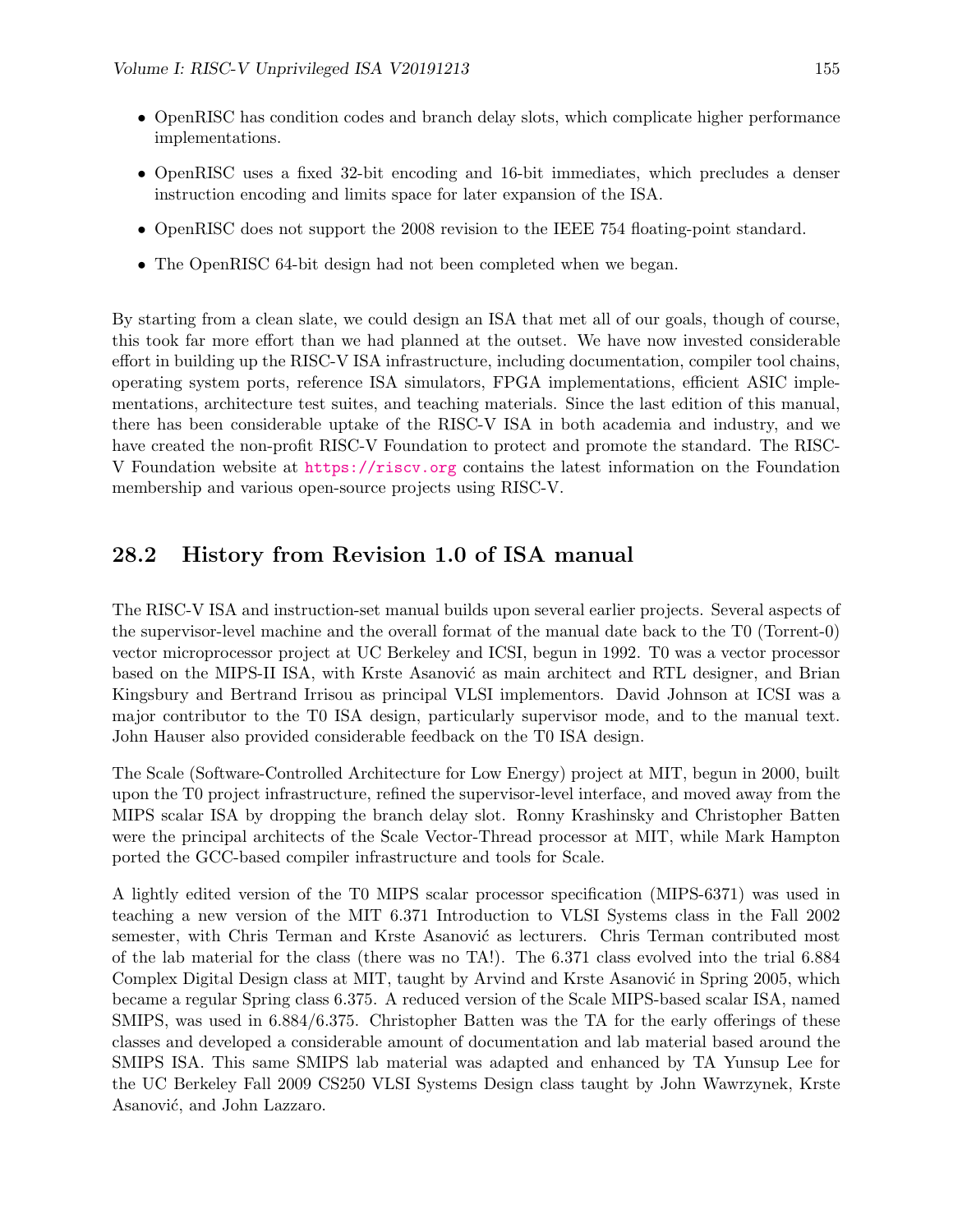The Maven (Malleable Array of Vector-thread ENgines) project was a second-generation vectorthread architecture. Its design was led by Christopher Batten when he was an Exchange Scholar at UC Berkeley starting in summer 2007. Hidetaka Aoki, a visiting industrial fellow from Hitachi, gave considerable feedback on the early Maven ISA and microarchitecture design. The Maven infrastructure was based on the Scale infrastructure but the Maven ISA moved further away from the MIPS ISA variant defined in Scale, with a unified floating-point and integer register file. Maven was designed to support experimentation with alternative data-parallel accelerators. Yunsup Lee was the main implementor of the various Maven vector units, while Rimas Avižienis was the main implementor of the various Maven scalar units. Yunsup Lee and Christopher Batten ported GCC to work with the new Maven ISA. Christopher Celio provided the initial definition of a traditional vector instruction set ("Flood") variant of Maven.

Based on experience with all these previous projects, the RISC-V ISA definition was begun in Summer 2010, with Andrew Waterman, Yunsup Lee, Krste Asanović, and David Patterson as principal designers. An initial version of the RISC-V 32-bit instruction subset was used in the UC Berkeley Fall 2010 CS250 VLSI Systems Design class, with Yunsup Lee as TA. RISC-V is a clean break from the earlier MIPS-inspired designs. John Hauser contributed to the floating-point ISA definition, including the sign-injection instructions and a register encoding scheme that permits internal recoding of floating-point values.

### 28.3 History from Revision 2.0 of ISA manual

Multiple implementations of RISC-V processors have been completed, including several silicon fabrications, as shown in Figure [28.1.](#page-173-0)

| Name              | Tapeout Date       | Process       | <b>ISA</b>                                                  |
|-------------------|--------------------|---------------|-------------------------------------------------------------|
| Raven-1           | May 29, 2011       | ST 28nm FDSOI | RV64G1_Xhwacha1                                             |
| EOS14             | April 1, 2012      | IBM 45nm SOI  | RV64G1p1_Xhwacha2                                           |
| EOS16             | August 17, 2012    | IBM 45nm SOI  | RV64G1p1_Xhwacha2                                           |
| Raven-2           | August 22, 2012    | ST 28nm FDSOI | RV64G1p1_Xhwacha2                                           |
| EOS <sub>18</sub> | February $6, 2013$ | IBM 45nm SOI  | RV64G1p1_Xhwacha2                                           |
| EOS20             | July 3, 2013       | IBM 45nm SOI  | $\overline{\text{RV}64\text{G}1\text{p}99\text{}}$ Xhwacha2 |
| Raven-3           | September 26, 2013 | ST 28nm SOI   | $\overline{\text{RV}64}$ G1p99_Xhwacha2                     |
| EOS22             | March 7, 2014      | IBM 45nm SOI  | RV64G1p9999_Xhwacha3                                        |

Table 28.1: Fabricated RISC-V testchips.

<span id="page-173-0"></span>The first RISC-V processors to be fabricated were written in Verilog and manufactured in a preproduction 28 nm FDSOI technology from ST as the Raven-1 testchip in 2011. Two cores were developed by Yunsup Lee and Andrew Waterman, advised by Krste Asanović, and fabricated together: 1) an RV64 scalar core with error-detecting flip-flops, and 2) an RV64 core with an attached 64-bit floating-point vector unit. The first microarchitecture was informally known as "TrainWreck", due to the short time available to complete the design with immature design libraries.

Subsequently, a clean microarchitecture for an in-order decoupled RV64 core was developed by Andrew Waterman, Rimas Avižienis, and Yunsup Lee, advised by Krste Asanović, and, continuing the railway theme, was codenamed "Rocket" after George Stephenson's successful steam locomotive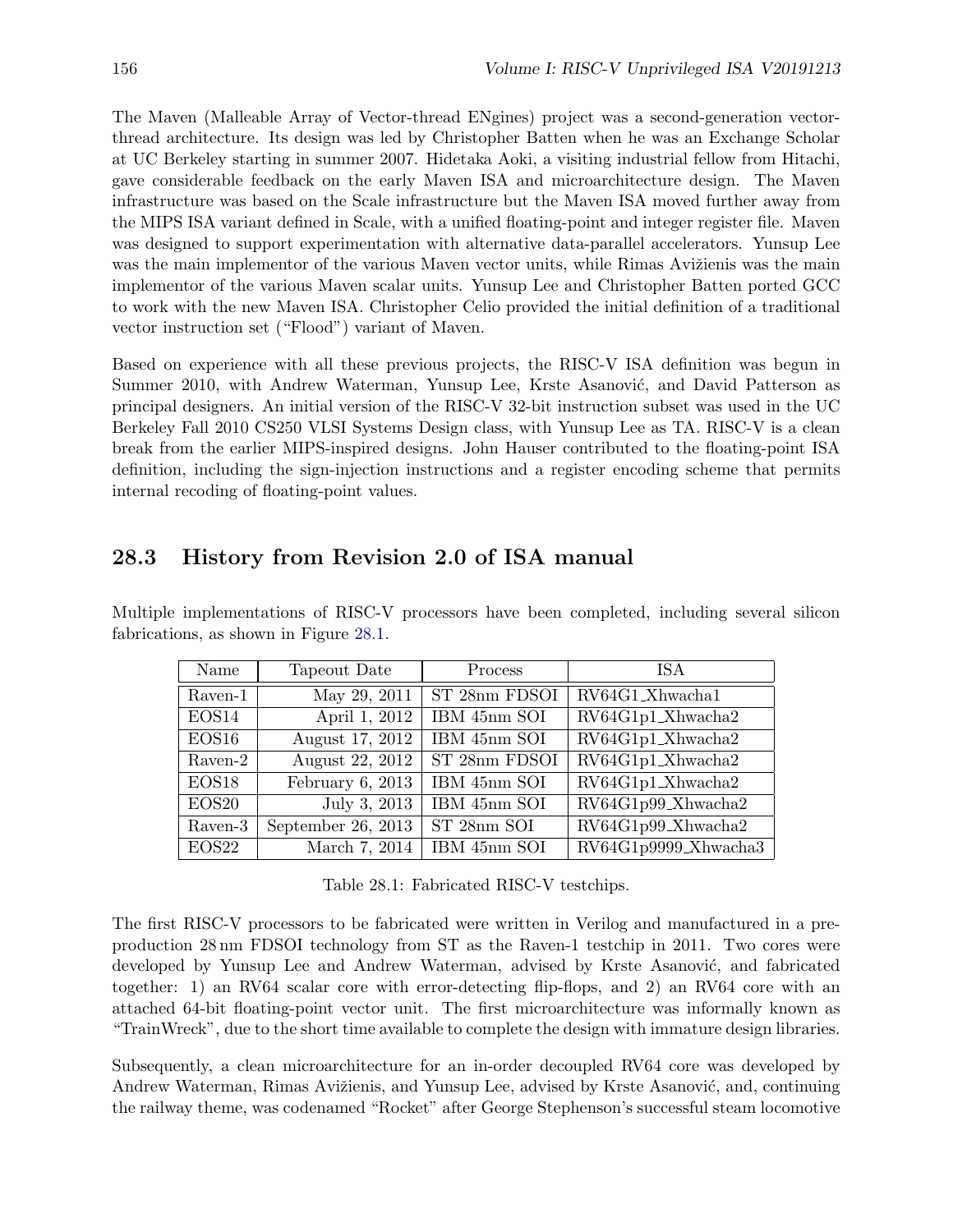design. Rocket was written in Chisel, a new hardware design language developed at UC Berkeley. The IEEE floating-point units used in Rocket were developed by John Hauser, Andrew Waterman, and Brian Richards. Rocket has since been refined and developed further, and has been fabricated two more times in 28 nm FDSOI (Raven-2, Raven-3), and five times in IBM 45 nm SOI technology (EOS14, EOS16, EOS18, EOS20, EOS22) for a photonics project. Work is ongoing to make the Rocket design available as a parameterized RISC-V processor generator.

EOS14–EOS22 chips include early versions of Hwacha, a 64-bit IEEE floating-point vector unit, developed by Yunsup Lee, Andrew Waterman, Huy Vo, Albert Ou, Quan Nguyen, and Stephen Twigg, advised by Krste Asanović. EOS16–EOS22 chips include dual cores with a cache-coherence protocol developed by Henry Cook and Andrew Waterman, advised by Krste Asanović. EOS14 silicon has successfully run at 1.25 GHz. EOS16 silicon suffered from a bug in the IBM pad libraries. EOS18 and EOS20 have successfully run at 1.35 GHz.

Contributors to the Raven testchips include Yunsup Lee, Andrew Waterman, Rimas Avižienis, Brian Zimmer, Jaehwa Kwak, Ruzica Jevtić, Milovan Blagojević, Alberto Puggelli, Steven Bailey, Ben Keller, Pi-Feng Chiu, Brian Richards, Borivoje Nikolić, and Krste Asanović.

Contributors to the EOS testchips include Yunsup Lee, Rimas Avižienis, Andrew Waterman, Henry Cook, Huy Vo, Daiwei Li, Chen Sun, Albert Ou, Quan Nguyen, Stephen Twigg, Vladimir Stojanović, and Krste Asanović.

Andrew Waterman and Yunsup Lee developed the C++ ISA simulator "Spike", used as a golden model in development and named after the golden spike used to celebrate completion of the US transcontinental railway. Spike has been made available as a BSD open-source project.

Andrew Waterman completed a Master's thesis with a preliminary design of the RISC-V compressed instruction set [\[22\]](#page-237-0).

Various FPGA implementations of the RISC-V have been completed, primarily as part of integrated demos for the Par Lab project research retreats. The largest FPGA design has 3 cache-coherent RV64IMA processors running a research operating system. Contributors to the FPGA implementations include Andrew Waterman, Yunsup Lee, Rimas Avižienis, and Krste Asanović.

RISC-V processors have been used in several classes at UC Berkeley. Rocket was used in the Fall 2011 offering of CS250 as a basis for class projects, with Brian Zimmer as TA. For the undergraduate CS152 class in Spring 2012, Christopher Celio used Chisel to write a suite of educational RV32 processors, named "Sodor" after the island on which "Thomas the Tank Engine" and friends live. The suite includes a microcoded core, an unpipelined core, and 2, 3, and 5-stage pipelined cores, and is publicly available under a BSD license. The suite was subsequently updated and used again in CS152 in Spring 2013, with Yunsup Lee as TA, and in Spring 2014, with Eric Love as TA. Christopher Celio also developed an out-of-order RV64 design known as BOOM (Berkeley Out-of-Order Machine), with accompanying pipeline visualizations, that was used in the CS152 classes. The CS152 classes also used cache-coherent versions of the Rocket core developed by Andrew Waterman and Henry Cook.

Over the summer of 2013, the RoCC (Rocket Custom Coprocessor) interface was defined to simplify adding custom accelerators to the Rocket core. Rocket and the RoCC interface were used extensively in the Fall 2013 CS250 VLSI class taught by Jonathan Bachrach, with several student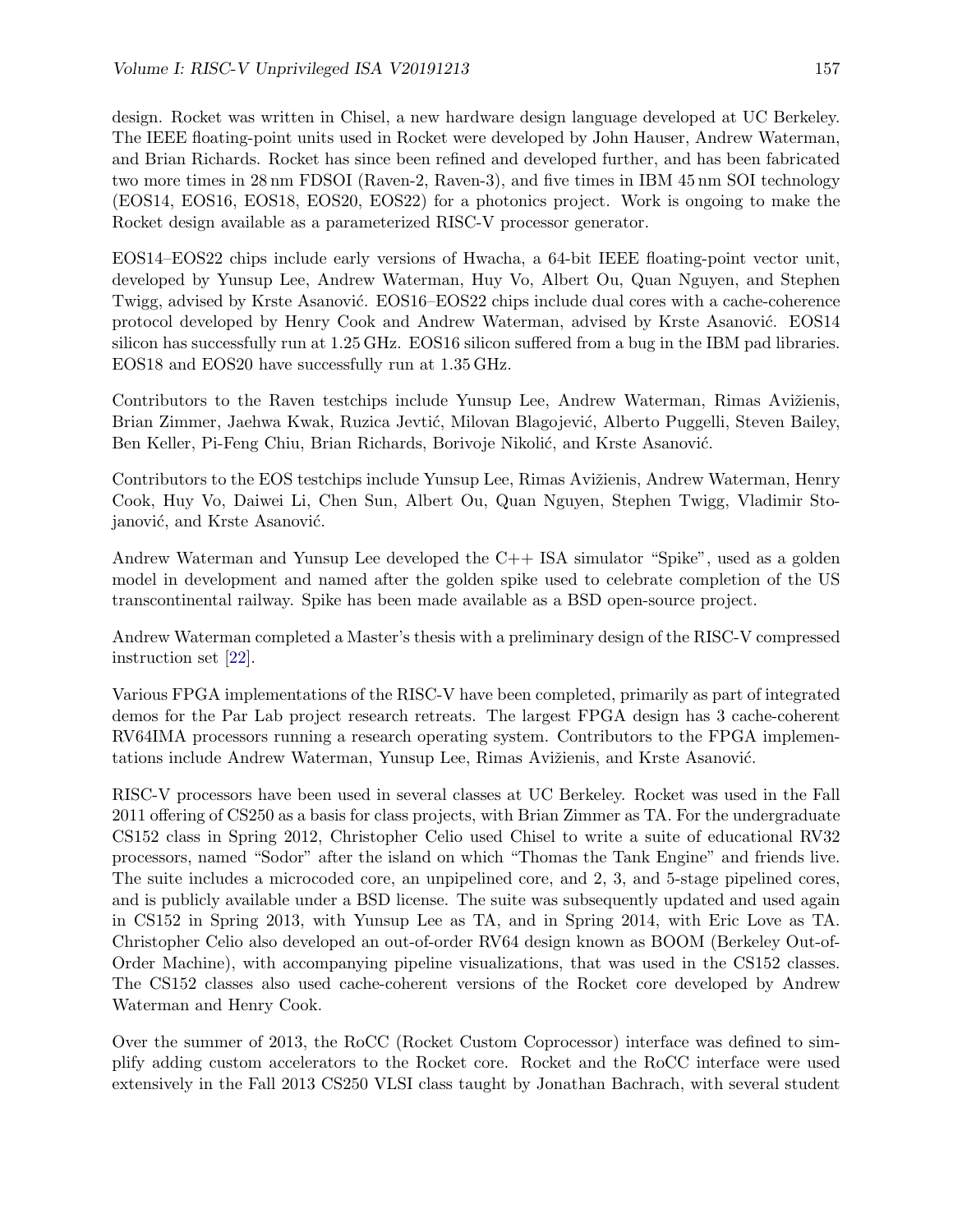accelerator projects built to the RoCC interface. The Hwacha vector unit has been rewritten as a RoCC coprocessor.

Two Berkeley undergraduates, Quan Nguyen and Albert Ou, have successfully ported Linux to run on RISC-V in Spring 2013.

Colin Schmidt successfully completed an LLVM backend for RISC-V 2.0 in January 2014.

Darius Rad at Bluespec contributed soft-float ABI support to the GCC port in March 2014.

John Hauser contributed the definition of the floating-point classification instructions.

We are aware of several other RISC-V core implementations, including one in Verilog by Tommy Thorn, and one in Bluespec by Rishiyur Nikhil.

### Acknowledgments

Thanks to Christopher F. Batten, Preston Briggs, Christopher Celio, David Chisnall, Stefan Freudenberger, John Hauser, Ben Keller, Rishiyur Nikhil, Michael Taylor, Tommy Thorn, and Robert Watson for comments on the draft ISA version 2.0 specification.

#### 28.4 History from Revision 2.1

Uptake of the RISC-V ISA has been very rapid since the introduction of the frozen version 2.0 in May 2014, with too much activity to record in a short history section such as this. Perhaps the most important single event was the formation of the non-profit RISC-V Foundation in August 2015. The Foundation will now take over stewardship of the official RISC-V ISA standard, and the official website riscv.org is the best place to obtain news and updates on the RISC-V standard.

#### Acknowledgments

Thanks to Scott Beamer, Allen J. Baum, Christopher Celio, David Chisnall, Paul Clayton, Palmer Dabbelt, Jan Gray, Michael Hamburg, and John Hauser for comments on the version 2.0 specification.

### 28.5 History from Revision 2.2

### Acknowledgments

Thanks to Jacob Bachmeyer, Alex Bradbury, David Horner, Stefan O'Rear, and Joseph Myers for comments on the version 2.1 specification.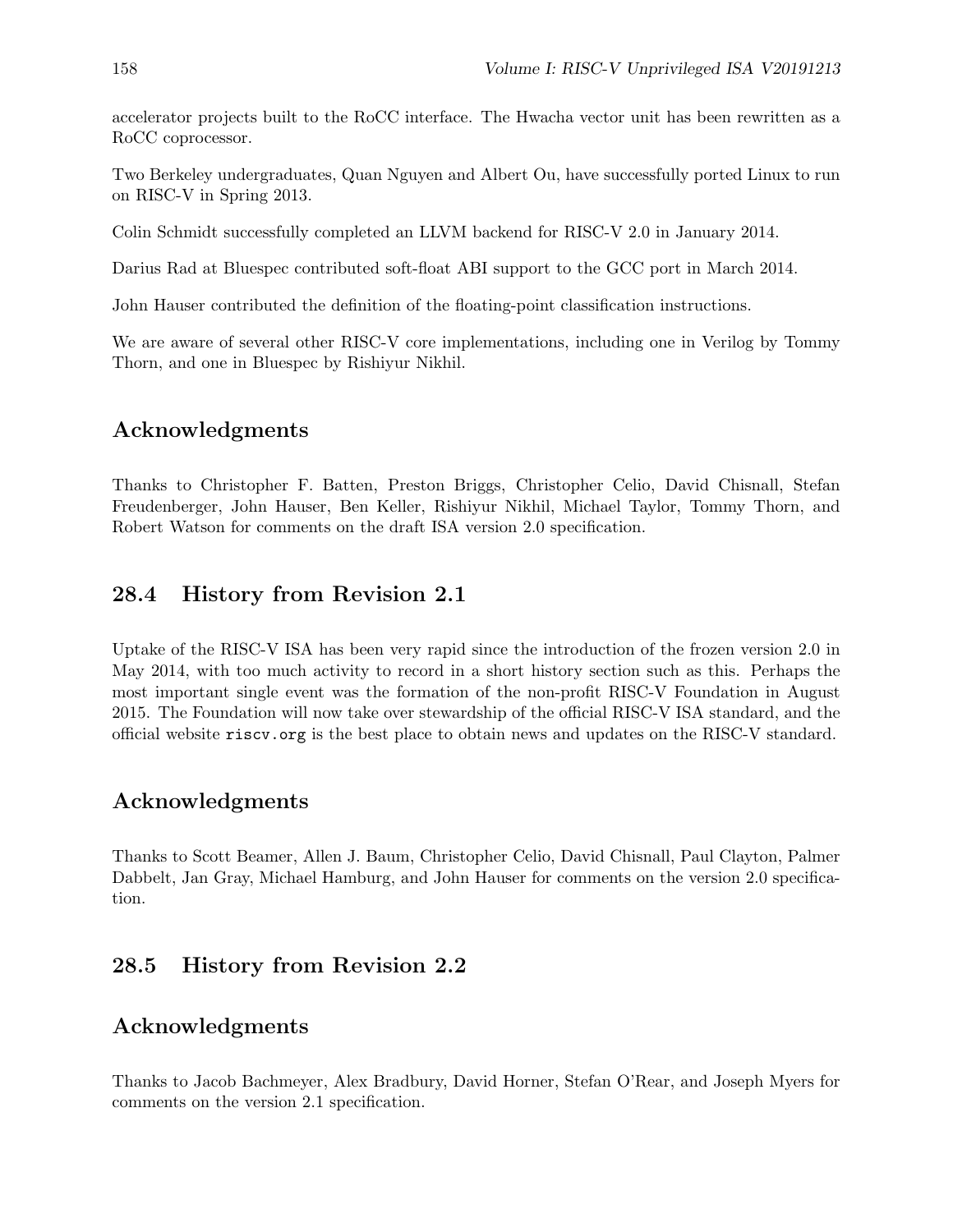## 28.6 History for Revision 2.3

Uptake of RISC-V continues at breakneck pace.

John Hauser and Andrew Waterman contributed a hypervisor ISA extension based upon a proposal from Paolo Bonzini.

Daniel Lustig, Arvind, Krste Asanović, Shaked Flur, Paul Loewenstein, Yatin Manerkar, Luc Maranget, Margaret Martonosi, Vijayanand Nagarajan, Rishiyur Nikhil, Jonas Oberhauser, Christopher Pulte, Jose Renau, Peter Sewell, Susmit Sarkar, Caroline Trippel, Muralidaran Vijayaraghavan, Andrew Waterman, Derek Williams, Andrew Wright, and Sizhuo Zhang contributed the memory consistency model.

# 28.7 Funding

Development of the RISC-V architecture and implementations has been partially funded by the following sponsors.

- Par Lab: Research supported by Microsoft (Award  $\#024263$ ) and Intel (Award  $\#024894$ ) funding and by matching funding by U.C. Discovery (Award #DIG07-10227). Additional support came from Par Lab affiliates Nokia, NVIDIA, Oracle, and Samsung.
- Project Isis: DoE Award DE-SC0003624.
- ASPIRE Lab: DARPA PERFECT program, Award HR0011-12-2-0016. DARPA POEM program Award HR0011-11-C-0100. The Center for Future Architectures Research (C-FAR), a STARnet center funded by the Semiconductor Research Corporation. Additional support from ASPIRE industrial sponsor, Intel, and ASPIRE affiliates, Google, Hewlett Packard Enterprise, Huawei, Nokia, NVIDIA, Oracle, and Samsung.

The content of this paper does not necessarily reflect the position or the policy of the US government and no official endorsement should be inferred.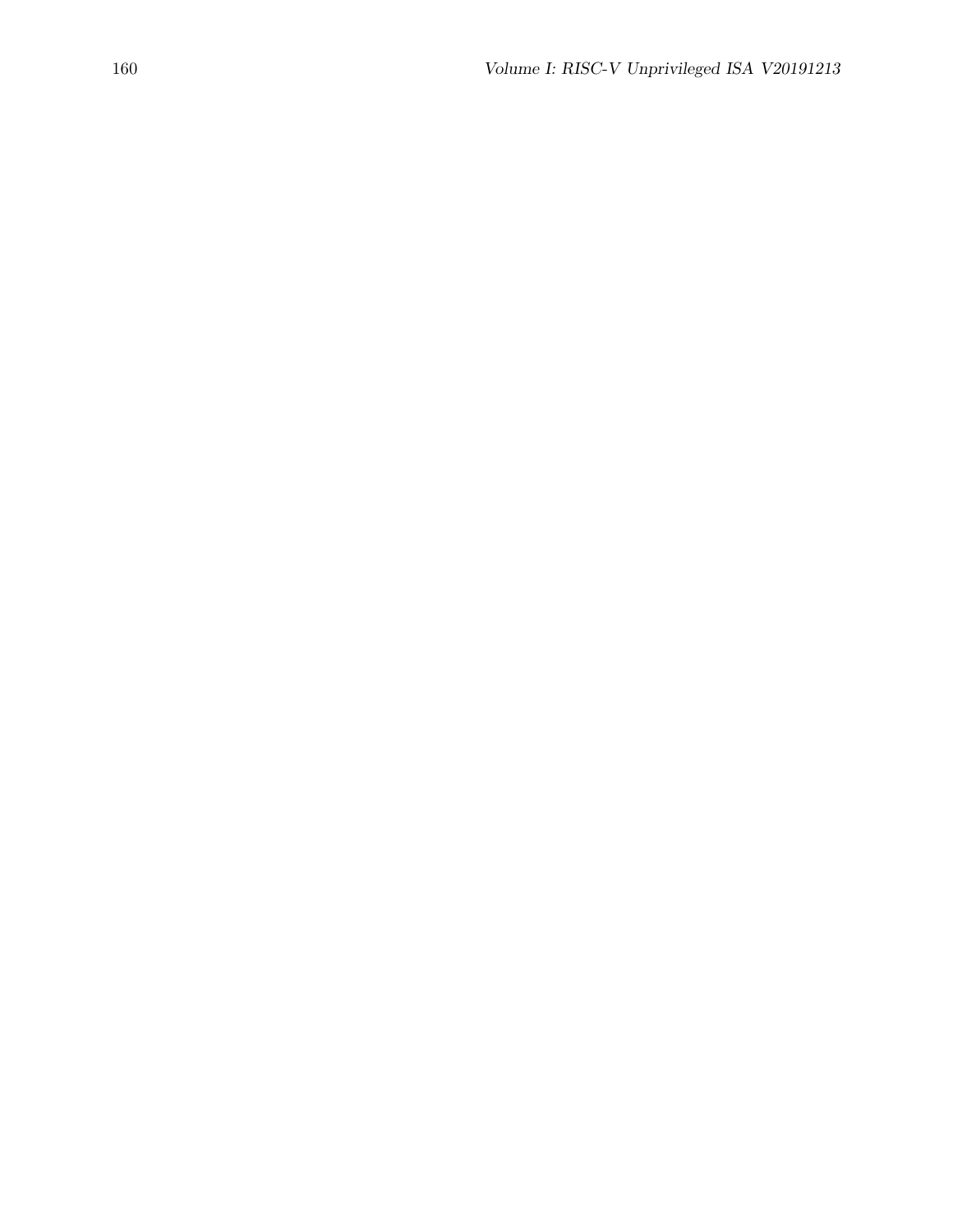# Appendix A

# RVWMO Explanatory Material, Version 0.1

This section provides more explanation for RVWMO (Chapter [14\)](#page-100-0), using more informal language and concrete examples. These are intended to clarify the meaning and intent of the axioms and preserved program order rules. This appendix should be treated as commentary; all normative material is provided in Chapter [14](#page-100-0) and in the rest of the main body of the ISA specification. All currently known discrepancies are listed in Section [A.7.](#page-205-0) Any other discrepancies are unintentional.

# A.1 Why RVWMO?

Memory consistency models fall along a loose spectrum from weak to strong. Weak memory models allow more hardware implementation flexibility and deliver arguably better performance, performance per watt, power, scalability, and hardware verification overheads than strong models, at the expense of a more complex programming model. Strong models provide simpler programming models, but at the cost of imposing more restrictions on the kinds of (non-speculative) hardware optimizations that can be performed in the pipeline and in the memory system, and in turn imposing some cost in terms of power, area overhead, and verification burden.

RISC-V has chosen the RVWMO memory model, a variant of release consistency. This places it in between the two extremes of the memory model spectrum. The RVWMO memory model enables architects to build simple implementations, aggressive implementations, implementations embedded deeply inside a much larger system and subject to complex memory system interactions, or any number of other possibilities, all while simultaneously being strong enough to support programming language memory models at high performance.

To facilitate the porting of code from other architectures, some hardware implementations may choose to implement the Ztso extension, which provides stricter RVTSO ordering semantics by default. Code written for RVWMO is automatically and inherently compatible with RVTSO, but code written assuming RVTSO is not guaranteed to run correctly on RVWMO implementations. In fact, most RVWMO implementations will (and should) simply refuse to run RVTSO-only binaries. Each implementation must therefore choose whether to prioritize compatibility with RVTSO code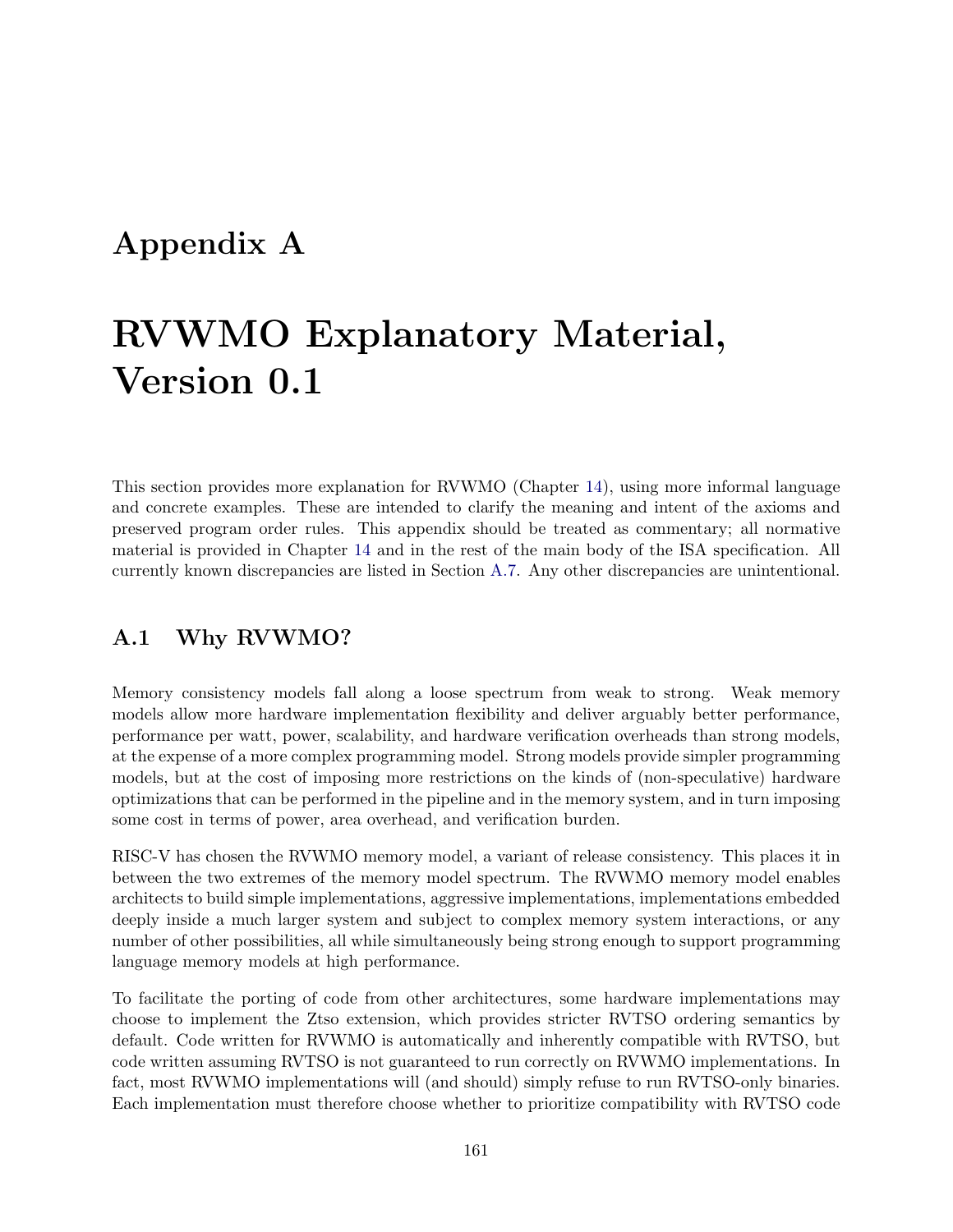(e.g., to facilitate porting from x86) or whether to instead prioritize compatibility with other RISC-V cores implementing RVWMO.

Some fences and/or memory ordering annotations in code written for RVWMO may become redundant under RVTSO; the cost that the default of RVWMO imposes on Ztso implementations is the incremental overhead of fetching those fences (e.g., FENCE R,RW and FENCE RW,W) which become no-ops on that implementation. However, these fences must remain present in the code if compatibility with non-Ztso implementations is desired.

#### A.2 Litmus Tests

The explanations in this chapter make use of *litmus tests*, or small programs designed to test or highlight one particular aspect of a memory model. Figure [A.1](#page-179-0) shows an example of a litmus test with two harts. As a convention for this figure and for all figures that follow in this chapter, we assume that s0–s2 are pre-set to the same value in all harts and that s0 holds the address labeled x, s1 holds y, and s2 holds z, where x, y, and z are disjoint memory locations aligned to 8 byte boundaries. Each figure shows the litmus test code on the left, and a visualization of one particular valid or invalid execution on the right.

|     | Hart 0                     | Hart 1                            |                                              |
|-----|----------------------------|-----------------------------------|----------------------------------------------|
|     | $li$ $t1,1$                | li $t4,4$                         | a: $Wx=1$<br>$\mathbf{b}$<br>CO <sub>1</sub> |
| (a) | sw t1,0(s0)<br>li $t2,2$   | (e)<br>sw t4,0(s0)                | e: $Wx=4$<br>fr/<br>$b: Wx=2$                |
| (b) | sw t2,0(s0)                |                                   | <b>CO</b><br>$fr_1$<br>f: $Wx=5$<br>cо       |
| (c) | $lw$ a0,0(s0)              |                                   | $c: Rx=1$<br>fr                              |
| (d) | $li$ $t3,3$<br>sw t3,0(s0) | $li$ $t5,5$<br>(f)<br>sw t5,0(s0) | d: $Wx=3$                                    |

<span id="page-179-0"></span>Figure A.1: A sample litmus test and one forbidden execution ( $a0=1$ ).

Litmus tests are used to understand the implications of the memory model in specific concrete situations. For example, in the litmus test of Figure [A.1,](#page-179-0) the final value of a0 in the first hart can be either 2, 4, or 5, depending on the dynamic interleaving of the instruction stream from each hart at runtime. However, in this example, the final value of  $a0$  in Hart 0 will never be 1 or 3; intuitively, the value 1 will no longer be visible at the time the load executes, and the value 3 will not yet be visible by the time the load executes. We analyze this test and many others below.

The diagram shown to the right of each litmus test shows a visual representation of the particular execution candidate being considered. These diagrams use a notation that is common in the memory model literature for constraining the set of possible global memory orders that could produce the execution in question. It is also the basis for the herd models presented in Appendix [B.2.](#page-214-0) This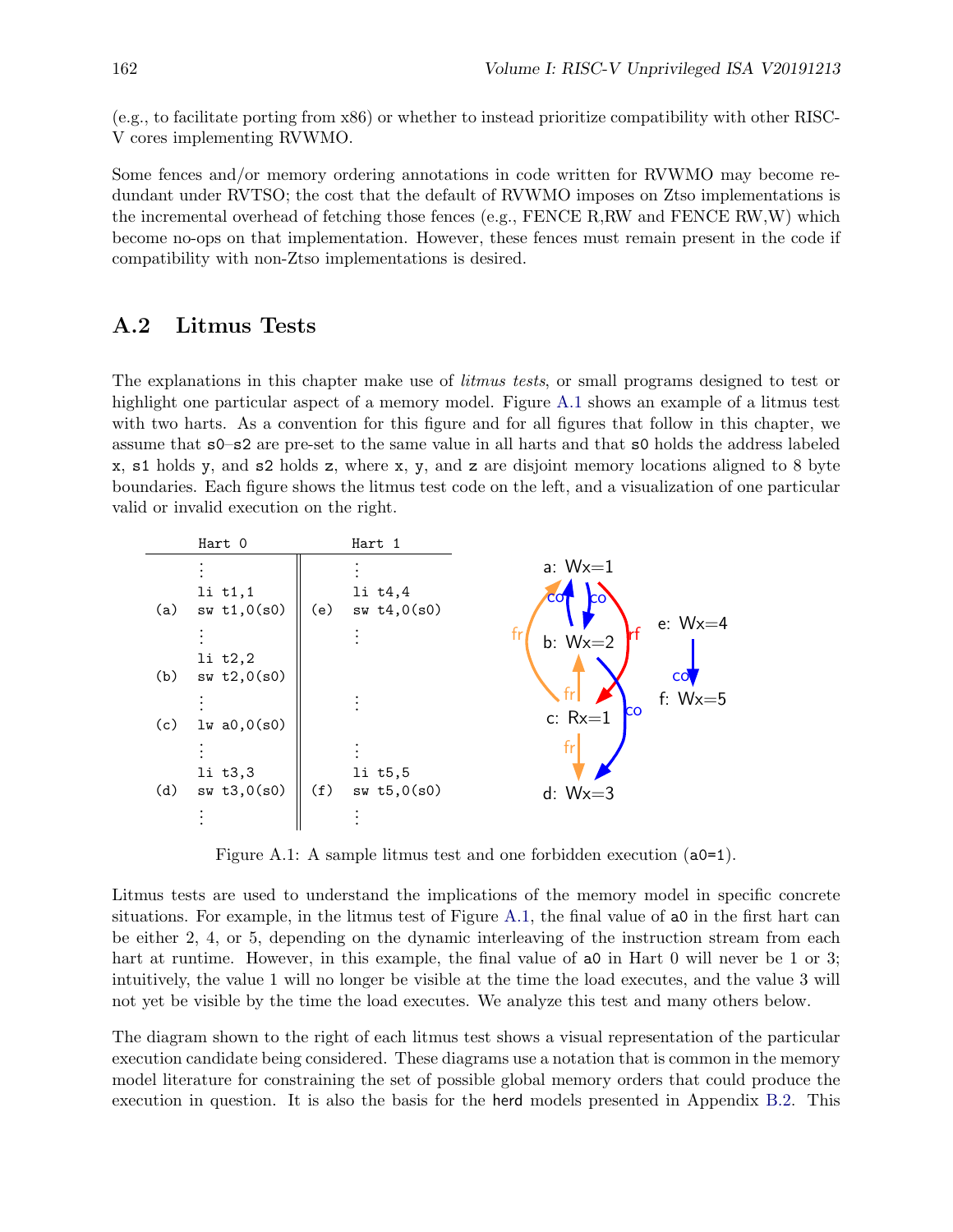| Edge  | Full Name (and explanation)                                                                    |
|-------|------------------------------------------------------------------------------------------------|
| rf    | Reads From (from each store to the loads that return a value written by that store)            |
| CO    | Coherence (a total order on the stores to each address)                                        |
| fr    | From-Reads (from each load to co-successors of the store from which the load returned a value) |
| ppo   | Preserved Program Order                                                                        |
| fence | Orderings enforced by a FENCE instruction                                                      |
| addr  | Address Dependency                                                                             |
| ctrl  | Control Dependency                                                                             |
| data  | Data Dependency                                                                                |

<span id="page-180-0"></span>Table A.1: A key for the litmus test diagrams drawn in this appendix

notation is explained in Table [A.1.](#page-180-0) Of the listed relations, rf edges between harts, co edges, fr edges, and ppo edges directly constrain the global memory order (as do fence, addr, data, and some ctrl edges, via ppo). Other edges (such as intra-hart rf edges) are informative but do not constrain the global memory order.

For example, in Figure [A.1,](#page-179-0)  $a0=1$  could occur only if one of the following were true:

- (b) appears before (a) in global memory order (and in the coherence order co). However, this violates RVWMO PPO rule [1.](#page-104-0) The co edge from (b) to (a) highlights this contradiction.
- (a) appears before (b) in global memory order (and in the coherence order co). However, in this case, the Load Value Axiom would be violated, because (a) is not the latest matching store prior to (c) in program order. The fr edge from (c) to (b) highlights this contradiction.

Since neither of these scenarios satisfies the RVWMO axioms, the outcome  $a0=1$  is forbidden.

Beyond what is described in this appendix, a suite of more than seven thousand litmus tests is available at <https://github.com/litmus-tests/litmus-tests-riscv>.

The litmus tests repository also provides instructions on how to run the litmus tests on RISC-V hardware and how to compare the results with the operational and axiomatic models.

In the future, we expect to adapt these memory model litmus tests for use as part of the RISC-V compliance test suite as well.

## A.3 Explaining the RVWMO Rules

In this section, we provide explanation and examples for all of the RVWMO rules and axioms.

#### A.3.1 Preserved Program Order and Global Memory Order

Preserved program order represents the subset of program order that must be respected within the global memory order. Conceptually, events from the same hart that are ordered by preserved program order must appear in that order from the perspective of other harts and/or observers.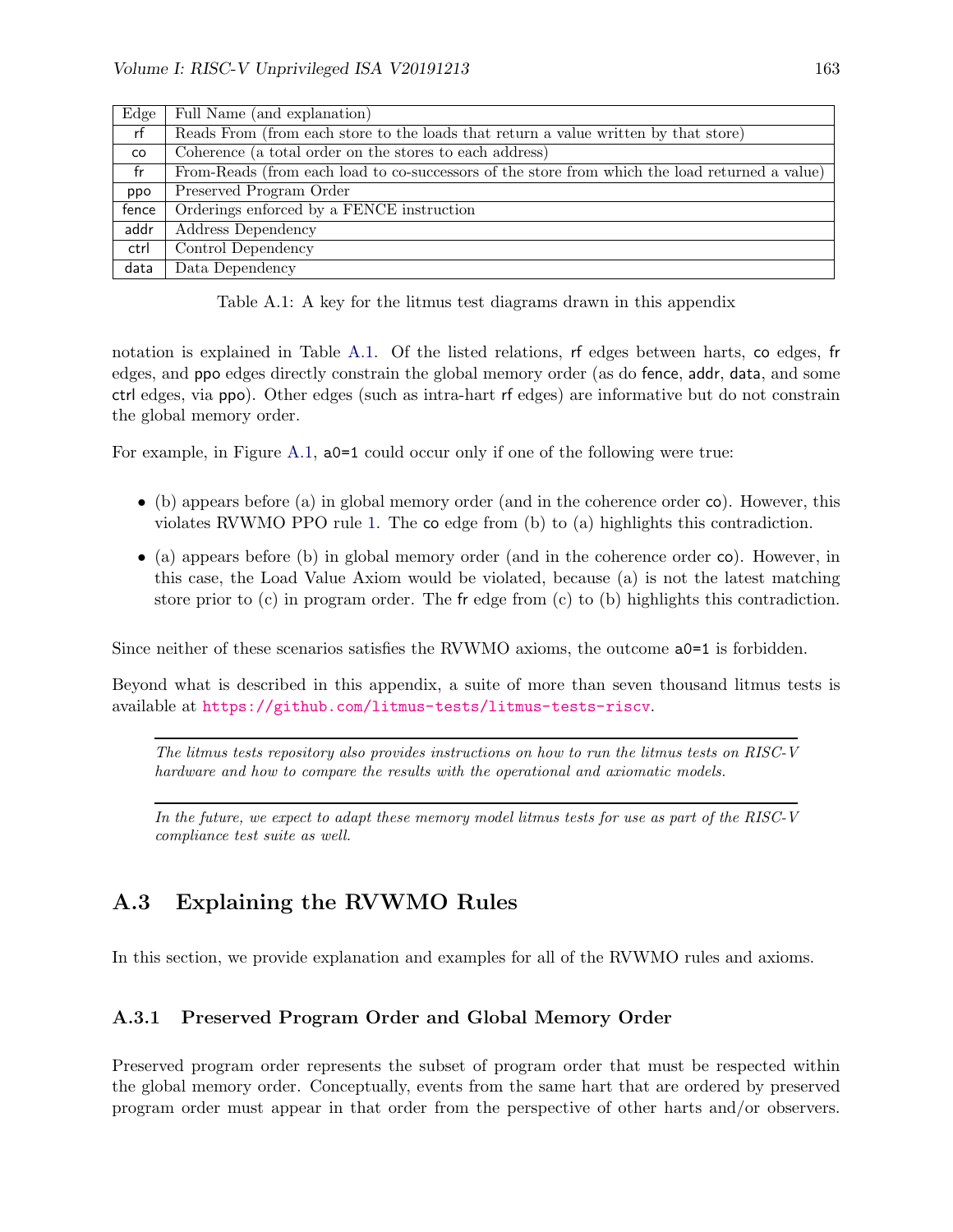Events from the same hart that are not ordered by preserved program order, on the other hand, may appear reordered from the perspective of other harts and/or observers.

Informally, the global memory order represents the order in which loads and stores perform. The formal memory model literature has moved away from specifications built around the concept of performing, but the idea is still useful for building up informal intuition. A load is said to have performed when its return value is determined. A store is said to have performed not when it has executed inside the pipeline, but rather only when its value has been propagated to globally visible memory. In this sense, the global memory order also represents the contribution of the coherence protocol and/or the rest of the memory system to interleave the (possibly reordered) memory accesses being issued by each hart into a single total order agreed upon by all harts.

The order in which loads perform does not always directly correspond to the relative age of the values those two loads return. In particular, a load  $b$  may perform before another load  $a$  to the same address (i.e., b may execute before a, and b may appear before a in the global memory order), but a may nevertheless return an older value than b. This discrepancy captures (among other things) the reordering effects of buffering placed between the core and memory. For example, b may have returned a value from a store in the store buffer, while a may have ignored that younger store and read an older value from memory instead. To account for this, at the time each load performs, the value it returns is determined by the load value axiom, not just strictly by determining the most recent store to the same address in the global memory order, as described below.

#### <span id="page-181-0"></span>A.3.2 Load Value Axiom

[Load Value Axiom:](#page-105-0) Each byte of each load i returns the value written to that byte by the store that is the latest in global memory order among the following stores:

- 1. Stores that write that byte and that precede  $i$  in the global memory order
- 2. Stores that write that byte and that precede  $i$  in program order

Preserved program order is not required to respect the ordering of a store followed by a load to an overlapping address. This complexity arises due to the ubiquity of store buffers in nearly all implementations. Informally, the load may perform (return a value) by forwarding from the store while the store is still in the store buffer, and hence before the store itself performs (writes back to globally visible memory). Any other hart will therefore observe the load as performing before the store.

Consider the litmus test of Figure [A.2.](#page-182-0) When running this program on an implementation with store buffers, it is possible to arrive at the final outcome  $a0=1$ ,  $a1=0$ ,  $a2=1$ ,  $a3=0$  as follows:

- (a) executes and enters the first hart's private store buffer
- (b) executes and forwards its return value 1 from (a) in the store buffer
- $\bullet$  (c) executes since all previous loads (i.e., (b)) have completed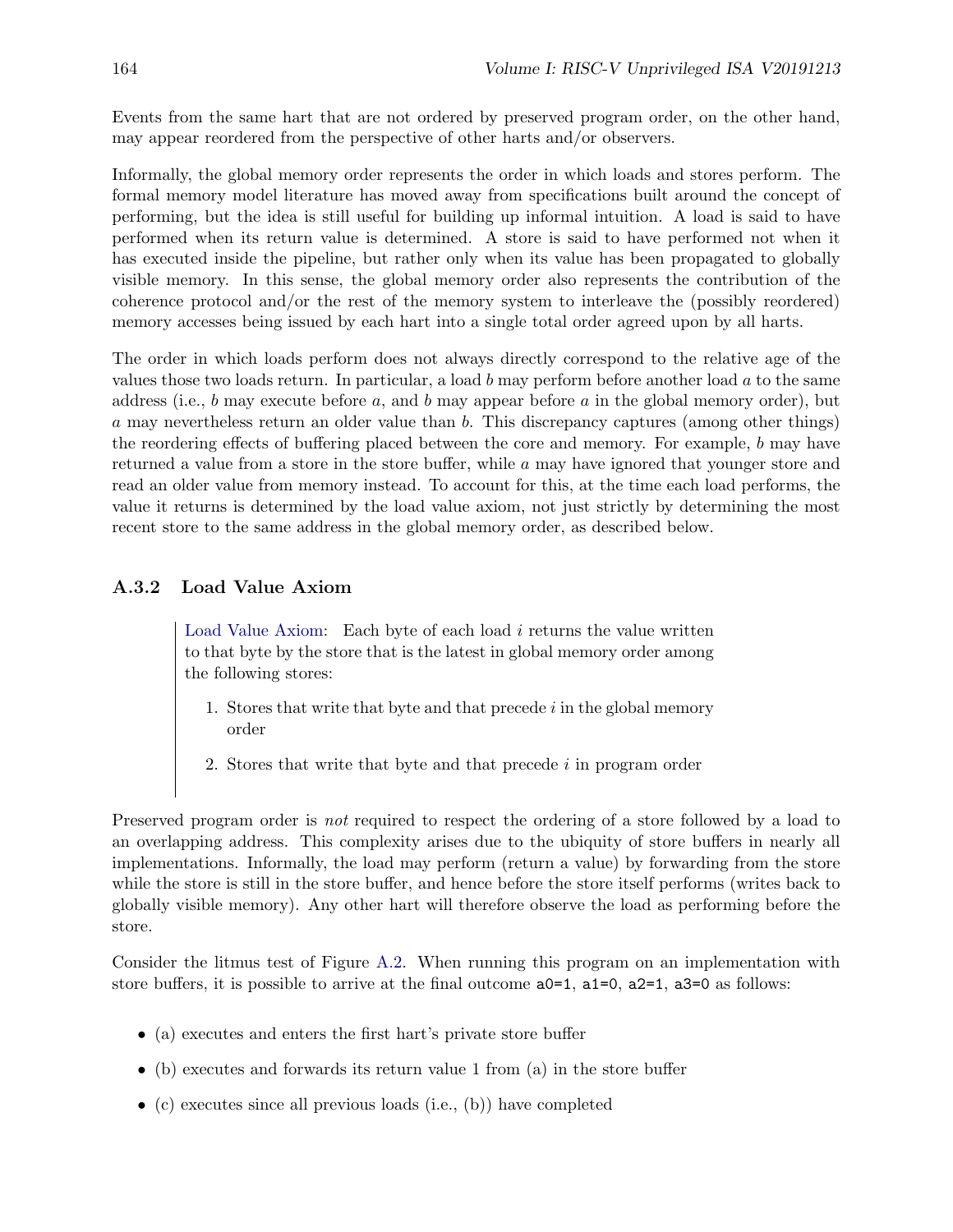

<span id="page-182-0"></span>Figure A.2: A store buffer forwarding litmus test (outcome permitted)

- (d) executes and reads the value 0 from memory
- (e) executes and enters the second hart's private store buffer
- $\bullet$  (f) executes and forwards its return value 1 from (e) in the store buffer
- (g) executes since all previous loads (i.e.,  $(f)$ ) have completed
- (h) executes and reads the value 0 from memory
- (a) drains from the first hart's store buffer to memory
- (e) drains from the second hart's store buffer to memory

Therefore, the memory model must be able to account for this behavior.

To put it another way, suppose the definition of preserved program order did include the following hypothetical rule: memory access a precedes memory access b in preserved program order (and hence also in the global memory order) if a precedes b in program order and a and b are accesses to the same memory location,  $a$  is a write, and  $b$  is a read. Call this "Rule X". Then we get the following:

- (a) precedes (b): by rule X
- (b) precedes (d): by rule [4](#page-104-1)
- (d) precedes (e): by the load value axiom. Otherwise, if (e) preceded (d), then (d) would be required to return the value 1. (This is a perfectly legal execution; it's just not the one in question)
- (e) precedes (f): by rule X
- (f) precedes (h): by rule [4](#page-104-1)
- (h) precedes (a): by the load value axiom, as above.

The global memory order must be a total order and cannot be cyclic, because a cycle would imply that every event in the cycle happens before itself, which is impossible. Therefore, the execution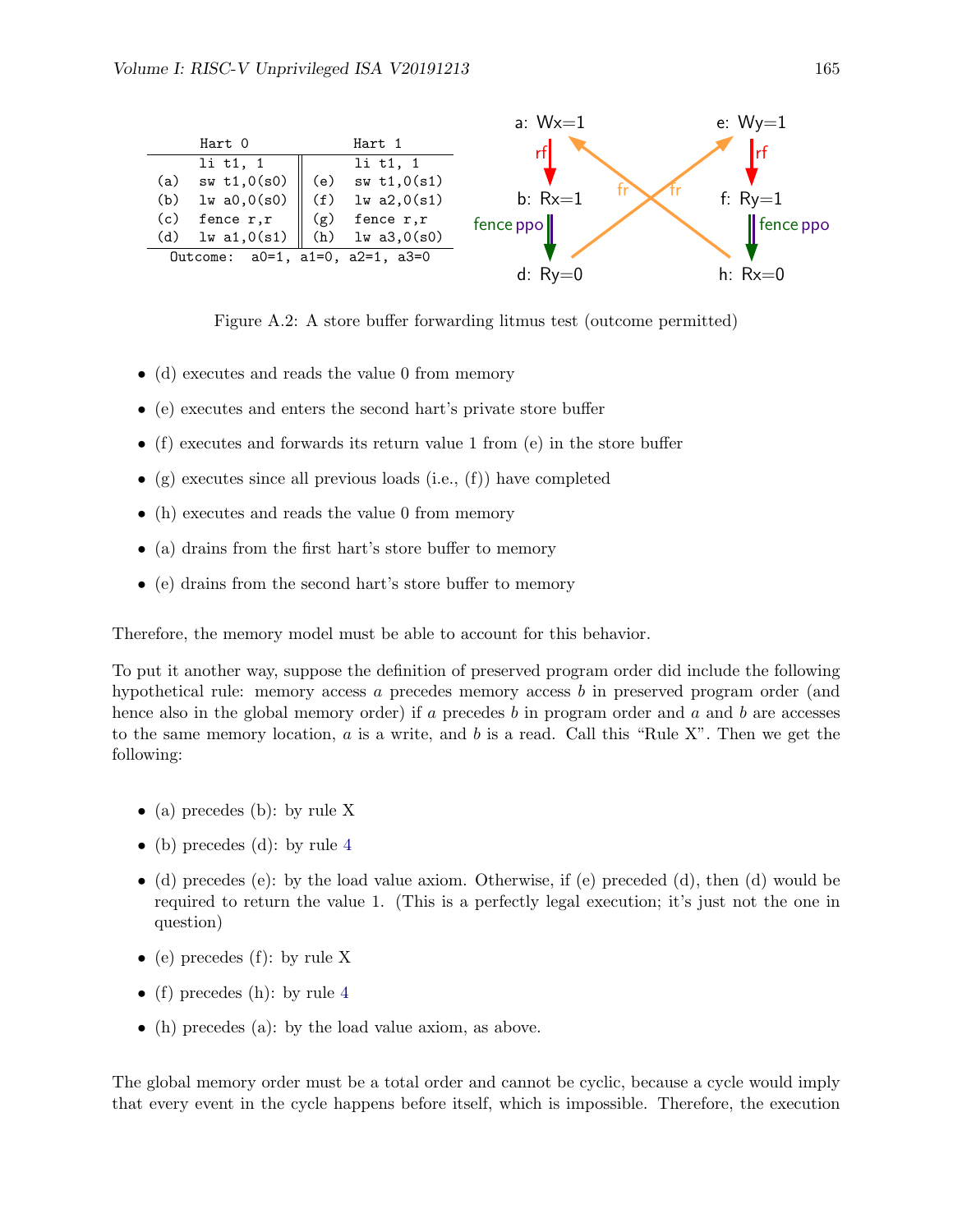proposed above would be forbidden, and hence the addition of rule X would forbid implementations with store buffer forwarding, which would clearly be undesirable.

Nevertheless, even if (b) precedes (a) and/or (f) precedes (e) in the global memory order, the only sensible possibility in this example is for  $(b)$  to return the value written by  $(a)$ , and likewise for  $(f)$ and (e). This combination of circumstances is what leads to the second option in the definition of the load value axiom. Even though (b) precedes (a) in the global memory order, (a) will still be visible to (b) by virtue of sitting in the store buffer at the time (b) executes. Therefore, even if (b) precedes (a) in the global memory order, (b) should return the value written by (a) because (a) precedes (b) in program order. Likewise for (e) and (f).



<span id="page-183-0"></span>Figure A.3: The "PPOCA" store buffer forwarding litmus test (outcome permitted)

Another test that highlights the behavior of store buffers is shown in Figure [A.3.](#page-183-0) In this example, (d) is ordered before (e) because of the control dependency, and (f) is ordered before (g) because of the address dependency. However, (e) is not necessarily ordered before  $(f)$ , even though  $(f)$  returns the value written by (e). This could correspond to the following sequence of events:

- (e) executes speculatively and enters the second hart's private store buffer (but does not drain to memory)
- (f) executes speculatively and forwards its return value 1 from (e) in the store buffer
- (g) executes speculatively and reads the value 0 from memory
- (a) executes, enters the first hart's private store buffer, and drains to memory
- (b) executes and retires
- (c) executes, enters the first hart's private store buffer, and drains to memory
- (d) executes and reads the value 1 from memory
- (e), (f), and (g) commit, since the speculation turned out to be correct
- (e) drains from the store buffer to memory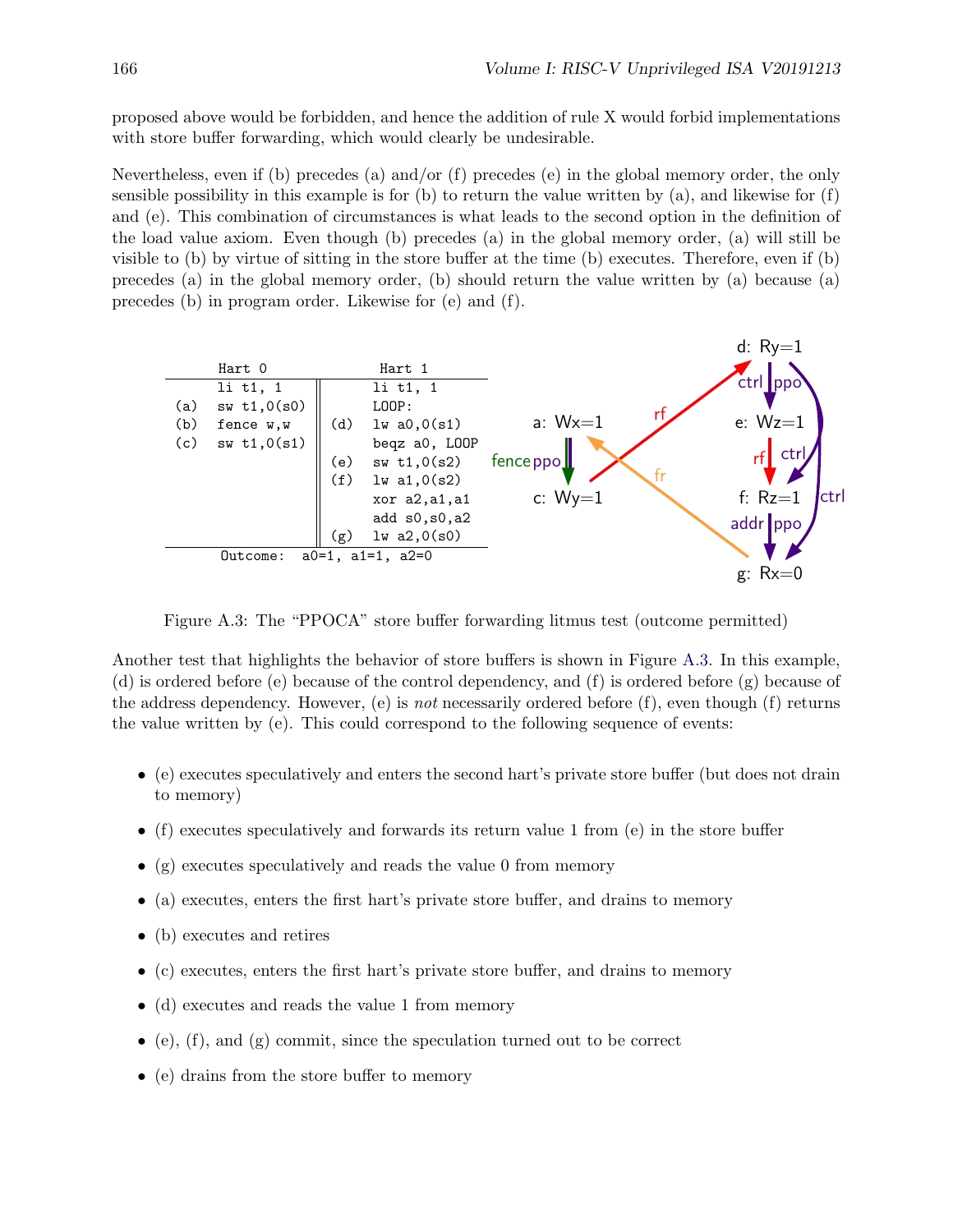#### A.3.3 Atomicity Axiom

[Atomicity Axiom](#page-105-1) (for Aligned Atomics): If r and w are paired load and store operations generated by aligned LR and SC instructions in a hart  $h, s$  is a store to byte x, and r returns a value written by s, then s must precede w in the global memory order, and there can be no store from a hart other than  $h$  to byte  $x$  following  $s$  and preceding  $w$  in the global memory order.

The RISC-V architecture decouples the notion of atomicity from the notion of ordering. Unlike architectures such as TSO, RISC-V atomics under RVWMO do not impose any ordering requirements by default. Ordering semantics are only guaranteed by the PPO rules that otherwise apply.

RISC-V contains two types of atomics: AMOs and LR/SC pairs. These conceptually behave differently, in the following way. LR/SC behave as if the old value is brought up to the core, modified, and written back to memory, all while a reservation is held on that memory location. AMOs on the other hand conceptually behave as if they are performed directly in memory. AMOs are therefore inherently atomic, while LR/SC pairs are atomic in the slightly different sense that the memory location in question will not be modified by another hart during the time the original hart holds the reservation.

<span id="page-184-0"></span>

| (a) $lr.d$ a0, $0(s0)$ |  |  | (a) $lr.d$ a0, $0(s0)$                       |  |  | (a) $lr.w a0, 0(s0)$   |
|------------------------|--|--|----------------------------------------------|--|--|------------------------|
| (b) sd $t1, 0(s0)$     |  |  | (b) $sw$ t1, $4(s0)$                         |  |  | (b) sw $t1, 4(s0)$     |
| (c) $sc.d$ t2, $0(s0)$ |  |  | (c) $sc.d$ t2, $0(s0)$                       |  |  | (c) $sc.w$ t2, $0(s0)$ |
|                        |  |  | (a) $lr.w a0, 0(s0)$<br>(b) $sw$ t1, $4(s0)$ |  |  |                        |
|                        |  |  | (c) $sc.w$ t2, $8(s0)$                       |  |  |                        |

Figure A.4: In all four (independent) code snippets, the store-conditional (c) is permitted but not guaranteed to succeed

The atomicity axiom forbids stores from other harts from being interleaved in global memory order between an LR and the SC paired with that LR. The atomicity axiom does not forbid loads from being interleaved between the paired operations in program order or in the global memory order, nor does it forbid stores from the same hart or stores to non-overlapping locations from appearing between the paired operations in either program order or in the global memory order. For example, the SC instructions in Figure [A.4](#page-184-0) may (but are not guaranteed to) succeed. None of those successes would violate the atomicity axiom, because the intervening non-conditional stores are from the same hart as the paired load-reserved and store-conditional instructions. This way, a memory system that tracks memory accesses at cache line granularity (and which therefore will see the four snippets of Figure [A.4](#page-184-0) as identical) will not be forced to fail a store-conditional instruction that happens to (falsely) share another portion of the same cache line as the memory location being held by the reservation.

The atomicity axiom also technically supports cases in which the LR and SC touch different addresses and/or use different access sizes; however, use cases for such behaviors are expected to be rare in practice. Likewise, scenarios in which stores from the same hart between an LR/SC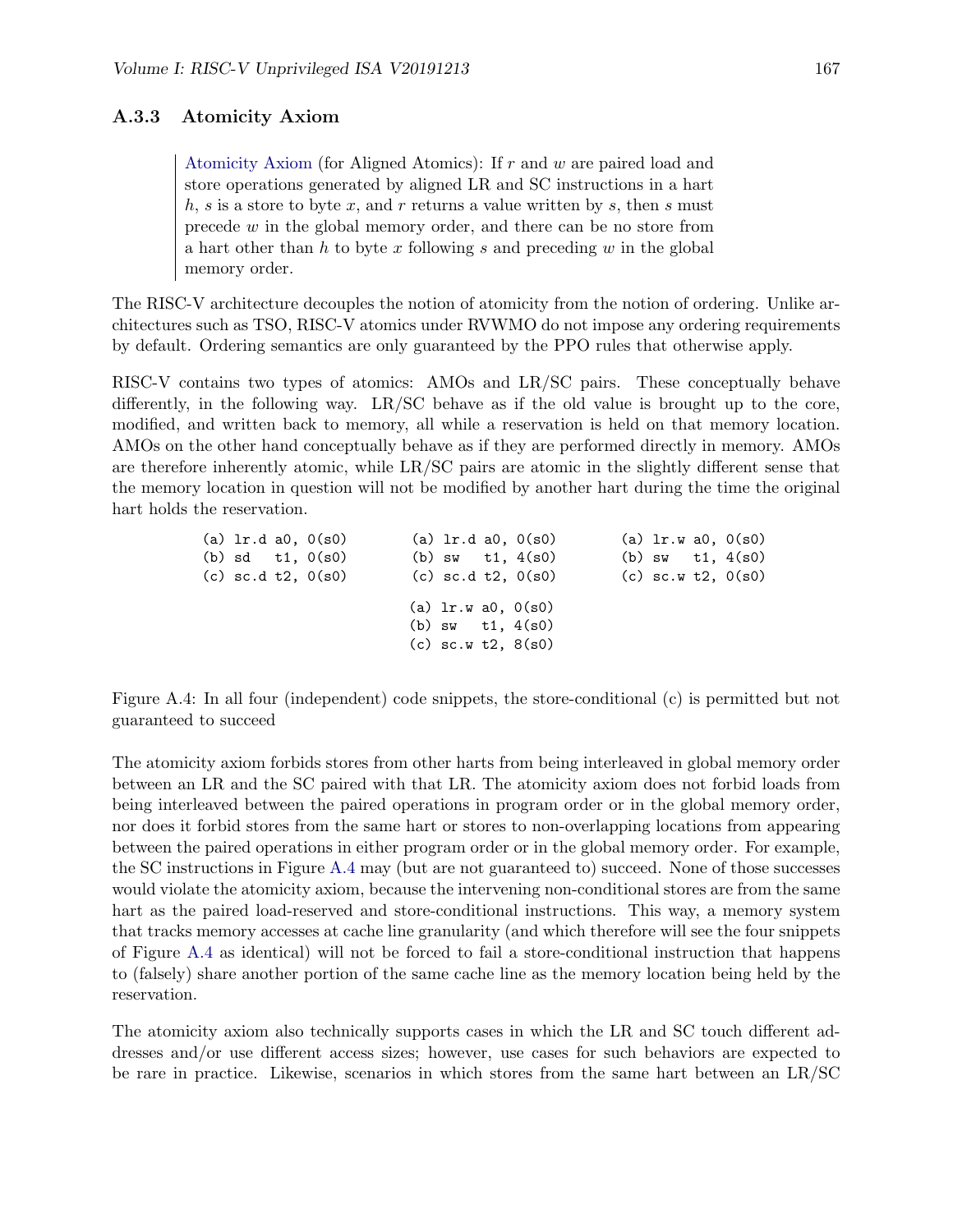pair actually overlap the memory location(s) referenced by the LR or SC are expected to be rare compared to scenarios where the intervening store may simply fall onto the same cache line.

#### A.3.4 Progress Axiom

[Progress Axiom:](#page-105-2) No memory operation may be preceded in the global memory order by an infinite sequence of other memory operations.

The progress axiom ensures a minimal forward progress guarantee. It ensures that stores from one hart will eventually be made visible to other harts in the system in a finite amount of time, and that loads from other harts will eventually be able to read those values (or successors thereof). Without this rule, it would be legal, for example, for a spinlock to spin infinitely on a value, even with a store from another hart waiting to unlock the spinlock.

The progress axiom is intended not to impose any other notion of fairness, latency, or quality of service onto the harts in a RISC-V implementation. Any stronger notions of fairness are up to the rest of the ISA and/or up to the platform and/or device to define and implement.

The forward progress axiom will in almost all cases be naturally satisfied by any standard cache coherence protocol. Implementations with non-coherent caches may have to provide some other mechanism to ensure the eventual visibility of all stores (or successors thereof) to all harts.

#### <span id="page-185-0"></span>A.3.5 Overlapping-Address Orderings (Rules [1–](#page-104-0)[3\)](#page-104-2)

Rule [1:](#page-104-0)  $b$  is a store, and  $a$  and  $b$  access overlapping memory addresses Rule [2:](#page-104-3) a and b are loads, x is a byte read by both a and b, there is no store to x between  $a$  and  $b$  in program order, and  $a$  and  $b$  return values for  $x$  written by different memory operations Rule [3:](#page-104-2)  $a$  is generated by an AMO or SC instruction,  $b$  is a load, and  $b$ returns a value written by a

Same-address orderings where the latter is a store are straightforward: a load or store can never be reordered with a later store to an overlapping memory location. From a microarchitecture perspective, generally speaking, it is difficult or impossible to undo a speculatively reordered store if the speculation turns out to be invalid, so such behavior is simply disallowed by the model. Same-address orderings from a store to a later load, on the other hand, do not need to be enforced. As discussed in Section [A.3.2,](#page-181-0) this reflects the observable behavior of implementations that forward values from buffered stores to later loads.

Same-address load-load ordering requirements are far more subtle. The basic requirement is that a younger load must not return a value that is older than a value returned by an older load in the same hart to the same address. This is often known as "CoRR" (Coherence for Read-Read pairs), or as part of a broader "coherence" or "sequential consistency per location" requirement. Some architectures in the past have relaxed same-address load-load ordering, but in hindsight this is generally considered to complicate the programming model too much, and so RVWMO requires CoRR ordering to be enforced. However, because the global memory order corresponds to the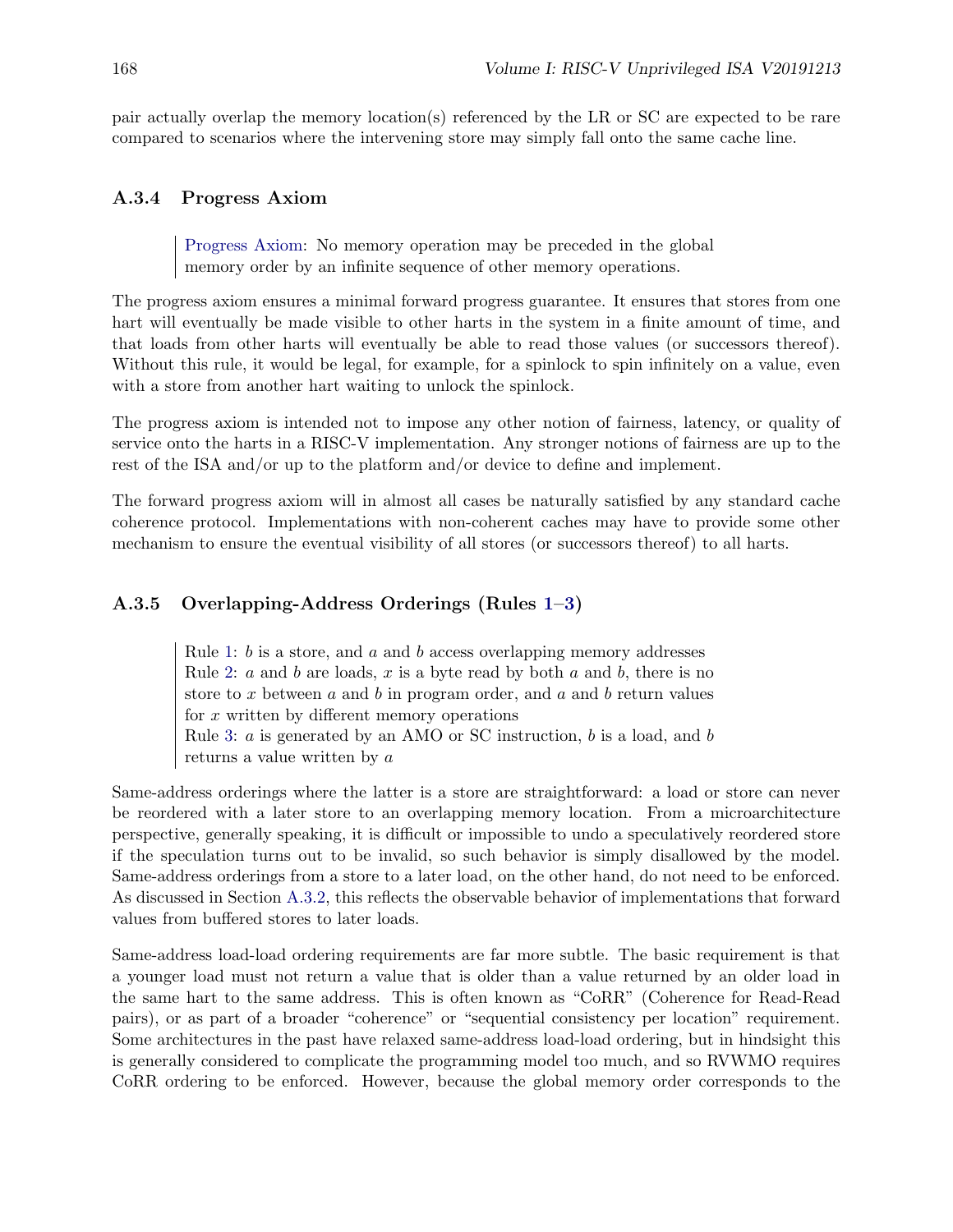

order in which loads perform rather than the ordering of the values being returned, capturing CoRR requirements in terms of the global memory order requires a bit of indirection.

<span id="page-186-0"></span>Figure A.5: Litmus test MP+fence.w.w+fri-rfi-addr (outcome permitted)

Consider the litmus test of Figure [A.5,](#page-186-0) which is one particular instance of the more general "fri-rfi" pattern. The term "fri-rfi" refers to the sequence  $(d)$ ,  $(e)$ ,  $(f)$ :  $(d)$  "from-reads" (i.e., reads from an earlier write than) (e) which is the same hart, and (f) reads from (e) which is in the same hart.

From a microarchitectural perspective, outcome  $a0=1$ ,  $a1=2$ ,  $a2=0$  is legal (as are various other less subtle outcomes). Intuitively, the following would produce the outcome in question:

- (d) stalls (for whatever reason; perhaps it's stalled waiting for some other preceding instruction)
- (e) executes and enters the store buffer (but does not yet drain to memory)
- (f) executes and forwards from (e) in the store buffer
- (g), (h), and (i) execute
- $\bullet$  (a) executes and drains to memory, (b) executes, and (c) executes and drains to memory
- (d) unstalls and executes
- (e) drains from the store buffer to memory

This corresponds to a global memory order of  $(f)$ ,  $(i)$ ,  $(a)$ ,  $(c)$ ,  $(d)$ ,  $(e)$ . Note that even though  $(f)$ performs before  $(d)$ , the value returned by  $(f)$  is newer than the value returned by  $(d)$ . Therefore, this execution is legal and does not violate the CoRR requirements.

Likewise, if two back-to-back loads return the values written by the same store, then they may also appear out-of-order in the global memory order without violating CoRR. Note that this is not the same as saying that the two loads return the same value, since two different stores may write the same value.

Consider the litmus test of Figure [A.6.](#page-187-0) The outcome  $a0=1$ ,  $a1=v$ ,  $a2=v$ ,  $a3=0$  (where v is some value written by another hart) can be observed by allowing  $(g)$  and  $(h)$  to be reordered. This might be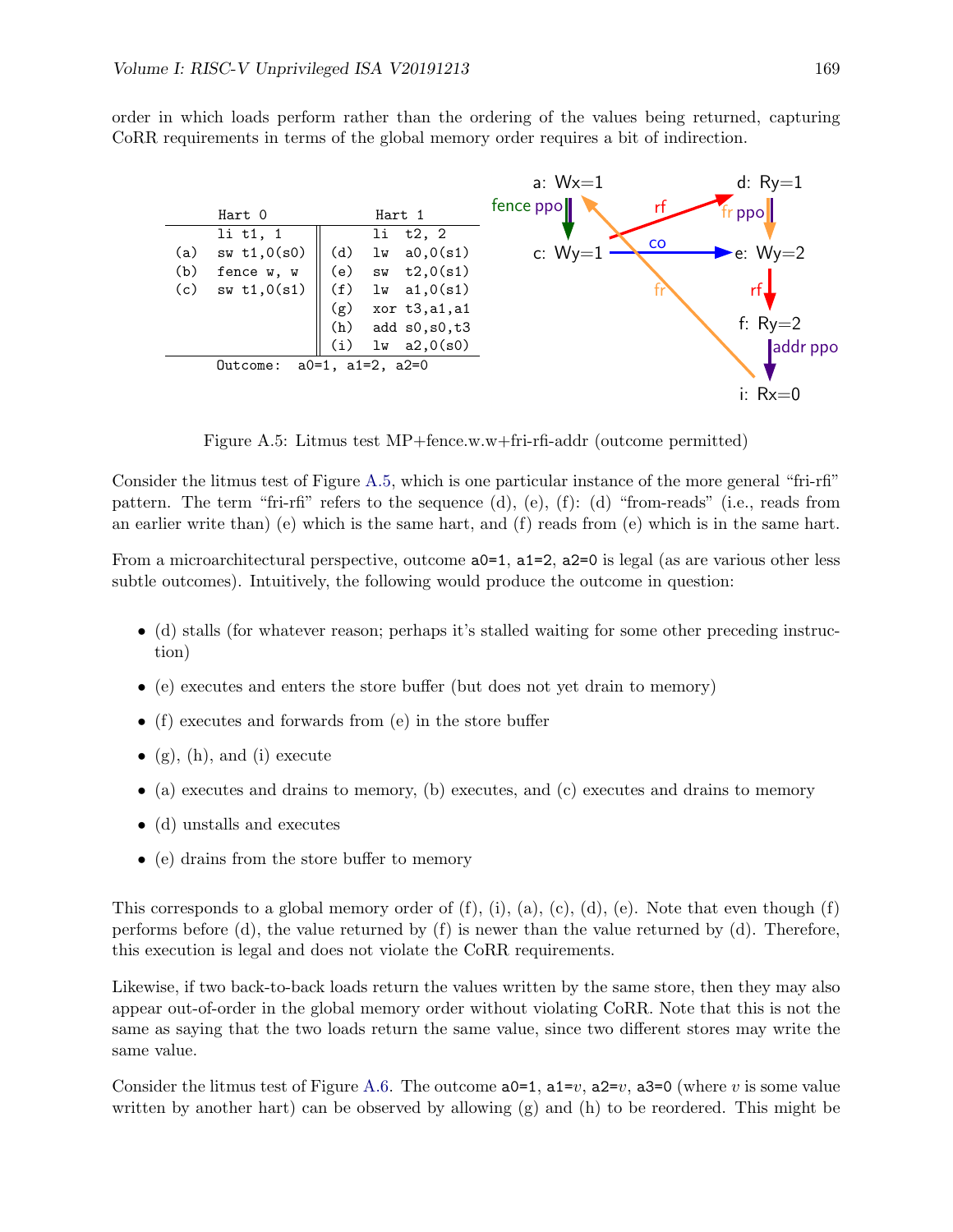

<span id="page-187-0"></span>Figure A.6: Litmus test RSW (outcome permitted)

done speculatively, and the speculation can be justified by the microarchitecture (e.g., by snooping for cache invalidations and finding none) because replaying (h) after (g) would return the value written by the same store anyway. Hence assuming a1 and a2 would end up with the same value written by the same store anyway, (g) and (h) can be legally reordered. The global memory order corresponding to this execution would be  $(h),(k),(a),(c),(d),(g)$ .

Executions of the test in Figure [A.6](#page-187-0) in which a1 does not equal a2 do in fact require that  $(g)$ appears before (h) in the global memory order. Allowing (h) to appear before (g) in the global memory order would in that case result in a violation of CoRR, because then (h) would return an older value than that returned by (g). Therefore, PPO rule [2](#page-104-3) forbids this CoRR violation from occurring. As such, PPO rule [2](#page-104-3) strikes a careful balance between enforcing CoRR in all cases while simultaneously being weak enough to permit "RSW" and "fri-rfi" patterns that commonly appear in real microarchitectures.

There is one more overlapping-address rule: PPO rule [3](#page-104-2) simply states that a value cannot be returned from an AMO or SC to a subsequent load until the AMO or SC has (in the case of the SC, successfully) performed globally. This follows somewhat naturally from the conceptual view that both AMOs and SC instructions are meant to be performed atomically in memory. However, notably, PPO rule [3](#page-104-2) states that hardware may not even non-speculatively forward the value being stored by an AMOSWAP to a subsequent load, even though for AMOSWAP that store value is not actually semantically dependent on the previous value in memory, as is the case for the other AMOs. The same holds true even when forwarding from SC store values that are not semantically dependent on the value returned by the paired LR.

The three PPO rules above also apply when the memory accesses in question only overlap partially. This can occur, for example, when accesses of different sizes are used to access the same object. Note also that the base addresses of two overlapping memory operations need not necessarily be the same for two memory accesses to overlap. When misaligned memory accesses are being used, the overlapping-address PPO rules apply to each of the component memory accesses independently.

#### A.3.6 Fences (Rule [4\)](#page-104-1)

Rule [4:](#page-104-1) There is a FENCE instruction that orders a before b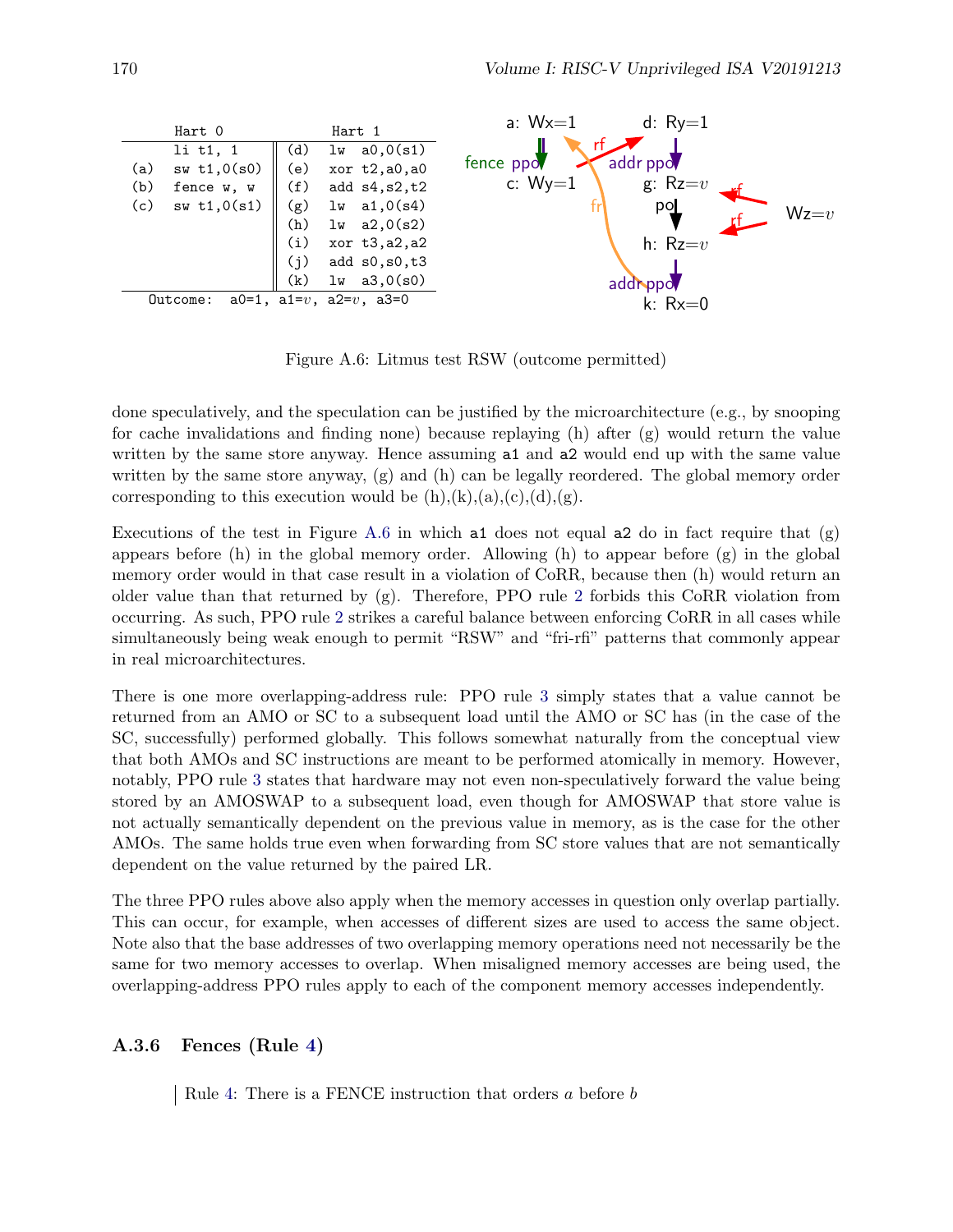By default, the FENCE instruction ensures that all memory accesses from instructions preceding the fence in program order (the "predecessor set") appear earlier in the global memory order than memory accesses from instructions appearing after the fence in program order (the "successor set"). However, fences can optionally further restrict the predecessor set and/or the successor set to a smaller set of memory accesses in order to provide some speedup. Specifically, fences have PR, PW, SR, and SW bits which restrict the predecessor and/or successor sets. The predecessor set includes loads (resp. stores) if and only if PR (resp. PW) is set. Similarly, the successor set includes loads (resp. stores) if and only if SR (resp. SW) is set.

The FENCE encoding currently has nine non-trivial combinations of the four bits PR, PW, SR, and SW, plus one extra encoding FENCE.TSO which facilitates mapping of "acquire+release" or RVTSO semantics. The remaining seven combinations have empty predecessor and/or successor sets and hence are no-ops. Of the ten non-trivial options, only six are commonly used in practice:

- FENCE RW,RW
- FENCE.TSO
- FENCE RW,W
- FENCE R,RW
- FENCE R,R
- FENCE W,W

FENCE instructions using any other combination of PR, PW, SR, and SW are reserved. We strongly recommend that programmers stick to these six. Other combinations may have unknown or unexpected interactions with the memory model.

Finally, we note that since RISC-V uses a multi-copy atomic memory model, programmers can reason about fences bits in a thread-local manner. There is no complex notion of "fence cumulativity" as found in memory models that are not multi-copy atomic.

#### A.3.7 Explicit Synchronization (Rules [5–](#page-104-4)[8\)](#page-104-5)

Rule [5:](#page-104-4) a has an acquire annotation Rule [6:](#page-104-6) b has a release annotation Rule [7:](#page-104-7) a and b both have RCsc annotations Rule [8:](#page-104-5)  $a$  is paired with  $b$ 

An *acquire* operation, as would be used at the start of a critical section, requires all memory operations following the acquire in program order to also follow the acquire in the global memory order. This ensures, for example, that all loads and stores inside the critical section are up to date with respect to the synchronization variable being used to protect it. Acquire ordering can be enforced in one of two ways: with an acquire annotation, which enforces ordering with respect to just the synchronization variable itself, or with a FENCE R,RW, which enforces ordering with respect to all previous loads.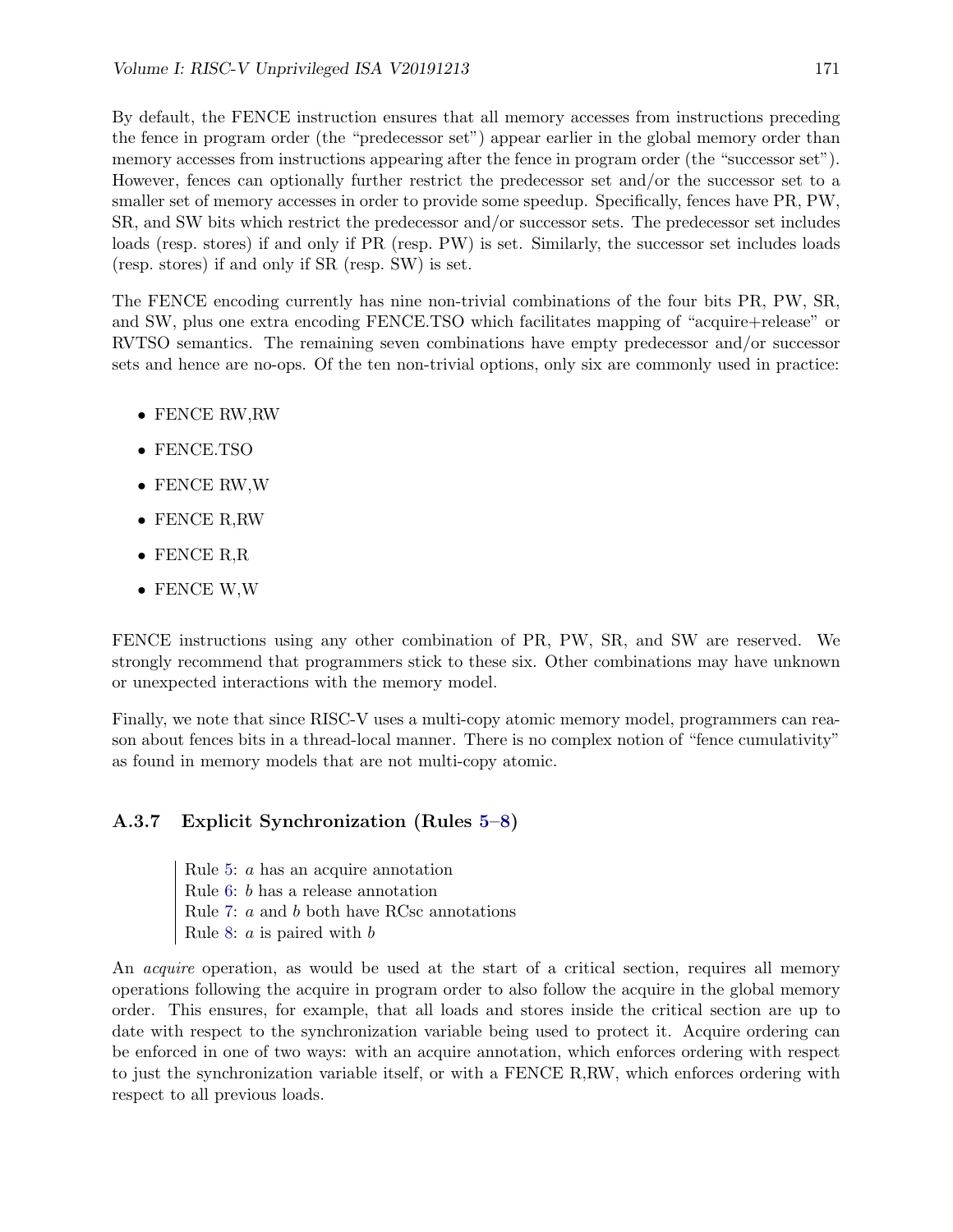```
sd x1, (a1) # Arbitrary unrelated store
   ld x2, (a2) # Arbitrary unrelated load
   li t0, 1 # Initialize swap value.
again:
   amoswap.w.aq t0, t0, (a0) # Attempt to acquire lock.
   bnez t0, again # Retry if held.
   # ...
   # Critical section.
   # ...
   amoswap.w.rl x0, x0, (a0) # Release lock by storing 0.
   sd x3, (a3) # Arbitrary unrelated store
   ld x4, (a4) # Arbitrary unrelated load
```
Figure A.7: A spinlock with atomics

<span id="page-189-0"></span>Consider Figure [A.7.](#page-189-0) Because this example uses aq, the loads and stores in the critical section are guaranteed to appear in the global memory order after the AMOSWAP used to acquire the lock. However, assuming a0, a1, and a2 point to different memory locations, the loads and stores in the critical section may or may not appear after the "Arbitrary unrelated load" at the beginning of the example in the global memory order.

```
sd x1, (a1) # Arbitrary unrelated store
   ld x2, (a2) # Arbitrary unrelated load
   li t0, 1 # Initialize swap value.
again:
   amoswap.w t0, t0, (a0) # Attempt to acquire lock.
   fence r, rw # Enforce "acquire" memory ordering
   bnez t0, again # Retry if held.
   # ...
   # Critical section.
   # ...
   fence rw, w # Enforce "release" memory ordering
   amoswap.w x0, x0, (a0) # Release lock by storing 0.
   sd x3, (a3) # Arbitrary unrelated store
   ld x4, (a4) # Arbitrary unrelated load
```
Figure A.8: A spinlock with fences

<span id="page-189-1"></span>Now, consider the alternative in Figure [A.8.](#page-189-1) In this case, even though the AMOSWAP does not enforce ordering with an *aq* bit, the fence nevertheless enforces that the acquire AMOSWAP appears earlier in the global memory order than all loads and stores in the critical section. Note, however, that in this case, the fence also enforces additional orderings: it also requires that the "Arbitrary unrelated load" at the start of the program appears earlier in the global memory order than the loads and stores of the critical section. (This particular fence does not, however, enforce any ordering with respect to the "Arbitrary unrelated store" at the start of the snippet.) In this way, fence-enforced orderings are slightly coarser than orderings enforced by .aq.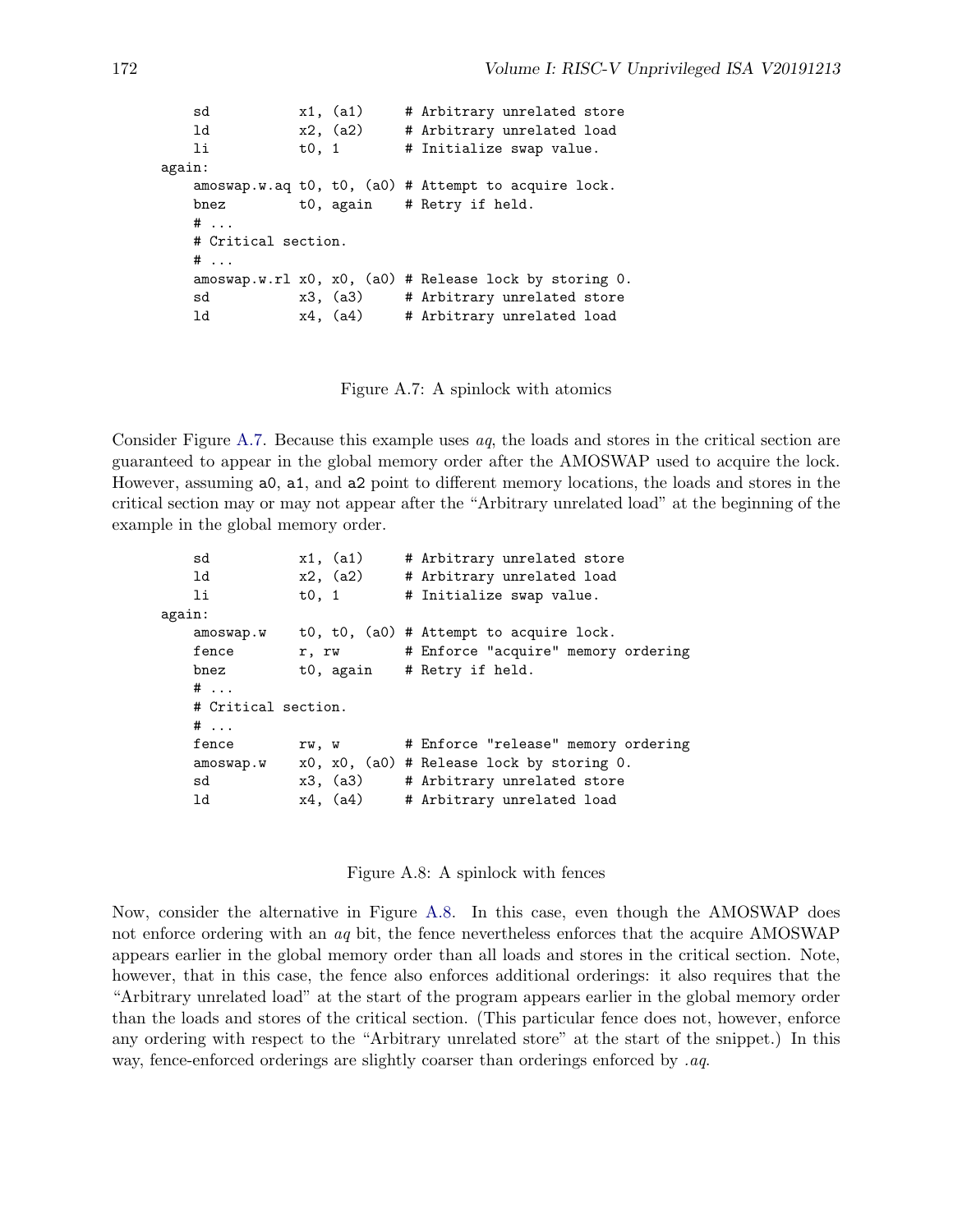Release orderings work exactly the same as acquire orderings, just in the opposite direction. Release semantics require all loads and stores preceding the release operation in program order to also precede the release operation in the global memory order. This ensures, for example, that memory accesses in a critical section appear before the lock-releasing store in the global memory order. Just as for acquire semantics, release semantics can be enforced using release annotations or with a FENCE RW,W operation. Using the same examples, the ordering between the loads and stores in the critical section and the "Arbitrary unrelated store" at the end of the code snippet is enforced only by the FENCE RW, W in Figure [A.8,](#page-189-1) not by the  $rl$  in Figure [A.7.](#page-189-0)

With RCpc annotations alone, store-release-to-load-acquire ordering is not enforced. This facilitates the porting of code written under the TSO and/or RCpc memory models. To enforce store-releaseto-load-acquire ordering, the code must use store-release-RCsc and load-acquire-RCsc operations so that PPO rule [7](#page-104-7) applies. RCpc alone is sufficient for many use cases in  $C/C++$  but is insufficient for many other use cases in  $C/C++$ , Java, and Linux, to name just a few examples; see Section [A.5](#page-197-0) for details.

PPO rule [8](#page-104-5) indicates that an SC must appear after its paired LR in the global memory order. This will follow naturally from the common use of LR/SC to perform an atomic read-modify-write operation due to the inherent data dependency. However, PPO rule [8](#page-104-5) also applies even when the value being stored does not syntactically depend on the value returned by the paired LR.

Lastly, we note that just as with fences, programmers need not worry about "cumulativity" when analyzing ordering annotations.

#### A.3.8 Syntactic Dependencies (Rules [9–](#page-104-8)[11\)](#page-104-9)

Rule [9:](#page-104-8) b has a syntactic address dependency on a Rule [10:](#page-104-10) b has a syntactic data dependency on a Rule [11:](#page-104-9) b is a store, and b has a syntactic control dependency on a

Dependencies from a load to a later memory operation in the same hart are respected by the RVWMO memory model. The Alpha memory model was notable for choosing not to enforce the ordering of such dependencies, but most modern hardware and software memory models consider allowing dependent instructions to be reordered too confusing and counterintuitive. Furthermore, modern code sometimes intentionally uses such dependencies as a particularly lightweight ordering enforcement mechanism.

The terms in Section [14.1](#page-102-0) work as follows. Instructions are said to carry dependencies from their source register(s) to their destination register(s) whenever the value written into each destination register is a function of the source register(s). For most instructions, this means that the destination register(s) carry a dependency from all source register(s). However, there are a few notable exceptions. In the case of memory instructions, the value written into the destination register ultimately comes from the memory system rather than from the source register(s) directly, and so this breaks the chain of dependencies carried from the source register $(s)$ . In the case of unconditional jumps, the value written into the destination register comes from the current pc (which is never considered a source register by the memory model), and so likewise, JALR (the only jump with a source register) does not carry a dependency from rs1 to rd.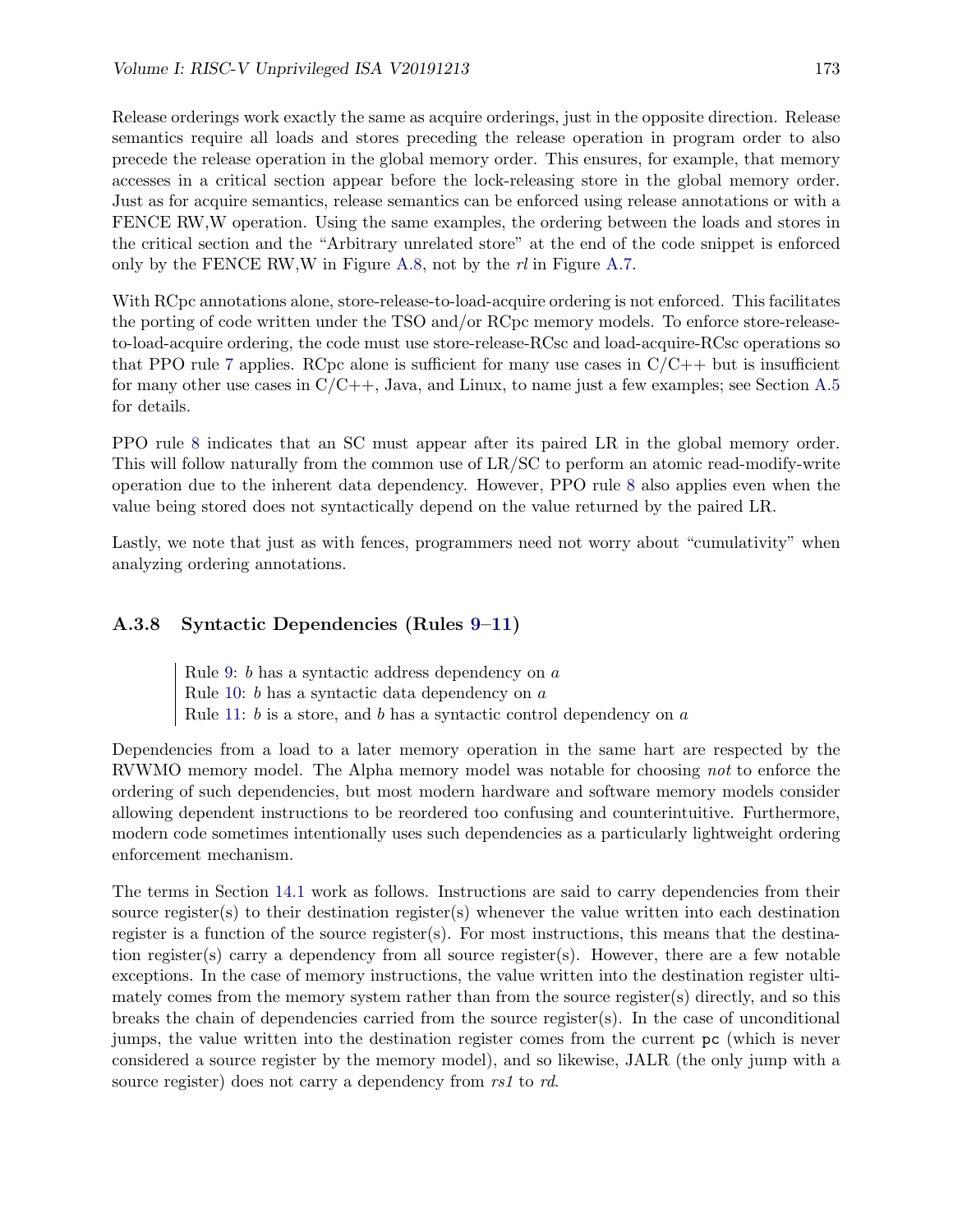<span id="page-191-0"></span> $(a)$  fadd f3,f1,f2  $(b)$  fadd f6, f4, f5 (c) csrrs a0,fflags,x0

Figure A.9: (c) has a syntactic dependency on both (a) and (b) via fflags, a destination register that both (a) and (b) implicitly accumulate into

The notion of accumulating into a destination register rather than writing into it reflects the behavior of CSRs such as fflags. In particular, an accumulation into a register does not clobber any previous writes or accumulations into the same register. For example, in Figure [A.9,](#page-191-0) (c) has a syntactic dependency on both (a) and (b).

Like other modern memory models, the RVWMO memory model uses syntactic rather than semantic dependencies. In other words, this definition depends on the identities of the registers being accessed by different instructions, not the actual contents of those registers. This means that an address, control, or data dependency must be enforced even if the calculation could seemingly be "optimized away". This choice ensures that RVWMO remains compatible with code that uses these false syntactic dependencies as a lightweight ordering mechanism.

```
ld a1,0(s0)
xor a2,a1,a1
add s1,s1,a2
ld a5,0(s1)
```
Figure A.10: A syntactic address dependency

For example, there is a syntactic address dependency from the memory operation generated by the first instruction to the memory operation generated by the last instruction in Figure [A.10,](#page-191-1) even though a1 XOR a1 is zero and hence has no effect on the address accessed by the second load.

The benefit of using dependencies as a lightweight synchronization mechanism is that the ordering enforcement requirement is limited only to the specific two instructions in question. Other nondependent instructions may be freely-reordered by aggressive implementations. One alternative would be to use a load-acquire, but this would enforce ordering for the first load with respect to all subsequent instructions. Another would be to use a FENCE R,R, but this would include all previous and all subsequent loads, making this option more expensive.

```
lw x1,0(x2)
      bne x1,x0,next
      sw x3,0(x4)
next: sw x5,0(x6)
```
#### Figure A.11: A syntactic control dependency

Control dependencies behave differently from address and data dependencies in the sense that a control dependency always extends to all instructions following the original target in program order. Consider Figure [A.11:](#page-191-2) the instruction at next will always execute, but the memory operation generated by that last instruction nevertheless still has a control dependency from the memory operation generated by the first instruction.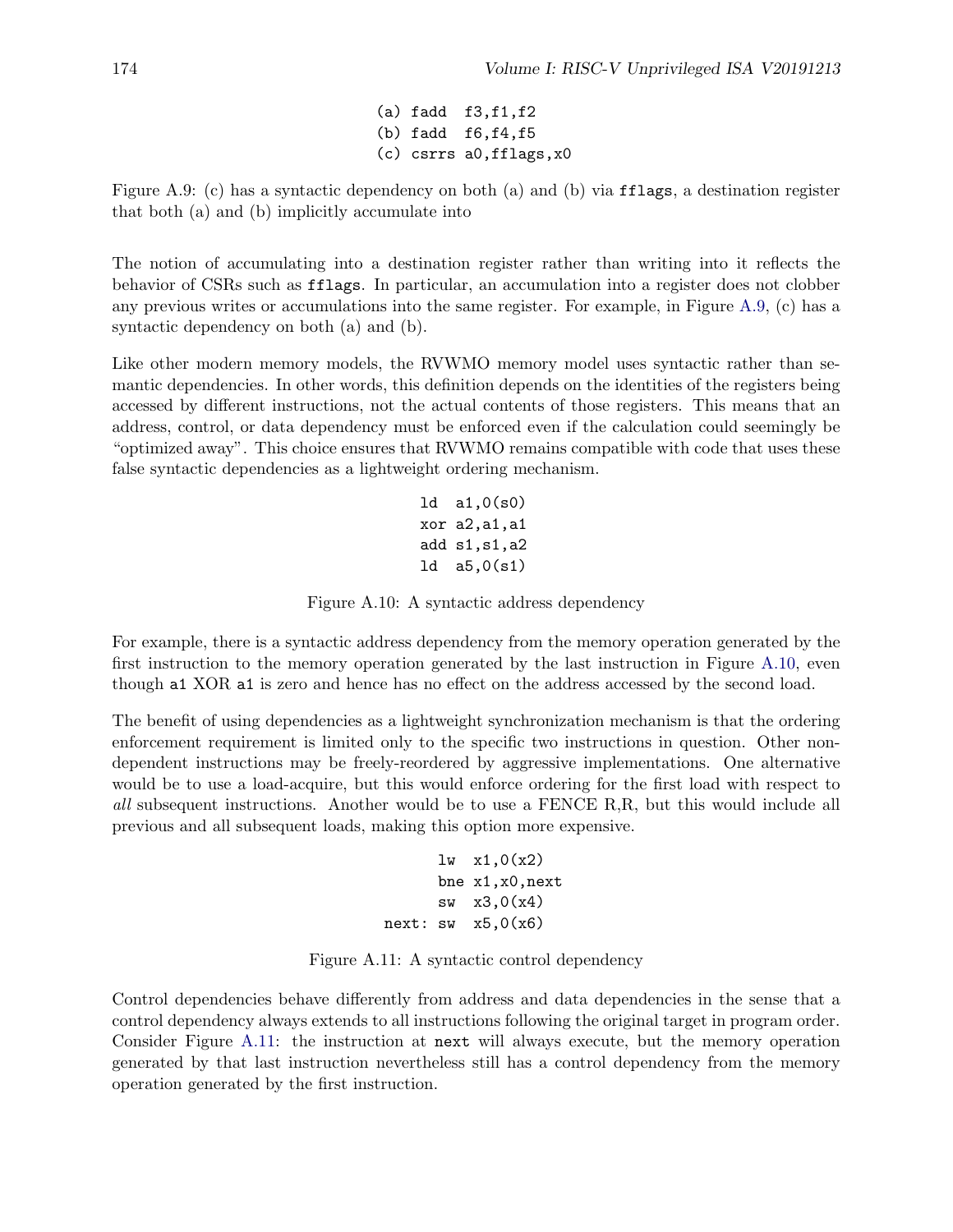<span id="page-192-0"></span>
$$
1w x1,0(x2)
$$
  
bne x1, x0, next  
next: sw x3,0(x4)

Figure A.12: Another syntactic control dependency

Likewise, consider Figure [A.12.](#page-192-0) Even though both branch outcomes have the same target, there is still a control dependency from the memory operation generated by the first instruction in this snippet to the memory operation generated by the last instruction. This definition of control dependency is subtly stronger than what might be seen in other contexts (e.g.,  $C_{++}$ ), but it conforms with standard definitions of control dependencies in the literature.

Notably, PPO rules [9–](#page-104-8)[11](#page-104-9) are also intentionally designed to respect dependencies that originate from the output of a successful store-conditional instruction. Typically, an SC instruction will be followed by a conditional branch checking whether the outcome was successful; this implies that there will be a control dependency from the store operation generated by the SC instruction to any memory operations following the branch. PPO rule [11](#page-104-9) in turn implies that any subsequent store operations will appear later in the global memory order than the store operation generated by the SC. However, since control, address, and data dependencies are defined over memory operations, and since an unsuccessful SC does not generate a memory operation, no order is enforced between unsuccessful SC and its dependent instructions. Moreover, since SC is defined to carry dependencies from its source registers to rd only when the SC is successful, an unsuccessful SC has no effect on the global memory order.



<span id="page-192-1"></span>Figure A.13: A variant of the LB litmus test (outcome forbidden)

In addition, the choice to respect dependencies originating at store-conditional instructions ensures that certain out-of-thin-air-like behaviors will be prevented. Consider Figure [A.13.](#page-192-1) Suppose a hypothetical implementation could occasionally make some early guarantee that a store-conditional operation will succeed. In this case, (c) could return 0 to  $a2$  early (before actually executing), allowing the sequence  $(d)$ ,  $(e)$ ,  $(f)$ ,  $(a)$ , and then  $(b)$  to execute, and then  $(c)$  might execute (successfully) only at that point. This would imply that (c) writes its own success value to  $O(s1)!$ Fortunately, this situation and others like it are prevented by the fact that RVWMO respects dependencies originating at the stores generated by successful SC instructions.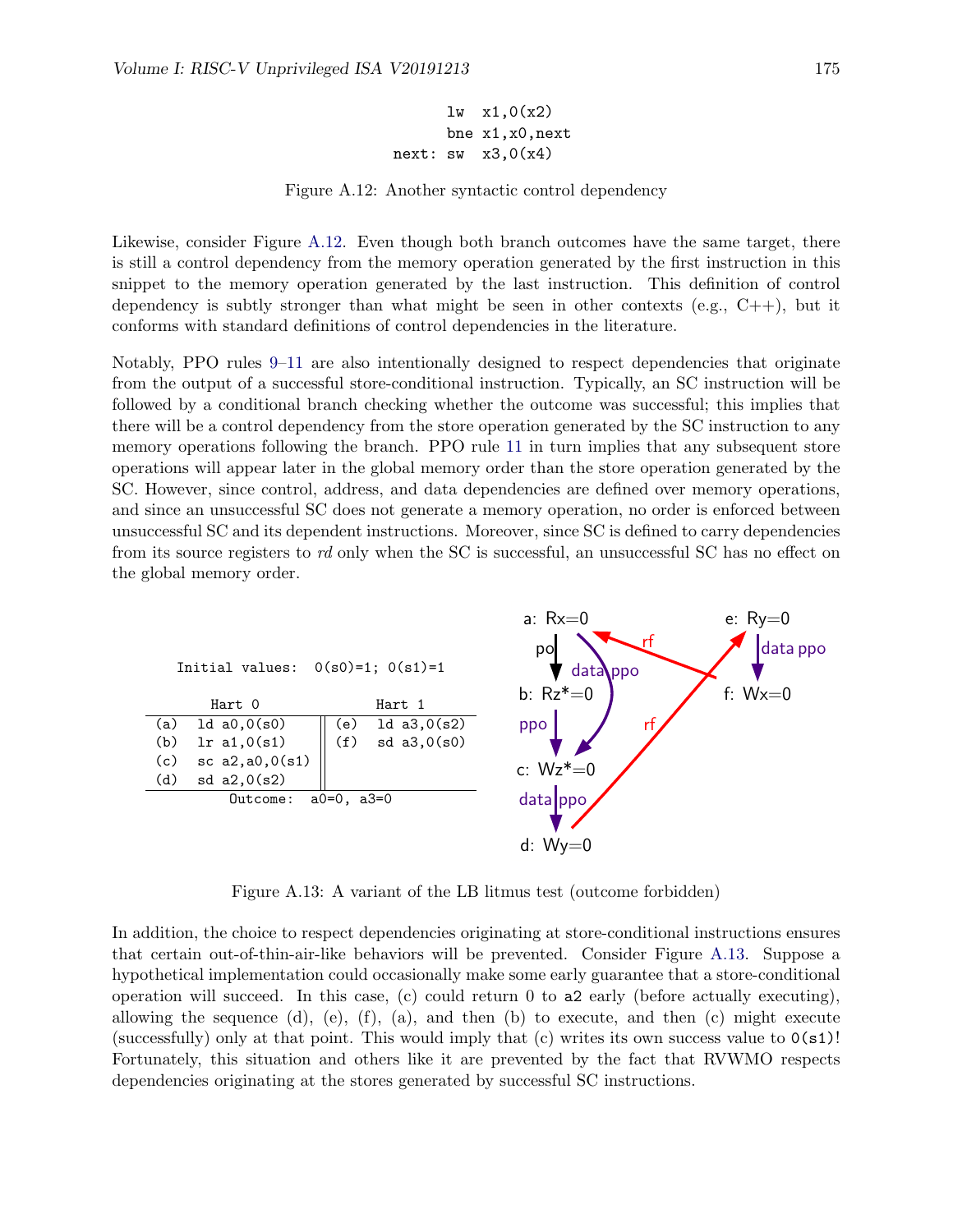We also note that syntactic dependencies between instructions only have any force when they take the form of a syntactic address, control, and/or data dependency. For example: a syntactic dependency between two "F" instructions via one of the "accumulating CSRs" in Section [14.3](#page-105-3) does not imply that the two "F" instructions must be executed in order. Such a dependency would only serve to ultimately set up later a dependency from both "F" instructions to a later CSR instruction accessing the CSR flag in question.

#### A.3.9 Pipeline Dependencies (Rules [12](#page-104-11)[–13\)](#page-104-12)

Rule [12:](#page-104-11) b is a load, and there exists some store m between a and b in program order such that  $m$  has an address or data dependency on  $a$ , and  $b$  returns a value written by  $m$ 

Rule [13:](#page-104-12)  $b$  is a store, and there exists some instruction  $m$  between  $a$  and b in program order such that  $m$  has an address dependency on  $a$ 



<span id="page-193-0"></span>Figure A.14: Because of PPO rule [12](#page-104-11) and the data dependency from (d) to (e), (d) must also precede (f) in the global memory order (outcome forbidden)

PPO rules [12](#page-104-11) and [13](#page-104-12) reflect behaviors of almost all real processor pipeline implementations. Rule [12](#page-104-11) states that a load cannot forward from a store until the address and data for that store are known. Consider Figure [A.14:](#page-193-0) (f) cannot be executed until the data for (e) has been resolved, because (f) must return the value written by (e) (or by something even later in the global memory order), and the old value must not be clobbered by the writeback of (e) before (d) has had a chance to perform. Therefore, (f) will never perform before (d) has performed.

If there were another store to the same address in between (e) and (f), as in Figure [A.15,](#page-194-0) then (f) would no longer be dependent on the data of (e) being resolved, and hence the dependency of (f) on (d), which produces the data for (e), would be broken.

Rule [13](#page-104-12) makes a similar observation to the previous rule: a store cannot be performed at memory until all previous loads that might access the same address have themselves been performed. Such a load must appear to execute before the store, but it cannot do so if the store were to overwrite the value in memory before the load had a chance to read the old value. Likewise, a store generally cannot be performed until it is known that preceding instructions will not cause an exception due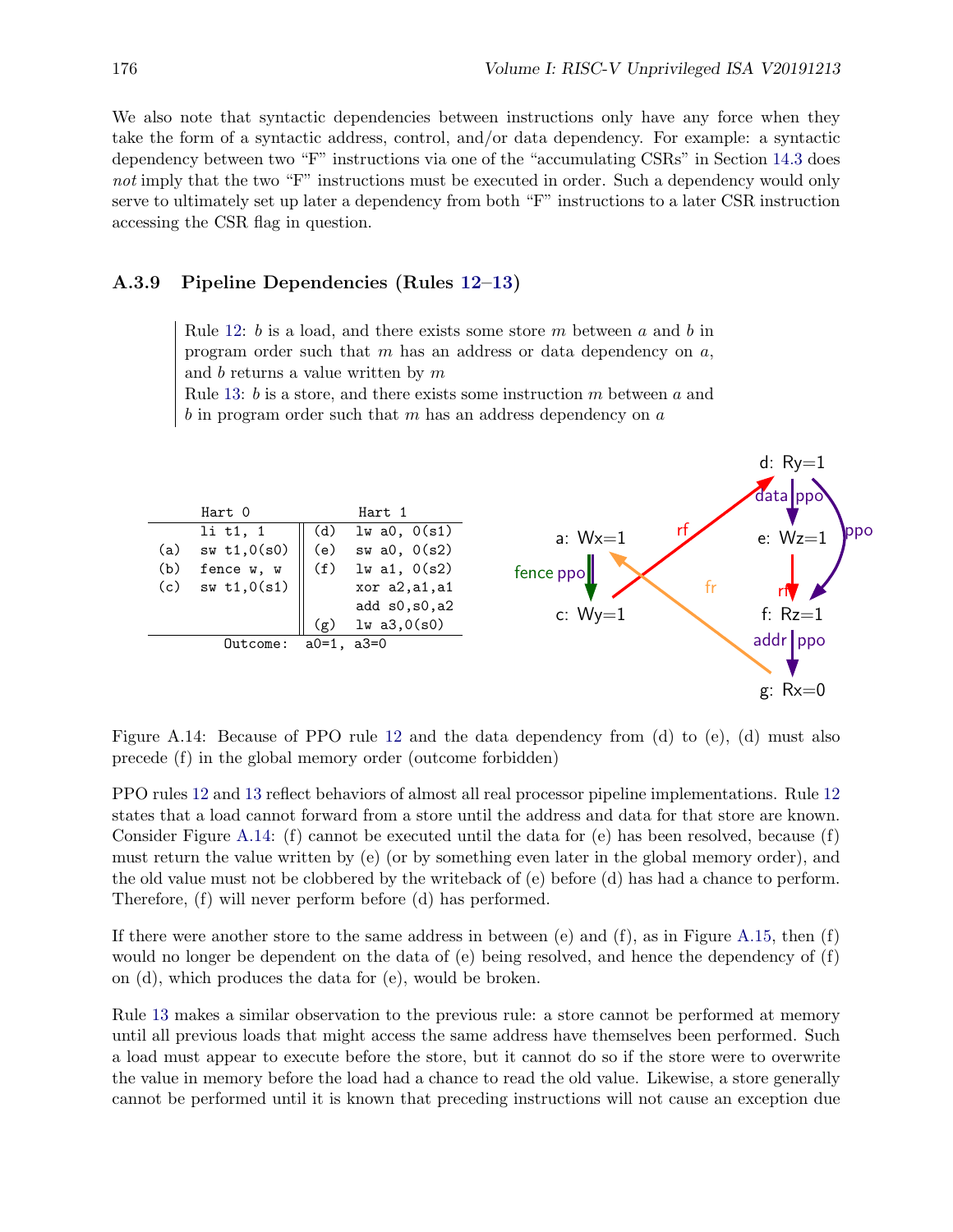

<span id="page-194-0"></span>Figure A.15: Because of the extra store between (e) and  $(g)$ , (d) no longer necessarily precedes  $(g)$ (outcome permitted)

to failed address resolution, and in this sense, rule [13](#page-104-12) can be seen as somewhat of a special case of rule [11.](#page-104-9)

<span id="page-194-1"></span>

Figure A.16: Because of the address dependency from (d) to (e), (d) also precedes (f) (outcome forbidden)

Consider Figure [A.16:](#page-194-1) (f) cannot be executed until the address for (e) is resolved, because it may turn out that the addresses match; i.e., that a1=s0. Therefore, (f) cannot be sent to memory before (d) has executed and confirmed whether the addresses do indeed overlap.

#### A.4 Beyond Main Memory

RVWMO does not currently attempt to formally describe how FENCE.I, SFENCE.VMA, I/O fences, and PMAs behave. All of these behaviors will be described by future formalizations. In the meantime, the behavior of FENCE.I is described in Section [2.7,](#page-43-0) the behavior of SFENCE.VMA is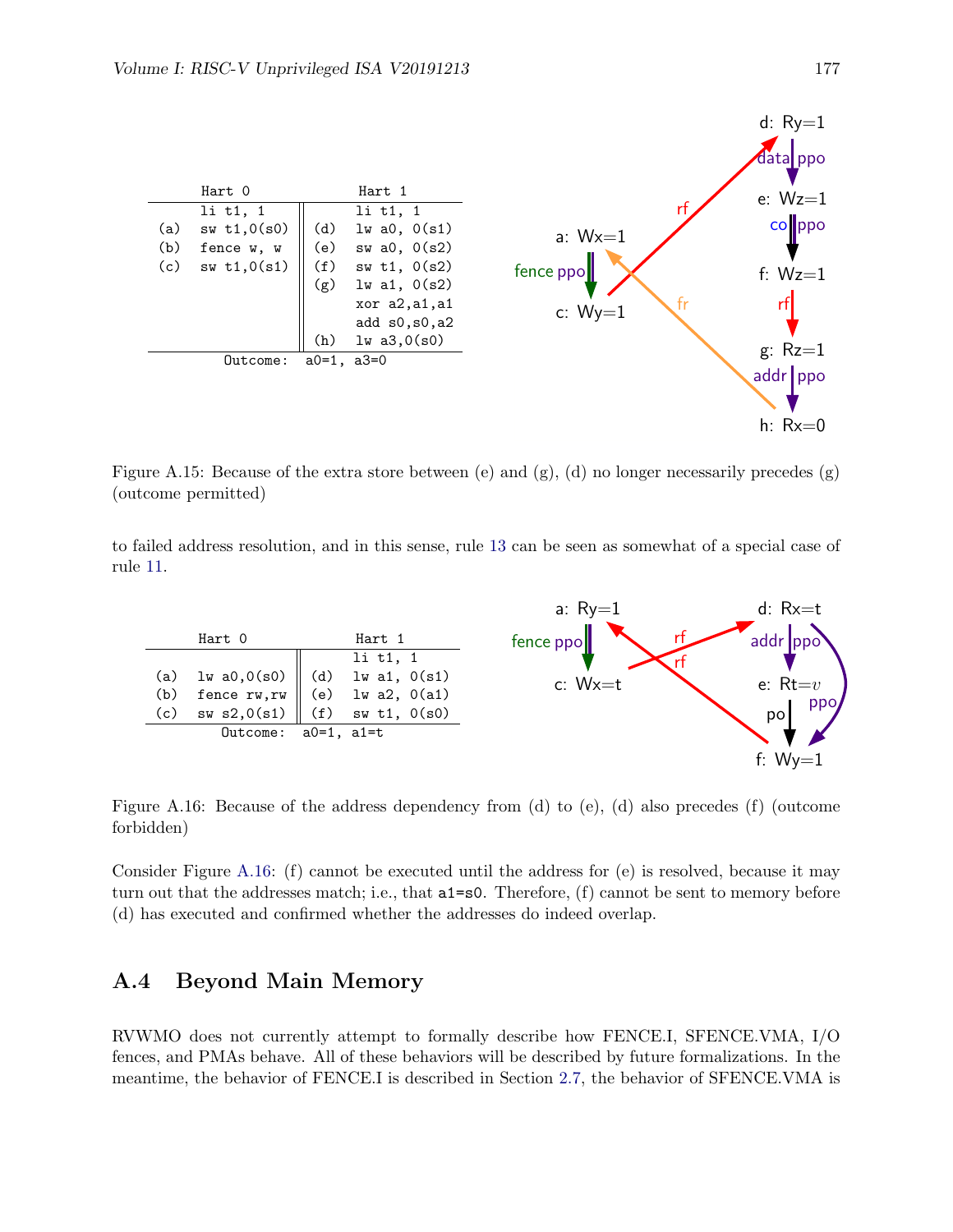described in the RISC-V Instruction Set Privileged Architecture Manual, and the behavior of I/O fences and the effects of PMAs are described below.

#### A.4.1 Coherence and Cacheability

The RISC-V Privileged ISA defines Physical Memory Attributes (PMAs) which specify, among other things, whether portions of the address space are coherent and/or cacheable. See the RISC-V Privileged ISA Specification for the complete details. Here, we simply discuss how the various details in each PMA relate to the memory model:

- Main memory vs. I/O, and I/O memory ordering PMAs: the memory model as defined applies to main memory regions. I/O ordering is discussed below.
- Supported access types and atomicity PMAs: the memory model is simply applied on top of whatever primitives each region supports.
- Cacheability PMAs: the cacheability PMAs in general do not affect the memory model. Non-cacheable regions may have more restrictive behavior than cacheable regions, but the set of allowed behaviors does not change regardless. However, some platform-specific and/or device-specific cacheability settings may differ.
- Coherence PMAs: The memory consistency model for memory regions marked as noncoherent in PMAs is currently platform-specific and/or device-specific: the load-value axiom, the atomicity axiom, and the progress axiom all may be violated with non-coherent memory. Note however that coherent memory does not require a hardware cache coherence protocol. The RISC-V Privileged ISA Specification suggests that hardware-incoherent regions of main memory are discouraged, but the memory model is compatible with hardware coherence, software coherence, implicit coherence due to read-only memory, implicit coherence due to only one agent having access, or otherwise.
- Idempotency PMAs: Idempotency PMAs are used to specify memory regions for which loads and/or stores may have side effects, and this in turn is used by the microarchitecture to determine, e.g., whether prefetches are legal. This distinction does not affect the memory model.

#### A.4.2 I/O Ordering

For I/O, the load value axiom and atomicity axiom in general do not apply, as both reads and writes might have device-specific side effects and may return values other than the value "written" by the most recent store to the same address. Nevertheless, the following preserved program order rules still generally apply for accesses to I/O memory: memory access a precedes memory access b in global memory order if  $a$  precedes  $b$  in program order and one or more of the following holds:

1. a precedes b in preserved program order as defined in Chapter [14,](#page-100-0) with the exception that acquire and release ordering annotations apply only from one memory operation to another memory operation and from one I/O operation to another I/O operation, but not from a memory operation to an I/O nor vice versa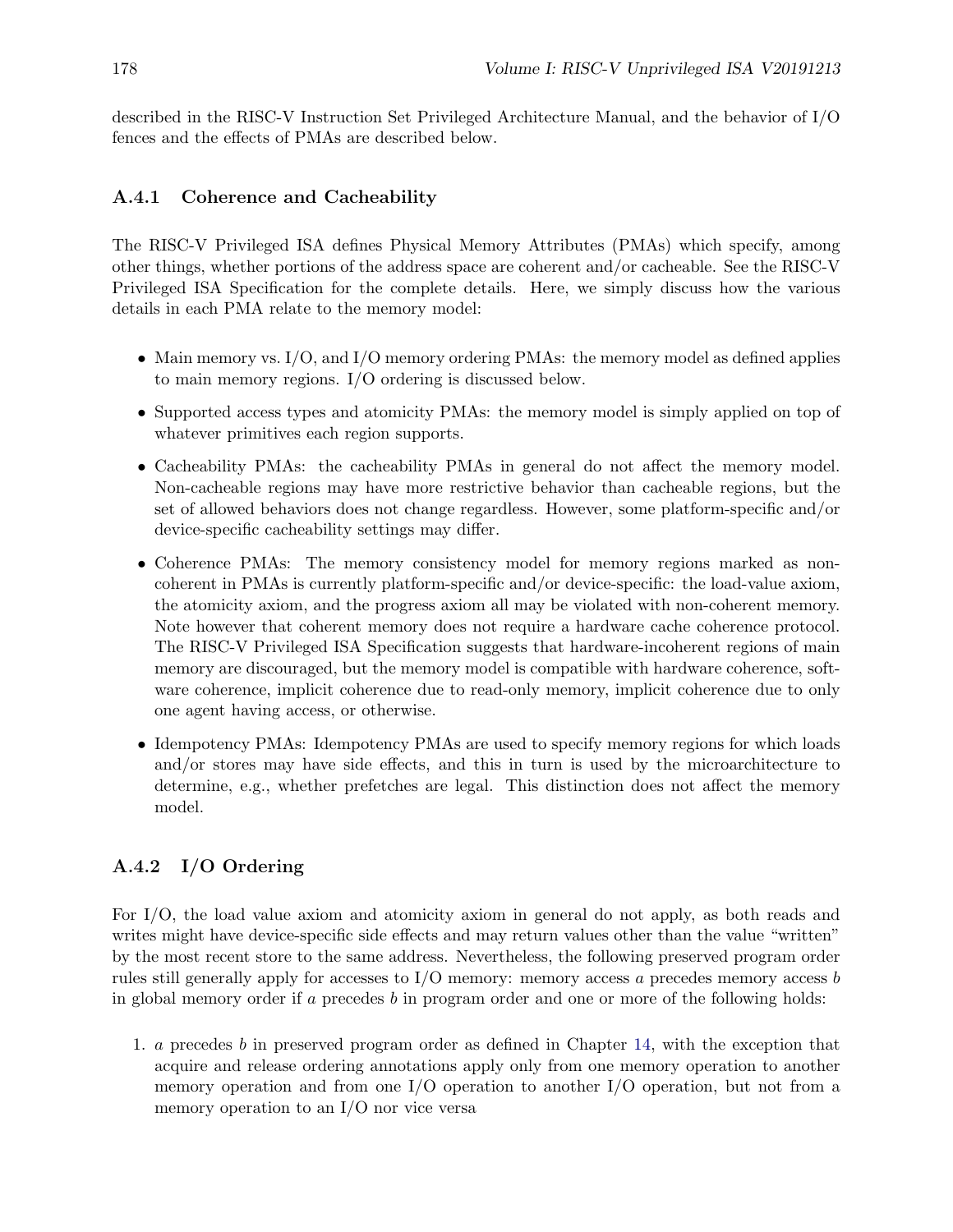- 2. a and b are accesses to overlapping addresses in an I/O region
- 3. a and b are accesses to the same strongly-ordered I/O region
- 4. a and b are accesses to I/O regions, and the channel associated with the I/O region accessed by either a or b is channel 1
- 5. a and b are accesses to I/O regions associated with the same channel (except for channel 0)

Note that the FENCE instruction distinguishes between main memory operations and I/O operations in its predecessor and successor sets. To enforce ordering between I/O operations and main memory operations, code must use a FENCE with PI, PO, SI, and/or SO, plus PR, PW, SR, and/or SW. For example, to enforce ordering between a write to main memory and an I/O write to a device register, a FENCE W,O or stronger is needed.

```
sd t0, 0(a0)
fence w,o
sd a0, 0(a1)
```
Figure A.17: Ordering memory and I/O accesses

When a fence is in fact used, implementations must assume that the device may attempt to access memory immediately after receiving the MMIO signal, and subsequent memory accesses from that device to memory must observe the effects of all accesses ordered prior to that MMIO operation. In other words, in Figure [A.17,](#page-196-0) suppose  $O(a0)$  is in main memory and  $O(a1)$  is the address of a device register in I/O memory. If the device accesses 0(a0) upon receiving the MMIO write, then that load must conceptually appear after the first store to 0(a0) according to the rules of the RVWMO memory model. In some implementations, the only way to ensure this will be to require that the first store does in fact complete before the MMIO write is issued. Other implementations may find ways to be more aggressive, while others still may not need to do anything different at all for I/O and main memory accesses. Nevertheless, the RVWMO memory model does not distinguish between these options; it simply provides an implementation-agnostic mechanism to specify the orderings that must be enforced.

Many architectures include separate notions of "ordering" and "completion" fences, especially as it relates to I/O (as opposed to regular main memory). Ordering fences simply ensure that memory operations stay in order, while completion fences ensure that predecessor accesses have all completed before any successors are made visible. RISC-V does not explicitly distinguish between ordering and completion fences. Instead, this distinction is simply inferred from different uses of the FENCE bits.

For implementations that conform to the RISC-V Unix Platform Specification, I/O devices and DMA operations are required to access memory coherently and via strongly-ordered I/O channels. Therefore, accesses to regular main memory regions that are concurrently accessed by external devices can also use the standard synchronization mechanisms. Implementations that do not conform to the Unix Platform Specification and/or in which devices do not access memory coherently will need to use mechanisms (which are currently platform-specific or device-specific) to enforce coherency.

I/O regions in the address space should be considered non-cacheable regions in the PMAs for those regions. Such regions can be considered coherent by the PMA if they are not cached by any agent.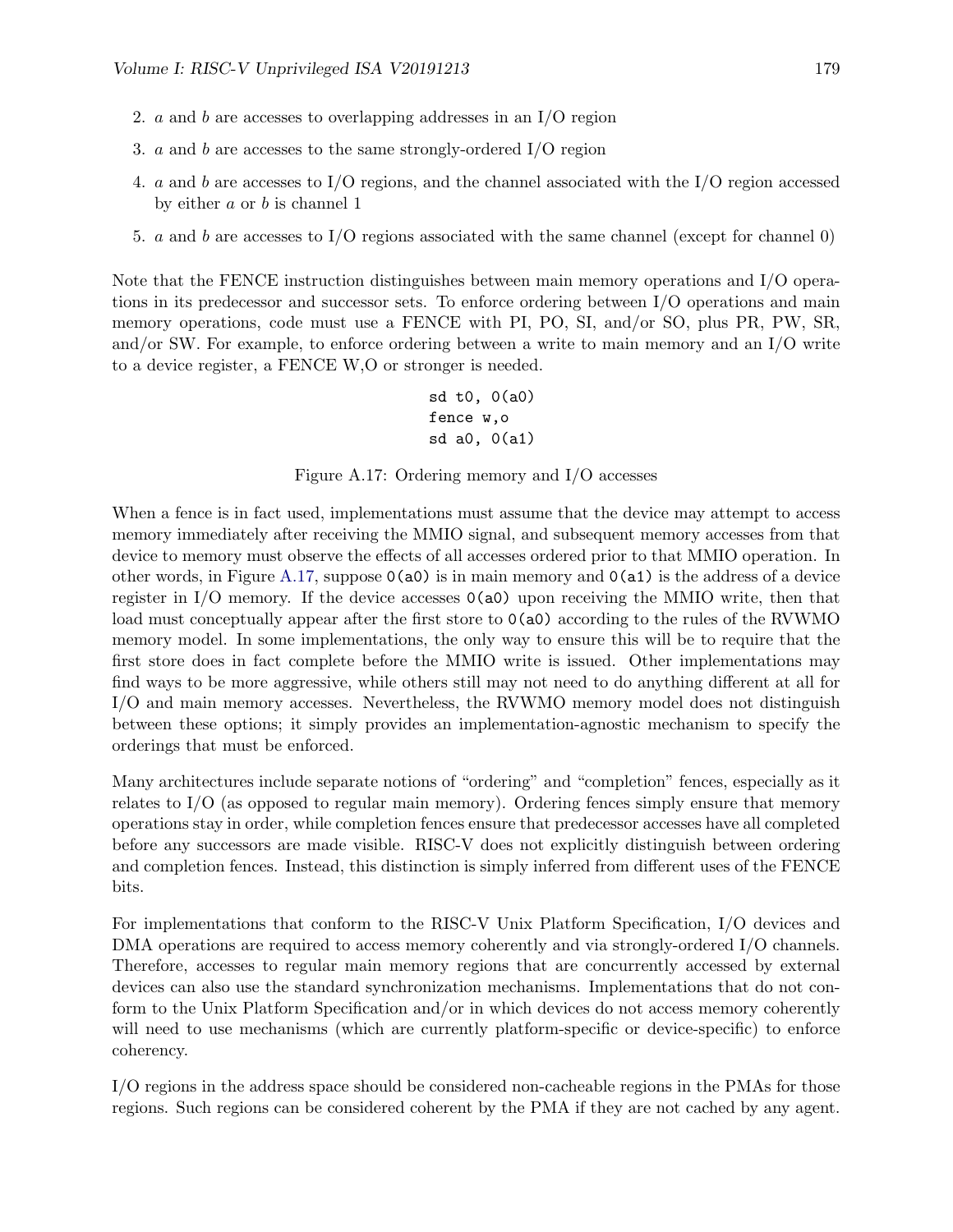The ordering guarantees in this section may not apply beyond a platform-specific boundary between the RISC-V cores and the device. In particular, I/O accesses sent across an external bus (e.g., PCIe) may be reordered before they reach their ultimate destination. Ordering must be enforced in such situations according to the platform-specific rules of those external devices and buses.

## <span id="page-197-0"></span>A.5 Code Porting and Mapping Guidelines

| x86/TSO Operation   RVWMO Mapping |                                                                            |
|-----------------------------------|----------------------------------------------------------------------------|
| Load                              | $1{b h w d}$ ; fence r, rw                                                 |
| <b>Store</b>                      | fence $rw, w; s {b h w d}$                                                 |
| Atomic RMW                        | $\text{amo}.\{\text{w d}\}.$ aqrl OR                                       |
|                                   | loop: $lr.\{w d\}$ .aq; <op>; sc.<math>\{w d\}</math>.aqrl; bnez loop</op> |
| Fence                             | fence rw.rw                                                                |

<span id="page-197-1"></span>Table A.2: Mappings from TSO operations to RISC-V operations

Table [A.2](#page-197-1) provides a mapping from TSO memory operations onto RISC-V memory instructions. Normal x86 loads and stores are all inherently acquire-RCpc and release-RCpc operations: TSO enforces all load-load, load-store, and store-store ordering by default. Therefore, under RVWMO, all TSO loads must be mapped onto a load followed by FENCE R,RW, and all TSO stores must be mapped onto FENCE RW,W followed by a store. TSO atomic read-modify-writes and x86 instructions using the LOCK prefix are fully-ordered and can be implemented either via an AMO with both  $aq$  and rl set, or via an LR with  $aq$  set, the arithmetic operation in question, an SC with both ag and rl set, and a conditional branch checking the success condition. In the latter case, the rl annotation on the LR turns out (for non-obvious reasons) to be redundant and can be omitted.

Alternatives to Table [A.2](#page-197-1) are also possible. A TSO store can be mapped onto AMOSWAP with  $rl$ set. However, since RVWMO PPO Rule [3](#page-104-2) forbids forwarding of values from AMOs to subsequent loads, the use of AMOSWAP for stores may negatively affect performance. A TSO load can be mapped using LR with  $ag$  set: all such LR instructions will be unpaired, but that fact in and of itself does not preclude the use of LR for loads. However, again, this mapping may also negatively affect performance if it puts more pressure on the reservation mechanism than was originally intended.

<span id="page-197-2"></span>

| Power Operation   | RVWMO Mapping      |
|-------------------|--------------------|
| Load              | $1{b h w d}$       |
| Load-Reserve      | $lr.\{w d\}$       |
| Store             | $s\{b h w d\}$     |
| Store-Conditional | $sc.\{w d\}$       |
| lwsync            | fence.tso          |
| sync              | fence rw.rw        |
| isync             | fence.i; fence r,r |

Table A.3: Mappings from Power operations to RISC-V operations

Table [A.3](#page-197-2) provides a mapping from Power memory operations onto RISC-V memory instructions. Power ISYNC maps on RISC-V to a FENCE.I followed by a FENCE R,R; the latter fence is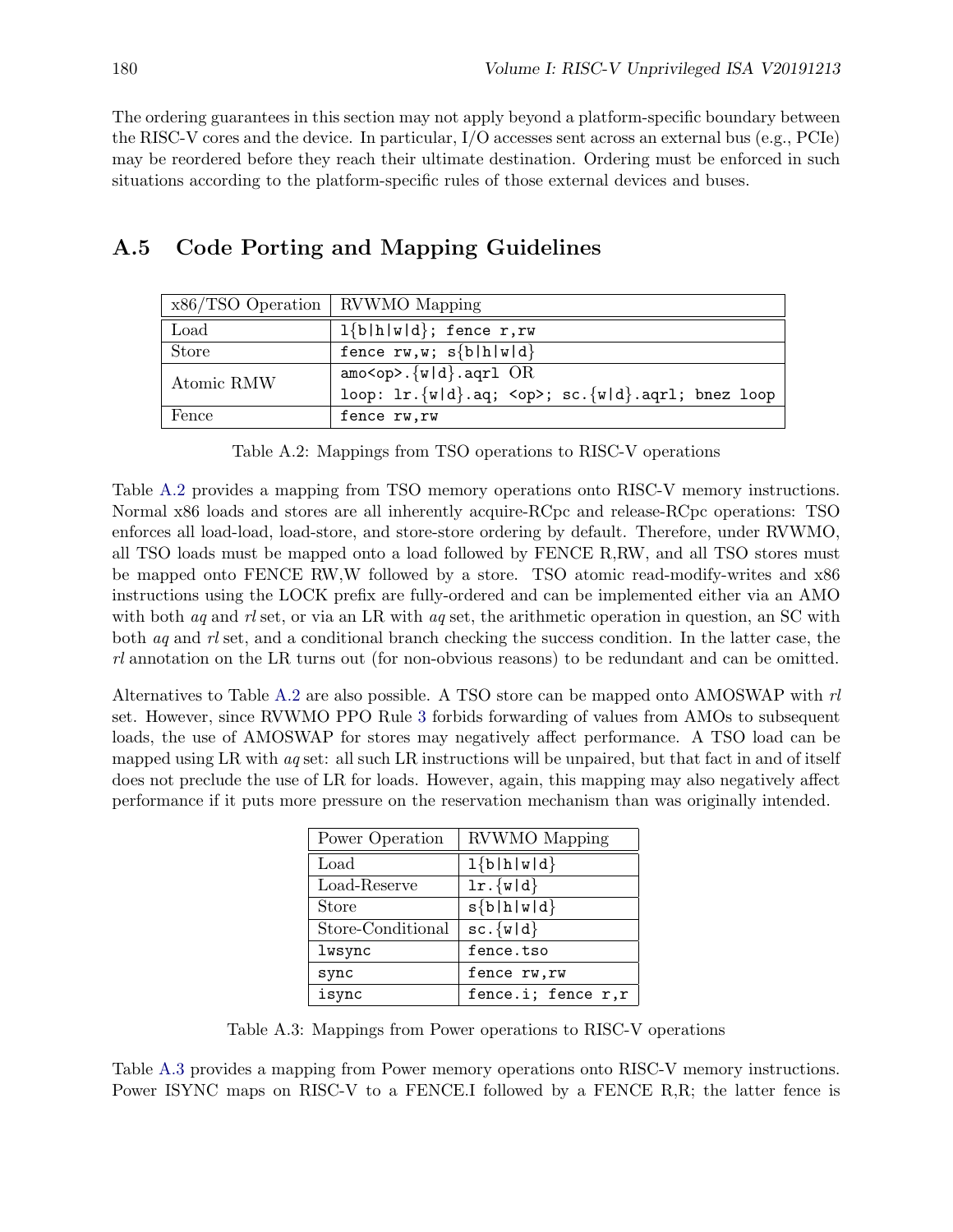| ARM Operation           | RVWMO Mapping                            |
|-------------------------|------------------------------------------|
| Load                    | $1{b h w d}$                             |
| Load-Acquire            | fence rw, rw; $1{b h w d}$ ; fence r, rw |
| Load-Exclusive          | $lr.\{w d\}$                             |
| Load-Acquire-Exclusive  | $lr.\{w d\}.\text{aqrl}$                 |
| <b>Store</b>            | $s\{b h w d\}$                           |
| Store-Release           | fence $rw, w; s{b h w d}$                |
| Store-Exclusive         | $sc.\{w d\}$                             |
| Store-Release-Exclusive | $sc.\{w d\}.r1$                          |
| dmb                     | fence rw, rw                             |
| dmb.1d                  | fence r,rw                               |
| dmb.st                  | fence $w,w$                              |
| isb                     | fence.i; fence r,r                       |

needed because ISYNC is used to define a "control+control fence" dependency that is not present in RVWMO.

<span id="page-198-0"></span>Table A.4: Mappings from ARM operations to RISC-V operations

Table [A.4](#page-198-0) provides a mapping from ARM memory operations onto RISC-V memory instructions. Since RISC-V does not currently have plain load and store opcodes with  $aq$  or  $rl$  annotations, ARM load-acquire and store-release operations should be mapped using fences instead. Furthermore, in order to enforce store-release-to-load-acquire ordering, there must be a FENCE RW,RW between the store-release and load-acquire; Table [A.4](#page-198-0) enforces this by always placing the fence in front of each acquire operation. ARM load-exclusive and store-exclusive instructions can likewise map onto their RISC-V LR and SC equivalents, but instead of placing a FENCE RW,RW in front of an LR with aq set, we simply also set rl instead. ARM ISB maps on RISC-V to FENCE. I followed by FENCE R,R similarly to how ISYNC maps for Power.

Table [A.5](#page-199-0) provides a mapping of Linux memory ordering macros onto RISC-V memory instructions. The Linux fences dma\_rmb() and dma\_wmb() map onto FENCE R,R and FENCE W,W, respectively, since the RISC-V Unix Platform requires coherent DMA, but would be mapped onto FENCE RI,RI and FENCE WO,WO, respectively, on a platform with non-coherent DMA. Platforms with noncoherent DMA may also require a mechanism by which cache lines can be flushed and/or invalidated. Such mechanisms will be device-specific and/or standardized in a future extension to the ISA.

The Linux mappings for release operations may seem stronger than necessary, but these mappings are needed to cover some cases in which Linux requires stronger orderings than the more intuitive mappings would provide. In particular, as of the time this text is being written, Linux is actively debating whether to require load-load, load-store, and store-store orderings between accesses in one critical section and accesses in a subsequent critical section in the same hart and protected by the same synchronization object. Not all combinations of FENCE RW,W/FENCE R,RW mappings with  $aq/rl$  mappings combine to provide such orderings. There are a few ways around this problem, including:

1. Always use FENCE RW, W/FENCE R, RW, and never use  $aq/rl$ . This suffices but is undesirable, as it defeats the purpose of the  $aq/rl$  modifiers.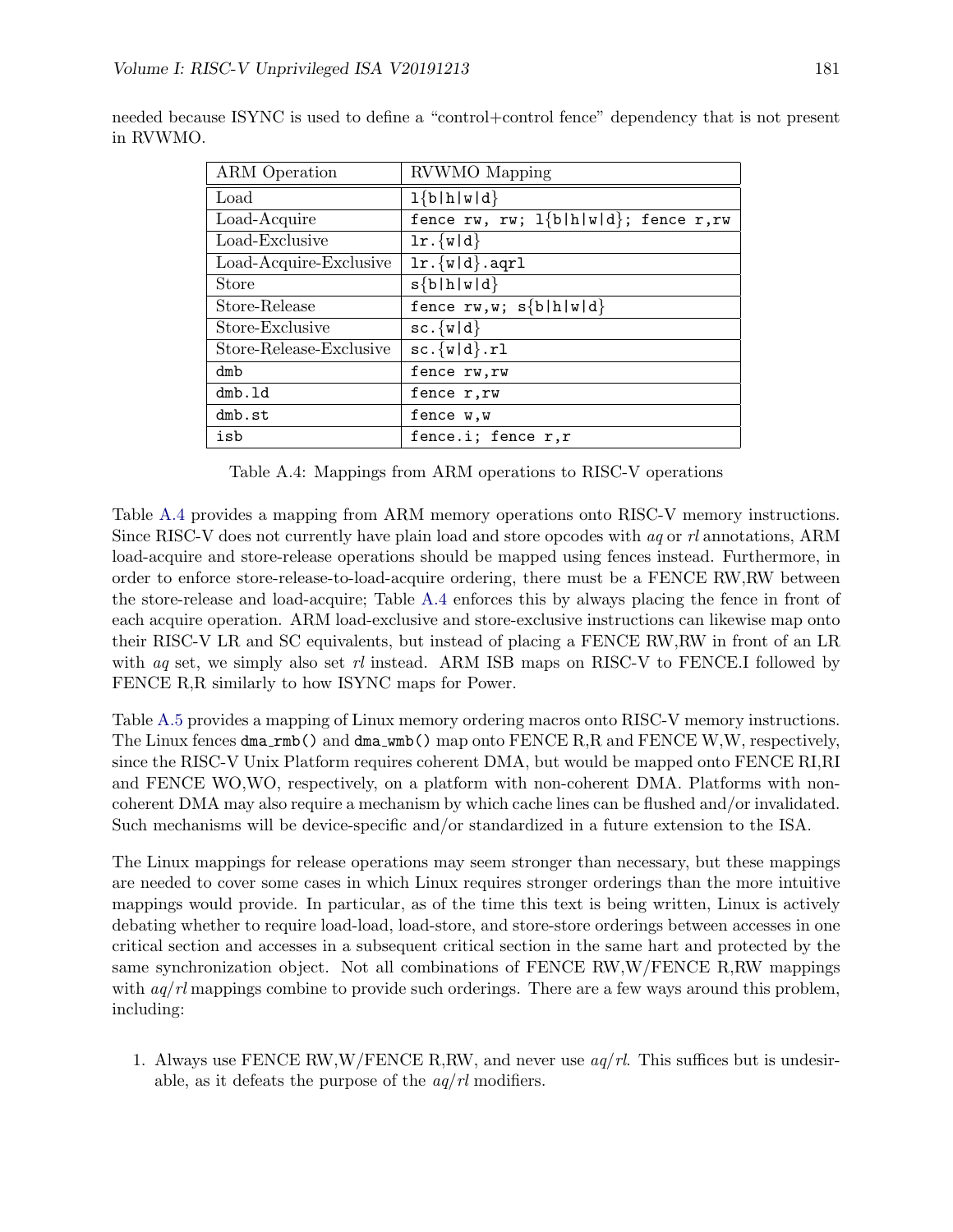<span id="page-199-0"></span>

| Linux Operation           | RVWMO Mapping                                                                             |
|---------------------------|-------------------------------------------------------------------------------------------|
| $smp_mb()$                | fence rw, rw                                                                              |
| $smp_rmb()$               | fence r,r                                                                                 |
| $smp\_wmb()$              | fence w, w                                                                                |
| $d$ ma_rmb $()$           | fence r,r                                                                                 |
| $dma_wmb()$               | fence w, w                                                                                |
| mb()                      | fence iorw, iorw                                                                          |
| rmb()                     | fence ri, ri                                                                              |
| wmb()                     | fence wo, wo                                                                              |
| $smp\_load\_acquire()$    | $1{b h w d}$ ; fence r, rw                                                                |
| smp_store_release()       | fence.tso; $s{b h w d}$                                                                   |
| Linux Construct           | RVWMO AMO Mapping                                                                         |
| atomic_ <op>_relaxed</op> | $amo < op>$ . $\{w   d\}$                                                                 |
| atomic_ <op>_acquire</op> | $amo < op>$ . $\{w   d\}$ . aq                                                            |
| atomic_ <op>_release</op> | $amo <$ op>. $\{w   d\}$ .rl                                                              |
| atomic_ <op></op>         | $amo$ <op>. <math>\{w   d\}</math>. aqrl</op>                                             |
| Linux Construct           | RVWMO LR/SC Mapping                                                                       |
| atomic_ <op>_relaxed</op> | loop: $lr.\{w d\};$ <op>; <math>sc.\{w d\};</math> bnez loop</op>                         |
| atomic_ <op>_acquire</op> | loop: $lr.\{w d\}$ .aq; <op>; sc.<math>\{w d\}</math>; bnez loop</op>                     |
| atomic_ <op>_release</op> | loop: $lr.\{w \mid d\};$ <op>; <math>sc.\{w \mid d\}</math>.aqrl*; bnez loop OR</op>      |
|                           | fence.tso; loop: $lr.\{w \mid d\}$ ; <op>; sc.<math>\{w \mid d\}^*</math>; bnez loop</op> |
| atomic_ <op></op>         | loop: $lr.\{w d\}$ .aq; <op>; sc.<math>\{w d\}</math>.aqrl; bnez loop</op>                |

Table A.5: Mappings from Linux memory primitives to RISC-V primitives. Other constructs (such as spinlocks) should follow accordingly. Platforms or devices with non-coherent DMA may need additional synchronization (such as cache flush or invalidate mechanisms); currently any such extra synchronization will be device-specific.

- 2. Always use  $aq/rl$ , and never use FENCE RW, W/FENCE R, RW. This does not currently work due to the lack of load and store opcodes with aq and rl modifiers.
- 3. Strengthen the mappings of release operations such that they would enforce sufficient orderings in the presence of either type of acquire mapping. This is the currently-recommended solution, and the one shown in Table [A.5.](#page-199-0)

|     |                               | RVWMO Mapping: |                                  |                                      |
|-----|-------------------------------|----------------|----------------------------------|--------------------------------------|
|     |                               | $(a)$ lw       |                                  | a0, 0(s0)                            |
|     | Linux code:                   |                |                                  | (b) fence.tso $//$ vs. fence $rw, w$ |
|     | (a) int $r0 = *x$ ;           | $(c)$ sd       |                                  | x0,0(s1)                             |
|     | $(bc)$ spin_unlock $(y, 0)$ ; |                | $\cdots$                         |                                      |
|     | $\cdots$                      |                | loop:                            |                                      |
|     | $\cdots$                      |                | (d) amoswap.d.aq $a1, t1, 0(s1)$ |                                      |
| (d) | $spin\_lock(y)$ ;             |                | bnez                             | a1,loop                              |
| (e) | int $r1 = *z$ ;               |                | (e) lw                           | a2,0(s2)                             |
|     |                               |                |                                  |                                      |

<span id="page-199-1"></span>Figure A.18: Orderings between critical sections in Linux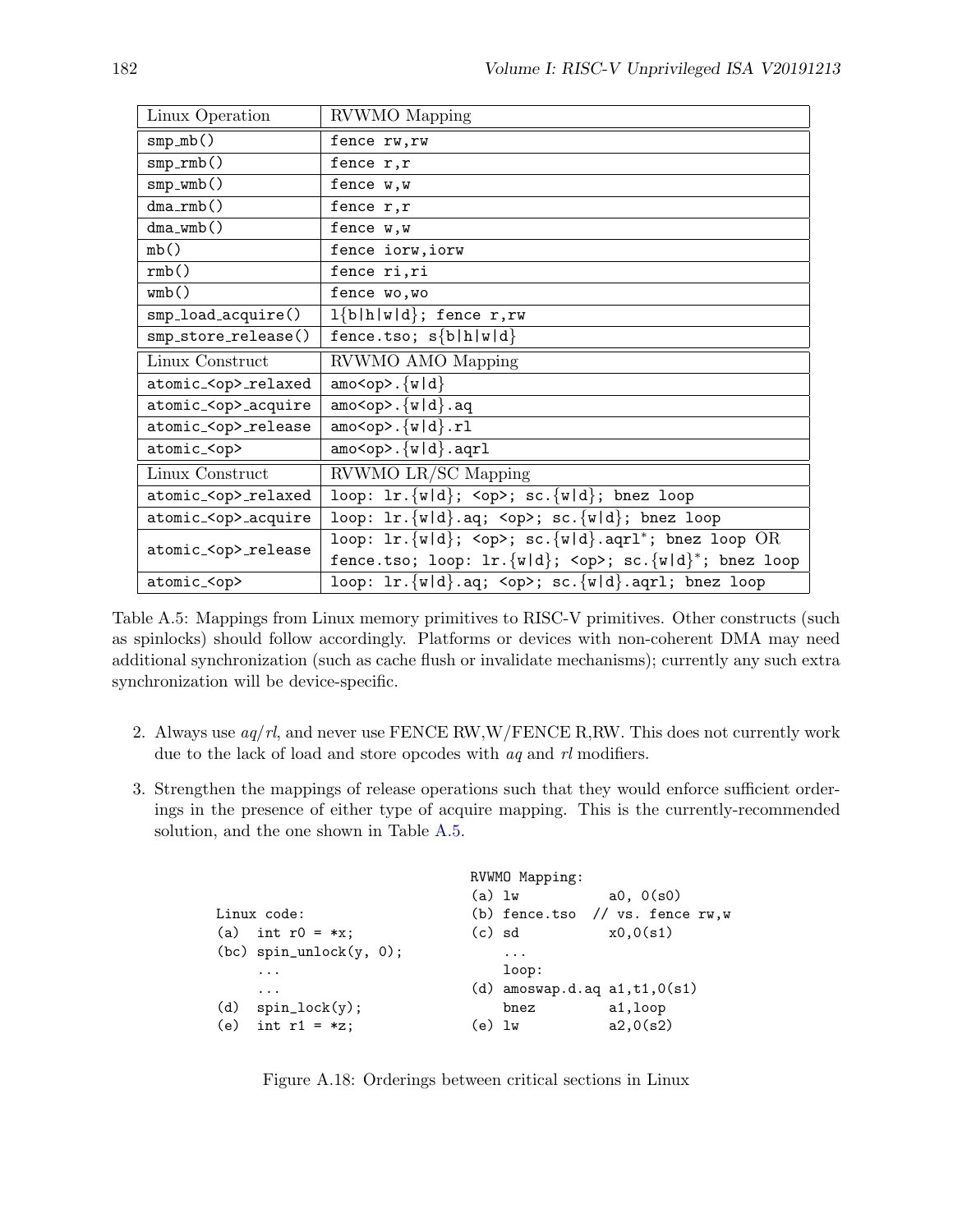For example, the critical section ordering rule currently being debated by the Linux community would require (a) to be ordered before (e) in Figure [A.18.](#page-199-1) If that will indeed be required, then it would be insufficient for (b) to map as FENCE RW,W. That said, these mappings are subject to change as the Linux Kernel Memory Model evolves.

| $C/C++$ Construct                         | RVWMO Mapping                                                  |
|-------------------------------------------|----------------------------------------------------------------|
| Non-atomic load                           | $1{b h w d}$                                                   |
| atomic_load(memory_order_relaxed)         | $1{b h w d}$                                                   |
| atomic_load(memory_order_acquire)         | $1{b h w d}$ ; fence r, rw                                     |
| atomic_load(memory_order_seq_cst)         | fence rw, rw; $1{b h w d}$ ; fence r, rw                       |
| Non-atomic store                          | $s\{b h w d\}$                                                 |
| atomic_store(memory_order_relaxed)        | $s\{b h w d\}$                                                 |
| atomic_store(memory_order_release)        | fence $rw, w; s{b h w d}$                                      |
| atomic_store(memory_order_seq_cst)        | fence $rw, w; s{b h w d}$                                      |
| atomic_thread_fence(memory_order_acquire) | fence r, rw                                                    |
| atomic_thread_fence(memory_order_release) | fence rw, w                                                    |
| atomic_thread_fence(memory_order_acq_rel) | fence.tso                                                      |
| atomic_thread_fence(memory_order_seq_cst) | fence rw, rw                                                   |
| $C/C++$ Construct                         | RVWMO AMO Mapping                                              |
| atomic_ <op>(memory_order_relaxed)</op>   | $amo < op>$ . $\{w   d\}$                                      |
| atomic_ <op>(memory_order_acquire)</op>   | $\overline{\text{amo}}$ <op>. <math>\{w   d\}</math>. aq</op>  |
| atomic_ <op>(memory_order_release)</op>   | $amo < op>$ . $\{w   d\}$ . $r1$                               |
| atomic_ <op>(memory_order_acq_rel)</op>   | $amo$ <op>. <math>\{w   d\}</math>. aqrl</op>                  |
| atomic_ <op>(memory_order_seq_cst)</op>   | $amo$ <op>. <math>\{w d\}</math>. aqrl</op>                    |
| $C/C++$ Construct                         | RVWMO LR/SC Mapping                                            |
| atomic_ <op>(memory_order_relaxed)</op>   | loop: $lr.\{w d\};$ <op>; <math>sc.\{w d\};</math></op>        |
|                                           | bnez loop                                                      |
| atomic_ <op>(memory_order_acquire)</op>   | loop: $lr.\{w d\}$ .aq; <op>; sc.<math>\{w d\}</math>;</op>    |
|                                           | bnez loop                                                      |
| atomic_ <op>(memory_order_release)</op>   | loop: $lr.\{w d\};$ $\langle op \rangle$ ; $sc.\{w d\}.rl;$    |
|                                           | bnez loop                                                      |
| atomic_ <op>(memory_order_acq_rel)</op>   | loop: $lr.\{w d\}$ .aq; <op>; sc.<math>\{w d\}</math>.rl;</op> |
|                                           | bnez loop                                                      |
| atomic_ <op>(memory_order_seq_cst)</op>   | loop: $lr.\{w d\}.\text{aqrl};$ <op>;</op>                     |
|                                           | $sc.\{w \mid d\}$ .rl; bnez loop                               |

<span id="page-200-0"></span>Table A.6: Mappings from  $C/C++$  primitives to RISC-V primitives.

Table [A.6](#page-200-0) provides a mapping of  $C11/C++11$  atomic operations onto RISC-V memory instructions. If load and store opcodes with  $aq$  and rl modifiers are introduced, then the mappings in Table [A.7](#page-201-0) will suffice. Note however that the two mappings only interoperate correctly if atomic\_ $\text{top}$  (memory\_order\_seq\_cst) is mapped using an LR that has both aq and rl set.

Any AMO can be emulated by an LR/SC pair, but care must be taken to ensure that any PPO orderings that originate from the LR are also made to originate from the SC, and that any PPO orderings that terminate at the SC are also made to terminate at the LR. For example, the LR must also be made to respect any data dependencies that the AMO has, given that load operations do not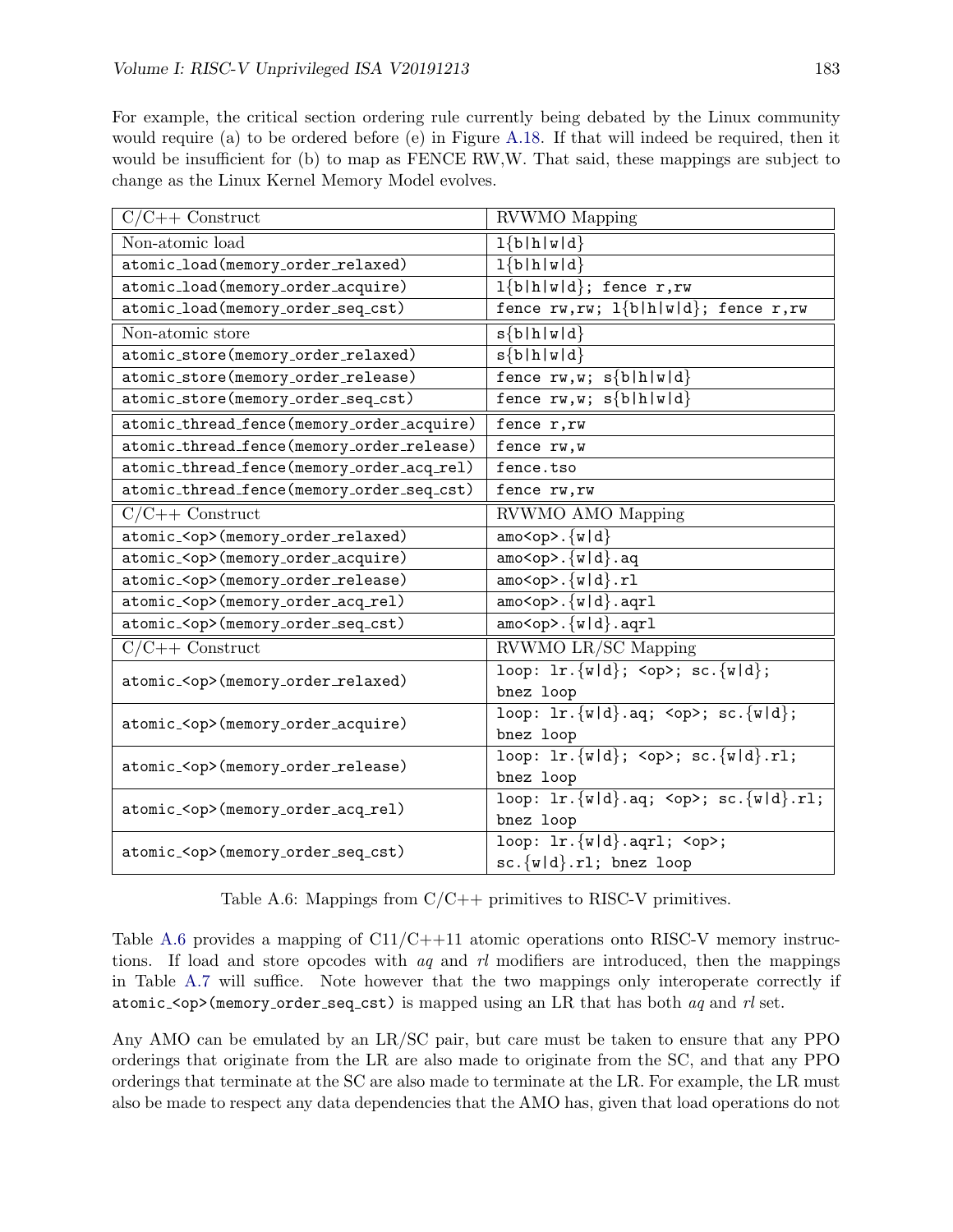<span id="page-201-0"></span>

| RVWMO Mapping                                       |
|-----------------------------------------------------|
| $1{b h w d}$                                        |
| $1{b h w d}$                                        |
| $1{b h w d}$ .aq                                    |
| $1{b h w d}$ .aq                                    |
| $s\{b h w d\}$                                      |
| $s\{b h w d\}$                                      |
| $s\{b h w d\}$ .rl                                  |
| $s\{b h w d\}$ .rl                                  |
| fence r, rw                                         |
| fence rw, w                                         |
| fence.tso                                           |
| fence rw, rw                                        |
| RVWMO AMO Mapping                                   |
| $amo < op>$ . $\{w   d\}$                           |
| $amo < op>$ . $\{w   d\}$ . aq                      |
| $amo < op>$ . $\{w   d\}$ . $r1$                    |
| $amo$ <op>. <math>\{w   d\}</math>. aqrl</op>       |
| $amo < op>$ . $\{w   d\}$ . aqrl                    |
| RVWMO LR/SC Mapping                                 |
| $lr.\{w d\}; \text{ }; sc.\{w d\}$                  |
| $lr.\{w d\} . aq; >; sc.\{w d\}$                    |
| $lr.\{w d\};$ <op>; sc.<math>\{w d\}.rl</math></op> |
| $lr.\{w d\}.aq; op>; sc.\{w d\}.rl$                 |
| $lr.\{w d\}.aq^*; op>; sc.\{w d\}.rl$               |
|                                                     |

\*must be  $\text{lr.} \{\texttt{w} | \texttt{d}\}.$ aqrl in order to interoperate with code mapped per Table [A.6](#page-200-0)

Table A.7: Hypothetical mappings from  $C/C++$  primitives to RISC-V primitives, if native loadacquire and store-release opcodes are introduced.

otherwise have any notion of a data dependency. Likewise, the effect a FENCE R,R elsewhere in the same hart must also be made to apply to the SC, which would not otherwise respect that fence. The emulator may achieve this effect by simply mapping AMOs onto  $1r.aq$ ;  $\langle op \rangle$ ; sc.aqr1, matching the mapping used elsewhere for fully-ordered atomics.

### A.6 Implementation Guidelines

The RVWMO and RVTSO memory models by no means preclude microarchitectures from employing sophisticated speculation techniques or other forms of optimization in order to deliver higher performance. The models also do not impose any requirement to use any one particular cache hierarchy, nor even to use a cache coherence protocol at all. Instead, these models only specify the behaviors that can be exposed to software. Microarchitectures are free to use any pipeline design, any coherent or non-coherent cache hierarchy, any on-chip interconnect, etc., as long as the design only admits executions that satisfy the memory model rules. That said, to help people understand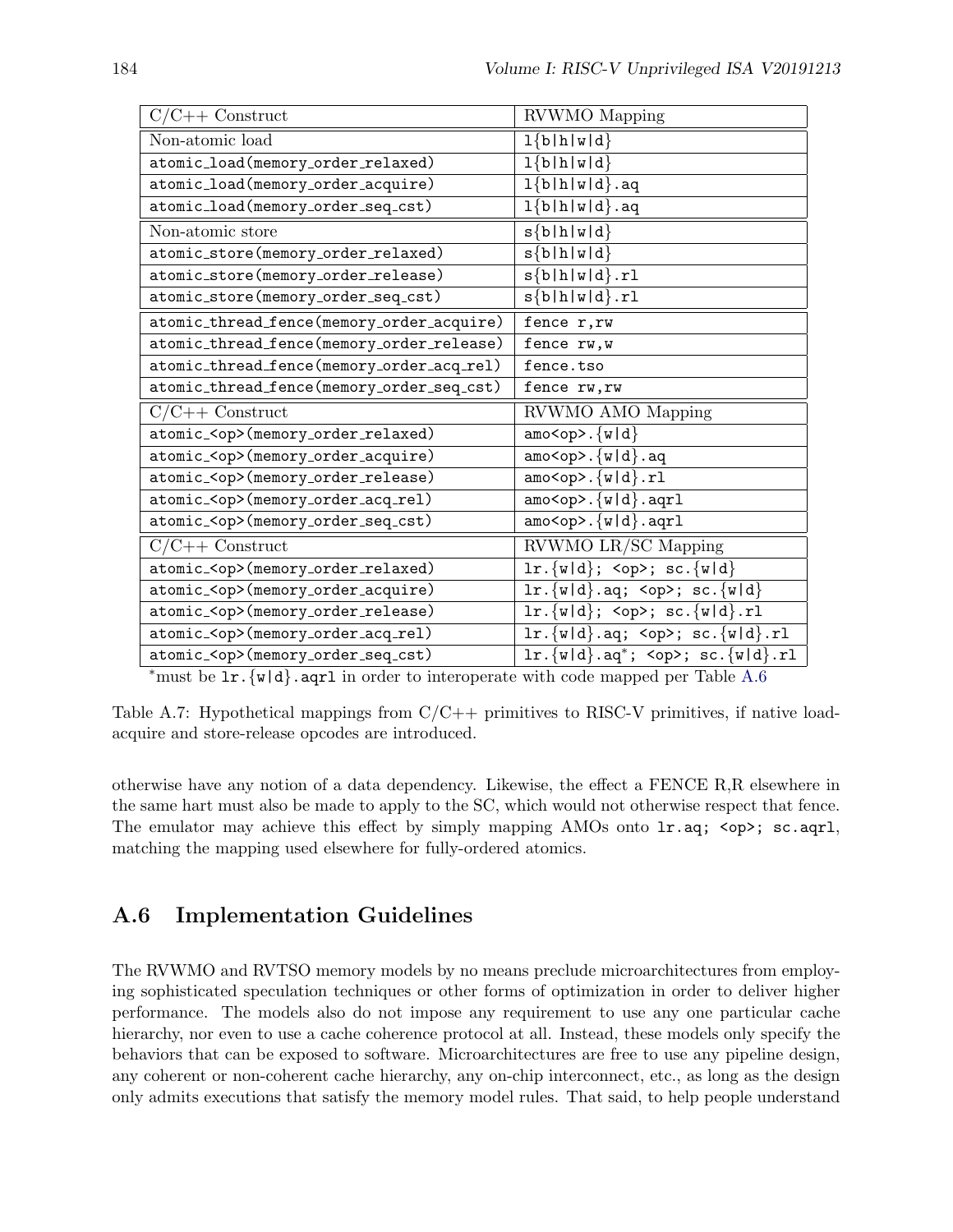the actual implementations of the memory model, in this section we provide some guidelines on how architects and programmers should interpret the models' rules.

Both RVWMO and RVTSO are multi-copy atomic (or "other-multi-copy-atomic"): any store value that is visible to a hart other than the one that originally issued it must also be conceptually visible to all other harts in the system. In other words, harts may forward from their own previous stores before those stores have become globally visible to all harts, but no early inter-hart forwarding is permitted. Multi-copy atomicity may be enforced in a number of ways. It might hold inherently due to the physical design of the caches and store buffers, it may be enforced via a single-writer/multiplereader cache coherence protocol, or it might hold due to some other mechanism.

Although multi-copy atomicity does impose some restrictions on the microarchitecture, it is one of the key properties keeping the memory model from becoming extremely complicated. For example, a hart may not legally forward a value from a neighbor hart's private store buffer (unless of course it is done in such a way that no new illegal behaviors become architecturally visible). Nor may a cache coherence protocol forward a value from one hart to another until the coherence protocol has invalidated all older copies from other caches. Of course, microarchitectures may (and highperformance implementations likely will) violate these rules under the covers through speculation or other optimizations, as long as any non-compliant behaviors are not exposed to the programmer.

As a rough guideline for interpreting the PPO rules in RVWMO, we expect the following from the software perspective:

- programmers will use PPO rules [1](#page-104-0) and [4–](#page-104-1)[8](#page-104-5) regularly and actively.
- expert programmers will use PPO rules [9–](#page-104-8)[11](#page-104-9) to speed up critical paths of important data structures.
- even expert programmers will rarely if ever use PPO rules [2–](#page-104-3)[3](#page-104-2) and [12–](#page-104-11)[13](#page-104-12) directly. These are included to facilitate common microarchitectural optimizations (rule [2\)](#page-104-3) and the operational formal modeling approach (rules [3](#page-104-2) and [12–](#page-104-11)[13\)](#page-104-12) described in Section [B.3.](#page-218-0) They also facilitate the process of porting code from other architectures that have similar rules.

We also expect the following from the hardware perspective:

- PPO rules [1](#page-104-0) and [3–](#page-104-2)[6](#page-104-6) reflect well-understood rules that should pose few surprises to architects.
- PPO rule [2](#page-104-3) reflects a natural and common hardware optimization, but one that is very subtle and hence is worth double checking carefully.
- PPO rule [7](#page-104-7) may not be immediately obvious to architects, but it is a standard memory model requirement
- The load value axiom, the atomicity axiom, and PPO rules [8–](#page-104-5)[13](#page-104-12) reflect rules that most hardware implementations will enforce naturally, unless they contain extreme optimizations. Of course, implementations should make sure to double check these rules nevertheless. Hardware must also ensure that syntactic dependencies are not "optimized away".

Architectures are free to implement any of the memory model rules as conservatively as they choose. For example, a hardware implementation may choose to do any or all of the following: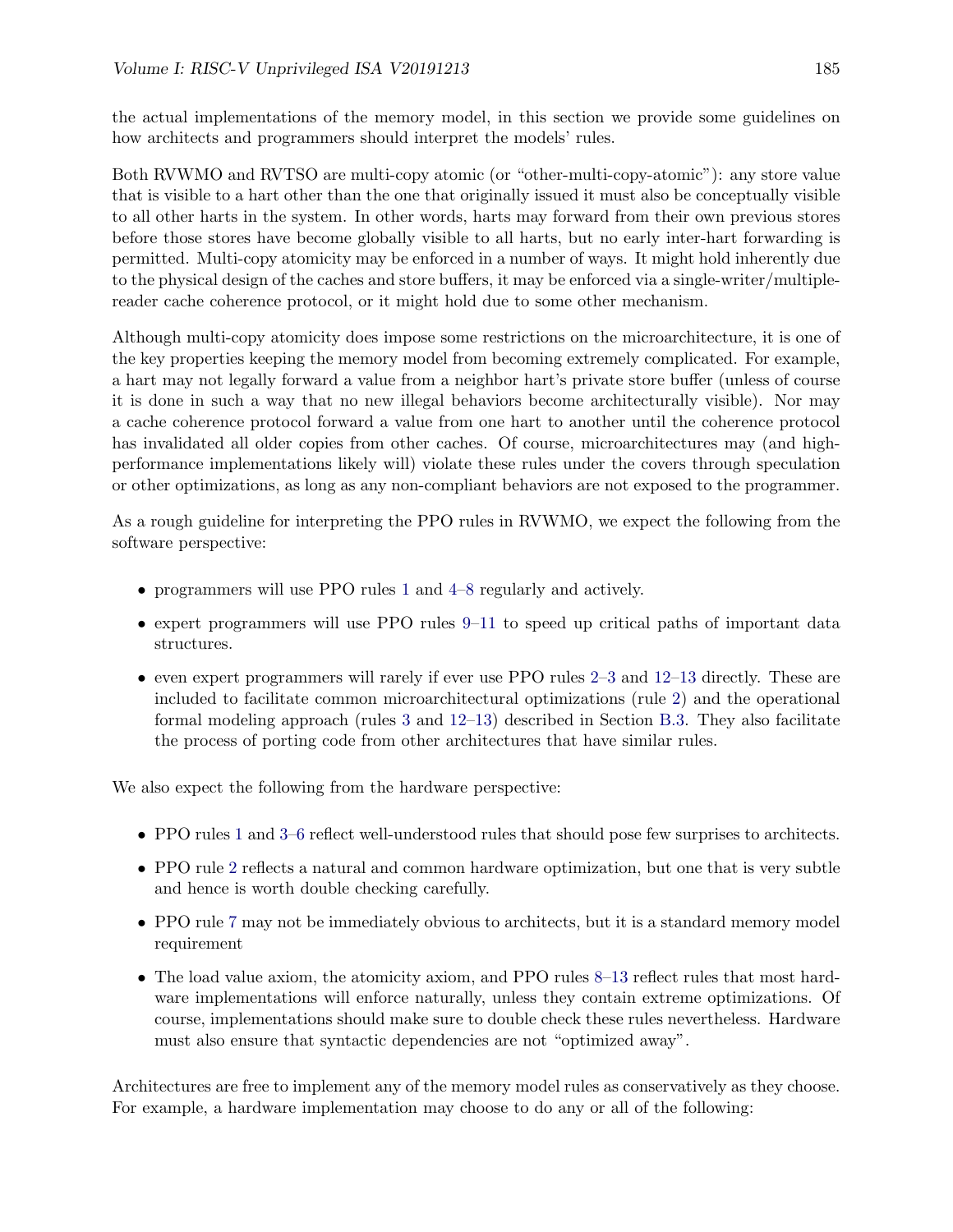- interpret all fences as if they were FENCE RW,RW (or FENCE IORW,IORW, if I/O is involved), regardless of the bits actually set
- implement all fences with PW and SR as if they were FENCE RW,RW (or FENCE IORW,IORW, if I/O is involved), as PW with SR is the most expensive of the four possible main memory ordering components anyway
- emulate  $aq$  and  $rl$  as described in Section [A.5](#page-197-0)
- enforcing all same-address load-load ordering, even in the presence of patterns such as "fri-rfi" and "RSW"
- forbid any forwarding of a value from a store in the store buffer to a subsequent AMO or LR to the same address
- forbid any forwarding of a value from an AMO or SC in the store buffer to a subsequent load to the same address
- implement TSO on all memory accesses, and ignore any main memory fences that do not include PW and SR ordering (e.g., as Ztso implementations will do)
- implement all atomics to be RCsc or even fully-ordered, regardless of annotation

Architectures that implement RVTSO can safely do the following:

- Ignore all fences that do not have both PW and SR (unless the fence also orders  $I/O$ )
- Ignore all PPO rules except for rules [4](#page-104-1) through [7,](#page-104-7) since the rest are redundant with other PPO rules under RVTSO assumptions

Other general notes:

- Silent stores (i.e., stores that write the same value that already exists at a memory location) behave like any other store from a memory model point of view. Likewise, AMOs which do not actually change the value in memory (e.g., an AMOMAX for which the value in rs2 is smaller than the value currently in memory) are still semantically considered store operations. Microarchitectures that attempt to implement silent stores must take care to ensure that the memory model is still obeyed, particularly in cases such as RSW (Section [A.3.5\)](#page-185-0) which tend to be incompatible with silent stores.
- Writes may be merged (i.e., two consecutive writes to the same address may be merged) or subsumed (i.e., the earlier of two back-to-back writes to the same address may be elided) as long as the resulting behavior does not otherwise violate the memory model semantics.

The question of write subsumption can be understood from the following example:

As written, if the load (d) reads value 1, then (a) must precede (f) in the global memory order:

• (a) precedes (c) in the global memory order because of rule 2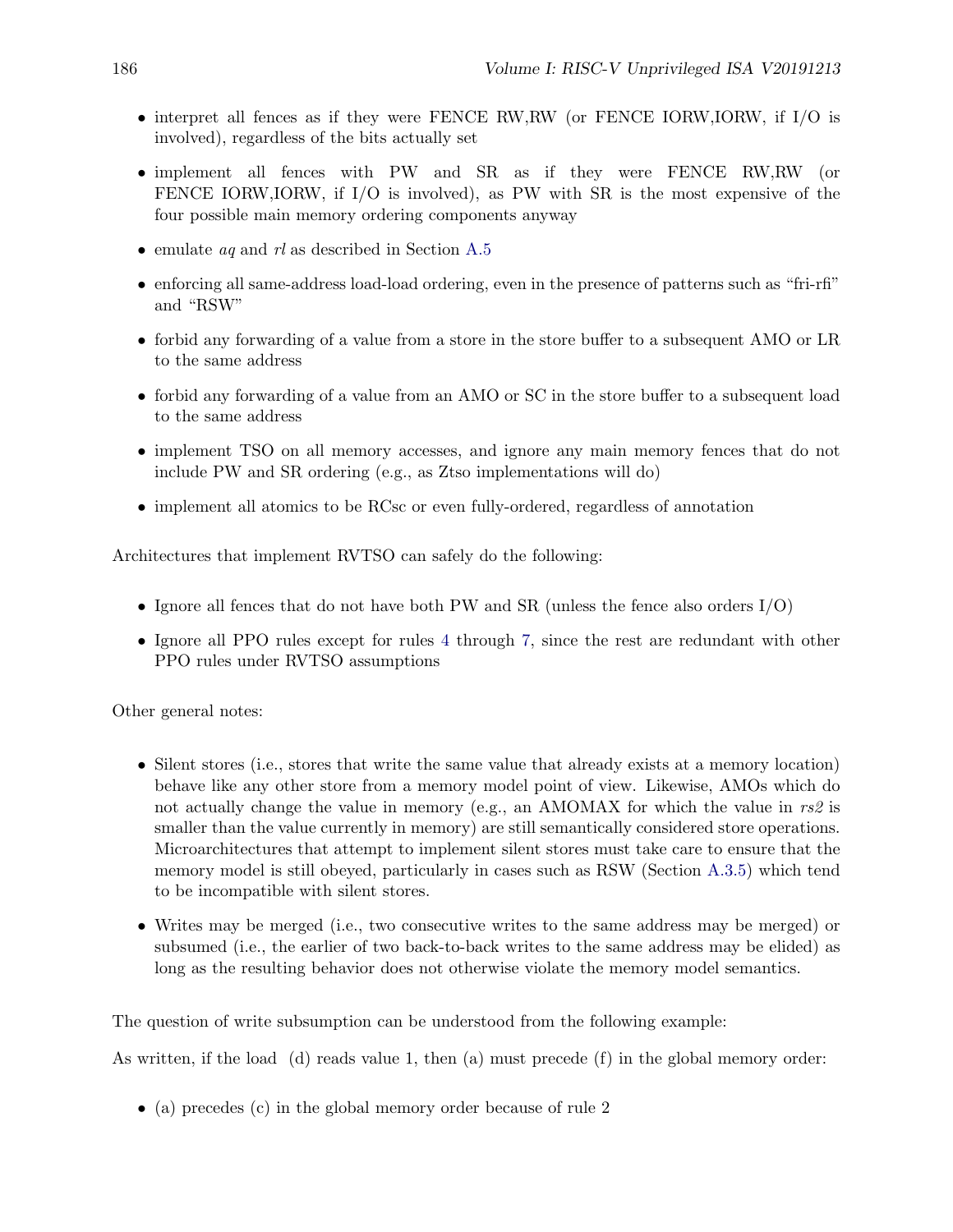

Figure A.19: Write subsumption litmus test, allowed execution.

- (c) precedes (d) in the global memory order because of the Load Value axiom
- (d) precedes (e) in the global memory order because of rule 7
- (e) precedes (f) in the global memory order because of rule 1

In other words the final value of the memory location whose address is in s0 must be 2 (the value written by the store  $(f)$ ) and cannot be 3 (the value written by the store  $(a)$ ).

A very aggressive microarchitecture might erroneously decide to discard (e), as (f) supersedes it, and this may in turn lead the microarchitecture to break the now-eliminated dependency between (d) and (f) (and hence also between (a) and (f)). This would violate the memory model rules, and hence it is forbidden. Write subsumption may in other cases be legal, if for example there were no data dependency between (d) and (e).

#### A.6.1 Possible Future Extensions

We expect that any or all of the following possible future extensions would be compatible with the RVWMO memory model:

- 'V' vector ISA extensions
- A transactional memory subset of the 'T' ISA extension
- 'J' JIT extension
- Native encodings for load and store opcodes with  $aq$  and  $rl$  set
- Fences limited to certain addresses
- Cache writeback/flush/invalidate/etc. instructions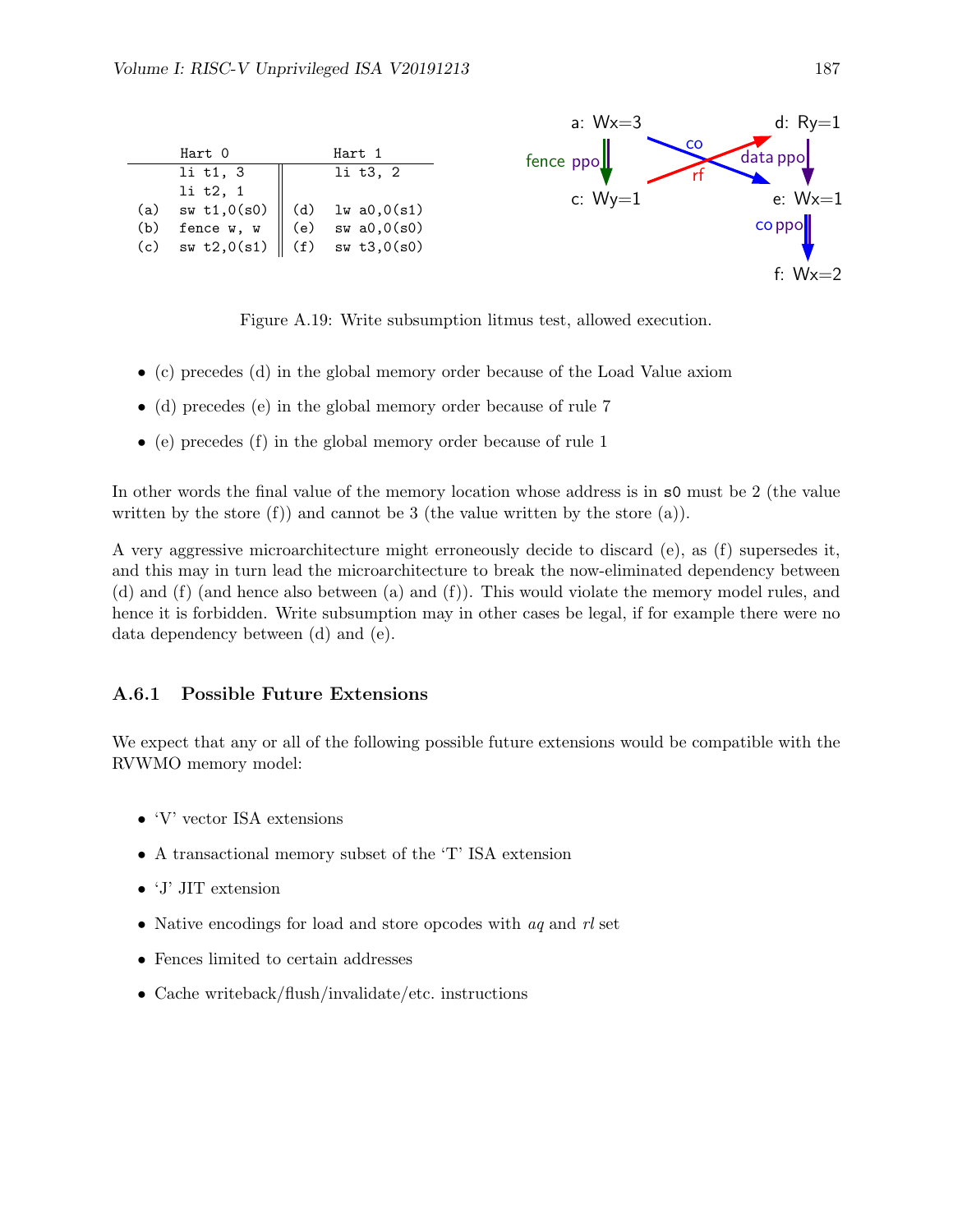|     | Hart 0               |     | Hart 1                       |
|-----|----------------------|-----|------------------------------|
|     | li t1, 1             |     | li t1, 1                     |
| (a) | lw a $0,0(s0)$       | (d) | $lw$ a1, $0(s1)$             |
|     | $(b)$ fence $rw, rw$ | (e) | amoswap.w.r1 a2,t1,0(s2)     |
| (c) | sw t1,0(s1)          | (f) | 1d $a3,0(s2)$                |
|     |                      | (g) | 1w a4, 4(s2)                 |
|     |                      |     | xor a5, a4, a4               |
|     |                      |     | add $s0, s0, a5$             |
|     |                      | (h) | sw $a2,0(s0)$                |
|     | Outcome:             |     | a0=1, a1=1, a2=0, a3=1, a4=0 |

Figure A.20: Mixed-size discrepancy (permitted by axiomatic models, forbidden by operational model)

<span id="page-205-0"></span>

|     | Hart O                               | Hart 1                  |  |
|-----|--------------------------------------|-------------------------|--|
|     | li t1, 1                             | $li$ $t1, 1$            |  |
| (a) | 1w a0,0(s0)                          | (d)<br>1d $a1,0(s1)$    |  |
| (b) | fence rw, rw                         | $lw$ a2, $4(s1)$<br>(e) |  |
| (c) | sw t1,0(s1)                          | xor a3, a2, a2          |  |
|     |                                      | add $s0, s0, a3$        |  |
|     |                                      | sw a2,0(s0)<br>(f)      |  |
|     | $a0=0$ . $a1=1$ . $a2=0$<br>Outcome: |                         |  |

Figure A.21: Mixed-size discrepancy (permitted by axiomatic models, forbidden by operational model)

<span id="page-205-1"></span>

|                                                | Hart 0        | Hart 1                  |  |  |
|------------------------------------------------|---------------|-------------------------|--|--|
|                                                | $li$ $t1, 1$  | $li$ t1, 1              |  |  |
| (a)                                            | $lw$ a0,0(s0) | (d)<br>sw $t1,4(s1)$    |  |  |
| (b)                                            | fence rw.rw   | (e)<br>1d $a1,0(s1)$    |  |  |
| (c)                                            | sw t1,0(s1)   | (f)<br>$lw$ a2, $4(s1)$ |  |  |
|                                                |               | xor a3.a2.a2            |  |  |
|                                                |               | add $s0, s0, a3$        |  |  |
|                                                |               | sw a2,0(s0)<br>(g)      |  |  |
| $a0=1$ , $a1=0x100000001$ , $a1=1$<br>Outcome: |               |                         |  |  |

Figure A.22: Mixed-size discrepancy (permitted by axiomatic models, forbidden by operational model)

#### <span id="page-205-2"></span>A.7 Known Issues

#### A.7.1 Mixed-size RSW

There is a known discrepancy between the operational and axiomatic specifications within the family of mixed-size RSW variants shown in Figures [A.20–](#page-205-0)[A.22.](#page-205-1) To address this, we may choose to add something like the following new PPO rule: Memory operation a precedes memory operation b in preserved program order (and hence also in the global memory order) if a precedes  $b$  in program order, a and b both access regular main memory (rather than  $I/O$  regions), a is a load, b is a store, there is a load m between a and b, there is a byte x that both a and m read, there is no store between a and m that writes to x, and m precedes b in PPO. In other words, in herd syntax, we may choose to add "(po-loc  $\&$  rsw);ppo; [W]" to PPO. Many implementations will already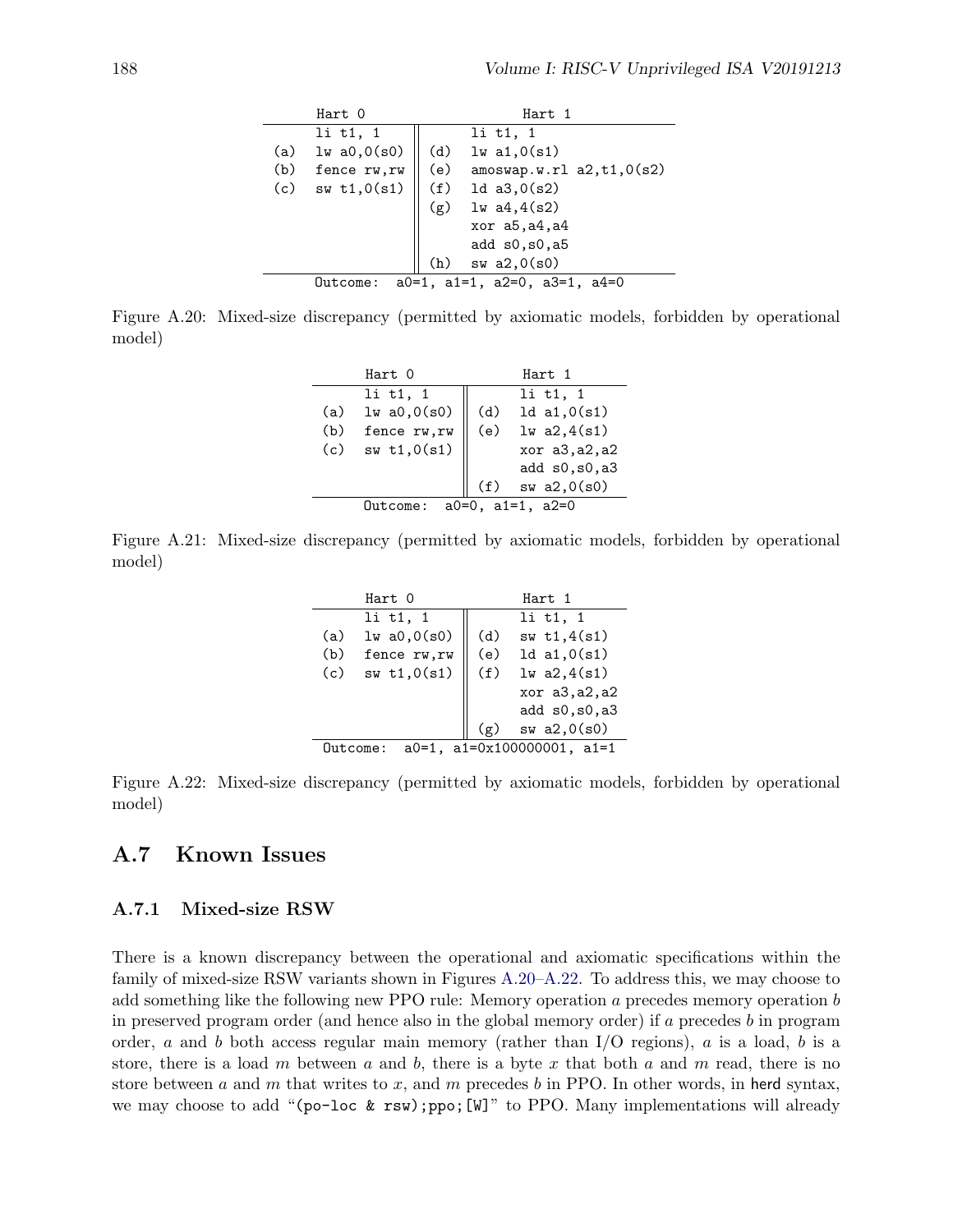enforce this ordering naturally. As such, even though this rule is not official, we recommend that implementers enforce it nevertheless in order to ensure forwards compatibility with the possible future addition of this rule to RVWMO.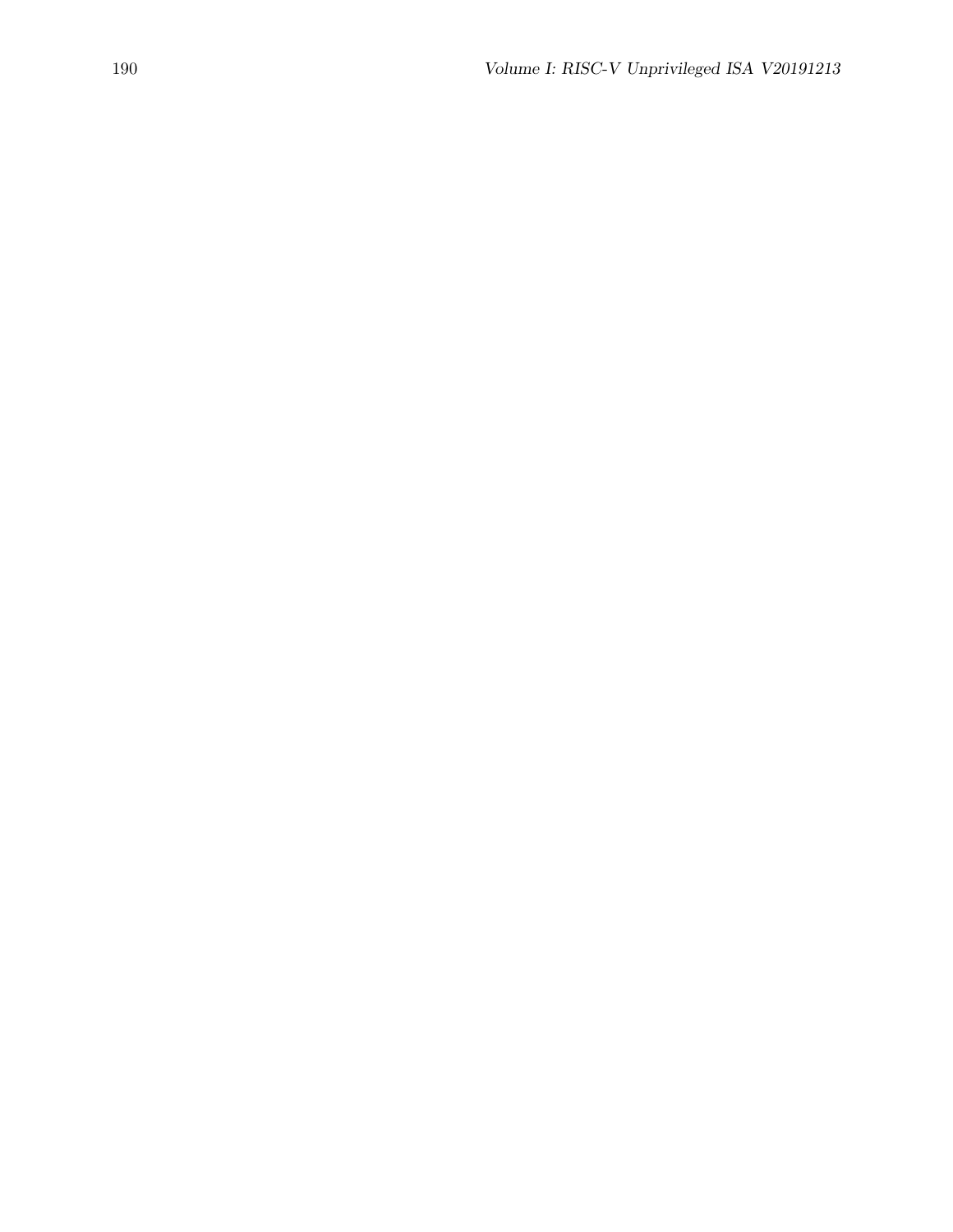## Appendix B

# Formal Memory Model Specifications, Version 0.1

To facilitate formal analysis of RVWMO, this chapter presents a set of formalizations using different tools and modeling approaches. Any discrepancies are unintended; the expectation is that the models describe exactly the same sets of legal behaviors.

This appendix should be treated as commentary; all normative material is provided in Chapter [14](#page-100-0) and in the rest of the main body of the ISA specification. All currently known discrepancies are listed in Section [A.7.](#page-205-2) Any other discrepancies are unintentional.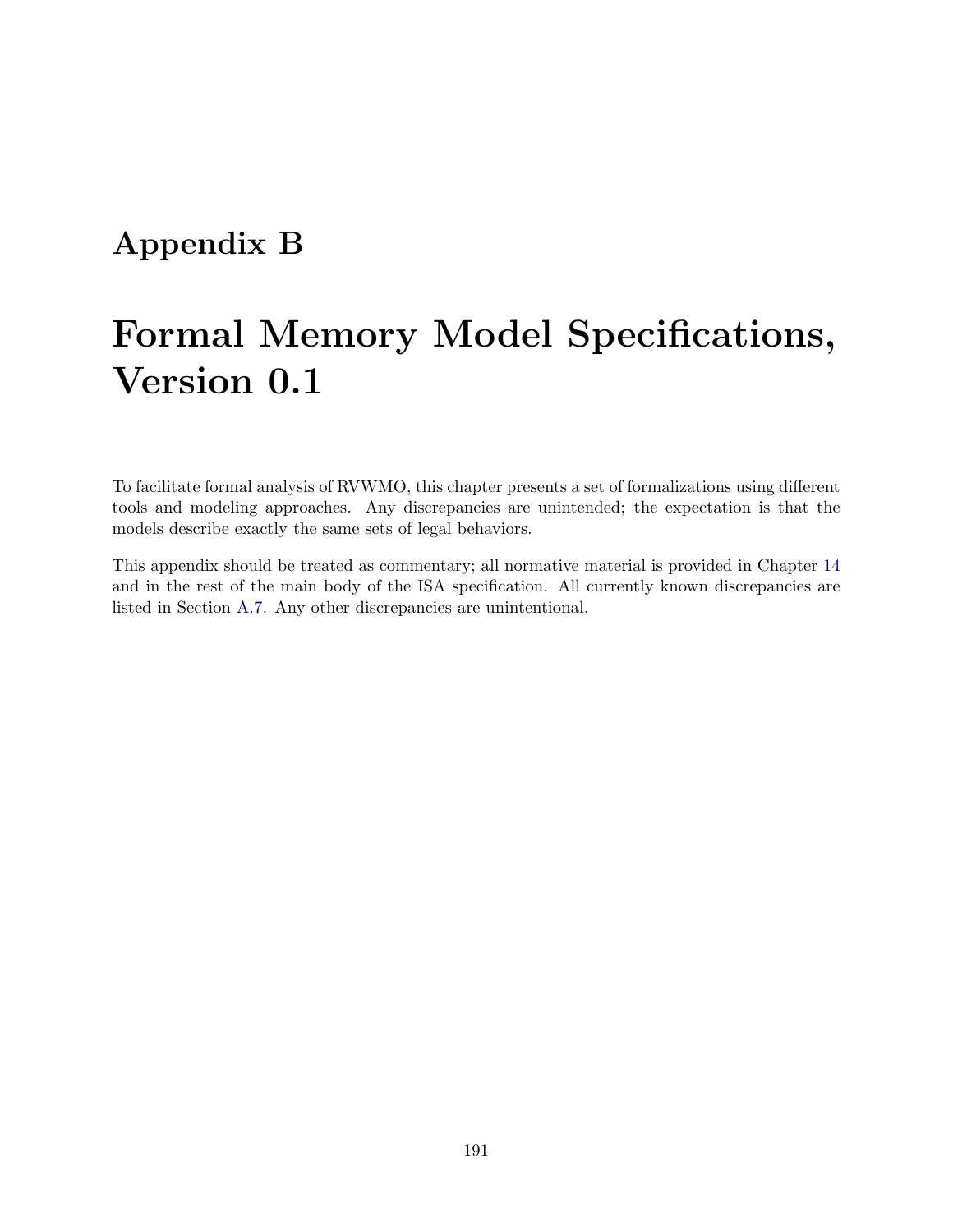## B.1 Formal Axiomatic Specification in Alloy

We present a formal specification of the RVWMO memory model in Alloy ([http://](http://alloy.mit.edu) [alloy.mit.edu](http://alloy.mit.edu)). This model is available online at [https://github.com/daniellustig/](https://github.com/daniellustig/riscv-memory-model) [riscv-memory-model](https://github.com/daniellustig/riscv-memory-model).

The online material also contains some litmus tests and some examples of how Alloy can be used to model check some of the mappings in Section [A.5.](#page-197-0)

```
// //////////////////////////////////////////////////////////////////////////////
// =RVWMO PPO=
```

```
// Preserved Program Order
fun ppo : Event->Event {
 // same - address ordering
 po_loc : > Store
  + rdw
 + ( AMO + StoreConditional ) <: rfi
 // explicit synchronization
  + ppo_fence
  + Acquire <: ^po :> MemoryEvent
 + MemoryEvent <: ^po :> Release
 + RCsc <: ^ po : > RCsc
 + pair
 // syntactic dependencies
 + addrdep
  + datadep
  + ctrldep :> Store
 // pipeline dependencies
 + ( addrdep + datadep ). rfi
  + addrdep. ^po :> Store
}
// the global memory order respects preserved program order
fact { ppo in ^gmo }
```
Figure B.1: The RVWMO memory model formalized in Alloy (1/5: PPO)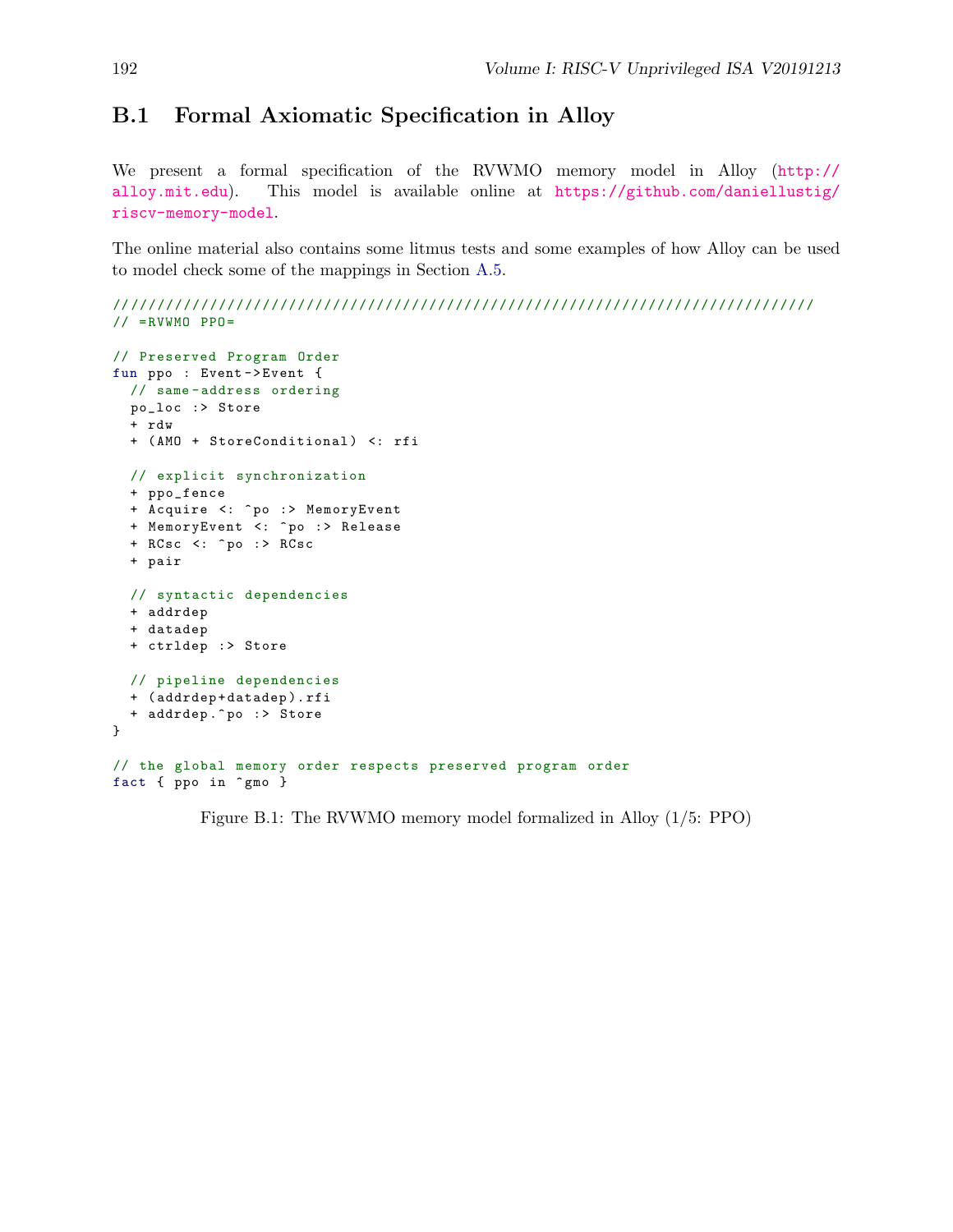```
// //////////////////////////////////////////////////////////////////////////////
// = RVWMO axioms =
```

```
// Load Value Axiom
fun candidates [r: MemoryEvent] : set MemoryEvent {
  (r.""gmo & Store & same_addr[r]) // writes preceding r in gmo
  + (r.<sup>^</sup>* po & Store & same_addr[r]) // writes preceding r in po
}
fun latest_among [s: set Event] : Event { s - s. ~^ gmo }
pred LoadValue {
  all w: Store | all r: Load |
    w \rightarrow r in rf \leq > w = latest_among [candidates [r]]
}
// Atomicity Axiom
pred Atomicity {
  all r: Store. "pair | \frac{1}{10} | \frac{1}{100} starting from the lr,
    no x: Store & same_addr [r] | // there is no store x to the same addr
      x not in same_hart [r] // such that x is from a different hart,
      and x in r. \tilde{r} rf. \tilde{r}gmo // x follows (the store r reads from ) in gmo,
      and r.pair in x.^gmo // and r follows x in gmo
}
// Progress Axiom implicit: Alloy only considers finite executions
pred RISCV_mm { LoadValue and Atomicity /* and Progress */ }
```
Figure B.2: The RVWMO memory model formalized in Alloy (2/5: Axioms)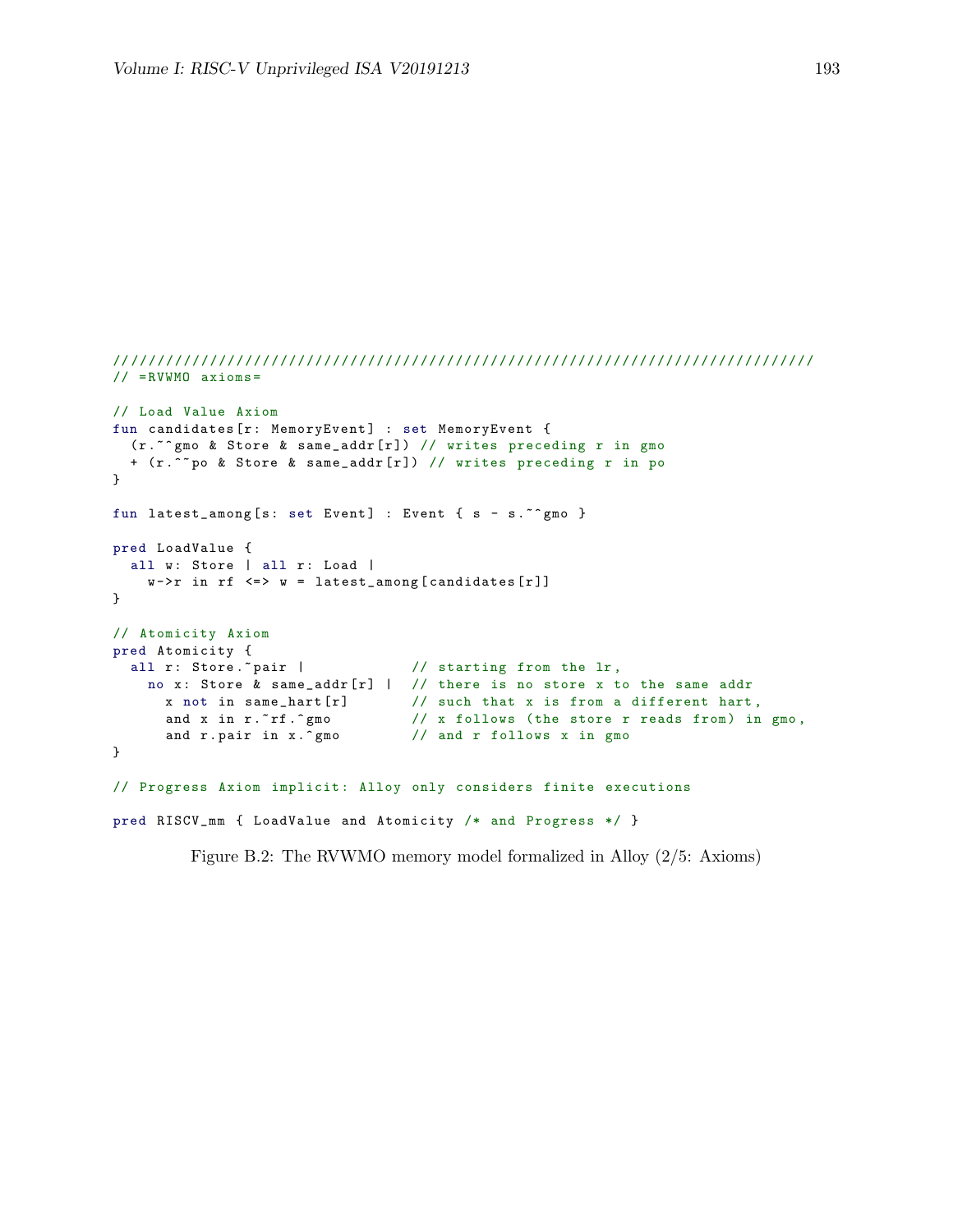```
// //////////////////////////////////////////////////////////////////////////////
// Basic model of memory
sig Hart { // hardware thread
  start : one Event
}
sig Address {}
abstract sig Event {
 po : lone Event // program order
}
abstract sig MemoryEvent extends Event {
  address : one Address ,
  acquireRCpc : lone MemoryEvent ,
  acquireRCsc : lone MemoryEvent ,
 releaseRCpc : lone MemoryEvent ,
 releaseRCsc : lone MemoryEvent ,
  addrdep : set MemoryEvent ,
  ctrldep : set Event ,
 datadep : set MemoryEvent ,
  gmo: set MemoryEvent, // global memory order
 rf : set MemoryEvent
}
sig LoadNormal extends MemoryEvent {} // l{b|h|w|d}
sig LoadReserve extends MemoryEvent { // lr
  pair : lone StoreConditional
}
sig StoreNormal extends MemoryEvent {} // s{b|h|w|d}
// all StoreConditionals in the model are assumed to be successful
sig StoreConditional extends MemoryEvent {} // sc
sig AMO extends MemoryEvent {} \frac{1}{2} // amo
sig NOP extends Event {}
fun Load : Event { LoadNormal + LoadReserve + AMO }
fun Store : Event { StoreNormal + StoreConditional + AMO }
sig Fence extends Event {
 pr: lone Fence, // opcode bit
 pw: lone Fence, // opcode bit
 sr: lone Fence, // opcode bit
 sw: lone Fence // opcode bit
}
sig FenceTSO extends Fence {}
/* Alloy encoding detail: opcode bits are either set (encoded, e.g.,
 * as f.pr in iden) or unset (f.pr not in iden). The bits cannot be used for
 * anything else */
fact { pr + pw + sr + sw in iden }
// likewise for ordering annotations
fact { acquireRCpc + acquireRCsc + releaseRCpc + releaseRCsc in iden }
// don 't try to encode FenceTSO via pr/pw/sr/sw; just use it as -is
fact \{ no FenceTSO. (pr + pw + sr + sw) \}
```
Figure B.3: The RVWMO memory model formalized in Alloy (3/5: model of memory)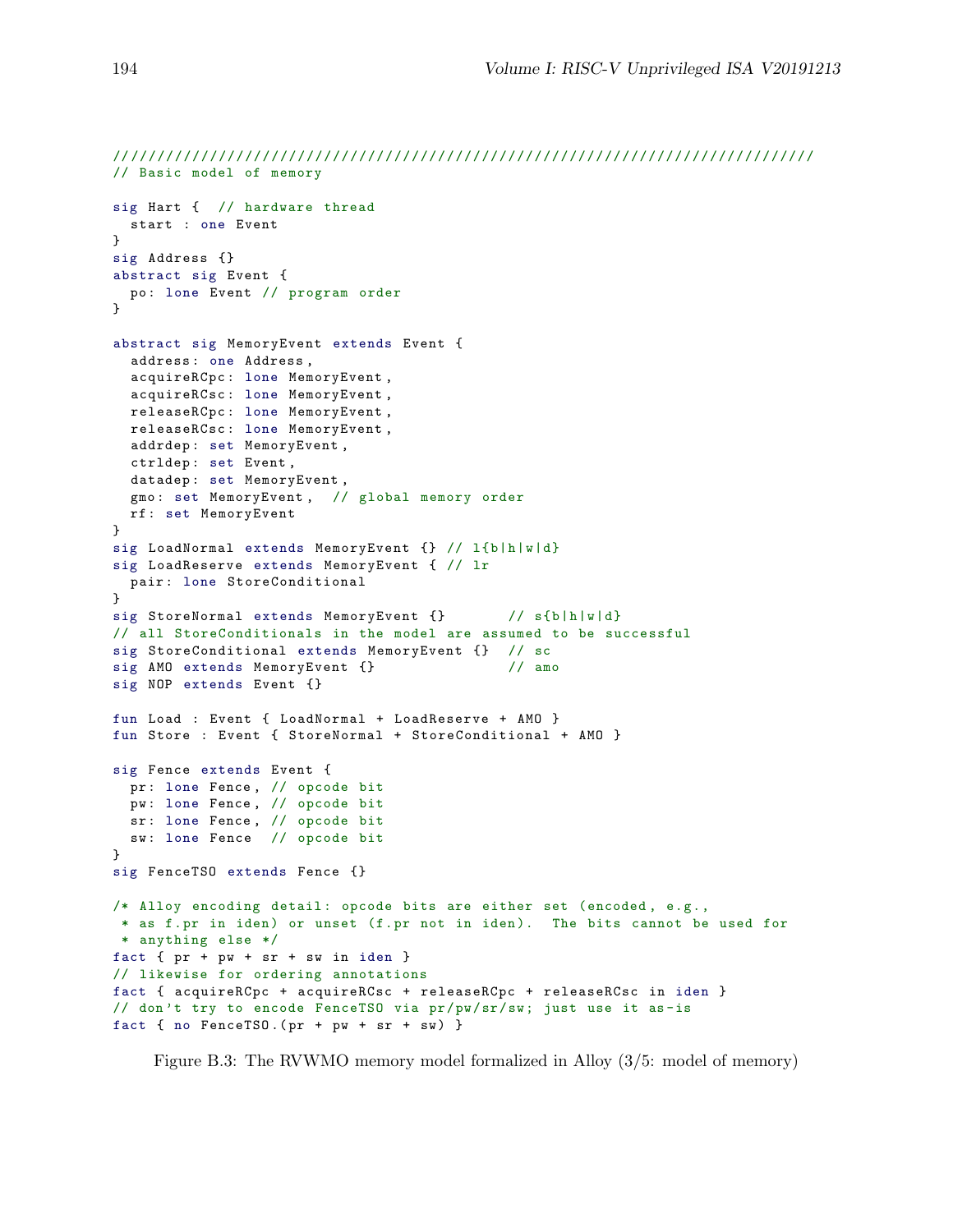```
// //////////////////////////////////////////////////////////////////////////////
// = Basic model rules =
// Ordering annotation groups
fun Acquire : MemoryEvent { MemoryEvent . acquireRCpc + MemoryEvent . acquireRCsc }
fun Release : MemoryEvent { MemoryEvent . releaseRCpc + MemoryEvent . releaseRCsc }
fun RCpc : MemoryEvent { MemoryEvent . acquireRCpc + MemoryEvent . releaseRCpc }
fun RCsc : MemoryEvent { MemoryEvent . acquireRCsc + MemoryEvent . releaseRCsc }
// There is no such thing as store - acquire or load - release , unless it 's both
fact { Load & Release in Acquire }
fact { Store & Acquire in Release }
// FENCE PPO
fun FencePRSR : Fence { Fence .(pr & sr) }
fun FencePRSW : Fence { Fence.(pr & sw) }
fun FencePWSR : Fence { Fence.(pw & sr) }
fun FencePWSW : Fence { Fence . (pw & sw) }
fun ppo_fence : MemoryEvent->MemoryEvent {
    (Load <: ^po :> FencePRSR).(^po :> Load)
 + (Load <: ^po :> FencePRSW).(^po :> Store)
 + (Store <: ^po :> FencePWSR).(^po :> Load)
 + (Store <: ^po :> FencePWSW).(^po :> Store)
 + (Load <: ^po :> FenceTSO) .(^po :> MemoryEvent)
  + (Store <: ^po :> FenceTSO) .(^po :> Store)
}
// auxiliary definitions
fun po_loc : Event ->Event { ^po & address . ~ address }
fun same_hart [e: Event] : set Event { e + e.^ ~ po + e. ^ po }
fun same_addr [e: Event] : set Event { e.address. "address }
// initial stores
fun NonInit : set Event { Hart . start .* po }
fun Init : set Event { Event - NonInit }
fact { Init in StoreNormal }
fact { Init->(MemoryEvent & NonInit) in ^gmo }
fact { all e: NonInit | one e.*~po.~start } // each event is in exactly one hart
fact { all a: Address | one Init & a."address } // one init store per address
fact \{ no Init \le: po and no po \Rightarrow Init \}
```
Figure B.4: The RVWMO memory model formalized in Alloy (4/5: Basic model rules)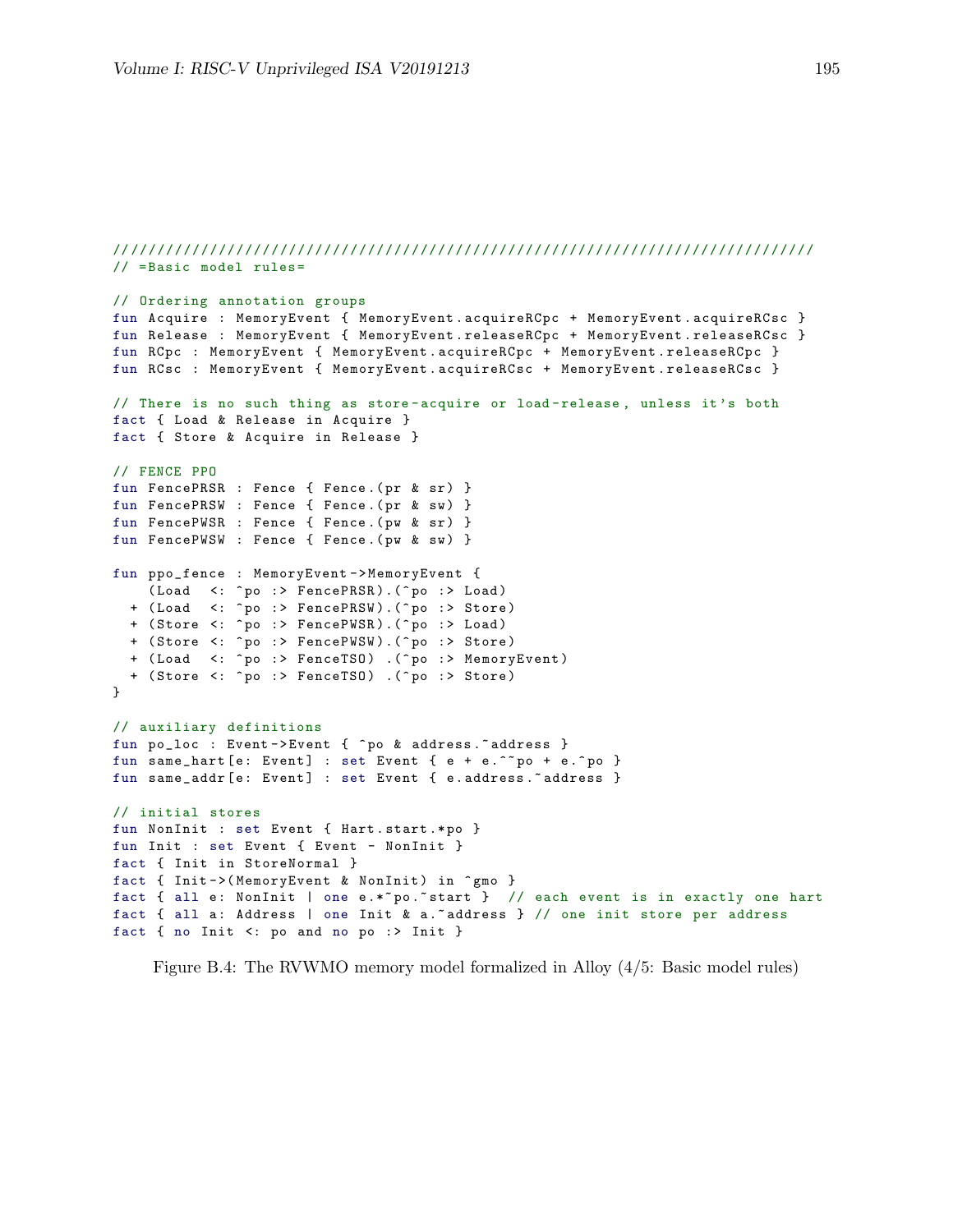```
// po
fact { acyclic [po] }
1/ gmo
fact { total [^ gmo, MemoryEvent] } // gmo is a total order over all MemoryEvents
//rf
fact { rf. "rf in iden } // each read returns the value of only one write
fact { rf in Store <: address."address :> Load }
fun rfi : MemoryEvent->MemoryEvent { rf & (*po + *~po) }
// dep
fact { no StoreNormal <: ( addrdep + ctrldep + datadep ) }
fact { addrdep + ctrldep + datadep + pair in ^ po }
fact { datadep in datadep :> Store }
fact { ctrldep .* po in ctrldep }
fact { no pair & (^po :> (LoadReserve + StoreConditional)).^po }
fact { StoreConditional in LoadReserve . pair } // assume all SCs succeed
// rdw
fun rdw : Event->Event {
 (Load <: po_loc :> Load) // start with all same_address load-load pairs,
  - ("rf.rf) \frac{1}{2} // subtract pairs that read from the same store,
  - (po_loc.rfi) \frac{1}{2} // and subtract out "fri-rfi" patterns
\mathbf{r}// filter out redundant instances and/or visualizations
fact { no gmo & gmo . gmo } // keep the visualization uncluttered
fact { all a: Address | some a. "address }
// //////////////////////////////////////////////////////////////////////////////
// = Optional: opcode encoding restrictions=
// the list of blessed fences
fact { Fence in
 Fence . pr . sr
 + Fence . pw . sw
 + Fence . pr . pw . sw
 + Fence . pr . sr . sw
 + FenceTSO
  + Fence . pr . pw . sr . sw
}
pred restrict_to_current_encodings {
 no ( LoadNormal + StoreNormal ) & ( Acquire + Release )
\mathbf{r}// //////////////////////////////////////////////////////////////////////////////
// = Alloy shortcuts =
pred acyclic [rel: Event->Event] { no iden & ^rel }
pred total [rel: Event->Event, bag: Event] {
  all disj e, e': bag | e->e' in rel + rrel
  acyclic [ rel ]
}
```
Figure B.5: The RVWMO memory model formalized in Alloy (5/5: Auxiliaries)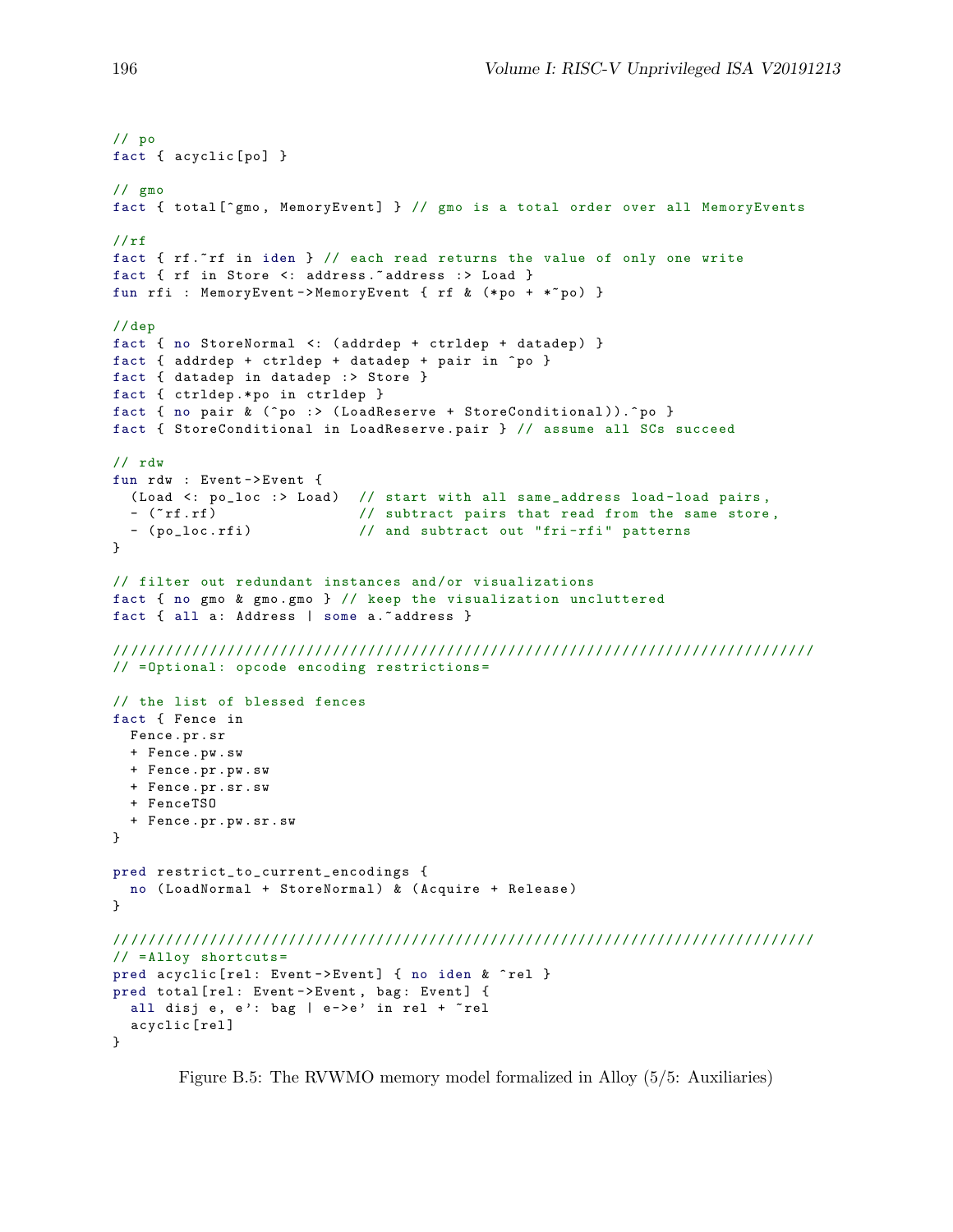## B.2 Formal Axiomatic Specification in Herd

The tool herd takes a memory model and a litmus test as input and simulates the execution of the test on top of the memory model. Memory models are written in the domain specific language CAT. This section provides two CAT memory model of RVWMO. The first model, Figure [B.7,](#page-216-0) follows the *global memory order*, Chapter [14,](#page-100-0) definition of RVWMO, as much as is possible for a CAT model. The second model, Figure [B.8,](#page-217-0) is an equivalent, more efficient, partial order based RVWMO model.

The simulator herd is part of the diy tool suite — see <http://diy.inria.fr> for software and documentation. The models and more are available online at <http://diy.inria.fr/cats7/riscv/>.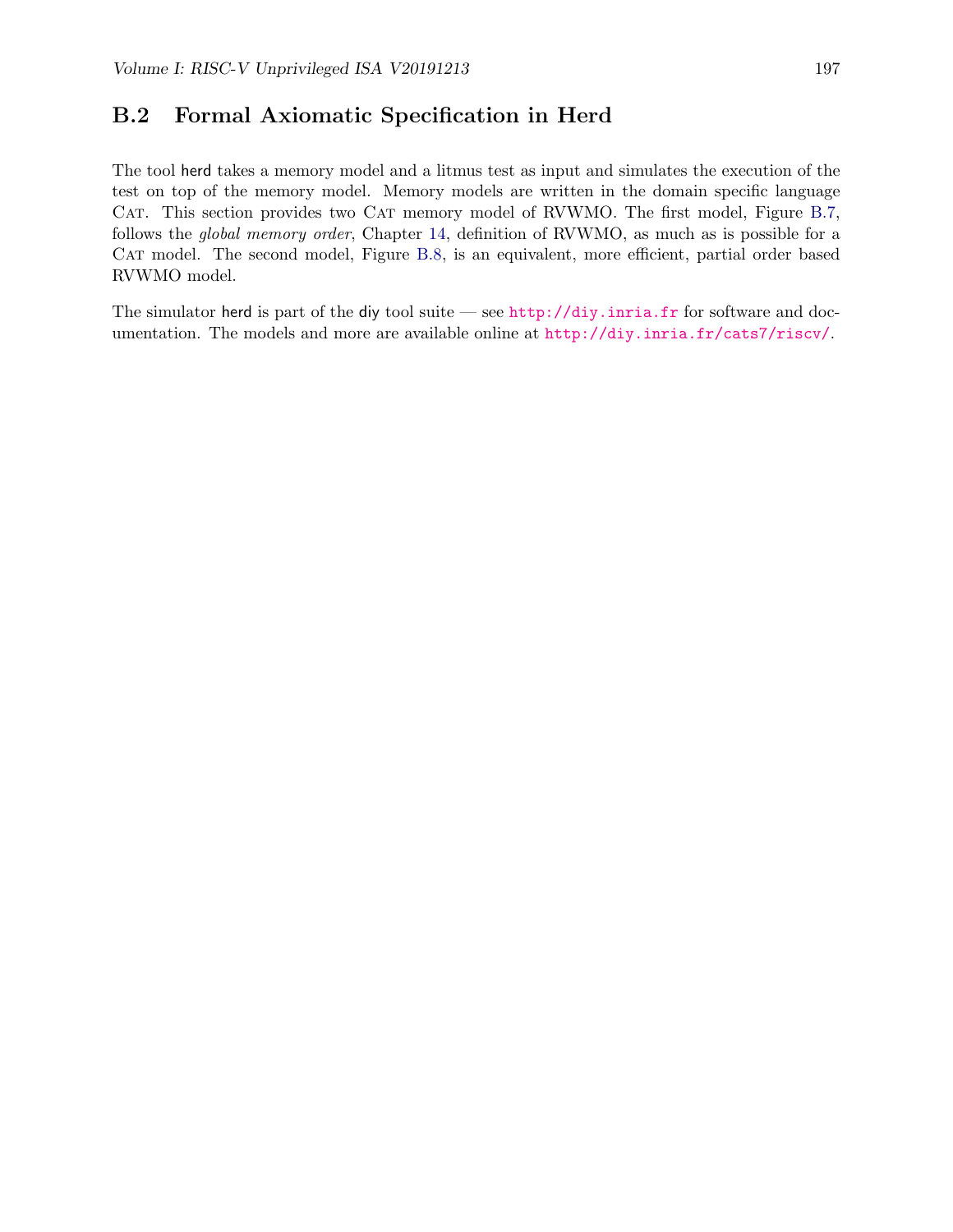```
(*************)
(* Utilities *)
(*************)
(* All fence relations *)
let fence .r.r = [R]; fencerel (Fence .r.r); [R]let fence.r.w = [R]; fencerel (Fence.r.w); [W]let fence.r.rw = [R]; fencerel (Fence.r.rw); [M]let fence .w.r = [W]; fencerel (Fence .w.r); [R]
let fence.w.w = [W]; fencerel (Fence.w.w); [W]let fence.w.rw = [W]; fencerel (Fence.w.rw); [M]let fence.rw.r = [M]; fencerel (Fence.rw.r); [R]let fence.rw.w = [M]; fencerel (Fence.rw.w); [W]let fence.rw.rw = [M]; fencerel (Fence.rw.rw); [M]
let fence . tso =
  let f = fencerel(Fence.tso) in([W];f;[W]) | ([R];f;[M])let fence =
  fence.r.r | fence.r.w | fence.r.rw |
  fence.w.r | fence.w.w | fence.w.rw |
  fence.rw.r | fence.rw.w | fence.rw.rw |
  fence . tso
(* Same address , no W to the same address in - between *)
let po-loc-no-w = po-loc \setminus (po-loc?; [W]; po-loc)(* Read same write *)
let rsw = rf^{\frown} -1; rf(* Acquire , or stronger *)
let AQ = Acq | AcqRel
(* Release or stronger *)
and RL = RelAcqRel
(* All RCsc *)
let RCsc = Acq | Rel | AcqRel
(* Amo events are both R and W, relation rmw relates paired lr/sec *)
let AMO = R & W
let StCond = range (rmw)
(*************)
(* ppo rules *)
(*************)
(* Overlapping - Address Orderings *)
let r1 = [M]; po-loc; [W]and r2 = ( [R] ; po-loc-no-w; [R] ) \setminus rswand r3 = [AM0 | StCond]; rfi; [R](* Explicit Synchronization *)
and r4 = fence
and r5 = [AQ]; po; [M]and r6 = [M]; po; [RL]and r7 = [RCsc]; po; [RCsc]and r8 = rmw
(* Syntactic Dependencies *)
and r9 = [M]; addr; [M]
and r10 = [M]; data; [W]
and r11 = [M]; ctr1; [W](* Pipeline Dependencies *)
and r12 = [R]; (addr | data); [W]; rfi; [R]
and r13 = [R]; addr; [M]; po; [W]let ppo = r1 | r2 | r3 | r4 | r5 | r6 | r7 | r8 | r9 | r10 | r11 | r12 | r13
```
Figure B.6: riscv-defs.cat, a herd definition of preserved program order  $(1/3)$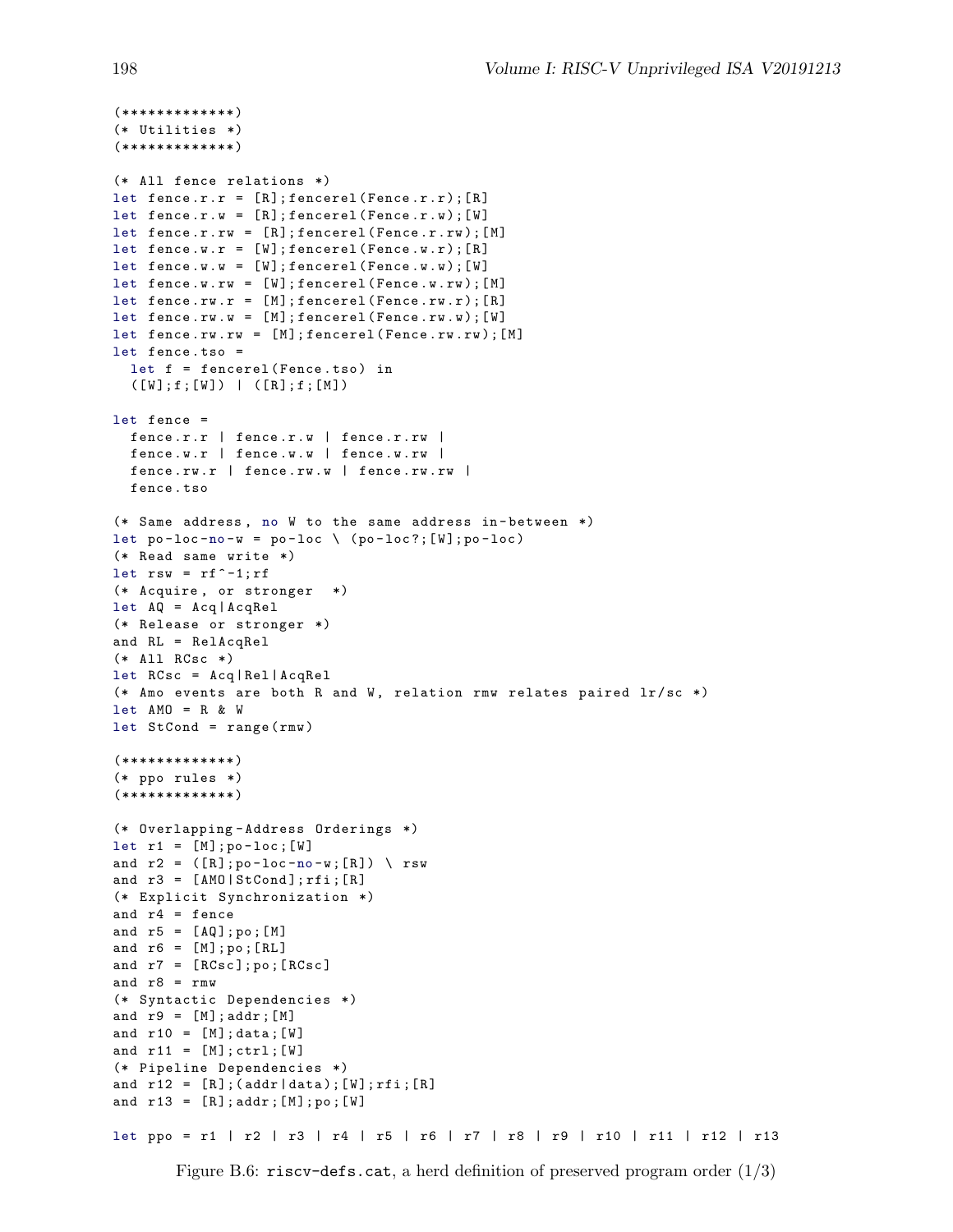```
Total
(* Notice that herd has defined its own rf relation *)
(* Define ppo *)
include " riscv - defs . cat "
(********************************)
(* Generate global memory order *)
(********************************)
let gmo0 = (* precursor: ie build gmo as an total order that include gmo0 *)loc & (W\ W ) * FW | # Final write after any write to the same location
 ppo | # ppo compatible
 rfe # includes herd external rf (optimization)
(* Walk over all linear extensions of gmo0 *)
with gmo from linearizations (M\setminus IW, gmo0)
(* Add initial writes upfront -- convenient for computing rfGMO *)
let gmo = gmo | loc & IW * (M\setminusIW)
(**********)
(* Axioms *)
(**********)
(* Compute rf according to the load value axiom , aka rfGMO *)
let WR = loc & ( [ W ] ; (gmo | po) ; [ R ] )let rfGMO = WR \setminus (loc & ([W]; gmo); WR)(* Check equality of herd rf and of rfGMO *)
empty (rf\rfGMO)|(rfGMO\rf) as RfCons
(* Atomicity axiom *)
let infloc = (gmo & loc)^{-1}let inflocext = infloc & ext
let winside = (intloc; rmv; inflocext) & (intloc; rf; rmv; inflocext) & [W]empty winside as Atomic
```
Figure B.7: riscv.cat, a herd version of the RVWMO memory model  $(2/3)$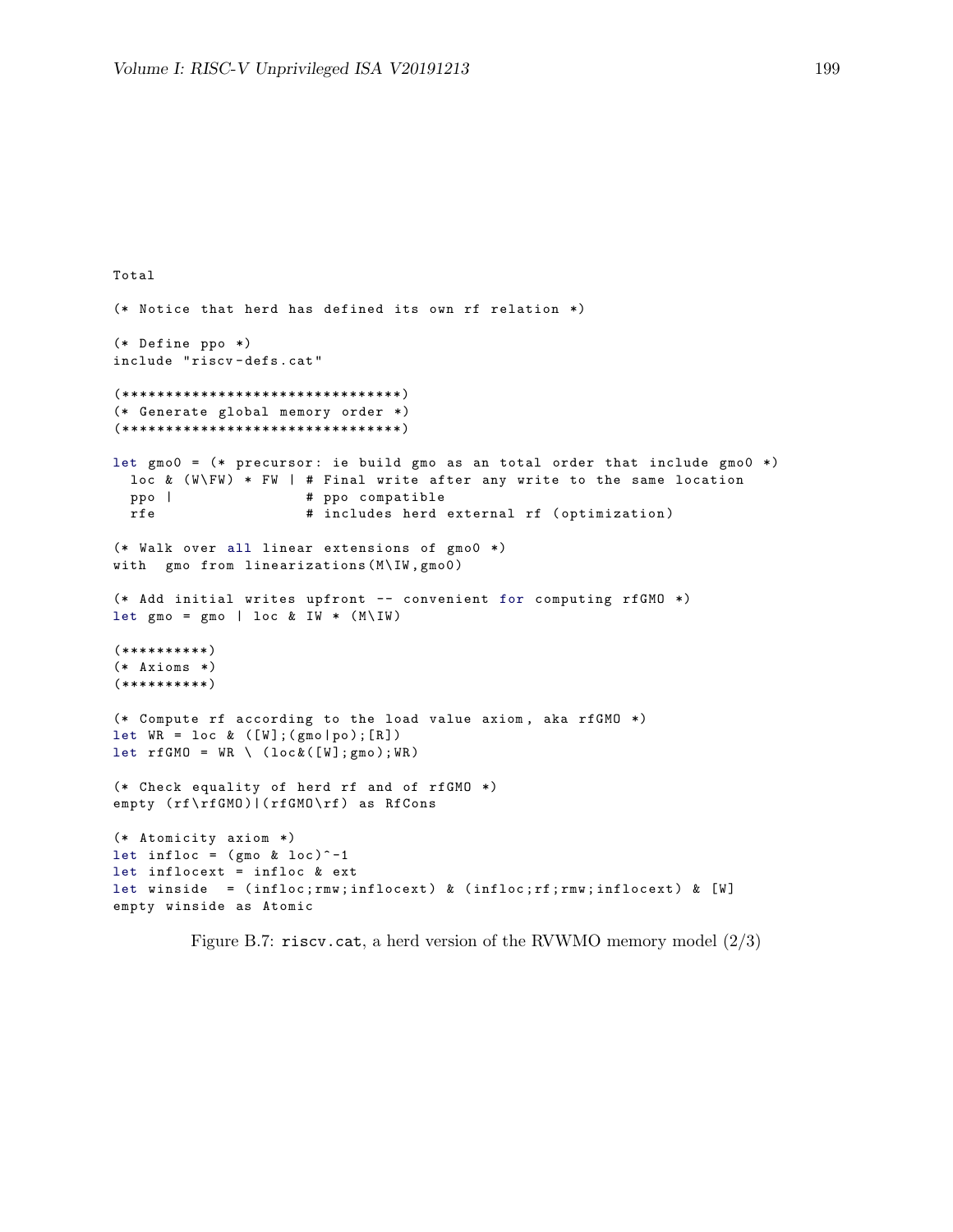```
Partial
(***************)
(* Definitions *)
(***************)
(* Define ppo *)
include "riscv-defs.cat"
(* Compute coherence relation *)
include " cos - opt . cat "
(**********)
(* Axioms *)
(**********)
(* Sc per location *)
acyclic co | rf | fr | po - loc as Coherence
(* Main model axiom *)
acyclic co | rfe | fr | ppo as Model
(* Atomicity axiom *)
empty rmw & (fre; coe) as Atomic
```
Figure B.8: riscv.cat, an alternative herd presentation of the RVWMO memory model (3/3)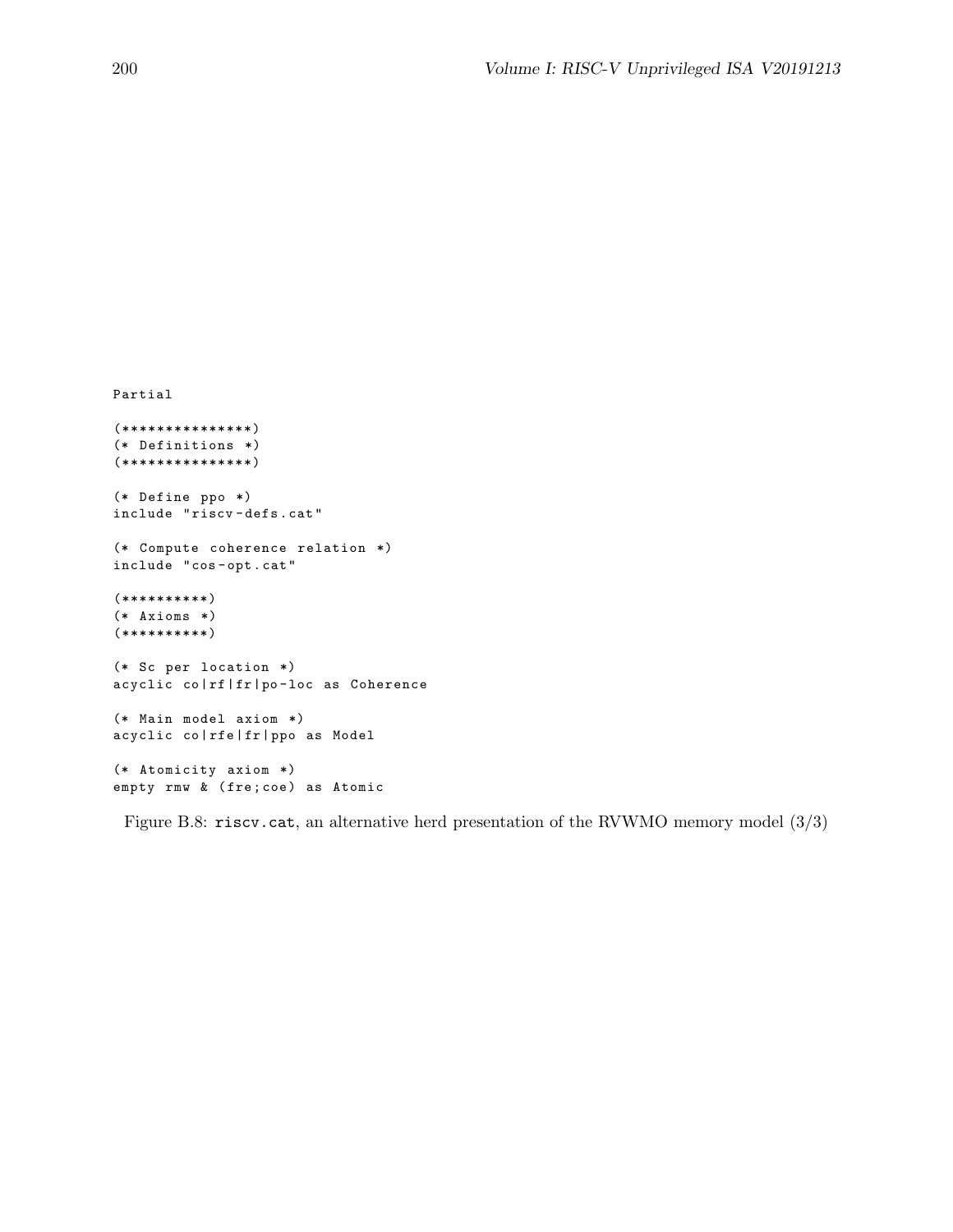## B.3 An Operational Memory Model

This is an alternative presentation of the RVWMO memory model in operational style. It aims to admit exactly the same extensional behavior as the axiomatic presentation: for any given program, admitting an execution if and only if the axiomatic presentation allows it.

The axiomatic presentation is defined as a predicate on complete candidate executions. In contrast, this operational presentation has an abstract microarchitectural flavor: it is expressed as a state machine, with states that are an abstract representation of hardware machine states, and with explicit out-of-order and speculative execution (but abstracting from more implementation-specific microarchitectural details such as register renaming, store buffers, cache hierarchies, cache protocols, etc.). As such, it can provide useful intuition. It can also construct executions incrementally, making it possible to interactively and randomly explore the behavior of larger examples, while the axiomatic model requires complete candidate executions over which the axioms can be checked.

The operational presentation covers mixed-size execution, with potentially overlapping memory accesses of different power-of-two byte sizes. Misaligned accesses are broken up into single-byte accesses.

The operational model, together with a fragment of the RISC-V ISA semantics (RV64I and A), are integrated into the rmem exploration tool (<https://github.com/rems-project/rmem>). rmem can explore litmus tests (see [A.2\)](#page-179-0) and small ELF binaries exhaustively, pseudo-randomly and interactively. In rmem, the ISA semantics is expressed explicitly in Sail (see [https://github.com/](https://github.com/rems-project/sail) [rems-project/sail](https://github.com/rems-project/sail) for the Sail language, and <https://github.com/rems-project/sail-riscv> for the RISC-V ISA model), and the concurrency semantics is expressed in Lem (see [https:](https://github.com/rems-project/lem) [//github.com/rems-project/lem](https://github.com/rems-project/lem) for the Lem language).

rmem has a command-line interface and a web-interface. The web-interface runs entirely on the client side, and is provided online together with a library of litmus tests: [http://www.cl.cam.](http://www.cl.cam.ac.uk/~pes20/rmem) [ac.uk/~pes20/rmem](http://www.cl.cam.ac.uk/~pes20/rmem). The command-line interface is faster than the web-interface, specially in exhaustive mode.

Below is an informal introduction of the model states and transitions. The description of the formal model starts in the next subsection.

Terminology: In contrast to the axiomatic presentation, here every memory operation is either a load or a store. Hence, AMOs give rise to two distinct memory operations, a load and a store. When used in conjunction with "instruction", the terms "load" and "store" refer to instructions that give rise to such memory operations. As such, both include AMO instructions. The term "acquire" refers to an instruction (or its memory operation) with the acquire-RCpc or acquire-RCsc annotation. The term "release" refers to an instruction (or its memory operation) with the release-RCpc or release-RCsc annotation.

Model states A model state consists of a shared memory and a tuple of hart states.

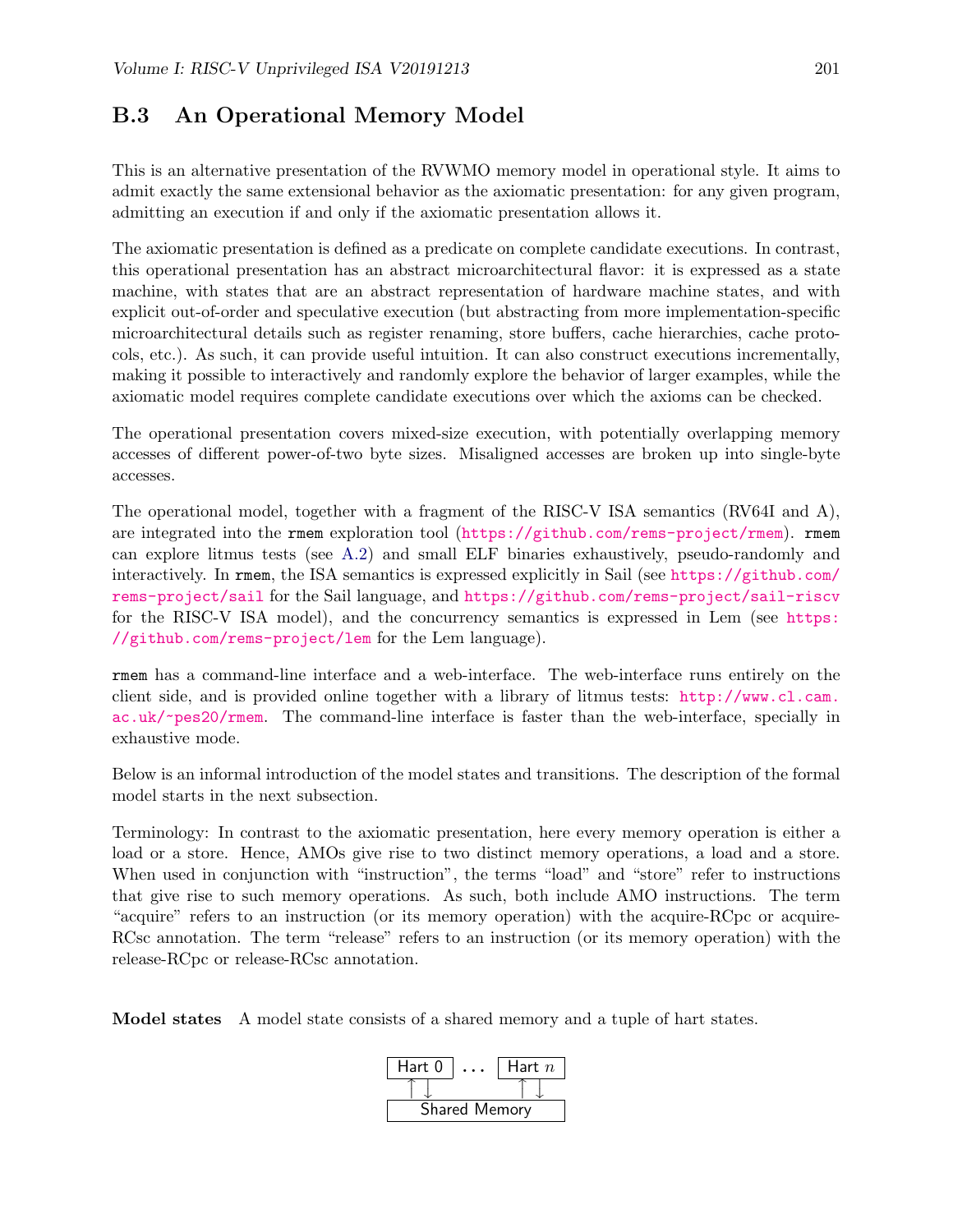The shared memory state records all the memory store operations that have propagated so far, in the order they propagated (this can be made more efficient, but for simplicity of the presentation we keep it this way).

Each hart state consists principally of a tree of instruction instances, some of which have been finished, and some of which have not. Non-finished instruction instances can be subject to restart, e.g. if they depend on an out-of-order or speculative load that turns out to be unsound.

Conditional branch and indirect jump instructions may have multiple successors in the instruction tree. When such instruction is finished, any un-taken alternative paths are discarded.

Each instruction instance in the instruction tree has a state that includes an execution state of the intra-instruction semantics (the ISA pseudocode for this instruction). The model uses a formalization of the intra-instruction semantics in Sail. One can think of the execution state of an instruction as a representation of the pseudocode control state, pseudocode call stack, and local variable values. An instruction instance state also includes information about the instance's memory and register footprints, its register reads and writes, its memory operations, whether it is finished, etc.

Model transitions The model defines, for any model state, the set of allowed transitions, each of which is a single atomic step to a new abstract machine state. Execution of a single instruction will typically involve many transitions, and they may be interleaved in operational-model execution with transitions arising from other instructions. Each transition arises from a single instruction instance; it will change the state of that instance, and it may depend on or change the rest of its hart state and the shared memory state, but it does not depend on other hart states, and it will not change them. The transitions are introduced below and defined in Section [B.3.5,](#page-225-0) with a precondition and a construction of the post-transition model state for each.

Transitions for all instructions:

• [Fetch instruction:](#page-225-1) This transition represents a fetch and decode of a new instruction instance, as a program order successor of a previously fetched instruction instance (or the initial fetch address).

The model assumes the instruction memory is fixed; it does not describe the behavior of self-modifying code. In particular, the [Fetch instruction](#page-225-1) transition does not generate memory load operations, and the shared memory is not involved in the transition. Instead, the model depends on an external oracle that provides an opcode when given a memory location.

- [Register write:](#page-232-0) This is a write of a register value.
- [Register read:](#page-232-1) This is a read of a register value from the most recent program-orderpredecessor instruction instance that writes to that register.
- [Pseudocode internal step:](#page-233-0) This covers pseudocode internal computation: arithmetic, function calls, etc.
- [Finish instruction:](#page-233-1) At this point the instruction pseudocode is done, the instruction cannot be restarted, memory accesses cannot be discarded, and all memory effects have taken place. For conditional branch and indirect jump instructions, any program order successors that were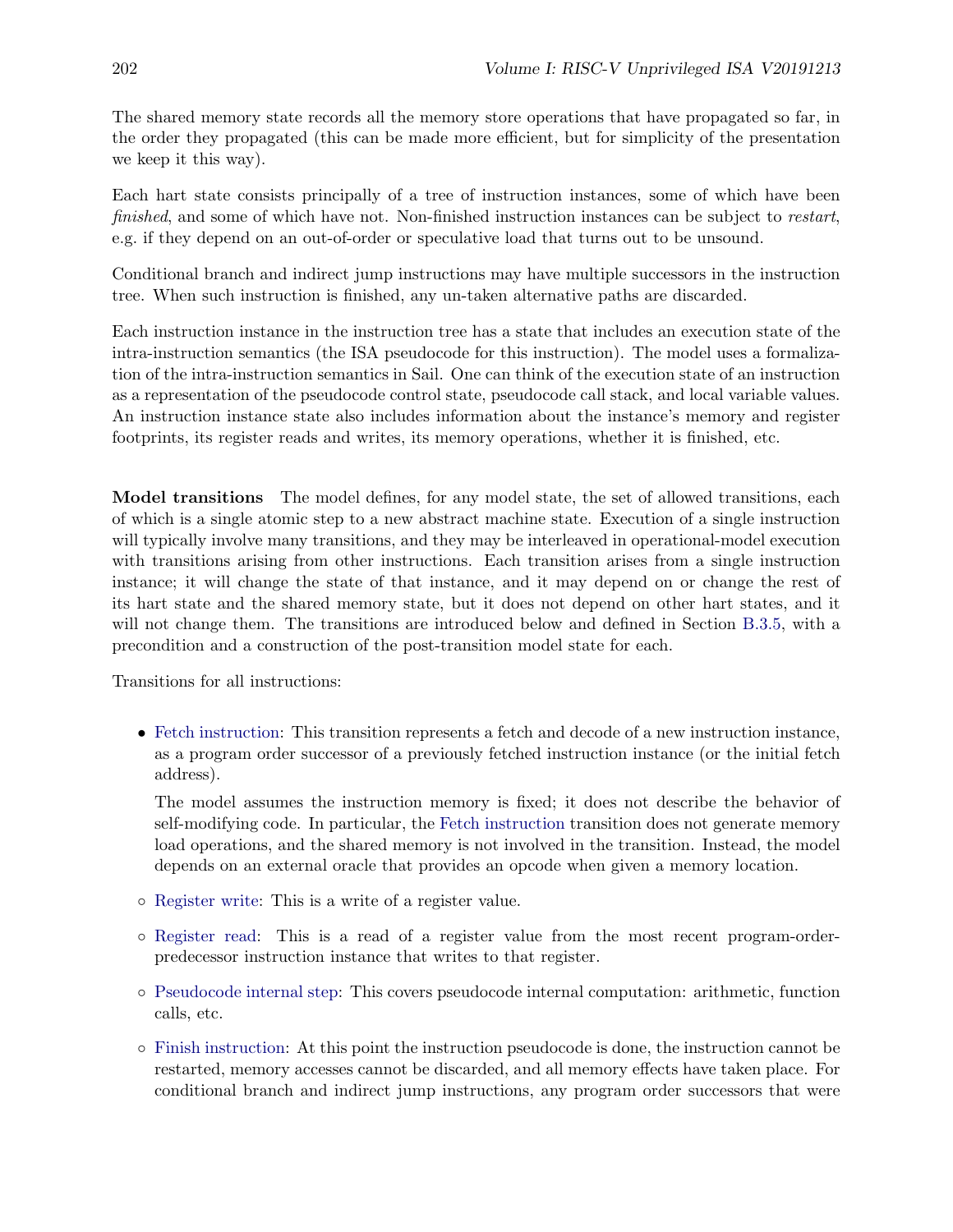fetched from an address that is not the one that was written to the pc register are discarded, together with the sub-tree of instruction instances below them.

Transitions specific to load instructions:

- [Initiate memory load operations:](#page-226-0) At this point the memory footprint of the load instruction is provisionally known (it could change if earlier instructions are restarted) and its individual memory load operations can start being satisfied.
- [Satisfy memory load operation by forwarding from unpropagated stores:](#page-226-1) This partially or entirely satisfies a single memory load operation by forwarding, from program-order-previous memory store operations.
- [Satisfy memory load operation from memory:](#page-227-0) This entirely satisfies the outstanding slices of a single memory load operation, from memory.
- [Complete load operations:](#page-228-0) At this point all the memory load operations of the instruction have been entirely satisfied and the instruction pseudocode can continue executing. A load instruction can be subject to being restarted until the [Finish instruction](#page-233-1) transition. But, under some conditions, the model might treat a load instruction as non-restartable even before it is finished (e.g. see [Propagate store operation\)](#page-229-0).

Transitions specific to store instructions:

- [Initiate memory store operation footprints:](#page-228-1) At this point the memory footprint of the store is provisionally known.
- [Instantiate memory store operation values:](#page-229-1) At this point the memory store operations have their values and program-order-successor memory load operations can be satisfied by forwarding from them.
- [Commit store instruction:](#page-229-2) At this point the store operations are guaranteed to happen (the instruction can no longer be restarted or discarded), and they can start being propagated to memory.
- [Propagate store operation:](#page-229-0) This propagates a single memory store operation to memory.
- [Complete store operations:](#page-231-0) At this point all the memory store operations of the instruction have been propagated to memory, and the instruction pseudocode can continue executing.

Transitions specific to sc instructions:

- [Early](#page-228-2) sc fail: This causes the sc to fail, either a spontaneous fail or because it is not paired with a program-order-previous  $1r$ .
- [Paired](#page-228-3) sc: This transition indicates the sc is paired with an  $1r$  and might succeed.
- [Commit and propagate store operation of an](#page-230-0) sc: This is an atomic execution of the transitions [Commit store instruction](#page-229-2) and [Propagate store operation,](#page-229-0) it is enabled only if the stores from which the 1r read from have not been overwritten.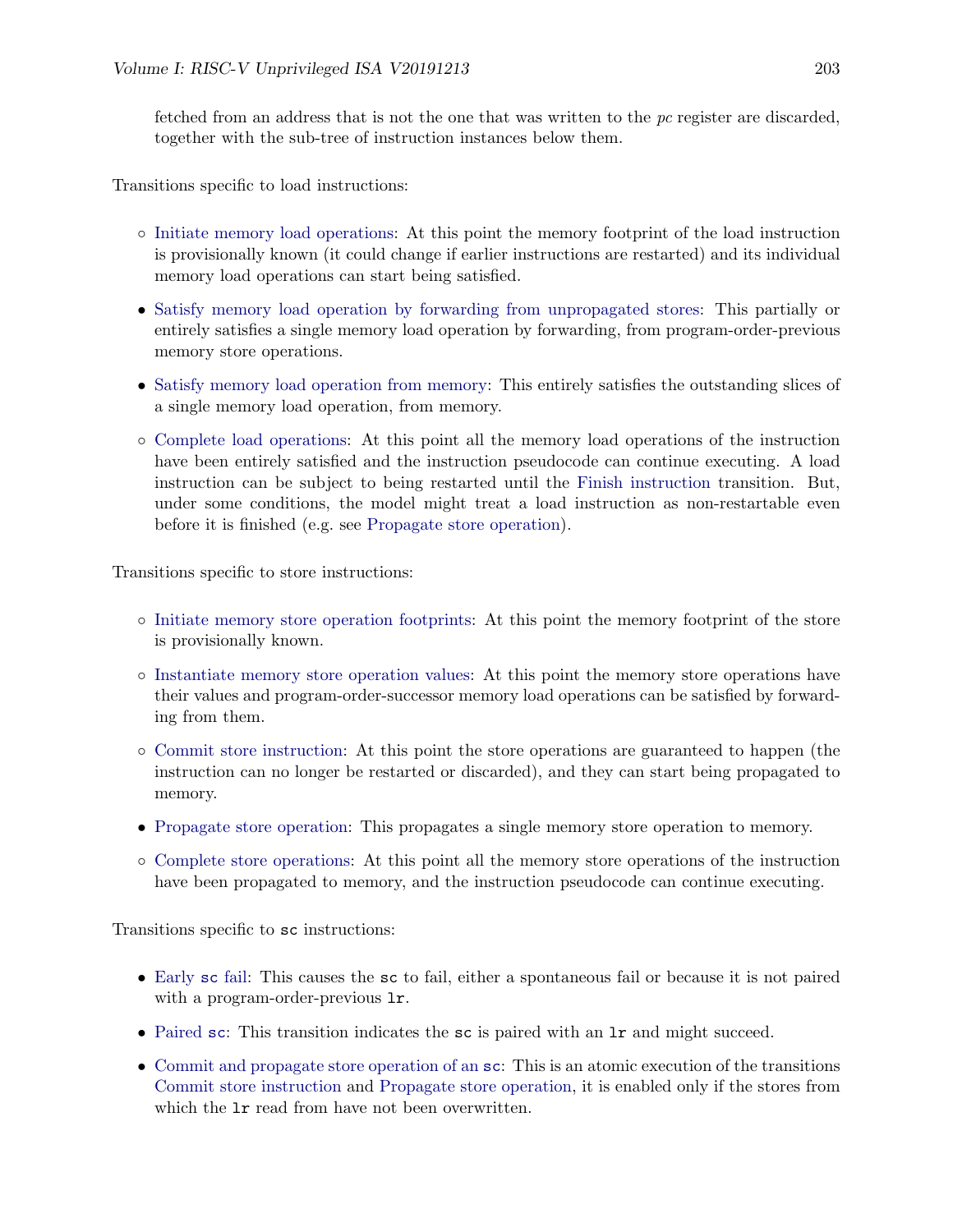• [Late](#page-231-1) sc fail: This causes the sc to fail, either a spontaneous fail or because the stores from which the  $1r$  read from have been overwritten.

Transitions specific to AMO instructions:

• [Satisfy, commit and propagate operations of an AMO:](#page-231-2) This is an atomic execution of all the transitions needed to satisfy the load operation, do the required arithmetic, and propagate the store operation.

Transitions specific to fence instructions:

◦ [Commit fence](#page-232-2)

The transitions labeled  $\circ$  can always be taken eagerly, as soon as their precondition is satisfied, without excluding other behavior; the  $\bullet$  cannot. Although [Fetch instruction](#page-225-1) is marked with a  $\bullet$ , it can be taken eagerly as long as it is not taken infinitely many times.

An instance of a non-AMO load instruction, after being fetched, will typically experience the following transitions in this order:

- 1. [Register read](#page-232-1)
- 2. [Initiate memory load operations](#page-226-0)
- 3. [Satisfy memory load operation by forwarding from unpropagated stores](#page-226-1) and/or [Satisfy mem](#page-227-0)[ory load operation from memory](#page-227-0) (as many as needed to satisfy all the load operations of the instance)
- 4. [Complete load operations](#page-228-0)
- 5. [Register write](#page-232-0)
- 6. [Finish instruction](#page-233-1)

Before, between and after the transitions above, any number of [Pseudocode internal step](#page-233-0) transitions may appear. In addition, a [Fetch instruction](#page-225-1) transition for fetching the instruction in the next program location will be available until it is taken.

This concludes the informal description of the operational model. The following sections describe the formal operational model.

## B.3.1 Intra-instruction Pseudocode Execution

The intra-instruction semantics for each instruction instance is expressed as a state machine, essentially running the instruction pseudocode. Given a pseudocode execution state, it computes the next state. Most states identify a pending memory or register operation, requested by the pseudocode, which the memory model has to do. The states are (this is a tagged union; tags in small-caps):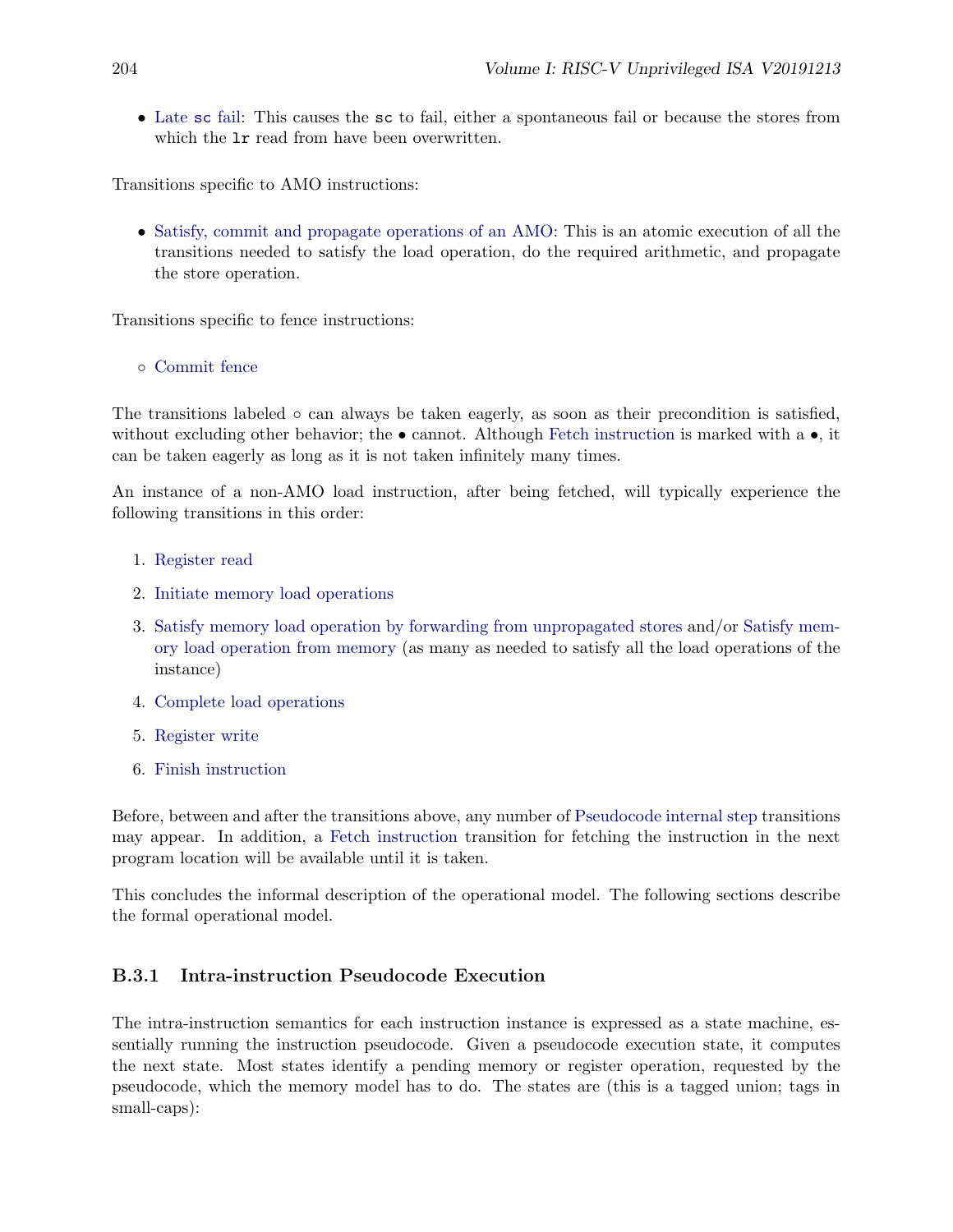LOAD MEM(*kind, address, size, load continuation*) - memory load operation EARLY\_SC\_FAIL(*res\_continuation*) - allow sc to fail early  $STOREE A(kind, address, size, next-state)$  - memory store effective address STORE\_MEMV(mem\_value, store\_continuation) - memory store value  $FENCE(kind, next\_state)$  - fence READ\_REG(reg\_name, read\_continuation) - register read WRITE\_REG(reg\_name, reg\_value, next\_state) - register write INTERNAL(*next\_state*) - pseudocode internal step DONE - end of pseudocode

- 
- 
- 
- 
- 
- 
- 
- 
- 

Here:

- mem\_value and req\_value are lists of bytes;
- *address* is an integer of XLEN bits;
- for load/store, kind identifies whether it is  $1r$ /sc, acquire-RCpc/release-RCpc, acquire-RCsc/release-RCsc, acquire-release-RCsc;
- $\bullet$  for fence, kind identifies whether it is a normal or TSO, and (for normal fences) the predecessor and successor ordering bits;
- reg<sub>name</sub> identifies a register and a slice thereof (start and end bit indices); and
- the continuations describe how the instruction instance will continue for each value that might be provided by the surrounding memory model (the *load continuation* and read continuation take the value loaded from memory and read from the previous register write, the *store\_continuation* takes *false* for an sc that failed and *true* in all other cases, and res continuation takes false if the sc fails and true otherwise).

For example, given the load instruction  $\exists w \times 1, 0(x2)$ , an execution will typically go as follows. The initial execution state will be computed from the pseudocode for the given opcode. This can be expected to be READ\_REG( $x2$ , read continuation). Feeding the most recently written value of register x2 (the instruction semantics will be blocked if necessary until the register value is available), say  $0x4000$ , to read\_continuation returns LOAD\_MEM(plain\_load,  $0x4000$ , 4, load\_continuation). Feeding the 4-byte value loaded from memory location 0x4000, say 0x42, to load continuation returns WRITE REG( $x1$ , 0x42, DONE). Many INTERNAL(next state) states may appear before and between the states above.

Notice that writing to memory is split into two steps, STORE EA and STORE MEMV: the first one makes the memory footprint of the store provisionally known, and the second one adds the value to be stored. We ensure these are paired in the pseudocode (STORE EA followed by STORE\_MEMV), but there may be other steps between them.

It is observable that the STORE EA can occur before the value to be stored is determined. For example, for the litmus test  $LB + \text{fence.r.rw} + \text{data-po to be allowed by the operational model (as) }$ it is by  $RVWMO$ , the first store in Hart 1 has to take the STORE EA step before its value is determined, so that the second store can see it is to a non-overlapping memory footprint, allowing the second store to be committed out of order without violating coherence.

The pseudocode of each instruction performs at most one store or one load, except for AMOs that perform exactly one load and one store. Those memory accesses are then split apart into the architecturally atomic units by the hart semantics (see [Initiate memory load operations](#page-226-0) and [Initiate memory store operation footprints](#page-228-1) below).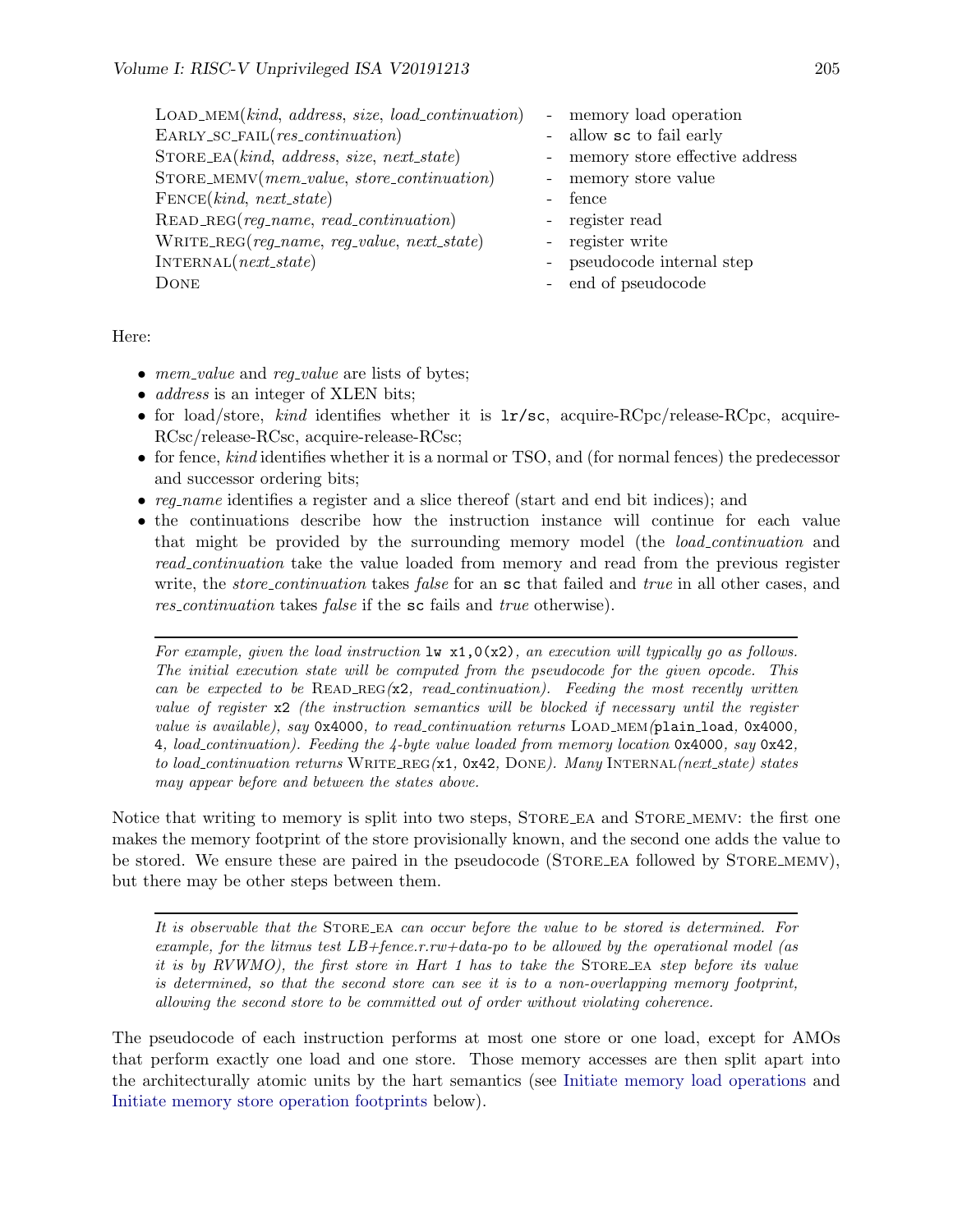Informally, each bit of a register read should be satisfied from a register write by the most recent (in program order) instruction instance that can write that bit (or from the hart's initial register state if there is no such write). Hence, it is essential to know the register write footprint of each instruction instance, which we calculate when the instruction instance is created (see the action of [Fetch instruction](#page-225-1) below). We ensure in the pseudocode that each instruction does at most one register write to each register bit, and also that it does not try to read a register value it just wrote.

Data-flow dependencies (address and data) in the model emerge from the fact that each register read has to wait for the appropriate register write to be executed (as described above).

## B.3.2 Instruction Instance State

Each instruction instance  $i$  has a state comprising:

- *program\_loc*, the memory address from which the instruction was fetched;
- *instruction\_kind*, identifying whether this is a load, store, AMO, fence, branch/jump or a 'simple' instruction (this also includes a kind similar to the one described for the pseudocode execution states);
- src regs, the set of source reg names (including system registers), as statically determined from the pseudocode of the instruction;
- $\bullet$  dst regs, the destination reg names (including system registers), as statically determined from the pseudocode of the instruction;
- *pseudocode\_state* (or sometimes just 'state' for short), one of (this is a tagged union; tags in small-caps):

| $PLAIN(isa\_state)$                    | - ready to make a pseudocode transition |
|----------------------------------------|-----------------------------------------|
| PENDING_MEM_LOADS(load_continuation)   | - requesting memory load operation(s)   |
| PENDING_MEM_STORES(store_continuation) | - requesting memory store operation(s)  |

- reg-reads, the register reads the instance has performed, including, for each one, the register write slices it read from;
- $reg\_writes$ , the register writes the instance has performed;
- mem loads, a set of memory load operations, and for each one the as-yet-unsatisfied slices (the byte indices that have not been satisfied yet), and, for the satisfied slices, the store slices (each consisting of a memory store operation and subset of its byte indices) that satisfied it.
- mem stores, a set of memory store operations, and for each one a flag that indicates whether it has been propagated (passed to the shared memory) or not.
- information recording whether the instance is committed, finished, etc.

Each memory load operation includes a memory footprint (address and size). Each memory store operations includes a memory footprint, and, when available, a value.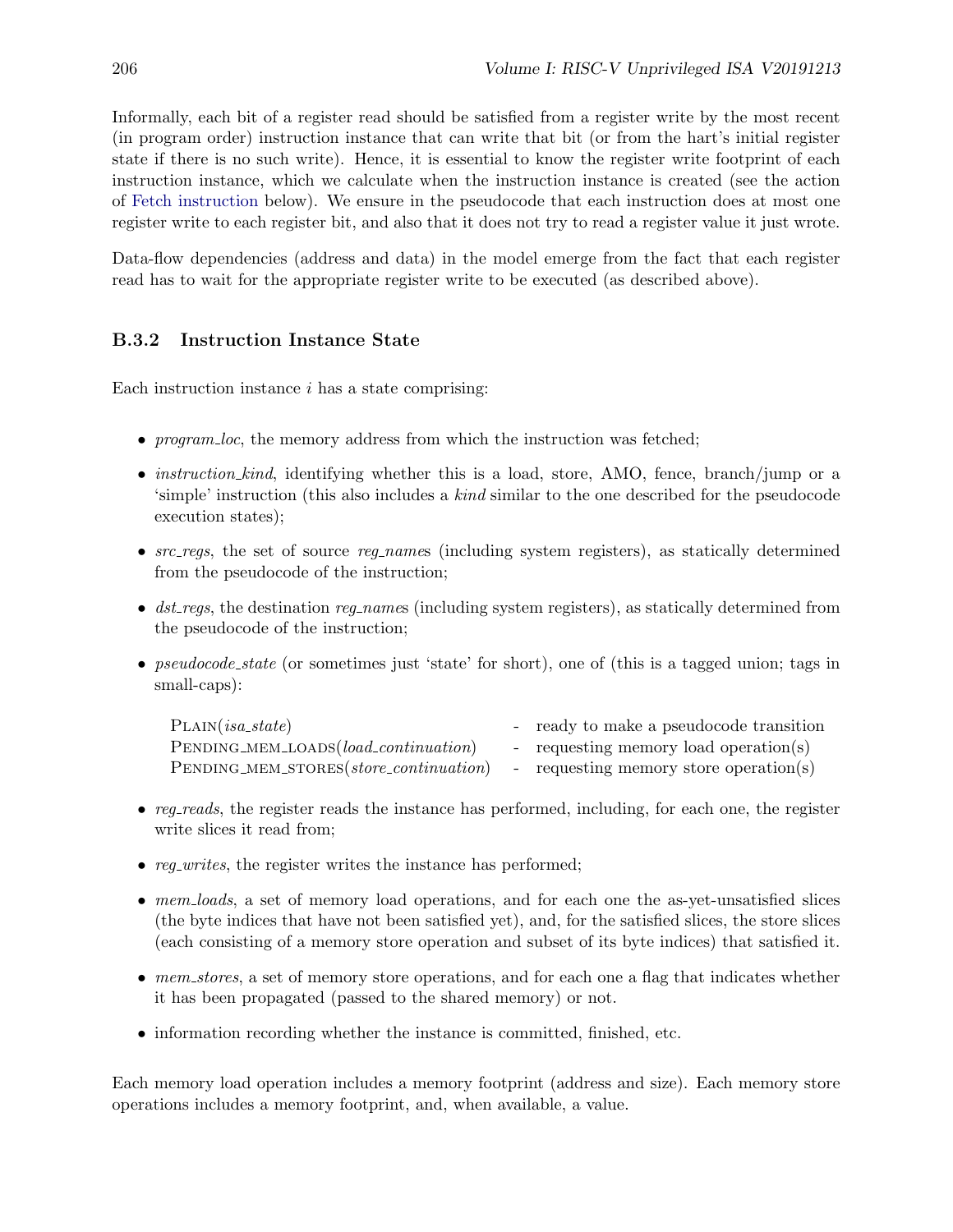A load instruction instance with a non-empty mem loads, for which all the load operations are satisfied (i.e. there are no unsatisfied load slices) is said to be entirely satisfied.

Informally, an instruction instance is said to have fully determined data if the load (and  $\infty$ ) instructions feeding its source registers are finished. Similarly, it is said to have a *fully determined* memory footprint if the load (and sc) instructions feeding its memory operation address register are finished. Formally, we first define the notion of *fully determined reqister write*: a register write w from reg-writes of instruction instance i is said to be fully determined if one of the following conditions hold:

- 1.  $i$  is finished; or
- 2. the value written by w is not affected by a memory operation that i has made (i.e. a value loaded from memory or the result of  $\mathbf{sc}$ , and, for every register read that i has made, that affects w, the register write from which i read is fully determined (or  $i$  read from the initial register state).

Now, an instruction instance i is said to have fully determined data if for every register read r from reg reads, the register writes that r reads from are fully determined. An instruction instance i is said to have a fully determined memory footprint if for every register read  $r$  from reg-reads that feeds into i's memory operation address, the register writes that  $r$  reads from are fully determined.

The rmem tool records, for every register write, the set of register writes from other instructions that have been read by this instruction at the point of performing the write. By carefully arranging the pseudocode of the instructions covered by the tool we were able to make it so that this is exactly the set of register writes on which the write depends on.

## B.3.3 Hart State

The model state of a single hart comprises:

- *hart\_id*, a unique identifier of the hart;
- *initial\_register\_state*, the initial register value for each register;
- *initial\_fetch\_address*, the initial instruction fetch address;
- *instruction\_tree*, a tree of the instruction instances that have been fetched (and not discarded), in program order.

#### B.3.4 Shared Memory State

The model state of the shared memory comprises a list of memory store operations, in the order they propagated to the shared memory.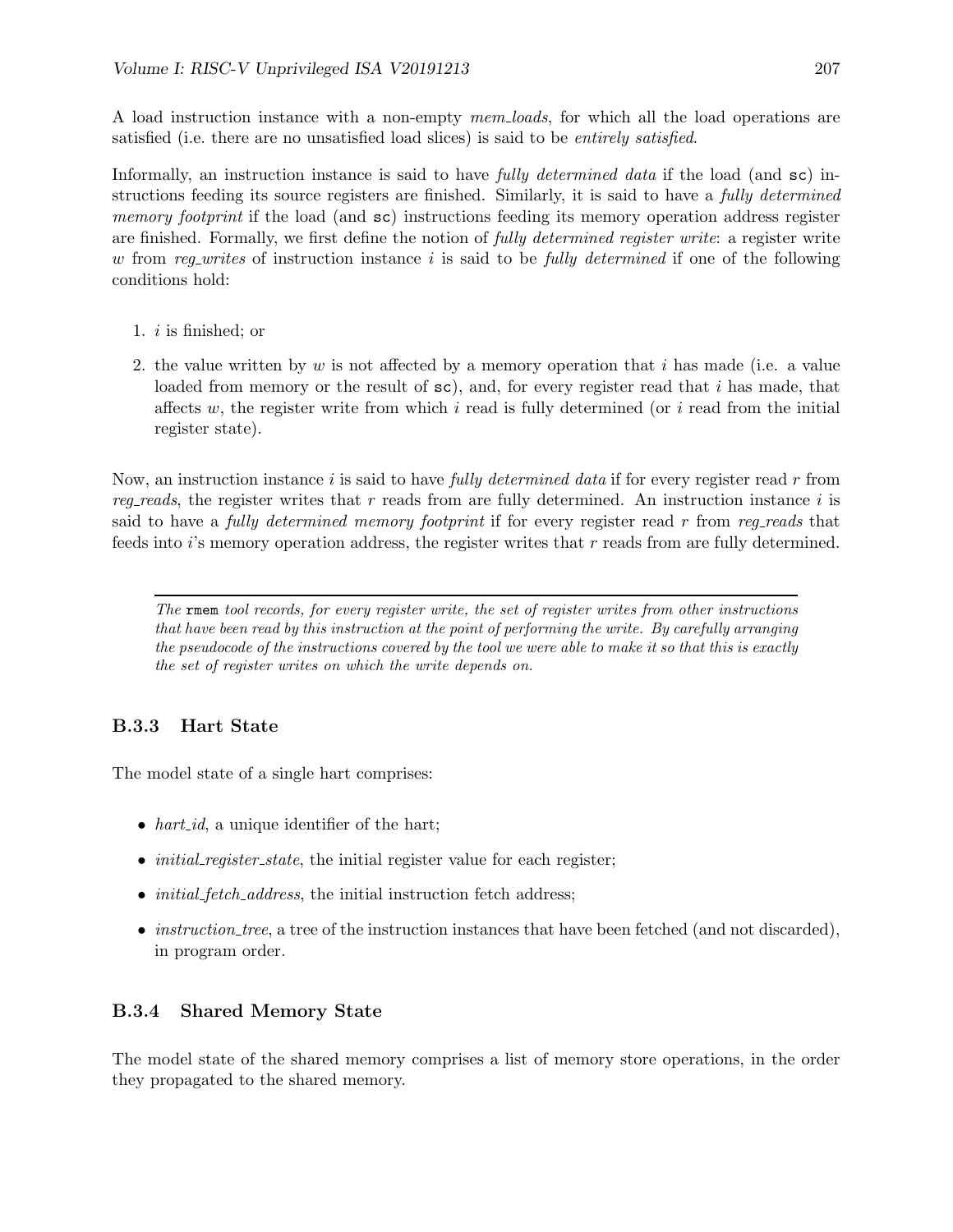When a store operation is propagated to the shared memory it is simply added to the end of the list. When a load operation is satisfied from memory, for each byte of the load operation, the most recent corresponding store slice is returned.

For most purposes, it is simpler to think of the shared memory as an array, i.e., a map from memory locations to memory store operation slices, where each memory location is mapped to a one-byte slice of the most recent memory store operation to that location. However, this abstraction is not detailed enough to properly handle the sc instruction. The RVWMO [Atomicity](#page-105-0) [Axiom](#page-105-0) allows store operations from the same hart as the sc to intervene between the store operation of the  $\mathfrak{so}% (n+1)$  scale of the store operations the paired  $\mathfrak{tr}% (\mathfrak{so})$  read from. To allow such store operations to intervene, and forbid others, the array abstraction must be extended to record more information. Here, we use a list as it is very simple, but a more efficient and scalable implementations should probably use something better.

#### <span id="page-225-0"></span>B.3.5 Transitions

Each of the paragraphs below describes a single kind of system transition. The description starts with a condition over the current system state. The transition can be taken in the current state only if the condition is satisfied. The condition is followed by an action that is applied to that state when the transition is taken, in order to generate the new system state.

<span id="page-225-1"></span>Fetch instruction A possible program-order-successor of instruction instance i can be fetched from address loc if:

- 1. it has not already been fetched, i.e., none of the immediate successors of  $i$  in the hart's instruction\_tree are from loc; and
- 2. if i's pseudocode has already written an address to pc, then loc must be that address, otherwise loc is:
	- for a conditional branch, the successor address or the branch target address;
	- for a (direct) jump and link instruction (jal), the target address;
	- for an indirect jump instruction (jalr), any address; and
	- for any other instruction,  $i. program\_loc + 4$ .

Action: construct a freshly initialized instruction instance  $i'$  for the instruction in the program memory at loc, with state  $PLAIN(isa\_state)$ , computed from the instruction pseudocode, including the static information available from the pseudocode such as its *instruction kind, src regs*, and  $dst\_regs$ , and add  $i'$  to the hart's *instruction\_tree* as a successor of  $i$ .

The possible next fetch addresses (loc) are available immediately after fetching i and the model does not need to wait for the pseudocode to write to pc; this allows out-of-order execution, and speculation past conditional branches and jumps. For most instructions these addresses are easily obtained from the instruction pseudocode. The only exception to that is the indirect jump instruction (jalr), where the address depends on the value held in a register. In principle the mathematical model should allow speculation to arbitrary addresses here. The exhaustive search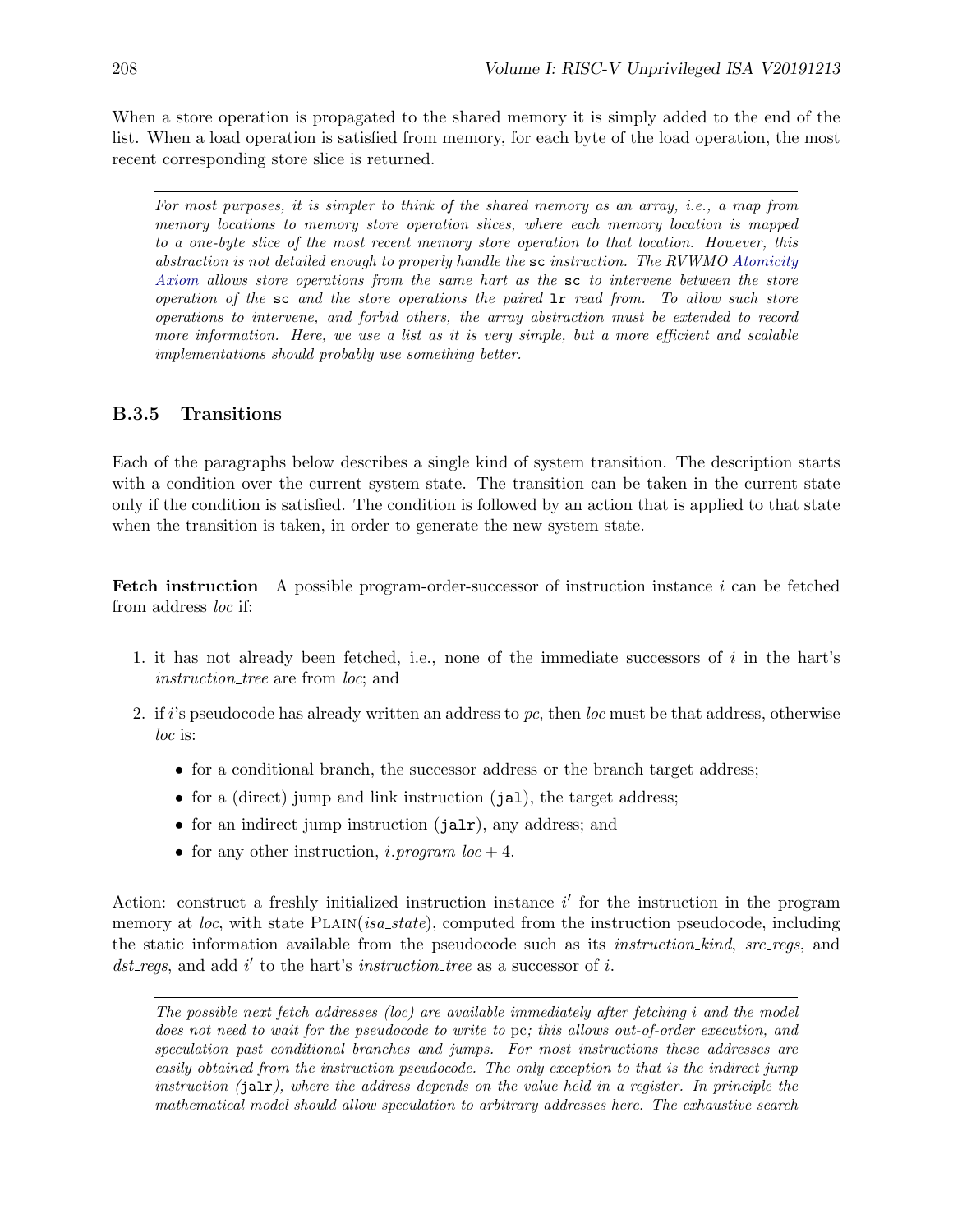in the rmem tool handles this by running the exhaustive search multiple times with a growing set of possible next fetch addresses for each indirect jump. The initial search uses empty sets, hence there is no fetch after indirect jump instruction until the pseudocode of the instruction writes to pc, and then we use that value for fetching the next instruction. Before starting the next iteration of exhaustive search, we collect for each indirect jump (grouped by code location) the set of values it wrote to pc in all the executions in the previous search iteration, and use that as possible next fetch addresses of the instruction. This process terminates when no new fetch addresses are detected.

<span id="page-226-0"></span>Initiate memory load operations An instruction instance i in state PLAIN(LOAD MEM(kind, address, size, load continuation)) can always initiate the corresponding memory load operations. Action:

- 1. Construct the appropriate memory load operations mlos:
	- if address is aligned to size then mlos is a single memory load operation of size bytes from address;
	- otherwise, *mlos* is a set of *size* memory load operations, each of one byte, from the addresses  $address \dots address + size - 1$ .
- 2. set *mem<sub>-loads* of *i* to *mlos*; and</sub>
- 3. update the state of i to  $\text{PENDING\_MEM\_LOADS}(load_{\text{continuation}})$ .

In Section [14.1](#page-101-0) it is said that misaligned memory accesses may be decomposed at any granularity. Here we decompose them to one-byte accesses as this granularity subsumes all others.

<span id="page-226-1"></span>Satisfy memory load operation by forwarding from unpropagated stores For a non-AMO load instruction instance  $i$  in state PENDING MEM LOADS(*load continuation*), and a memory load operation *mlo* in *i.mem loads* that has unsatisfied slices, the memory load operation can be partially or entirely satisfied by forwarding from unpropagated memory store operations by store instruction instances that are program-order-before  $i$  if:

- 1. all program-order-previous fence instructions with .sr and .pw set are finished;
- 2. for every program-order-previous fence instruction,  $f$ , with .sr and .pr set, and .pw not set, if f is not finished then all load instructions that are program-order-before f are entirely satisfied;
- 3. for every program-order-previous fence.tso instruction, f, that is not finished, all load instructions that are program-order-before  $f$  are entirely satisfied;
- 4. if i is a load-acquire-RCsc, all program-order-previous store-releases-RCsc are finished;
- 5. if i is a load-acquire-release, all program-order-previous instructions are finished;
- 6. all non-finished program-order-previous load-acquire instructions are entirely satisfied; and
- 7. all program-order-previous store-acquire-release instructions are finished;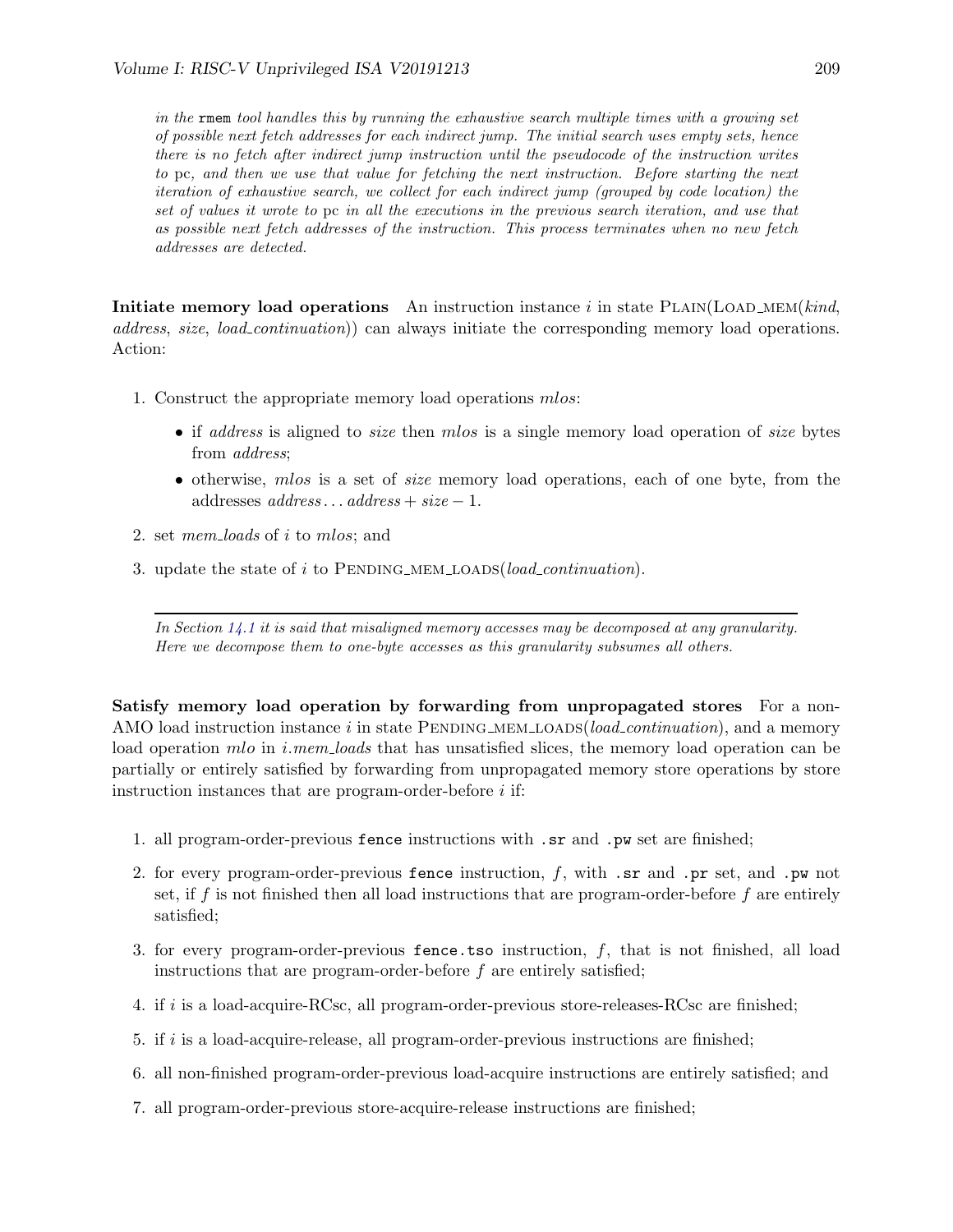Let msoss be the set of all unpropagated memory store operation slices from non-sc store instruction instances that are program-order-before i and have already calculated the value to be stored, that overlap with the unsatisfied slices of *mlo*, and which are not superseded by intervening store operations or store operations that are read from by an intervening load. The last condition requires, for each memory store operation slice  $m$ sos in  $m$ soss from instruction  $i'$ :

- $\bullet$  that there is no store instruction program-order-between i and i' with a memory store operation overlapping msos; and
- $\bullet$  that there is no load instruction program-order-between i and i' that was satisfied from an overlapping memory store operation slice from a different hart.

#### Action:

- 1. update *i.mem\_loads* to indicate that *mlo* was satisfied by *msoss*; and
- 2. restart any speculative instructions which have violated coherence as a result of this, i.e., for every non-finished instruction  $i'$  that is a program-order-successor of  $i$ , and every memory load operation mlo' of i' that was satisfied from msoss', if there exists a memory store operation slice *msos'* in *msoss'*, and an overlapping memory store operation slice from a different memory store operation in *msoss*, and *msos'* is not from an instruction that is a program-order-successor of  $i$ , restart  $i'$  and its restart-dependents.

Where, the *restart-dependents* of instruction  $j$  are:

- program-order-successors of j that have data-flow dependency on a register write of j;
- program-order-successors of  $j$  that have a memory load operation that reads from a memory store operation of  $j$  (by forwarding);
- if j is a load-acquire, all the program-order-successors of j;
- if j is a load, for every fence, f, with . sr and . pr set, and . pw not set, that is a programorder-successor of j, all the load instructions that are program-order-successors of  $f$ ;
- if j is a load, for every fence tso, f, that is a program-order-successor of j, all the load instructions that are program-order-successors of  $f$ ; and
- (recursively) all the restart-dependents of all the instruction instances above.

A consequence of the transition condition above is that store-release-RCsc memory store operations cannot be forwarded to load-acquire-RCsc instructions: msoss does not include memory store operations from finished stores (as those must be propagated memory store operations), and the condition above requires all program-order-previous store-releases-RCsc to be finished when the load is acquire-RCsc.

<span id="page-227-0"></span>**Satisfy memory load operation from memory** For an instruction instance  $i$  of a non-AMO load instruction or an AMO instruction in the context of the ["Satisfy, commit and propagate oper](#page-231-2)[ations of an AMO"](#page-231-2) transition, any memory load operation  $m\nu$  in i.mem loads that has unsatisfied

Forwarding memory store operations to a memory load might satisfy only some slices of the load, leaving other slices unsatisfied.

A program-order-previous store operation that was not available when taking the transition above might make msoss provisionally unsound (violating coherence) when it becomes available. That store will prevent the load from being finished (see [Finish instruction\)](#page-233-1), and will cause it to restart when that store operation is propagated (see [Propagate store operation\)](#page-229-0).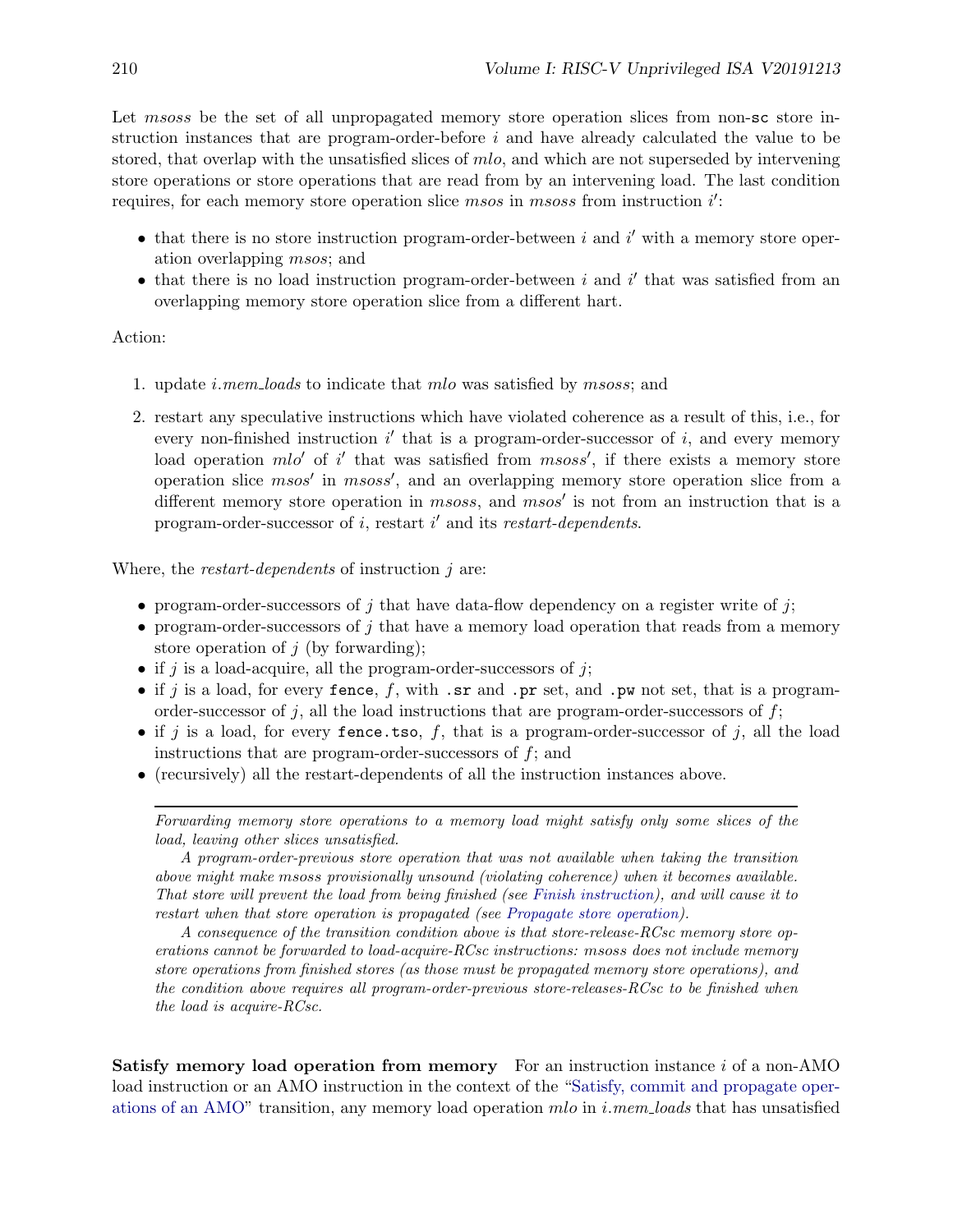slices, can be satisfied from memory if all the conditions of [Satisfy memory load operation by for](#page-226-1)[warding from unpropagated stores](#page-226-1) are satisfied. Action: let *msoss* be the memory store operation slices from memory covering the unsatisfied slices of mlo, and apply the action of [Satisfy memory](#page-226-1) [load operation by forwarding from unpropagated stores.](#page-226-1)

Note that [Satisfy memory load operation by forwarding from unpropagated stores](#page-226-1) might leave some slices of the memory load operation unsatisfied, those will have to be satisfied by taking the transition again, or taking [Satisfy memory load operation from memory.](#page-227-0) [Satisfy memory load](#page-227-0) [operation from memory,](#page-227-0) on the other hand, will always satisfy all the unsatisfied slices of the memory load operation.

<span id="page-228-0"></span>**Complete** load operations A load instruction instance i in state  $PEND$ ing mem loads(load continuation) can be completed (not to be confused with finished) if all the memory load operations  $i$ .mem loads are entirely satisfied (i.e. there are no unsatisfied slices). Action: update the state of i to  $PLAIN(load_{continuation}(mem\_value))$ , where mem value is assembled from all the memory store operation slices that satisfied  $i$ . mem loads.

<span id="page-228-2"></span>Early sc fail An sc instruction instance i in state PLAIN(EARLY\_SC\_FAIL(res\_continuation)) can always be made to fail. Action: update the state of i to  $PLAIN(res_{continuation}(false))$ .

<span id="page-228-3"></span>**Paired sc** An sc instruction instance i in state PLAIN(EARLY\_SC\_FAIL(*res\_continuation*)) can continue its (potentially successful) execution if i is paired with an  $\text{lr}$ . Action: update the state of i to  $PLAIN(res_{continuation}(true)$ .

<span id="page-228-1"></span>Initiate memory store operation footprints An instruction instance i in state PLAIN(STORE EA(kind, address, size, next state)) can always announce its pending memory store operation footprint. Action:

- 1. construct the appropriate memory store operations msos (without the store value):
	- if address is aligned to *size* then msos is a single memory store operation of *size* bytes to address;
	- otherwise, msos is a set of size memory store operations, each of one-byte size, to the addresses  $address \dots address + size - 1$ .
- 2. set *i.mem\_stores* to *msos*; and
- 3. update the state of i to  $PLAIN(next\_state)$ .

Note that after taking the transition above the memory store operations do not yet have their values. The importance of splitting this transition from the transition below is that it allows other program-order-successor store instructions to observe the memory footprint of this instruction, and if they don't overlap, propagate out of order as early as possible (i.e. before the data register value becomes available).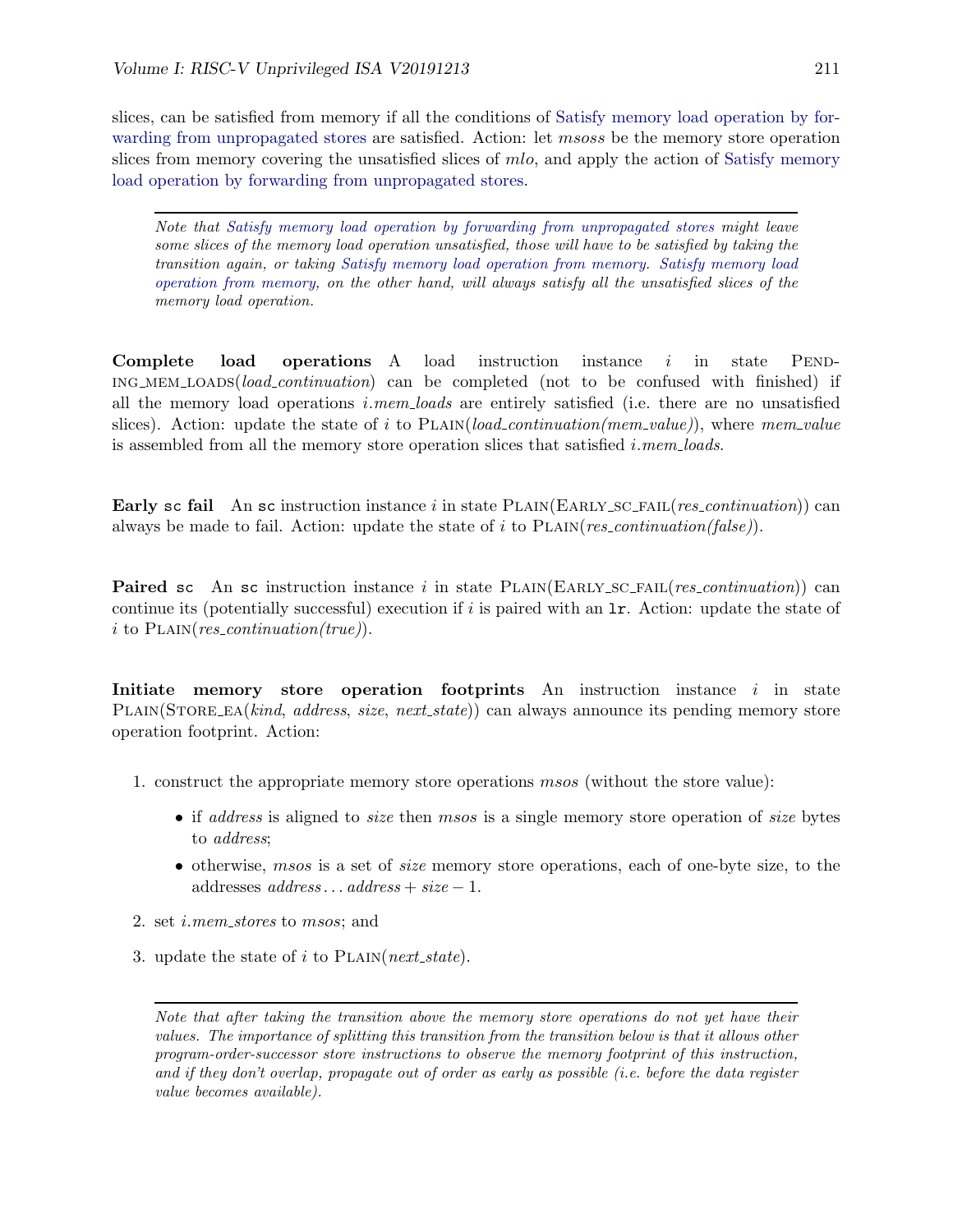<span id="page-229-1"></span>Instantiate memory store operation values An instruction instance i in state PLAIN(STORE\_MEMV(*mem\_value, store\_continuation*)) can always instantiate the values of the memory store operations *i.mem\_stores*. Action:

- 1. split mem value between the memory store operations *i.mem stores*; and
- 2. update the state of i to PENDING\_MEM\_STORES(store\_continuation).

<span id="page-229-2"></span>Commit store instruction An uncommitted instruction instance i of a non-sc store instruction or an sc instruction in the context of the ["Commit and propagate store operation of an](#page-230-0) sc" transition, in state PENDING MEM STORES(*store continuation*), can be committed (not to be confused with propagated) if:

- 1. i has fully determined data;
- 2. all program-order-previous conditional branch and indirect jump instructions are finished;
- 3. all program-order-previous fence instructions with .sw set are finished;
- 4. all program-order-previous fence.tso instructions are finished;
- 5. all program-order-previous load-acquire instructions are finished;
- 6. all program-order-previous store-acquire-release instructions are finished;
- 7. if i is a store-release, all program-order-previous instructions are finished;
- <span id="page-229-3"></span>8. all program-order-previous memory access instructions have a fully determined memory footprint;
- <span id="page-229-4"></span>9. all program-order-previous store instructions, except for sc that failed, have initiated and so have non-empty *mem\_stores*; and
- <span id="page-229-5"></span>10. all program-order-previous load instructions have initiated and so have non-empty mem-loads.

Action: record that *i* is committed.

Notice that if condition  $8$  is satisfied the conditions  $9$  and  $10$  are also satisfied, or will be satisfied after taking some eager transitions. Hence, requiring them does not strengthen the model. By requiring them, we guarantee that previous memory access instructions have taken enough transitions to make their memory operations visible for the condition check of [Propagate store](#page-229-0) [operation,](#page-229-0) which is the next transition the instruction will take, making that condition simpler.

<span id="page-229-0"></span>**Propagate store operation** For a committed instruction instance i in state PEND-ING\_MEM\_STORES(store\_continuation), and an unpropagated memory store operation mso in i.mem\_stores, mso can be propagated if:

1. all memory store operations of program-order-previous store instructions that overlap with mso have already propagated;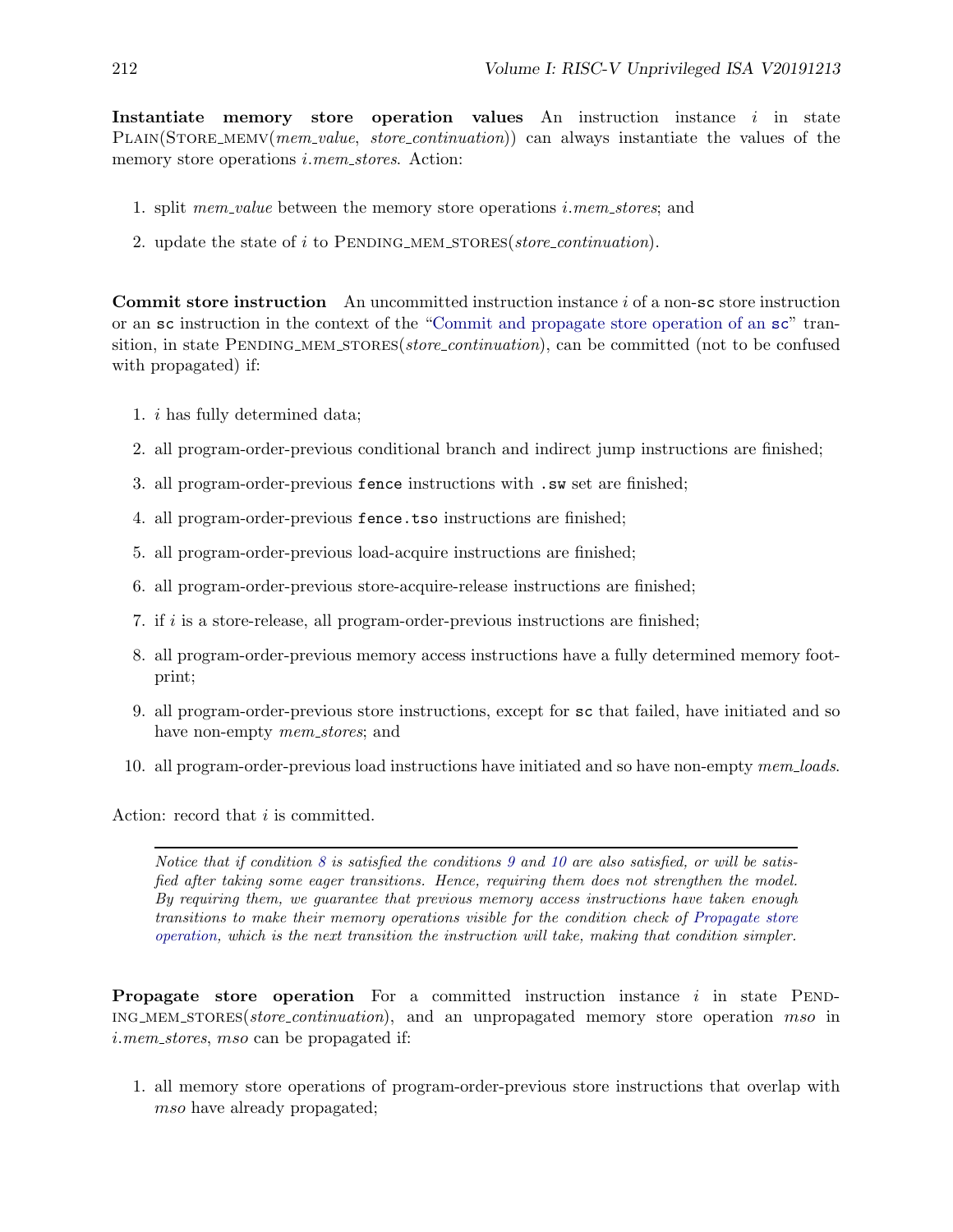- 2. all memory load operations of program-order-previous load instructions that overlap with mso have already been satisfied, and (the load instructions) are non-restartable (see definition below); and
- 3. all memory load operations that were satisfied by forwarding mso are entirely satisfied.

Where a non-finished instruction instance  $i$  is non-restartable if:

- 1. there does not exist a store instruction s and an unpropagated memory store operation mso of s such that applying the action of the ["Propagate store operation"](#page-229-0) transition to mso will result in the restart of  $j$ ; and
- 2. there does not exist a non-finished load instruction  $l$  and a memory load operation mlo of l such that applying the action of the ["Satisfy memory load operation by forwarding from](#page-226-1) [unpropagated stores"](#page-226-1)/["Satisfy memory load operation from memory"](#page-227-0) transition (even if mlo is already satisfied) to mlo will result in the restart of  $j$ .

## Action:

- 1. update the shared memory state with mso;
- 2. update *i.mem\_stores* to indicate that *mso* was propagated; and
- 3. restart any speculative instructions which have violated coherence as a result of this, i.e., for every non-finished instruction  $i'$  program-order-after  $i$  and every memory load operation  $m l o'$  of i' that was satisfied from  $m s o s'$ , if there exists a memory store operation slice  $m s o s'$ in msoss' that overlaps with mso and is not from mso, and msos' is not from a program-order-successor of i, restart i' and its restart-dependents (see [Satisfy memory load operation](#page-226-1) [by forwarding from unpropagated stores\)](#page-226-1).

<span id="page-230-0"></span>Commit and propagate store operation of an sc An uncommitted sc instruction instance i, from hart h, in state PENDING\_MEM\_STORES(store\_continuation), with a paired  $1r$  i' that has been satisfied by some store slices msoss, can be committed and propagated at the same time if:

- 1.  $i'$  is finished;
- 2. every memory store operation that has been forwarded to  $i'$  is propagated;
- 3. the conditions of [Commit store instruction](#page-229-2) is satisfied;
- 4. the conditions of [Propagate store operation](#page-229-0) is satisfied (notice that an sc instruction can only have one memory store operation); and
- 5. for every store slice *msos* from *msoss*, *msos* has not been overwritten, in the shared memory, by a store that is from a hart that is not h, at any point since msos was propagated to memory.

Action: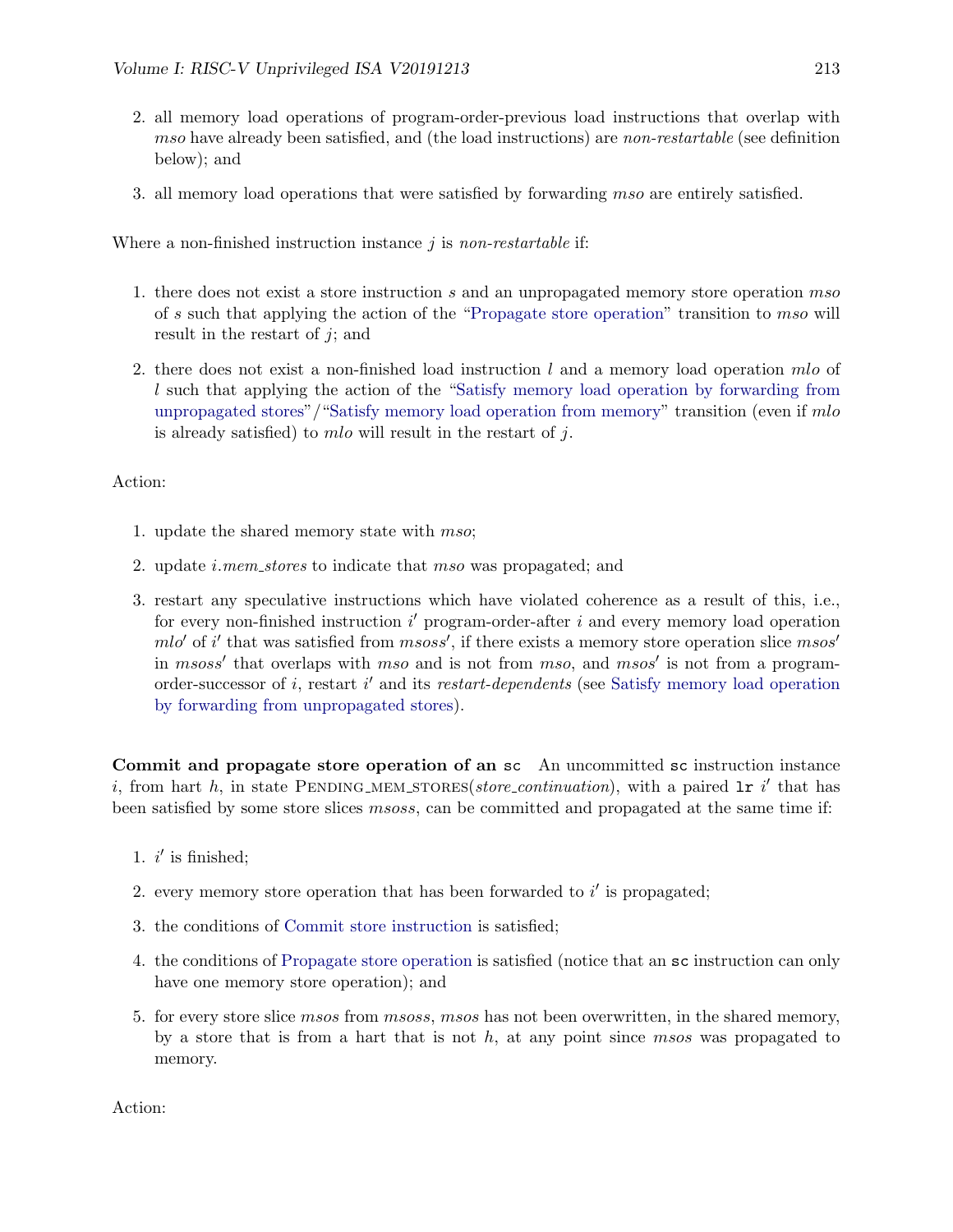- 1. apply the actions of [Commit store instruction;](#page-229-2) and
- 2. apply the action of [Propagate store operation.](#page-229-0)

<span id="page-231-1"></span>Late sc fail An sc instruction instance i in state PENDING\_MEM\_STORES(store\_continuation), that has not propagated its memory store operation, can always be made to fail. Action:

- 1. clear *i.mem\_stores*; and
- 2. update the state of i to  $PLAIN(\textit{store\_continuation}(\textit{false}))$ .

For efficiency, the rmem tool allows this transition only when it is not possible to take the [Commit](#page-230-0) [and propagate store operation of an](#page-230-0) sc transition. This does not affect the set of allowed final states, but when explored interactively, if the sc should fail one should use the [Early](#page-228-2) sc fail transition instead of waiting for this transition.

<span id="page-231-0"></span>**Complete** store operations A store instruction instance i in state  $PEND ING\_MEM\_STORES(*store_{continuation}*)$ , for which all the memory store operations in *i.mem\_stores* have been propagated, can always be completed (not to be confused with finished). Action: update the state of i to  $PLAIN(\textit{store\_continuation}(\textit{true}))$ .

<span id="page-231-2"></span>Satisfy, commit and propagate operations of an AMO  $\,$  An AMO instruction instance i in state PENDING MEM LOADS(*load continuation*) can perform its memory access if it is possible to perform the following sequence of transitions with no intervening transitions:

- 1. [Satisfy memory load operation from memory](#page-227-0)
- 2. [Complete load operations](#page-228-0)
- 3. [Pseudocode internal step](#page-233-0) (zero or more times)
- 4. [Instantiate memory store operation values](#page-229-1)
- 5. [Commit store instruction](#page-229-2)
- 6. [Propagate store operation](#page-229-0)
- 7. [Complete store operations](#page-231-0)

and in addition, the condition of [Finish instruction,](#page-233-1) with the exception of not requiring  $i$  to be in state Plain(Done), holds after those transitions. Action: perform the above sequence of transitions (this does not include [Finish instruction\)](#page-233-1), one after the other, with no intervening transitions.

Notice that program-order-previous stores cannot be forwarded to the load of an AMO. This is simply because the sequence of transitions above does not include the forwarding transition. But even if it did include it, the sequence will fail when trying to do the [Propagate store operation](#page-229-0) transition, as this transition requires all program-order-previous store operations to overlapping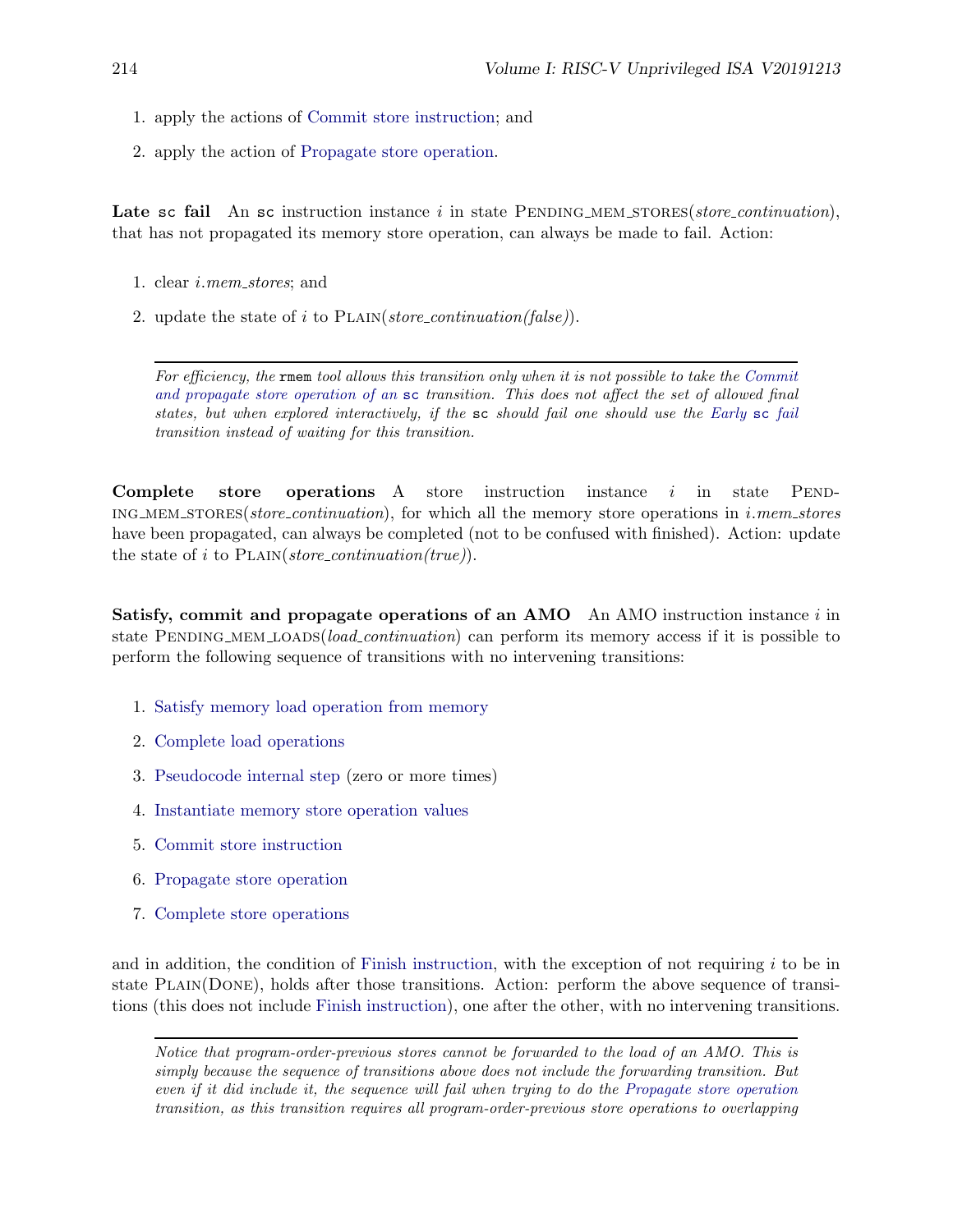memory footprints to be propagated, and forwarding requires the store operation to be unpropagated.

In addition, the store of an AMO cannot be forwarded to a program-order-successor load. Before taking the transition above, the store operation of the AMO does not have its value and therefore cannot be forwarded; after taking the transition above the store operation is propagated and therefore cannot be forwarded.

<span id="page-232-2"></span>**Commit fence** A fence instruction instance i in state PLAIN(FENCE(kind, next\_state)) can be committed if:

- 1. if i is a normal fence and it has .pr set, all program-order-previous load instructions are finished;
- 2. if i is a normal fence and it has  $.$  pw set, all program-order-previous store instructions are finished; and
- 3. if i is a fence.tso, all program-order-previous load and store instructions are finished.

Action:

- 1. record that i is committed; and
- 2. update the state of i to  $PLAIN(next-state)$ .

<span id="page-232-1"></span>**Register read** An instruction instance i in state PLAIN(READ\_REG(reg\_name, read\_cont)) can do a register read of reg<sub>name</sub> if every instruction instance that it needs to read from has already performed the expected reg name register write.

Let read sources include, for each bit of reg-name, the write to that bit by the most recent (in program order) instruction instance that can write to that bit, if any. If there is no such instruction, the source is the initial register value from *initial register state*. Let reg value be the value assembled from *read\_sources*. Action:

- 1. add reg\_name to *i.reg\_reads* with read\_sources and reg\_value; and
- 2. update the state of i to  $PLAIN(*read\_cont*(*reg_value*)).$

<span id="page-232-0"></span>**Register write** An instruction instance i in state  $PLAIN(WRITE\_REG(reg_name, reg_value,$  $next\_state)$  can always do a reg<sub>name</sub> register write. Action:

- 1. add reg<sub>name</sub> to *i.reg\_writes* with *deps* and *reg\_value*; and
- 2. update the state of i to  $PLAIN(next\_state)$ .

where deps is a pair of the set of all read sources from *i.reg. reads*, and a flag that is true iff i is a load instruction instance that has already been entirely satisfied.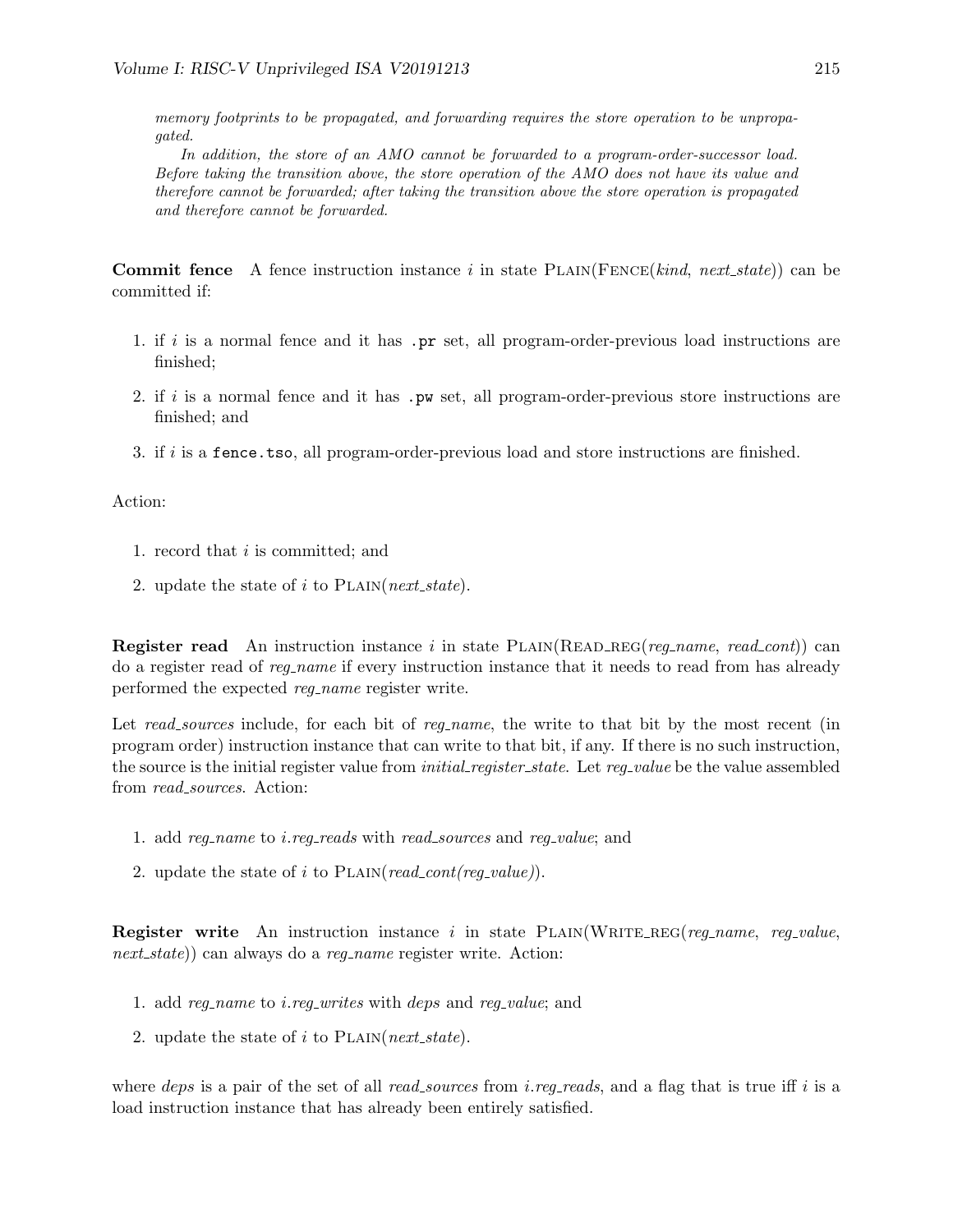<span id="page-233-0"></span>**Pseudocode internal step** An instruction instance i in state PLAIN(INTERNAL(*next\_state*)) can always do that pseudocode-internal step. Action: update the state of i to  $PLAIN(next-state)$ .

<span id="page-233-1"></span>**Finish instruction** A non-finished instruction instance i in state PLAIN(DONE) can be finished if:

- 1. if  $i$  is a load instruction:
	- (a) all program-order-previous load-acquire instructions are finished;
	- (b) all program-order-previous fence instructions with .sr set are finished;
	- (c) for every program-order-previous fence tso instruction,  $f$ , that is not finished, all load instructions that are program-order-before f are finished; and
	- (d) it is guaranteed that the values read by the memory load operations of  $i$  will not cause coherence violations, i.e., for any program-order-previous instruction instance  $i'$ , let  $cfp$ be the combined footprint of propagated memory store operations from store instructions program-order-between i and i', and fixed memory store operations that were forwarded to *i* from store instructions program-order-between *i* and *i'* including *i'*, and let  $\overline{cfp}$  be the complement of *cfp* in the memory footprint of *i*. If  $\overline{cfp}$  is not empty:
		- i.  $i'$  has a fully determined memory footprint;
		- ii. i' has no unpropagated memory store operations that overlap with  $\overline{cfp}$ ; and
		- iii. if i' is a load with a memory footprint that overlaps with  $\overline{cfp}$ , then all the memory load operations of i' that overlap with  $\overline{cfp}$  are satisfied and i' is non-restartable (see the [Propagate store operation](#page-229-0) transition for how to determined if an instruction is non-restartable).

Here, a memory store operation is called fixed if the store instruction has fully determined data.

- 2. i has a fully determined data; and
- 3. if i is not a fence, all program-order-previous conditional branch and indirect jump instructions are finished.

#### Action:

- 1. if i is a conditional branch or indirect jump instruction, discard any untaken paths of execution, i.e., remove all instruction instances that are not reachable by the branch/jump taken in *instruction\_tree*; and
- 2. record the instruction as finished, i.e., set finished to true.

#### B.3.6 Limitations

• The model covers user-level RV64I and RV64A. In particular, it does not support the misaligned atomics extension "Zam" or the total store ordering extension "Ztso". It should be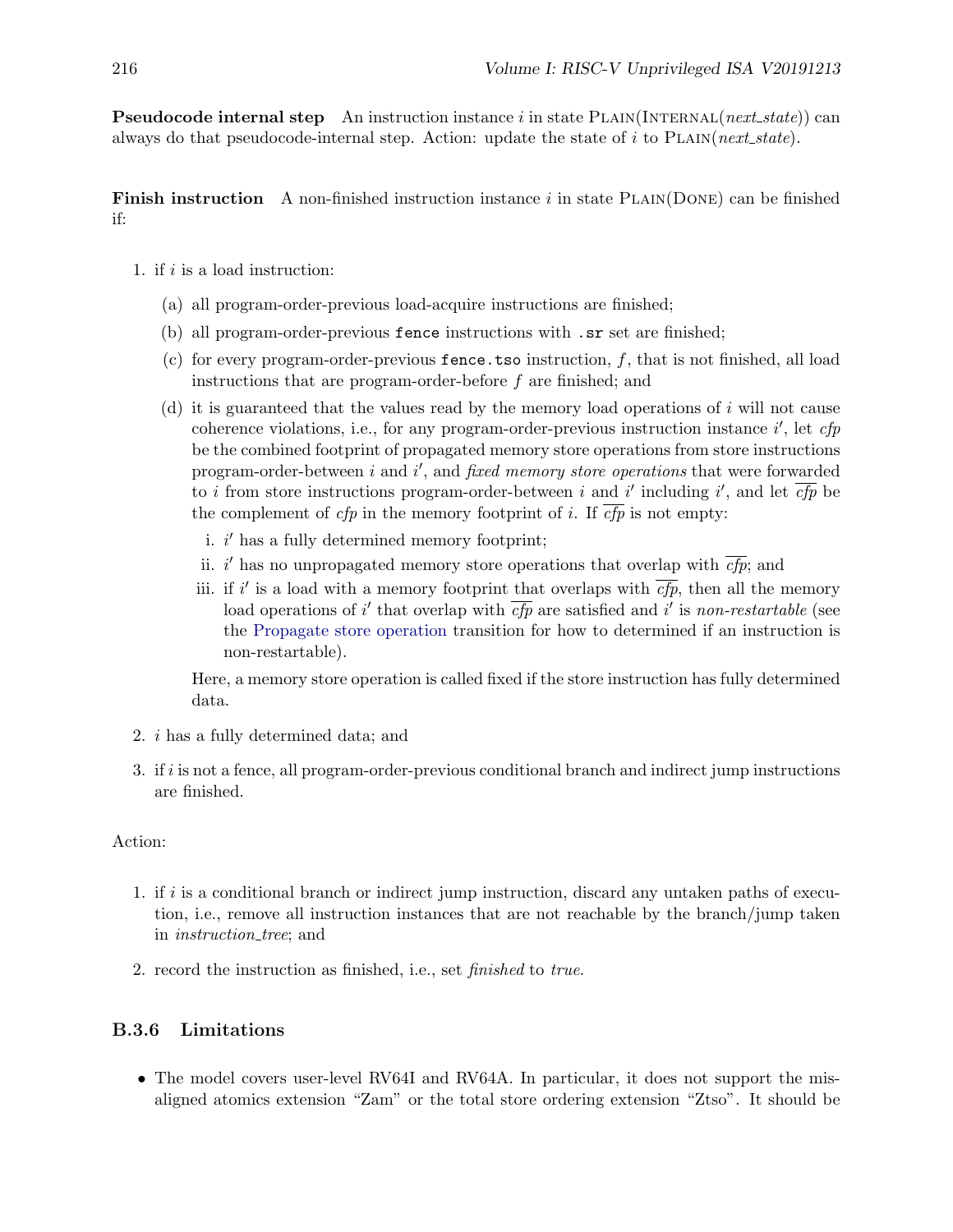trivial to adapt the model to RV32I/A and to the G, Q and C extensions, but we have never tried it. This will involve, mostly, writing Sail code for the instructions, with minimal, if any, changes to the concurrency model.

- The model covers only normal memory accesses (it does not handle I/O accesses).
- The model does not cover TLB-related effects.
- The model assumes the instruction memory is fixed. In particular, the [Fetch instruction](#page-225-1) transition does not generate memory load operations, and the shared memory is not involved in the transition. Instead, the model depends on an external oracle that provides an opcode when given a memory location.
- The model does not cover exceptions, traps and interrupts.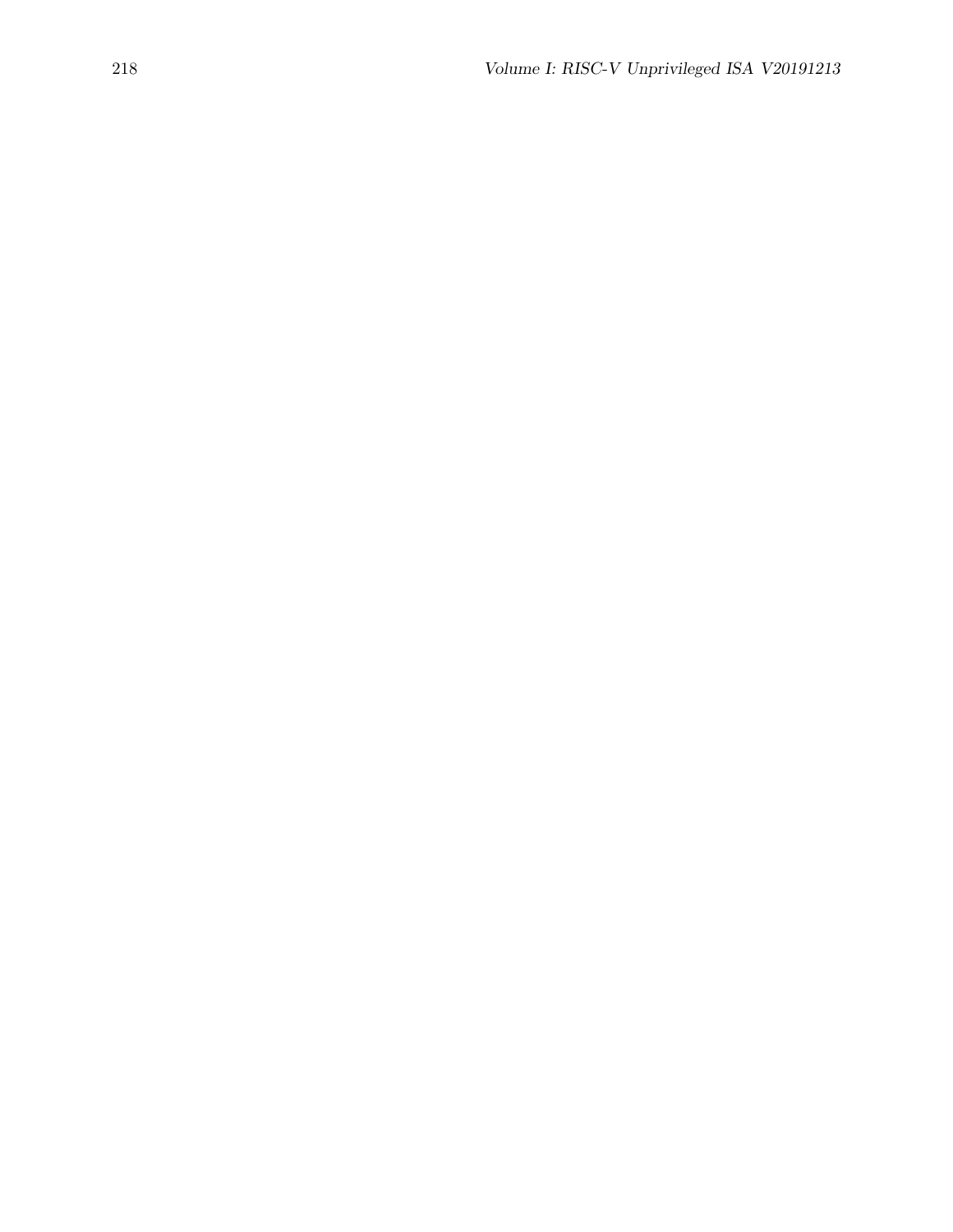# Bibliography

- [1] RISC-V ELF psABI Specification. <https://github.com/riscv/riscv-elf-psabi-doc/>.
- [2] IEEE standard for a 32-bit microprocessor. IEEE Std. 1754-1994, 1994.
- [3] G. M. Amdahl, G. A. Blaauw, and Jr. F. P. Brooks. Architecture of the IBM System/360. IBM Journal of R.  $\& D., 8(2), 1964.$
- [4] Werner Buchholz, editor. Planning a computer system: Project Stretch. McGraw-Hill Book Company, 1962.
- [5] Kourosh Gharachorloo, Daniel Lenoski, James Laudon, Phillip Gibbons, Anoop Gupta, and John Hennessy. Memory consistency and event ordering in scalable shared-memory multiprocessors. In In Proceedings of the 17th Annual International Symposium on Computer Architecture, pages 15–26, 1990.
- [6] Timothy H. Heil and James E. Smith. Selective dual path execution. Technical report, University of Wisconsin - Madison, November 1996.
- [7] ANSI/IEEE Std 754-2008, IEEE standard for floating-point arithmetic, 2008.
- [8] Manolis G.H. Katevenis, Robert W. Sherburne, Jr., David A. Patterson, and Carlo H. Séquin. The RISC II micro-architecture. In Proceedings VLSI 83 Conference, August 1983.
- [9] Hyesoon Kim, Onur Mutlu, Jared Stark, and Yale N. Patt. Wish branches: Combining conditional branching and predication for adaptive predicated execution. In *Proceedings of the 38th* annual IEEE/ACM International Symposium on Microarchitecture, MICRO 38, pages 43–54, 2005.
- [10] A. Klauser, T. Austin, D. Grunwald, and B. Calder. Dynamic hammock predication for nonpredicated instruction set architectures. In Proceedings of the 1998 International Conference on Parallel Architectures and Compilation Techniques, PACT '98, Washington, DC, USA, 1998.
- [11] David D. Lee, Shing I. Kong, Mark D. Hill, George S. Taylor, David A. Hodges, Randy H. Katz, and David A. Patterson. A VLSI chip set for a multiprocessor workstation–Part I: An RISC microprocessor with coprocessor interface and support for symbolic processing. IEEE JSSC, 24(6):1688–1698, December 1989.
- [12] OpenCores. OpenRISC 1000 architecture manual, architecture version 1.0, December 2012.